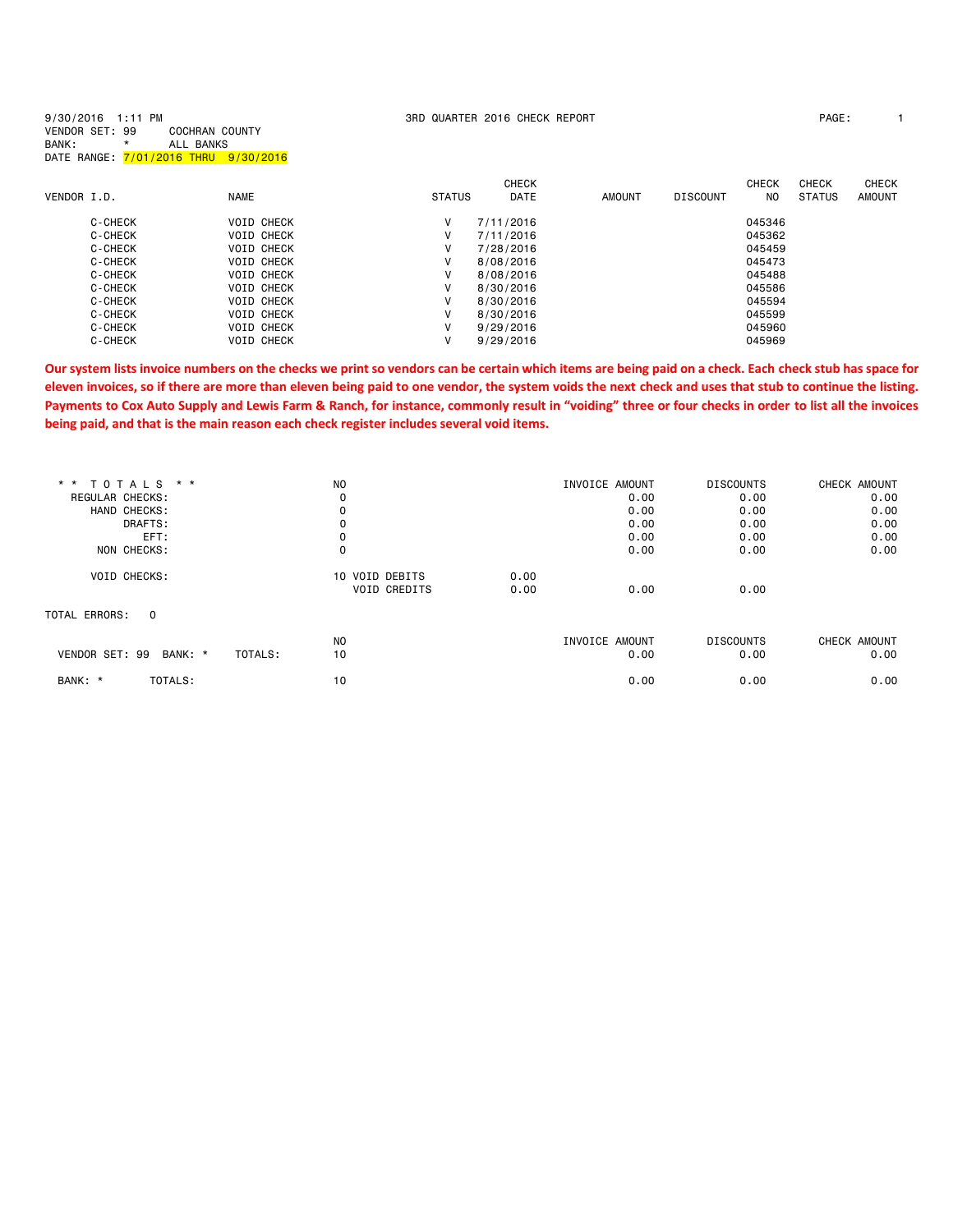### 9/30/2016 1:11 PM 3RD QUARTER 2016 CHECK REPORT PAGE: 2 VENDOR SET: 99 COCHRAN COUNTY BANK: CC REGULAR NON-P/R PAYABLES DATE RANGE: 7/01/2016 THRU 9/30/2016

| PAGE : |  |  |  |  |
|--------|--|--|--|--|
|        |  |  |  |  |

| VENDOR I.D.      |                    | <b>NAME</b>              | <b>STATUS</b>         | <b>CHECK</b><br><b>DATE</b> | <b>AMOUNT</b> | <b>DISCOUNT</b> | <b>CHECK</b><br>NO. | <b>CHECK</b><br><b>STATUS</b> | <b>CHECK</b><br><b>AMOUNT</b> |
|------------------|--------------------|--------------------------|-----------------------|-----------------------------|---------------|-----------------|---------------------|-------------------------------|-------------------------------|
| B046             |                    | JESSICA BOGGS            |                       |                             |               |                 |                     |                               |                               |
|                  | I-GR JURY 07/07/16 | <b>DISTRICT COURT</b>    | R                     | 7/07/2016                   |               |                 | 045314              |                               |                               |
|                  | 10 435-5491        | <b>GRAND JURY</b>        | GRAND JURY SVC        |                             | 40.00         |                 |                     |                               | 40.00                         |
| B285             |                    | LYNN BALDWIN             |                       |                             |               |                 |                     |                               |                               |
|                  | I-GR JURY 07/07/16 | DISTRICT COURT           | R                     | 7/07/2016                   |               |                 | 045315              |                               |                               |
|                  | 10 435-5491        | <b>GRAND JURY</b>        | <b>GRAND JURY SVC</b> |                             | 15.00         |                 |                     |                               | 15.00                         |
| C051             |                    | COCHRAN COUNTY CHILDRENS |                       |                             |               |                 |                     |                               |                               |
|                  | I-GR JURY 07/07/16 | DISTRICT COURT           | R                     | 7/07/2016                   |               |                 | 045316              |                               |                               |
|                  | 10 435-5491        | <b>GRAND JURY</b>        |                       | DONATION/RAYMOND MAR        | 40.00         |                 |                     |                               |                               |
|                  | 10 435-5491        | <b>GRAND JURY</b>        |                       | DONATION/JIMMY SEALY        | 40.00         |                 |                     |                               |                               |
|                  | 10 435-5491        | <b>GRAND JURY</b>        | DONATION/VICKI RICE   |                             | 40.00         |                 |                     |                               |                               |
|                  | 10 435-5491        | <b>GRAND JURY</b>        |                       | DONATION/DERRICK BOG        | 40.00         |                 |                     |                               |                               |
|                  | 10 435-5491        | <b>GRAND JURY</b>        | DONATION/MATT EVANS   |                             | 15.00         |                 |                     |                               |                               |
|                  | 10 435-5491        | <b>GRAND JURY</b>        |                       | DONATION/FREDDY BROW        | 15.00         |                 |                     |                               | 190.00                        |
| C382             |                    | JOSEPH CARRILLO          |                       |                             |               |                 |                     |                               |                               |
|                  | I-GR JURY 07/07/16 | DISTRICT COURT           | R                     | 7/07/2016                   |               |                 | 045317              |                               |                               |
|                  | 10 435-5491        | <b>GRAND JURY</b>        | <b>GRAND JURY SVC</b> |                             | 40.00         |                 |                     |                               | 40.00                         |
| E053             |                    | JUAN ENRIQUEZ            |                       |                             |               |                 |                     |                               |                               |
|                  | I-GR JURY 07/07/16 | <b>DISTRICT COURT</b>    | R.                    | 7/07/2016                   |               |                 | 045318              |                               |                               |
|                  | 10 435-5491        | <b>GRAND JURY</b>        | <b>GRAND JURY SVC</b> |                             | 40.00         |                 |                     |                               | 40.00                         |
| F108             |                    | <b>CHARLY FUNK</b>       |                       |                             |               |                 |                     |                               |                               |
|                  | I-GR JURY 07/07/16 | DISTRICT COURT           | R                     | 7/07/2016                   |               |                 | 045319              |                               |                               |
|                  | 10 435-5491        | <b>GRAND JURY</b>        | <b>GRAND JURY SVC</b> |                             | 40.00         |                 |                     |                               | 40.00                         |
| G256             |                    | JUSTIN GARCIA            |                       |                             |               |                 |                     |                               |                               |
|                  | I-GR JURY 07/07/16 | <b>DISTRICT COURT</b>    | R                     | 7/07/2016                   |               |                 | 045320              |                               |                               |
|                  | 10 435-5491        | <b>GRAND JURY</b>        | <b>GRAND JURY SVC</b> |                             | 40.00         |                 |                     |                               | 40.00                         |
| G257             |                    | CRYSTAL GALVAN           |                       |                             |               |                 |                     |                               |                               |
|                  | I-GR JURY 07/07/16 | <b>DISTRICT COURT</b>    | R                     | 7/07/2016                   |               |                 | 045321              |                               |                               |
|                  | 10 435-5491        | <b>GRAND JURY</b>        | <b>GRAND JURY SVC</b> |                             | 15.00         |                 |                     |                               | 15.00                         |
| H <sub>268</sub> |                    | JOHN HODGES              |                       |                             |               |                 |                     |                               |                               |
|                  | I-GR JURY 07/07/16 | DISTRICT COURT           | R                     | 7/07/2016                   |               |                 | 045322              |                               |                               |
|                  | 10 435-5491        | <b>GRAND JURY</b>        | <b>GRAND JURY SVC</b> |                             | 15.00         |                 |                     |                               | 15.00                         |
| J039             |                    | BILLIE JEAN JOYCE        |                       |                             |               |                 |                     |                               |                               |
|                  | I-GR JURY 07/07/16 | DISTRICT COURT           | R                     | 7/07/2016                   |               |                 | 045323              |                               |                               |
|                  | 10 435-5491        | <b>GRAND JURY</b>        | <b>GRAND JURY SVC</b> |                             | 40.00         |                 |                     |                               | 40.00                         |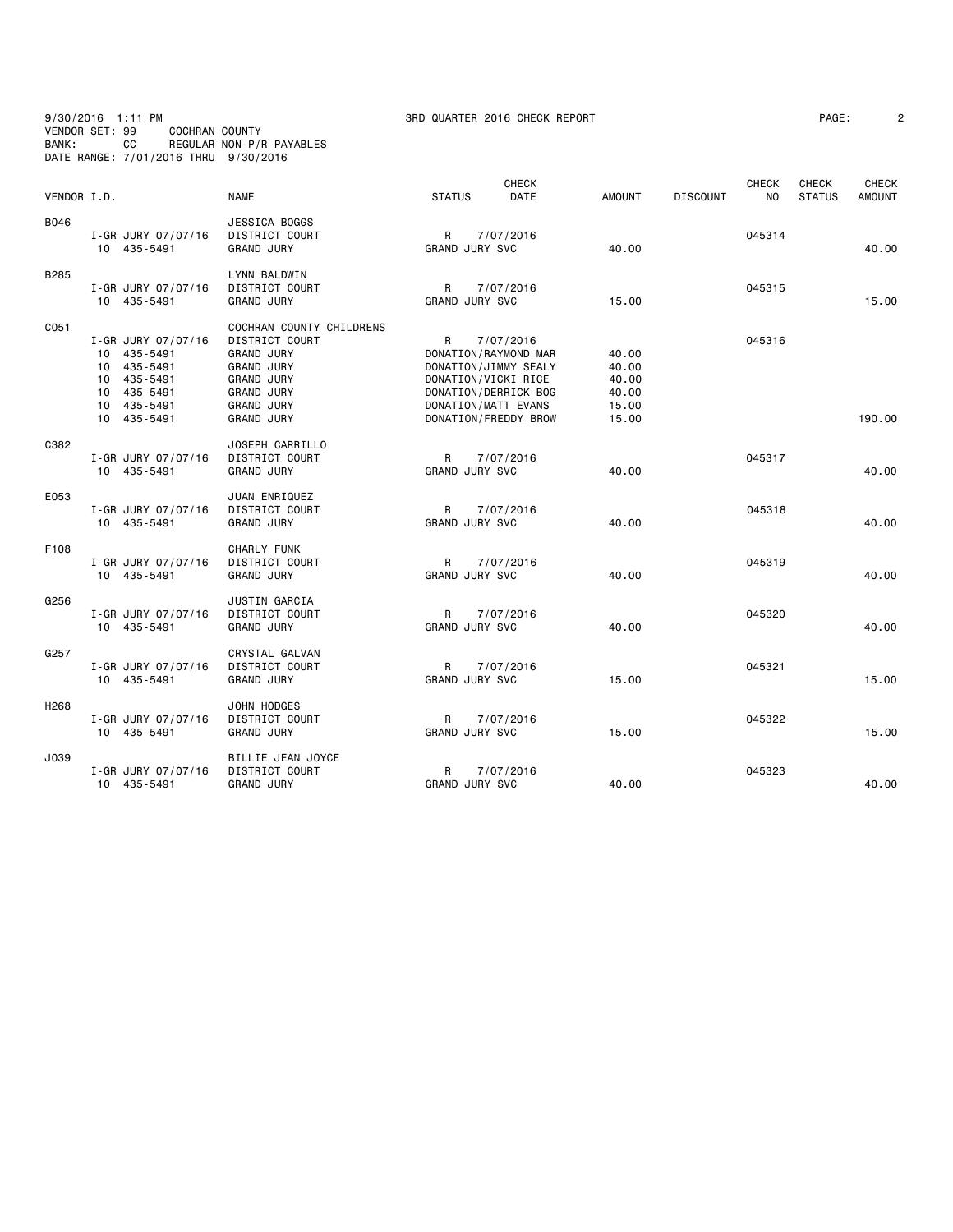# 9/30/2016 1:11 PM 3RD QUARTER 2016 CHECK REPORT PAGE: 3 VENDOR SET: 99 COCHRAN COUNTY BANK: CC REGULAR NON-P/R PAYABLES DATE RANGE: 7/01/2016 THRU 9/30/2016

| PAGE : |  |  |
|--------|--|--|
|        |  |  |

| VENDOR I.D. |                                   | <b>NAME</b>                                                | <b>STATUS</b>                         | <b>CHECK</b><br>DATE | <b>AMOUNT</b> | <b>DISCOUNT</b> | <b>CHECK</b><br>N <sub>O</sub> | CHECK<br><b>STATUS</b> | CHECK<br><b>AMOUNT</b> |
|-------------|-----------------------------------|------------------------------------------------------------|---------------------------------------|----------------------|---------------|-----------------|--------------------------------|------------------------|------------------------|
| J094        | I-GR JURY 07/07/16<br>10 435-5491 | ESTHER JOYCE<br>DISTRICT COURT<br><b>GRAND JURY</b>        | R<br><b>GRAND JURY SVC</b>            | 7/07/2016            | 15.00         |                 | 045324                         |                        | 15.00                  |
| L215        | I-GR JURY 07/07/16<br>10 435-5491 | ALMA LUJAN<br>DISTRICT COURT<br><b>GRAND JURY</b>          | R<br><b>GRAND JURY SVC</b>            | 7/07/2016            | 15.00         |                 | 045325                         |                        | 15.00                  |
| M092        | I-GR JURY 07/07/16<br>10 435-5491 | SYLVIA MARTINEZ<br>DISTRICT COURT<br><b>GRAND JURY</b>     | R<br><b>GRAND JURY SVC</b>            | 7/07/2016            | 15.00         |                 | 045326                         |                        | 15.00                  |
| M097        | I-GR JURY 07/07/16<br>10 435-5491 | REYNALDO MORIN<br>DISTRICT COURT<br><b>GRAND JURY</b>      | $\mathsf{R}$<br><b>GRAND JURY SVC</b> | 7/07/2016            | 40.00         |                 | 045327                         |                        | 40.00                  |
| M302        | I-GR JURY 07/07/16<br>10 435-5491 | LAUREN MAREK<br><b>DISTRICT COURT</b><br><b>GRAND JURY</b> | R<br><b>GRAND JURY SVC</b>            | 7/07/2016            | 40.00         |                 | 045328                         |                        | 40.00                  |
| M323        | I-GR JURY 07/07/16<br>10 435-5491 | LARRY CHRIS MARQUEZ<br>DISTRICT COURT<br><b>GRAND JURY</b> | R<br><b>GRAND JURY SVC</b>            | 7/07/2016            | 40.00         |                 | 045329                         |                        | 40.00                  |
| M324        | I-GR JURY 07/07/16<br>10 435-5491 | SONIA MARTINEZ<br>DISTRICT COURT<br><b>GRAND JURY</b>      | R<br><b>GRAND JURY SVC</b>            | 7/07/2016            | 15.00         |                 | 045330                         |                        | 15.00                  |
| <b>N097</b> | I-GR JURY 07/07/16<br>10 435-5491 | <b>RUSTE NEW</b><br>DISTRICT COURT<br><b>GRAND JURY</b>    | $\mathsf{R}$<br>GRAND JURY SVC        | 7/07/2016            | 15.00         |                 | 045331                         |                        | 15.00                  |
| 0044        | I-GR JURY 07/07/16<br>10 435-5491 | BENTON O'BRIEN<br>DISTRICT COURT<br><b>GRAND JURY</b>      | R<br><b>GRAND JURY SVC</b>            | 7/07/2016            | 40.00         |                 | 045332                         |                        | 40.00                  |
| W137        | I-GR JURY 07/07/16<br>10 435-5491 | LYNNETTE D. WHITTEN<br>DISTRICT COURT<br><b>GRAND JURY</b> | R<br>GRAND JURY SVC                   | 7/07/2016            | 40.00         |                 | 045333                         |                        | 40.00                  |
| Z030        | I-GR JURY 07/07/16<br>10 435-5491 | JOSE ZAPATA III<br>DISTRICT COURT<br><b>GRAND JURY</b>     | R<br>GRAND JURY SVC                   | 7/07/2016            | 40.00         |                 | 045334                         |                        | 40.00                  |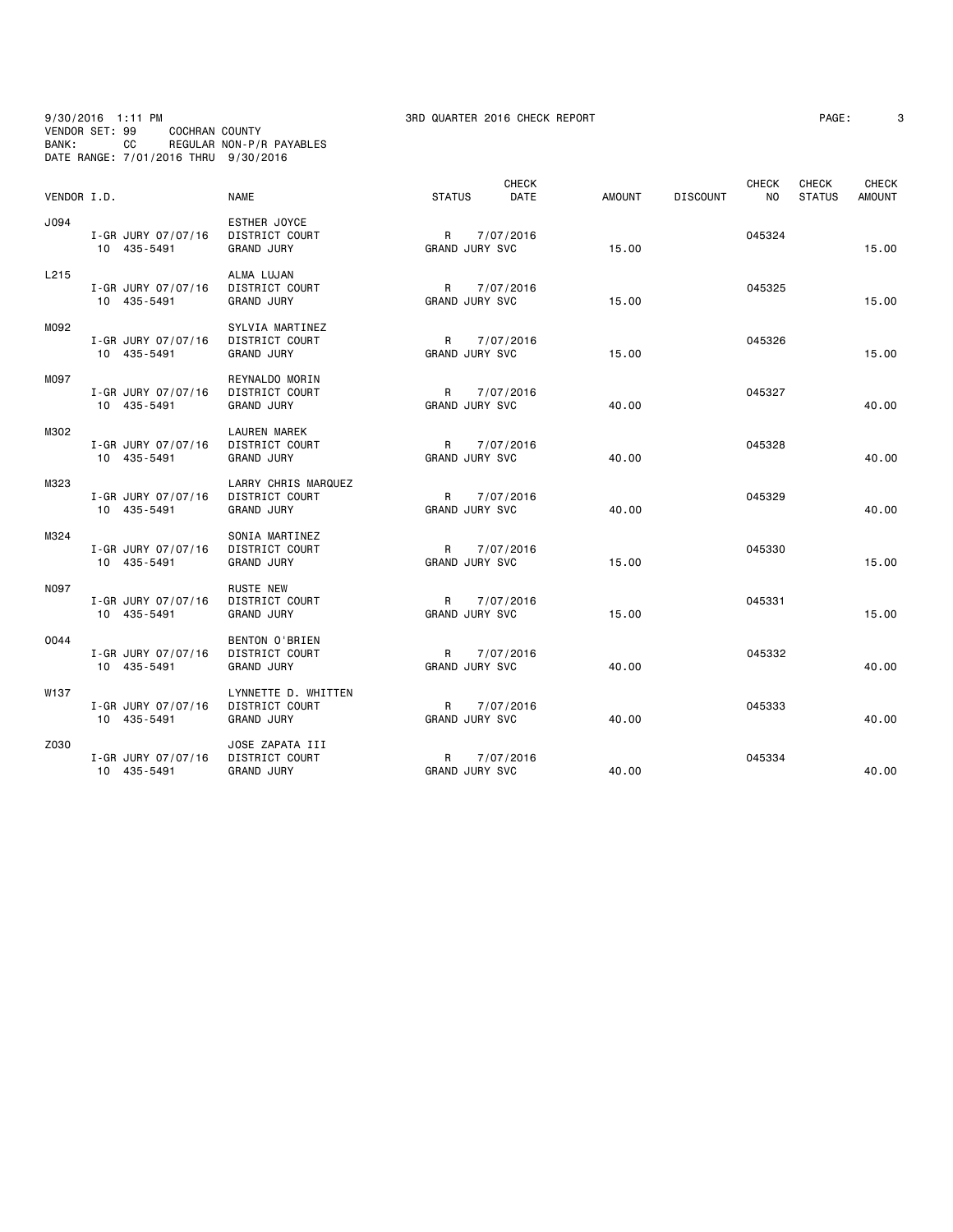9/30/2016 1:11 PM 3RD QUARTER 2016 CHECK REPORT PAGE: 4 VENDOR SET: 99 COCHRAN COUNTY BANK: CC REGULAR NON-P/R PAYABLES DATE RANGE: 7/01/2016 THRU 9/30/2016

| VENDOR I.D. |                  | <b>NAME</b>                   | <b>STATUS</b>       | <b>CHECK</b><br>DATE  | AMOUNT | <b>DISCOUNT</b> | <b>CHECK</b><br>NO. | CHECK<br><b>STATUS</b> | CHECK<br><b>AMOUNT</b> |
|-------------|------------------|-------------------------------|---------------------|-----------------------|--------|-----------------|---------------------|------------------------|------------------------|
|             |                  |                               |                     |                       |        |                 |                     |                        |                        |
| A007        |                  | ALBERT GONZALEZ, dba          |                     |                       |        |                 |                     |                        |                        |
|             | I-28013          | PREC 1                        | R                   | 7/11/2016             |        |                 | 045335              |                        |                        |
|             | 15 621-5454      | TIRES                         |                     | FLAT R/R; TRAILER 6/2 | 15.00  |                 |                     |                        |                        |
|             | I-28020          | PREC 1                        |                     | R 7/11/2016           |        |                 | 045335              |                        |                        |
|             | 15 621-5454      | TIRES                         |                     | FLAT L/R IS DUAL; BEL | 50.00  |                 |                     |                        | 65,00                  |
| A020        |                  | AMERICAN EQUIP & TRAILER, INC |                     |                       |        |                 |                     |                        |                        |
|             | I-L176510        | PREC 3                        | R                   | 7/11/2016             |        |                 | 045336              |                        |                        |
|             | 15 623-5451      | REPAIRS                       | LUBE PLATE RETAINER |                       | 9.36   |                 |                     |                        |                        |
|             | 15 623-5451      | REPAIRS                       | LUBE PLATE          |                       | 22.69  |                 |                     |                        | 32.05                  |
| A249        |                  | ANTELOPE TIRE & SUPPLY, INC   |                     |                       |        |                 |                     |                        |                        |
|             | $I - 1323$       | PREC <sub>3</sub>             | R                   | 7/11/2016             |        |                 | 045337              |                        |                        |
|             | 15 623-5454      | TIRES                         | FLAT/TURF TIRE      |                       | 12.00  |                 |                     |                        |                        |
|             | 15 623-5454      | TIRES                         | <b>SLIME</b>        |                       | 10.00  |                 |                     |                        |                        |
|             | $I - 1334$       | PREC 3                        | R                   | 7/11/2016             |        |                 | 045337              |                        |                        |
|             | 15 623-5454      | TIRES                         | 2 MT/FR; 94 INT'L   |                       | 80.00  |                 |                     |                        |                        |
|             | $I - 1341$       | PREC 4                        | R                   | 7/11/2016             |        |                 | 045337              |                        |                        |
|             | 15 624-5454      | TIRES                         |                     | 2 MT/FR; TRACTOR 12.4 | 80.00  |                 |                     |                        |                        |
|             | 15 624-5454      | TIRES                         | 2 STEMS             |                       | 24.00  |                 |                     |                        | 206.00                 |
| B001        |                  | BAILEY CO. ELECTRIC COOP      |                     |                       |        |                 |                     |                        |                        |
|             | I-358803         | PREC 4                        | R                   | 7/11/2016             |        |                 | 045338              |                        |                        |
|             | 15 624-5440      | UTILITIES                     | 850KWH 5/19-6/22/16 |                       | 98.73  |                 |                     |                        |                        |
|             | 15 624-5440      | UTILITIES                     | AREA LIGHT          |                       | 11.85  |                 |                     |                        |                        |
|             | I-358804         | PREC 3                        | R                   | 7/11/2016             |        |                 | 045338              |                        |                        |
|             | 15 623-5440      | UTILITIES                     | 78KWH 5/17-6/16/16  |                       | 22.68  |                 |                     |                        |                        |
|             | 15 623-5440      | UTILITIES                     | 2 AREA LIGHTS       |                       | 24.44  |                 |                     |                        |                        |
|             | I-358805         | NON-DEPT'L/SHERIFF POSSE      | R                   | 7/11/2016             |        |                 | 045338              |                        |                        |
|             | 10 409-5440      | UTILITIES                     | ELEC SVC 5/5-6/6/16 |                       | 23.91  |                 |                     |                        | 181.61                 |
| B026        |                  | BLEDSOE WATER SUPPLY CORP     |                     |                       |        |                 |                     |                        |                        |
|             | $I - 3004$ 07/16 | PREC <sub>3</sub>             | R                   | 7/11/2016             |        |                 | 045339              |                        |                        |
|             | 15 623-5440      | UTILITIES                     | 590GL WATER JUN2016 |                       | 20.10  |                 |                     |                        | 20.10                  |
| B029        |                  | BRUCKNER'S TRUCK SALES, INC   |                     |                       |        |                 |                     |                        |                        |
|             | I-378628L        | PREC 4                        | R                   | 7/11/2016             |        |                 | 045340              |                        |                        |
|             | 15 624-5451      | REPAIRS                       | VALVE #20422044     |                       | 205.25 |                 |                     |                        | 205.25                 |
| B198        |                  | BLAINE INDUSTRIAL SUPPLY      |                     |                       |        |                 |                     |                        |                        |
|             | I-S3556757       | ACTIVITY BUILDING             | R                   | 7/11/2016             |        |                 | 045341              |                        |                        |
|             | 10 662-5332      | CUSTODIAL SUPPLIES            |                     | 1CS ROLL TOWELS-12 R  | 90.17  |                 |                     |                        |                        |
|             | I-S3584747.001   | <b>COURTHOUSE</b>             | R                   | 7/11/2016             |        |                 | 045341              |                        |                        |
|             | 10 510-5332      | CUSTODIAL SUPPLIES            | 1CS TISSUE 60/CS    |                       | 68.11  |                 |                     |                        |                        |
|             | 10 510-5332      | CUSTODIAL SUPPLIES            |                     | 2CS COMET LIQ W/BLCH  | 122.22 |                 |                     |                        |                        |
|             | 10 510-5332      | CUSTODIAL SUPPLIES            | 1CS SF 1-PLY TOWEL  |                       | 54.43  |                 |                     |                        |                        |
|             | 10 510-5332      | CUSTODIAL SUPPLIES            |                     | 1CS KITCHEN ROLL TOW  | 29.72  |                 |                     |                        |                        |

10 510-5332 CUSTODIAL SUPPLIES 1CS TRASH LINERS 253 38.87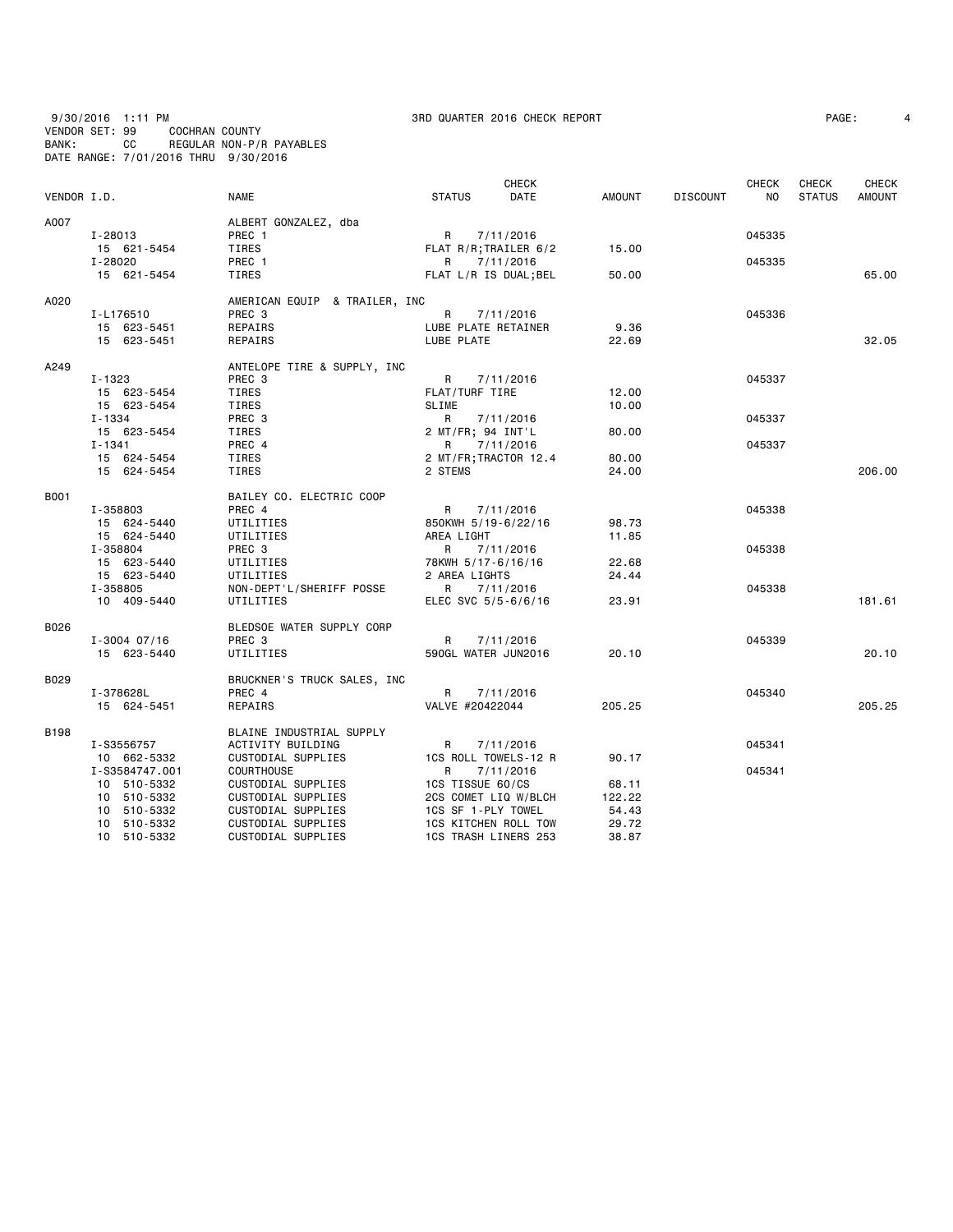9/30/2016 1:11 PM 3RD QUARTER 2016 CHECK REPORT PAGE: 5 VENDOR SET: 99 COCHRAN COUNTY BANK: CC REGULAR NON-P/R PAYABLES DATE RANGE: 7/01/2016 THRU 9/30/2016

| PAGE: |  |
|-------|--|
|       |  |

|             |          |                 |                                |                         | <b>CHECK</b>         |               |                 | <b>CHECK</b>   | <b>CHECK</b>  | CHECK         |
|-------------|----------|-----------------|--------------------------------|-------------------------|----------------------|---------------|-----------------|----------------|---------------|---------------|
| VENDOR I.D. |          |                 | <b>NAME</b>                    | <b>STATUS</b>           | DATE                 | <b>AMOUNT</b> | <b>DISCOUNT</b> | N <sub>O</sub> | <b>STATUS</b> | <b>AMOUNT</b> |
| <b>B198</b> |          |                 | BLAINE INDUSTRIAL SUPPLY CONT  |                         |                      |               |                 |                |               |               |
|             |          | I-S3584747.001  | <b>COURTHOUSE</b>              | R                       | 7/11/2016            |               |                 | 045341         |               |               |
|             |          | 10 510-5332     | CUSTODIAL SUPPLIES             | 1DZ URINAL SCRN/NOT     |                      |               |                 |                |               |               |
|             |          | 10 510-5332     | CUSTODIAL SUPPLIES             | <b>5EA BUG SPONGE</b>   |                      | 9.30          |                 |                |               | 412.82        |
| C007        |          |                 | CITY OF MORTON                 |                         |                      |               |                 |                |               |               |
|             |          | I-063016        | LIB/MUS/ACT BLDG/CRTHSE/PREC 1 | $\mathsf{R}$            | 7/11/2016            |               |                 | 045342         |               |               |
|             |          | 10 650-5440     | UTILITIES                      | LIBRARY GAS             |                      | 19.00         |                 |                |               |               |
|             |          | 10 650-5440     | UTILITIES                      | LIBRARY WATER           |                      | 28.00         |                 |                |               |               |
|             |          | 10 650-5440     | UTILITIES                      | LIBRARY GARBAGE         |                      | 50.50         |                 |                |               |               |
|             | 10       | 650-5440        | UTILITIES                      | LIBRARY SEWER           |                      | 17.00         |                 |                |               |               |
|             |          | 10 652-5440     | UTILITIES                      | <b>MUSEUM GAS</b>       |                      | 19.00         |                 |                |               |               |
|             |          | 10 652-5440     | UTILITIES                      | <b>MUSEUM WATER</b>     |                      | 28.00         |                 |                |               |               |
|             | 10       | 652-5440        | UTILITIES                      | MUSEUM GARBAGE          |                      | 27.00         |                 |                |               |               |
|             |          | 10 652-5440     | UTILITIES                      | <b>MUSEUM SEWER</b>     |                      | 15.00         |                 |                |               |               |
|             |          | 10 662-5440     | UTILITIES                      | ACTIVITY BLDG GAS       |                      | 44.50         |                 |                |               |               |
|             |          | 10 662-5440     | UTILITIES                      | ACT. BLDG WATER         |                      | 37.00         |                 |                |               |               |
|             |          | 10 662-5440     | UTILITIES                      | ACT. BLDG GARBAGE       |                      | 76.00         |                 |                |               |               |
|             |          | 10 662-5440     | UTILITIES                      | ACT. BLDG SEWER         |                      | 45.00         |                 |                |               |               |
|             |          | 10 510-5440     | UTILITIES                      | <b>COURTHOUSE GAS</b>   |                      | 129.50        |                 |                |               |               |
|             |          | 10 510-5440     | UTILITIES                      | <b>COURTHOUSE WATER</b> |                      | 821.75        |                 |                |               |               |
|             |          | 10 510-5440     | UTILITIES                      | CRTHSE GARBAGE          |                      | 328.50        |                 |                |               |               |
|             |          | 10 510-5440     | UTILITIES                      | <b>COURTHOUSE SEWER</b> |                      | 51.00         |                 |                |               |               |
|             |          | 15 621-5440     | UTILITIES                      | PREC 1 GAS              |                      | 19.00         |                 |                |               |               |
|             |          | 15 621-5440     | UTILITIES                      | PREC 1 WATER            |                      | 28.00         |                 |                |               |               |
|             |          | 15 621-5440     | UTILITIES                      | PREC 1 GARBAGE          |                      | 50.50         |                 |                |               | 1,834.25      |
| C008        |          |                 | CITY OF WHITEFACE              |                         |                      |               |                 |                |               |               |
|             |          | $I - 409$ 07/16 | PREC <sub>2</sub>              | R                       | 7/11/2016            |               |                 | 045343         |               |               |
|             |          | 15 622-5440     | UTILITIES                      | GAS SVC                 |                      | 16.25         |                 |                |               |               |
|             |          | 15 622-5440     | UTILITIES                      | 1000GL WATER            |                      | 14.00         |                 |                |               |               |
|             |          | 15 622-5440     | UTILITIES                      | GARBAGE SVC             |                      | 50.10         |                 |                |               |               |
|             |          | 15 622-5440     | UTILITIES                      | SEWER SVC               |                      | 22.50         |                 |                |               | 102.85        |
| C031        |          |                 | COUNTY & DISTRICT CLERKS ASSN  |                         |                      |               |                 |                |               |               |
|             |          | I-DUES 7/16-17  | CO/DIST CLERK                  | R                       | 7/11/2016            |               |                 | 045344         |               |               |
|             |          | 10 403-5481     | DUES AND REGISTRATION          |                         | 16-17 DUES/SHANNA DE | 125.00        |                 |                |               | 125,00        |
| C035        |          |                 | COX AUTO SUPPLY CO             |                         |                      |               |                 |                |               |               |
|             | I-337602 |                 | PREC <sub>2</sub>              | R                       | 7/11/2016            |               |                 | 045345         |               |               |
|             |          | 15 622-5356     | ROAD MATERIALS & SUPPLIES      | 3 BLUE SHOP TOWEL       |                      | 11.97         |                 |                |               |               |
|             |          | 15 622-5356     | ROAD MATERIALS & SUPPLIES      | 2 PAPER TOWELS          |                      | 8.38          |                 |                |               |               |
|             |          | 15 622-5356     | ROAD MATERIALS & SUPPLIES      | 6 134A FREON            |                      | 59.94         |                 |                |               |               |
|             | I-337778 |                 | TAX A/C                        | R                       | 7/11/2016            |               |                 | 045345         |               |               |
|             |          | 10 499-5310     | OFFICE SUPPLIES                | <b>KEY MADE</b>         |                      | 1.00          |                 |                |               |               |
|             | I-337866 |                 | SHERIFF                        | R                       | 7/11/2016            |               |                 | 045345         |               |               |
|             |          | 10 560-5451     | MACHINERY-NON-OFFICE REPAIR    | WIX FILTER/#136         |                      | 6.95          |                 |                |               |               |
|             |          | 10 560-5451     | MACHINERY-NON-OFFICE REPAIR    | WIX AIR FILTER/#136     |                      | 20.58         |                 |                |               |               |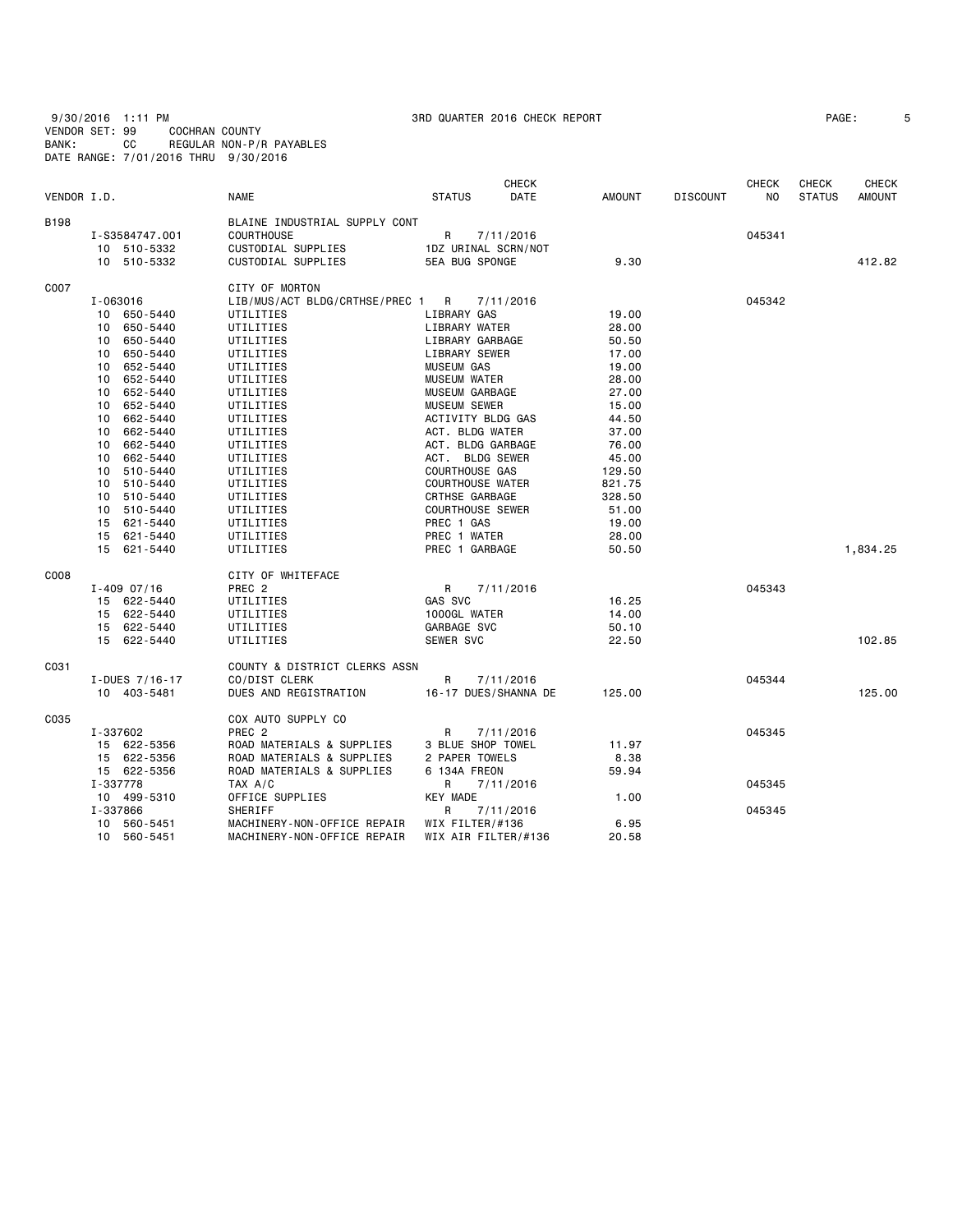| VENDOR I.D. |             | <b>NAME</b>                       | <b>CHECK</b><br>DATE<br><b>STATUS</b> | AMOUNT | <b>DISCOUNT</b> | <b>CHECK</b><br>NO. | CHECK<br><b>STATUS</b> | <b>CHECK</b><br><b>AMOUNT</b> |
|-------------|-------------|-----------------------------------|---------------------------------------|--------|-----------------|---------------------|------------------------|-------------------------------|
|             |             |                                   |                                       |        |                 |                     |                        |                               |
| C035        |             | COX AUTO SUPPLY CO<br><b>CONT</b> |                                       |        |                 |                     |                        |                               |
|             | I-337866    | SHERIFF                           | 7/11/2016<br>R a                      |        |                 | 045345              |                        |                               |
|             | 10 560-5451 | MACHINERY-NON-OFFICE REPAIR       | 6QT AMSOIL 10W30                      | 95.94  |                 |                     |                        |                               |
|             | 10 560-5451 | MACHINERY-NON-OFFICE REPAIR       | HDLMP BULB/#134                       | 15.86  |                 |                     |                        |                               |
|             | 10 560-5334 | OTHER SUPPLIES                    | INTERIOR CLNR                         | 6.29   |                 |                     |                        |                               |
|             | I-338010    | PARK/AIRPORT                      | R<br>7/11/2016                        |        |                 | 045345              |                        |                               |
|             | 30 518-5332 | CUSTODIAL SUPPLIES                | <b>SPRAYER</b>                        | 5.59   |                 |                     |                        |                               |
|             | 30 518-5332 | CUSTODIAL SUPPLIES                | SUPER GLUE                            | 4.99   |                 |                     |                        |                               |
|             | I-338167    | <b>COURTHOUSE</b>                 | 7/11/2016<br>R                        |        |                 | 045345              |                        |                               |
|             | 10 510-5451 | REPAIR                            | SCREWS, WASHERS, NUT                  | 2.42   |                 |                     |                        |                               |
|             | I-338561    | <b>PARK</b>                       | R<br>7/11/2016                        |        |                 | 045345              |                        |                               |
|             | 10 660-5451 | REPAIR                            | 4 PLSTC INSIDE COVER                  | 63.96  |                 |                     |                        |                               |
|             | I-338937    | PREC 1                            | 7/11/2016<br>R                        |        |                 | 045345              |                        |                               |
|             | 15 621-5451 | REPAIRS                           | <b>SCREWS</b>                         | 1.75   |                 |                     |                        |                               |
|             | 15 621-5451 | REPAIRS                           | THRESHOLD                             | 2.99   |                 |                     |                        |                               |
|             | 15 621-5451 | REPAIRS                           | 2 DOOR SWEEP                          | 13.98  |                 |                     |                        |                               |
|             | I-338938    | PREC 1                            | R<br>7/11/2016                        |        |                 | 045345              |                        |                               |
|             | 15 621-5356 | ROAD MATERIALS & SUPPLIES         | DRILL BIT SOCKET                      | 1.99   |                 |                     |                        |                               |
|             | I-339248    | PREC <sub>3</sub>                 | R<br>7/11/2016                        |        |                 | 045345              |                        |                               |
|             | 15 623-5356 | ROAD MATERIALS & SUPPLIES         | <b>3M TRIM GLUE</b>                   | 7.49   |                 |                     |                        |                               |
|             | 15 623-5356 | ROAD MATERIALS & SUPPLIES         | CLEAR SILICONE                        | 2.99   |                 |                     |                        |                               |
|             | 15 623-5356 | ROAD MATERIALS & SUPPLIES         | 2 GLASS CLNR                          | 7.78   |                 |                     |                        |                               |
|             | I-339426    | PREC 4                            | R<br>7/11/2016                        |        |                 | 045345              |                        |                               |
|             | 15 624-5356 | ROAD MATERIALS & SUPPLIES         | SUPER CLEAN                           | 6.49   |                 |                     |                        |                               |
|             | I-339548    | PREC <sub>2</sub>                 | R.<br>7/11/2016                       |        |                 | 045345              |                        |                               |
|             | 15 622-5451 | REPAIRS                           | A/C HOSE                              | 4.49   |                 |                     |                        |                               |
|             | 15 622-5451 | REPAIRS                           | <b>FAUCET</b>                         | 9.99   |                 |                     |                        |                               |
|             | 15 622-5451 | REPAIRS                           | A/C OIL                               | 2.99   |                 |                     |                        |                               |
|             | I-339613    | PREC 4                            | R<br>7/11/2016                        |        |                 | 045345              |                        |                               |
|             | 15 624-5451 | REPAIRS                           | SEALED BRAKE SPRING                   | 72.99  |                 |                     |                        |                               |
|             | I-339732    | PREC 3                            | 7/11/2016<br>R                        |        |                 | 045345              |                        |                               |
|             | 15 623-5356 | ROAD MATERIALS & SUPPLIES         | TURTLE WX TAR RMVR                    | 5.29   |                 |                     |                        |                               |
|             | 15 623-5356 | ROAD MATERIALS & SUPPLIES         | <b>BUG WASH</b>                       | 3.49   |                 |                     |                        |                               |
|             | I-339734    | PREC 1                            | R<br>7/11/2016                        |        |                 | 045345              |                        |                               |
|             | 15 621-5356 | ROAD MATERIALS & SUPPLIES         | BOLTS, NUTS                           | 1.70   |                 |                     |                        |                               |
|             | I-339858    | PREC 3                            | R<br>7/11/2016                        |        |                 | 045345              |                        |                               |
|             | 15 623-5356 | ROAD MATERIALS & SUPPLIES         | 2 RED DEVIL SILICONE                  | 4.58   |                 |                     |                        |                               |
|             | 15 623-5356 | ROAD MATERIALS & SUPPLIES         | 2 60GR DISC                           | 18.98  |                 |                     |                        |                               |
|             | 15 623-5356 | ROAD MATERIALS & SUPPLIES         | FLAP DISK                             | 9.69   |                 |                     |                        |                               |
|             | I-340053    | PREC 1                            | R<br>7/11/2016                        |        |                 | 045345              |                        |                               |
|             | 15 621-5356 | ROAD MATERIALS & SUPPLIES         | RUBBER GLOVES                         | 18.99  |                 |                     |                        |                               |
|             | I-340141    | <b>SHERIFF</b>                    | R<br>7/11/2016                        |        |                 | 045345              |                        |                               |
|             | 10 560-5451 | MACHINERY-NON-OFFICE REPAIR       | 8AIR FLTRS; 90IL FLTR                 | 822.98 |                 |                     |                        | 1,325.49                      |
|             |             |                                   |                                       |        |                 |                     |                        |                               |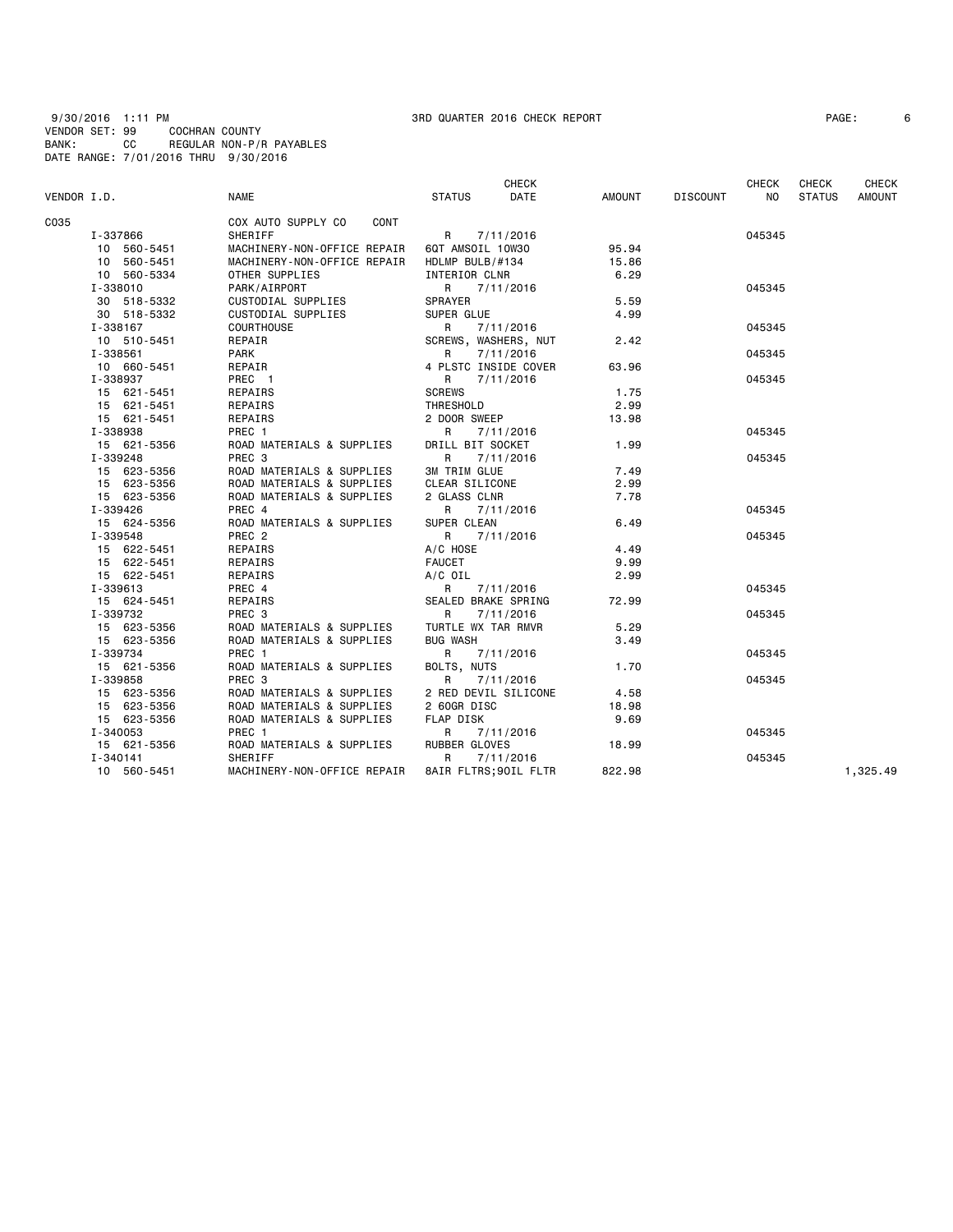9/30/2016 1:11 PM 3RD QUARTER 2016 CHECK REPORT PAGE: 7 VENDOR SET: 99 COCHRAN COUNTY BANK: CC REGULAR NON-P/R PAYABLES DATE RANGE: 7/01/2016 THRU 9/30/2016

| PAGE: |
|-------|
|-------|

|                  |                                         |                                              |                        | <b>CHECK</b>          |               |                 | <b>CHECK</b>   | <b>CHECK</b>  | <b>CHECK</b>  |
|------------------|-----------------------------------------|----------------------------------------------|------------------------|-----------------------|---------------|-----------------|----------------|---------------|---------------|
| VENDOR I.D.      |                                         | <b>NAME</b>                                  | <b>STATUS</b>          | <b>DATE</b>           | <b>AMOUNT</b> | <b>DISCOUNT</b> | N <sub>0</sub> | <b>STATUS</b> | <b>AMOUNT</b> |
| C065             |                                         | CITY OF WHITEFACE F D                        |                        |                       |               |                 |                |               |               |
|                  | I-MAR-JUN 2016                          | PUBLIC SAFETY*OTHER                          | R                      | 7/11/2016             |               |                 | 045347         |               |               |
|                  | 10 580-5414                             | FIRE PROTECTION CONTRACTS                    | CR197/CR190; GRASS 3/  |                       | 350.00        |                 |                |               |               |
|                  | 10 580-5414                             | FIRE PROTECTION CONTRACTS                    | SH114/CR124; GRASS, EL |                       | 350.00        |                 |                |               |               |
|                  | 580-5414<br>10                          | FIRE PROTECTION CONTRACTS                    | 1780/CR94;GRASS 4/17   |                       | 350.00        |                 |                |               |               |
|                  | 10 580-5414                             | FIRE PROTECTION CONTRACTS                    | 1780/3mi S;GRASS/ELE   |                       | 350.00        |                 |                |               |               |
|                  | 10 580-5414                             | FIRE PROTECTION CONTRACTS                    | 1780/300;GRASS 6/28    |                       | 350.00        |                 |                |               |               |
|                  | 10 580-5414                             | FIRE PROTECTION CONTRACTS                    | 1585/CR197;GRASS 6/2   |                       | 350.00        |                 |                |               |               |
|                  | 10 580-5414                             | FIRE PROTECTION CONTRACTS                    |                        | 1585/CR227; GRASS 6/3 | 350.00        |                 |                |               | 2,450.00      |
| C084             |                                         | CLERK, SEVENTH COURT OF APPEAL               |                        |                       |               |                 |                |               |               |
|                  | I-JUN2016                               | STATE FEES                                   | R                      | 7/11/2016             |               |                 | 045348         |               |               |
|                  | 90 000-2379.002                         | 7th Crt of Appeal Gov't22.2081DISTRICT COURT |                        |                       | 20,00         |                 |                |               | 20,00         |
| C321             |                                         | CLEAR- VU                                    |                        |                       |               |                 |                |               |               |
|                  | I-80516                                 | JUVENILE PROBATION                           | R                      | 7/11/2016             |               |                 | 045349         |               |               |
|                  | 17 573-5499                             | OPERATING EXPENSES                           | ROCK CHIP REPAIR       |                       | 30.00         |                 |                |               |               |
|                  | $I - 81512$                             | SHERIFF                                      | R                      | 7/11/2016             |               |                 | 045349         |               |               |
|                  | 10 560-5451                             | MACHINERY-NON-OFFICE REPAIR                  | BACK W/S/#136          |                       | 169.99        |                 |                |               |               |
|                  | 10 560-5451                             | MACHINERY-NON-OFFICE REPAIR                  | LABOR                  |                       | 100.00        |                 |                |               | 299.99        |
| C371             |                                         | COCHRAN COUNTY TAX A/C                       |                        |                       |               |                 |                |               |               |
|                  | I-ST INSP '16 JUV PR JUVENILE PROBATION |                                              | R                      | 7/11/2016             |               |                 | 045350         |               |               |
|                  | 17 573-5499                             | OPERATING EXPENSES                           | STATE INSP/14 CHEV #   |                       | 7.50          |                 |                |               | 7.50          |
| D048             |                                         | DATA-LINE OFFICE SYSTEMS                     |                        |                       |               |                 |                |               |               |
|                  | I-IN49145                               | LIBRARY                                      | R                      | 7/11/2016             |               |                 | 045351         |               |               |
|                  | 10 650-5411                             | MAINTENANCE CONTRACTS                        |                        | COPIER MAINT 7/8-8/7  | 37.50         |                 |                |               |               |
|                  | 10 650-5411                             | MAINTENANCE CONTRACTS                        | 547 COLOR COPIES 6/8   |                       | 54.70         |                 |                |               | 92.20         |
| D <sub>153</sub> |                                         | SHANNA DEWBRE                                |                        |                       |               |                 |                |               |               |
|                  | $I-GR$ JURY $7/7/16$                    | DISTRICT COURT                               | R                      | 7/11/2016             |               |                 | 045352         |               |               |
|                  | 10 435-5499                             | MISCELLANEOUS                                | R/B SNACKS/WALMART 7   |                       | 9.54          |                 |                |               | 9.54          |
| E017             |                                         | ELLIS AND SON INC                            |                        |                       |               |                 |                |               |               |
|                  | I-BOBBY LEE WALTERS                     | JUSTICE OF PEACE                             | R                      | 7/11/2016             |               |                 | 045353         |               |               |
|                  | 10 455-5405                             | <b>AUTOPSY</b>                               | RMVL/BOBBY LEE WALTE   |                       | 95.00         |                 |                |               |               |
|                  | 10 455-5405                             | <b>AUTOPSY</b>                               | BODY BAG               |                       | 60.00         |                 |                |               |               |
|                  | 10 455-5405                             | <b>AUTOPSY</b>                               | TRNSPRT TO LBK         |                       | 87.50         |                 |                |               | 242.50        |
| F010             |                                         | FIVE-AREA TELEPHONE CO-OP                    |                        |                       |               |                 |                |               |               |
|                  | I-927-5510 JUL16                        | PREC 4                                       | R                      | 7/11/2016             |               |                 | 045354         |               |               |
|                  | 15 624-5420                             | TELECOMMUNICATIONS                           | BASIC LOCAL SVC        |                       | 32.25         |                 |                |               |               |
|                  | 15 624-5420                             | TELECOMMUNICATIONS                           | <b>FEES</b>            |                       | 9.40          |                 |                |               | 41.65         |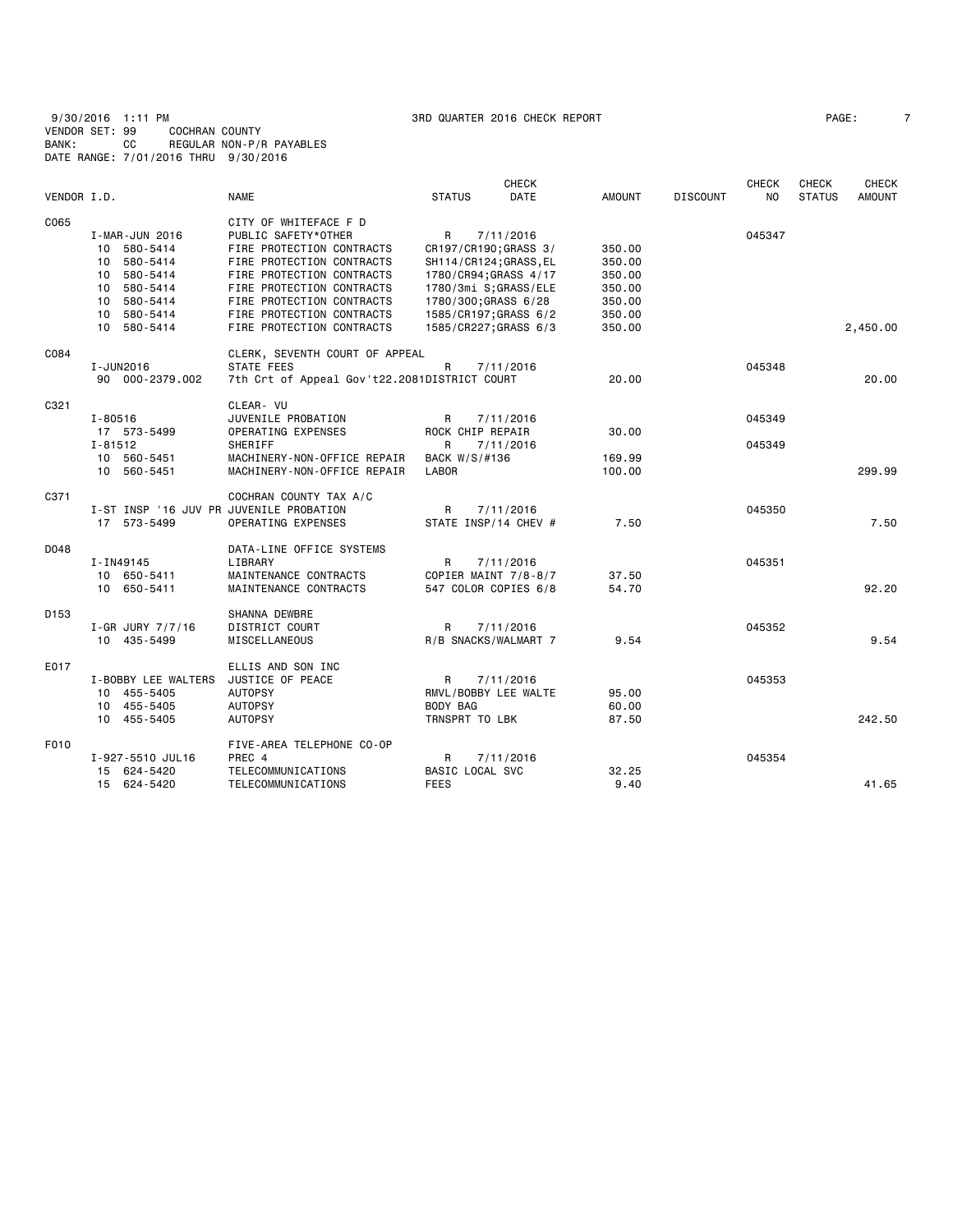9/30/2016 1:11 PM 3RD QUARTER 2016 CHECK REPORT PAGE: 8 VENDOR SET: 99 COCHRAN COUNTY BANK: CC REGULAR NON-P/R PAYABLES DATE RANGE: 7/01/2016 THRU 9/30/2016

| PAGE: |  |
|-------|--|
|       |  |

|                  |                     |                                                    |               | <b>CHECK</b>                |               |                 | <b>CHECK</b> | CHECK         | <b>CHECK</b>  |
|------------------|---------------------|----------------------------------------------------|---------------|-----------------------------|---------------|-----------------|--------------|---------------|---------------|
| VENDOR I.D.      |                     | <b>NAME</b>                                        | <b>STATUS</b> | DATE                        | <b>AMOUNT</b> | <b>DISCOUNT</b> | NO.          | <b>STATUS</b> | <b>AMOUNT</b> |
| F093             |                     | FARMERS CO-OPERATIVE ELEVATOR                      |               |                             |               |                 |              |               |               |
|                  | $I - 316006/16$     | PREC <sub>2</sub>                                  | R             | 7/11/2016                   |               |                 | 045355       |               |               |
|                  | 15 622-5330         | FUEL AND OIL                                       |               | 23.63GL UNL 6/14            | 49.13         |                 |              |               |               |
|                  | 15 622-5330         | FUEL AND OIL                                       |               | 24.28GL UNL 6/18            | 50.47         |                 |              |               | 99.60         |
| G005             |                     | <b>GENERAL FUND</b>                                |               |                             |               |                 |              |               |               |
|                  | I-2ND QTR '16 SPEC  | SPECIALTY CT SVC FEES                              | R             | 7/11/2016                   |               |                 | 045356       |               |               |
|                  | 000-2379.001<br>90  | Drug Court Fee CCP102.0178                         |               | 2ND QTR SPECIALTY CT        | 0.33          |                 |              |               |               |
|                  | I-2ND QTR CIVIL '16 | STATE CIVIL FEES                                   | R             | 7/11/2016                   |               |                 | 045356       |               |               |
|                  | 000-2363.004<br>90  | Co Filing Fee Ind Lgl Serv.                        |               | 2ND QTR CIVIL FEES          | 2.40          |                 |              |               |               |
|                  | 000-2363.004<br>90  | Co Filing Fee Ind Lgl Serv.                        |               | 2ND QTR CIVIL FEES          | 4.70          |                 |              |               |               |
|                  | 000-2363.001<br>90  | Divorce & Family Gov't 133.1512ND QTR CIVIL FEES   |               |                             | 0.25          |                 |              |               |               |
|                  | 90<br>000-2363.002  | Other Than Divorce/Family 10B 2ND QTR CIVIL FEES   |               |                             | 1.50          |                 |              |               |               |
|                  | 90<br>000-2363.004  | Co Filing Fee Ind Lgl Serv.                        |               | 2ND QTR CIVIL FEES          | 4.00          |                 |              |               |               |
|                  | I-2ND QTR CRIM '16  | STATE CRIM SVC FEES                                | R             | 7/11/2016                   |               |                 | 045356       |               |               |
|                  | 000-2358.001<br>90  | State CCC Date 010104 Forward 2ND QTR CRIMINAL FEE |               |                             | 298.12        |                 |              |               |               |
|                  | 000-2368<br>90      | BB Bond Fee (Gov CD 41.258)                        |               | 2ND QTR CRIMINAL FEE        | 58.50         |                 |              |               |               |
|                  | 000-2347<br>90      | Juvenile Probation Diversion 2ND QTR CRIMINAL FEE  |               |                             | 2.00          |                 |              |               |               |
|                  | 000-2378<br>90      | JRF Jury Reimb Fee CCP102.00452ND QTR CRIMINAL FEE |               |                             | 28.50         |                 |              |               |               |
|                  | 000-2363.003<br>90  | Indigent Defense Fee                               |               | 2ND QTR CRIMINAL FEE        | 13.87         |                 |              |               |               |
|                  | 90<br>000-2355      | MVF CCP 102.002                                    |               | 2ND QTR CRIMINAL FEE        | 0.43          |                 |              |               |               |
|                  | 000-2367<br>90      | STF-Sub 95% C(Trans CD542.40 2ND QTR CRIMINAL FEE  |               |                             | 63.73         |                 |              |               | 478.33        |
| G074             |                     | GRAVES, HUMPHRIES, STAHL, LTD                      |               |                             |               |                 |              |               |               |
|                  | I-FEES JUN2016      | JUSTICE OF PEACE                                   | R             | 7/11/2016                   |               |                 | 045357       |               |               |
|                  | 10 000-2206.002     | COLLECTION AGENCY FEES                             |               | COLLECTION FEES JUN1        | 155.67        |                 |              |               | 155.67        |
| H <sub>126</sub> |                     | HOLLAND'S OFFICE TECHNOLOGIES                      |               |                             |               |                 |              |               |               |
|                  | I-00117729          | SHERIFF                                            | R             | 7/11/2016                   |               |                 | 045358       |               |               |
|                  | 10 560-5452         | OFFICE EQUIPMENT REPAIR                            |               | <b>1SET CHAIR CASTERS/D</b> | 69.95         |                 |              |               | 69.95         |
| I006             |                     | INLAND TRUCK PARTS AND SVC                         |               |                             |               |                 |              |               |               |
|                  | I-32-51388          | PREC <sub>2</sub>                                  | R             | 7/11/2016                   |               |                 | 045359       |               |               |
|                  | 15 622-5451         | REPAIRS                                            |               | RPL SLIP/SPLINE JOIN        | 250.00        |                 |              |               |               |
|                  | 15 622-5451         | REPAIRS                                            | 2 HALF ROUND  |                             | 117.88        |                 |              |               |               |
|                  | 15 622-5451         | REPAIRS                                            | LONG SLIP     |                             | 204.35        |                 |              |               |               |
|                  | 15 622-5451         | REPAIRS                                            | LONG STUB     |                             | 124.79        |                 |              |               |               |
|                  | 15 622-5451         | REPAIRS                                            | SHOP SUPPLIES |                             | 12.50         |                 |              |               | 709.52        |
| J090             |                     | JOHN ROLEY AUTOCENTER                              |               |                             |               |                 |              |               |               |
|                  | I-27777             | JUVENILE PROBATION                                 | R             | 7/11/2016                   |               |                 | 045360       |               |               |
|                  | 17 573-5499         | OPERATING EXPENSES                                 |               | RMV/RPL BCM/WARR-DED        | 150.00        |                 |              |               | 150.00        |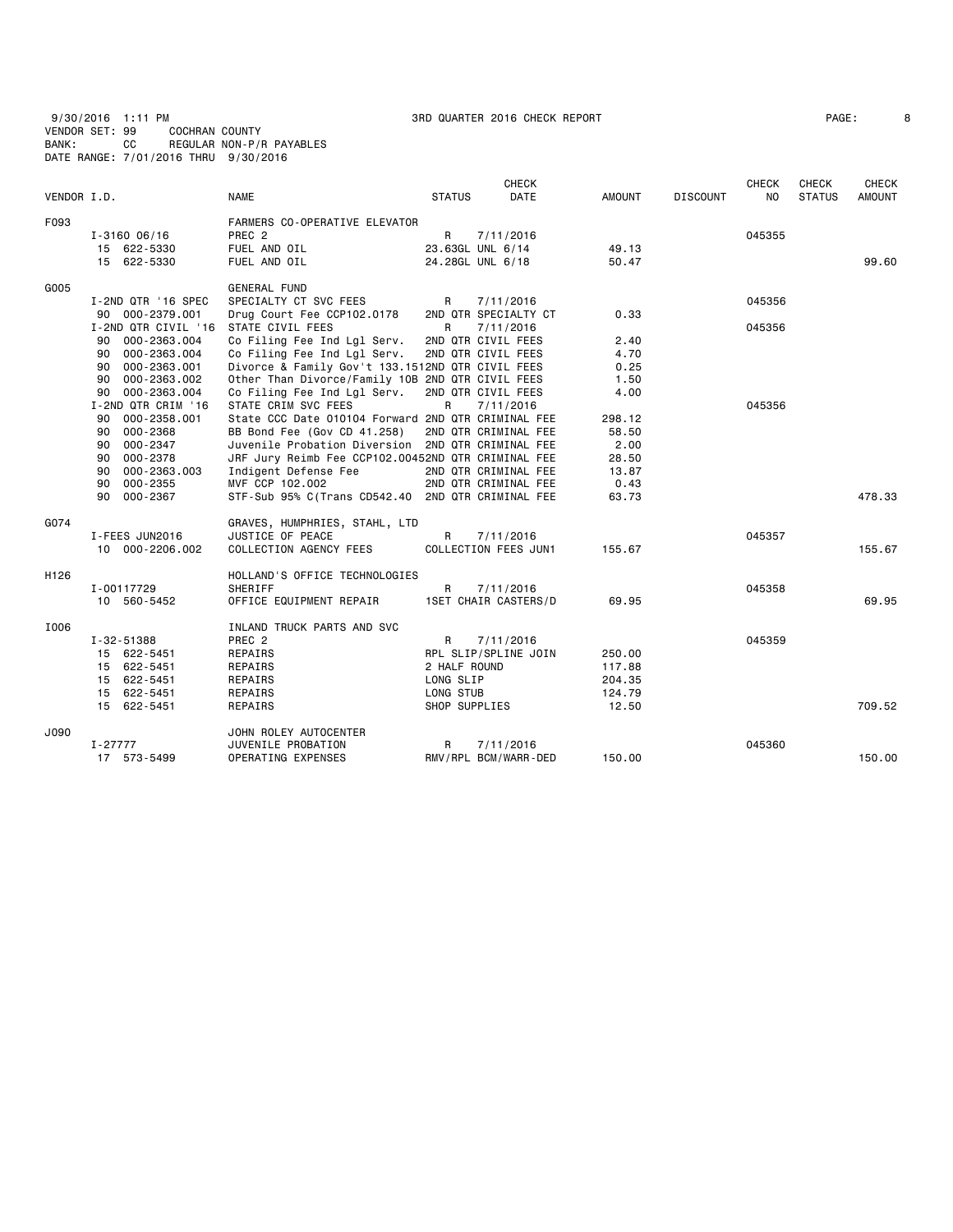9/30/2016 1:11 PM 3RD QUARTER 2016 CHECK REPORT PAGE: 9 VENDOR SET: 99 COCHRAN COUNTY BANK: CC REGULAR NON-P/R PAYABLES DATE RANGE: 7/01/2016 THRU 9/30/2016

| PAGE: |
|-------|
|-------|

| VENDOR I.D. |                        | <b>NAME</b>                              | <b>STATUS</b>          | <b>CHECK</b><br>DATE | AMOUNT       | <b>DISCOUNT</b> | <b>CHECK</b><br>NO. | <b>CHECK</b><br><b>STATUS</b> | CHECK<br><b>AMOUNT</b> |
|-------------|------------------------|------------------------------------------|------------------------|----------------------|--------------|-----------------|---------------------|-------------------------------|------------------------|
| L010        |                        | LEWIS FARM & RANCH STORE INC             |                        |                      |              |                 |                     |                               |                        |
|             | $C - 30753$            | JAIL                                     | R                      | 7/11/2016            |              |                 | 045361              |                               |                        |
|             | 10 512-5392            | MISCELLANEOUS SUPPLIES                   | RET STOVE              |                      | 559.95CR     |                 |                     |                               |                        |
|             | I-28568                | <b>PARK</b>                              | R                      | 7/11/2016            |              |                 | 045361              |                               |                        |
|             | 10 660-5451            | REPAIR                                   | 3/4 FAUCET             |                      | 7.49         |                 |                     |                               |                        |
|             | $I - 28791$            | PREC 4                                   | R                      | 7/11/2016            |              |                 | 045361              |                               |                        |
|             | 15 624-5356            | ROAD MATERIALS & SUPPLIES                | 2 FEBREZE              |                      | 6.98         |                 |                     |                               |                        |
|             | 15 624-5356            | ROAD MATERIALS & SUPPLIES                | 2 AMDRO                |                      | 27.98        |                 |                     |                               |                        |
|             | 15 624-5356            | ROAD MATERIALS & SUPPLIES                | <b>WASHER</b>          |                      | 2.29         |                 |                     |                               |                        |
|             | 15 624-5356            | ROAD MATERIALS & SUPPLIES                | COFFEE                 |                      | 13.95        |                 |                     |                               |                        |
|             | 15 624-5356            | ROAD MATERIALS & SUPPLIES                | 8 SUGAR                |                      | 15.60        |                 |                     |                               |                        |
|             | 15 624-5356            | ROAD MATERIALS & SUPPLIES                | <b>DISC</b>            |                      | 6.68CR       |                 |                     |                               |                        |
|             | I-28823                | <b>COURTHOUSE</b>                        | R                      | 7/11/2016            |              |                 | 045361              |                               |                        |
|             | 10 510-5332            | CUSTODIAL SUPPLIES                       | 2 SCOUR STICK          |                      | 6.98         |                 |                     |                               |                        |
|             | 10 510-5332            | CUSTODIAL SUPPLIES                       | DISC                   |                      | 0.70CR       |                 |                     |                               |                        |
|             | I-28850                | <b>PARK</b>                              | R                      | 7/11/2016            |              |                 | 045361              |                               |                        |
|             | 10 660-5451            | REPAIR                                   | 1x12                   |                      | 8.49         |                 |                     |                               |                        |
|             | I-28908                | JAIL                                     | R                      | 7/11/2016            |              |                 | 045361              |                               |                        |
|             | 10 512-5392            | MISCELLANEOUS SUPPLIES                   | HOT POINT RANGE        |                      | 659.95       |                 |                     |                               |                        |
|             | 10 512-5392            | MISCELLANEOUS SUPPLIES                   | <b>DISC</b>            |                      | 100.00CR     |                 |                     |                               |                        |
|             | I-28909                | JAIL                                     | R                      | 7/11/2016            |              |                 | 045361              |                               |                        |
|             | 10 512-5392            | MISCELLANEOUS SUPPLIES                   | <b>1CS GLASS CLNR</b>  |                      | 35.88        |                 |                     |                               |                        |
|             | 10 512-5392            | MISCELLANEOUS SUPPLIES                   | 2CS BLEACH             |                      | 47.84        |                 |                     |                               |                        |
|             | 10 512-5392            | MISCELLANEOUS SUPPLIES                   | <b>DISC</b>            |                      | 8.37CR       |                 |                     |                               |                        |
|             | $I - 28918$            | PREC 3                                   | R                      | 7/11/2016            |              |                 | 045361              |                               |                        |
|             | 15 623-5356            | ROAD MATERIALS & SUPPLIES                | 3 SUGAR<br><b>CUPS</b> |                      | 5.85<br>1.99 |                 |                     |                               |                        |
|             | 15 623-5356            | ROAD MATERIALS & SUPPLIES                |                        |                      |              |                 |                     |                               |                        |
|             | I-28953<br>10 662-5332 | <b>ACTIVITY BLDG</b>                     | R<br><b>BULBS</b>      | 7/11/2016            | 17.99        |                 | 045361              |                               |                        |
|             | 10 662-5332            | CUSTODIAL SUPPLIES<br>CUSTODIAL SUPPLIES | <b>DISC</b>            |                      | 1,80CR       |                 |                     |                               |                        |
|             | I-29352                | <b>ACTIVITY BLDG</b>                     | R                      | 7/11/2016            |              |                 | 045361              |                               |                        |
|             | 10 662-5332            | CUSTODIAL SUPPLIES                       | JOINT COMPOUND         |                      | 7.49         |                 |                     |                               |                        |
|             | 10 662-5332            | CUSTODIAL SUPPLIES                       | $1/2#$ NAILS           |                      | 0.85         |                 |                     |                               |                        |
|             | 10 662-5332            | CUSTODIAL SUPPLIES                       | 8 PICKETS              |                      | 15.60        |                 |                     |                               |                        |
|             | 10 662-5332            | CUSTODIAL SUPPLIES                       | <b>DISC</b>            |                      | 2.39CR       |                 |                     |                               |                        |
|             | I-29388                | SHERIFF                                  | R                      | 7/11/2016            |              |                 | 045361              |                               |                        |
|             | 10 560-5334            | OTHER SUPPLIES                           | 12 GLASS CLNR          |                      | 35.88        |                 |                     |                               |                        |
|             | I-29495                | JAIL                                     | R                      | 7/11/2016            |              |                 | 045361              |                               |                        |
|             | 10 512-5392            | MISCELLANEOUS SUPPLIES                   | <b>1CS KLEENEX</b>     |                      | 62.16        |                 |                     |                               |                        |
|             | 10 512-5392            | MISCELLANEOUS SUPPLIES                   | <b>DISC</b>            |                      | 6.22CR       |                 |                     |                               |                        |
|             | I-30497                | <b>PARK</b>                              | R                      | 7/11/2016            |              |                 | 045361              |                               |                        |
|             | 10 660-5332            | CUSTODIAL SUPPLIES                       | 2 CLOROX CLNR          |                      | 7.98         |                 |                     |                               |                        |
|             | 10 660-5332            | CUSTODIAL SUPPLIES                       | <b>1CS GREASE</b>      |                      | 37.90        |                 |                     |                               |                        |
|             | 10 660-5332            | CUSTODIAL SUPPLIES                       | <b>DISC</b>            |                      | 4.59CR       |                 |                     |                               |                        |
|             | $I - 30505$            | PREC 1                                   | R                      | 7/11/2016            |              |                 | 045361              |                               |                        |
|             | 15 621-5356            | ROAD MATERIALS & SUPPLIES                | RAKE                   |                      | 19.99        |                 |                     |                               |                        |
|             | $I - 30861$            | PREC 3                                   | R                      | 7/11/2016            |              |                 | 045361              |                               |                        |
|             | 15 623-5451            | REPAIRS                                  | 2 SPRAY PAINT @3.99    |                      | 7.98         |                 |                     |                               |                        |
|             |                        |                                          |                        |                      |              |                 |                     |                               |                        |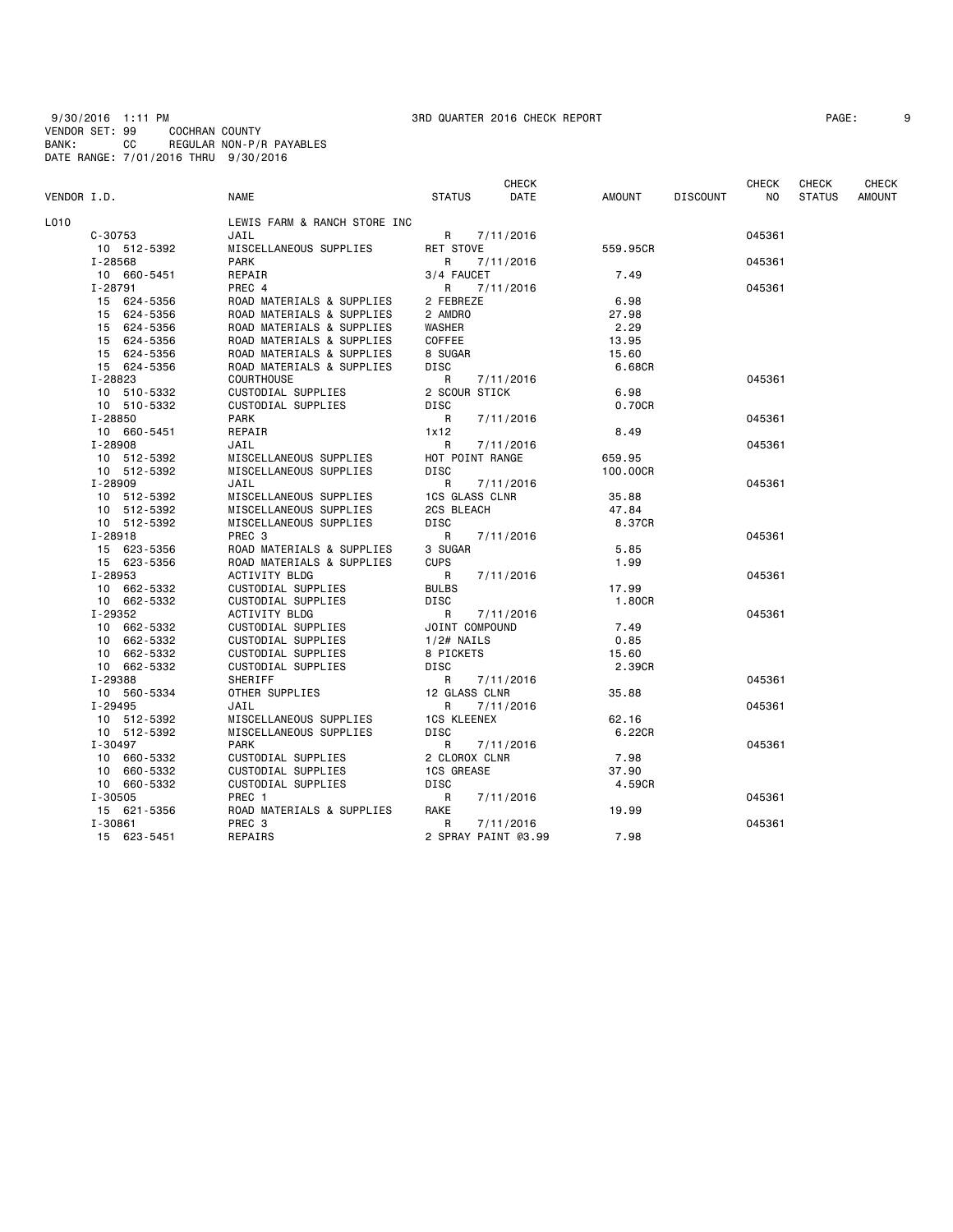9/30/2016 1:11 PM 3RD QUARTER 2016 CHECK REPORT PAGE: 10 VENDOR SET: 99 COCHRAN COUNTY BANK: CC REGULAR NON-P/R PAYABLES DATE RANGE: 7/01/2016 THRU 9/30/2016

|             |                    |                                |                     | <b>CHECK</b>         |          |                 | <b>CHECK</b> | CHECK         | CHECK         |
|-------------|--------------------|--------------------------------|---------------------|----------------------|----------|-----------------|--------------|---------------|---------------|
| VENDOR I.D. |                    | <b>NAME</b>                    | <b>STATUS</b>       | <b>DATE</b>          | AMOUNT   | <b>DISCOUNT</b> | NO           | <b>STATUS</b> | <b>AMOUNT</b> |
| L010        |                    | LEWIS FARM & RANCH STORE CONT  |                     |                      |          |                 |              |               |               |
|             | I-30861            | PREC 3                         | R                   | 7/11/2016            |          |                 | 045361       |               |               |
|             | 15 623-5451        | REPAIRS                        | 2 SPRAY PAINT @4.99 |                      | 9.98     |                 |              |               |               |
|             | 15 623-5451        | REPAIRS                        | <b>DISC</b>         |                      | 1.80CR   |                 |              |               |               |
|             | I-30885            | DISTRICT COURT                 | $\mathsf{R}$        | 7/11/2016            |          |                 | 045361       |               |               |
|             | 10 435-5499        | MISCELLANEOUS                  | 2CS DRINKS          |                      | 21.00    |                 |              |               |               |
|             | 10 435-5499        | MISCELLANEOUS                  | <b>1CS WATER</b>    |                      | 5.95     |                 |              |               |               |
|             | I-30954            | ACTIVITY BLDG                  | R                   | 7/11/2016            |          |                 | 045361       |               |               |
|             | 10 662-5332        | CUSTODIAL SUPPLIES             | 1CS A/C FILTERS     |                      | 59.88    |                 |              |               |               |
|             | 10 662-5332        | CUSTODIAL SUPPLIES             | DISC                |                      | 5.99CR   |                 |              |               |               |
|             | I-30968            | TAX A/C                        | R                   | 7/11/2016            |          |                 | 045361       |               |               |
|             | 10 499-5310        | OFFICE SUPPLIES                | 2 NO TRESPASS SIGNS |                      | 2.98     |                 |              |               |               |
|             | 10 499-5310        | OFFICE SUPPLIES                | <b>DISC</b>         |                      | 0.30CR   |                 |              |               | 456.09        |
| MO11        |                    | MCWHORTER'S LTD                |                     |                      |          |                 |              |               |               |
|             | I-0000544890       | PREC 3                         | R                   | 7/11/2016            |          |                 | 045363       |               |               |
|             | 15 623-5454        | TIRES                          | 1 MICHELIN 175R25   |                      | 1,774.00 |                 |              |               |               |
|             | 15 623-5454        | TIRES                          |                     | 2 LHS FUELMAX 11R225 | 758.30   |                 |              |               | 2,532.30      |
|             |                    |                                |                     |                      |          |                 |              |               |               |
| P017        |                    | POSTMASTER                     |                     |                      |          |                 |              |               |               |
|             | $I-SHERIFF 7/6/16$ | SHERIFF                        | R                   | 7/11/2016            |          |                 | 045364       |               |               |
|             | 10 560-5311        | POSTAL EXPENSES                |                     | 2RL FOREVER STAMPS @ | 98.00    |                 |              |               | 98,00         |
| R289        |                    | R & B BEARINGS & HYDRAULICS, I |                     |                      |          |                 |              |               |               |
|             | I-041262           | PREC <sub>2</sub>              | R                   | 7/11/2016            |          |                 | 045365       |               |               |
|             | 15 622-5451        | REPAIRS                        |                     | RPR 3-STAGE DUMP CYL | 585.00   |                 |              |               |               |
|             | 15 622-5451        | REPAIRS                        | BLEEDER VALVE       |                      | 5.10     |                 |              |               |               |
|             | 15 622-5451        | REPAIRS                        | GREASE FITTING      |                      | 0.33     |                 |              |               | 590.43        |
| S005        |                    | DORIS SEALY, COUNTY TREAS      |                     |                      |          |                 |              |               |               |
|             | $I - 07/01/16$     | TREASURER                      |                     | R 7/11/2016          |          |                 | 045366       |               |               |
|             | 10 497-5311        | POSTAL EXPENSES                | CERT MAIL 3/30      |                      | 6.74     |                 |              |               |               |
|             | 10 497-5311        | POSTAL EXPENSES                | CERT MAIL 6/30      |                      | 6.47     |                 |              |               | 13.21         |
| S010        |                    | SILVERS COMPANY                |                     |                      |          |                 |              |               |               |
|             | I-CEMETERY 06/16   | CEMETERY                       | R                   | 7/11/2016            |          |                 | 045367       |               |               |
|             | 10 516-5451        | REPAIR                         |                     | STATE INSP FEE/10 F1 | 10.00    |                 |              |               |               |
|             | 10 516-5330        | FUEL & OIL                     | 26GL UNL 6/17       |                      | 52.39    |                 |              |               |               |
|             | I-EXT SVC 06/16    | <b>EXTENSION SVC</b>           | $\mathsf{R}$        | 7/11/2016            |          |                 | 045367       |               |               |
|             | 10 665-5330        | FUEL AND OIL                   | 29.23GL UNL 6/13    |                      | 58.90    |                 |              |               |               |
|             | 10 665-5330        | FUEL AND OIL                   | 20.04GL UNL 6/17    |                      | 40.38    |                 |              |               |               |
|             | 10 665-5330        | FUEL AND OIL                   | 26.09GL UNL 6/22    |                      | 52.57    |                 |              |               |               |
|             | 10 665-5330        | FUEL AND OIL                   | 27.33GL UNL 6/24    |                      | 55.07    |                 |              |               |               |
|             | 10 665-5330        | FUEL AND OIL                   | 26.84GL UNL 6/30    |                      | 54.08    |                 |              |               |               |
|             | I-JUV PROB 06/16   | JUVENILE PROBATION             | R                   | 7/11/2016            |          |                 | 045367       |               |               |
|             | 17 573-5499        | OPERATING EXPENSES             | $9.09$ GL UNL $6/6$ |                      | 17.68    |                 |              |               |               |
|             | 17 573-5499        | OPERATING EXPENSES             | 18.73GL UNL 6/6     |                      | 36.99    |                 |              |               |               |
|             | 17 573-5499        | OPERATING EXPENSES             | 11.26GL UNL 6/13    |                      | 22.69    |                 |              |               |               |
|             |                    |                                |                     |                      |          |                 |              |               |               |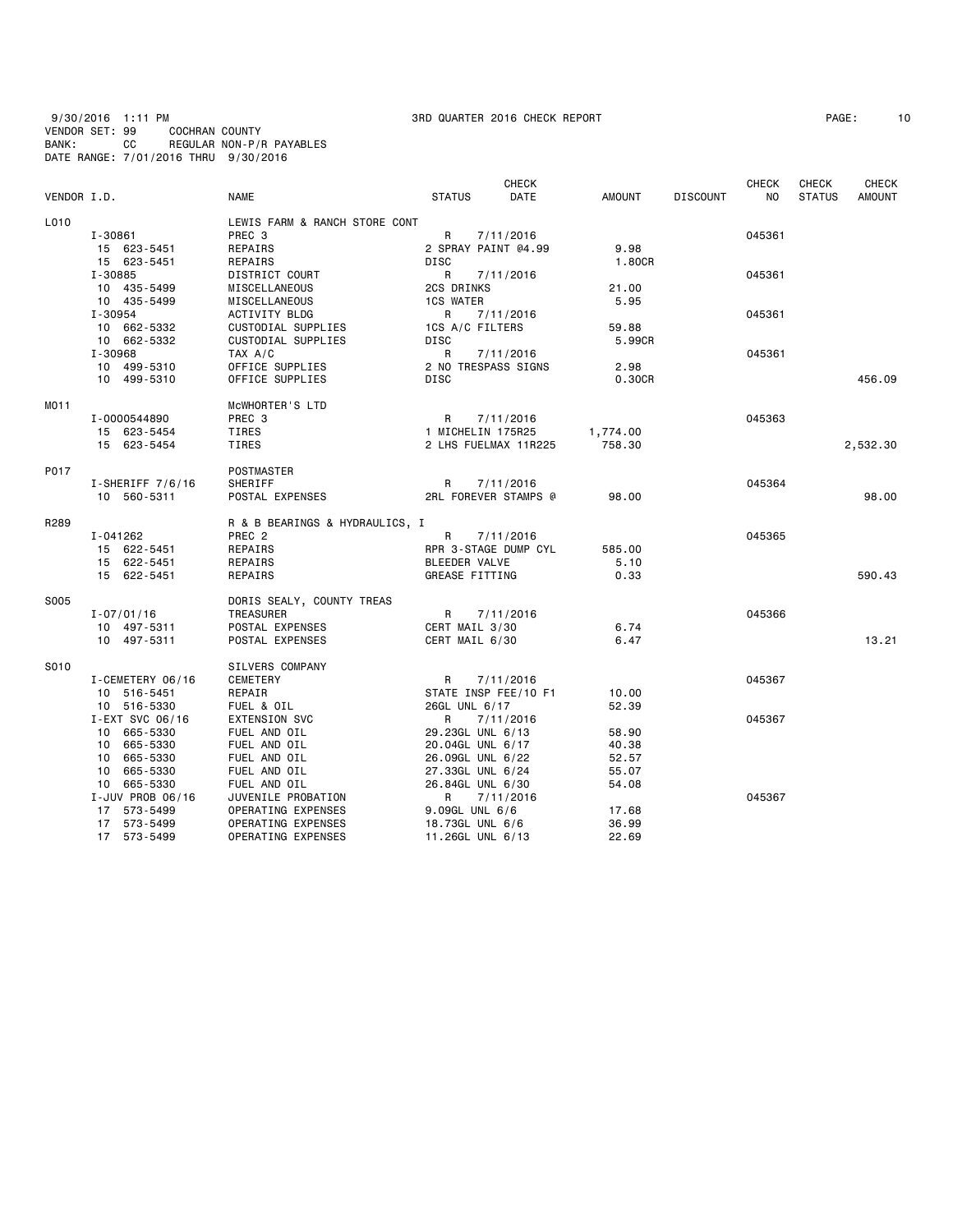9/30/2016 1:11 PM 3RD QUARTER 2016 CHECK REPORT PAGE: 11 VENDOR SET: 99 COCHRAN COUNTY BANK: CC REGULAR NON-P/R PAYABLES DATE RANGE: 7/01/2016 THRU 9/30/2016

| PAGE: |  |  |
|-------|--|--|
|-------|--|--|

|             |                    |                              |                       | <b>CHECK</b> |          |                 | <b>CHECK</b> | <b>CHECK</b>  | <b>CHECK</b>  |
|-------------|--------------------|------------------------------|-----------------------|--------------|----------|-----------------|--------------|---------------|---------------|
| VENDOR I.D. |                    | NAME                         | <b>STATUS</b>         | DATE         | AMOUNT   | <b>DISCOUNT</b> | NO           | <b>STATUS</b> | <b>AMOUNT</b> |
| S010        |                    | SILVERS COMPANY<br>CONT      |                       |              |          |                 |              |               |               |
|             | I-JUV PROB 06/16   | JUVENILE PROBATION           | R                     | 7/11/2016    |          |                 | 045367       |               |               |
|             | 17 573-5499        | OPERATING EXPENSES           | 8GL UNL 6/17          |              | 16.12    |                 |              |               |               |
|             | 17 573-5499        | OPERATING EXPENSES           | 17.64GL UNL 6/24      |              | 35.54    |                 |              |               |               |
|             | 17 573-5499        | OPERATING EXPENSES           | 19.19GL UNL 6/17      |              | 38.67    |                 |              |               |               |
|             | I-NON-DEPT'L 06/16 | TAX A/C                      | R                     | 7/11/2016    |          |                 | 045367       |               |               |
|             | 10 499-5427        | CONTINUING EDUCATION         | 9.69GL UNL            |              | 19.53    |                 |              |               |               |
|             | I-PREC 1 06/16     | PREC 1                       | R                     | 7/11/2016    |          |                 | 045367       |               |               |
|             | 15 621-5330        | FUEL & OIL                   | 44.2GL HS DIESEL;LDR  |              | 81.33    |                 |              |               |               |
|             | 621-5330<br>15     | FUEL & OIL                   | 125GL HS DIESEL;C11,  |              | 230.00   |                 |              |               |               |
|             | 621-5330<br>15     | FUEL & OIL                   | 28.6GL UNL; P/U 6/13  |              | 55.62    |                 |              |               |               |
|             | 621-5330<br>15     | FUEL & OIL                   | 35.3GL HS DIESEL; SHR |              | 64.95    |                 |              |               |               |
|             | 15 621-5330        | FUEL & OIL                   | 35GL HS DIESEL 6/23   |              | 64.40    |                 |              |               |               |
|             | 15<br>621-5330     | FUEL & OIL                   | 28.6GL UNL 6/23       |              | 57.63    |                 |              |               |               |
|             | 15<br>621-5330     | FUEL & OIL                   | 12.6GL HS DIESEL;GRD  |              | 23.18    |                 |              |               |               |
|             | 15 621-5330        | FUEL & OIL                   | 107.5GL HS DIESEL;C1  |              | 189.20   |                 |              |               |               |
|             | I-PREC 2 06/16     | PREC <sub>2</sub>            | R                     | 7/11/2016    |          |                 | 045367       |               |               |
|             | 15 622-5330        | FUEL AND OIL                 | 800GL HS DIESEL 6/8   |              | 1,448.00 |                 |              |               |               |
|             | 15 622-5330        | FUEL AND OIL                 | 386.8GL HS DIESEL 6/  |              | 731.05   |                 |              |               |               |
|             | 622-5330<br>15     | FUEL AND OIL                 | 1 PWR SVC 80-0Z       |              | 13.56    |                 |              |               |               |
|             | 15<br>622-5330     | FUEL AND OIL                 | 28.69GL UNL 6/6; CARD |              | 55.80    |                 |              |               |               |
|             | 15<br>622-5330     | FUEL AND OIL                 | 15.02GL UNL 6/8:CARD  |              | 29.66    |                 |              |               |               |
|             | 15<br>622-5330     | FUEL AND OIL                 | 29.42GL UNL 6/17; CAR |              | 59.28    |                 |              |               |               |
|             | 622-5330<br>15     | FUEL AND OIL                 | 30.4GL UNL 6/22; CAR  |              | 61.26    |                 |              |               |               |
|             | 15 622-5330        | FUEL AND OIL                 | 29.26GL UNL 6/30; CA  |              | 58.96    |                 |              |               |               |
|             | I-PREC 3 06/16     | PREC 3                       | R                     | 7/11/2016    |          |                 | 045367       |               |               |
|             | 15 623-5330        | FUEL AND OIL                 | 383GL HS DIESEL 6/8   |              | 693.23   |                 |              |               |               |
|             | I-SHERIFF 06/16    | SHERIFF                      | R                     | 7/11/2016    |          |                 | 045367       |               |               |
|             | 10<br>560-5451     | MACHINERY-NON-OFFICE REPAIR  | ST INSP #105/15 DODG  |              | 10.00    |                 |              |               |               |
|             | 10<br>560-5330     | FUEL AND OIL                 | 29.55GL UNL/#107      |              | 58.98    |                 |              |               |               |
|             | 560-5330<br>10     | FUEL AND OIL                 | 103.38GL UNL/#134     |              | 207.16   |                 |              |               |               |
|             | 10<br>560-5330     | FUEL AND OIL                 | 33.36GL UNL/#135      |              | 66.74    |                 |              |               |               |
|             | 10<br>560-5330     | FUEL AND OIL                 | 12.02GL UNL/#136      |              | 23.74    |                 |              |               |               |
|             | 10<br>560-5330     | FUEL AND OIL                 | 28.1GL UNL/#122       |              | 56.62    |                 |              |               |               |
|             | 10<br>560-5330     | FUEL AND OIL                 | 27.01GL UNL/#105      |              | 53.83    |                 |              |               |               |
|             | 10<br>560-5330     | FUEL AND OIL                 | 93.33GL UNL/#102      |              | 187.52   |                 |              |               | 5,092.31      |
| S063        |                    | ANGEL RAMIREZ, dba           |                       |              |          |                 |              |               |               |
|             | $I - 010600$       | PREC 2                       | R                     | 7/11/2016    |          |                 | 045368       |               |               |
|             | 15 622-5454        | TIRES                        | 8 DISMT/MT @\$65;LOWB |              | 520.00   |                 |              |               | 520.00        |
| S071        |                    | SCRIPT OFFICE PRODUCTS, INC. |                       |              |          |                 |              |               |               |
|             | I-50937            | TAX A/C                      | R                     | 7/11/2016    |          |                 | 045369       |               |               |
|             | 10 499-5310        | OFFICE SUPPLIES              | 4CS COPY PAPER        |              | 158.00   |                 |              |               |               |
|             | 10 499-5310        | OFFICE SUPPLIES              | 3EA 3-HOLE PAPER      |              | 20.85    |                 |              |               |               |
|             | 10 499-5310        | OFFICE SUPPLIES              | 12 TB PENCIL LEAD     |              | 11.40    |                 |              |               |               |
|             | I-50938            | SHERIFF                      | R                     | 7/11/2016    |          |                 | 045369       |               |               |
|             | 10 560-5310        | OFFICE SUPPLIES              | 3-HOLE PUNCH          |              | 6.95     |                 |              |               | 197.20        |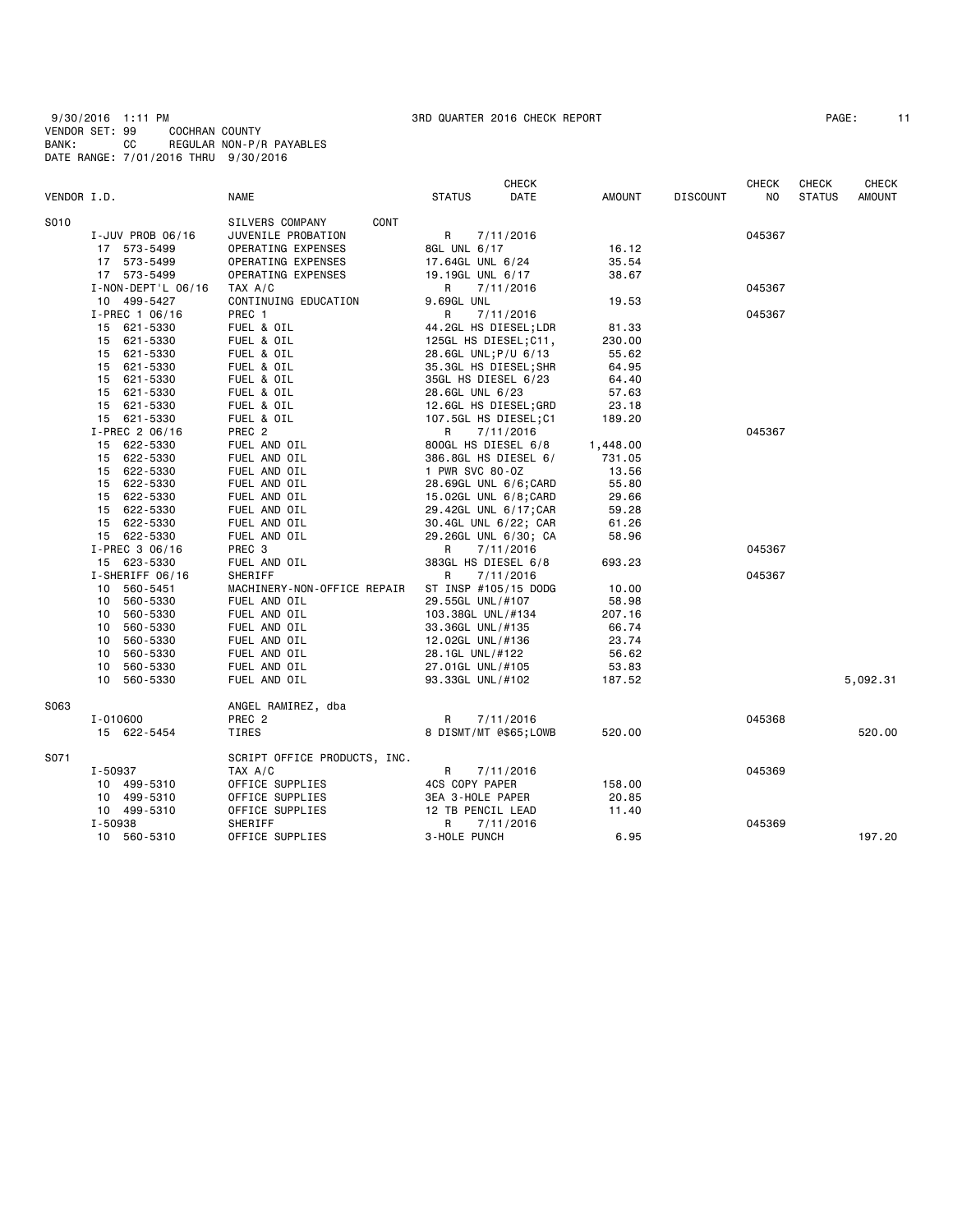9/30/2016 1:11 PM 3RD QUARTER 2016 CHECK REPORT PAGE: 12 VENDOR SET: 99 COCHRAN COUNTY BANK: CC REGULAR NON-P/R PAYABLES DATE RANGE: 7/01/2016 THRU 9/30/2016

| PAGE : |  |
|--------|--|
|        |  |

| VENDOR I.D. |                                                                                                                                                                                                                                                                                              | <b>NAME</b>                                                                                                                                                                                                                                                                                                                                                                                                                                                                                                                                                                                                                      | <b>STATUS</b>                                                  | CHECK<br>DATE                                                                                                                     | <b>AMOUNT</b>                                                                                                                  | <b>DISCOUNT</b> | <b>CHECK</b><br>NO | CHECK<br><b>STATUS</b> | <b>CHECK</b><br><b>AMOUNT</b> |
|-------------|----------------------------------------------------------------------------------------------------------------------------------------------------------------------------------------------------------------------------------------------------------------------------------------------|----------------------------------------------------------------------------------------------------------------------------------------------------------------------------------------------------------------------------------------------------------------------------------------------------------------------------------------------------------------------------------------------------------------------------------------------------------------------------------------------------------------------------------------------------------------------------------------------------------------------------------|----------------------------------------------------------------|-----------------------------------------------------------------------------------------------------------------------------------|--------------------------------------------------------------------------------------------------------------------------------|-----------------|--------------------|------------------------|-------------------------------|
| S217        | 000-2379.001<br>90                                                                                                                                                                                                                                                                           | STATE COMPTROLLER<br>I-2ND QTR 16 SPEC CT SPECIALTY COURT COSTS<br>Drug Court Fee CCP102.0178                                                                                                                                                                                                                                                                                                                                                                                                                                                                                                                                    | R                                                              | 7/11/2016<br>2ND QTR REMITTANCE F                                                                                                 | 2.98                                                                                                                           |                 | 045370             |                        | 2.98                          |
| S217        | I-2ND QTR CIVIL '16<br>90<br>000-2372<br>000-2373<br>90<br>000-2364<br>90<br>90<br>000-2363.004<br>90<br>000-2363.004<br>90<br>000-2363.001<br>000-2363.002<br>90<br>90<br>000-2363.004<br>90<br>000-2379                                                                                    | STATE COMPTROLLER<br>STATE CIVIL FEES<br>Birth Cert. Gov118.015<br>Marriage License Gov 118.011 2ND QTR REMITTANCE F<br>Juror Donations<br>Co Filing Fee Ind Lgl Serv.<br>Co Filing Fee Ind Lgl Serv.<br>Divorce & Family Gov't 133.1512ND QTR REMITTANCE F<br>Other Than Divorce/Family 10B 2ND QTR REMITTANCE F<br>Co Filing Fee Ind Lgl Serv.<br>Judicial Support Fee/L133.105 2ND QTR REMITTANCE F                                                                                                                                                                                                                           | R                                                              | 7/11/2016<br>2ND QTR REMITTANCE F<br>2ND QTR REMITTANCE F<br>2ND QTR REMITTANCE F<br>2ND QTR REMITTANCE F<br>2ND QTR REMITTANCE F | 84.60<br>60.00<br>80.00<br>45.60<br>89.28<br>44.75<br>158.50<br>76.00<br>462.00                                                |                 | 045371             |                        | 1,100.73                      |
| S217        | I-2ND QTR CRIM '16<br>000-2358.001<br>90<br>90<br>$000 - 2368$<br>90<br>$000 - 2347$<br>000-2378<br>90<br>90<br>000-2363.003<br>90<br>$000 - 2355$<br>000-2367<br>90<br>90<br>000-2342<br>90<br>000-2342.001<br>90<br>000-2376<br>$000 - 2361$<br>90<br>90<br>000-2379<br>90<br>000-2347.001 | STATE COMPTROLLER<br>STATE CRIMINAL FEES<br>State CCC Date 010104 Forward 2ND QTR REMITTANCE F<br>BB Bond Fee (Gov CD 41.258)<br>Juvenile Probation Diversion 2ND QTR REMITTANCE F<br>JRF Jury Reimb Fee CCP102.00452ND QTR REMITTANCE F<br>Indigent Defense Fee<br>MVF CCP 102.002<br>STF-Sub 95% C(Trans CD542.40 2ND QTR REMITTANCE F<br>Arrest Fees - State Officers 2ND QTR REMITTANCE F<br>Omni FTA<br>Co. CrtCriminal Judicial Fund 2ND QTR REMITTANCE F<br>50% of Time Payment to State 2ND QTR REMITTANCE F<br>Judicial Support Fee/L133.105 2ND QTR REMITTANCE F<br>Truancy Prvtn & Diver. 102.0152ND QTR REMITTANCE F | R                                                              | 7/11/2016<br>2ND QTR REMITTANCE F<br>2ND QTR REMITTANCE F<br>2ND QTR REMITTANCE F<br>2ND QTR REMITTANCE F                         | 2,683.11<br>526.50<br>18.00<br>256.49<br>124.85<br>3.85<br>1,210.93<br>16.92<br>149.23<br>280.00<br>149.40<br>393.86<br>134.05 |                 | 045372             |                        | 5,947.19                      |
| S217        | I-2ND QTR EFILE '16<br>000-2363.005<br>90<br>000-2363.006<br>90<br>000-2363.007<br>90<br>90<br>000-2376.001<br>90<br>000-2376.002                                                                                                                                                            | STATE COMPTROLLER<br>STATE E-FILE FEES<br>ELE. FILING FEE DIS CLK<br>ELE FILING FEE COUNTY CLERK<br>ELE FILING FEE JP<br>CRIM ELECTRONIC EFF DIS CLK 2ND QTR REMITTANCE F<br>CRIMINAL ELECTRONIC EFF CO.                                                                                                                                                                                                                                                                                                                                                                                                                         | R                                                              | 7/11/2016<br>2ND QTR REMITTANCE F<br>2ND QTR REMITTANCE F<br>2ND QTR REMITTANCE F<br>2ND QTR REMITTANCE F                         | 245.00<br>180.00<br>80.00<br>1.10<br>39.99                                                                                     |                 | 045373             |                        | 546.09                        |
| S281        | I-9740737308-1<br>10 560-5310<br>10 512-5310<br>560-5310<br>10<br>10<br>512-5310<br>560-5310<br>10<br>512-5310<br>10                                                                                                                                                                         | <b>STAPLES</b><br>SHERIFF/JAIL<br>OFFICE SUPPLIES<br>OFFICE SUPPLIES<br>OFFICE SUPPLIES<br>OFFICE SUPPLIES<br>OFFICE SUPPLIES<br>OFFICE SUPPLIES                                                                                                                                                                                                                                                                                                                                                                                                                                                                                 | R<br>1PK CDR<br><b>1PK DVDR</b><br>1PK AAA BATT<br>1PK AA BATT | 7/11/2016<br>1BX CLASP ENV 9x12<br>1BX CLASP ENV 10x13                                                                            | 34.99<br>34.99<br>15.99<br>16.99<br>25.99<br>25.99                                                                             |                 | 045374             |                        |                               |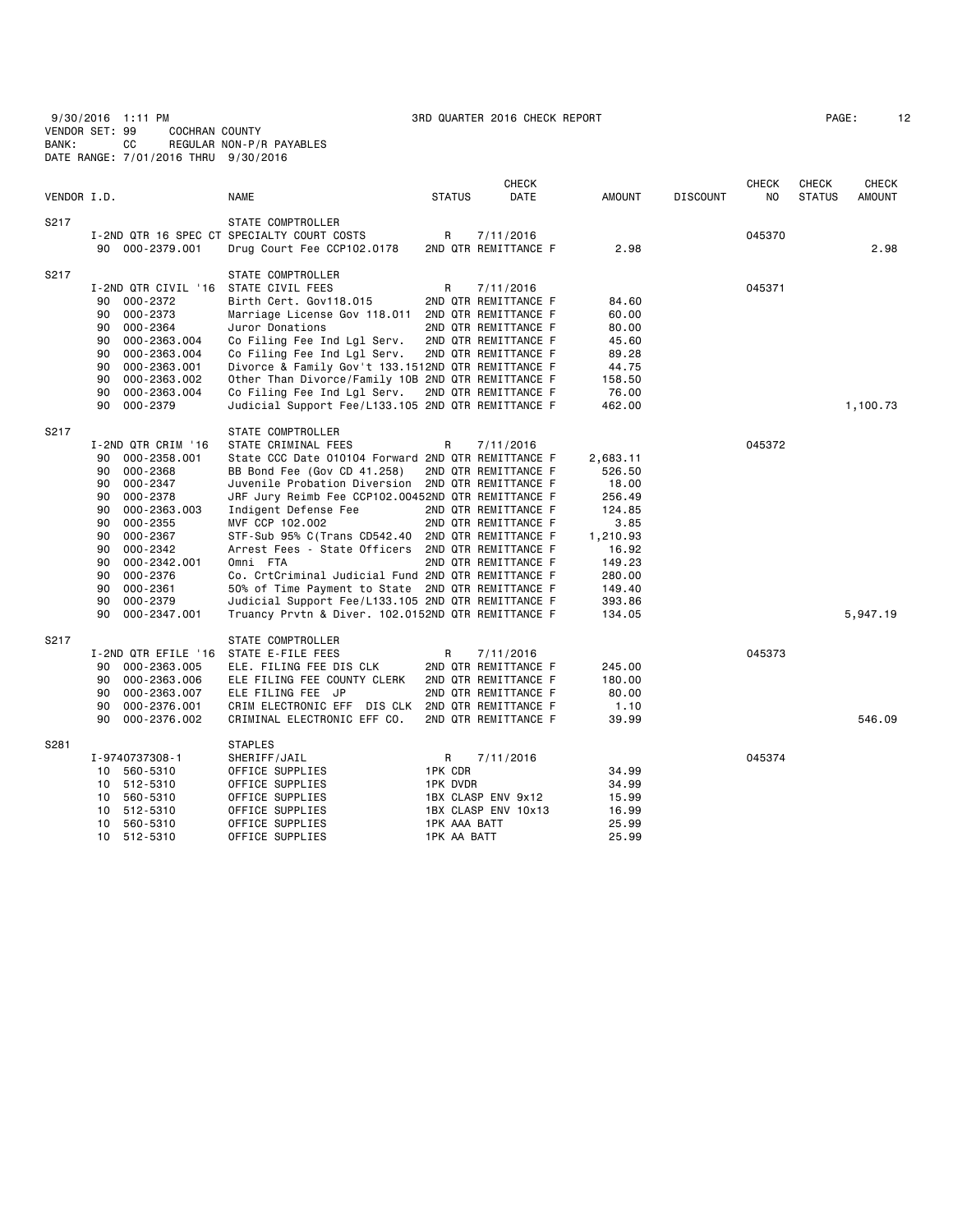### 9/30/2016 1:11 PM 3RD QUARTER 2016 CHECK REPORT PAGE: 13 VENDOR SET: 99 COCHRAN COUNTY BANK: CC REGULAR NON-P/R PAYABLES DATE RANGE: 7/01/2016 THRU 9/30/2016

| VENDOR I.D. |                                                                                                                 | <b>NAME</b>                                                                                                 | <b>STATUS</b>                                                                                                       | <b>CHECK</b><br>DATE   | <b>AMOUNT</b>                              | <b>DISCOUNT</b> | <b>CHECK</b><br>NO. | CHECK<br><b>STATUS</b> | <b>CHECK</b><br><b>AMOUNT</b> |
|-------------|-----------------------------------------------------------------------------------------------------------------|-------------------------------------------------------------------------------------------------------------|---------------------------------------------------------------------------------------------------------------------|------------------------|--------------------------------------------|-----------------|---------------------|------------------------|-------------------------------|
| S281        | I-9740737308-1<br>10 560-5310<br>10 512-5310                                                                    | CONT<br><b>STAPLES</b><br>SHERIFF/JAIL<br>OFFICE SUPPLIES<br>OFFICE SUPPLIES                                | R<br>1/2 HP TONER CRTG CE<br>1/2 HP TONER CRTG CE                                                                   | 7/11/2016              | 70.90<br>70.89                             |                 | 045374              |                        | 296.73                        |
| S431        | I-STPINV00028821<br>17 573-5413<br>17 573-5413                                                                  | SATELLITE TRACKING OF PEOPLE L<br>JUVENILE PROBATION<br>Detention Services<br>Detention Services            | $\mathsf{R}$<br>30 DAYS BLUTAG/JUV#8<br>25 DAYS BLUTAG/JUV#8                                                        | 7/11/2016              | 135.00<br>112.50                           |                 | 045375              |                        | 247.50                        |
| T068        | I-2016 COOP FEE<br>15 610-5481                                                                                  | TEXAS COMPTROLLER OF PUBLIC AC<br>COMMISSIONERS COURT<br>DUES AND REGISTRATION                              | R<br>2016 CO-OP MEMBERSHI                                                                                           | 7/11/2016              | 100.00                                     |                 | 045376              |                        | 100.00                        |
| T148        | I-9FD444<br>10 403-5411                                                                                         | TASCOSA OFFICE MACHINES INC<br><b>CLERK</b><br>MAINTENANCE CONTRACTS                                        | R<br>2548 COPIES 5/9-6/9/                                                                                           | 7/11/2016              | 33.12                                      |                 | 045377              |                        | 33.12                         |
| T184        | I-3002627743<br>10 510-5411                                                                                     | THYSSENKRUPP ELEVATOR COR<br><b>COURTHOUSE</b><br>MAINTENANCE CONTRACTS                                     | R<br>ELEVATOR MAINT 3RD Q                                                                                           | 7/11/2016              | 1,945.66                                   |                 | 045378              |                        | 1,945.66                      |
| T287        | I-2000 PETERBILT<br>20 625-5594                                                                                 | TOM TORRES<br>PREC 4 - PETERBILT<br>PCT. #4, LATERAL ROAD                                                   | R<br>2000 PETERBILT TRUCK                                                                                           | 7/11/2016              | 25,000.00                                  |                 | 045379              |                        | 25,000.00                     |
| U036        | I-831 2228165<br>10 512-5205<br>10 560-5205<br>10 560-5205                                                      | UNIFIRST HOLDINGS, INC.<br>SHERIFF<br>UNIFORMS<br>UNIFORMS<br>UNIFORMS                                      | R<br>UNIFORM SVC 7/4/16<br>UNIFORM SVC 7/4/16<br>DEFE CHG                                                           | 7/11/2016              | 21.40<br>89.86<br>7.10                     |                 | 045380              |                        | 118,36                        |
| W052        | I-TAX A/C A/V 2016<br>10 499-5310<br>10 499-5310                                                                | DANNY WISELEY<br>TAX A/C<br>OFFICE SUPPLIES<br>OFFICE SUPPLIES                                              | R<br>R/B RNW TREND MICRO/<br>R/B SALES TAX                                                                          | 7/11/2016              | 71.95<br>5.58                              |                 | 045381              |                        | 77.53                         |
| <b>WO70</b> | I-12520010 JUN16<br>10 516-5330                                                                                 | R D WALLACE OIL CO INC<br>CEMETERY<br>FUEL & OIL                                                            | R<br>27.8GL REG ETH                                                                                                 | 7/11/2016              | 53.27                                      |                 | 045382              |                        |                               |
|             | I-12520019 JUN16<br>10 660-5330                                                                                 | <b>PARK</b><br>FUEL AND OIL                                                                                 | R<br>49.4GL REG ETH 6/7                                                                                             | 7/11/2016              | 49.40                                      |                 | 045382              |                        |                               |
|             | I-12520021 JUN16<br>15 623-5330<br>15 623-5330<br>15 623-5330<br>15 623-5330<br>15 623-5330<br>I-12520030 JUN16 | PREC <sub>3</sub><br>FUEL AND OIL<br>FUEL AND OIL<br>FUEL AND OIL<br>FUEL AND OIL<br>FUEL AND OIL<br>PREC 1 | R<br>555GL DYED DIESEL/SH<br>2EA 80-0Z PWR SVC<br>1EA 12/1 PWR SVC<br>167.9GL REG ETH 6/30<br>13.8GL LS DIESEL<br>R | 7/11/2016<br>7/11/2016 | 971.25<br>23.90<br>6.35<br>321.70<br>22.81 |                 | 045382<br>045382    |                        |                               |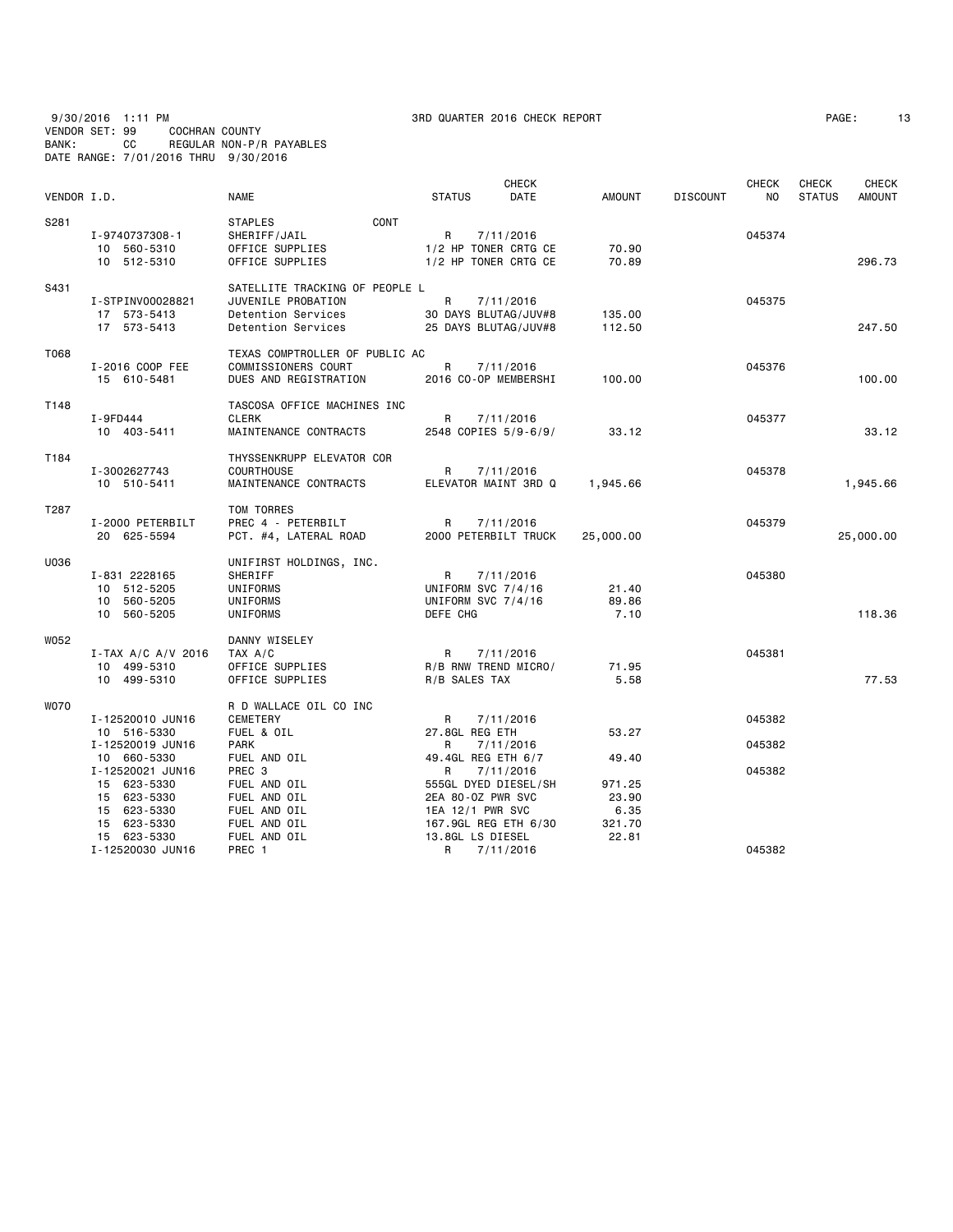9/30/2016 1:11 PM 3RD QUARTER 2016 CHECK REPORT PAGE: 14 VENDOR SET: 99 COCHRAN COUNTY BANK: CC REGULAR NON-P/R PAYABLES DATE RANGE: 7/01/2016 THRU 9/30/2016

|             |                     |                             | <b>CHECK</b>              |               |                 | <b>CHECK</b>   | CHECK         | <b>CHECK</b>  |
|-------------|---------------------|-----------------------------|---------------------------|---------------|-----------------|----------------|---------------|---------------|
| VENDOR I.D. |                     | <b>NAME</b>                 | <b>STATUS</b><br>DATE     | <b>AMOUNT</b> | <b>DISCOUNT</b> | N <sub>O</sub> | <b>STATUS</b> | <b>AMOUNT</b> |
| <b>WO70</b> |                     | R D WALLACE OIL CO INC CONT |                           |               |                 |                |               |               |
|             | I-12520030 JUN16    | PREC 1                      | R<br>7/11/2016            |               |                 | 045382         |               |               |
|             | 15 621-5330         | FUEL & OIL                  | 27.7GL REG ETH 6/2        | 53.08         |                 |                |               |               |
|             | 15 621-5330         | FUEL & OIL                  | 21.1GL REG ETH 6/28       | 40.43         |                 |                |               |               |
|             | I-12520041 JUN16    | PREC 4                      | R<br>7/11/2016            |               |                 | 045382         |               |               |
|             | 15 624-5330         | FUEL AND OIL                | 1EA 80-0Z PWR SVC 6/      | 11.95         |                 |                |               |               |
|             | 15 624-5330         | FUEL AND OIL                | 7 DEF 2.5                 | 96.25         |                 |                |               |               |
|             | 15 624-5330         | FUEL AND OIL                | 7.8GL DYED DIESEL 6/      | 13.65         |                 |                |               |               |
|             | 15 624-5330         | FUEL AND OIL                | 30GL PREM ETH @2.376      | 71.28         |                 |                |               |               |
|             | 15 624-5330         | FUEL AND OIL                | 27.3GL REG ETH @1.91      | 52.31         |                 |                |               |               |
|             | 15 624-5330         | FUEL AND OIL                | 25GL REG ETH 6/28         | 47.90         |                 |                |               |               |
|             | I-12520043 JUN16    | SHERIFF                     | R<br>7/11/2016            |               |                 | 045382         |               |               |
|             | 10 560-5330         | FUEL AND OIL                | 65GL REG ETH/#102         | 126.52        |                 |                |               |               |
|             | 10 560-5330         | FUEL AND OIL                | 29.5GL REG ETH/#107       | 57.46         |                 |                |               |               |
|             | 560-5330<br>10      | FUEL AND OIL                | 21.1GL REG ETH/#121       | 40.43         |                 |                |               |               |
|             | 10 560-5330         | FUEL AND OIL                | 121GL REG ETH/#136        | 233.92        |                 |                |               | 2,293.86      |
| W092        |                     | WTG FUELS, INC              |                           |               |                 |                |               |               |
|             | I-15006-03496 JUN16 | SHERIFF                     | R<br>7/11/2016            |               |                 | 045383         |               |               |
|             | 10 560-5330         | FUEL AND OIL                | 55.65GL UNL/#107          | 110.45        |                 |                |               |               |
|             | 560-5330<br>10      | FUEL AND OIL                | 177.82GL UNL/#133         | 352.84        |                 |                |               |               |
|             | 560-5330<br>10      | FUEL AND OIL                | 25.02GL UNL/#136          | 47.69         |                 |                |               |               |
|             | 560-5330<br>10      | FUEL AND OIL                | 514GL UNL/#105            | 100.15        |                 |                |               |               |
|             | 560-5330<br>10      | FUEL AND OIL                | 8.08GL UNL/#102           | 16.29         |                 |                |               |               |
|             | 10<br>560-5330      | FUEL AND OIL                | 17.1GL UNL/#121           | 33.62         |                 |                |               | 661.04        |
|             |                     |                             |                           |               |                 |                |               |               |
| W115        |                     | RAYMOND D WEBER, SHERIFF    |                           |               |                 |                |               |               |
|             | $I - 06/29/16$      | JAIL/SHERIFF                | R<br>7/11/2016            |               |                 | 045384         |               |               |
|             | 10 512-5333         | FOOD-PRISONERS              | 2 GAL ALLSUP'S MILK       | 7.38          |                 |                |               |               |
|             | 10 512-5333         | FOOD-PRISONERS              | 2 GAL ALLSUP'S MILK       | 7.38          |                 |                |               |               |
|             | 512-5333<br>10      | FOOD-PRISONERS              | 2 GAL ALLSUP'S MILK       | 7.38          |                 |                |               |               |
|             | 10 512-5333         | FOOD-PRISONERS              | 10 ALLSUP'S BREAD 6/      | 7.95          |                 |                |               |               |
|             | 10 512-5333         | FOOD-PRISONERS              | 1 GAL ALLSUP'S MILK       | 3.69          |                 |                |               |               |
|             | 10 512-5333         | FOOD-PRISONERS              | 2 ALLSUP'S BREAD 6/1      | 1.59          |                 |                |               |               |
|             | 10 560-5427         | CONTINUING EDUCATION        | MEALS/SAVANNAH/SCH 6      | 30.32         |                 |                |               | 65.69         |
| W118        |                     | WHITEFACE VOLUNTEER FIRE    |                           |               |                 |                |               |               |
|             | I-TRAINING EXP '16  | PUBLIC SAFETY*OTHER         | $\mathsf{R}$<br>7/11/2016 |               |                 | 045385         |               |               |
|             | 10 580-5414         | FIRE PROTECTION CONTRACTS   | TRAINING EXPENSES         | 1,500.00      |                 |                |               | 1,500.00      |
| W215        |                     | WATCH GUARD VIDEO           |                           |               |                 |                |               |               |
|             | I-ACCINV0008185     | SHERIFF                     | R<br>7/11/2016            |               |                 | 045386         |               |               |
|             | 560-5334<br>10      | OTHER SUPPLIES              | FRONT CAMERA, CAM5-0      | 700.00        |                 |                |               |               |
|             | 10 560-5334         | OTHER SUPPLIES              | SHIPPING                  | 15.00         |                 |                |               | 715.00        |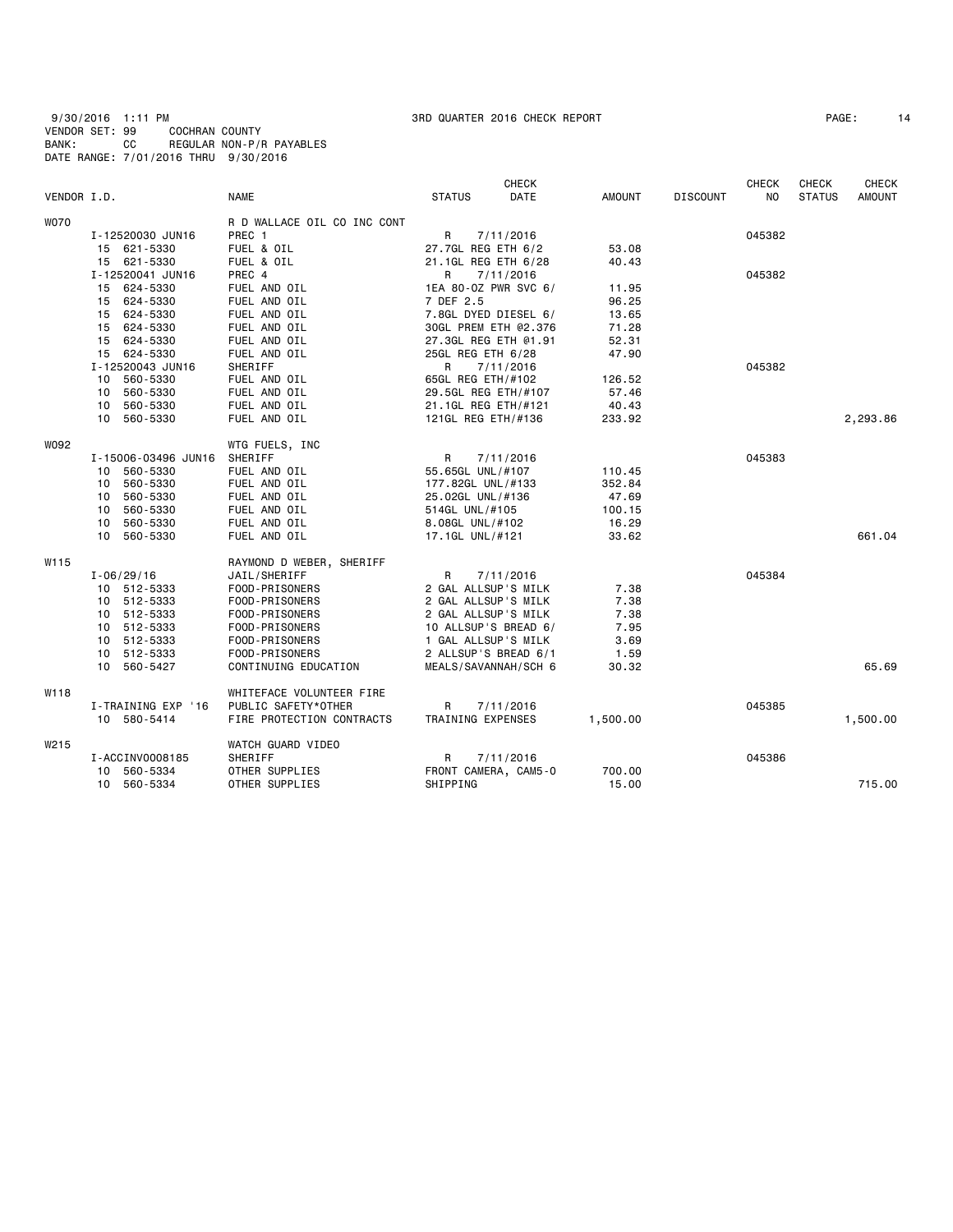9/30/2016 1:11 PM 3RD QUARTER 2016 CHECK REPORT PAGE: 15 VENDOR SET: 99 COCHRAN COUNTY BANK: CC REGULAR NON-P/R PAYABLES DATE RANGE: 7/01/2016 THRU 9/30/2016

| PAGE : |  |
|--------|--|
|        |  |

| VENDOR I.D.      |                                                                                | <b>NAME</b>                                                                                                                       | <b>STATUS</b>                                                                       | <b>CHECK</b><br>DATE   | <b>AMOUNT</b>                       | <b>DISCOUNT</b> | <b>CHECK</b><br>NO. | <b>CHECK</b><br><b>STATUS</b> | <b>CHECK</b><br><b>AMOUNT</b> |
|------------------|--------------------------------------------------------------------------------|-----------------------------------------------------------------------------------------------------------------------------------|-------------------------------------------------------------------------------------|------------------------|-------------------------------------|-----------------|---------------------|-------------------------------|-------------------------------|
| W229             | I-ACT BLDG DW16932<br>10 000-4370.101                                          | ANNA WIEBE<br>ACT BLDG DEPOSIT REFUND<br>RENT-ACTIVITY BUILDING                                                                   | R<br>REFUND DW 16932                                                                | 7/11/2016              | 150.00                              |                 | 045387              |                               | 150.00                        |
| L <sub>211</sub> | $I - DW#16953$<br>10 000-4370.102                                              | FRANCISCO A LUNA<br><b>PARK</b><br><b>RENT-PARK FACILITIES</b>                                                                    | $\mathsf{R}$<br>REF DEP/CIRCUS 7/5/1                                                | 7/11/2016              | 200.00                              |                 | 045388              |                               | 200.00                        |
| <b>B050</b>      | I-29864<br>10 409-5499                                                         | BERRYHILL SEWER SERVICE, INC<br>NON-DEPT'L/RODEO GROUNDS<br>MISCELLANEOUS                                                         | R<br>TOILET RENTAL JUL 20                                                           | 7/28/2016              | 400.00                              |                 | 045417              |                               | 400.00                        |
| B <sub>119</sub> | I-ELEC LAW SEM '16<br>10 490-5427<br>10 490-5427<br>10 490-5427<br>10 490-5427 | CHERYL BUTLER<br><b>ELECTIONS</b><br>CONTINUING EDUCATION<br>CONTINUING EDUCATION<br>CONTINUING EDUCATION<br>CONTINUING EDUCATION | R<br>842 MI TO/FR AUSTIN<br>MEALS 7/10-13/16<br>3 NITES/DOUBLETREE @<br>LODGING TAX | 7/28/2016              | 454.68<br>106.38<br>405.00<br>60.75 |                 | 045418              |                               | 1,026.81                      |
| C015             | I-JUL '16 INSTLMT<br>10 663-5418                                               | COCHRAN COUNTY SENIOR<br>SENIOR CITIZENS<br>SENIOR CITIZENS CONTRACT                                                              | R<br>JUL 2016                                                                       | 7/28/2016              | 6,250.00                            |                 | 045419              |                               | 6,250.00                      |
| C <sub>165</sub> | $I - 06/30/16$<br>10 516-5486<br>10 516-5486                                   | CITY OF MORTON<br><b>CEMETERY</b><br>CONTRACT LABOR-OPEN CLOSE<br>CONTRACT LABOR-OPEN CLOSE                                       | R<br>FAYDELL TURNEY 6/18<br>ANGELA DUNN 6/25                                        | 7/28/2016              | 300.00<br>300.00                    |                 | 045420              |                               | 600.00                        |
| C340             | I-S0P005836<br>10 409-5420                                                     | COUNTY INFORMATION RESOURCE AG<br>NON-DEPT'L<br>TELECOMMUNICATIONS                                                                | R<br>21 EMAIL ACCTS JUN16                                                           | 7/28/2016              | 42.00                               |                 | 045421              |                               | 42.00                         |
| C371             | I-08 CHEV #0069 /16<br>15 623-5451<br>I-2016 INSP '11 F150 PREC 4              | COCHRAN COUNTY TAX A/C<br>PREC <sub>3</sub><br>REPAIRS                                                                            | R<br>ST INSP FEE/08 CHEV<br>R                                                       | 7/28/2016<br>7/28/2016 | 7.50                                |                 | 045422<br>045422    |                               |                               |
| C383             | 15 624-5451<br>$I - 27014$<br>403-5310<br>10<br>10 403-5310                    | REPAIRS<br>MICHAEL P KLEMA, INC.<br><b>CLERK</b><br>OFFICE SUPPLIES<br>OFFICE SUPPLIES                                            | ST INSP FEE/'11 F150<br>R<br>CANON IMGNR ADV 4051<br>SHIPPING                       | 7/28/2016              | 7.50<br>459.90<br>29.95             |                 | 045423              |                               | 15.00<br>489.85               |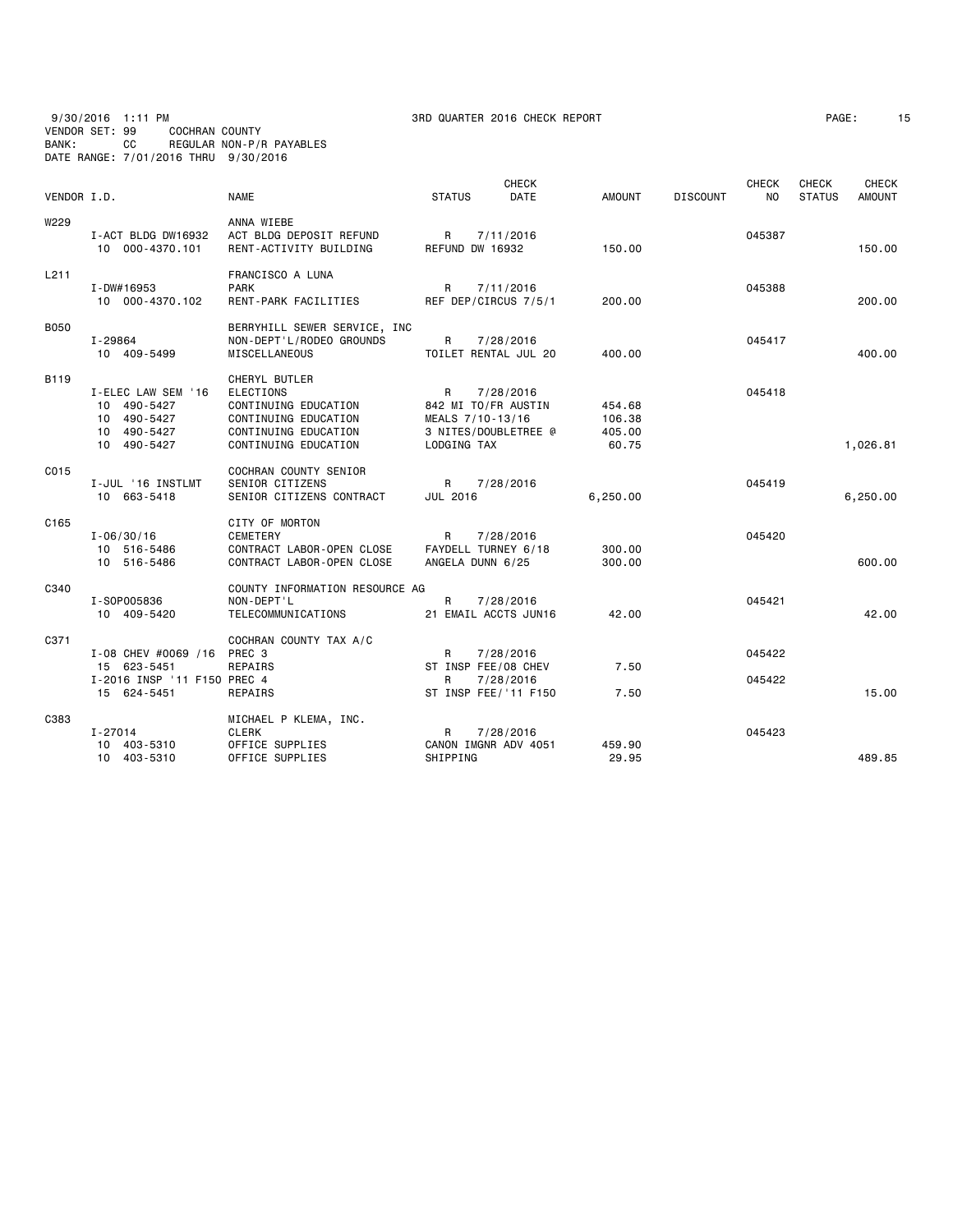9/30/2016 1:11 PM 3RD QUARTER 2016 CHECK REPORT PAGE: 16 VENDOR SET: 99 COCHRAN COUNTY BANK: CC REGULAR NON-P/R PAYABLES DATE RANGE: 7/01/2016 THRU 9/30/2016

| PAGE : |  |
|--------|--|
|        |  |

| VENDOR I.D.      |                                         | <b>NAME</b>                                 | <b>STATUS</b>          | <b>CHECK</b><br>DATE | <b>AMOUNT</b> | <b>DISCOUNT</b> | <b>CHECK</b><br>N <sub>O</sub> | <b>CHECK</b><br><b>STATUS</b> | <b>CHECK</b><br><b>AMOUNT</b> |
|------------------|-----------------------------------------|---------------------------------------------|------------------------|----------------------|---------------|-----------------|--------------------------------|-------------------------------|-------------------------------|
| D048             |                                         | DATA-LINE OFFICE SYSTEMS                    |                        |                      |               |                 |                                |                               |                               |
|                  | I-IN49938                               | <b>EXTENSION SVC</b>                        | R                      | 7/28/2016            |               |                 | 045424                         |                               |                               |
|                  | 10 665-5411                             | MAINTENANCE CONTRACTS                       | COPIER MAINT 7/5-8/4   |                      | 30.00         |                 |                                |                               | 30.00                         |
| D <sub>194</sub> |                                         | DRISKILL & BATES PSYCHOLOGY, P              |                        |                      |               |                 |                                |                               |                               |
|                  | I - EVAL / JUV#1027                     | JUVENILE PROBATION                          | R                      | 7/28/2016            |               |                 | 045425                         |                               |                               |
|                  | 17 573-5413.002                         | Mental Health External ContracEVAL/JUV#1027 |                        |                      | 750.00        |                 |                                |                               | 750.00                        |
| E075             |                                         | <b>WEX BANK</b>                             |                        |                      |               |                 |                                |                               |                               |
|                  | I-45982087                              | SHERIFF/JUV PROB                            | R                      | 7/28/2016            |               |                 | 045426                         |                               |                               |
|                  | 10 560-5330                             | FUEL AND OIL                                | 25.01GL UNL; WHTFC; WE |                      | 52.50         |                 |                                |                               |                               |
|                  | 10 560-5330                             | FUEL AND OIL                                | 24GL UNL; WHTFC; WEBER |                      | 50.38         |                 |                                |                               |                               |
|                  | 10 560-5330                             | FUEL AND OIL                                | 24.53GL UNL; WHTFC; WE |                      | 51.48         |                 |                                |                               |                               |
|                  | 17 573-5499                             | OPERATING EXPENSES                          | 16.82GL UNL; LVND 6/2  |                      | 31.95         |                 |                                |                               |                               |
|                  | 17 573-5499                             | OPERATING EXPENSES                          | 14.1GL UNL; RUIDOSO, N |                      | 31.00         |                 |                                |                               | 217.31                        |
| F109             |                                         | FIRST UNITED METHODIST CHURCH               |                        |                      |               |                 |                                |                               |                               |
|                  | I-MEALS/KCBD Crew                       | MUSEUM/HISTORICAL COMM                      | R                      | 7/28/2016            |               |                 | 045427                         |                               |                               |
|                  | 31 652-5499                             | MISCELLANEOUS                               | ASST W/MEALS; KCBD CR  |                      | 300.00        |                 |                                |                               | 300,00                        |
| H301             |                                         | HAYS COUNTY TREASURER                       |                        |                      |               |                 |                                |                               |                               |
|                  | I-070716 JUV824,1025 JUVENILE PROBATION |                                             | R                      | 7/28/2016            |               |                 | 045428                         |                               |                               |
|                  | 17 573-5413.004                         | Other Placements                            | 3 DAYS/POST(S)/#824    |                      | 330.00        |                 |                                |                               |                               |
|                  | 17 573-5413.004                         | Other Placements                            | 28 DAYS/POST(S)/#102   |                      | 3,080.00      |                 |                                |                               | 3,410.00                      |
| J082             |                                         | JOHN DEERE FINANCIAL                        |                        |                      |               |                 |                                |                               |                               |
|                  | $C - 426053$                            | PREC 4                                      | R                      | 7/28/2016            |               |                 | 045429                         |                               |                               |
|                  | 15 624-5451                             | REPAIRS                                     | RET STRAINER/INV 425   |                      | 14.08CR       |                 |                                |                               |                               |
|                  | 15 624-5451                             | REPAIRS                                     | RET FUEL FILTER #RE5   |                      | 44.97CR       |                 |                                |                               |                               |
|                  | 15 624-5451                             | REPAIRS                                     | FUEL FILTER #RE52286   |                      | 25.13         |                 |                                |                               |                               |
|                  | I-422973                                | PREC 4                                      | R                      | 7/28/2016            |               |                 | 045429                         |                               |                               |
|                  | 15 624-5451                             | REPAIRS                                     | AIR FILTER #KV16429    |                      | 40.79         |                 |                                |                               |                               |
|                  | 15 624-5451                             | REPAIRS                                     | 2 COOL-GARD            |                      | 72.14         |                 |                                |                               |                               |
|                  | 15 624-5451                             | REPAIRS                                     | AIR FILTER #AT171854   |                      | 25.22         |                 |                                |                               |                               |
|                  | I-423479                                | PREC 1                                      | R                      | 7/28/2016            |               |                 | 045429                         |                               |                               |
|                  | 15 621-5451                             | REPAIRS                                     | SPRING                 |                      | 73.85         |                 |                                |                               |                               |
|                  | I-423969                                | PREC 4                                      | R                      | 7/28/2016            |               |                 | 045429                         |                               |                               |
|                  | 15 624-5451                             | REPAIRS                                     | <b>BELT TENSIONER</b>  |                      | 143.94        |                 |                                |                               |                               |
|                  | I-425693                                | PREC 4                                      | R                      | 7/28/2016            |               |                 | 045429                         |                               |                               |
|                  | 15 624-5451                             | REPAIRS                                     | <b>STRAINER</b>        |                      | 14.08         |                 |                                |                               |                               |
|                  | 15 624-5451                             | REPAIRS                                     | FUEL FILTER #RE52268   |                      | 44.97         |                 |                                |                               |                               |
|                  | I-429348                                | CEMETERY                                    | R                      | 7/28/2016            |               |                 | 045429                         |                               |                               |
|                  | 10 516-5451                             | REPAIR                                      | 2 FILTER ELEM #M1318   |                      | 40.08         |                 |                                |                               |                               |
|                  | 10 516-5451                             | REPAIR                                      | 2 FILTER ELEM #13180   |                      | 35.04         |                 |                                |                               |                               |
|                  | 10 516-5451                             | REPAIR                                      | 2 OIL FILTER #M80641   |                      | 18.16         |                 |                                |                               | 474.35                        |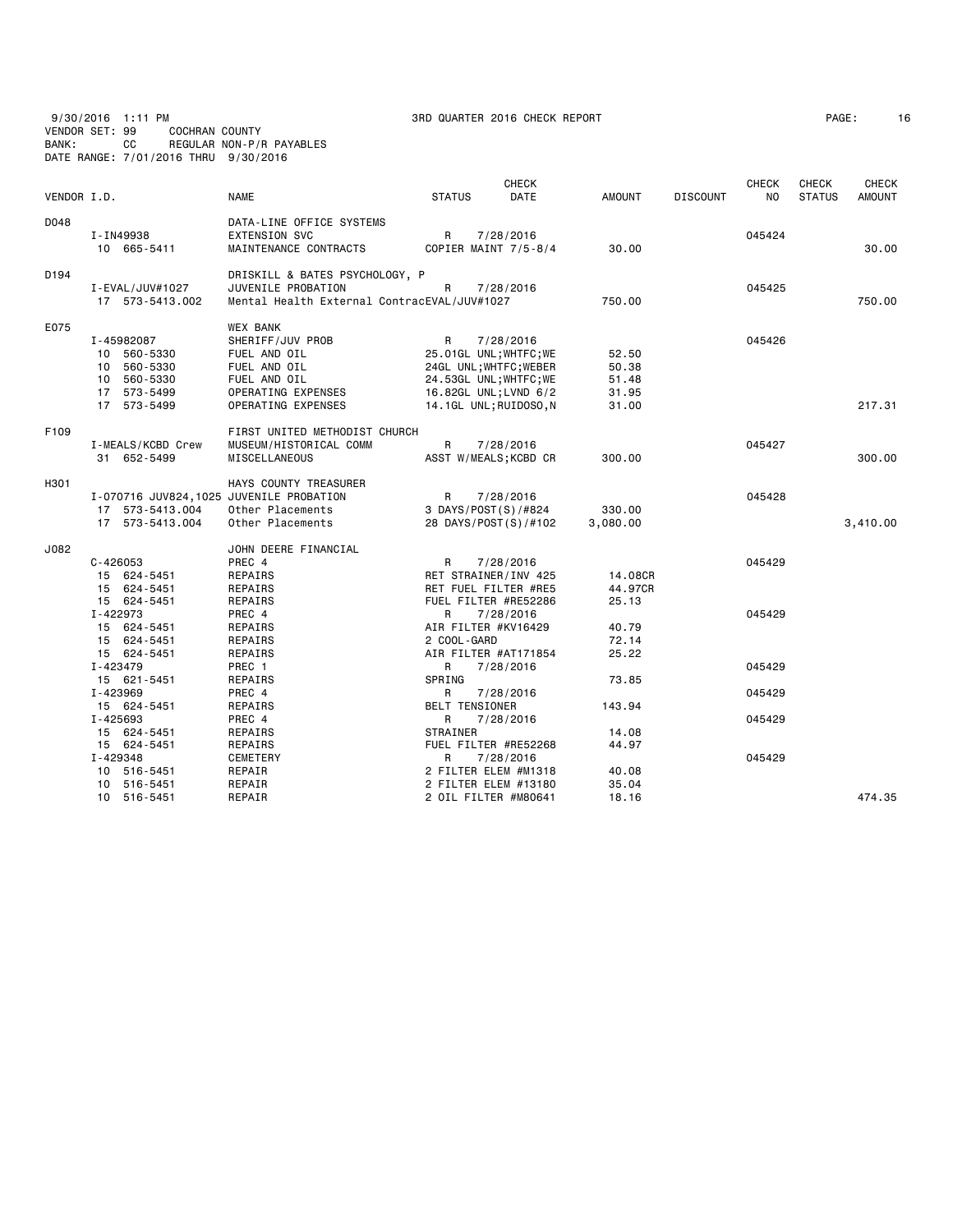## 9/30/2016 1:11 PM 3RD QUARTER 2016 CHECK REPORT PAGE: 17 VENDOR SET: 99 COCHRAN COUNTY BANK: CC REGULAR NON-P/R PAYABLES DATE RANGE: 7/01/2016 THRU 9/30/2016

|             |                                  |                                |                      | <b>CHECK</b>                                  |                |                 | <b>CHECK</b> | CHECK         | <b>CHECK</b>  |
|-------------|----------------------------------|--------------------------------|----------------------|-----------------------------------------------|----------------|-----------------|--------------|---------------|---------------|
| VENDOR I.D. |                                  | NAME                           | <b>STATUS</b>        | DATE                                          | <b>AMOUNT</b>  | <b>DISCOUNT</b> | NO           | <b>STATUS</b> | <b>AMOUNT</b> |
| J093        |                                  | 4-J'S ENTERPRISES LLC          |                      |                                               |                |                 |              |               |               |
|             | $I - 412$                        | PREC <sub>2</sub>              | R                    | 7/28/2016                                     |                |                 | 045430       |               |               |
|             | 15 622-5451                      | REPAIRS                        | 3" ROTOR/AIR FILTER  |                                               | 66.50          |                 |              |               | 66.50         |
| K083        |                                  | LAURIE L KEY                   |                      |                                               |                |                 |              |               |               |
|             | I-#1445/P KEY                    | <b>DISTRICT COURT</b>          | R                    | 7/28/2016                                     |                |                 | 045431       |               |               |
|             | 10 435-5400                      | ATTORNEY AD LITEM              | DISM(F)/PHILLIP KEY  |                                               | 375.00         |                 |              |               | 375.00        |
| L015        |                                  | LUBBOCK COUNTY, TEXAS          |                      |                                               |                |                 |              |               |               |
|             | I-JUN16/#1026,1027               | JUVENILE PROBATION             | R                    | 7/28/2016                                     |                |                 | 045432       |               |               |
|             | 17 573-5413.004                  | Other Placements               |                      | 3 DAYS/POST(S)/#1025                          | 300.00         |                 |              |               |               |
|             | 17 573-5413                      | Detention Services             |                      | 30 DAYS/PRE(S)/#1027                          | 3,000.00       |                 |              |               | 3,300.00      |
| M018        |                                  | MORTON INSURANCE AGENCY        |                      |                                               |                |                 |              |               |               |
|             | I-7179284IN/RH '16               | SHERIFF                        | R                    | 7/28/2016                                     |                |                 | 045433       |               |               |
|             | 10 560-5480                      | <b>BONDS &amp; NOTARY FEES</b> |                      | NOTARY RNW/ROSA HERN                          | 50.00          |                 |              |               |               |
|             | 10 560-5480                      | <b>BONDS &amp; NOTARY FEES</b> | FILING FEE           |                                               | 21.00          |                 |              |               | 71.00         |
| M239        |                                  | MIDAMERICA BOOKS               |                      |                                               |                |                 |              |               |               |
|             | I-386959 05/24/16                | LIBRARY                        | R                    | 7/28/2016                                     |                |                 | 045434       |               |               |
|             | 10 650-5590                      | <b>BOOKS</b>                   | ALLIGATOR: MASTER OF |                                               | 17.95          |                 |              |               |               |
|             | 650-5590<br>10                   | <b>BOOKS</b>                   |                      | MANTIS SHRIMP:MASTER                          | 17.95          |                 |              |               |               |
|             | 650-5590<br>10                   | <b>BOOKS</b>                   |                      | OCTOPUS:MASTER OF DI                          | 17.95          |                 |              |               |               |
|             | 10<br>650-5590<br>650-5590<br>10 | <b>BOOKS</b><br><b>BOOKS</b>   |                      | PEREGRINE FALCON: MAS<br>POISON DART FROG:MAS | 17.95          |                 |              |               |               |
|             | 650-5590<br>10                   | <b>BOOKS</b>                   |                      | SALAMANDER: MASTER OF                         | 17.95<br>17.95 |                 |              |               | 107.70        |
|             |                                  |                                |                      |                                               |                |                 |              |               |               |
| M289        |                                  | MARCELO RODRIGUEZ dba          |                      |                                               |                |                 |              |               |               |
|             | I-427647                         | PREC 4/MACK DUMP               | R                    | 7/28/2016                                     |                |                 | 045435       |               |               |
|             | 15 624-5451<br>I-427650          | REPAIRS<br>PREC <sub>2</sub>   |                      | CK/AIR LK; R&R ABS VL                         | 255.00         |                 | 045435       |               |               |
|             | 15 622-5451                      | REPAIRS                        | R                    | 7/28/2016<br>R&R HYD CYL; SUB REB             | 510.00         |                 |              |               |               |
|             | 622-5451<br>15                   | REPAIRS                        | FILL W/HYDR FL       |                                               | 35.16          |                 |              |               |               |
|             | 15 622-5451                      | REPAIRS                        |                      | R&R DRV LN; SUB REBUI                         | 85.00          |                 |              |               | 885.16        |
| M316        |                                  | MAIL FINANCE                   |                      |                                               |                |                 |              |               |               |
|             | I-N6027869                       | NON-DEPT'L                     | R                    | 7/28/2016                                     |                |                 | 045436       |               |               |
|             | 10 409-5411                      | MAINTENANCE CONTRACTS          |                      | POSTG MCH LEASE 8/8-                          | 737.91         |                 |              |               | 737.91        |
| N066        |                                  | NTS COMMUNICATIONS             |                      |                                               |                |                 |              |               |               |
|             | I-8062660032 JUL16               | COMM'R CT/CO JDG/PREC 4        | R                    | 7/28/2016                                     |                |                 | 045437       |               |               |
|             | 15 610-5420                      | TELECOMMUNICATIONS             | WATS LINE            |                                               | 1.00           |                 |              |               |               |
|             | 610-5420<br>15                   | TELECOMMUNICATIONS             | <b>FEES</b>          |                                               | 7.42           |                 |              |               |               |
|             | 15 624-5420                      | TELECOMMUNICATIONS             | LONG DISTANCE SVC    |                                               | 2.08           |                 |              |               | 10.50         |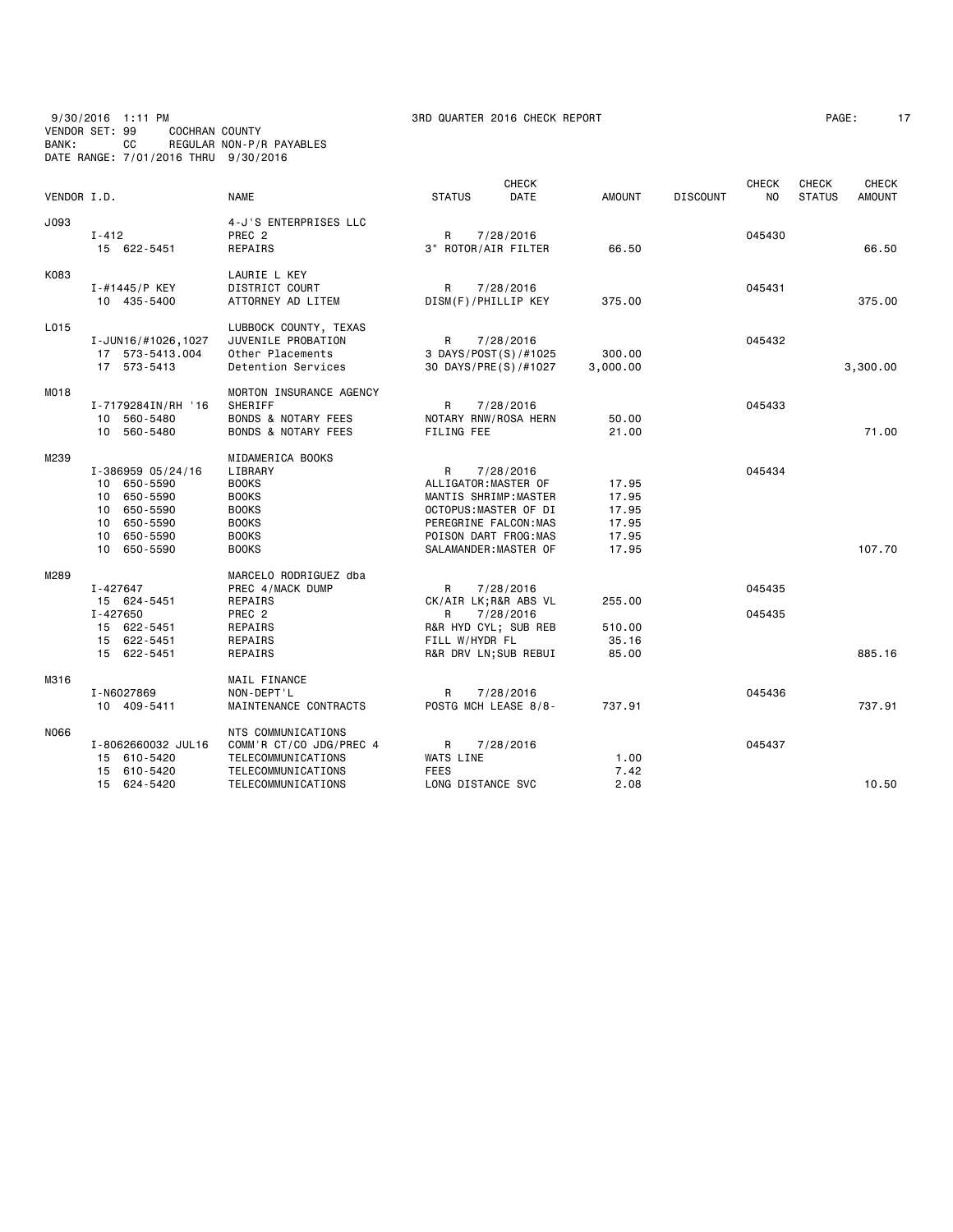9/30/2016 1:11 PM 3RD QUARTER 2016 CHECK REPORT PAGE: 18 VENDOR SET: 99 COCHRAN COUNTY BANK: CC REGULAR NON-P/R PAYABLES DATE RANGE: 7/01/2016 THRU 9/30/2016

| PAGE : |  |
|--------|--|
|--------|--|

| VENDOR I.D. |                                                                                                                                                                                                                                                              | <b>NAME</b>                                                                                                                                                                                                                                                                                                                                                                                              | <b>CHECK</b><br><b>STATUS</b><br>DATE                                                                                                                                                                                                                                              | AMOUNT                                                                                                                                | <b>CHECK</b><br><b>DISCOUNT</b><br>NO | CHECK<br><b>STATUS</b> | <b>CHECK</b><br><b>AMOUNT</b> |
|-------------|--------------------------------------------------------------------------------------------------------------------------------------------------------------------------------------------------------------------------------------------------------------|----------------------------------------------------------------------------------------------------------------------------------------------------------------------------------------------------------------------------------------------------------------------------------------------------------------------------------------------------------------------------------------------------------|------------------------------------------------------------------------------------------------------------------------------------------------------------------------------------------------------------------------------------------------------------------------------------|---------------------------------------------------------------------------------------------------------------------------------------|---------------------------------------|------------------------|-------------------------------|
| N082        | $I - 502$<br>10 403-5427                                                                                                                                                                                                                                     | NETDATA<br>CLERK<br>CONTINUING EDUCATION                                                                                                                                                                                                                                                                                                                                                                 | R<br>7/28/2016<br>2016 USERS CONF/SHAN                                                                                                                                                                                                                                             | 300.00                                                                                                                                | 045438                                |                        | 300.00                        |
| 0041        | I-2ND QTR FEES 2016<br>10 000-2206.003                                                                                                                                                                                                                       | OMNIBASE SERVICES OF TEXAS, LP<br>JUSTICE OF PEACE<br>Omni Collection Fee                                                                                                                                                                                                                                                                                                                                | R<br>7/28/2016<br>2ND QTR FEES 2016                                                                                                                                                                                                                                                | 42.00                                                                                                                                 | 045439                                |                        | 42.00                         |
| P073        | I-0025699<br>10 650-5590<br>650-5590<br>10<br>650-5590<br>10<br>650-5590<br>10<br>650-5590<br>10<br>650-5590<br>10<br>650-5590<br>10<br>650-5590<br>10<br>10<br>650-5590<br>650-5590<br>10                                                                   | THE PENWORTHY COMPANY<br>LIBRARY<br><b>BOOKS</b><br><b>BOOKS</b><br><b>BOOKS</b><br><b>BOOKS</b><br><b>BOOKS</b><br><b>BOOKS</b><br><b>BOOKS</b><br><b>BOOKS</b><br><b>BOOKS</b><br><b>BOOKS</b>                                                                                                                                                                                                         | R<br>7/28/2016<br><b>CROCODADDY</b><br>CURIOUS GEORGESTA<br>DARE TO REPAIR<br>DORY'S SEA OF WONDER<br>HANK THE SEPTOPUS<br>IT TAKES TEAMWORK<br>LOOK & FINDFINDIN<br>LOOK & FIND:STAR WAR<br>SNOOPY PARTY ANIMAL<br>SPLAT THE CAT                                                  | 17.96<br>13.49<br>13.49<br>13.49<br>13.49<br>13.49<br>21.96<br>21.96<br>21.96<br>13.49                                                | 045440                                |                        | 164.78                        |
| S242        | I-856 071316<br>10 512-5392<br>512-5392<br>10<br>10 512-5333<br>512-5392<br>10<br>10 512-5392<br>10 512-5333<br>512-5392<br>10<br>10 512-5392<br>512-5392<br>10<br>10 512-5392<br>10 512-5392<br>10 512-5392<br>10 512-5392<br>512-5392<br>10<br>10 512-5392 | SAM'S CLUB<br>JAIL<br>MISCELLANEOUS SUPPLIES<br>MISCELLANEOUS SUPPLIES<br>FOOD-PRISONERS<br>MISCELLANEOUS SUPPLIES<br>MISCELLANEOUS SUPPLIES<br>FOOD-PRISONERS<br>MISCELLANEOUS SUPPLIES<br>MISCELLANEOUS SUPPLIES<br>MISCELLANEOUS SUPPLIES<br>MISCELLANEOUS SUPPLIES<br>MISCELLANEOUS SUPPLIES<br>MISCELLANEOUS SUPPLIES<br>MISCELLANEOUS SUPPLIES<br>MISCELLANEOUS SUPPLIES<br>MISCELLANEOUS SUPPLIES | R<br>7/28/2016<br>20-0Z CUPS<br>PAPER TOWELS<br>VARIETY PACK<br><b>BATH TISSUE</b><br>PAPER BAGS<br>DRINK BOX/3<br>33GAL TRASH BAGS<br>TRASH BAGS<br>DISINFECTANT/2<br>LAUNDRY DETERGENT<br>PINE-SOL<br>CLOROX WIPES<br>DISC BATH TISSUE<br>DISC CLOROX WIPES<br>DISC PAPER TOWELS | 18.79<br>22.48<br>11.98<br>17.46<br>4.96<br>29.94<br>15.48<br>16.87<br>12.72<br>15.38<br>10.89<br>13.48<br>2.00CR<br>2.75CR<br>2.00CR | 045441                                |                        | 183.68                        |
| S316        | I-CASE MGMT 07/16<br>17 573-5427                                                                                                                                                                                                                             | <b>BRYANT SEARS</b><br>JUVENILE PROBATION<br>TRAVEL & TRAINING                                                                                                                                                                                                                                                                                                                                           | R<br>7/28/2016<br>2 NITES/AUSTIN 7/24-                                                                                                                                                                                                                                             | 250.00                                                                                                                                | 045442                                |                        |                               |
|             | 573-5427<br>17<br>17<br>573-5427                                                                                                                                                                                                                             | TRAVEL & TRAINING<br>TRAVEL & TRAINING                                                                                                                                                                                                                                                                                                                                                                   | LODGING TAX<br>MEALS, TIPS                                                                                                                                                                                                                                                         | 37.50<br>87.01                                                                                                                        |                                       |                        | 374.51                        |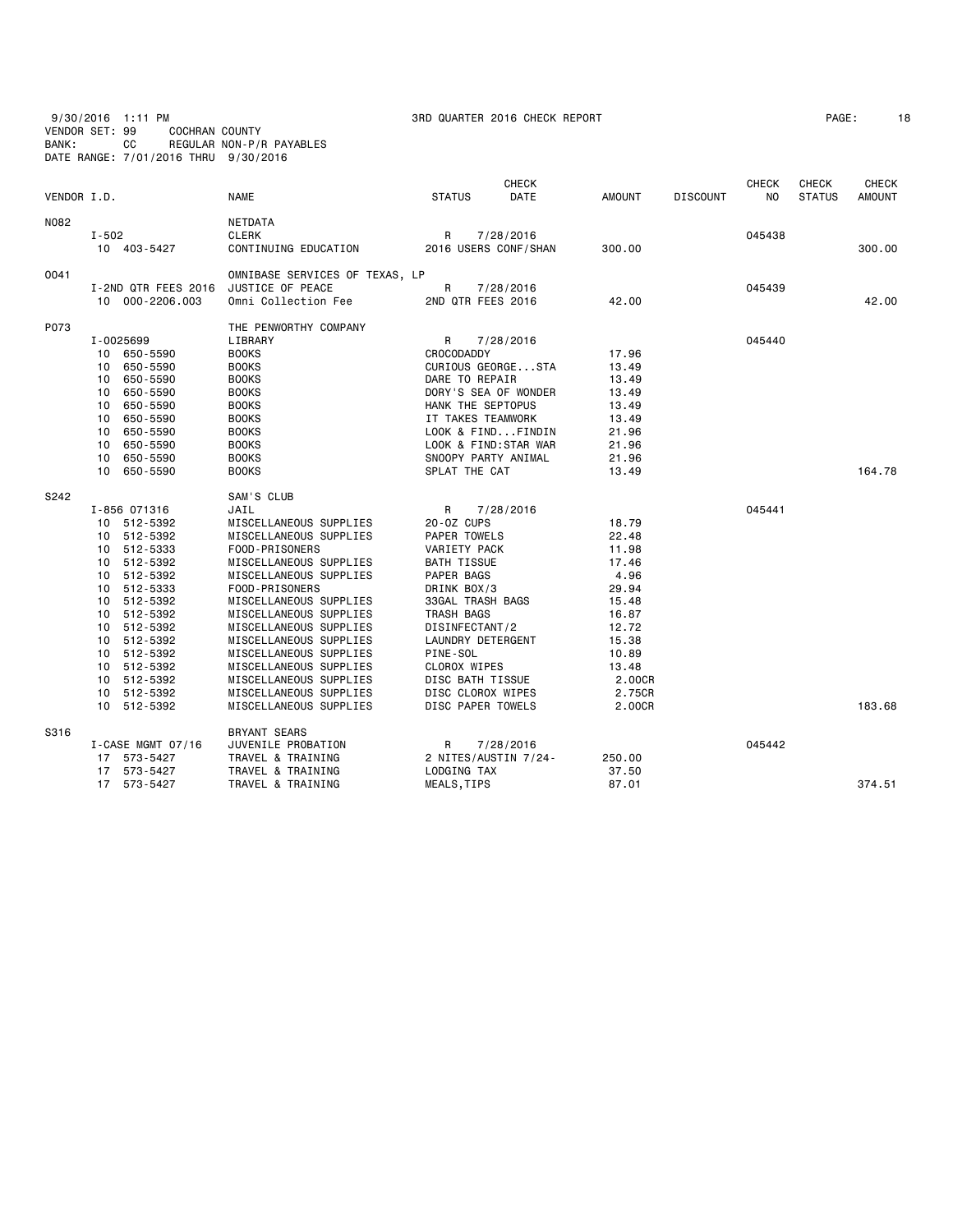| 9/30/2016 1:11 PM                    |     |                |                          |  |
|--------------------------------------|-----|----------------|--------------------------|--|
| VENDOR SET: 99                       |     | COCHRAN COUNTY |                          |  |
| BANK:                                | CC. |                | REGULAR NON-P/R PAYABLES |  |
| DATE RANGE: 7/01/2016 THRU 9/30/2016 |     |                |                          |  |

| VENDOR I.D.      |                                                                              | <b>NAME</b>                                                                                                                           | <b>STATUS</b>                                                                                | <b>CHECK</b><br>DATE   | <b>AMOUNT</b>                     | <b>DISCOUNT</b> | <b>CHECK</b><br>NO. | <b>CHECK</b><br><b>STATUS</b> | <b>CHECK</b><br><b>AMOUNT</b> |
|------------------|------------------------------------------------------------------------------|---------------------------------------------------------------------------------------------------------------------------------------|----------------------------------------------------------------------------------------------|------------------------|-----------------------------------|-----------------|---------------------|-------------------------------|-------------------------------|
| S331             | I-161806579006<br>10 409-5300<br>10 409-5300<br>10 409-5300<br>10 409-5300   | STANDARD COFFEE SERVICE<br>NON-DEPT'L<br>COUNTY-WIDE SUPPLIES<br>COUNTY-WIDE SUPPLIES<br>COUNTY-WIDE SUPPLIES<br>COUNTY-WIDE SUPPLIES | R<br>3BX AAA REG COFFEE<br><b>1BX TEA BAGS</b><br><b>6BX CREAMER</b><br><b>ENERGY SURCHG</b> | 7/28/2016              | 113.97<br>27.71<br>47.94<br>1.94  |                 | 045443              |                               | 191.56                        |
| S347             | I-70225762<br>15 622-5454<br>15 622-5454<br>15 622-5454                      | SOUTHERN TIRE MART, LLC<br>PREC <sub>2</sub><br>TIRES<br>TIRES<br>TIRES                                                               | R<br>8 1100R15 TRLR TUBES<br>8 1000R15 RT500/TRLR<br>DISC FET                                | 7/28/2016              | 224.00<br>2,860.08<br>260.08CR    |                 | 045444              |                               | 2,824.00                      |
| S379             | I-3146<br>10 455-5405<br>$I - 3159$<br>10 455-5405                           | SOUTH PLAINS FORENSIC PATHOLOG<br>JUSTICE OF PEACE<br><b>AUTOPSY</b><br>JUSTICE OF PEACE<br><b>AUTOPSY</b>                            | R<br>LEV 1/BOBBY LEE WALT<br>R<br>LEV 2/NEUFELD INFANT                                       | 7/28/2016<br>7/28/2016 | 2,200.00<br>2,750.00              |                 | 045445<br>045445    |                               | 4,950.00                      |
| S416             | I-8486<br>15 623-5440<br>15 624-5440                                         | SOS WASTE DISPOSAL, INC<br>PREC 3/PREC 4<br>UTILITIES<br>UTILITIES                                                                    | R<br>DUMPSTER SVC AUG16<br>DUMPSTER SVC AUG16                                                | 7/28/2016              | 53.25<br>53.25                    |                 | 045446              |                               | 106.50                        |
| T083             | I-025-162948<br>10 409-5411                                                  | TYLER TECHNOLOGIES, INC<br>NON-DEPT'L<br>MAINTENANCE CONTRACTS                                                                        | R<br>MONTHLY NETWORK MAIN                                                                    | 7/28/2016              | 220.50                            |                 | 045447              |                               | 220.50                        |
| T087             | I-2001042<br>10 403-5310                                                     | TEXAS DEPARTMENT OF HEALTH<br><b>CLERK</b><br>OFFICE SUPPLIES                                                                         | R<br>8 REMOTE BIRTH ACCES                                                                    | 7/28/2016              | 14.64                             |                 | 045448              |                               | 14.64                         |
| T <sub>192</sub> | I-OCT16-17/12 ISSUES LIBRARY<br>10 650-5590                                  | <b>TEXAS HIGHWAYS</b><br><b>BOOKS</b>                                                                                                 | R<br>12 ISSUES OCT 2016-1                                                                    | 7/28/2016              | 22.95                             |                 | 045449              |                               | 22.95                         |
| T288             | I-JH7224707<br>10 560-5427                                                   | TEXAS A&M ENGINEERING EXT SVC<br>SHERIFF/JAIL<br>CONTINUING EDUCATION                                                                 | R<br>BASIC JAIL CERT/L KI                                                                    | 7/28/2016              | 150.00                            |                 | 045450              |                               |                               |
|                  | I-JH7224730<br>10 560-5427                                                   | <b>SHERIFF</b><br>CONTINUING EDUCATION                                                                                                | R<br>JAIL CERT/MARC MARTI                                                                    | 7/28/2016              | 150.00                            |                 | 045450              |                               | 300.00                        |
| U019             | I-9640001 070516<br>10 512-5333<br>10 512-5333<br>10 512-5333<br>10 512-5333 | UNITED SUPERMARKETS, INC<br>JAIL<br>FOOD-PRISONERS<br>FOOD-PRISONERS<br>FOOD-PRISONERS<br>FOOD-PRISONERS                              | R<br>6 HEARTH OF TX BREAD<br><b>ORANGES</b><br><b>APPLES</b><br>355 FROZEN MEALS             | 7/28/2016              | 7.74<br>4.25<br>12.45<br>1,050.74 |                 | 045451              |                               |                               |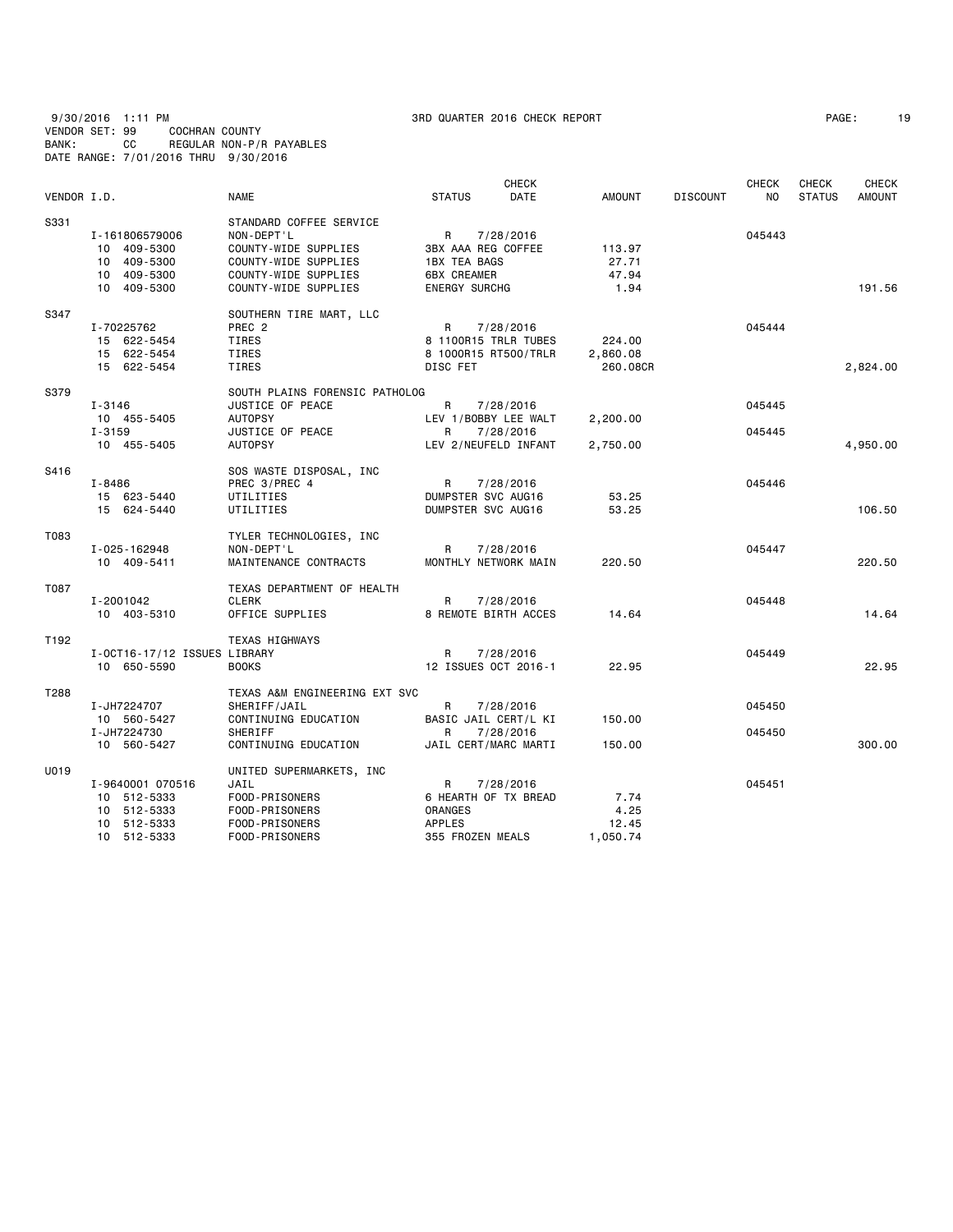9/30/2016 1:11 PM 3RD QUARTER 2016 CHECK REPORT PAGE: 20 VENDOR SET: 99 COCHRAN COUNTY BANK: CC REGULAR NON-P/R PAYABLES DATE RANGE: 7/01/2016 THRU 9/30/2016

| VENDOR I.D. |                               | <b>NAME</b>                    | <b>STATUS</b>                              | <b>CHECK</b><br>DATE | AMOUNT       | <b>DISCOUNT</b> | <b>CHECK</b><br>NO | <b>CHECK</b><br><b>STATUS</b> | <b>CHECK</b><br><b>AMOUNT</b> |
|-------------|-------------------------------|--------------------------------|--------------------------------------------|----------------------|--------------|-----------------|--------------------|-------------------------------|-------------------------------|
| U019        |                               | UNITED SUPERMARKETS, INC CONT  |                                            |                      |              |                 |                    |                               |                               |
|             | I-9640001 070516              | JAIL                           | R                                          | 7/28/2016            |              |                 | 045451             |                               |                               |
|             | 10 512-5333                   | FOOD-PRISONERS                 | 2 GAL MILK                                 |                      | 8.58         |                 |                    |                               |                               |
|             | I-MEDS 0718/N MORIN           | JAIL                           | R                                          | 7/28/2016            |              |                 | 045451             |                               |                               |
|             | 10 512-5391                   | MEDICAL CARE-PRISONERS         | RX#1/NOE MORIN                             |                      | 16.21        |                 |                    |                               |                               |
|             | 10 512-5391                   | MEDICAL CARE-PRISONERS         | RX#2/NOE MORIN                             |                      | 13.02        |                 |                    |                               |                               |
|             | I-MEDS/R ORNELAS              | JAIL                           | R                                          | 7/28/2016            |              |                 | 045451             |                               |                               |
|             | 10 512-5391                   | MEDICAL CARE-PRISONERS         | RX/RENE ORNELAS                            |                      | 13.18        |                 |                    |                               |                               |
|             | I-RX/N MORIN 072216           | JAIL                           | R                                          | 7/28/2016            |              |                 | 045451             |                               |                               |
|             | 10 512-5391                   | MEDICAL CARE-PRISONERS         | RX MEDS/NOE MORIN                          |                      | 12.74        |                 |                    |                               | 1,138.91                      |
| U036        |                               | UNIFIRST HOLDINGS, INC.        |                                            |                      |              |                 |                    |                               |                               |
|             | I-831 2229501                 | JAIL/SHERIFF                   | R                                          | 7/28/2016            |              |                 | 045452             |                               |                               |
|             | 10 512-5205                   | UNIFORMS                       | UNIFORM SVC 7/11/16                        |                      | 21.40        |                 |                    |                               |                               |
|             | 10 560-5205                   | UNIFORMS                       | UNIFORM SVC 7/11/16                        |                      | 89.86        |                 |                    |                               |                               |
|             | 10 560-5205                   | UNIFORMS                       | DEFE CHG                                   |                      | 7.10         |                 |                    |                               |                               |
|             | I-831 2230826                 | JAIL/SHERIFF                   | R                                          | 7/28/2016            |              |                 | 045452             |                               |                               |
|             | 10 512-5205                   | UNIFORMS                       | UNIFORM SVC 7/18/16                        |                      | 21.40        |                 |                    |                               |                               |
|             | 10 560-5205                   | UNIFORMS                       | UNIFORM SVC 7/18/16                        |                      | 89.86        |                 |                    |                               |                               |
|             | 10 560-5205                   | UNIFORMS                       | DEFE CHG                                   |                      | 7.10         |                 |                    |                               |                               |
|             | I-831 2232158                 | JAIL/SHERIFF                   | R                                          | 7/28/2016            |              |                 | 045452             |                               |                               |
|             | 10 512-5205                   | UNIFORMS                       | UNIFORM SVC 7/25/16                        |                      | 21.40        |                 |                    |                               |                               |
|             | 10 560-5205                   | UNIFORMS                       | UNIFORM SVC 7/25/16                        |                      | 89.86        |                 |                    |                               |                               |
|             | 10 560-5205                   | UNIFORMS                       | DEFE CHG                                   |                      | 7.10         |                 |                    |                               | 355.08                        |
| V039        |                               | HIGINIO VASQUEZ JR. dba        |                                            |                      |              |                 |                    |                               |                               |
|             | I-06100 061416                | JAIL                           | R                                          | 7/28/2016            |              |                 | 045453             |                               |                               |
|             | 10 512-5333                   | FOOD-PRISONERS                 | 4 SUGAR                                    |                      | 9.56         |                 |                    |                               |                               |
|             | 10 512-5333                   | FOOD-PRISONERS                 | APPLES                                     |                      | 5.12         |                 |                    |                               |                               |
|             | 10 512-5333                   | FOOD-PRISONERS                 | ORANGES                                    |                      | 5.78         |                 |                    |                               |                               |
|             | I-08100 062416                | JAIL                           | R                                          | 7/28/2016            |              |                 | 045453             |                               |                               |
|             | 10 512-5333                   | FOOD-PRISONERS                 |                                            | 27 J DEAN BRK BOWL S | 107.73       |                 |                    |                               |                               |
|             | 10 512-5333                   | FOOD-PRISONERS                 | APPLES                                     |                      | 6.07         |                 |                    |                               |                               |
|             | 10 512-5333                   | FOOD-PRISONERS                 | ORANGES                                    |                      | 5.98         |                 |                    |                               |                               |
|             | 10 512-5333                   | FOOD-PRISONERS                 | 3 SUGAR                                    |                      | 20.37        |                 |                    |                               |                               |
|             | I-36100 060216                | JAIL                           | R                                          | 7/28/2016            |              |                 | 045453             |                               |                               |
|             | 10 512-5333                   | FOOD-PRISONERS                 |                                            | 44 FROZEN BRKFST MEA | 138.76       |                 |                    |                               |                               |
|             | I-39100 060616                | JAIL                           | R                                          | 7/28/2016            |              |                 | 045453             |                               |                               |
|             | 10 512-5333                   | FOOD-PRISONERS                 | <b>ORANGES</b>                             |                      | 3.19         |                 |                    |                               |                               |
|             | 10 512-5333                   | FOOD-PRISONERS                 | 2 SALAD BLEND                              |                      | 6.78         |                 |                    |                               |                               |
|             | 10 512-5333                   | FOOD-PRISONERS                 | <b>APPLES</b>                              |                      | 3.49         |                 |                    |                               |                               |
|             | I-MUSEUM 06/16                | MUSEUM/HISTORICAL COMM         | R                                          | 7/28/2016            |              |                 | 045453             |                               |                               |
|             | 31 652-5499                   | MISCELLANEOUS                  |                                            | 2 BUNDLE WOOD/BUFFAL | 11.18        |                 |                    |                               |                               |
|             | 31 652-5499                   | MISCELLANEOUS                  | 2 GATORADE 6/24/16<br><b>2PK TORTILLAS</b> |                      | 3.18<br>9.98 |                 |                    |                               |                               |
|             | 31 652-5499<br>652-5499<br>31 | MISCELLANEOUS                  |                                            |                      | 4.06         |                 |                    |                               |                               |
|             | 652-5499<br>31                | MISCELLANEOUS<br>MISCELLANEOUS | <b>BANANAS</b><br>2 TACO CHZ               |                      | 4.38         |                 |                    |                               |                               |
|             | 31<br>652-5499                | MISCELLANEOUS                  | SALT/PEPPER                                |                      | 2.49         |                 |                    |                               |                               |
|             |                               |                                |                                            |                      |              |                 |                    |                               |                               |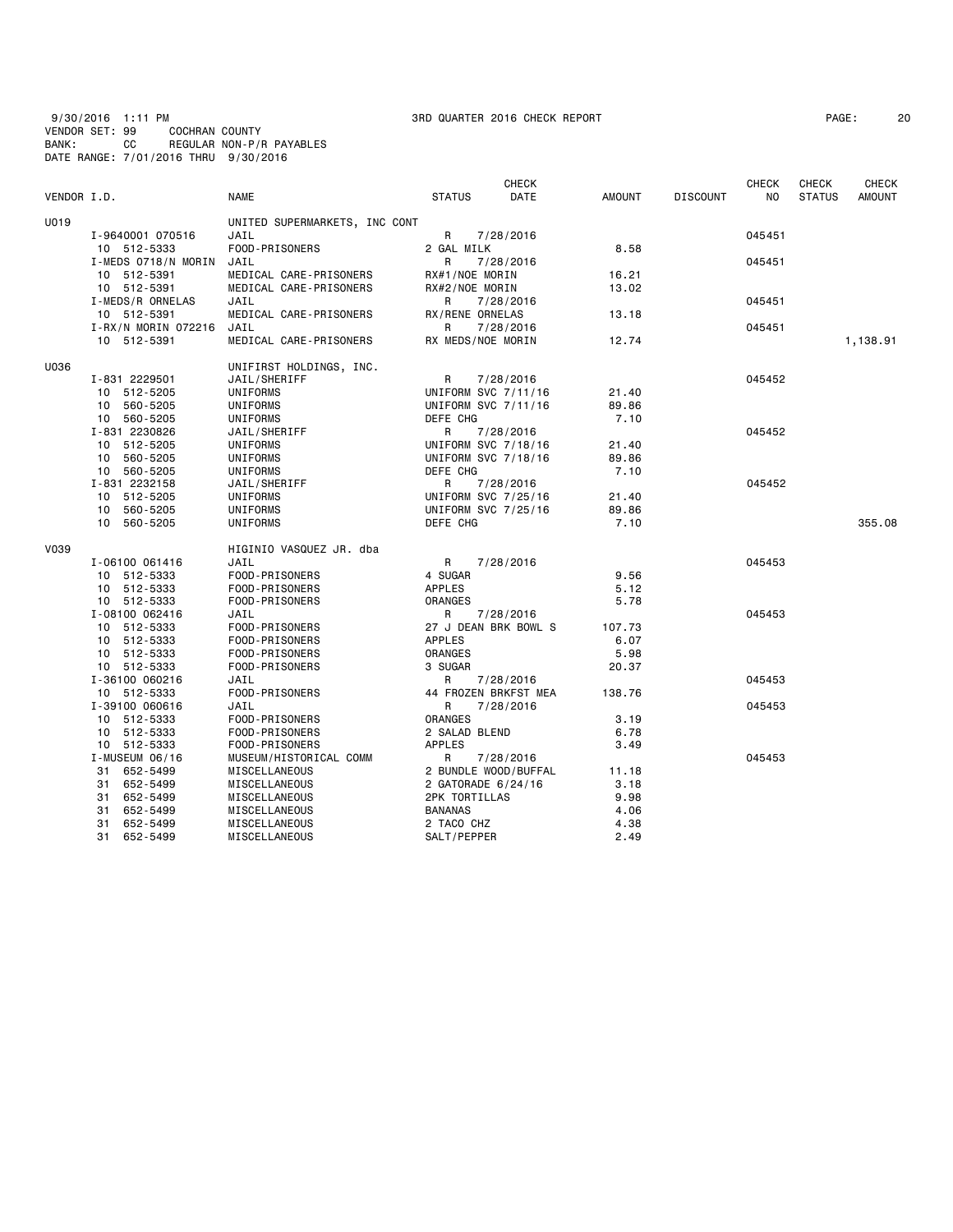9/30/2016 1:11 PM 3RD QUARTER 2016 CHECK REPORT PAGE: 21 VENDOR SET: 99 COCHRAN COUNTY BANK: CC REGULAR NON-P/R PAYABLES DATE RANGE: 7/01/2016 THRU 9/30/2016

| PAGE: |  |
|-------|--|
|-------|--|

|             |                                    |                                                     | <b>CHECK</b>                 |               |                 | <b>CHECK</b>   | <b>CHECK</b>  | <b>CHECK</b>  |
|-------------|------------------------------------|-----------------------------------------------------|------------------------------|---------------|-----------------|----------------|---------------|---------------|
| VENDOR I.D. |                                    | <b>NAME</b>                                         | <b>DATE</b><br><b>STATUS</b> | <b>AMOUNT</b> | <b>DISCOUNT</b> | N <sub>O</sub> | <b>STATUS</b> | <b>AMOUNT</b> |
| V039        |                                    | HIGINIO VASQUEZ JR. dba CONT                        |                              |               |                 |                |               |               |
|             | $I-MUSEUM$ 06/16                   | MUSEUM/HISTORICAL COMM                              | R<br>7/28/2016               |               |                 | 045453         |               |               |
|             | 31 652-5499                        | MISCELLANEOUS                                       | FOIL                         | 2.39          |                 |                |               |               |
|             | 31 652-5499                        | MISCELLANEOUS                                       | 3 POLISH SAUSG               | 25.47         |                 |                |               |               |
|             | 31 652-5499                        | MISCELLANEOUS                                       | 2 BACON SLCD                 | 9.38          |                 |                |               |               |
|             | 31 652-5499                        | MISCELLANEOUS                                       | PRODUCE                      | 2.99          |                 |                |               |               |
|             | 31 652-5499                        | MISCELLANEOUS                                       | 2 GROCERY                    | 1.10          |                 |                |               |               |
|             | 31 652-5499                        | MISCELLANEOUS                                       | EGGS 30CT                    | 4.99          |                 |                |               | 394.42        |
| <b>V048</b> |                                    | V&T PLUMBING                                        |                              |               |                 |                |               |               |
|             | I-1789                             | <b>COURTHOUSE</b>                                   | R<br>7/28/2016               |               |                 | 045454         |               |               |
|             | 10 510-5451                        | REPAIR                                              | RPR AIR HANDLER              | 230.00        |                 |                |               |               |
|             | $I - 1811$                         | <b>COURTHOUSE</b>                                   | R<br>7/28/2016               |               |                 | 045454         |               |               |
|             | 10 510-5451                        | REPAIR                                              | USE THERMO, 2CN COIL         | 219.00        |                 |                |               | 449.00        |
| <b>WOO7</b> |                                    | WEST, A THOMSON REUTERS BUSINE                      |                              |               |                 |                |               |               |
|             | I-6108639521                       | AUDITOR                                             | R<br>7/28/2016               |               |                 | 045455         |               |               |
|             | 10 495-5310                        | OFFICE SUPPLIES                                     | TX VERN STAT LOC GOV         | 273.00        |                 |                |               |               |
|             | 10 495-5310                        | OFFICE SUPPLIES                                     | TX VERN STAT LOC GOV         | 273.00        |                 |                |               |               |
|             | I-834343535                        | CO ATTY/LAW LIBRARY                                 | R<br>7/28/2016               |               |                 | 045455         |               |               |
|             | 10 475-5590                        | LAW LIBRARY MTRLS/UPDATES                           | TX VERN STAT LOC GOV         | 273.00        |                 |                |               |               |
|             | 10 475-5590                        | LAW LIBRARY MTRLS/UPDATES                           | TX VERN STAT LOC GOV         | 273.00        |                 |                |               |               |
|             | 10 475-5590                        | LAW LIBRARY MTRLS/UPDATES                           | TX VERN STAT UTILITI         | 273.00        |                 |                |               |               |
|             | 10 475-5590                        | LAW LIBRARY MTRLS/UPDATES                           | TX VERN STAT UTILITI         | 273.00        |                 |                |               |               |
|             | I-834356906                        | CO ATTY/LAW LIBRARY                                 | R<br>7/28/2016               |               |                 | 045455         |               |               |
|             | 10 475-5590                        | LAW LIBRARY MTRLS/UPDATES                           | TX ESTATES CODE ANNO         | 131.00        |                 |                |               | 1,769.00      |
| <b>WO10</b> |                                    | WEST TEXAS GAS INC                                  |                              |               |                 |                |               |               |
|             | I-004036001501 07/16 PARK/SHOP     |                                                     | R<br>7/28/2016               |               |                 | 045456         |               |               |
|             | 10 660-5440                        | UTILITIES & IRRIGATION                              | $.5MCF$ 5/31-7/7/16          | 1.88          |                 |                |               |               |
|             | 10 660-5440                        | UTILITIES & IRRIGATION                              | COST OF GAS (1.9120)         | 0.95          |                 |                |               |               |
|             | 10 660-5440                        | UTILITIES & IRRIGATION                              | <b>CUSTOMER CHG</b>          | 10.00         |                 |                |               |               |
|             | 10 660-5440                        | UTILITIES & IRRIGATION                              | GRIP CHG                     | 2.64          |                 |                |               |               |
|             | 10 660-5440                        | UTILITIES & IRRIGATION                              | RATE CASE SURCHG             | 0.05          |                 |                |               |               |
|             | I-004036002501 07/16 PARK/SHOWBARN |                                                     | R<br>7/28/2016               |               |                 | 045456         |               |               |
|             | 10 660-5440                        | UTILITIES & IRRIGATION                              | GAS SVC 5/31-7/7/16          | 10.00         |                 |                |               |               |
|             | 10 660-5440                        | UTILITIES & IRRIGATION                              | GRIP CHG                     | 2.64          |                 |                |               |               |
|             | I-004049022001 07/16 PREC 3        |                                                     | R<br>7/28/2016               |               |                 | 045456         |               |               |
|             | 15 623-5440                        | UTILITIES                                           | GAS SVC 5/31-7/8/16          | 13.70         |                 |                |               |               |
|             | 15 623-5440                        | UTILITIES                                           | GRIP CHG                     | 7.02          |                 |                |               | 48.88         |
| W052        |                                    | DANNY WISELEY                                       |                              |               |                 |                |               |               |
|             |                                    | I-829808/BUFFALO SLD MUS/HIST COMM-BUFFALO SOLDIERS | R<br>7/28/2016               |               |                 | 045457         |               |               |
|             | 31 652-5499                        | MISCELLANEOUS                                       | R/B CASH ADV/MEALS-S         | 300.00        |                 |                |               | 300.00        |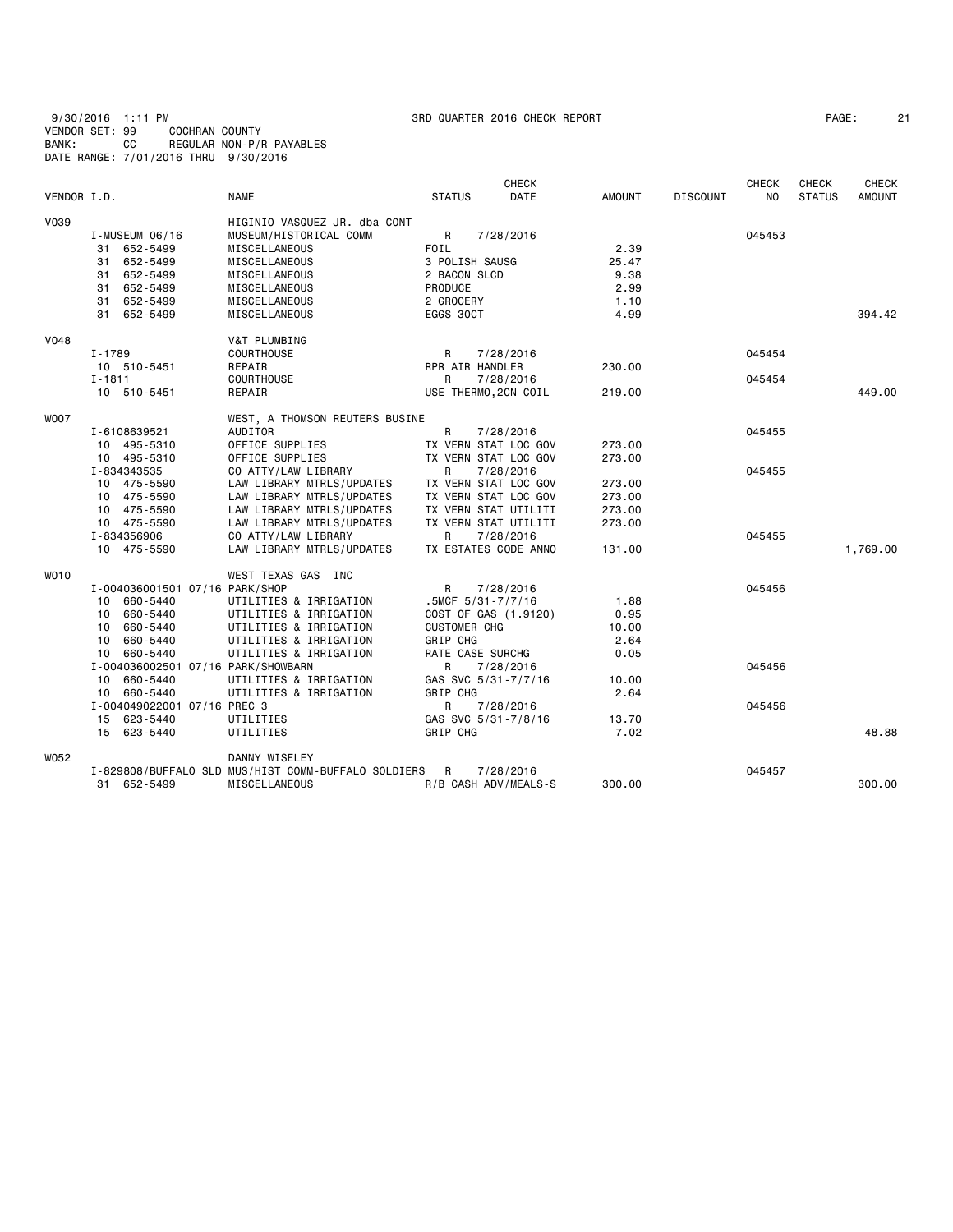9/30/2016 1:11 PM 3RD QUARTER 2016 CHECK REPORT PAGE: 22 VENDOR SET: 99 COCHRAN COUNTY BANK: CC REGULAR NON-P/R PAYABLES DATE RANGE: 7/01/2016 THRU 9/30/2016

| PAGE : | 2: |
|--------|----|
|--------|----|

|             |                  |                              |                        | <b>CHECK</b> |               |                 | <b>CHECK</b> | <b>CHECK</b>  | CHECK         |
|-------------|------------------|------------------------------|------------------------|--------------|---------------|-----------------|--------------|---------------|---------------|
| VENDOR I.D. |                  | <b>NAME</b>                  | <b>STATUS</b>          | DATE         | <b>AMOUNT</b> | <b>DISCOUNT</b> | NO.          | <b>STATUS</b> | <b>AMOUNT</b> |
| W055        |                  | WINDSTREAM COMMUNICATIONS SW |                        |              |               |                 |              |               |               |
|             | I-266-0638 JUL16 | <b>MUSEUM</b>                | R                      | 7/28/2016    |               |                 | 045458       |               |               |
|             | 10 652-5420      | TELECOMMUNICATIONS           | BASIC LOCAL SVC        |              | 51.69         |                 |              |               |               |
|             | 10 652-5420      | TELECOMMUNICATIONS           | OPTIONAL SVC           |              | 3,00          |                 |              |               |               |
|             | 10 652-5420      | TELECOMMUNICATIONS           | LONG DISTANCE SVC      |              | 6.10          |                 |              |               |               |
|             | I-266-5051 JUL16 | LIBRARY                      | R                      | 7/28/2016    |               |                 | 045458       |               |               |
|             | 10 650-5420      | TELECOMMUNICATIONS           | BASIC LOCAL SVC/2 LI   |              | 110.10        |                 |              |               |               |
|             | 10 650-5420      | TELECOMMUNICATIONS           | HI-SPEED INTERNET      |              | 54.99         |                 |              |               |               |
|             | 10 650-5420      | TELECOMMUNICATIONS           | LONG DISTANCE SVC      |              | 0.36          |                 |              |               |               |
|             | I-266-5074 JUL16 | ADULT PROBATION              | R                      | 7/28/2016    |               |                 | 045458       |               |               |
|             | 10 570-5420      | TELECOMMUNICATIONS           | <b>BASIC LOCAL SVC</b> |              | 46.59         |                 |              |               |               |
|             | 10 570-5420      | TELECOMMUNICATIONS           | OPTIONAL SVC           |              | 11.97         |                 |              |               |               |
|             | I-266-5161 JUL16 | TREASURER                    | R                      | 7/28/2016    |               |                 | 045458       |               |               |
|             | 10 497-5420      | TELECOMMUNICATIONS           | BASIC LOCAL SVC        |              | 48.95         |                 |              |               |               |
|             | 10 497-5420      | TELECOMMUNICATIONS           | LONG DISTANCE SVC      |              | 0.21          |                 |              |               |               |
|             | I-266-5171 JUL16 | TAX A/C                      | R                      | 7/28/2016    |               |                 | 045458       |               |               |
|             | 10 499-5420      | TELECOMMUNICATIONS           | BASIC LOCAL SVC/3 LI   |              | 148.99        |                 |              |               |               |
|             | 10 499-5420      | TELECOMMUNICATIONS           | HI-SPEED INTERNET      |              | 84.99         |                 |              |               |               |
|             | 10 499-5420      | TELECOMMUNICATIONS           | OPTIONAL SVC           |              | 28.42         |                 |              |               |               |
|             | 10 499-5420      | TELECOMMUNICATIONS           | LONG DISTANCE SVC      |              | 9.25          |                 |              |               |               |
|             | I-266-5181 JUL16 | <b>ELECTIONS</b>             | R                      | 7/28/2016    |               |                 | 045458       |               |               |
|             | 490-5420<br>10   | TELECOMMUNICATIONS           | BASIC LOCAL SVC        |              | 52.00         |                 |              |               |               |
|             | 10 490-5420      | TELECOMMUNICATIONS           | OPTIONAL SVC           |              | 3.00          |                 |              |               |               |
|             | 10 490-5420      | TELECOMMUNICATIONS           | LONG DISTANCE SVC      |              | 6.10          |                 |              |               |               |
|             | I-266-5211 JUL16 | SHERIFF                      | R                      | 7/28/2016    |               |                 | 045458       |               |               |
|             | 10 560-5420      | TELECOMMUNICATIONS           | BASIC LOCAL SVC/3 LI   |              | 169.99        |                 |              |               |               |
|             | 10 560-5420      | TELECOMMUNICATIONS           | LONG DISTANCE SVC      |              | 6.51          |                 |              |               |               |
|             | I-266-5302 JUL16 | JUSTICE OF PEACE             | R                      | 7/28/2016    |               |                 | 045458       |               |               |
|             | 10 455-5420      | TELECOMMUNICATIONS           | BASIC LOCAL SVC        |              | 48.95         |                 |              |               |               |
|             | 10 455-5420      | TELECOMMUNICATIONS           | LONG DISTANCE SVC      |              | 2.25          |                 |              |               |               |
|             | I-266-5411 JUL16 | JUVENILE PROBATION           | R                      | 7/28/2016    |               |                 | 045458       |               |               |
|             | 17 573-5499      | OPERATING EXPENSES           | BASIC LOCAL SVC        |              | 48.95         |                 |              |               |               |
|             | 17 573-5499      | OPERATING EXPENSES           | LONG DISTANCE SVC      |              | 1.24          |                 |              |               |               |
|             | I-266-5412 JUL16 | DISTRICT COURT               | R                      | 7/28/2016    |               |                 | 045458       |               |               |
|             | 10 435-5420      | TELECOMMUNICATIONS           | BASIC LOCAL SVC/2 LI   |              | 115.05        |                 |              |               |               |
|             | 10 435-5420      | TELECOMMUNICATIONS           | HI-SPEED INTERNET      |              | 139.98        |                 |              |               |               |
|             | I-266-5450 JUL16 | CLERK                        | R                      | 7/28/2016    |               |                 | 045458       |               |               |
|             | 10 403-5420      | TELECOMMUNICATIONS           | BASIC LOCAL SVC/3 LI   |              | 164.31        |                 |              |               |               |
|             | 10 403-5420      | TELECOMMUNICATIONS           | OPTIONAL SVC           |              | 3.00          |                 |              |               |               |
|             | 10 403-5420      | TELECOMMUNICATIONS           | LONG DISTANCE SVC      |              | 9.10          |                 |              |               |               |
|             | I-266-5508 JUL16 | CO JUDGE/COMM'R CT           | R                      | 7/28/2016    |               |                 | 045458       |               |               |
|             | 15 610-5420      | TELECOMMUNICATIONS           | BASIC LOCAL SVC/2 LI   |              | 119.03        |                 |              |               |               |
|             | 15 610-5420      | TELECOMMUNICATIONS           | LONG DISTANCE SVC      |              | 1.30          |                 |              |               |               |
|             | I-266-5700 JUL16 | SHERIFF                      | R                      | 7/28/2016    |               |                 | 045458       |               |               |
|             | 10 560-5420      | TELECOMMUNICATIONS           | BASIC LOCAL SVC        |              | 57.27         |                 |              |               |               |
|             | 10 560-5420      | TELECOMMUNICATIONS           | LONG DISTANCE SVC      |              | 0.60          |                 |              |               |               |
|             | I-266-5822 JUL16 | AUDITOR/NON-DEPT'L           | R                      | 7/28/2016    |               |                 | 045458       |               |               |
|             | 10 495-5420      | TELECOMMUNICATIONS           | BASIC LOCAL SVC 266-   |              | 51.31         |                 |              |               |               |
|             |                  |                              |                        |              |               |                 |              |               |               |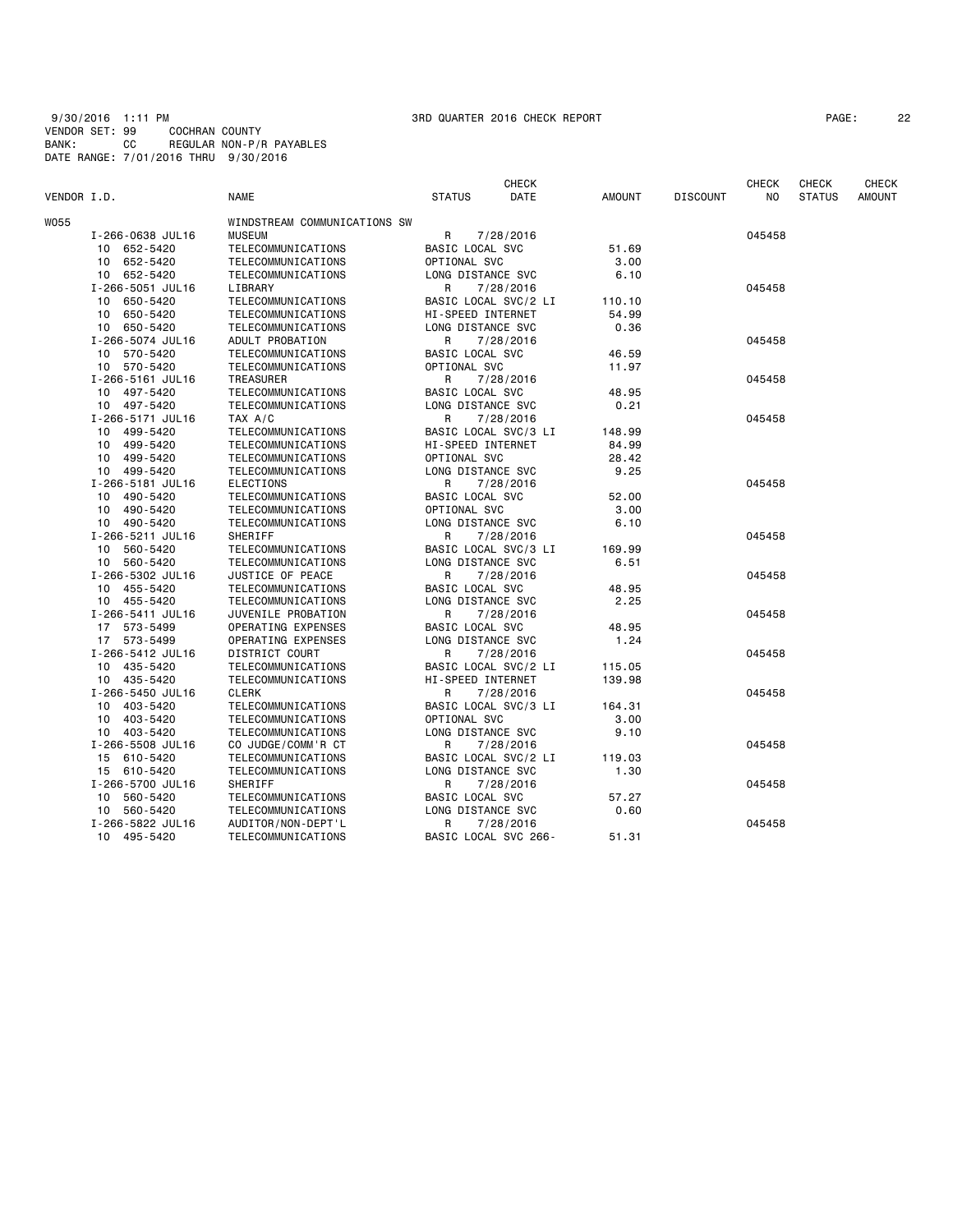9/30/2016 1:11 PM 3RD QUARTER 2016 CHECK REPORT PAGE: 23 VENDOR SET: 99 COCHRAN COUNTY BANK: CC REGULAR NON-P/R PAYABLES DATE RANGE: 7/01/2016 THRU 9/30/2016

| PAGE : | 2: |
|--------|----|
|--------|----|

|             |                                       |                                |                      | <b>CHECK</b>           |          |                 | <b>CHECK</b> | <b>CHECK</b>  | <b>CHECK</b> |
|-------------|---------------------------------------|--------------------------------|----------------------|------------------------|----------|-----------------|--------------|---------------|--------------|
| VENDOR I.D. |                                       | NAME                           | <b>STATUS</b>        | DATE                   | AMOUNT   | <b>DISCOUNT</b> | NO.          | <b>STATUS</b> | AMOUNT       |
| <b>W055</b> |                                       | WINDSTREAM COMMUNICATIONS CONT |                      |                        |          |                 |              |               |              |
|             | I-266-5822 JUL16                      | AUDITOR/NON-DEPT'L             | R                    | 7/28/2016              |          |                 | 045458       |               |              |
|             | 10 495-5420                           | TELECOMMUNICATIONS             | <b>BUS BROADBAND</b> |                        | 59.99    |                 |              |               |              |
|             | 10 495-5420                           | TELECOMMUNICATIONS             | LONG DISTANCE SVC    |                        | 0.71     |                 |              |               |              |
|             | 10 409-5420                           | TELECOMMUNICATIONS             | FAX LINE 266-5629    |                        | 51.30    |                 |              |               |              |
|             | 10 409-5420                           | TELECOMMUNICATIONS             | HI-SPEED INTERNET    |                        | 154.99   |                 |              |               |              |
|             | 10 409-5420                           | TELECOMMUNICATIONS             | FAX LONG DISTANCE    |                        | 0.24     |                 |              |               |              |
|             | I-266-8661 JUL16                      | ATTORNEY                       | R                    | 7/28/2016              |          |                 | 045458       |               |              |
|             | 10 475-5420                           | TELECOMMUNICATIONS             |                      | BASIC LOCAL SVC/2 LI   | 114.18   |                 |              |               |              |
|             | 10 475-5420                           | TELECOMMUNICATIONS             | HI-SPEED INTERNET    |                        | 79.99    |                 |              |               |              |
|             | 10 475-5420                           | TELECOMMUNICATIONS             | LONG DISTANCE SVC    |                        | 0.25     |                 |              |               |              |
|             | I-266-8888 JUL16                      | SHERIFF                        | R                    | 7/28/2016              |          |                 | 045458       |               |              |
|             | 10 560-5420                           | TELECOMMUNICATIONS             |                      | FAX LINE & CRIME CON   | 43.89    |                 |              |               |              |
|             | 10 560-5420                           | TELECOMMUNICATIONS             | LONG DISTANCE SVC    |                        | 0.79     |                 |              |               | 2,111.88     |
| <b>WO97</b> |                                       | WILDRED L. MATHENY dba         |                      |                        |          |                 |              |               |              |
|             | I-1856                                | CRTHSE/ACT BLDG/LIBRARY        | R                    | 7/28/2016              |          |                 | 045460       |               |              |
|             | 10 510-5332                           | CUSTODIAL SUPPLIES             | <b>SPRAY BUGS</b>    |                        | 70.00    |                 |              |               |              |
|             | 10 662-5332                           | CUSTODIAL SUPPLIES             | <b>SPRAY BUGS</b>    |                        | 45.00    |                 |              |               |              |
|             | 10 650-5332                           | CUSTODIAL SUPPLIES             | SPRAY BUGS           |                        | 35.00    |                 |              |               | 150.00       |
| W216        |                                       | CHRISTINA WOODS                |                      |                        |          |                 |              |               |              |
|             | I-#6355,6377 072016 COUNTY COURT      |                                | R                    | 7/28/2016              |          |                 | 045461       |               |              |
|             | 10 426-5400                           | ATTORNEY AD LITEM              |                      | 6355(M); ADJ W/FEL; IS | 100.00   |                 |              |               |              |
|             | 10 426-5400                           | ATTORNEY AD LITEM              |                      | 6377(M); ADJ W/FEL; IS | 100.00   |                 |              |               | 200,00       |
| X001        |                                       | <b>XCEL ENERGY</b>             |                      |                        |          |                 |              |               |              |
|             | I-54-1324315-7 JUL16 ALMOST ALL DEPTS |                                | R                    | 7/28/2016              |          |                 | 045462       |               |              |
|             | 30 518-5440                           | UTILITIES                      |                      | 300210167 RUNWAY LIG   | 51.72    |                 |              |               |              |
|             | 10 510-5440                           | UTILITIES                      |                      | 300240736 COURTHOUSE   | 1,693.77 |                 |              |               |              |
|             | 660-5440<br>10                        | UTILITIES & IRRIGATION         |                      | 300265059 SOFTBALL P   | 12.73    |                 |              |               |              |
|             | 580-5440<br>10                        | UTILITIES [TOWER]              | 300282806 TOWER      |                        | 98.48    |                 |              |               |              |
|             | 15 621-5440                           | UTILITIES                      |                      | 300294119 PREC 1 SHO   | 65.49    |                 |              |               |              |
|             | 650-5440<br>10                        | UTILITIES                      | 300338546 LIBRARY    |                        | 345.08   |                 |              |               |              |
|             | 652-5440<br>10                        | UTILITIES                      | 300342232 MUSEUM     |                        | 134.53   |                 |              |               |              |
|             | 662-5440<br>10                        | UTILITIES                      |                      | 300390484 ACTIVITY B   | 721.45   |                 |              |               |              |
|             | 660-5440<br>10                        | UTILITIES & IRRIGATION         | 300410370 PARK       |                        | 562.58   |                 |              |               |              |
|             | 10<br>660-5440                        | UTILITIES & IRRIGATION         | 300457515 PARK/SHOP  |                        | 18.97    |                 |              |               |              |
|             | 10<br>516-5440                        | UTILITIES                      | 300555198 CEMETERY   |                        | 245.76   |                 |              |               |              |
|             | 10<br>660-5440                        | UTILITIES & IRRIGATION         | 300587052 SHOWBARN   |                        | 115.10   |                 |              |               |              |
|             | 660-5440<br>10                        | UTILITIES & IRRIGATION         |                      | 300587753 RODEO GROU   | 268.53   |                 |              |               |              |
|             | 409-5440<br>10                        | UTILITIES                      | 300588989 ANNEX      |                        | 23.34    |                 |              |               |              |
|             | 516-5440<br>10                        | UTILITIES                      | 300603417 CEMETERY   |                        | 118.92   |                 |              |               |              |
|             | 10<br>516-5440                        | UTILITIES                      |                      | 300637038 CEMETERY S   | 354.38   |                 |              |               | 4,830.83     |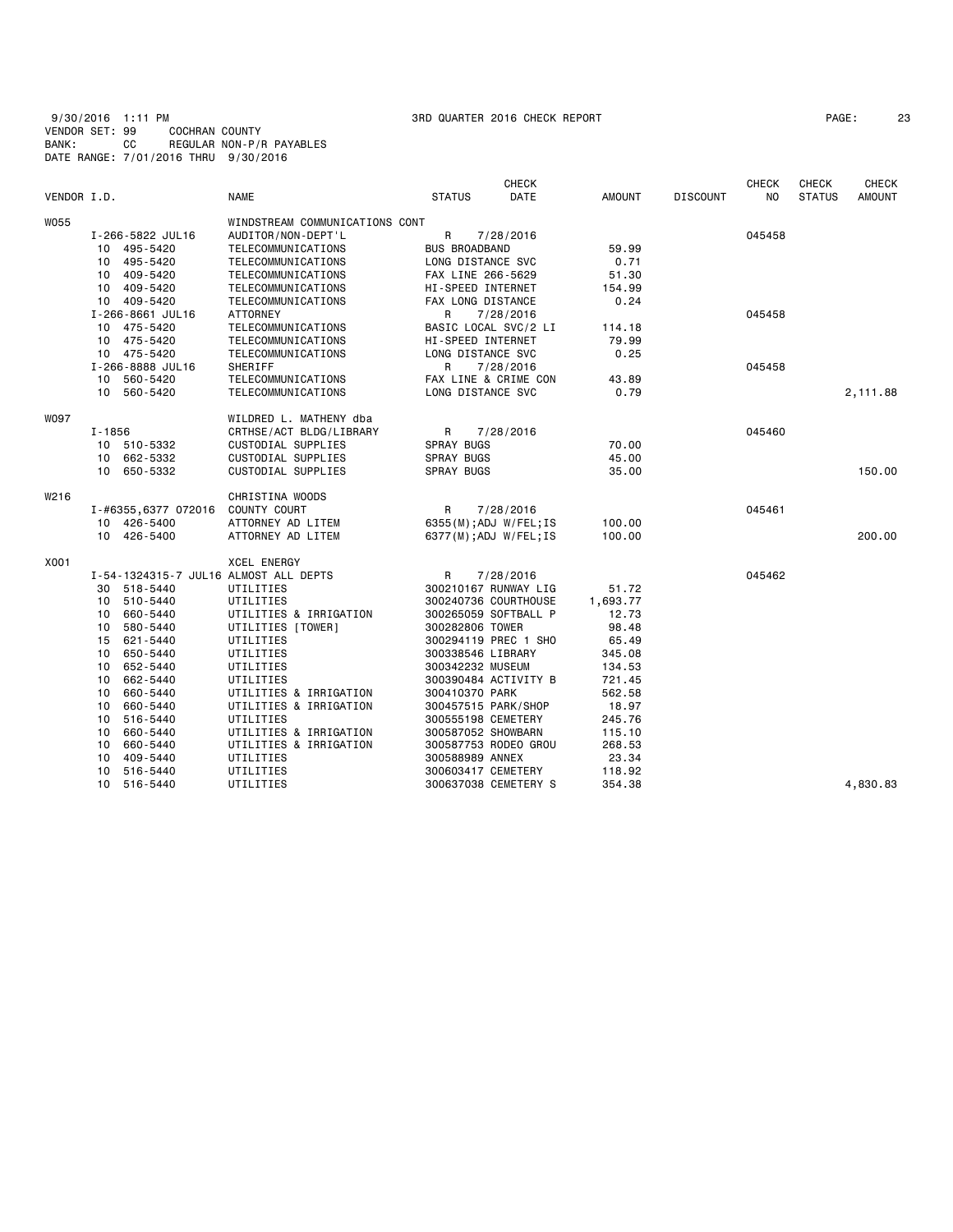| VENDOR SET: 99<br>BANK: |                                  | 9/30/2016 1:11 PM<br>CC                                                                                                                                                                                                                      | COCHRAN COUNTY              | REGULAR NON-P/R PAYABLES<br>DATE RANGE: 7/01/2016 THRU 9/30/2016                                                                                                                                                                                                                                                                                       |                                                                                                                                                                                                      | 3RD QUARTER 2016 CHECK REPORT                                                                                 |                                                                                         |                 |                                                | PAGE:                  |                               | 24 |
|-------------------------|----------------------------------|----------------------------------------------------------------------------------------------------------------------------------------------------------------------------------------------------------------------------------------------|-----------------------------|--------------------------------------------------------------------------------------------------------------------------------------------------------------------------------------------------------------------------------------------------------------------------------------------------------------------------------------------------------|------------------------------------------------------------------------------------------------------------------------------------------------------------------------------------------------------|---------------------------------------------------------------------------------------------------------------|-----------------------------------------------------------------------------------------|-----------------|------------------------------------------------|------------------------|-------------------------------|----|
| VENDOR I.D.             |                                  |                                                                                                                                                                                                                                              |                             | <b>NAME</b>                                                                                                                                                                                                                                                                                                                                            | <b>STATUS</b>                                                                                                                                                                                        | CHECK<br>DATE                                                                                                 | <b>AMOUNT</b>                                                                           | <b>DISCOUNT</b> | CHECK<br>NO.                                   | CHECK<br><b>STATUS</b> | <b>CHECK</b><br><b>AMOUNT</b> |    |
| X001                    |                                  | 15 622-5440<br>15 622-5440                                                                                                                                                                                                                   | I-54-1829977-7 JUL16 PREC 2 | <b>XCEL ENERGY</b><br>UTILITIES<br>UTILITIES                                                                                                                                                                                                                                                                                                           | R<br>128KWH 6/10-7/12/16<br>AREA LIGHT                                                                                                                                                               | 7/28/2016                                                                                                     | 22.81<br>17.08                                                                          |                 | 045463                                         |                        | 39.89                         |    |
| X004                    |                                  | I-1287529<br>10 403-5416                                                                                                                                                                                                                     |                             | XEROX BUSINESS SERVICES LLC<br>CO/DIST CLERK<br>FILMING & INDEXING                                                                                                                                                                                                                                                                                     | R                                                                                                                                                                                                    | 7/28/2016<br>20/20 LAND REC #1993                                                                             | 1,250.00                                                                                |                 | 045464                                         |                        | 1,250.00                      |    |
| A007                    | I-28143                          | 10 516-5454                                                                                                                                                                                                                                  |                             | ALBERT GONZALEZ, dba<br><b>CEMETERY</b><br>TIRES                                                                                                                                                                                                                                                                                                       | R                                                                                                                                                                                                    | 8/08/2016<br>LAWNMOWER TIRE 18x85                                                                             | 55.00                                                                                   |                 | 045465                                         |                        | 55.00                         |    |
| A249                    | I-1438                           | 15 624-5454                                                                                                                                                                                                                                  |                             | ANTELOPE TIRE & SUPPLY, INC<br>PREC 4<br>TIRES                                                                                                                                                                                                                                                                                                         | R<br>MT NEW TIRE/MNTNR                                                                                                                                                                               | 8/08/2016                                                                                                     | 90.00                                                                                   |                 | 045466                                         |                        |                               |    |
|                         | $I - 1474$                       | 15 624-5454                                                                                                                                                                                                                                  |                             | PREC 4<br>TIRES                                                                                                                                                                                                                                                                                                                                        | R<br>FIX FLAT/PK                                                                                                                                                                                     | 8/08/2016                                                                                                     | 12.00                                                                                   |                 | 045466                                         |                        | 102.00                        |    |
| B001                    | I-360802<br>I-360803<br>I-360804 | 15 624-5440<br>15 624-5440<br>15 623-5440<br>15 623-5440<br>10 409-5440                                                                                                                                                                      |                             | BAILEY CO. ELECTRIC COOP<br>PREC 4<br>UTILITIES<br>UTILITIES<br>PREC 3<br>UTILITIES<br>UTILITIES<br>NON-DEPT'L/SHERIFF POSSE<br>UTILITIES                                                                                                                                                                                                              | R<br>830KWH 6/22-7/22/16<br>AREA LIGHT<br>R<br>110KWH 6/16-7/19/16<br>2 AREA LIGHTS<br>R<br>ELEC SVC 6/6-7/7/16                                                                                      | 8/08/2016<br>8/08/2016<br>8/08/2016                                                                           | 96.76<br>11.85<br>25.84<br>24.44<br>23.91                                               |                 | 045467<br>045467<br>045467                     |                        | 182.80                        |    |
| B198                    |                                  | I-S3584707.001<br>10 662-5332<br>I-S3584747.002<br>10 510-5332<br>10 510-5332<br>10 510-5332<br>I-S3610182.001<br>10 510-5332<br>10 510-5332<br>10 510-5332<br>I-S3619160.001<br>10 660-5332<br>I-s3610177.001<br>10 662-5332<br>10 662-5332 |                             | BLAINE INDUSTRIAL SUPPLY<br>ACTIVITY BLDG<br>CUSTODIAL SUPPLIES<br><b>COURTHOUSE</b><br>CUSTODIAL SUPPLIES<br>CUSTODIAL SUPPLIES<br>CUSTODIAL SUPPLIES<br><b>COURTHOUSE</b><br>CUSTODIAL SUPPLIES<br>CUSTODIAL SUPPLIES<br>CUSTODIAL SUPPLIES<br><b>PARK</b><br>CUSTODIAL SUPPLIES<br><b>ACTIVITY BLDG</b><br>CUSTODIAL SUPPLIES<br>CUSTODIAL SUPPLIES | R<br>2CS CORELESS TISSUE<br>R<br><b>1CT PLEDGE</b><br>2CT PINESOL<br>R<br><b>1CS SPRAYWAY</b><br>1EA DIAL SOAP<br>R<br><b>1CS PLEASCENT BTHRM</b><br>R<br>1EA MOP BUCKET W/SD<br>2EA LOOP MOP, ORNG, | 8/08/2016<br>8/08/2016<br>1CS TRASH LINERS, BK<br>8/08/2016<br>1CS TRASH LINERS, BK<br>8/08/2016<br>8/08/2016 | 155.52<br>62.00<br>89.43<br>42.24<br>32.99<br>46.08<br>15.88<br>31.71<br>87.02<br>13.21 |                 | 045468<br>045468<br>045468<br>045468<br>045468 |                        |                               |    |
|                         |                                  | 10 662-5332                                                                                                                                                                                                                                  |                             | CUSTODIAL SUPPLIES                                                                                                                                                                                                                                                                                                                                     |                                                                                                                                                                                                      | 1EA MOP HANDLE, FBRG                                                                                          | 13.73                                                                                   |                 |                                                |                        | 589.81                        |    |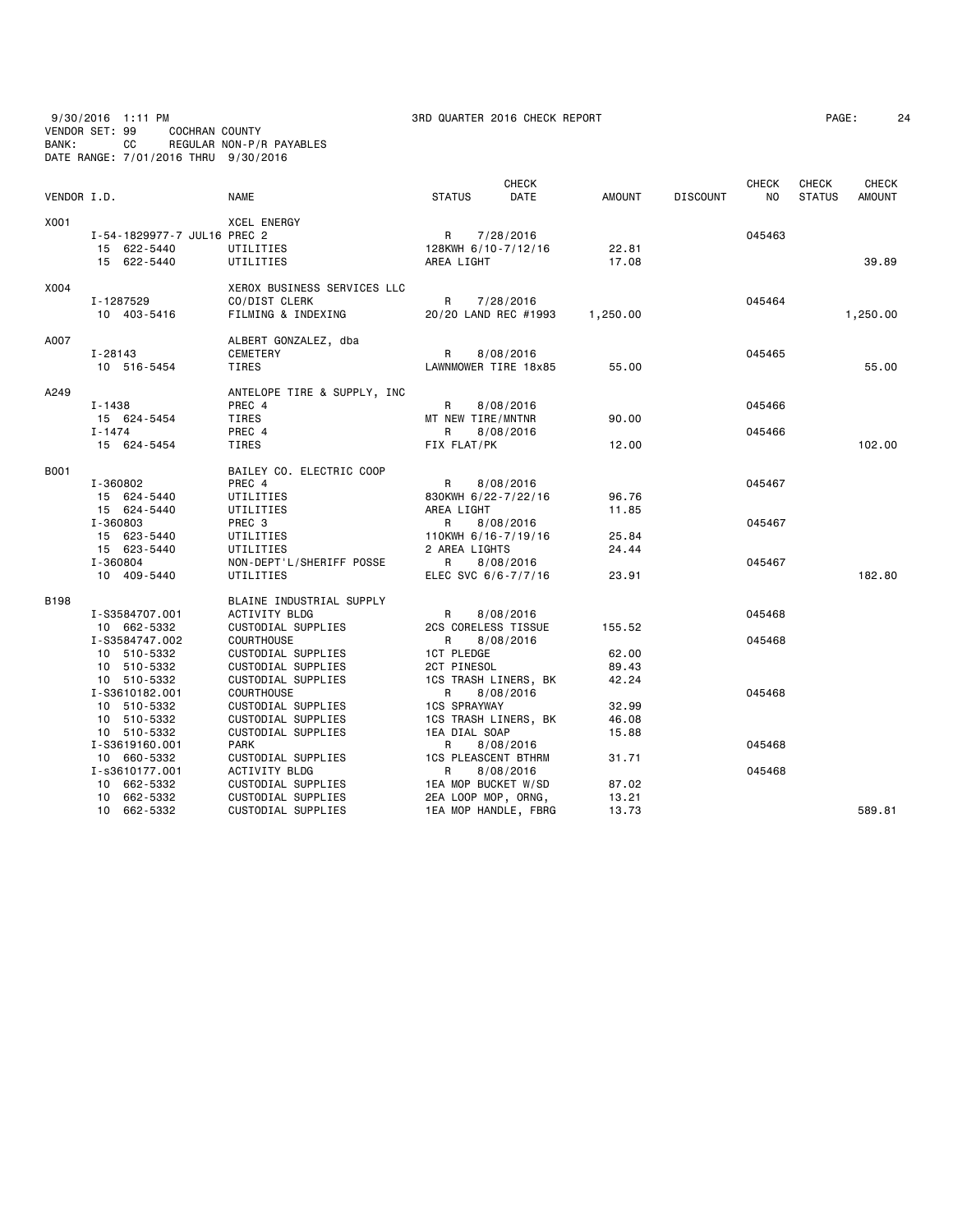9/30/2016 1:11 PM 3RD QUARTER 2016 CHECK REPORT PAGE: 25 VENDOR SET: 99 COCHRAN COUNTY BANK: CC REGULAR NON-P/R PAYABLES DATE RANGE: 7/01/2016 THRU 9/30/2016

| PAGE: |  |
|-------|--|
|-------|--|

| VENDOR I.D. |                 | <b>NAME</b>                      | <b>STATUS</b>           | <b>CHECK</b><br>DATE | <b>AMOUNT</b> | <b>DISCOUNT</b> | <b>CHECK</b><br>N <sub>O</sub> | <b>CHECK</b><br><b>STATUS</b> | CHECK<br><b>AMOUNT</b> |
|-------------|-----------------|----------------------------------|-------------------------|----------------------|---------------|-----------------|--------------------------------|-------------------------------|------------------------|
|             |                 |                                  |                         |                      |               |                 |                                |                               |                        |
| B286        |                 | BRENT'S TINT & OFFROAD           |                         |                      |               |                 |                                |                               |                        |
|             | I-1996          | SHERIFF                          | R                       | 8/08/2016            |               |                 | 045469                         |                               |                        |
|             | 10 560-5451     | MACHINERY-NON-OFFICE REPAIR      | 2 TINT DODGE CHRGR @    |                      | 250,00        |                 |                                |                               | 250,00                 |
| C007        |                 | CITY OF MORTON                   |                         |                      |               |                 |                                |                               |                        |
|             | I-072916        | LIB/MUS/ACT BLDG/CRTHSE/PREC 1 R |                         | 8/08/2016            |               |                 | 045470                         |                               |                        |
|             | 10 650-5440     | UTILITIES                        | LIBRARY GAS             |                      | 19.00         |                 |                                |                               |                        |
|             | 650-5440<br>10  | UTILITIES                        | LIBRARY WATER           |                      | 28.00         |                 |                                |                               |                        |
|             | 650-5440<br>10  | UTILITIES                        | LIBRARY GARBAGE         |                      | 50.50         |                 |                                |                               |                        |
|             | 10 650-5440     | UTILITIES                        | LIBRARY SEWER           |                      | 17.00         |                 |                                |                               |                        |
|             | 652-5440<br>10  | UTILITIES                        | <b>MUSEUM GAS</b>       |                      | 19.00         |                 |                                |                               |                        |
|             | 652-5440<br>10  | UTILITIES                        | <b>MUSEUM WATER</b>     |                      | 28.00         |                 |                                |                               |                        |
|             | 652-5440<br>10  | UTILITIES                        | MUSEUM GARBAGE          |                      | 27.00         |                 |                                |                               |                        |
|             | 652-5440<br>10  | UTILITIES                        | MUSEUM SEWER            |                      | 15.00         |                 |                                |                               |                        |
|             | 662-5440<br>10  | UTILITIES                        | ACTIVITY BLDG GAS       |                      | 44.50         |                 |                                |                               |                        |
|             | 662-5440<br>10  | UTILITIES                        | ACT. BLDG WATER         |                      | 58.50         |                 |                                |                               |                        |
|             | 10 662-5440     | UTILITIES                        | ACT. BLDG GARBAGE       |                      | 76.00         |                 |                                |                               |                        |
|             | 662-5440<br>10  | UTILITIES                        | ACT. BLDG SEWER         |                      | 45.00         |                 |                                |                               |                        |
|             | 10 510-5440     | UTILITIES                        | <b>COURTHOUSE GAS</b>   |                      | 53.00         |                 |                                |                               |                        |
|             | 10<br>510-5440  | UTILITIES                        | <b>COURTHOUSE WATER</b> |                      | 928.00        |                 |                                |                               |                        |
|             | 10 510-5440     | UTILITIES                        | CRTHSE GARBAGE          |                      | 328.50        |                 |                                |                               |                        |
|             | 10<br>510-5440  | UTILITIES                        | <b>COURTHOUSE SEWER</b> |                      | 51.00         |                 |                                |                               |                        |
|             | 15<br>621-5440  | UTILITIES                        | PREC 1 GAS              |                      | 19.00         |                 |                                |                               |                        |
|             | 15 621-5440     | UTILITIES                        | PREC 1 WATER            |                      | 28.00         |                 |                                |                               |                        |
|             | 15 621-5440     | UTILITIES                        | PREC 1 GARBAGE          |                      | 50.50         |                 |                                |                               | 1,885.50               |
| C008        |                 | CITY OF WHITEFACE                |                         |                      |               |                 |                                |                               |                        |
|             | $I - 409008/16$ | PREC <sub>2</sub>                | $\mathsf{R}$            | 8/08/2016            |               |                 | 045471                         |                               |                        |
|             | 15 622-5440     | UTILITIES                        | GAS SVC 6/16-7/18/16    |                      | 16.25         |                 |                                |                               |                        |
|             | 15 622-5440     | UTILITIES                        | <b>WATER SVC</b>        |                      | 14.00         |                 |                                |                               |                        |
|             | 15 622-5440     | UTILITIES                        | GARBAGE SVC             |                      | 50.10         |                 |                                |                               |                        |
|             | 15 622-5440     | UTILITIES                        | SEWER SVC               |                      | 22.50         |                 |                                |                               | 102.85                 |
| C035        |                 | COX AUTO SUPPLY CO               |                         |                      |               |                 |                                |                               |                        |
|             | I-340370        | PREC 3                           | R                       | 8/08/2016            |               |                 | 045472                         |                               |                        |
|             | 15 623-5451     | REPAIRS                          | ULTRA COPPER GASKET     |                      | 8.99          |                 |                                |                               |                        |
|             | I-340483        | PREC 4                           | R                       | 8/08/2016            |               |                 | 045472                         |                               |                        |
|             | 15 624-5451     | REPAIRS                          | 50 HEATER HOSE 1/2      |                      | 53.00         |                 |                                |                               |                        |
|             | 15 624-5451     | <b>REPAIRS</b>                   | 2 HYD FITTING           |                      | 12.58         |                 |                                |                               |                        |
|             | 15 624-5356     | ROAD MATERIALS & SUPPLIES        | MAGNETIC KEY            |                      | 9.99          |                 |                                |                               |                        |
|             | I-340598        | SHERIFF                          | R                       | 8/08/2016            |               |                 | 045472                         |                               |                        |
|             | 10 560-5334     | OTHER SUPPLIES                   | ADHESIVE/#135           |                      | 1.99          |                 |                                |                               |                        |
|             | I-340720        | SHERIFF                          | R                       | 8/08/2016            |               |                 | 045472                         |                               |                        |
|             | 10 560-5334     | OTHER SUPPLIES                   | ADHESIVE/#135           |                      | 1.99          |                 |                                |                               |                        |
|             | I-340725        | SHERIFF                          | R                       | 8/08/2016            |               |                 | 045472                         |                               |                        |
|             | 10 560-5334     | OTHER SUPPLIES                   | BRACKET/#135            |                      | 6.51          |                 |                                |                               |                        |
|             | I-340853        | <b>COURTHOUSE</b>                | R                       | 8/08/2016            |               |                 | 045472                         |                               |                        |
|             | 10 510-5451     | REPAIR                           | 4 COMBO HEX             |                      | 4.28          |                 |                                |                               |                        |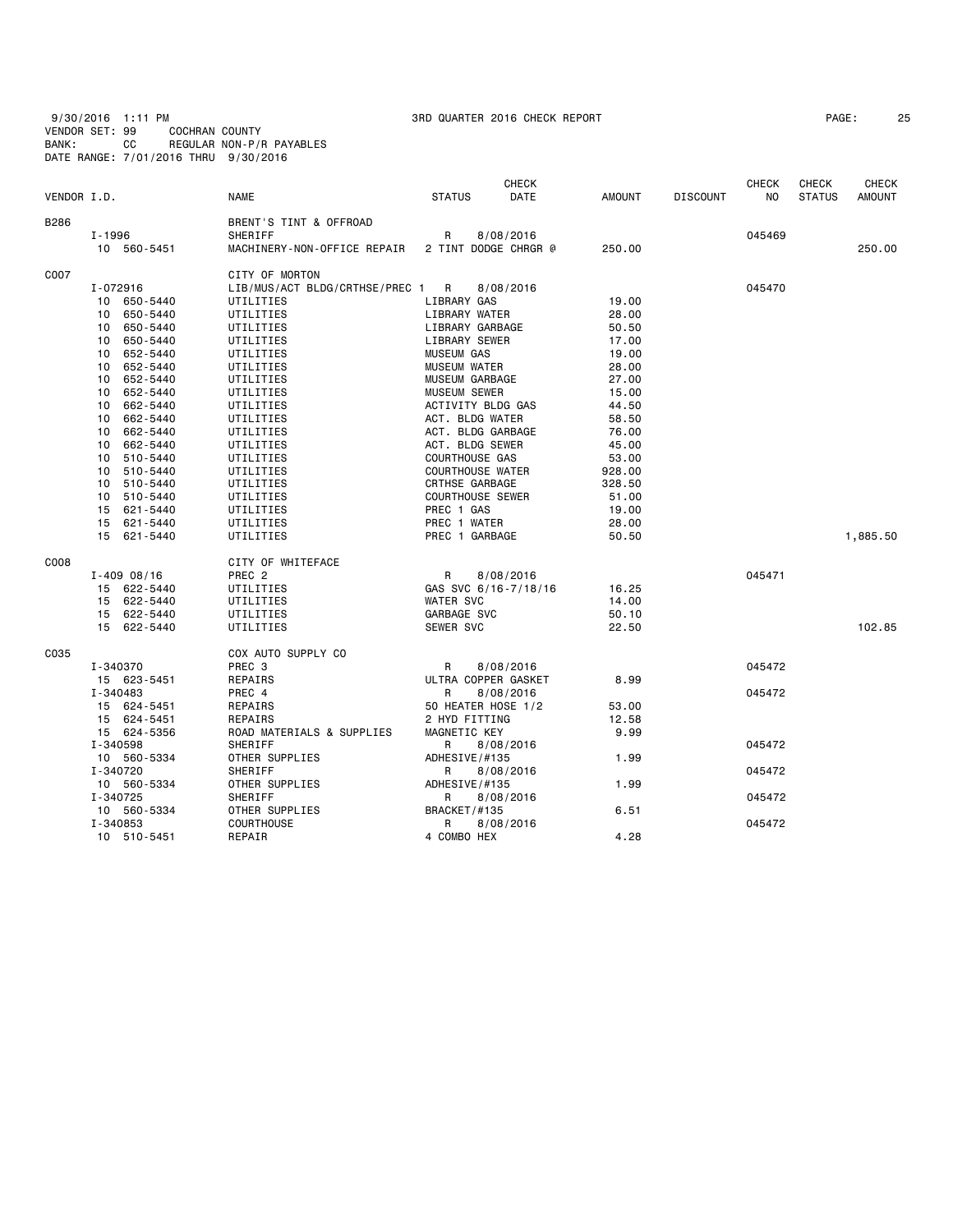9/30/2016 1:11 PM 3RD QUARTER 2016 CHECK REPORT PAGE: 26 VENDOR SET: 99 COCHRAN COUNTY BANK: CC REGULAR NON-P/R PAYABLES DATE RANGE: 7/01/2016 THRU 9/30/2016

|             |                             |                             |                       | <b>CHECK</b> |               |                 | <b>CHECK</b> | <b>CHECK</b>  | <b>CHECK</b>  |
|-------------|-----------------------------|-----------------------------|-----------------------|--------------|---------------|-----------------|--------------|---------------|---------------|
| VENDOR I.D. |                             | <b>NAME</b>                 | <b>STATUS</b>         | DATE         | <b>AMOUNT</b> | <b>DISCOUNT</b> | NO.          | <b>STATUS</b> | <b>AMOUNT</b> |
| C035        |                             | COX AUTO SUPPLY CO<br>CONT  |                       |              |               |                 |              |               |               |
|             | I-340853                    | <b>COURTHOUSE</b>           | R                     | 8/08/2016    |               |                 | 045472       |               |               |
|             | 10 510-5451                 | REPAIR                      | 2 WIRE NUTS           |              | 0.28          |                 |              |               |               |
|             | 10 510-5451                 | REPAIR                      | 3 COOLANT HOSE        |              | 0.93          |                 |              |               |               |
|             | 10 510-5451                 | REPAIR                      | 5 SELF-TAP SCREWS     |              | 2.00          |                 |              |               |               |
|             | I-341341                    | SHERIFF                     | R                     | 8/08/2016    |               |                 | 045472       |               |               |
|             | 10 560-5334                 | OTHER SUPPLIES              | 2 LIQ WAXY SUDS       |              | 19.98         |                 |              |               |               |
|             | 10 560-5334                 | OTHER SUPPLIES              | INTERIOR CLNR         |              | 6.29          |                 |              |               |               |
|             | I-341379                    | PREC 1                      | R                     | 8/08/2016    |               |                 | 045472       |               |               |
|             | 15 621-5356                 | ROAD MATERIALS & SUPPLIES   | QUICK SET             |              | 4.49          |                 |              |               |               |
|             | I-341438                    | SHERIFF                     | R                     | 8/08/2016    |               |                 | 045472       |               |               |
|             | 10 560-5334                 | OTHER SUPPLIES              | SPRAY NOZZLE          |              | 5.59          |                 |              |               |               |
|             | I-341471                    | SHERIFF                     | R                     | 8/08/2016    |               |                 | 045472       |               |               |
|             | 10 560-5451                 | MACHINERY-NON-OFFICE REPAIR | $A/C$ PRO             |              | 38.99         |                 |              |               |               |
|             | I-341632                    | ACTIVITY BLDG               | R                     | 8/08/2016    |               |                 | 045472       |               |               |
|             | 10 662-5451                 | REPAIR                      | 2 3/8 SHARK BITE      |              | 21.98         |                 |              |               |               |
|             | 10 662-5451                 | REPAIR                      | 2 3/8 SHARK BITE, MA  |              | 9.98          |                 |              |               |               |
|             | 10 662-5451                 | REPAIR                      | 2 3/8 GAL CAP         |              | 2.58          |                 |              |               |               |
|             | 10 662-5451                 | REPAIR                      | AIR LINE              |              | 0.50          |                 |              |               |               |
|             | I-341703                    | <b>PARK</b>                 | R                     | 8/08/2016    |               |                 | 045472       |               |               |
|             | 10 660-5332                 | CUSTODIAL SUPPLIES          | <b>PVC-CEMENT</b>     |              | 4.19          |                 |              |               |               |
|             |                             | <b>COURTHOUSE</b>           |                       |              |               |                 |              |               |               |
|             | I-341723<br>10 510-5451     | REPAIR                      | R.<br>COOLANT HOSE    | 8/08/2016    | 7.17          |                 | 045472       |               |               |
|             | I-342444                    | CEMETERY                    | R                     | 8/08/2016    |               |                 | 045472       |               |               |
|             |                             |                             |                       |              |               |                 |              |               |               |
|             | 10 516-5451                 | REPAIR                      | WELDING RODS          |              | 2.66<br>0.51  |                 |              |               |               |
|             | 10 516-5451                 | REPAIR                      | <b>BOLTS</b>          |              |               |                 | 045472       |               |               |
|             | I-342588                    | CEMETERY                    | R                     | 8/08/2016    |               |                 |              |               |               |
|             | 10 516-5451                 | REPAIR                      | BELT/EDGER            |              | 20.99         |                 |              |               | 273.44        |
|             | 10 516-5451                 | REPAIR                      | LABOR                 |              | 25.00         |                 |              |               |               |
| C064        |                             | CITY OF MORTON F D          |                       |              |               |                 |              |               |               |
|             | I-JUL 2016                  | PUBLIC SAFETY*OTHER         | R                     | 8/08/2016    |               |                 | 045474       |               |               |
|             | 10 580-5414                 | FIRE PROTECTION CONTRACTS   | 300 W CLEVELAND, GRAS |              | 350.00        |                 |              |               |               |
|             | 10 580-5414                 | FIRE PROTECTION CONTRACTS   | 3 miN/YKM CO onSH214  |              | 350.00        |                 |              |               |               |
|             | 580-5414<br>10              | FIRE PROTECTION CONTRACTS   | FM1894/SH214, ACC 7/9 |              | 350.00        |                 |              |               |               |
|             | 580-5414<br>10              | FIRE PROTECTION CONTRACTS   | MEXICO/FM303;HOCKLEY  |              |               |                 |              |               |               |
|             | 10 580-5414                 | FIRE PROTECTION CONTRACTS   | SH214/CR200, GRASS 7/ |              | 350.00        |                 |              |               |               |
|             | I-JUN 2016                  | PUBLIC SAFETY*OTHER         | R                     | 8/08/2016    |               |                 | 045474       |               |               |
|             | 10 580-5414                 | FIRE PROTECTION CONTRACTS   | SH214/FM1585, GRASS 6 |              | 350.00        |                 |              |               |               |
|             | 10 580-5414                 | FIRE PROTECTION CONTRACTS   | .1miE CR177/CR84,NG   |              | 350.00        |                 |              |               |               |
|             | 10 580-5414                 | FIRE PROTECTION CONTRACTS   | FM1585/CR196,GRASS 6  |              | 350.00        |                 |              |               |               |
|             | 10 580-5414                 | FIRE PROTECTION CONTRACTS   | FM595/SH114,GRASS 6/  |              | 350.00        |                 |              |               |               |
|             | 10 580-5414                 | FIRE PROTECTION CONTRACTS   | FM1585 W of FM1780,G  |              | 350.00        |                 |              |               |               |
|             | I-MAY 2016                  | PUBLIC SAFETY*OTHER         | R                     | 8/08/2016    |               |                 | 045474       |               |               |
|             | 580-5414<br>10              | FIRE PROTECTION CONTRACTS   | 14miN BRONCO onFM769  |              | 350.00        |                 |              |               |               |
|             | 580-5414<br>10              | FIRE PROTECTION CONTRACTS   | NW 7TH/W WSHNGTN; IN  |              |               |                 |              |               |               |
|             | 580-5414<br>10              | FIRE PROTECTION CONTRACTS   | NW 7TH/W WSHNGTN; IN  |              |               |                 |              |               |               |
|             | 10 <sup>1</sup><br>580-5414 | FIRE PROTECTION CONTRACTS   | 5.5miE on SH114, HAY  |              | 350.00        |                 |              |               |               |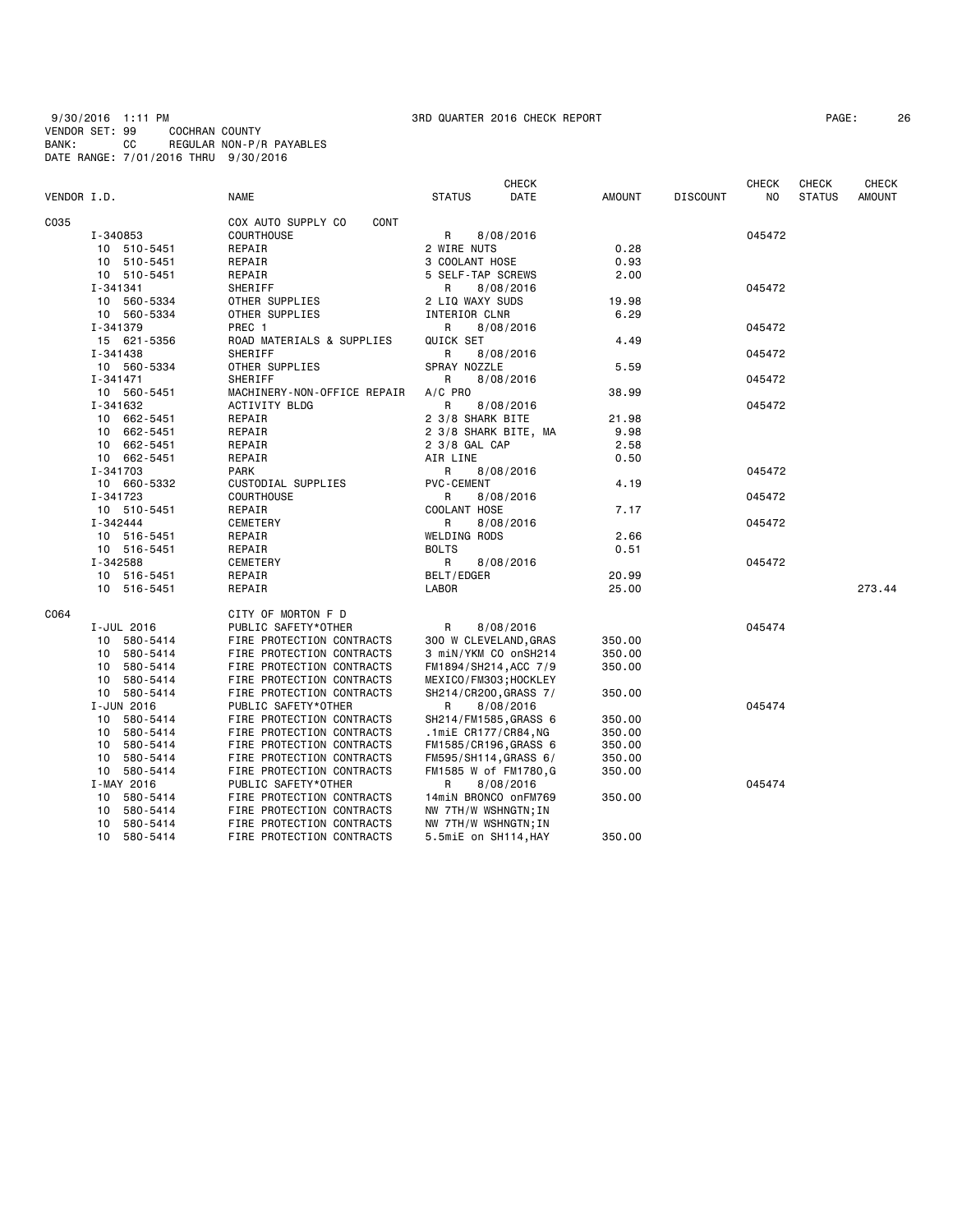9/30/2016 1:11 PM 3RD QUARTER 2016 CHECK REPORT PAGE: 27 VENDOR SET: 99 COCHRAN COUNTY BANK: CC REGULAR NON-P/R PAYABLES DATE RANGE: 7/01/2016 THRU 9/30/2016

|  | PAGE : |  |  |
|--|--------|--|--|
|--|--------|--|--|

| VENDOR I.D. |                              | <b>NAME</b>                                              | <b>STATUS</b>                             | <b>CHECK</b><br>DATE | <b>AMOUNT</b>    | <b>DISCOUNT</b> | <b>CHECK</b><br>NO. | CHECK<br><b>STATUS</b> | CHECK<br><b>AMOUNT</b> |
|-------------|------------------------------|----------------------------------------------------------|-------------------------------------------|----------------------|------------------|-----------------|---------------------|------------------------|------------------------|
| C064        |                              | CONT<br>CITY OF MORTON F D                               |                                           |                      |                  |                 |                     |                        |                        |
|             | I-MAY 2016<br>10 580-5414    | PUBLIC SAFETY*OTHER<br>FIRE PROTECTION CONTRACTS         | R<br>CR177/CR84, FIRE 5/25                | 8/08/2016            | 350.00           |                 | 045474              |                        | 4,200.00               |
|             |                              |                                                          |                                           |                      |                  |                 |                     |                        |                        |
| C084        |                              | CLERK, SEVENTH COURT OF APPEAL                           |                                           |                      |                  |                 |                     |                        |                        |
|             | I-JUL2016<br>90 000-2379.002 | STATE FEES<br>7th Crt of Appeal Gov't22.2081COUNTY COURT | R                                         | 8/08/2016            | 10.00            |                 | 045475              |                        |                        |
|             | 90 000-2379.002              | 7th Crt of Appeal Gov't22.2081DISTRICT COURT             |                                           |                      | 5.00             |                 |                     |                        | 15.00                  |
|             |                              |                                                          |                                           |                      |                  |                 |                     |                        |                        |
| C165        |                              | CITY OF MORTON                                           |                                           |                      |                  |                 |                     |                        |                        |
|             | $I - 07/11/16$               | <b>CEMETERY</b>                                          | R                                         | 8/08/2016            |                  |                 | 045476              |                        |                        |
|             | 10 516-5486<br>10 516-5486   | CONTRACT LABOR-OPEN CLOSE<br>CONTRACT LABOR-OPEN CLOSE   | BILLY JOE LEWIS, JR 7<br>SANDRA WARD 7/16 |                      | 300.00<br>300.00 |                 |                     |                        | 600.00                 |
|             |                              |                                                          |                                           |                      |                  |                 |                     |                        |                        |
| C371        |                              | COCHRAN COUNTY TAX A/C                                   |                                           |                      |                  |                 |                     |                        |                        |
|             | I-ST INSP/'00 PTRBLT PREC 4  |                                                          | R                                         | 8/08/2016            |                  |                 | 045477              |                        |                        |
|             | 20 625-5594                  | PCT. #4, LATERAL ROAD                                    | ST FEE/2000 PETERBIL                      |                      | 22.00            |                 |                     |                        | 22,00                  |
| D048        |                              | DATA-LINE OFFICE SYSTEMS                                 |                                           |                      |                  |                 |                     |                        |                        |
|             | I-IN50667                    | LIBRARY                                                  | $\mathsf{R}$                              | 8/08/2016            |                  |                 | 045478              |                        |                        |
|             | 10 650-5411                  | MAINTENANCE CONTRACTS                                    | COPIER MAINT 8/8-9/7                      |                      | 37.50            |                 |                     |                        |                        |
|             | 10 650-5411                  | MAINTENANCE CONTRACTS                                    | 478 COLOR COPIES                          |                      | 47.80            |                 |                     |                        |                        |
|             | I-IN51266                    | <b>EXTENSION SVC</b>                                     | R                                         | 8/08/2016            |                  |                 | 045478              |                        |                        |
|             | 10 665-5411                  | MAINTENANCE CONTRACTS                                    | COPIER MAINT 8/5-9/4                      |                      | 30.00            |                 |                     |                        | 115.30                 |
| E069        |                              | ENCARTELE, INC                                           |                                           |                      |                  |                 |                     |                        |                        |
|             | I-6308                       | JAIL                                                     | R                                         | 8/08/2016            |                  |                 | 045479              |                        |                        |
|             | 10 000-4380.200              | OTHER [MISCELLANEOUS]                                    | 100 PHONE CARDS/BATC                      |                      | 500.00           |                 |                     |                        | 500.00                 |
| E075        |                              | <b>WEX BANK</b>                                          |                                           |                      |                  |                 |                     |                        |                        |
|             | I-46321535                   | SHERIFF/JUV PROB/NON-DEPT'L                              | $\mathsf{R}$                              | 8/08/2016            |                  |                 | 045480              |                        |                        |
|             | 10 560-5330                  | FUEL AND OIL                                             | 22.012GL UNL; WHTFC 7                     |                      | 42.68            |                 |                     |                        |                        |
|             | 10 560-5330                  | FUEL AND OIL                                             | 21.019GL UNL; WHTFC 7                     |                      | 44.12            |                 |                     |                        |                        |
|             | 10 560-5330                  | FUEL AND OIL                                             | 14.681GL UNL;LVND, EL                     |                      | 27.00            |                 |                     |                        |                        |
|             | 10 560-5330                  | FUEL AND OIL                                             | 26.006GL UNL; WHTFC 7                     |                      | 50.43            |                 |                     |                        |                        |
|             | 17 573-5499                  | OPERATING EXPENSES                                       | 22.58GL UNL;STPHNVL                       |                      | 41.30            |                 |                     |                        |                        |
|             | 17 573-5499                  | OPERATING EXPENSES                                       | 20.286GL UNL; BRNWD 7                     |                      | 41.97            |                 |                     |                        |                        |
|             | 10 409-5499                  | MISCELLANEOUS                                            | FINANCE CHG/JULY PAY                      |                      | 75.00            |                 |                     |                        | 322.50                 |
| F010        |                              | FIVE-AREA TELEPHONE CO-OP                                |                                           |                      |                  |                 |                     |                        |                        |
|             | I-927/5510 JUL16             | PREC 4                                                   | R                                         | 8/08/2016            |                  |                 | 045481              |                        |                        |
|             | 15 624-5420                  | TELECOMMUNICATIONS                                       | BASIC LOCAL SVC                           |                      | 32.25            |                 |                     |                        |                        |
|             | 15 624-5420                  | TELECOMMUNICATIONS                                       | <b>FEES</b>                               |                      | 9.40             |                 |                     |                        | 41.65                  |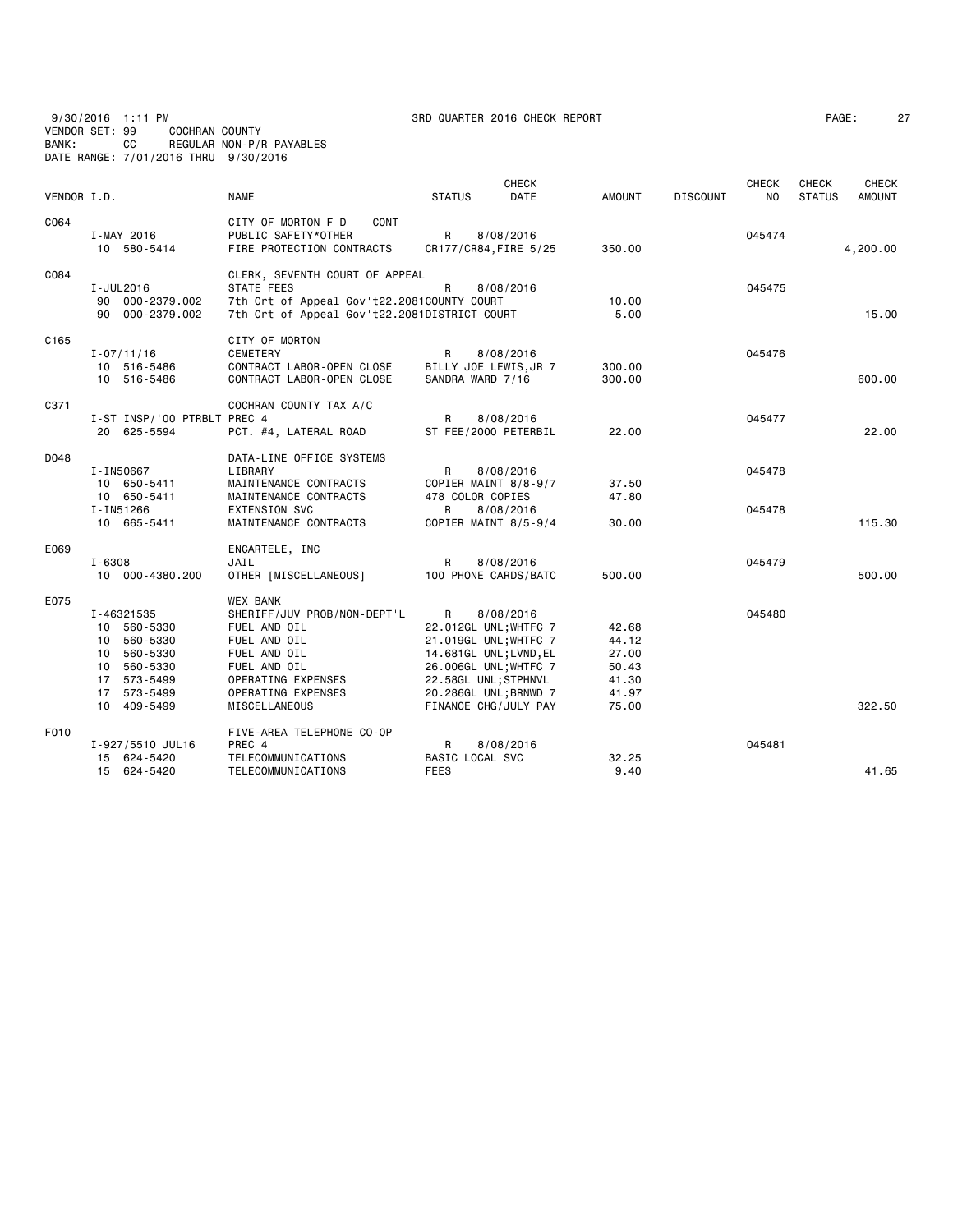9/30/2016 1:11 PM 3RD QUARTER 2016 CHECK REPORT PAGE: 28 VENDOR SET: 99 COCHRAN COUNTY BANK: CC REGULAR NON-P/R PAYABLES DATE RANGE: 7/01/2016 THRU 9/30/2016

| PAGE : |  |  |
|--------|--|--|
|--------|--|--|

| VENDOR I.D.      |                            | <b>NAME</b>                      | <b>STATUS</b>        | <b>CHECK</b><br><b>DATE</b> | <b>AMOUNT</b> | <b>DISCOUNT</b> | <b>CHECK</b><br>NO. | <b>CHECK</b><br><b>STATUS</b> | <b>CHECK</b><br>AMOUNT |
|------------------|----------------------------|----------------------------------|----------------------|-----------------------------|---------------|-----------------|---------------------|-------------------------------|------------------------|
|                  |                            |                                  |                      |                             |               |                 |                     |                               |                        |
| F073             | I-373903                   | FRONTIER VALLEY INC.<br>CEMETERY | R                    | 8/08/2016                   |               |                 | 045482              |                               |                        |
|                  | 10 516-5451                | REPAIR                           |                      | SVC CALL/CK WELL W S        | 109.00        |                 |                     |                               | 109,00                 |
|                  |                            |                                  |                      |                             |               |                 |                     |                               |                        |
| F093             |                            | FARMERS CO-OPERATIVE ELEVATOR    |                      |                             |               |                 |                     |                               |                        |
|                  | $I - 3160007/16$           | PREC <sub>2</sub>                | R.                   | 8/08/2016                   |               |                 | 045483              |                               |                        |
|                  | 15 622-5330                | FUEL AND OIL                     | 23.76GL UNL 7/1      |                             | 49.40         |                 |                     |                               |                        |
|                  | 15 622-5330                | FUEL AND OIL                     | 23.25GL UNL 7/15     |                             | 48.34         |                 |                     |                               |                        |
|                  | 15 622-5330                | FUEL AND OIL                     | 23.58GL UNL 7/24     |                             | 49.02         |                 |                     |                               | 146.76                 |
| G074             |                            | GRAVES, HUMPHRIES, STAHL, LTD    |                      |                             |               |                 |                     |                               |                        |
|                  | I-FEES JUL16               | JUSTICE OF PEACE                 | R                    | 8/08/2016                   |               |                 | 045484              |                               |                        |
|                  | 10 000-2206.002            | COLLECTION AGENCY FEES           | COLLECTION FEES JUL1 |                             | 436.44        |                 |                     |                               | 436.44                 |
| H029             |                            | TAYLOR CORPORATION dba           |                      |                             |               |                 |                     |                               |                        |
|                  | I-INV4159649               | TREASURER                        | R                    | 8/08/2016                   |               |                 | 045485              |                               |                        |
|                  | 10 497-5310                | OFFICE SUPPLIES                  | 2PK ATTENDANCE CALEN |                             | 83.99         |                 |                     |                               |                        |
|                  | 10 497-5310                | OFFICE SUPPLIES                  | SHIPPING             |                             | 25.45         |                 |                     |                               | 109.44                 |
| H <sub>152</sub> |                            | HARRIS LOCAL GOVERNMENT          |                      |                             |               |                 |                     |                               |                        |
|                  | I-CT002022                 | TAX A/C                          | R                    | 8/08/2016                   |               |                 | 045486              |                               |                        |
|                  | 10 499-5310                | OFFICE SUPPLIES                  | '16 TRUTH IN TAXATIO |                             | 490.00        |                 |                     |                               |                        |
|                  | 10 499-5310                | OFFICE SUPPLIES                  | DISC                 |                             | 122.50CR      |                 |                     |                               | 367.50                 |
| L010             |                            | LEWIS FARM & RANCH STORE INC     |                      |                             |               |                 |                     |                               |                        |
|                  | $C - 31534$                | <b>COURTHOUSE</b>                | R                    | 8/08/2016                   |               |                 | 045487              |                               |                        |
|                  | 10 510-5451                | REPAIR                           | RET BOOT/INV#31509   |                             | 4.79CR        |                 |                     |                               |                        |
|                  | 10 510-5451                | REPAIR                           | <b>RVRS DISC</b>     |                             | 0.48          |                 |                     |                               |                        |
|                  | $C - 32450$                | COURTHOUSE                       | R                    | 8/08/2016                   |               |                 | 045487              |                               |                        |
|                  | 10 510-5451                | REPAIR                           | RET COMPRESSION/INV# |                             | 5.49CR        |                 |                     |                               |                        |
|                  | 10 510-5451                | REPAIR                           | REVERSE DISC         |                             | 0.55          |                 |                     |                               |                        |
|                  | $C - 32524$                | <b>COURTHOUSE</b>                | R                    | 8/08/2016                   |               |                 | 045487              |                               |                        |
|                  | 10 510-5451                | REPAIR                           | RET COLLAR           |                             | 0.99CR        |                 |                     |                               |                        |
|                  | 10 510-5451                | REPAIR                           | RET 45 ELBOW/INV#324 |                             | 1.99CR        |                 |                     |                               |                        |
|                  | 10 510-5451                | REPAIR                           | REVERSE DISC         |                             | 0.30          |                 |                     |                               |                        |
|                  | $I - 31048$                | <b>MUSEUM</b>                    | R                    | 8/08/2016                   |               |                 | 045487              |                               |                        |
|                  | 10 652-5332                | CUSTODIAL SUPPLIES               | TRASH BAGS, SM       |                             | 4.49          |                 |                     |                               |                        |
|                  | 10 652-5332                | CUSTODIAL SUPPLIES               | TRASH BAGS, KITCH    |                             | 14.99         |                 |                     |                               |                        |
|                  | 10 652-5332                | CUSTODIAL SUPPLIES               | 2 BAR KEEPERS FRIEND |                             | 4.58          |                 |                     |                               |                        |
|                  | 10 652-5332                | CUSTODIAL SUPPLIES               | 1 DUST PAN           |                             | 4.49          |                 |                     |                               |                        |
|                  | 10 652-5332                | CUSTODIAL SUPPLIES               | 2 SCOUR STICK        |                             | 6.98          |                 |                     |                               |                        |
|                  | 10 652-5332                | CUSTODIAL SUPPLIES               | 1CS TISSUE           |                             | 64.90         |                 |                     |                               |                        |
|                  | 10 652-5332                | CUSTODIAL SUPPLIES               | DISC                 |                             | 10.04CR       |                 |                     |                               |                        |
|                  | I-31058 062816             | <b>ACTIVITY BLDG</b>             | R                    | 8/08/2016                   |               |                 | 045487              |                               |                        |
|                  | 10 662-5332                | CUSTODIAL SUPPLIES               | <b>BULBS</b>         |                             | 17.99         |                 |                     |                               |                        |
|                  | 10 662-5332                | CUSTODIAL SUPPLIES               | <b>DISC</b>          |                             | 1.80CR        |                 |                     |                               |                        |
|                  | $I - 31509$<br>10 510-5451 | <b>COURTHOUSE</b><br>REPAIR      | R<br>$1 - 1/2$ BOOT  | 8/08/2016                   | 4.79          |                 | 045487              |                               |                        |
|                  |                            |                                  |                      |                             |               |                 |                     |                               |                        |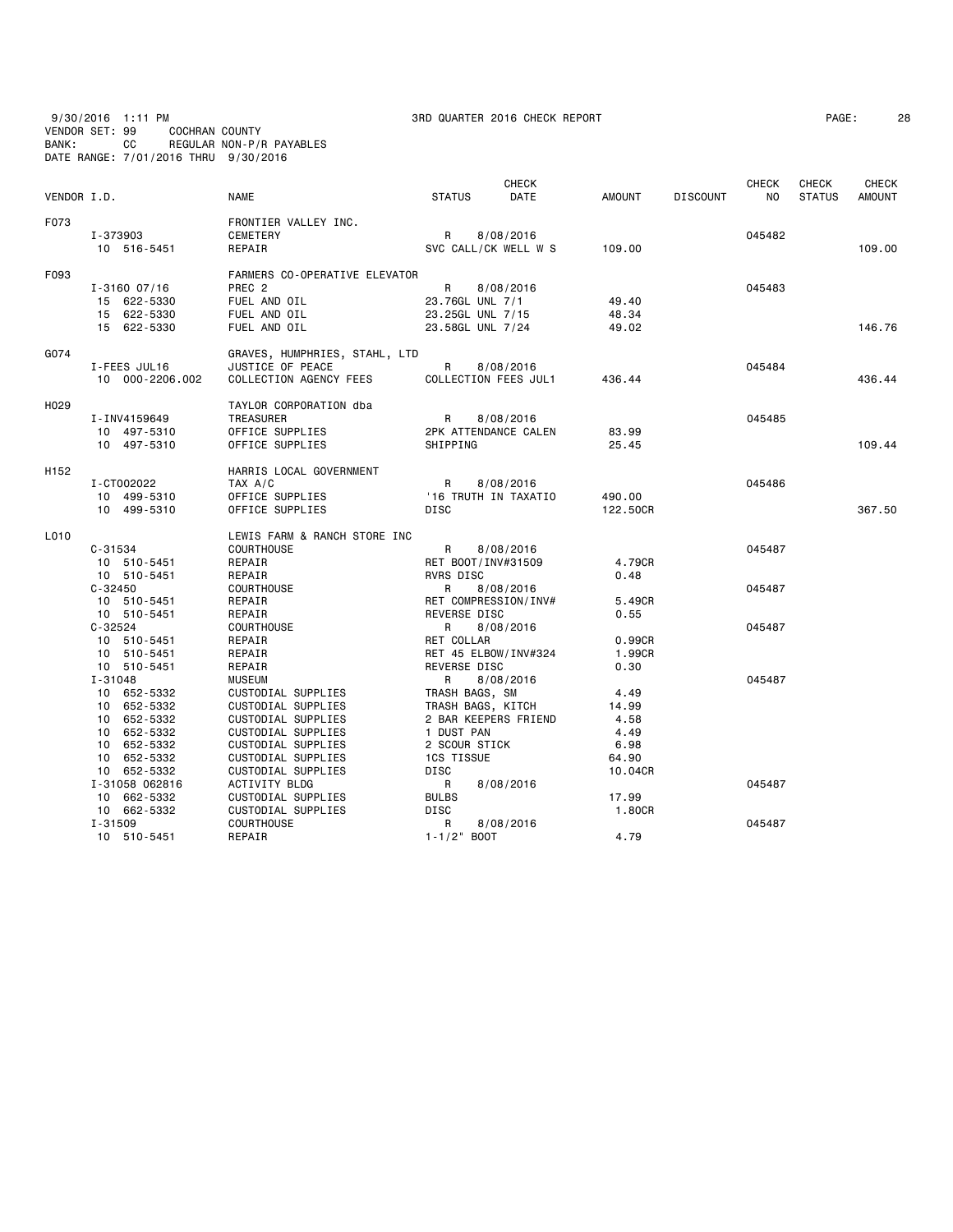9/30/2016 1:11 PM 3RD QUARTER 2016 CHECK REPORT PAGE: 29 VENDOR SET: 99 COCHRAN COUNTY BANK: CC REGULAR NON-P/R PAYABLES DATE RANGE: 7/01/2016 THRU 9/30/2016

| PAGE : | 2! |
|--------|----|
|--------|----|

| VENDOR I.D. |                | <b>NAME</b>                   | <b>STATUS</b>          | CHECK<br>DATE | AMOUNT  | <b>DISCOUNT</b> | <b>CHECK</b><br>NO. | <b>CHECK</b><br><b>STATUS</b> | CHECK<br><b>AMOUNT</b> |
|-------------|----------------|-------------------------------|------------------------|---------------|---------|-----------------|---------------------|-------------------------------|------------------------|
| L010        |                | LEWIS FARM & RANCH STORE CONT |                        |               |         |                 |                     |                               |                        |
|             | I-31509        | <b>COURTHOUSE</b>             | R                      | 8/08/2016     |         |                 | 045487              |                               |                        |
|             | 10 510-5451    | REPAIR                        | DISC                   |               | 0.48CR  |                 |                     |                               |                        |
|             | $I - 31603$    | PREC 4                        | $\mathsf{R}$           | 8/08/2016     |         |                 | 045487              |                               |                        |
|             | 15 624-5356    | ROAD MATERIALS & SUPPLIES     | LAVA SOAP              |               | 3.49    |                 |                     |                               |                        |
|             | 15 624-5356    | ROAD MATERIALS & SUPPLIES     | HAND SOAP              |               | 1.99    |                 |                     |                               |                        |
|             | 15 624-5356    | ROAD MATERIALS & SUPPLIES     | <b>3PK SHOP TOWELS</b> |               | 14.37   |                 |                     |                               |                        |
|             | 15 624-5356    | ROAD MATERIALS & SUPPLIES     | <b>KLEENEX</b>         |               | 2.59    |                 |                     |                               |                        |
|             | 15 624-5356    | ROAD MATERIALS & SUPPLIES     | 3 GLASS CLNR           |               | 8.97    |                 |                     |                               |                        |
|             | I-31659        | ACTIVITY BLDG                 | R                      | 8/08/2016     |         |                 | 045487              |                               |                        |
|             | 10 662-5451    | REPAIR                        | <b>BALLAST</b>         |               | 21.99   |                 |                     |                               |                        |
|             | 10 662-5451    | REPAIR                        | DISC                   |               | 2.20CR  |                 |                     |                               |                        |
|             | I-31918        | PREC 3                        | R                      | 8/08/2016     |         |                 | 045487              |                               |                        |
|             | 15 623-5356    | ROAD MATERIALS & SUPPLIES     | 24 PAPER TOWELS        |               | 114.96  |                 |                     |                               |                        |
|             | 15 623-5356    | ROAD MATERIALS & SUPPLIES     | DISC                   |               | 11.50CR |                 |                     |                               |                        |
|             | I-32136        | <b>COURTHOUSE</b>             | R                      | 8/08/2016     |         |                 | 045487              |                               |                        |
|             | 10 510-5332    | CUSTODIAL SUPPLIES            | <b>BRUSH</b>           |               | 4.99    |                 |                     |                               |                        |
|             | I-32334        | <b>COURTHOUSE</b>             | R                      | 8/08/2016     |         |                 | 045487              |                               |                        |
|             | 10 510-5332    | CUSTODIAL SUPPLIES            | MR CLEAN               |               | 3.99    |                 |                     |                               |                        |
|             | 10 510-5332    | CUSTODIAL SUPPLIES            | FABULOS0               |               | 2.99    |                 |                     |                               |                        |
|             | 10 510-5332    | CUSTODIAL SUPPLIES            | <b>DISC</b>            |               | 0.70CR  |                 |                     |                               |                        |
|             | $I - 32446$    | <b>COURTHOUSE</b>             | R                      | 8/08/2016     |         |                 | 045487              |                               |                        |
|             | 10 510-5451    | REPAIR                        | 2 90 ELBOWS            |               | 4.98    |                 |                     |                               |                        |
|             | 10 510-5451    | REPAIR                        | 1 45 ELBOW             |               | 1.99    |                 |                     |                               |                        |
|             | 10 510-5451    | REPAIR                        | 3FT 2" PVC             |               | 2.70    |                 |                     |                               |                        |
|             | 10 510-5451    | REPAIR                        | COMPRESSION 2"         |               | 5.49    |                 |                     |                               |                        |
|             | 10 510-5451    | REPAIR                        | <b>DISC</b>            |               | 1.52CR  |                 |                     |                               |                        |
|             | $I - 32451$    | COURTHOUSE                    | R                      | 8/08/2016     |         |                 | 045487              |                               |                        |
|             | 10 510-5451    | REPAIR                        | $1 - 1/2$ ELL          |               | 0.99    |                 |                     |                               |                        |
|             | 10 510-5451    | REPAIR                        | COLLAR                 |               | 2.29    |                 |                     |                               |                        |
|             | 10 510-5451    | REPAIR                        | <b>REDUCER</b>         |               | 1.79    |                 |                     |                               |                        |
|             | 10 510-5451    | REPAIR                        | 1FT 1-1/2" PVC         |               | 0.75    |                 |                     |                               |                        |
|             | 10 510-5451    | REPAIR                        | <b>DISC</b>            |               | 0.58CR  |                 |                     |                               |                        |
|             | $I - 32525$    | COURTHOUSE                    | R                      | 8/08/2016     |         |                 | 045487              |                               |                        |
|             | 10 510-5451    | REPAIR                        | $1 - 1/2$ ELL          |               | 0.99    |                 |                     |                               |                        |
|             | 10 510-5451    | REPAIR                        | 1-1/2" COMPRESSION     |               | 4.79    |                 |                     |                               |                        |
|             | 10 510-5451    | REPAIR                        | $2"$ ELL               |               | 1.49    |                 |                     |                               |                        |
|             | 510-5451<br>10 | REPAIR                        | GLUE                   |               | 5.49    |                 |                     |                               |                        |
|             | 510-5451<br>10 | REPAIR                        | <b>REDUCER</b>         |               | 1.79    |                 |                     |                               |                        |
|             | 10 510-5451    | REPAIR                        | GRINDER, WHEEL         |               | 2.95    |                 |                     |                               |                        |
|             | 10 510-5451    | REPAIR                        | DISC                   |               | 1.75CR  |                 |                     |                               |                        |
|             | $I - 32547$    | JAIL                          | R                      | 8/08/2016     |         |                 | 045487              |                               |                        |
|             | 10 512-5392    | MISCELLANEOUS SUPPLIES        | 2CS BLEACH             |               | 47.84   |                 |                     |                               |                        |
|             | 10 512-5392    | MISCELLANEOUS SUPPLIES        | <b>1CS SPRAYWAY</b>    |               | 35.88   |                 |                     |                               |                        |
|             | 10 512-5392    | MISCELLANEOUS SUPPLIES        | <b>DISC</b>            |               | 6.49CR  |                 |                     |                               |                        |
|             | I-32633        | CEMETERY                      | R                      | 8/08/2016     |         |                 | 045487              |                               |                        |
|             | 10 516-5332    | CUSTODIAL SUPPLIES            | EDGER BLADE            |               | 5.99    |                 |                     |                               |                        |
|             | 10 516-5332    | CUSTODIAL SUPPLIES            | <b>DISC</b>            |               | 0.60CR  |                 |                     |                               |                        |
|             | I-32773        | PREC 4                        | R                      | 8/08/2016     |         |                 | 045487              |                               |                        |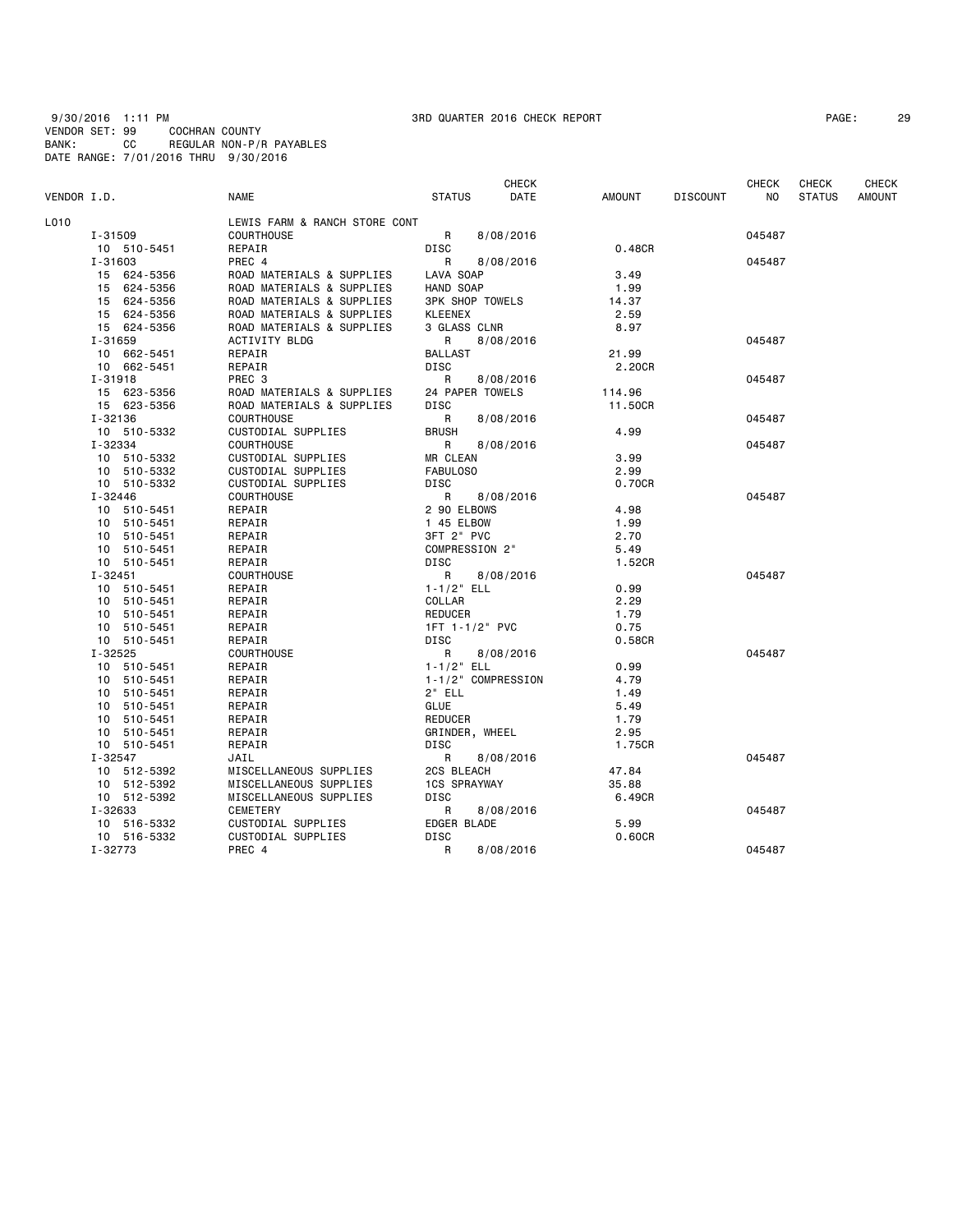9/30/2016 1:11 PM 3RD QUARTER 2016 CHECK REPORT PAGE: 30 VENDOR SET: 99 COCHRAN COUNTY BANK: CC REGULAR NON-P/R PAYABLES DATE RANGE: 7/01/2016 THRU 9/30/2016

|                  |                  |                                          |                  | CHECK                |               |                 | <b>CHECK</b> | <b>CHECK</b>  | <b>CHECK</b>  |
|------------------|------------------|------------------------------------------|------------------|----------------------|---------------|-----------------|--------------|---------------|---------------|
| VENDOR I.D.      |                  | <b>NAME</b>                              | <b>STATUS</b>    | <b>DATE</b>          | <b>AMOUNT</b> | <b>DISCOUNT</b> | NO.          | <b>STATUS</b> | <b>AMOUNT</b> |
| L010             |                  | LEWIS FARM & RANCH STORE CONT            |                  |                      |               |                 |              |               |               |
|                  | I-32773          | PREC 4                                   | R                | 8/08/2016            |               |                 | 045487       |               |               |
|                  | 15 624-5356      | ROAD MATERIALS & SUPPLIES                | COFFEE           |                      | 13.95         |                 |              |               |               |
|                  | 15 624-5356      | ROAD MATERIALS & SUPPLIES                | <b>FILTERS</b>   |                      | 2.29          |                 |              |               |               |
|                  | I-32889          | PREC 1                                   | R                | 8/08/2016            |               |                 | 045487       |               |               |
|                  | 15 621-5356      | ROAD MATERIALS & SUPPLIES                | 2 NOZZLE         |                      | 19.90         |                 |              |               |               |
|                  | I-32981          | ACTIVITY BLDG                            | R                | 8/08/2016            |               |                 | 045487       |               |               |
|                  | 10 662-5332      | CUSTODIAL SUPPLIES                       | VARIOUS CLEANERS |                      | 36.54         |                 |              |               |               |
|                  | 10 662-5332      | CUSTODIAL SUPPLIES                       | <b>DISC</b>      |                      | 3.65CR        |                 |              |               |               |
|                  | I-33020          | <b>COURTHOUSE</b>                        | R                | 8/08/2016            |               |                 | 045487       |               |               |
|                  | 10 510-5451      | REPAIR                                   | 4 COUPLER THREAD |                      | 3.96          |                 |              |               |               |
|                  | 10 510-5451      | REPAIR                                   | DISC             |                      | 0.40CR        |                 |              |               | 454.73        |
| L057             |                  | L KENLEY, dba                            |                  |                      |               |                 |              |               |               |
|                  | $I - 7620$       | PREC 4/'00 PETERBILT                     | R                | 8/08/2016            |               |                 | 045489       |               |               |
|                  | 20 625-5594      | PCT. #4, LATERAL ROAD                    |                  | DOOR SIGNS/'00 PETER | 35.00         |                 |              |               | 35.00         |
| L <sub>189</sub> |                  | HOCKLEY COUNTY PUBLISHING CO.I           |                  |                      |               |                 |              |               |               |
|                  | I-9868           | COMMISSIONERS COURT                      | R                | 8/08/2016            |               |                 | 045490       |               |               |
|                  | 15 610-5430      | LEGAL NOTICES                            |                  | COMPNSATION INCR. 7  | 36.00         |                 |              |               |               |
|                  |                  | I-QTRLY RPT; EFF TAX COMMISSIONERS COURT | R                | 8/08/2016            |               |                 | 045490       |               |               |
|                  | 15 610-5430      | LEGAL NOTICES                            |                  | TREAS QTRLY REPORT 7 | 204.60        |                 |              |               |               |
|                  | 15 610-5430      | LEGAL NOTICES                            |                  | EFFECTIVE TAX RATE N | 554.40        |                 |              |               |               |
|                  | 15 610-5430      | LEGAL NOTICES                            | TIMELY PAY DISC  |                      | 97.75CR       |                 |              |               | 697.25        |
| MO11             |                  | MCWHORTER'S LTD                          |                  |                      |               |                 |              |               |               |
|                  | I-4007586        | SHERIFF                                  | R                | 8/08/2016            |               |                 | 045491       |               |               |
|                  | 10 560-5454      | TIRES                                    |                  | WHEEL BAL/12 F150 PL | 10.00         |                 |              |               | 10.00         |
| N082             |                  | NETDATA                                  |                  |                      |               |                 |              |               |               |
|                  | I-iTICKET JUL16  | JUSTICE OF PEACE                         | R                | 8/08/2016            |               |                 | 045492       |               |               |
|                  | 10 455-5499      | MISCELLANEOUS                            | <b>JULY 2016</b> |                      | 16.00         |                 |              |               | 16.00         |
| 0017             |                  | VERONICA OLGUIN                          |                  |                      |               |                 |              |               |               |
|                  | I-DW#16952       | ACTIVITY BLDG                            | R                | 8/08/2016            |               |                 | 045493       |               |               |
|                  | 10 000-4370.101  | RENT-ACTIVITY BUILDING                   |                  | REF DEP FOR 7/16/16  | 150.00        |                 |              |               | 150.00        |
| S010             |                  | SILVERS COMPANY                          |                  |                      |               |                 |              |               |               |
|                  | I-CEMETERY 07/16 | CEMETERY                                 | R                | 8/08/2016            |               |                 | 045494       |               |               |
|                  | 10 516-5330      | FUEL & OIL                               | 25.69GL UNL      |                      | 47.65         |                 |              |               |               |
|                  | I-EXT SVC 07/16  | <b>EXTENSION SVC</b>                     | R                | 8/08/2016            |               |                 | 045494       |               |               |
|                  | 10 665-5330      | FUEL AND OIL                             | 31.66GL UNL 7/12 |                      | 58.73         |                 |              |               |               |
|                  | 10 665-5330      | FUEL AND OIL                             | 26.58GL UNL 7/14 |                      | 53.56         |                 |              |               |               |
|                  | 10 665-5330      | FUEL AND OIL                             | 22.78GL UNL 7/29 |                      | 42.26         |                 |              |               |               |
|                  | I-JUV PROB 07/16 | JUVENILE PROBATION                       | R                | 8/08/2016            |               |                 | 045494       |               |               |
|                  | 17 573-5499      | OPERATING EXPENSES                       |                  | INSP FEE/14 CHEV #72 | 10.00         |                 |              |               |               |
|                  | 17 573-5499      | OPERATING EXPENSES                       | 19.51GL UNL 7/11 |                      | 39.31         |                 |              |               |               |
|                  | 17 573-5499      | OPERATING EXPENSES                       | 17.67GL UNL 7/25 |                      | 32.78         |                 |              |               |               |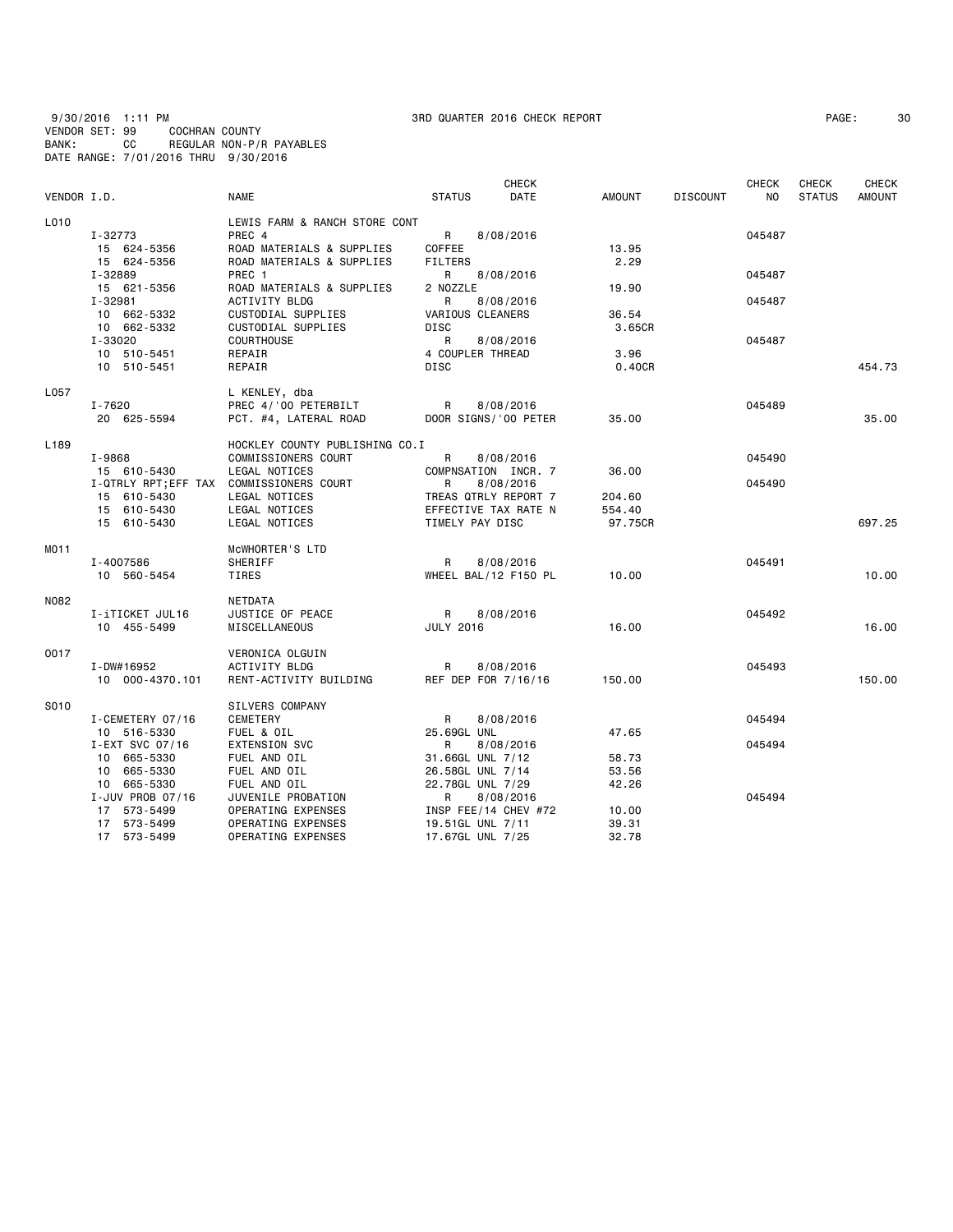9/30/2016 1:11 PM 3RD QUARTER 2016 CHECK REPORT PAGE: 31 VENDOR SET: 99 COCHRAN COUNTY BANK: CC REGULAR NON-P/R PAYABLES DATE RANGE: 7/01/2016 THRU 9/30/2016

| PAGE : | 3 |
|--------|---|
|--------|---|

|             |                  |                              |                        | <b>CHECK</b>          |               |                 | CHECK  | <b>CHECK</b>  | CHECK    |
|-------------|------------------|------------------------------|------------------------|-----------------------|---------------|-----------------|--------|---------------|----------|
| VENDOR I.D. |                  | NAME                         | <b>STATUS</b>          | DATE                  | <b>AMOUNT</b> | <b>DISCOUNT</b> | NO     | <b>STATUS</b> | AMOUNT   |
| S010        |                  | SILVERS COMPANY<br>CONT      |                        |                       |               |                 |        |               |          |
|             | I-JUV PROB 07/16 | JUVENILE PROBATION           | R                      | 8/08/2016             |               |                 | 045494 |               |          |
|             | 17 573-5499      | OPERATING EXPENSES           | 17.71GL UNL 7/29       |                       | 32.85         |                 |        |               |          |
|             | $I-PARK$ 07/16   | PARK/AIRPORT                 | R                      | 8/08/2016             |               |                 | 045494 |               |          |
|             | 30 518-5330      | FUEL & OIL                   | 26GL UNL 7/11          |                       | 52.39         |                 |        |               |          |
|             | I-PREC 1 07/16   | PREC 1                       | R                      | 8/08/2016             |               |                 | 045494 |               |          |
|             | 621-5330<br>15   | FUEL & OIL                   |                        | 131GL HS DIESEL, C11/ | 241.04        |                 |        |               |          |
|             | 15 621-5330      | FUEL & OIL                   | 59GL HS DIESEL, GRDR   |                       | 108.56        |                 |        |               |          |
|             | 15 621-5330      | FUEL & OIL                   |                        | 66.7GL HS DIESEL, C12 | 120.06        |                 |        |               |          |
|             | 621-5330<br>15   | FUEL & OIL                   |                        | 79.8GL HS DIESEL,C12  | 143.64        |                 |        |               |          |
|             | 621-5330<br>15   | FUEL & OIL                   |                        | 43.9GL HS DIESEL,GRD  | 77.70         |                 |        |               |          |
|             | 621-5330<br>15   | FUEL & OIL                   |                        | 36.5GL HS DIESEL,GRD  | 64.61         |                 |        |               |          |
|             | 621-5330<br>15   | FUEL & OIL                   |                        | 50.6GL HS DIESEL, C12 | 91.08         |                 |        |               |          |
|             | 15 621-5330      | FUEL & OIL                   |                        | 153.4GL HS DIESEL, C1 | 282.26        |                 |        |               |          |
|             | 621-5330<br>15   | FUEL & OIL                   |                        | 150GL HS DIESEL,2 GR  | 276.00        |                 |        |               |          |
|             | 15 621-5330      | FUEL & OIL                   | 50GL HS DIESEL, GRDR   |                       | 88.50         |                 |        |               |          |
|             | 621-5330<br>15   | FUEL & OIL                   |                        | 96.4GL HS DIESEL, C11 | 166.77        |                 |        |               |          |
|             | 621-5330<br>15   | FUEL & OIL                   |                        | 148.4GL HS DIESEL, C1 | 256.73        |                 |        |               |          |
|             | 15 621-5330      | FUEL & OIL                   | 24.4GL UNL 7/11        |                       | 49.17         |                 |        |               |          |
|             | I-PREC 2 07/16   | PREC <sub>2</sub>            | R                      | 8/08/2016             |               |                 | 045494 |               |          |
|             | 15 622-5330      | FUEL AND OIL                 |                        | 629GL HS DIESEL 7/12  | 1,188.81      |                 |        |               |          |
|             | 15 622-5330      | FUEL AND OIL                 | 5 DEF 7/19             |                       | 54.20         |                 |        |               |          |
|             | 15 622-5330      | FUEL AND OIL                 |                        | 6.9GL HS DIESEL 7/25  | 12.21         |                 |        |               |          |
|             | 15 622-5330      | FUEL AND OIL                 | 15.01GL UNL 7/11       |                       | 30.25         |                 |        |               |          |
|             | 15 622-5330      | FUEL AND OIL                 | 29.36GL UNL 7/14       |                       | 59.16         |                 |        |               |          |
|             | 15 622-5330      | FUEL AND OIL                 | 29.12GL UNL 7/25       |                       | 54.02         |                 |        |               |          |
|             | I-PREC 3 07/16   | PREC 3                       | R                      | 8/08/2016             |               |                 | 045494 |               |          |
|             | 15 623-5330      | FUEL AND OIL                 |                        | 866.9GL HS DIESEL;SH  | 1,638.44      |                 |        |               |          |
|             | 15 623-5330      | FUEL AND OIL                 | 4 PWR SVC 80oz 7/7     |                       | 57.72         |                 |        |               |          |
|             | 15 623-5330      | FUEL AND OIL                 |                        | 783GL HS DIESEL 7/25  | 1,354.59      |                 |        |               |          |
|             | 15 623-5451      | REPAIRS                      |                        | INSP FEE/08 CHEV #00  | 10.00         |                 |        |               |          |
|             | I-PREC 4 07/16   | PREC 4                       | R                      | 8/08/2016             |               |                 | 045494 |               |          |
|             | 15 624-5451      | REPAIRS                      |                        | INSP FEE/'11 F150 #8  | 10.00         |                 |        |               |          |
|             | I-SHERIFF 07/16  | SHERIFF                      | R                      | 8/08/2016             |               |                 | 045494 |               |          |
|             | 560-5330<br>10   | FUEL AND OIL                 | 28.54GL UNL/#107       |                       | 52.94         |                 |        |               |          |
|             | 560-5330<br>10   | FUEL AND OIL                 | 70.12GL UNL/#134       |                       | 135.93        |                 |        |               |          |
|             | 10 560-5330      | FUEL AND OIL                 | 60.1GL UNL/#102        |                       | 117.42        |                 |        |               | 7,111.34 |
| S071        |                  | SCRIPT OFFICE PRODUCTS, INC. |                        |                       |               |                 |        |               |          |
|             | I-50947          | AUDITOR                      | R                      | 8/08/2016             |               |                 | 045495 |               |          |
|             | 10 495-5310      | OFFICE SUPPLIES              | <b>1BX STAPLES</b>     |                       | 3.95          |                 |        |               |          |
|             | 10 495-5310      | OFFICE SUPPLIES              | 1BX HD STAPLES, YLW    |                       | 20.81         |                 |        |               |          |
|             | 10 495-5310      | OFFICE SUPPLIES              | 1 SHARP CALCULATOR     |                       | 134.95        |                 |        |               |          |
|             | I-51010          | CLERK                        | R                      | 8/08/2016             |               |                 | 045495 |               |          |
|             | 10 403-5310      | OFFICE SUPPLIES              | <b>1PK TAPE STRIPS</b> |                       | 11.00         |                 |        |               |          |
|             | $I - 51011$      | JUSTICE OF PEACE             | R                      | 8/08/2016             |               |                 | 045495 |               |          |
|             | 10 455-5310      | OFFICE SUPPLIES              | <b>3EA BLACK PENS</b>  |                       | 5.85          |                 |        |               |          |
|             | 10 455-5310      | OFFICE SUPPLIES              | <b>3EA BLUE PENS</b>   |                       | 5.85          |                 |        |               |          |
|             | $I - 51012$      | COUNTY COURT                 | R                      | 8/08/2016             |               |                 | 045495 |               |          |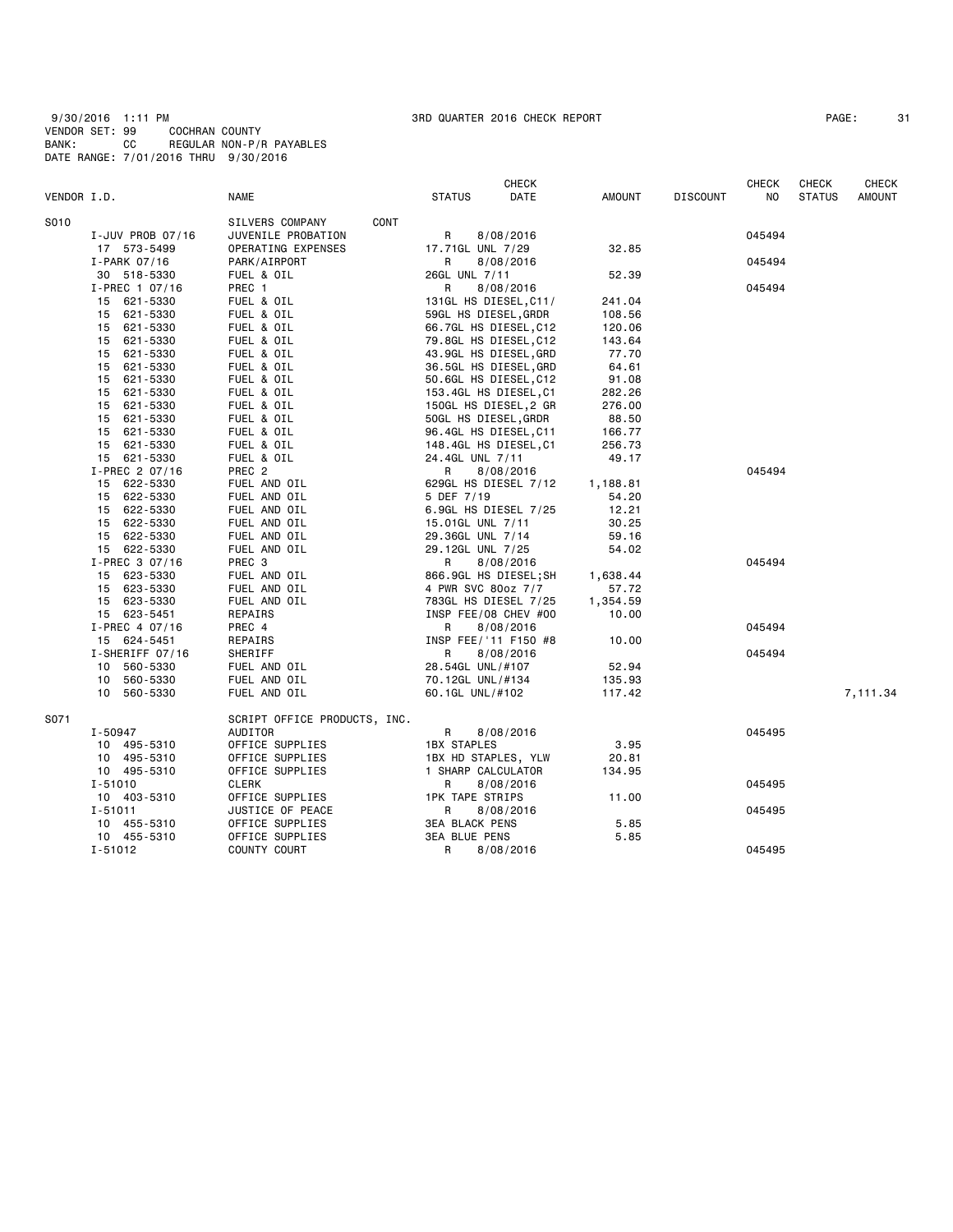9/30/2016 1:11 PM 3RD QUARTER 2016 CHECK REPORT PAGE: 32 VENDOR SET: 99 COCHRAN COUNTY BANK: CC REGULAR NON-P/R PAYABLES DATE RANGE: 7/01/2016 THRU 9/30/2016

|             |                 |                                |                        | CHECK     |               |                 | <b>CHECK</b> | <b>CHECK</b>  | <b>CHECK</b>  |
|-------------|-----------------|--------------------------------|------------------------|-----------|---------------|-----------------|--------------|---------------|---------------|
| VENDOR I.D. |                 | <b>NAME</b>                    | <b>STATUS</b>          | DATE      | <b>AMOUNT</b> | <b>DISCOUNT</b> | NO.          | <b>STATUS</b> | <b>AMOUNT</b> |
| S071        |                 | SCRIPT OFFICE PRODUCTS CONT    |                        |           |               |                 |              |               |               |
|             | I-51012         | COUNTY COURT                   | R                      | 8/08/2016 |               |                 | 045495       |               |               |
|             | 10 426-5310     | OFFICE SUPPLIES                | 1EA HP INK CRTG 932X   |           | 34.95         |                 |              |               |               |
|             | 10 426-5310     | OFFICE SUPPLIES                | 1EA HP INK CRTG 933X   |           | 20.95         |                 |              |               |               |
|             | 10 426-5310     | OFFICE SUPPLIES                | <b>1PK BIC REFILLS</b> |           | 1.95          |                 |              |               |               |
|             | I-51013         | TAX A/C                        | R                      | 8/08/2016 |               |                 | 045495       |               |               |
|             | 10 499-5310     | OFFICE SUPPLIES                | 4EA 5" SLANT D-RING    |           | 159.80        |                 |              |               |               |
|             | 10 499-5310     | OFFICE SUPPLIES                | 1EA USB DRV 16GB       |           | 24.95         |                 |              |               |               |
|             | I-51063         | CO JUDGE/COMM'R CT             | R                      | 8/08/2016 |               |                 | 045495       |               |               |
|             | 15 610-5310     | OFFICE SUPPLIES                | 1DZ LEGAL PADS, WH     |           | 8.95          |                 |              |               |               |
|             | 15 610-5310     | OFFICE SUPPLIES                | 2EA HP INK CRTG, 932X  |           | 69.90         |                 |              |               |               |
|             | 15 610-5310     | OFFICE SUPPLIES                | 2EA HP INK CRTG, 933X  |           | 41.90         |                 |              |               |               |
|             | 15 610-5310     | OFFICE SUPPLIES                | 1EA HP INK CRTG, 933X  |           | 20.95         |                 |              |               |               |
|             | I-51078         | SHERIFF                        | R                      | 8/08/2016 |               |                 | 045495       |               |               |
|             | 10 560-5310     | OFFICE SUPPLIES                | <b>3BX COPY PAPER</b>  |           | 118.50        |                 |              |               |               |
|             | I-51094         | <b>ATTORNEY</b>                | R                      | 8/08/2016 |               |                 | 045495       |               |               |
|             | 10 475-5310     | OFFICE SUPPLIES                | <b>1PK RED LABELS</b>  |           | 3.95          |                 |              |               |               |
|             | 10 475-5310     | OFFICE SUPPLIES                | 2EA BLUE PENS, RETRCT  |           | 6.98          |                 |              |               |               |
|             | I-51095         | CLERK                          | R                      | 8/08/2016 |               |                 | 045495       |               |               |
|             | 10 403-5310     | OFFICE SUPPLIES                | 1BX DISK MAILERS       |           | 88.95         |                 |              |               |               |
|             | I-51145         | <b>CLERK</b>                   | R                      | 8/08/2016 |               |                 | 045495       |               |               |
|             | 10 403-5310     | OFFICE SUPPLIES                | 1000 PRINTED LETTERH   |           | 103.95        |                 |              |               | 889.04        |
| S073        |                 | SIRCHIE ACQUISITION COMPANY, L |                        |           |               |                 |              |               |               |
|             | I-0263898-IN    | SHERIFF                        | R                      | 8/08/2016 |               |                 | 045496       |               |               |
|             | 10 560-5334     | OTHER SUPPLIES                 | 3 CITAKE PATROL OFCR   |           | 43.80         |                 |              |               |               |
|             | 10 560-5334     | OTHER SUPPLIES                 | SHIPPING               |           | 20.00         |                 |              |               | 63.80         |
| S210        |                 | SHAMBURGER AUTO & FARM SUPPLY  |                        |           |               |                 |              |               |               |
|             | I-343191        | PREC <sub>2</sub>              | R                      | 8/08/2016 |               |                 | 045497       |               |               |
|             | 15 622-5356     | ROAD MATERIALS & SUPPLIES      | WET GRAPHITE           |           | 8.49          |                 |              |               |               |
|             | 15 622-5356     | ROAD MATERIALS & SUPPLIES      | DRY GRAPHITE           |           | 4.99          |                 |              |               | 13.48         |
| S242        |                 | SAM'S CLUB                     |                        |           |               |                 |              |               |               |
|             | I-000925 080316 | JAIL                           | R                      | 8/08/2016 |               |                 | 045498       |               |               |
|             | 10 512-5392     | MISCELLANEOUS SUPPLIES         | 8oz FOAM CUPS          |           | 15.98         |                 |              |               |               |
|             | 10 512-5392     | MISCELLANEOUS SUPPLIES         | 20oz FOAM CUPS         |           | 18.79         |                 |              |               |               |
|             | 10 512-5333     | FOOD-PRISONERS                 | DRINK BOX/5            |           | 49.90         |                 |              |               |               |
|             | 10 512-5392     | MISCELLANEOUS SUPPLIES         | <b>FORKS</b>           |           | 9.97          |                 |              |               |               |
|             | 10 512-5333     | FOOD-PRISONERS                 | CHEERIOS               |           | 5.58          |                 |              |               |               |
|             | 512-5333<br>10  | FOOD-PRISONERS                 | <b>FROSTED FLAKES</b>  |           | 6.98          |                 |              |               |               |
|             | 10 512-5392     | MISCELLANEOUS SUPPLIES         | <b>BATH TISSUE</b>     |           | 17.94         |                 |              |               |               |
|             | 10 512-5333     | FOOD-PRISONERS                 | RAISIN BRAN            |           | 7.88          |                 |              |               |               |
|             | 10 512-5392     | MISCELLANEOUS SUPPLIES         | PAPER TOWEL            |           | 13.57         |                 |              |               |               |
|             | 10 512-5333     | FOOD-PRISONERS                 | VARIETY PACK           |           | 11.98         |                 |              |               |               |
|             | 10 512-5392     | MISCELLANEOUS SUPPLIES         | TERRY TOWELS           |           | 19.47         |                 |              |               |               |
|             | 512-5392<br>10  | MISCELLANEOUS SUPPLIES         | DISINFECTANT/2         |           | 12.72         |                 |              |               |               |
|             | 10<br>512-5392  | MISCELLANEOUS SUPPLIES         | COMET 2X               |           | 5.97          |                 |              |               |               |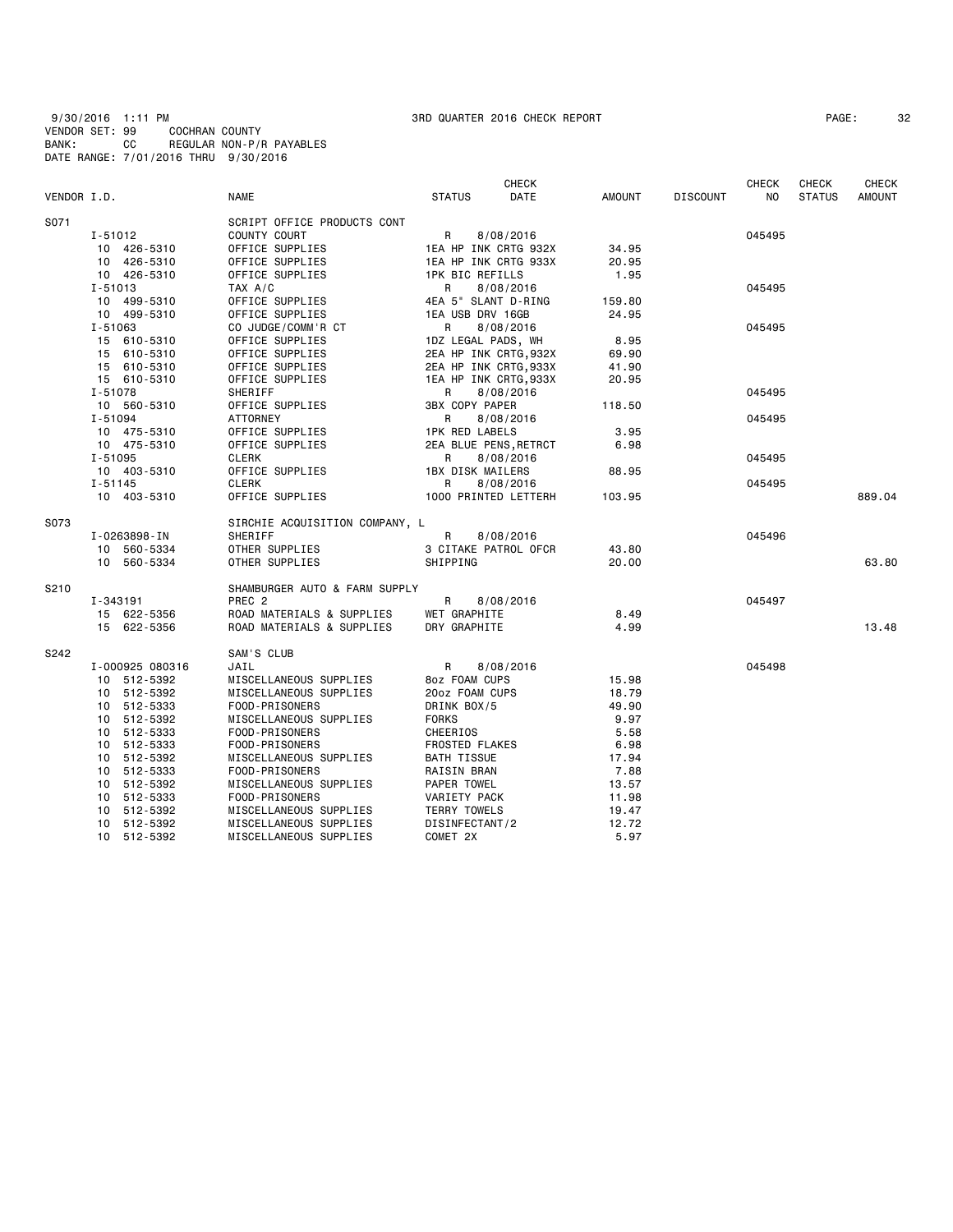|             |                     |                              |                      | <b>CHECK</b> |               |                 | <b>CHECK</b>   | <b>CHECK</b>  | <b>CHECK</b>  |
|-------------|---------------------|------------------------------|----------------------|--------------|---------------|-----------------|----------------|---------------|---------------|
| VENDOR I.D. |                     | NAME                         | <b>STATUS</b>        | DATE         | <b>AMOUNT</b> | <b>DISCOUNT</b> | N <sub>O</sub> | <b>STATUS</b> | <b>AMOUNT</b> |
| S242        |                     | SAM'S CLUB<br>CONT           |                      |              |               |                 |                |               |               |
|             | I-000925 080316     | JAIL                         | R                    | 8/08/2016    |               |                 | 045498         |               |               |
|             | 10 512-5392         | MISCELLANEOUS SUPPLIES       | PINE-SOL             |              | 10.89         |                 |                |               |               |
|             | 512-5392<br>10      | MISCELLANEOUS SUPPLIES       | 13GL TRASH BAGS      |              | 13.28         |                 |                |               |               |
|             | 10 512-5392         | MISCELLANEOUS SUPPLIES       | LYSOL 4PK            |              | 14.49         |                 |                |               |               |
|             | 512-5392<br>10      | MISCELLANEOUS SUPPLIES       | CPN/DISINF           |              | 1.50CR        |                 |                |               |               |
|             | 10 512-5392         | MISCELLANEOUS SUPPLIES       | CPN/PINE-SOL         |              | 2.75CR        |                 |                |               | 231.14        |
|             |                     |                              |                      |              |               |                 |                |               |               |
| S281        |                     | <b>STAPLES</b>               |                      |              |               |                 |                |               |               |
|             | I-9741456820-000001 | SHERIFF/JAIL                 | R                    | 8/08/2016    |               |                 | 045499         |               |               |
|             | 560-5310<br>10      | OFFICE SUPPLIES              | 3 VERBATIM FLASH DRV |              | 29.97         |                 |                |               |               |
|             | 512-5310<br>10      | OFFICE SUPPLIES              | 3 VERBATIM FLASH DRV |              | 29.97         |                 |                |               |               |
|             | 560-5310<br>10      | OFFICE SUPPLIES              | 1/2 HP90A TONER, BK  |              | 70.90         |                 |                |               |               |
|             | 10<br>512-5310      | OFFICE SUPPLIES              | 1/2 HP90A TONER, BK  |              | 70.89         |                 |                |               |               |
|             | 560-5310<br>10      | OFFICE SUPPLIES              | <b>CPN</b>           |              | 9.00CR        |                 |                |               |               |
|             | 512-5310<br>10      | OFFICE SUPPLIES              | <b>CPN</b>           |              | 9.00CR        |                 |                |               | 183.73        |
| U036        |                     | UNIFIRST HOLDINGS, INC.      |                      |              |               |                 |                |               |               |
|             | I-831 2233492       | JAIL/SHERIFF                 | R                    | 8/08/2016    |               |                 | 045500         |               |               |
|             | 512-5205<br>10      | UNIFORMS                     | UNIFORM SVC 8/1/16   |              | 21.40         |                 |                |               |               |
|             | 560-5205<br>10      | UNIFORMS                     | UNIFORM SVC 8/1/16   |              | 89.86         |                 |                |               |               |
|             | 10 560-5205         | UNIFORMS                     | DEFE CHG             |              | 7.10          |                 |                |               | 118.36        |
| W055        |                     | WINDSTREAM COMMUNICATIONS SW |                      |              |               |                 |                |               |               |
|             | I-266-5215 JUL16    | <b>EXTENSION SVC</b>         | R                    | 8/08/2016    |               |                 | 045501         |               |               |
|             | 10 665-5420         | TELECOMMUNICATIONS           | BASIC LOCAL SVC      |              | 167.84        |                 |                |               |               |
|             | 665-5420<br>10      | TELECOMMUNICATIONS           | HI-SPEED INTERNET    |              | 39.99         |                 |                |               |               |
|             | 10<br>665-5420      | TELECOMMUNICATIONS           | LONG DISTANCE SVC    |              | 0.53          |                 |                |               | 208,36        |
|             |                     |                              |                      |              |               |                 |                |               |               |
| W062        |                     | WAL-MART COMMUNITY           |                      |              |               |                 |                |               |               |
|             | I-027401 072716     | JAIL                         | R                    | 8/08/2016    |               |                 | 045502         |               |               |
|             | 10 512-5333         | FOOD-PRISONERS               | GV SUGAR/3           |              | 14.82         |                 |                |               |               |
|             | 512-5333<br>10      | FOOD-PRISONERS               | K00L-AID/9@\$2.50    |              | 22.50         |                 |                |               |               |
|             | 512-5333<br>10      | FOOD-PRISONERS               | <b>ORANGES</b>       |              | 13.96         |                 |                |               |               |
|             | 512-5333<br>10      | FOOD-PRISONERS               | OM HAM, CHEESE/4     |              | 11.28         |                 |                |               |               |
|             | 512-5333<br>10      | FOOD-PRISONERS               | TOMATO 3PK           |              | 1.50          |                 |                |               |               |
|             | 512-5333<br>10      | FOOD-PRISONERS               | KOOL-AID             |              | 2.50          |                 |                |               |               |
|             | 512-5333<br>10      | FOOD-PRISONERS               | SHRD LETTUCE         |              | 2.98          |                 |                |               |               |
|             | 512-5333<br>10      | FOOD-PRISONERS               | PKG SALAD            |              | 2.76          |                 |                |               |               |
|             | 512-5333<br>10      | FOOD-PRISONERS               | <b>3LB SINGLES</b>   |              | 11.52         |                 |                |               |               |
|             | 512-5333<br>10      | FOOD-PRISONERS               | <b>APPLES</b>        |              | 12.64         |                 |                |               |               |
|             | I-029829 072916     | JAIL                         | R                    | 8/08/2016    |               |                 | 045502         |               |               |
|             | 512-5392<br>10      | MISCELLANEOUS SUPPLIES       | 1GL PITCHER/2        |              | 9.28          |                 |                |               |               |
|             | 512-5392<br>10      | MISCELLANEOUS SUPPLIES       | KITCHEN TOWELS/2     |              | 9.84          |                 |                |               |               |
|             | 512-5333<br>10      | FOOD-PRISONERS               | FROZEN MEALS/30@\$2  |              | 60.00         |                 |                |               |               |
|             | 512-5391<br>10      | MEDICAL CARE-PRISONERS       | ADHESIVE PAD         |              | 1.97          |                 |                |               |               |
|             | 512-5391<br>10      | MEDICAL CARE-PRISONERS       | BANDAGES/2           |              | 6.44          |                 |                |               |               |
|             | 10<br>512-5391      | MEDICAL CARE-PRISONERS       | <b>BANDAGES</b>      |              | 2.78          |                 |                |               |               |
|             |                     |                              |                      |              |               |                 |                |               |               |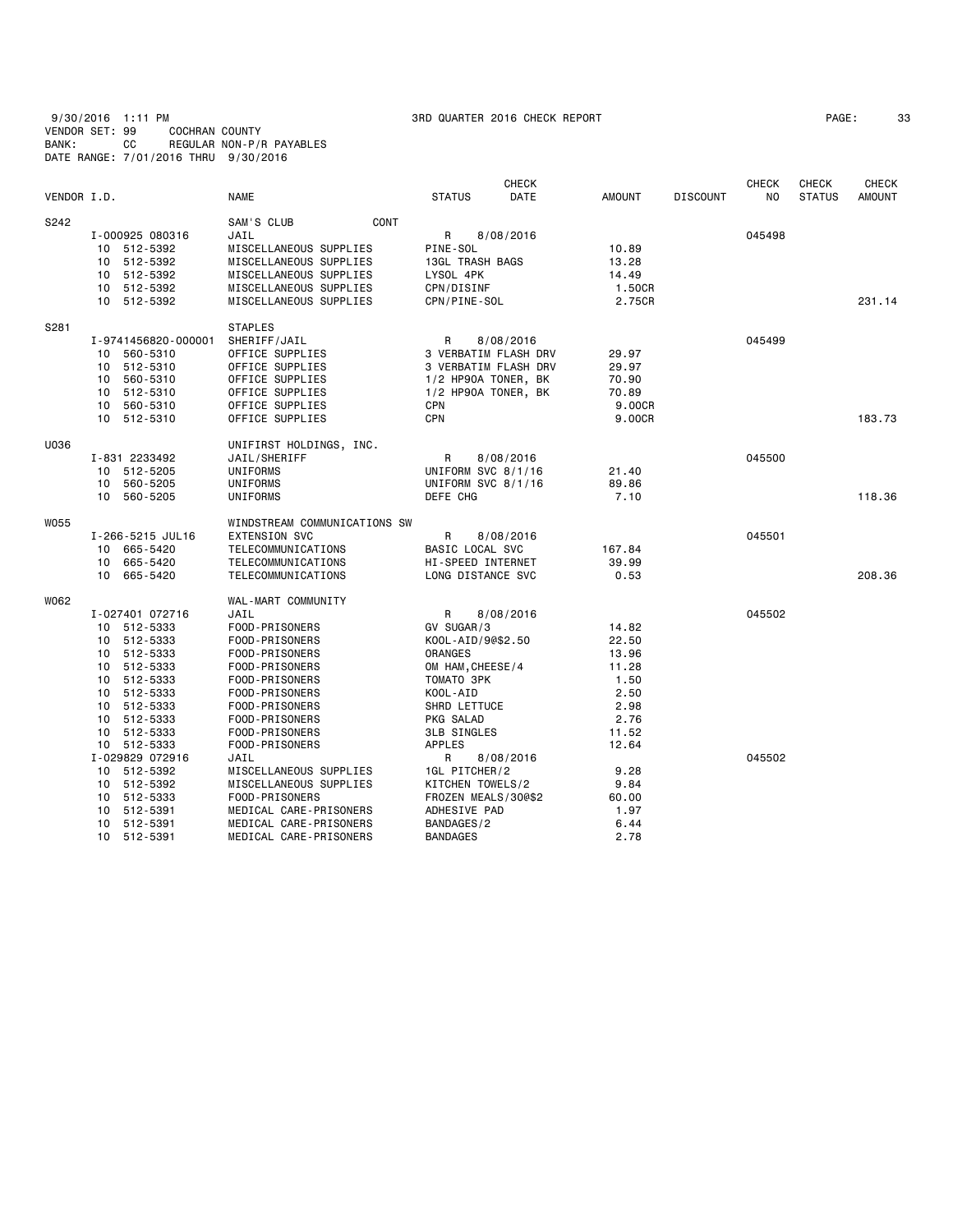9/30/2016 1:11 PM 3RD QUARTER 2016 CHECK REPORT PAGE: 34 VENDOR SET: 99 COCHRAN COUNTY BANK: CC REGULAR NON-P/R PAYABLES DATE RANGE: 7/01/2016 THRU 9/30/2016

|             |                     |                                   |                       | <b>CHECK</b> |               |                 | <b>CHECK</b> | <b>CHECK</b>  | <b>CHECK</b>  |
|-------------|---------------------|-----------------------------------|-----------------------|--------------|---------------|-----------------|--------------|---------------|---------------|
| VENDOR I.D. |                     | <b>NAME</b>                       | <b>STATUS</b>         | DATE         | <b>AMOUNT</b> | <b>DISCOUNT</b> | NO.          | <b>STATUS</b> | <b>AMOUNT</b> |
| W062        |                     | WAL-MART COMMUNITY<br><b>CONT</b> |                       |              |               |                 |              |               |               |
|             | I-029829 072916     | JAIL                              | R                     | 8/08/2016    |               |                 | 045502       |               |               |
|             | 10 512-5391         | MEDICAL CARE-PRISONERS            | <b>CURAD</b>          |              | 1.74          |                 |              |               |               |
|             | 10 512-5391         | MEDICAL CARE-PRISONERS            | ANTIBIOTIC            |              | 3.98          |                 |              |               |               |
|             | 10 512-5391         | MEDICAL CARE-PRISONERS            | <b>BANDAGES</b>       |              | 2.78          |                 |              |               |               |
|             | 10 512-5333         | FOOD-PRISONERS                    | FROZEN MEALS/100\$2   |              | 20.00         |                 |              |               |               |
|             | 10 512-5333         | FOOD-PRISONERS                    | FROZEN MEALS/7@\$8.98 |              | 62.86         |                 |              |               | 278.13        |
| WO70        |                     | R D WALLACE OIL CO INC            |                       |              |               |                 |              |               |               |
|             | I-12520010 JUL16    | <b>CEMETERY</b>                   | R                     | 8/08/2016    |               |                 | 045503       |               |               |
|             | 10 516-5330         | FUEL & OIL                        | 20.5GL REG ETH 7/25   |              | 36.00         |                 |              |               |               |
|             | I-12520021 JUL16    | PREC 3                            | R                     | 8/08/2016    |               |                 | 045503       |               |               |
|             | 15 623-5330         | FUEL AND OIL                      | 27.6GL REG ETH 7/15   |              | 52.89         |                 |              |               |               |
|             | 15 623-5330         | FUEL AND OIL                      | 643GL DYED DIESEL 7/  |              | 1,112.39      |                 |              |               |               |
|             | 15 623-5330         | FUEL AND OIL                      | 41.4GL REG ETH 7/31   |              | 72.70         |                 |              |               |               |
|             | I-12520041 JUL16    | PREC 4                            | R                     | 8/08/2016    |               |                 | 045503       |               |               |
|             | 15 624-5330         | FUEL AND OIL                      | 889.5GL DYED DIESEL   |              | 1,601.10      |                 |              |               |               |
|             | 15 624-5330         | FUEL AND OIL                      | 3EA PWR SVC 80oz      |              | 35.85         |                 |              |               |               |
|             | 15 624-5330         | FUEL AND OIL                      | 1EA PWR SVC 12/1      |              | 6.35          |                 |              |               |               |
|             | 15 624-5330         | FUEL AND OIL                      | 30GL REG ETH 7/26     |              | 52.68         |                 |              |               |               |
|             | I-12520043 JUL16    | SHERIFF                           | R                     | 8/08/2016    |               |                 | 045503       |               |               |
|             | 560-5330<br>10      | FUEL AND OIL                      | 62.9GL REG ETH/#102   |              | 118.18        |                 |              |               |               |
|             | 10 560-5330         | FUEL AND OIL                      | 71.9GL REG ETH/#107   |              | 137.75        |                 |              |               |               |
|             | 10 560-5330         | FUEL AND OIL                      | 21GL REG ETH/#121     |              | 36.88         |                 |              |               |               |
|             | 560-5330<br>10      | FUEL AND OIL                      | 29GL REG ETH/#122     |              | 55.57         |                 |              |               |               |
|             | 10 560-5330         | FUEL AND OIL                      | 77.5GL REG ETH/#136   |              | 144.47        |                 |              |               | 3,462.81      |
| WO92        |                     | WTG FUELS, INC                    |                       |              |               |                 |              |               |               |
|             | I-15006-03496 JUL16 | SHERIFF                           | R                     | 8/08/2016    |               |                 | 045504       |               |               |
|             | 10 560-5330         | FUEL AND OIL                      | 107GL UNL/#133        |              | 210.95        |                 |              |               |               |
|             | 10 560-5330         | FUEL AND OIL                      | 11.5GL UNL/#135       |              | 22.03         |                 |              |               |               |
|             | 10 560-5330         | FUEL AND OIL                      | 81.37GL UNL/#136      |              | 152.16        |                 |              |               |               |
|             | 10<br>560-5330      | FUEL AND OIL                      | 25.5GL UNL/#102       |              | 50.10         |                 |              |               | 435.24        |
| W115        |                     | RAYMOND D WEBER, SHERIFF          |                       |              |               |                 |              |               |               |
|             | $I - 07/29/16$      | JAIL                              | R                     | 8/08/2016    |               |                 | 045505       |               |               |
|             | 10 512-5333         | FOOD-PRISONERS                    | 1 GAL ALLSUP'S MILK   |              | 3.49          |                 |              |               |               |
|             | 10 512-5333         | FOOD-PRISONERS                    | 4 ALLSUP'S BREAD 7/1  |              | 3.18          |                 |              |               |               |
|             | 10 512-5333         | FOOD-PRISONERS                    | 11 ALLSUP'S BREAD 7/  |              | 8.84          |                 |              |               |               |
|             | 10 512-5333         | FOOD-PRISONERS                    | 2 GAL PLAINS MILK 7/  |              | 6.98          |                 |              |               |               |
|             | 10 512-5333         | FOOD-PRISONERS                    | 1 ALLSUP'S BREAD 7/2  |              | 0.89          |                 |              |               |               |
|             | 10 512-5333         | FOOD-PRISONERS                    | 12 ALLSUP'S BREAD 7/  |              | 9.54          |                 |              |               |               |
|             | 10 512-5333         | FOOD-PRISONERS                    | LETTUCE 7/13          |              | 2.29          |                 |              |               |               |
|             | 10 512-5333         | FOOD-PRISONERS                    | LEMONADE/FAM # 7/18   |              | 2.90          |                 |              |               |               |
|             | 10 512-5333         | FOOD-PRISONERS                    | $KOOL-AID/FAM # 7/18$ |              | 2.90          |                 |              |               |               |
|             | 512-5333<br>10      | FOOD-PRISONERS                    | 2 GAL ALLSUP'S MILK   |              | 7.38          |                 |              |               |               |
|             | 10 512-5333         | FOOD-PRISONERS                    | PICKLES/FAM \$7/13    |              | 4.00          |                 |              |               |               |
|             | 10 512-5333         | FOOD-PRISONERS                    | 12 ALLSUP'S BREAD 7/  |              | 9.54          |                 |              |               |               |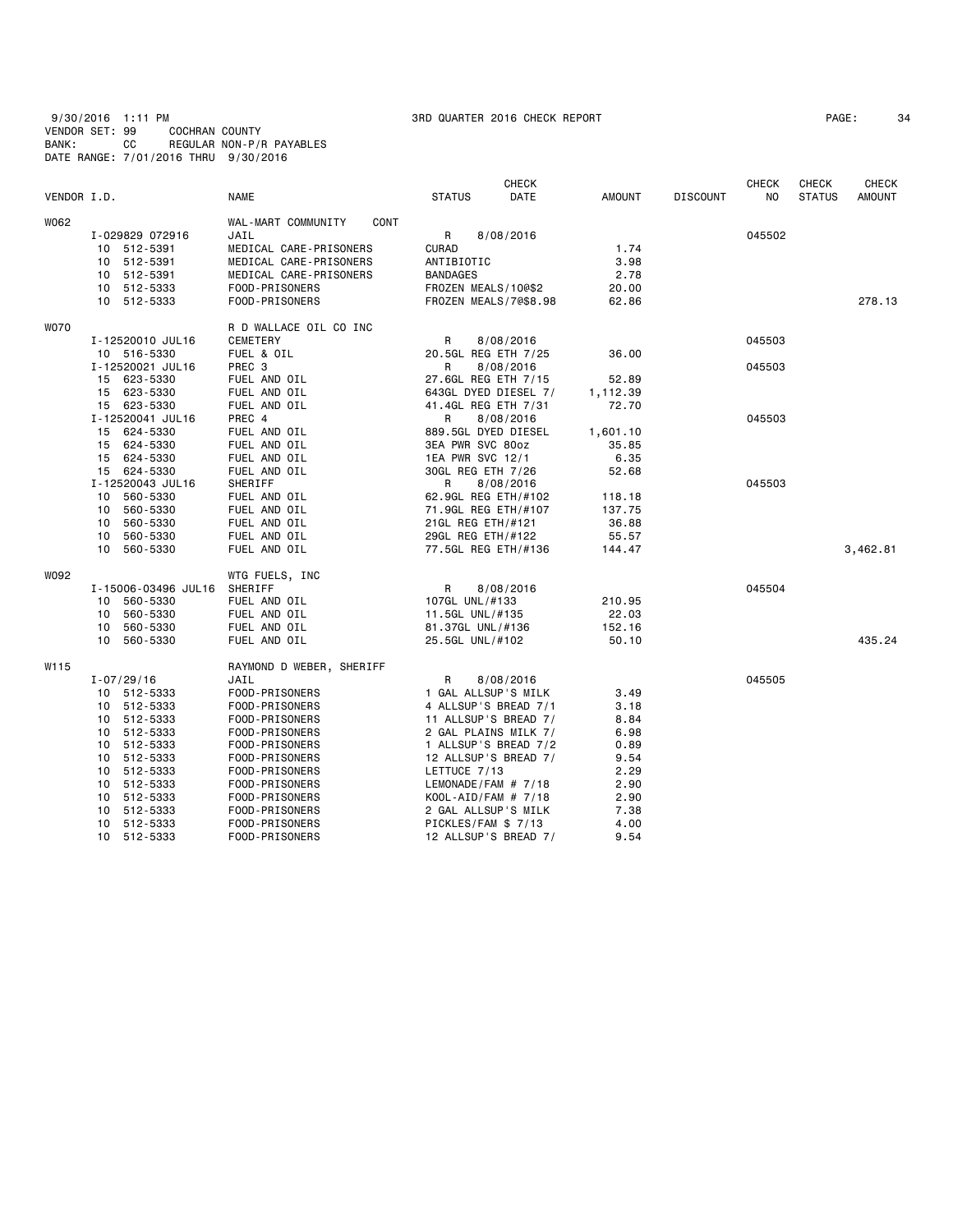9/30/2016 1:11 PM 3RD QUARTER 2016 CHECK REPORT PAGE: 35 VENDOR SET: 99 COCHRAN COUNTY BANK: CC REGULAR NON-P/R PAYABLES DATE RANGE: 7/01/2016 THRU 9/30/2016

| 'AGE : | 3! |
|--------|----|
|--------|----|

| VENDOR I.D. |                             | <b>NAME</b>                    | <b>STATUS</b>        | <b>CHECK</b><br>DATE  | <b>AMOUNT</b> | <b>DISCOUNT</b> | <b>CHECK</b><br>NO. | <b>CHECK</b><br><b>STATUS</b> | <b>CHECK</b><br>AMOUNT |
|-------------|-----------------------------|--------------------------------|----------------------|-----------------------|---------------|-----------------|---------------------|-------------------------------|------------------------|
| W115        |                             | RAYMOND D WEBER, SHERIFF CONT  |                      |                       |               |                 |                     |                               |                        |
|             | $I - 07/29/16$              | JAIL                           | R                    | 8/08/2016             |               |                 | 045505              |                               |                        |
|             | 10 512-5333                 | FOOD-PRISONERS                 | 2 GAL ALLSUP'S MILK  |                       | 6.98          |                 |                     |                               | 68.91                  |
| F096        |                             | FOOTPRINTS TRANSPORTATION INC. |                      |                       |               |                 |                     |                               |                        |
|             | I-JUV#832 8/9/16            | JUV-RESTITUTION                | R                    | 8/15/2016             |               |                 | 045506              |                               |                        |
|             | 10 000-4340.900             | JUVENILE PROBATION FEES        |                      | #832;RESTITUTION FOR  | 1,000.00      |                 |                     |                               | 1,000.00               |
| A042        |                             | J C ADAMS JR                   |                      |                       |               |                 |                     |                               |                        |
|             | $I - 07/28/16$              | ATTORNEY                       | R                    | 8/30/2016             |               |                 | 045535              |                               |                        |
|             | 10 475-5310                 | OFFICE SUPPLIES                | 50PK DBLSIDE         |                       | 8.00          |                 |                     |                               |                        |
|             | 10 475-5310                 | OFFICE SUPPLIES                | DISC                 |                       | 0.80CR        |                 |                     |                               |                        |
|             | 10 475-5310                 | OFFICE SUPPLIES                | 50PK DBLSIDE         |                       | 8.00          |                 |                     |                               |                        |
|             | 10 475-5310                 | OFFICE SUPPLIES                | 10PK DVD+            |                       | 29.99         |                 |                     |                               |                        |
|             | 10 475-5310                 | OFFICE SUPPLIES                | R/B SALES TAX        |                       | 3.73          |                 |                     |                               | 48.92                  |
| A053        |                             | AMERICAN TIRE DISTRIBUTORS     |                      |                       |               |                 |                     |                               |                        |
|             | I-S078888514                | SHERIFF                        | R                    | 8/30/2016             |               |                 | 045536              |                               |                        |
|             | 10 560-5454                 | TIRES                          |                      | 2 FIREHAWK GT 245/55  | 246.86        |                 |                     |                               | 246.86                 |
| A178        |                             | AMAZON                         |                      |                       |               |                 |                     |                               |                        |
|             | I-140335365719              | LIBRARY                        | R                    | 8/30/2016             |               |                 | 045537              |                               |                        |
|             | 10 650-5310                 | OFFICE SUPPLIES                | FLAT TUBULAR CO      |                       | 4.99          |                 |                     |                               |                        |
|             | 10 650-5310                 | OFFICE SUPPLIES                | SHIPPING             |                       | 0.99          |                 |                     |                               |                        |
|             | I-188490297404              | LIBRARY                        | R                    | 8/30/2016             |               |                 | 045537              |                               |                        |
|             | 10 650-5590                 | <b>BOOKS</b>                   |                      | THE LAST THING I REM  | 6.18          |                 |                     |                               |                        |
|             | 10 650-5499                 | MISCELLANEOUS                  | GR NORTHERN POPCORN  |                       | 24.59         |                 |                     |                               |                        |
|             | 10 650-5310                 | OFFICE SUPPLIES                | PAPER FASTENERS      |                       | 3.02          |                 |                     |                               |                        |
|             | 10 650-5590                 | <b>BOOKS</b>                   |                      | MIDNIGHT THIEF, BK 1  | 14.76         |                 |                     |                               |                        |
|             | 10 650-5590                 | <b>BOOKS</b>                   | UNITED AS ONE        |                       | 13.66         |                 |                     |                               |                        |
|             | 10 650-5590                 | <b>BOOKS</b>                   |                      | SLOW BURN: A DRIVEN N | 5.90          |                 |                     |                               |                        |
|             | 10<br>650-5590              | <b>BOOKS</b>                   |                      | HARRY POTTER AND THE  | 18.29         |                 |                     |                               |                        |
|             | 10<br>650-5590              | <b>BOOKS</b>                   | SWEETBITTER: A NOVEL |                       | 15.00         |                 |                     |                               |                        |
|             | 650-5590<br>10              | <b>BOOKS</b>                   |                      | INTO THE FIRE (THE B  | 9.99          |                 |                     |                               |                        |
|             | 10 650-5499                 | MISCELLANEOUS                  | DUBBLE BUBBLE GUM    |                       | 14.85         |                 |                     |                               |                        |
|             | 650-5590<br>10              | <b>BOOKS</b>                   | BEFORE THE FALL      |                       | 15.60         |                 |                     |                               |                        |
|             | 10<br>650-5590              | <b>BOOKS</b>                   | A COURT OF MIST AND  |                       | 13.28         |                 |                     |                               |                        |
|             | 650-5590<br>10              | <b>BOOKS</b>                   | <b>GLASS SWORD</b>   |                       | 11.98         |                 |                     |                               |                        |
|             | 650-5310<br>10              | OFFICE SUPPLIES                | BRASS WASHERS 15/32  |                       | 6.99          |                 |                     |                               |                        |
|             | 10 <sup>1</sup><br>650-5590 | <b>BOOKS</b>                   | PAPER AND FIRE       |                       | 11.76         |                 |                     |                               |                        |
|             | 10<br>650-5590              | <b>BOOKS</b>                   |                      | MURDER WITH PEACOCKS  | 7.19          |                 |                     |                               |                        |
|             | 10<br>650-5590              | <b>BOOKS</b>                   |                      | HARD BEAT:A DRIVEN N  | 5.79          |                 |                     |                               |                        |
|             | 10<br>650-5590              | <b>BOOKS</b>                   |                      | THE HOUSE OF SECRETS  | 16.80         |                 |                     |                               |                        |
|             | 650-5590<br>10              | <b>BOOKS</b>                   | GRACELING            |                       | 12.58         |                 |                     |                               |                        |
|             | 10<br>650-5590              | <b>BOOKS</b>                   | GOLD MEDAL FLAVOCOL  |                       | 7.18          |                 |                     |                               | 241.37                 |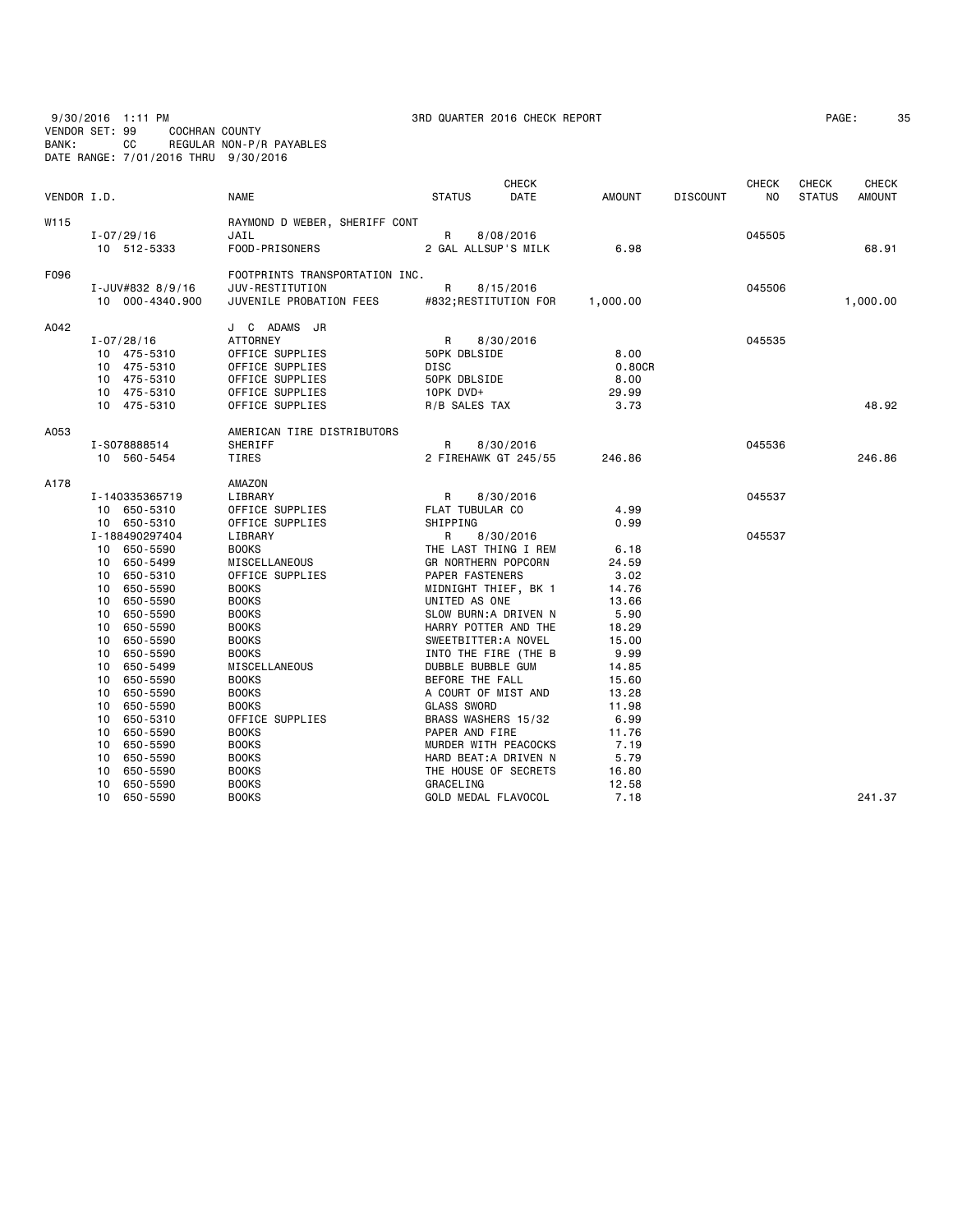9/30/2016 1:11 PM 3RD QUARTER 2016 CHECK REPORT PAGE: 36 VENDOR SET: 99 COCHRAN COUNTY BANK: CC REGULAR NON-P/R PAYABLES DATE RANGE: 7/01/2016 THRU 9/30/2016

|                  |                     |                                                 |                    |  | <b>CHECK</b>           |          |                 | <b>CHECK</b> | <b>CHECK</b>  | <b>CHECK</b>  |
|------------------|---------------------|-------------------------------------------------|--------------------|--|------------------------|----------|-----------------|--------------|---------------|---------------|
| VENDOR I.D.      |                     | <b>NAME</b>                                     | <b>STATUS</b>      |  | DATE                   | AMOUNT   | <b>DISCOUNT</b> | NO.          | <b>STATUS</b> | <b>AMOUNT</b> |
| B026             |                     | BLEDSOE WATER SUPPLY CORP                       |                    |  |                        |          |                 |              |               |               |
|                  | $I - 3004 08/16$    | PREC 3                                          | R                  |  | 8/30/2016              |          |                 | 045538       |               |               |
|                  | 15 623-5440         | UTILITIES                                       |                    |  | 600GL WATER JUL2016    | 20.10    |                 |              |               | 20.10         |
| B <sub>102</sub> |                     | BEAR GRAPHICS INC.                              |                    |  |                        |          |                 |              |               |               |
|                  | I-0749603           | JUSTICE OF PEACE                                | R                  |  | 8/30/2016              |          |                 | 045539       |               |               |
|                  | 10 455-5310         | OFFICE SUPPLIES                                 |                    |  | 500 BLUE BORDER PAPE   | 156.00   |                 |              |               |               |
|                  | 10 455-5310         | OFFICE SUPPLIES                                 | SHIPPING           |  |                        | 16.83    |                 |              |               | 172.83        |
| B197             |                     | <b>BRETT BUTLER</b>                             |                    |  |                        |          |                 |              |               |               |
|                  | I-010120144502-161  | <b>CLERK</b>                                    | R                  |  | 8/30/2016              |          |                 | 045540       |               |               |
|                  | 10 403-5310         | OFFICE SUPPLIES                                 |                    |  | 3 MONITORS 24" IPS @   | 659.97   |                 |              |               |               |
|                  | I-010120144502-167  | <b>CLERK</b>                                    | R                  |  | 8/30/2016              |          |                 | 045540       |               |               |
|                  | 10 403-5310         | OFFICE SUPPLIES                                 | 3 USB/VGA ADAPTERS |  |                        | 209.97   |                 |              |               |               |
|                  | 10 403-5310         | OFFICE SUPPLIES                                 | 1HR ONSITE         |  |                        | 100.00   |                 |              |               |               |
|                  | 10 403-5310         | OFFICE SUPPLIES                                 |                    |  | FIREWL MOD; SPRT CALL  | 100.00   |                 |              |               |               |
|                  | I-010120144502-170  | <b>CLERK RM&amp;P</b>                           | R                  |  | 8/30/2016              |          |                 | 045540       |               |               |
|                  | 22 403-5499         | CNTY CLERK R.M. & P LGC118.05 DELL 513-CDN RECT |                    |  |                        | 1,687.00 |                 |              |               |               |
|                  | 22 403-5499         | CNTY CLERK R.M. & P LGC118.05 SHIPPING          |                    |  |                        | 40.00    |                 |              |               | 2,796.94      |
| B279             |                     | KENDRA BILBREY                                  |                    |  |                        |          |                 |              |               |               |
|                  | $I$ -OIL CHG 8/5/16 | <b>EXTENSION SVC</b>                            | R                  |  | 8/30/2016              |          |                 | 045541       |               |               |
|                  | 10 665-5451         | REPAIRS                                         |                    |  | R/B OIL CHG/STUEART'   | 38.99    |                 |              |               |               |
|                  | 10 665-5451         | REPAIRS                                         | SYNTH BLND OIL     |  |                        | 4.99     |                 |              |               |               |
|                  | 10 665-5451         | REPAIRS                                         | AIR FILTER         |  |                        | 19.99    |                 |              |               | 63.97         |
| C015             |                     | COCHRAN COUNTY SENIOR                           |                    |  |                        |          |                 |              |               |               |
|                  | I-AUG '16 INSTLMT   | SENIOR CITIZENS                                 | R                  |  | 8/30/2016              |          |                 | 045542       |               |               |
|                  | 10 663-5418         | SENIOR CITIZENS CONTRACT                        | AUG 2016           |  |                        | 6,250.00 |                 |              |               | 6,250.00      |
| C065             |                     | CITY OF WHITEFACE F D                           |                    |  |                        |          |                 |              |               |               |
|                  | $I$ -JUL/AUG 16     | PUBLIC SAFETY*OTHER                             | R                  |  | 8/30/2016              |          |                 | 045543       |               |               |
|                  | 10 580-5414         | FIRE PROTECTION CONTRACTS                       |                    |  | SH214/CR260; WRECK 7/  | 350.00   |                 |              |               |               |
|                  | 10 580-5414         | FIRE PROTECTION CONTRACTS                       |                    |  | 310 ARTHUR, SMOKE 7/1  |          |                 |              |               |               |
|                  | 580-5414<br>10      | FIRE PROTECTION CONTRACTS                       |                    |  | CR240/CR107/CR95-158   | 350.00   |                 |              |               |               |
|                  | 580-5414<br>10      | FIRE PROTECTION CONTRACTS                       |                    |  | SH214/CR200; GRASS 8/  | 350.00   |                 |              |               |               |
|                  | 580-5414<br>10      | FIRE PROTECTION CONTRACTS                       |                    |  | SH125/FM1169; TANK BA  | 350.00   |                 |              |               |               |
|                  | 580-5414<br>10      | FIRE PROTECTION CONTRACTS                       |                    |  | FM1585/CR105;GRASS 8   | 350.00   |                 |              |               |               |
|                  | 580-5414<br>10      | FIRE PROTECTION CONTRACTS                       |                    |  | FM1585/CR177, CR197; G | 350.00   |                 |              |               |               |
|                  | 580-5414<br>10      | FIRE PROTECTION CONTRACTS                       |                    |  | SH214/CR25; GRASS 8/8  | 350.00   |                 |              |               |               |
|                  | 580-5414<br>10      | FIRE PROTECTION CONTRACTS                       |                    |  | FM1585/S FM1780; GRAS  | 350.00   |                 |              |               |               |
|                  | 580-5414<br>10      | FIRE PROTECTION CONTRACTS                       |                    |  | CR170/CR197;GRASS 8/   | 350.00   |                 |              |               |               |
|                  | 580-5414<br>10      | FIRE PROTECTION CONTRACTS                       |                    |  | FM1585/CR95;GRASS 8/   | 350.00   |                 |              |               | 3,500.00      |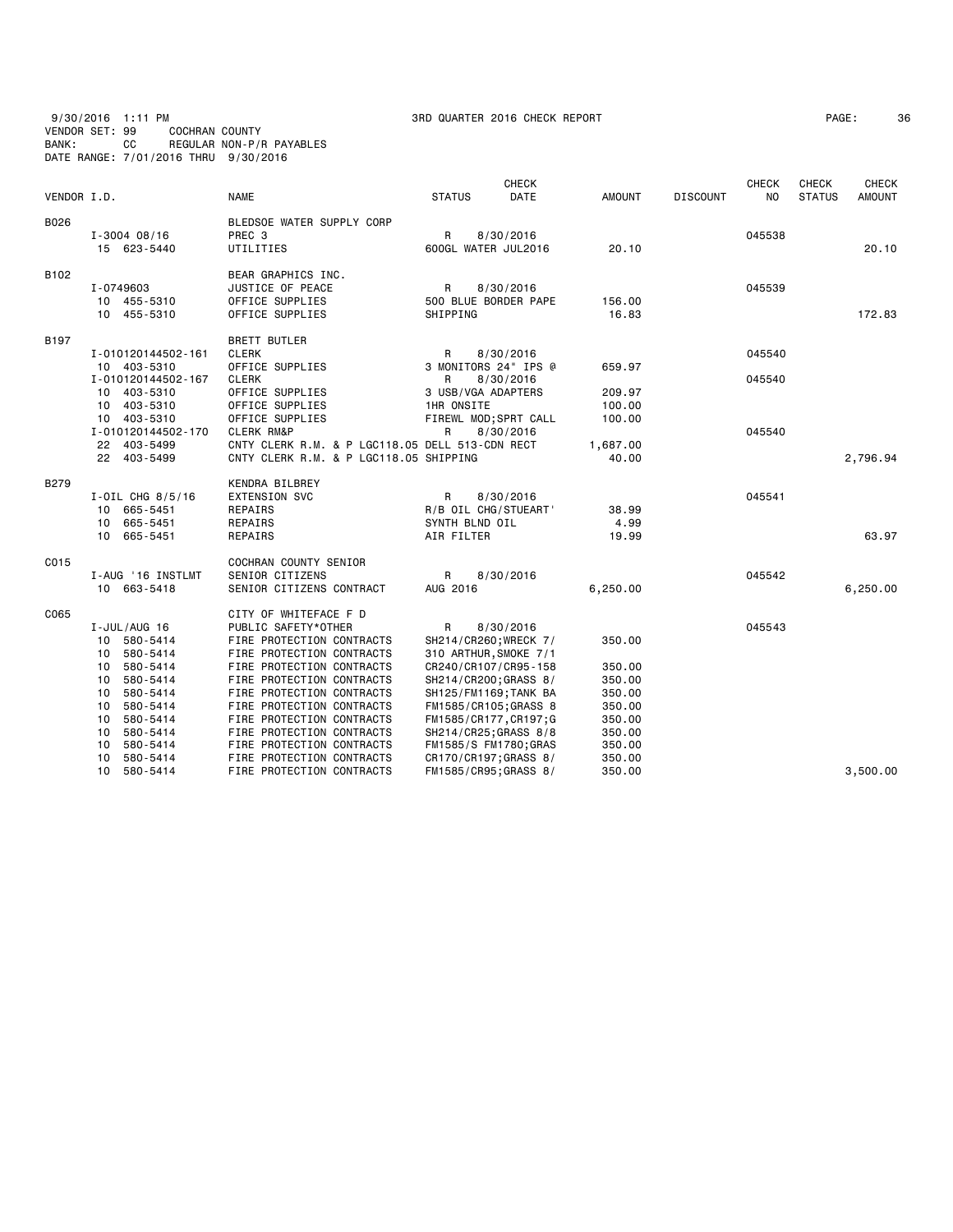9/30/2016 1:11 PM 3RD QUARTER 2016 CHECK REPORT PAGE: 37 VENDOR SET: 99 COCHRAN COUNTY BANK: CC REGULAR NON-P/R PAYABLES DATE RANGE: 7/01/2016 THRU 9/30/2016

|                  |                 |                                |                      | <b>CHECK</b>           |               |                 | <b>CHECK</b>   | <b>CHECK</b>  | CHECK    |
|------------------|-----------------|--------------------------------|----------------------|------------------------|---------------|-----------------|----------------|---------------|----------|
| VENDOR I.D.      |                 | <b>NAME</b>                    | <b>STATUS</b>        | <b>DATE</b>            | <b>AMOUNT</b> | <b>DISCOUNT</b> | N <sub>O</sub> | <b>STATUS</b> | AMOUNT   |
| C340             |                 | COUNTY INFORMATION RESOURCE AG |                      |                        |               |                 |                |               |          |
|                  | I-S0P005965     | NON-DEPT'L                     | R                    | 8/30/2016              |               |                 | 045544         |               |          |
|                  | 10 409-5420     | TELECOMMUNICATIONS             |                      | 21 EMAIL ACCTS JUL16   | 42.00         |                 |                |               | 42.00    |
| C383             |                 | MICHAEL P KLEMA, INC.          |                      |                        |               |                 |                |               |          |
|                  | I-62996         | CLERK                          | R                    | 8/30/2016              |               |                 | 045545         |               |          |
|                  | 10 403-5310     | OFFICE SUPPLIES                | 2 CANON TONER/IMAGER |                        | 919.80        |                 |                |               |          |
|                  | 10 403-5310     | OFFICE SUPPLIES                | 2% DISC              |                        | 18.40CR       |                 |                |               |          |
|                  | 10 403-5310     | OFFICE SUPPLIES                | SHIPPING             |                        | 59.95         |                 |                |               | 961.35   |
| E069             |                 | ENCARTELE, INC                 |                      |                        |               |                 |                |               |          |
|                  | I-6372          | JAIL                           | R                    | 8/30/2016              |               |                 | 045546         |               |          |
|                  | 10 000-4380.200 | OTHER [MISCELLANEOUS]          |                      | 100 PHONE CARDS/BATC   | 500.00        |                 |                |               | 500.00   |
| G031             |                 | GRAINGER                       |                      |                        |               |                 |                |               |          |
|                  | I-9187450490    | <b>COURTHOUSE</b>              | R                    | 8/30/2016              |               |                 | 045547         |               |          |
|                  | 10 510-5332     | CUSTODIAL SUPPLIES             |                      | STEP LADDER 41";#12M   | 70.59         |                 |                |               |          |
|                  | I-9193071082    | COURTHOUSE / ANNEX             | R                    | 8/30/2016              |               |                 | 045547         |               |          |
|                  | 10 510-5332     | CUSTODIAL SUPPLIES             |                      | 1PK BATTERIES, 9V, 12P | 13.10         |                 |                |               |          |
|                  | I-9193558799    | <b>COURTHOUSE</b>              | R                    | 8/30/2016              |               |                 | 045547         |               |          |
|                  | 10 510-5332     | CUSTODIAL SUPPLIES             |                      | 12 CANS LINE MRK PAI   | 35.64         |                 |                |               |          |
|                  | 10 510-5332     | CUSTODIAL SUPPLIES             |                      | 3 CANS LINE MRK PAIN   | 8.91          |                 |                |               |          |
|                  | I-9193558807    | COURTHOUSE                     | R                    | 8/30/2016              |               |                 | 045547         |               |          |
|                  | 10 510-5332     | CUSTODIAL SUPPLIES             | 1GL STRIPING PAINT,  |                        | 34.93         |                 |                |               |          |
|                  | I-9193558815    | <b>COURTHOUSE</b>              | R                    | 8/30/2016              |               |                 | 045547         |               |          |
|                  | 10 510-5332     | CUSTODIAL SUPPLIES             |                      | 1GL STRIPING PAINT, Y  | 34.80         |                 |                |               |          |
|                  | I-9195045472    | COURTHOUSE                     | R                    | 8/30/2016              |               |                 | 045547         |               |          |
|                  | 10 510-5451     | REPAIR                         |                      | ROCKER SWITCH #2TPK2   | 4.88          |                 |                |               |          |
|                  | I-9198387293    | LIBRARY                        | R                    | 8/30/2016              |               |                 | 045547         |               |          |
|                  | 10 660-5332     | CUSTODIAL SUPPLIES             | 2 TX PARKING SIGN/AD |                        | 78.54         |                 |                |               |          |
|                  | 10 660-5332     | CUSTODIAL SUPPLIES             |                      | 12 CANS LINE MARK PA   | 35.64         |                 |                |               |          |
|                  | I-9207084279    | TAX A/C                        | R                    | 8/30/2016              |               |                 | 045547         |               |          |
|                  | 10 499-5310     | OFFICE SUPPLIES                | UPS BKUP #4NZT1      |                        | 79.18         |                 |                |               | 396.21   |
| H <sub>152</sub> |                 | HARRIS LOCAL GOVERNMENT        |                      |                        |               |                 |                |               |          |
|                  | I-MN00007023    | TAX A/C                        | R                    | 8/30/2016              |               |                 | 045548         |               |          |
|                  | 10 499-5411     | MAINTENANCE CONTRACTS          | 4TH QTR ONLINE COLL  |                        | 6,459.77      |                 |                |               |          |
|                  | 10 499-5411     | MAINTENANCE CONTRACTS          |                      | 4TH QTR MAINT/ONLINE   | 325,00        |                 |                |               | 6,784.77 |
| H154             |                 | HERCULES HARDWARE              |                      |                        |               |                 |                |               |          |
|                  | I-957140        | PREC 1                         | R                    | 8/30/2016              |               |                 | 045549         |               |          |
|                  | 15 621-5356     | ROAD MATERIALS & SUPPLIES      | 1CS C-FOLD TOWELS    |                        | 86.98         |                 |                |               |          |
|                  | 15 621-5356     | ROAD MATERIALS & SUPPLIES      | FREIGHT              |                        | 23.40         |                 |                |               | 110.38   |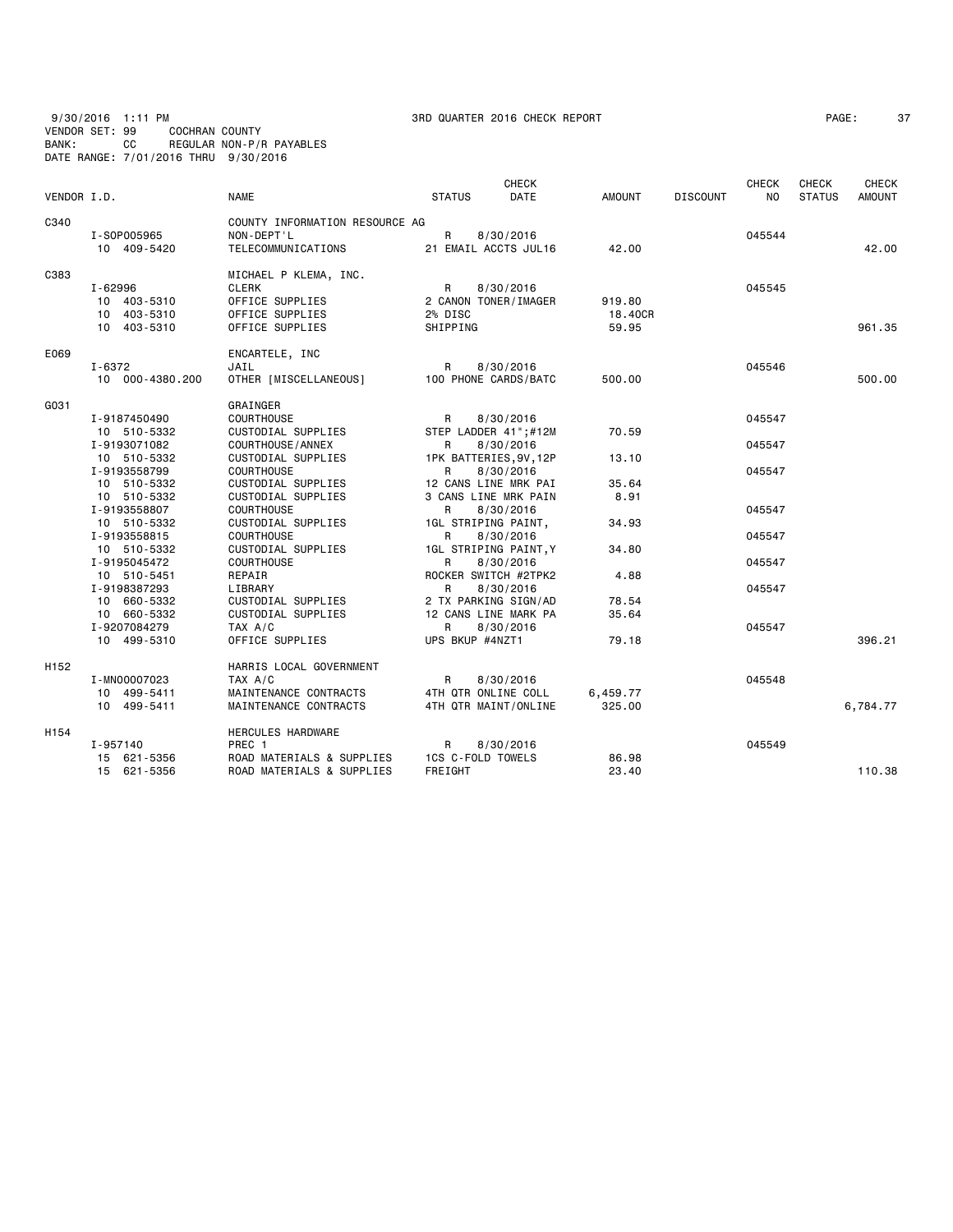9/30/2016 1:11 PM 3RD QUARTER 2016 CHECK REPORT PAGE: 38 VENDOR SET: 99 COCHRAN COUNTY BANK: CC REGULAR NON-P/R PAYABLES DATE RANGE: 7/01/2016 THRU 9/30/2016

| PAGE : | 3 |
|--------|---|
|--------|---|

|             |                     |                                |                      | <b>CHECK</b>         |               |                 | <b>CHECK</b> | <b>CHECK</b>  | <b>CHECK</b>  |
|-------------|---------------------|--------------------------------|----------------------|----------------------|---------------|-----------------|--------------|---------------|---------------|
| VENDOR I.D. |                     | <b>NAME</b>                    | <b>STATUS</b>        | <b>DATE</b>          | <b>AMOUNT</b> | <b>DISCOUNT</b> | NO.          | <b>STATUS</b> | <b>AMOUNT</b> |
| H301        |                     | HAYS COUNTY TREASURER          |                      |                      |               |                 |              |               |               |
|             | I-080516 JUV#1025   | JUVENILE PROBATION             | R                    | 8/30/2016            |               |                 | 045550       |               |               |
|             | 17 573-5413.004     | Other Placements               | 31 DAYS/POST(S) JUV# |                      | 3,410.00      |                 |              |               | 3,410.00      |
| J049        |                     | JUVENILE PROBATION FUND        |                      |                      |               |                 |              |               |               |
|             | I-LOCAL MATCH 08/16 | JUVENILE PROBATION             | R                    | 8/30/2016            |               |                 | 045551       |               |               |
|             | 10 571-5472         | LOCAL SUPPORT-JUV BOARD        |                      | LOCAL FUNDS MATCH AU | 6,666.00      |                 |              |               |               |
|             | I-LOCAL MATCH 09/16 | JUVENILE PROBATION             | R                    | 8/30/2016            |               |                 | 045551       |               |               |
|             | 10 571-5472         | LOCAL SUPPORT-JUV BOARD        |                      | LOCAL FUNDS MATCH SE | 6,666.00      |                 |              |               | 13,332.00     |
| J057        |                     | MT LIBRARY SERVICES dba        |                      |                      |               |                 |              |               |               |
|             | I-326639            | LIBRARY                        | R                    | 8/30/2016            |               |                 | 045552       |               |               |
|             | 10 650-5590         | <b>BOOKS</b>                   | INTERMEDIATE RDRS/AN |                      | 189.60        |                 |              |               |               |
|             | 650-5590<br>10      | <b>BOOKS</b>                   | UPPR ELEM, JR HI     |                      | 189.60        |                 |              |               |               |
|             | 650-5590<br>10      | <b>BOOKS</b>                   | INDEP RDRS           |                      | 177.60        |                 |              |               |               |
|             | 650-5590<br>10      | <b>BOOKS</b>                   | KINDER               |                      | 189.60        |                 |              |               |               |
|             | 10 650-5590         | <b>BOOKS</b>                   | MATURE YOUNG ADULTS  |                      | 195.60        |                 |              |               |               |
|             | 10 650-5590         | <b>BOOKS</b>                   | YOUNG ADULTS         |                      | 195.60        |                 |              |               | 1,137.60      |
| J082        |                     | JOHN DEERE FINANCIAL           |                      |                      |               |                 |              |               |               |
|             | I-431393            | PREC 4                         | R                    | 8/30/2016            |               |                 | 045553       |               |               |
|             | 15 624-5451         | REPAIRS                        | 2 AIR FILTER #AT3110 |                      | 307.12        |                 |              |               |               |
|             | 15 624-5451         | REPAIRS                        | OIL FILTER #RE521420 |                      | 42.13         |                 |              |               | 349.25        |
| L015        |                     | LUBBOCK COUNTY, TEXAS          |                      |                      |               |                 |              |               |               |
|             | I-JUL16/JUV#1027    | JUVENILE PROBATION             | R                    | 8/30/2016            |               |                 | 045554       |               |               |
|             | 17 573-5413         | Detention Services             | 31 DAYS/PRE(S) JUV#1 |                      | 3,100.00      |                 |              |               | 3,100.00      |
| L018        |                     | LUBBOCK GRADER BLADE, INC      |                      |                      |               |                 |              |               |               |
|             | I-57732             | PARK/PUBLIC SAFETY*OTHER       | R                    | 8/30/2016            |               |                 | 045555       |               |               |
|             | 10 660-5332         | CUSTODIAL SUPPLIES             | DIR SIGN/PARK;@SH214 |                      | 110.00        |                 |              |               |               |
|             | 10 580-5499         | MISCELLANEOUS                  |                      | 4 BURN BAN SIGNS;24x | 240.00        |                 |              |               | 350.00        |
| L189        |                     | HOCKLEY COUNTY PUBLISHING CO.I |                      |                      |               |                 |              |               |               |
|             | I-MUSEUM 7/3/16     | MUSEUM/HISTORICAL COMM         | R                    | 8/30/2016            |               |                 | 045556       |               |               |
|             | 31 652-5430         | ADVERTISING                    | 31.5in 7/3/16        |                      | 207.90        |                 |              |               | 207.90        |
| MO11        |                     | MCWHORTER'S LTD                |                      |                      |               |                 |              |               |               |
|             | I-4007798           | SHERIFF                        | R                    | 8/30/2016            |               |                 | 045557       |               |               |
|             | 10 560-5454         | TIRES                          | TIRE/13 EXPR #5778;B |                      | 13.65         |                 |              |               | 13.65         |
| M059        |                     | MSB                            |                      |                      |               |                 |              |               |               |
|             | I-17643134          | JUVENILE PROBATION             | R                    | 8/30/2016            |               |                 | 045558       |               |               |
|             | 17 573-5427         | TRAVEL & TRAINING              | PARK ST MAINLN 7/24  |                      | 1.94          |                 |              |               |               |
|             | 17 573-5427         | TRAVEL & TRAINING              | LAKELINE MAINLN      |                      | 0.72          |                 |              |               |               |
|             | 17 573-5427         | TRAVEL & TRAINING              | CRYSTAL FALLS MAINLN |                      | 1.37          |                 |              |               |               |
|             | 17 573-5427         | TRAVEL & TRAINING              | PARK ST MAINLN 7/26  |                      | 1.94          |                 |              |               |               |
|             | 17<br>573-5427      | TRAVEL & TRAINING              | LAKELINE MAINLN      |                      | 0.72          |                 |              |               |               |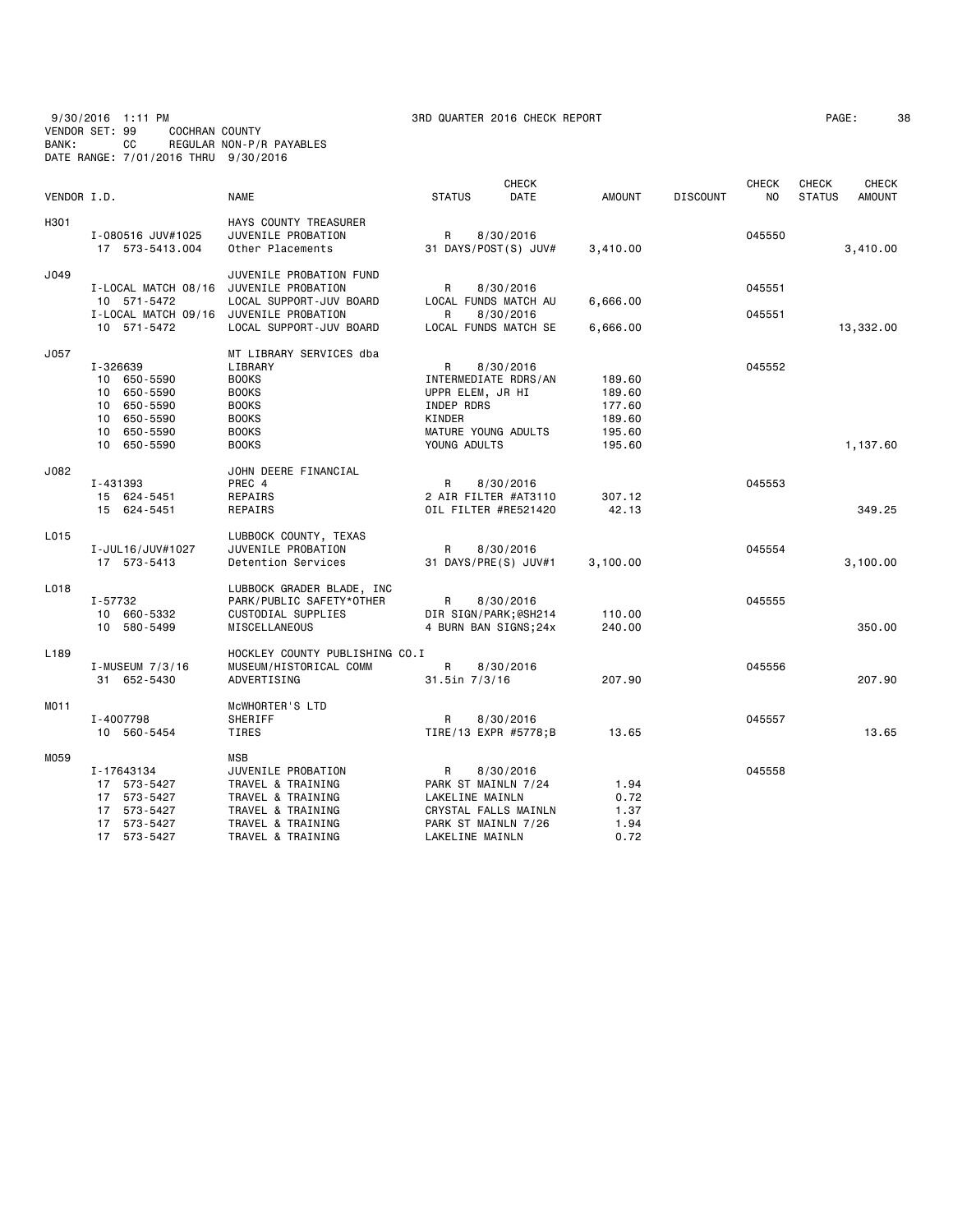## 9/30/2016 1:11 PM 3RD QUARTER 2016 CHECK REPORT PAGE: 39 VENDOR SET: 99 COCHRAN COUNTY BANK: CC REGULAR NON-P/R PAYABLES DATE RANGE: 7/01/2016 THRU 9/30/2016

|             |                            |                      |                                          |      |                       | <b>CHECK</b>         |                |                 | <b>CHECK</b> | <b>CHECK</b>  | <b>CHECK</b>  |
|-------------|----------------------------|----------------------|------------------------------------------|------|-----------------------|----------------------|----------------|-----------------|--------------|---------------|---------------|
| VENDOR I.D. |                            |                      | <b>NAME</b>                              |      | <b>STATUS</b>         | DATE                 | <b>AMOUNT</b>  | <b>DISCOUNT</b> | NO           | <b>STATUS</b> | <b>AMOUNT</b> |
| M059        |                            |                      | <b>MSB</b>                               | CONT |                       |                      |                |                 |              |               |               |
|             | I-17643134                 |                      | JUVENILE PROBATION                       |      | $\mathsf{R}$          | 8/30/2016            |                |                 | 045558       |               |               |
|             | 17 573-5427                |                      | TRAVEL & TRAINING                        |      |                       | CRYSTAL FALLS MAINLN | 1.37           |                 |              |               |               |
|             | 17 573-5427                |                      | TRAVEL & TRAINING                        |      | PROCESSING FEE        |                      | 1.00           |                 |              |               | 9.06          |
| M299        |                            |                      | MORTON SELF STORAGE                      |      |                       |                      |                |                 |              |               |               |
|             | $I - 527$                  |                      | SHERIFF                                  |      | R                     | 8/30/2016            |                |                 | 045559       |               |               |
|             | 10 560-5499                |                      | MISCELLANEOUS                            |      | STORAGE JUL16         |                      | 50.00          |                 |              |               | 50,00         |
|             |                            |                      |                                          |      |                       |                      |                |                 |              |               |               |
| N066        |                            |                      | NTS COMMUNICATIONS                       |      |                       |                      |                |                 |              |               |               |
|             |                            | I-8062660032 AUG16   | COMM'R CT/CO JDG/PREC 4                  |      | R                     | 8/30/2016            |                |                 | 045560       |               |               |
|             | 15 610-5420                |                      | TELECOMMUNICATIONS                       |      |                       | WATS LINE--NEWLY INC | 5.00           |                 |              |               |               |
|             | 15 610-5420<br>15 624-5420 |                      | TELECOMMUNICATIONS<br>TELECOMMUNICATIONS |      | <b>FEES</b>           | LONG DISTANCE CHGS   | 7.42<br>0.48   |                 |              |               | 12.90         |
|             |                            |                      |                                          |      |                       |                      |                |                 |              |               |               |
| N095        |                            |                      | NEOFUNDS BY NEOPOST                      |      |                       |                      |                |                 |              |               |               |
|             | $I - 08/26/16$             |                      | <b>CLERK</b>                             |      | R                     | 8/30/2016            |                |                 | 045561       |               |               |
|             | 10 403-5311                |                      | POSTAL EXPENSES                          |      |                       | POSTAGE ADDED TO MTR | 1,000.00       |                 |              |               | 1,000.00      |
| 0013        |                            |                      | OLD REPUBLIC SURETY COMPA                |      |                       |                      |                |                 |              |               |               |
|             |                            | I-LP02133874 DIST16  | <b>DISTRICT CLERK</b>                    |      | R                     | 8/30/2016            |                |                 | 045562       |               |               |
|             | 10 403-5480                |                      | <b>BONDS &amp; NOTARY FEES</b>           |      |                       | DIST CLRK RNWL/SHAN  | 50.00          |                 |              |               | 50.00         |
| 0013        |                            |                      | OLD REPUBLIC SURETY COMPA                |      |                       |                      |                |                 |              |               |               |
|             |                            | I-LP02133875 C016    | <b>COUNTY CLERK</b>                      |      | R                     | 8/30/2016            |                |                 | 045563       |               |               |
|             | 10 403-5480                |                      | <b>BONDS &amp; NOTARY FEES</b>           |      |                       | CO CLRK RNWL/SHANNA  | 50.00          |                 |              |               | 50.00         |
| 0037        |                            |                      | ANGELA OVERMAN, ATTY AT LAW              |      |                       |                      |                |                 |              |               |               |
|             |                            | I-WRIGHT #1493,1494  | DISTRICT COURT                           |      | R                     | 8/30/2016            |                |                 | 045564       |               |               |
|             | 10 435-5400                |                      | ATTORNEY AD LITEM                        |      |                       | 2 DISM(F) W/LBK PLEA | 750.00         |                 |              |               | 750.00        |
| P073        |                            |                      | THE PENWORTHY COMPANY                    |      |                       |                      |                |                 |              |               |               |
|             | I-0026568                  |                      | LIBRARY                                  |      | R                     | 8/30/2016            |                |                 | 045565       |               |               |
|             | 10 650-5590                |                      | <b>BOOKS</b>                             |      |                       | ADVENTURES OF BB-8   | 13.49          |                 |              |               |               |
|             | 10                         | 650-5590             | <b>BOOKS</b>                             |      | <b>BB TAKE OFF</b>    |                      | 13.49          |                 |              |               |               |
|             | 10                         | 650-5590             | <b>BOOKS</b>                             |      | <b>FRANKEN CREEPY</b> |                      | 13.49          |                 |              |               |               |
|             | 10                         | 650-5590             | <b>BOOKS</b>                             |      |                       | FULI FINDS HER PLACE | 13.49          |                 |              |               |               |
|             | 10                         | 650-5590             | <b>BOOKS</b>                             |      | GO, PETE, GO!         |                      | 13.49          |                 |              |               |               |
|             | 10                         | 650-5590             | <b>BOOKS</b>                             |      |                       | HEROES TO THE RESCUE | 13.49          |                 |              |               |               |
|             | 10                         | 650-5590             | <b>BOOKS</b>                             |      | HIDING DINOSAURS      |                      | 16.96          |                 |              |               |               |
|             | 10                         | 650-5590             | <b>BOOKS</b>                             |      | MEET THE KNIGHTS      |                      | 13.49          |                 |              |               |               |
|             | 10                         | 650-5590             | <b>BOOKS</b>                             |      | NINJA, GO!            |                      | 13.49          |                 |              |               |               |
|             | 10                         | 650-5590             | <b>BOOKS</b>                             |      | OLYMPIG               |                      | 19.96          |                 |              |               |               |
|             | 10                         | 650-5590             | <b>BOOKS</b>                             |      |                       | RECESS IS A JUNGLE # | 15.96          |                 |              |               |               |
|             | 10                         | 650-5590             | <b>BOOKS</b>                             |      |                       | SIR PETE THE BRAVE   | 13.49          |                 |              |               |               |
|             | 10<br>10                   | 650-5590<br>650-5590 | <b>BOOKS</b><br><b>BOOKS</b>             |      | UNLIKELY FRIENDS      | WHO STOLESTELLOSP    | 13.49<br>13.49 |                 |              |               | 201.27        |
|             |                            |                      |                                          |      |                       |                      |                |                 |              |               |               |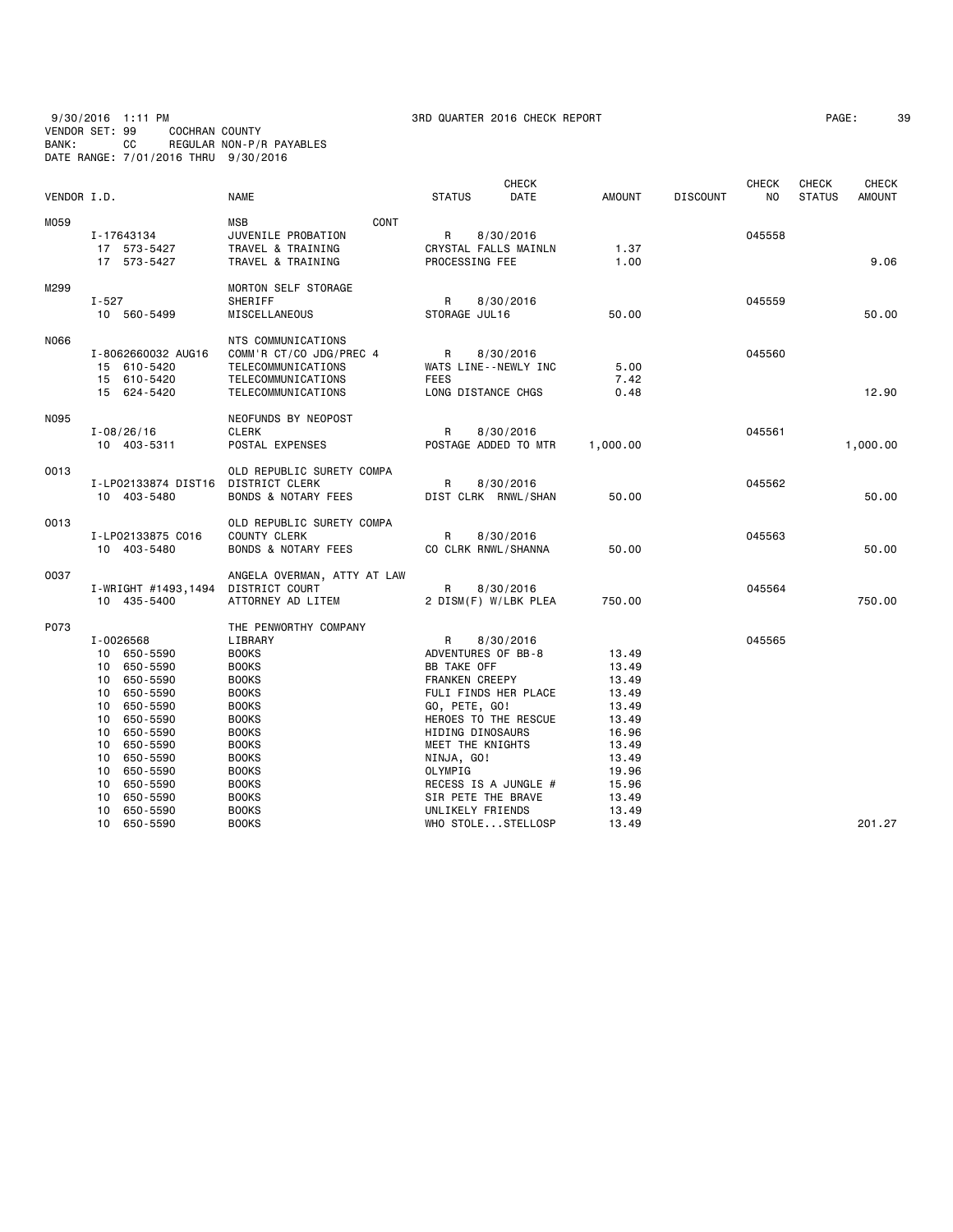9/30/2016 1:11 PM 3RD QUARTER 2016 CHECK REPORT PAGE: 40 VENDOR SET: 99 COCHRAN COUNTY BANK: CC REGULAR NON-P/R PAYABLES DATE RANGE: 7/01/2016 THRU 9/30/2016

| AGE: |  | $\overline{4}$ |
|------|--|----------------|
|------|--|----------------|

| VENDOR I.D. |                                                                                                                                                                                                                    | <b>NAME</b>                                                                                                                                                                                                                                                                                                                                          | <b>STATUS</b>                                                                                                                                                                                              | <b>CHECK</b><br>DATE   | <b>AMOUNT</b>                                                                                                   | <b>DISCOUNT</b> | CHECK<br>NO      | <b>CHECK</b><br><b>STATUS</b> | <b>CHECK</b><br><b>AMOUNT</b> |
|-------------|--------------------------------------------------------------------------------------------------------------------------------------------------------------------------------------------------------------------|------------------------------------------------------------------------------------------------------------------------------------------------------------------------------------------------------------------------------------------------------------------------------------------------------------------------------------------------------|------------------------------------------------------------------------------------------------------------------------------------------------------------------------------------------------------------|------------------------|-----------------------------------------------------------------------------------------------------------------|-----------------|------------------|-------------------------------|-------------------------------|
| P229        | I-DUES '16-'17<br>17 573-5499                                                                                                                                                                                      | PANHANDLE AREA JUVENILE PROBAT<br>JUVENILE PROBATION<br>OPERATING EXPENSES                                                                                                                                                                                                                                                                           | R<br>ANNUAL DUES/BRYANT S                                                                                                                                                                                  | 8/30/2016              | 20.00                                                                                                           |                 | 045566           |                               | 20,00                         |
| P246        | I-DW#17020<br>10 000-4370.101                                                                                                                                                                                      | FELICIA PHEA<br><b>ACTIVITY BLDG</b><br>RENT-ACTIVITY BUILDING                                                                                                                                                                                                                                                                                       | R<br>REF DEP FOR 8/12/16                                                                                                                                                                                   | 8/30/2016              | 150.00                                                                                                          |                 | 045567           |                               | 150.00                        |
| R092        | I-FALL CONF '16<br>10 403-5427                                                                                                                                                                                     | CDCAT - REGION II<br>CO/DIST CLERK<br>CONTINUING EDUCATION                                                                                                                                                                                                                                                                                           | R<br>REGIS/SHANNA DEWBRE                                                                                                                                                                                   | 8/30/2016              | 35.00                                                                                                           |                 | 045568           |                               | 35.00                         |
| S073        | I-0253900-IN<br>10 560-5334<br>10 560-5334<br>10 560-5334<br>10 560-5334<br>I-0266912-IN<br>10 560-5334<br>10 560-5334                                                                                             | SIRCHIE ACQUISITION COMPANY, L<br>SHERIFF<br>OTHER SUPPLIES<br>OTHER SUPPLIES<br>OTHER SUPPLIES<br>OTHER SUPPLIES<br>JAIL<br>OTHER SUPPLIES<br>OTHER SUPPLIES                                                                                                                                                                                        | R<br>EVID COLL/ID KIT<br>TACTICAL MAX ALS KIT<br>CRIME/ACCID PHOT EVI<br>PHOTO REFERENCE SCAL<br>R<br>2PK COMB TAGS, 100/P<br>SHIPPING                                                                     | 8/30/2016<br>8/30/2016 | 299.95<br>275.00<br>33.75<br>14.95<br>43.90<br>8.50                                                             |                 | 045569<br>045569 |                               | 676.05                        |
| S124        | I-957090<br>15 621-5356<br>15 621-5356                                                                                                                                                                             | SHARE CORP.<br>PREC 1<br>ROAD MATERIALS & SUPPLIES<br>ROAD MATERIALS & SUPPLIES                                                                                                                                                                                                                                                                      | R<br>12 PT CHERRY GRIT<br>FREIGHT                                                                                                                                                                          | 8/30/2016              | 111.00<br>16.80                                                                                                 |                 | 045570           |                               | 127.80                        |
| S222        | I-0110548-IN<br>15 623-5451<br>15 623-5451<br>15 623-5451                                                                                                                                                          | SOUTH PLAINS COMMUNICATIONS<br>PREC 3<br>REPAIRS<br>REPAIRS<br>REPAIRS                                                                                                                                                                                                                                                                               | R<br>RPR 2 UNITS/RANGE<br>MILEAGE;128mi@75c<br>UHF GAIN ANT; 450-470                                                                                                                                       | 8/30/2016              | 225.00<br>96.00<br>108.00                                                                                       |                 | 045571           |                               | 429.00                        |
| S242        | I-885 082516<br>10 512-5392<br>10 512-5392<br>10 512-5392<br>10 512-5333<br>10 512-5333<br>10 512-5392<br>10 512-5392<br>10 512-5392<br>10 512-5392<br>10 512-5392<br>512-5392<br>10<br>10 512-5392<br>10 512-5392 | SAM'S CLUB<br>JAIL<br>MISCELLANEOUS SUPPLIES<br>MISCELLANEOUS SUPPLIES<br>MISCELLANEOUS SUPPLIES<br>FOOD-PRISONERS<br>FOOD-PRISONERS<br>MISCELLANEOUS SUPPLIES<br>MISCELLANEOUS SUPPLIES<br>MISCELLANEOUS SUPPLIES<br>MISCELLANEOUS SUPPLIES<br>MISCELLANEOUS SUPPLIES<br>MISCELLANEOUS SUPPLIES<br>MISCELLANEOUS SUPPLIES<br>MISCELLANEOUS SUPPLIES | R<br>8oz FOAM CUPS<br>20-0Z FOAM CUPS<br><b>FORKS</b><br>DRINK BOX/3<br>VARIETY PACK<br><b>ZPLC SNDWCH</b><br>ZPLC FRZR GL<br>PINE-SOL/2<br>DISINF/2<br>LYSOL 4PK<br>LAUNDRY DET<br>COMET 2X<br>DISC/LYSOL | 8/30/2016              | 15.98<br>18.79<br>9.97<br>29.94<br>11.98<br>8.88<br>12.68<br>21.78<br>12.72<br>14.49<br>15.38<br>5.97<br>3.00CR |                 | 045572           |                               |                               |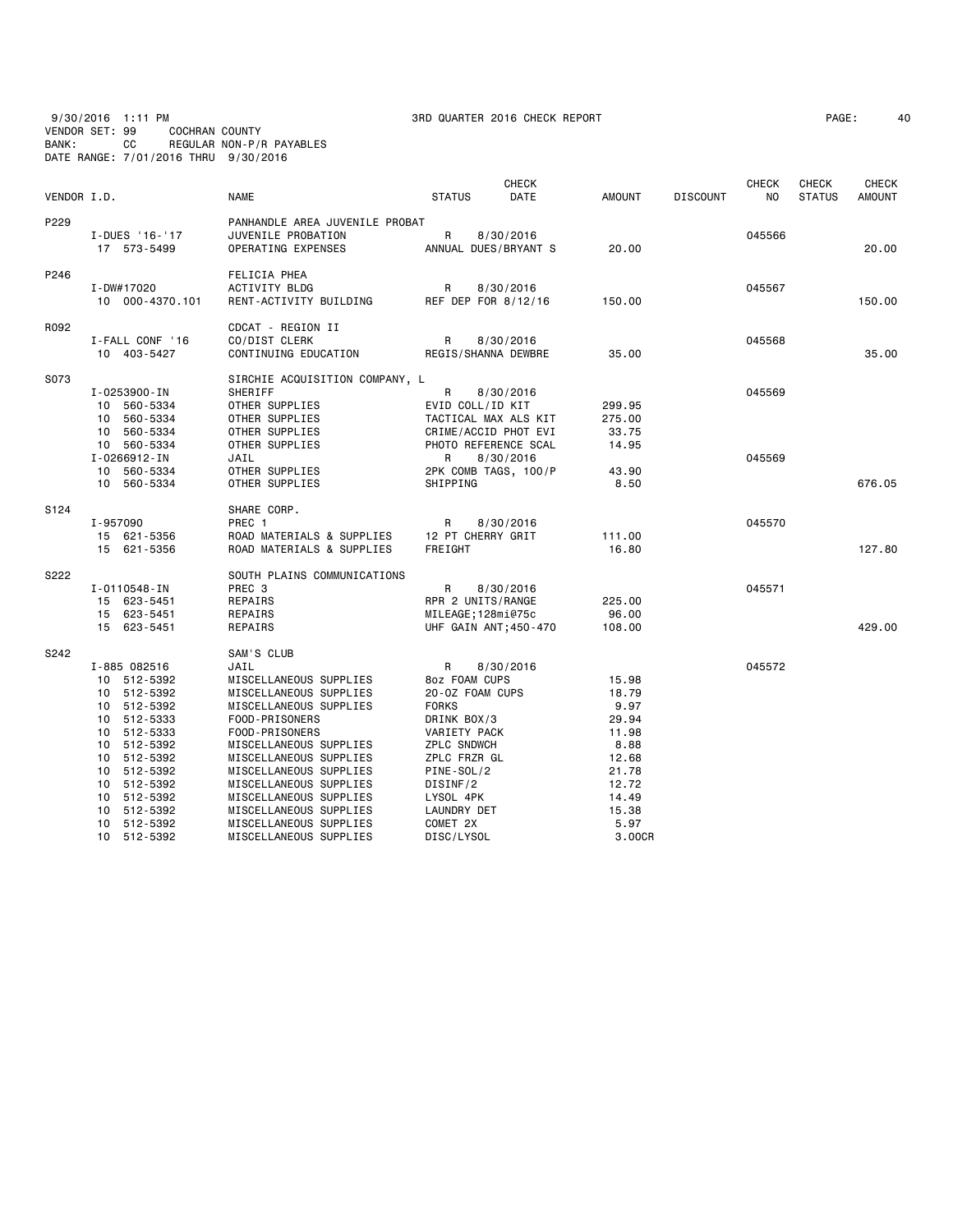### 9/30/2016 1:11 PM 3RD QUARTER 2016 CHECK REPORT PAGE: 41 VENDOR SET: 99 COCHRAN COUNTY BANK: CC REGULAR NON-P/R PAYABLES DATE RANGE: 7/01/2016 THRU 9/30/2016

| PAGE: |  |
|-------|--|
|-------|--|

|             |                            |                                                  |                                  | <b>CHECK</b>                      |               |                 | <b>CHECK</b> | CHECK         | <b>CHECK</b> |
|-------------|----------------------------|--------------------------------------------------|----------------------------------|-----------------------------------|---------------|-----------------|--------------|---------------|--------------|
| VENDOR I.D. |                            | <b>NAME</b>                                      | <b>STATUS</b>                    | <b>DATE</b>                       | AMOUNT        | <b>DISCOUNT</b> | NO.          | <b>STATUS</b> | AMOUNT       |
| S242        |                            | CONT<br>SAM'S CLUB                               |                                  |                                   |               |                 |              |               |              |
|             | I-885 082516               | JAIL                                             | R.                               | 8/30/2016                         |               |                 | 045572       |               |              |
|             | 10 512-5333                | FOOD-PRISONERS                                   | DISC/DRINK BOX                   |                                   | 6.00CR        |                 |              |               | 169.56       |
| S316        |                            | <b>BRYANT SEARS</b>                              |                                  |                                   |               |                 |              |               |              |
|             | I-NORTON '16-'17           | JUVENILE PROBATION                               | R                                | 8/30/2016                         |               |                 | 045573       |               |              |
|             | 17 573-5499                | OPERATING EXPENSES                               | NORTON A/V RNWL                  |                                   | 49.99         |                 |              |               |              |
|             | 17 573-5499                | OPERATING EXPENSES                               | R/B SALES TAX                    |                                   | 3.87          |                 |              |               |              |
|             | I-SAN MRCS/AUSTIN          | JUVENILE PROBATION                               | R                                | 8/30/2016                         |               |                 | 045573       |               |              |
|             | 17 573-5427                | TRAVEL & TRAINING                                | MEALS 8/20-21/16                 |                                   | 42.60         |                 |              |               |              |
|             | 17 573-5427                | TRAVEL & TRAINING                                | 1 NITE/AUSTIN 8/20/              |                                   | 118.15        |                 |              |               |              |
|             | 17 573-5427                | TRAVEL & TRAINING                                | LODGING TAX                      |                                   | 17.72         |                 |              |               |              |
|             | 17 573-5499                | OPERATING EXPENSES                               | MEAL/JUV#1027 8/19/1             |                                   | 8.32          |                 |              |               |              |
|             | 17 573-5499                | OPERATING EXPENSES                               | MEAL/JUV#1025 8/21/1             |                                   | 7.03          |                 |              |               | 247.68       |
| S325        |                            | DONNA SCHMIDT                                    |                                  |                                   |               |                 |              |               |              |
|             | I-TREND MICRO '16          | JUSTICE OF PEACE                                 | R                                | 8/30/2016                         |               |                 | 045574       |               |              |
|             | 10 455-5310                | OFFICE SUPPLIES                                  | TREND MICRO A/V 12 M             |                                   | 31.48         |                 |              |               |              |
|             | 10 455-5310                | OFFICE SUPPLIES                                  | R/B SALES TAX                    |                                   | 1.95          |                 |              |               | 33.43        |
| S347        |                            | SOUTHERN TIRE MART, LLC                          |                                  |                                   |               |                 |              |               |              |
|             | I-0070228137               | PREC 3                                           | R.                               | 8/30/2016                         |               |                 | 045575       |               |              |
|             | 15 623-5454                | <b>TIRES</b>                                     | 4 ULTRA TRAC 17.5R25             |                                   | 4,692.24      |                 |              |               |              |
|             | 15 623-5454                | TIRES                                            | 4 25" 0-RINGS                    |                                   | 60.00         |                 |              |               | 4,752.24     |
| S416        |                            | SOS WASTE DISPOSAL, INC                          |                                  |                                   |               |                 |              |               |              |
|             | $I - 8743$                 | PREC 3/PREC 4                                    | $\mathsf{R}$                     | 8/30/2016                         |               |                 | 045576       |               |              |
|             | 15 623-5440                | UTILITIES                                        | DUMPSTER SVC SEP16               |                                   | 53.25         |                 |              |               |              |
|             | 15 624-5440                | UTILITIES                                        | DUMPSTER SVC SEP16               |                                   | 53.25         |                 |              |               | 106.50       |
| S431        |                            | SATELLITE TRACKING OF PEOPLE L                   |                                  |                                   |               |                 |              |               |              |
|             | I-STPINV00029304           | JUVENILE PROBATION                               | $\mathsf{R}$                     | 8/30/2016                         |               |                 | 045577       |               |              |
|             | 17 573-5413                | Detention Services                               | 31 DAYS BLUTAG/JUV#8             |                                   | 139.50        |                 |              |               |              |
|             | 17 573-5413                | Detention Services                               | 31 DAYS BLUTAG/JUV#8             |                                   | 139.50        |                 |              |               | 279.00       |
| T075        |                            | TEXAS TOOL & EQUIPMENT                           |                                  |                                   |               |                 |              |               |              |
|             | I-392412                   | JAIL                                             | R                                | 8/30/2016                         |               |                 | 045578       |               |              |
|             | 10 512-5392                | MISCELLANEOUS SUPPLIES                           | 1BX GLOVES, 2X                   |                                   | 13.60         |                 |              |               |              |
|             | 10 512-5392<br>10 512-5392 | MISCELLANEOUS SUPPLIES<br>MISCELLANEOUS SUPPLIES | 1BX GLOVES, LG<br>1BX GLOVES, XL |                                   | 9.45<br>12.69 |                 |              |               | 35.74        |
|             |                            |                                                  |                                  |                                   |               |                 |              |               |              |
| T083        |                            | TYLER TECHNOLOGIES, INC                          |                                  |                                   |               |                 |              |               |              |
|             | I-025165518<br>10 409-5411 | NON-DEPT'L<br>MAINTENANCE CONTRACTS              | R                                | 8/30/2016<br>MONTHLY NETWORK MAIN | 220.50        |                 | 045579       |               | 220.50       |
|             |                            |                                                  |                                  |                                   |               |                 |              |               |              |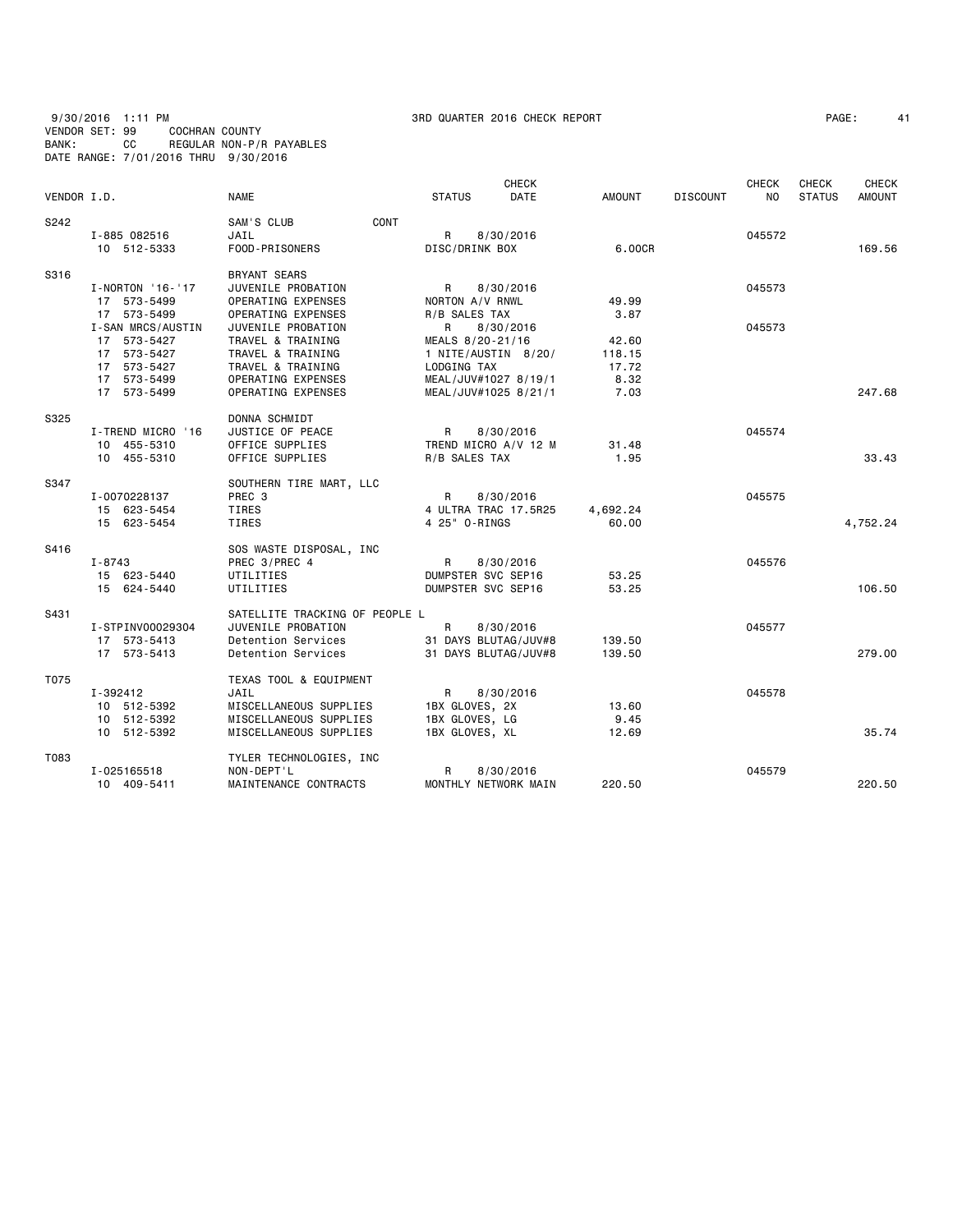9/30/2016 1:11 PM 3RD QUARTER 2016 CHECK REPORT PAGE: 42 VENDOR SET: 99 COCHRAN COUNTY BANK: CC REGULAR NON-P/R PAYABLES DATE RANGE: 7/01/2016 THRU 9/30/2016

| VENDOR I.D. |                                                                      | <b>NAME</b>                                                                          | <b>CHECK</b><br>DATE<br><b>STATUS</b>                                                     | AMOUNT                              | <b>DISCOUNT</b> | <b>CHECK</b><br>N <sub>0</sub> | <b>CHECK</b><br><b>STATUS</b> | <b>CHECK</b><br><b>AMOUNT</b> |
|-------------|----------------------------------------------------------------------|--------------------------------------------------------------------------------------|-------------------------------------------------------------------------------------------|-------------------------------------|-----------------|--------------------------------|-------------------------------|-------------------------------|
| T087        | I-2001250<br>10 403-5310                                             | TEXAS DEPARTMENT OF HEALTH<br><b>CLERK</b><br>OFFICE SUPPLIES                        | R<br>8/30/2016<br>6 REMOTE BIRTH ACCES                                                    | 10.98                               |                 | 045580                         |                               | 10.98                         |
| T148        | I-9FG328<br>10 403-5411                                              | TASCOSA OFFICE MACHINES INC<br><b>CLERK</b><br>MAINTENANCE CONTRACTS                 | R<br>8/30/2016<br>2094 COPIES 6/9-7/11                                                    | 27.22                               |                 | 045581                         |                               | 27.22                         |
| T174        | $I-16TH$ ANN W/S '16<br>10 403-5427                                  | TEXAS DIST COURT ALLIANCE<br>CO/DIST CLERK<br>CONTINUING EDUCATION                   | R<br>8/30/2016<br>ANNUAL W/S; KERRVILLE                                                   | 50.00                               |                 | 045582                         |                               | 50.00                         |
| T219        | I-71011788<br>15 623-5451                                            | THERMO FLUIDS INC.<br>PREC 3<br>REPAIRS                                              | R<br>8/30/2016<br>PICK UP USED OIL/240                                                    | 80.00                               |                 | 045583                         |                               | 80,00                         |
| T288        | I-JH7225108<br>10 560-5427                                           | TEXAS A&M ENGINEERING EXT SVC<br>SHERIFF<br>CONTINUING EDUCATION                     | R<br>8/30/2016<br>DEATH INVEST ONLN/TH                                                    | 110.00                              |                 | 045584                         |                               | 110.00                        |
| U019        | I-0234026 081916<br>10 512-5391<br>10 512-5391                       | UNITED SUPERMARKETS, INC<br>JAIL<br>MEDICAL CARE-PRISONERS<br>MEDICAL CARE-PRISONERS | R<br>8/30/2016<br>MEDS/NOE MORIN<br>MEDS/NOE MORIN                                        | 20.96<br>16.28                      |                 | 045585                         |                               |                               |
|             | I-7491004 080216<br>10 512-5333<br>10 512-5333<br>10 512-5333        | JAIL<br>FOOD-PRISONERS<br>FOOD-PRISONERS<br>FOOD-PRISONERS                           | R<br>8/30/2016<br>20CT FLAVOR PK<br>AUSTIN CHS CRKRS/2<br><b>CLUB FRESH STACK</b>         | 5.99<br>5.00<br>3.49                |                 | 045585                         |                               |                               |
|             | 10 512-5333<br>10 512-5333<br>10 512-5333<br>512-5333<br>10          | FOOD-PRISONERS<br>FOOD-PRISONERS<br>FOOD-PRISONERS<br>FOOD-PRISONERS                 | HEINZ TOMATO KET/2<br>HONEY MAID MULTI/2<br>MIRACLE WHIP LT/5<br>MT OLIVE CHIPS           | 5.18<br>8.98<br>24.95<br>4.99       |                 |                                |                               |                               |
|             | 512-5333<br>10<br>10<br>512-5333<br>512-5333<br>10<br>10 512-5333    | FOOD-PRISONERS<br>FOOD-PRISONERS<br>FOOD-PRISONERS<br>FOOD-PRISONERS                 | RITZ BITS<br>SK MUSTARD/3<br>DOLE SHREDDED LE<br>DOLE SNFLWR KIT                          | 2.50<br>4.47<br>2.99<br>6.99        |                 |                                |                               |                               |
|             | 512-5333<br>10<br>512-5333<br>10<br>512-5333<br>10<br>512-5333<br>10 | FOOD-PRISONERS<br>FOOD-PRISONERS<br>FOOD-PRISONERS<br>FOOD-PRISONERS                 | TOMATOES ON VINE<br><b>ORANGES</b><br>KFT CHEESE SNGL<br>MISSION FLOUR 22/2               | 2.69<br>3.99<br>12.99<br>7.38       |                 |                                |                               |                               |
|             | 512-5333<br>10<br>512-5333<br>10<br>512-5333<br>10<br>512-5333<br>10 | FOOD-PRISONERS<br>FOOD-PRISONERS<br>FOOD-PRISONERS<br>FOOD-PRISONERS                 | O/M CHOPPED HAM/6<br>OWEN SAUSAGE HOT<br>SHR BACON HCKRY/2<br>88 FROZEN MEALS @2.3        | 20.94<br>3.00<br>7.38<br>210.32     |                 |                                |                               |                               |
|             | 10 512-5333<br>512-5333<br>10<br>10 512-5333<br>10 512-5333          | FOOD-PRISONERS<br>FOOD-PRISONERS<br>FOOD-PRISONERS<br>FOOD-PRISONERS                 | 7 HM ANGUS CHS BG<br>110 FROZEN MEALS @2/<br>41 FROZEN DINNERS @3<br>151 FROZEN MEALS @2. | 17.50<br>330.00<br>151.29<br>451.49 |                 |                                |                               |                               |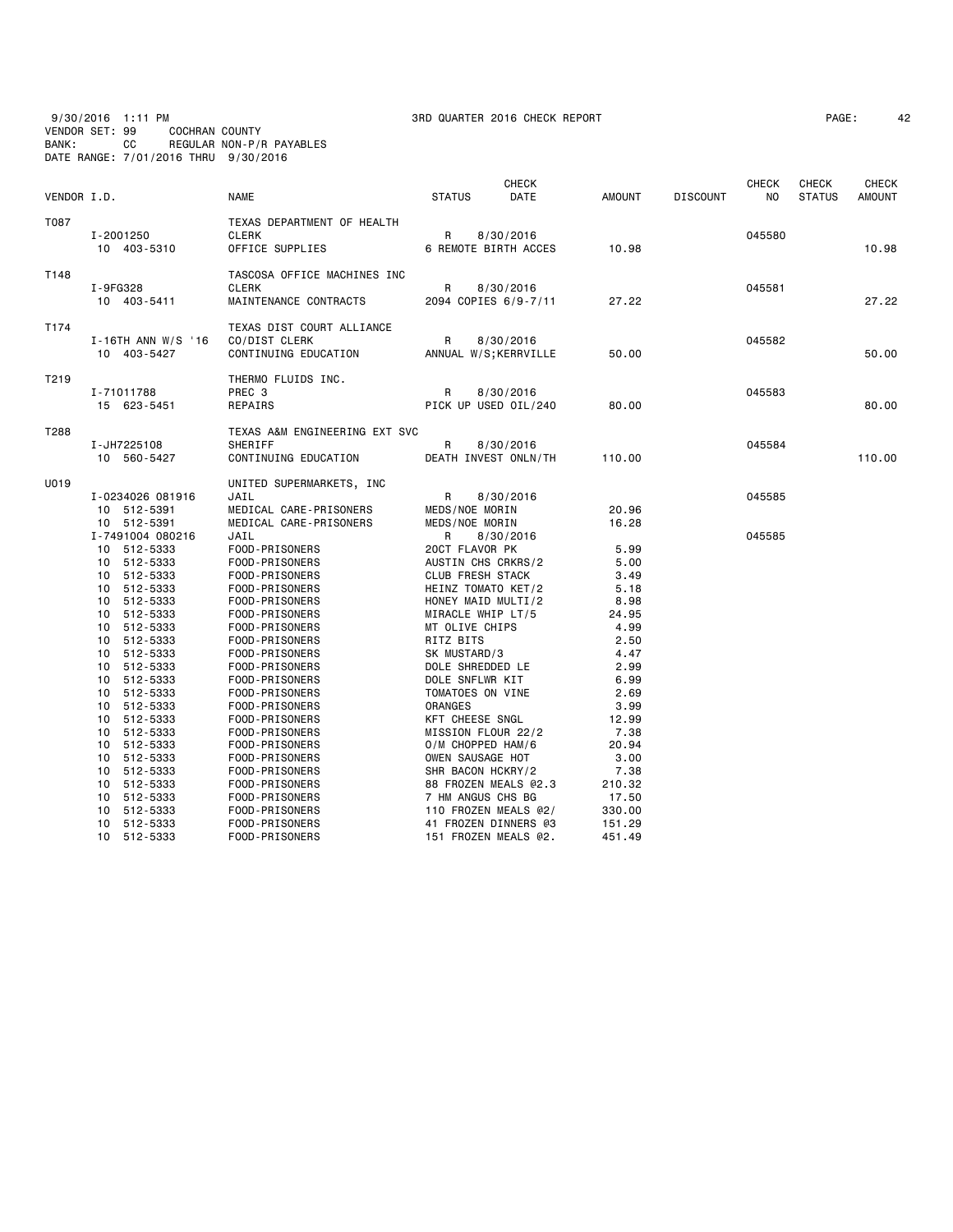| PAGE: |  |
|-------|--|
|       |  |

|             |    |                     |                            |                       | <b>CHECK</b> |               |                 | <b>CHECK</b> | <b>CHECK</b>  | <b>CHECK</b>  |
|-------------|----|---------------------|----------------------------|-----------------------|--------------|---------------|-----------------|--------------|---------------|---------------|
| VENDOR I.D. |    |                     | <b>NAME</b>                | <b>STATUS</b>         | DATE         | <b>AMOUNT</b> | <b>DISCOUNT</b> | NO.          | <b>STATUS</b> | <b>AMOUNT</b> |
| U019        |    |                     | UNITED SUPERMARKETS, ICONT |                       |              |               |                 |              |               |               |
|             |    | I-7491004 080216    | JAIL                       | R                     | 8/30/2016    |               |                 | 045585       |               |               |
|             |    | 10 512-5333         | FOOD-PRISONERS             | SK CRNKL FRIES        |              | 4.99          |                 |              |               |               |
|             |    | 10 512-5333         | FOOD-PRISONERS             | SK HSHBRWN/2          |              | 3.98          |                 |              |               |               |
|             |    | 10 512-5333         | FOOD-PRISONERS             | SK TATER TREATS       |              | 4.99          |                 |              |               |               |
|             |    | 10 512-5333         | FOOD-PRISONERS             | 9 SWANSON ENTREE      |              | 27.00         |                 |              |               |               |
|             |    | 10 512-5333         | FOOD-PRISONERS             | 12 FROZEN MEALS @3.6  |              | 44.28         |                 |              |               |               |
|             | 10 | 512-5333            | FOOD-PRISONERS             | 14 FROZEN MEALS @2/\$ |              | 42.00         |                 |              |               |               |
|             |    | 10 512-5391         | MEDICAL CARE-PRISONERS     | ZYRTEC TAB            |              | 19.99         |                 |              |               |               |
|             |    | 10 512-5391         | MEDICAL CARE-PRISONERS     | ADVIL SINUS CONG/2    |              | 12.98         |                 |              |               |               |
|             |    | 10 512-5391         | MEDICAL CARE-PRISONERS     | ALEVE TAB             |              | 6.99          |                 |              |               |               |
|             |    | 10 512-5333         | FOOD-PRISONERS             | ALKA SZR PLS CLD      |              | 6.49          |                 |              |               |               |
|             |    | 10 512-5391         | MEDICAL CARE-PRISONERS     | ALLEGRA ADLT 24H      |              | 17.99         |                 |              |               |               |
|             |    | 10 512-5391         | MEDICAL CARE-PRISONERS     | CLARITIN 24HR AL      |              | 19.99         |                 |              |               |               |
|             |    | 10 512-5391         | MEDICAL CARE-PRISONERS     | GS X ES SFTGL         |              | 9.99          |                 |              |               |               |
|             |    | 10 512-5391         | MEDICAL CARE-PRISONERS     | FOAM EARPL            |              | 3.19          |                 |              |               |               |
|             |    | 10 512-5391         | MEDICAL CARE-PRISONERS     | MUCINEX SNS MX        |              | 13.99         |                 |              |               |               |
|             |    | 10 512-5391         | MEDICAL CARE-PRISONERS     | SC ACID RDCR          |              | 4.69          |                 |              |               |               |
|             |    | 10 512-5391         | MEDICAL CARE-PRISONERS     | ALLERGY TAB           |              | 7.99          |                 |              |               |               |
|             |    | 10 512-5391         | MEDICAL CARE-PRISONERS     | ANTACID TABS          |              | 4.39          |                 |              |               |               |
|             |    | 10 512-5391         | MEDICAL CARE-PRISONERS     | SC BANDAGE/2          |              | 3.58          |                 |              |               |               |
|             | 10 | 512-5391            | MEDICAL CARE-PRISONERS     | ENTERIC COATED        |              | 7.49          |                 |              |               |               |
|             |    | 10 512-5391         | MEDICAL CARE-PRISONERS     | EYE DROPS/2           |              | 4.98          |                 |              |               |               |
|             |    | 10 512-5392         | MISCELLANEOUS SUPPLIES     | VINYL GLOVES          |              | 4.99          |                 |              |               |               |
|             |    | 10 512-5391         | MEDICAL CARE-PRISONERS     | <b>IBUPRFN TAB</b>    |              | 5.99          |                 |              |               |               |
|             |    | 10 512-5391         | MEDICAL CARE-PRISONERS     | NON ASPIRIN/2         |              | 11.98         |                 |              |               |               |
|             |    | 10 512-5391         | MEDICAL CARE-PRISONERS     | PADS NON-STICK        |              | 1.99          |                 |              |               |               |
|             |    | 10 512-5391         | MEDICAL CARE-PRISONERS     | STRIP BUTTERFL/2      |              | 1.58          |                 |              |               |               |
|             |    | 10 512-5391         | MEDICAL CARE-PRISONERS     | TENDER TAPE           |              | 1.99          |                 |              |               |               |
|             |    | 10 512-5391         | MEDICAL CARE-PRISONERS     | SUDAFED PE CONGE      |              | 6.99          |                 |              |               |               |
|             |    | 10 512-5391         | MEDICAL CARE-PRISONERS     | THERAFLU MULTI        |              | 6.99          |                 |              |               |               |
|             |    | 10 512-5391         | MEDICAL CARE-PRISONERS     | TYLENOL COLD & FLU    |              | 6.49          |                 |              |               |               |
|             |    | 10 512-5391         | MEDICAL CARE-PRISONERS     | TYLENOL SINUS DA      |              | 6.49          |                 |              |               |               |
|             |    | 10 512-5333         | FOOD-PRISONERS             | DISC                  |              | 5.00CR        |                 |              |               |               |
|             |    | I-8765003 081916    | JAIL                       | R                     | 8/30/2016    |               |                 | 045585       |               |               |
|             |    | 10 512-5333         | FOOD-PRISONERS             | 4 CT LEMONADE         |              | 10.00         |                 |              |               |               |
|             |    | 10 512-5333         | FOOD-PRISONERS             | SK SUGAR/2            |              | 11.98         |                 |              |               |               |
|             |    | 10 512-5333         | FOOD-PRISONERS             | 10 KOOL-AID @2/\$5    |              | 25.00         |                 |              |               |               |
|             |    | 10 512-5333         | FOOD-PRISONERS             | DOLE SALAD            |              | 3.99          |                 |              |               |               |
|             |    | 10 512-5333         | FOOD-PRISONERS             | DOLE SHREDDED LE      |              | 1.79          |                 |              |               |               |
|             |    | 10 512-5333         | FOOD-PRISONERS             | APPLES                |              | 9.98          |                 |              |               |               |
|             |    | 10 512-5333         | FOOD-PRISONERS             | ORANGES               |              | 7.98          |                 |              |               |               |
|             |    | I-MEDS/N MORIN 0718 | JAIL                       | R                     | 8/30/2016    |               |                 | 045585       |               |               |
|             |    | 10 512-5391         | MEDICAL CARE-PRISONERS     | RX#1/NOE MORIN        |              | 16.21         |                 |              |               |               |
|             |    | 10 512-5391         | MEDICAL CARE-PRISONERS     | RX#2/NOE MORIN        |              | 13.02         |                 |              |               |               |
|             |    | I-MEDS/N MORIN 0722 | JAIL                       | R                     | 8/30/2016    |               |                 | 045585       |               |               |
|             |    | 10 512-5391         | MEDICAL CARE-PRISONERS     | RX/NOE MORIN          |              | 12.74         |                 |              |               |               |
|             |    | I-RX/FLOWERS        | JAIL                       | R                     | 8/30/2016    |               |                 | 045585       |               |               |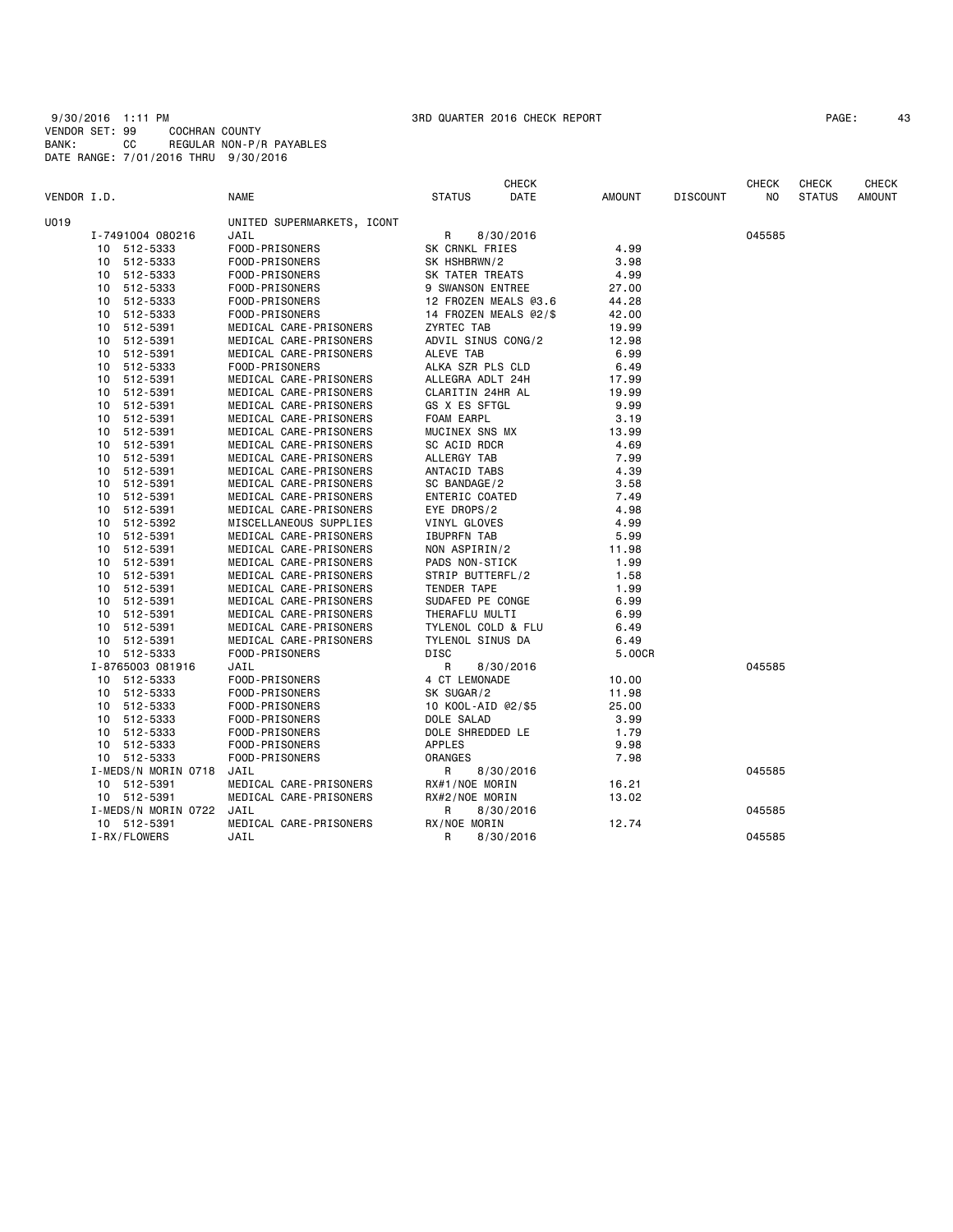9/30/2016 1:11 PM 3RD QUARTER 2016 CHECK REPORT PAGE: 44 VENDOR SET: 99 COCHRAN COUNTY BANK: CC REGULAR NON-P/R PAYABLES DATE RANGE: 7/01/2016 THRU 9/30/2016

| PAGE : |
|--------|
|--------|

|             |                     |                               |                     | <b>CHECK</b>         |               |                 | <b>CHECK</b>   | <b>CHECK</b>  | <b>CHECK</b>  |
|-------------|---------------------|-------------------------------|---------------------|----------------------|---------------|-----------------|----------------|---------------|---------------|
| VENDOR I.D. |                     | <b>NAME</b>                   | <b>STATUS</b>       | DATE                 | <b>AMOUNT</b> | <b>DISCOUNT</b> | N <sub>O</sub> | <b>STATUS</b> | <b>AMOUNT</b> |
| U019        |                     | UNITED SUPERMARKETS, INC CONT |                     |                      |               |                 |                |               |               |
|             | I-RX/FLOWERS        | JAIL                          | R                   | 8/30/2016            |               |                 | 045585         |               |               |
|             | 10 512-5391         | MEDICAL CARE-PRISONERS        |                     | RX MEDS/MELISSA M FL | 248.99        |                 |                |               |               |
|             | I-RX/N MORIN 080116 | JAIL                          | R                   | 8/30/2016            |               |                 | 045585         |               |               |
|             | 10 512-5391         | MEDICAL CARE-PRISONERS        | RX MEDS/NOE MORIN   |                      | 13.25         |                 |                |               | 2,029.11      |
| U036        |                     | UNIFIRST HOLDINGS, INC.       |                     |                      |               |                 |                |               |               |
|             | I-831 2234848       | JAIL/SHERIFF                  | R                   | 8/30/2016            |               |                 | 045587         |               |               |
|             | 10 512-5205         | UNIFORMS                      | UNIFORM SVC 8/8/16  |                      | 21.40         |                 |                |               |               |
|             | 10 560-5205         | UNIFORMS                      | UNIFORM SVC 8/8/16  |                      | 89.86         |                 |                |               |               |
|             | 10 560-5205         | UNIFORMS                      | DEFE CHG            |                      | 7.10          |                 |                |               |               |
|             | I-831 2236227       | JAIL/SHERIFF                  | R                   | 8/30/2016            |               |                 | 045587         |               |               |
|             | 10 512-5205         | UNIFORMS                      | UNIFORM SVC 8/15/16 |                      | 23.36         |                 |                |               |               |
|             | 10 560-5205         | UNIFORMS                      | UNIFORM SVC 8/15/16 |                      | 129.63        |                 |                |               |               |
|             | 10 560-5205         | UNIFORMS                      | DEFE CHG            |                      | 8.10          |                 |                |               |               |
|             | I-831 2237606       | JAIL/SHERIFF                  | R                   | 8/30/2016            |               |                 | 045587         |               |               |
|             | 10 512-5205         | UNIFORMS                      | UNIFORM SVC 8/22/16 |                      | 23.36         |                 |                |               |               |
|             | 10 560-5205         | UNIFORMS                      | UNIFORM SVC 8/22/16 |                      | 87.83         |                 |                |               |               |
|             | 10 560-5205         | UNIFORMS                      | DEFE CHG            |                      | 8.10          |                 |                |               | 398.74        |
|             |                     |                               |                     |                      |               |                 |                |               |               |
| V039        |                     | HIGINIO VASQUEZ JR. dba       |                     |                      |               |                 |                |               |               |
|             | I-08100 080216      | JAIL                          | R                   | 8/30/2016            |               |                 | 045588         |               |               |
|             | 10 512-5333         | FOOD-PRISONERS                | <b>TOMATOES</b>     |                      | 1.02          |                 |                |               |               |
|             | 10 512-5333         | FOOD-PRISONERS                | LETTUCE CELLO       |                      | 1.79          |                 |                |               |               |
|             | 10 512-5333         | FOOD-PRISONERS                | <b>MAYO</b>         |                      | 3.29          |                 |                |               |               |
|             | I-31100 070416      | JAIL                          | R                   | 8/30/2016            |               |                 | 045588         |               |               |
|             | 10 512-5333         | FOOD-PRISONERS                | 5 BAR S HAM CHOP    |                      | 12.95         |                 |                |               |               |
|             | 10 512-5333         | FOOD-PRISONERS                | LETTUCE CELLO       |                      | 1.69          |                 |                |               |               |
|             | 10 512-5333         | FOOD-PRISONERS                | 2 GAL SF MILK       |                      | 10.18         |                 |                |               |               |
|             | 10 512-5333         | FOOD-PRISONERS                | 4 MRS BAIRD'S BREAD |                      | 11.16         |                 |                |               |               |
|             | I-32100 071916      | JAIL                          | R                   | 8/30/2016            |               |                 | 045588         |               |               |
|             | 10 512-5333         | FOOD-PRISONERS                | 4 SUGAR             |                      | 9.56          |                 |                |               |               |
|             | 10 512-5333         | FOOD-PRISONERS                | APPLES              |                      | 7.15          |                 |                |               |               |
|             | 10 512-5333         | FOOD-PRISONERS                | ORANGES             |                      | 3.46          |                 |                |               |               |
|             | I-35100 072816      | JAIL                          | R                   | 8/30/2016            |               |                 | 045588         |               |               |
|             | 10 512-5333         | FOOD-PRISONERS                | P/NUT BUTTER CHNKY  |                      | 2.19          |                 |                |               |               |
|             | 10 512-5333         | FOOD-PRISONERS                | SALTINE CRKR        |                      | 2.29          |                 |                |               |               |
|             | 10 512-5333         | FOOD-PRISONERS                | VAN WAFERS          |                      | 1.99          |                 |                |               | 68.72         |
|             |                     |                               |                     |                      |               |                 |                |               |               |
| <b>V048</b> |                     | V&T PLUMBING                  |                     |                      |               |                 |                |               |               |
|             | $I - 1889$          | <b>ACTIVITY BLDG</b>          | R                   | 8/30/2016            |               |                 | 045589         |               |               |
|             | 10 662-5451         | REPAIR                        | CLEAR TOILET/WMN RR |                      | 135.00        |                 |                |               | 135.00        |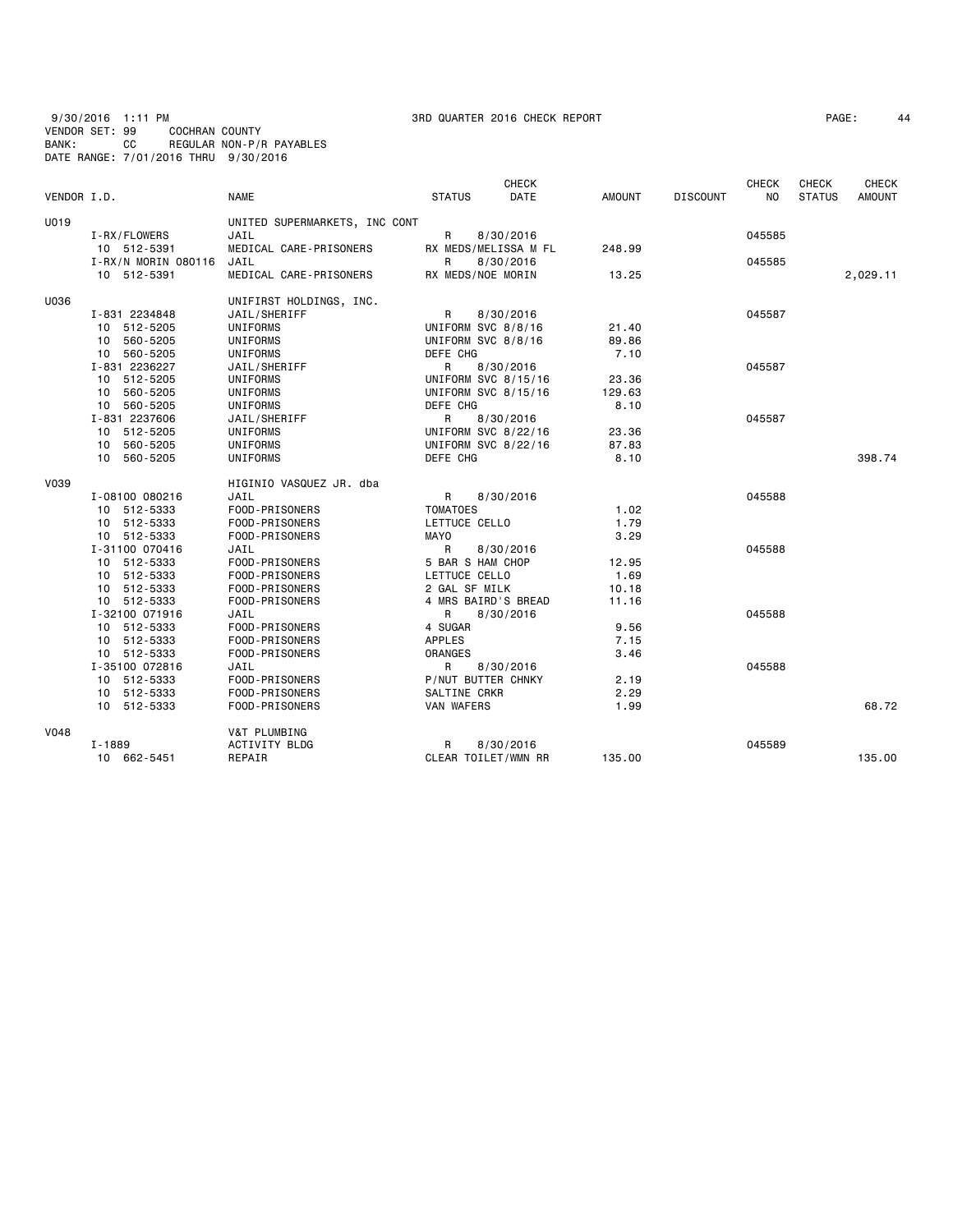| PAGE: | 4 |
|-------|---|
|-------|---|

| VENDOR I.D. |    |                                | <b>NAME</b>                        | <b>STATUS</b>             | <b>CHECK</b><br>DATE | AMOUNT | <b>DISCOUNT</b> | <b>CHECK</b><br>NO | <b>CHECK</b><br><b>STATUS</b> | <b>CHECK</b><br><b>AMOUNT</b> |
|-------------|----|--------------------------------|------------------------------------|---------------------------|----------------------|--------|-----------------|--------------------|-------------------------------|-------------------------------|
|             |    |                                |                                    |                           |                      |        |                 |                    |                               |                               |
| W007        |    |                                | WEST, A THOMSON REUTERS BUSINESS   |                           |                      |        |                 |                    |                               |                               |
|             |    | I-834529459                    | ATTORNEY/LAW LIBRARY               | R                         | 8/30/2016            |        |                 | 045590             |                               |                               |
|             |    | 10 475-5590                    | LAW LIBRARY MTRLS/UPDATES          |                           | TX VERN ALC BEV '16  | 88.00  |                 |                    |                               |                               |
|             | 10 | 475-5590                       | LAW LIBRARY MTRLS/UPDATES          |                           | CIV PR & REM '16PP V | 396.00 |                 |                    |                               |                               |
|             | 10 | 475-5590                       | LAW LIBRARY MTRLS/UPDATES          | EDUC '16PP V1-4           |                      | 352.00 |                 |                    |                               |                               |
|             |    | 10 475-5590                    | LAW LIBRARY MTRLS/UPDATES          | ELECTION '16PP V1-2       |                      | 132.00 |                 |                    |                               |                               |
|             | 10 | 475-5590                       | LAW LIBRARY MTRLS/UPDATES          | FAMILY '16PP V1-10        |                      | 484.00 |                 |                    |                               |                               |
|             | 10 | 475-5590                       | LAW LIBRARY MTRLS/UPDATES          | FINANCE '16PP V21-4       |                      | 220.00 |                 |                    |                               |                               |
|             | 10 | 475-5590                       | LAW LIBRARY MTRLS/UPDATES          | GOVT '16PP V1-12          |                      | 880.00 |                 |                    |                               |                               |
|             | 10 | 475-5590                       | LAW LIBRARY MTRLS/UPDATES          | <b>HEALTH '16PP V1-10</b> |                      | 484.00 |                 |                    |                               |                               |
|             | 10 | 475-5590                       | LAW LIBRARY MTRLS/UPDATES          | HR '16PP V1-3             |                      | 132.00 |                 |                    |                               |                               |
|             | 10 | 475-5590                       | LAW LIBRARY MTRLS/UPDATES          | LABOR '16PP V1-5          |                      | 220.00 |                 |                    |                               |                               |
|             | 10 | 475-5590                       | LAW LIBRARY MTRLS/UPDATES          | LOC GOVT '16PP V1-7       |                      | 308.00 |                 |                    |                               |                               |
|             | 10 | 475-5590                       | LAW LIBRARY MTRLS/UPDATES          | NAT RES '16PP V1-4        |                      | 176.00 |                 |                    |                               |                               |
|             | 10 | 475-5590                       | LAW LIBRARY MTRLS/UPDATES          |                           | OCCUPATIONS '16PP V1 | 440.00 |                 |                    |                               |                               |
|             | 10 | 475-5590                       | LAW LIBRARY MTRLS/UPDATES          | PARKS '16PP V1-2          |                      | 88.00  |                 |                    |                               |                               |
|             | 10 | 475-5590                       | LAW LIBRARY MTRLS/UPDATES          | PENAL '16PP V1-6          |                      | 264.00 |                 |                    |                               |                               |
|             | 10 | 475-5590                       | LAW LIBRARY MTRLS/UPDATES          | LOC GOV '16PP V2-3        |                      |        |                 |                    |                               |                               |
|             | 10 | 475-5590                       | LAW LIBRARY MTRLS/UPDATES          | GOVT '16PP V9A, 11        |                      |        |                 |                    |                               |                               |
|             | 10 | 475-5590                       | LAW LIBRARY MTRLS/UPDATES          | TAX CODE V1-7             |                      | 308.00 |                 |                    |                               |                               |
|             | 10 | 475-5590                       | LAW LIBRARY MTRLS/UPDATES          | TRANS '16PP V1-7          |                      | 440.00 |                 |                    |                               |                               |
|             | 10 | 475-5590                       | LAW LIBRARY MTRLS/UPDATES          | UTILITIES '16PP V2        |                      | 44.00  |                 |                    |                               |                               |
|             | 10 | 475-5590                       | LAW LIBRARY MTRLS/UPDATES          | CONST '16PP V1-3          |                      | 352.00 |                 |                    |                               |                               |
|             | 10 | 475-5590                       | LAW LIBRARY MTRLS/UPDATES          | CRIM '16PP V1-8           |                      | 792.00 |                 |                    |                               |                               |
|             |    | 10 475-5590                    | LAW LIBRARY MTRLS/UPDATES          | UTILITIES V1-1A           |                      |        |                 |                    |                               |                               |
|             |    | I-83541896                     | AUDITOR                            | R                         | 8/30/2016            |        |                 | 045590             |                               |                               |
|             |    | 10 495-5310                    | OFFICE SUPPLIES                    |                           | TX VERN STAT LGC 201 | 44.00  |                 |                    |                               |                               |
|             | 10 | 495-5310                       | OFFICE SUPPLIES                    | LGC 2016 PP V1A           |                      | 44.00  |                 |                    |                               |                               |
|             |    | 10 495-5310                    | OFFICE SUPPLIES                    | LGC 2016 PP V1B           |                      | 44.00  |                 |                    |                               |                               |
|             | 10 | 495-5310                       | OFFICE SUPPLIES                    | LGC 2016 PP V4            |                      | 44.00  |                 |                    |                               |                               |
|             | 10 | 495-5310                       | OFFICE SUPPLIES                    | LGC 2016 PP V5            |                      | 44.00  |                 |                    |                               |                               |
|             | 10 | 495-5310                       | OFFICE SUPPLIES                    | LGC 2016 PP V6            |                      | 44.00  |                 |                    |                               |                               |
|             |    | 10 495-5310                    | OFFICE SUPPLIES                    | LGC 2016 PP V7            |                      | 44.00  |                 |                    |                               | 6,908.00                      |
| WO10        |    |                                | WEST TEXAS GAS INC                 |                           |                      |        |                 |                    |                               |                               |
|             |    | I-004036001501 08/16 PARK/SHOP |                                    | R                         | 8/30/2016            |        |                 | 045591             |                               |                               |
|             |    | 10 660-5440                    | UTILITIES & IRRIGATION             | $.6MCF$ $7/7 - 8/8/16$    |                      | 2.26   |                 |                    |                               |                               |
|             | 10 | 660-5440                       | UTILITIES & IRRIGATION             |                           | COST OF GAS (2.5950) | 1.55   |                 |                    |                               |                               |
|             | 10 | 660-5440                       | UTILITIES & IRRIGATION             | <b>CUSTOMER CHG</b>       |                      | 10.00  |                 |                    |                               |                               |
|             | 10 | 660-5440                       | UTILITIES & IRRIGATION             | GRIP CHG                  |                      | 2.64   |                 |                    |                               |                               |
|             | 10 | 660-5440                       | UTILITIES & IRRIGATION             | RATE CASE SURCHG          |                      | 0.06   |                 |                    |                               |                               |
|             |    |                                | I-004036002501 08/16 PARK/SHOWBARN | R                         | 8/30/2016            |        |                 | 045591             |                               |                               |
|             |    | 10 660-5440                    | UTILITIES & IRRIGATION             | .1MCF $7/7 - 8/8/16$      |                      | 0.38   |                 |                    |                               |                               |
|             | 10 | 660-5440                       | UTILITIES & IRRIGATION             |                           | COST OF GAS (2.5950) | 0.25   |                 |                    |                               |                               |
|             | 10 | 660-5440                       | UTILITIES & IRRIGATION             | <b>CUSTOMER CHG</b>       |                      | 10.00  |                 |                    |                               |                               |
|             | 10 | 660-5440                       | UTILITIES & IRRIGATION             | GRIP CHG                  |                      | 2.64   |                 |                    |                               |                               |
|             |    | 10 660-5440                    | UTILITIES & IRRIGATION             | RATE CASE SURCHG          |                      | 0.01   |                 |                    |                               |                               |
|             |    | I-004049022001 08/16 PREC 3    |                                    | R                         | 8/30/2016            |        |                 | 045591             |                               |                               |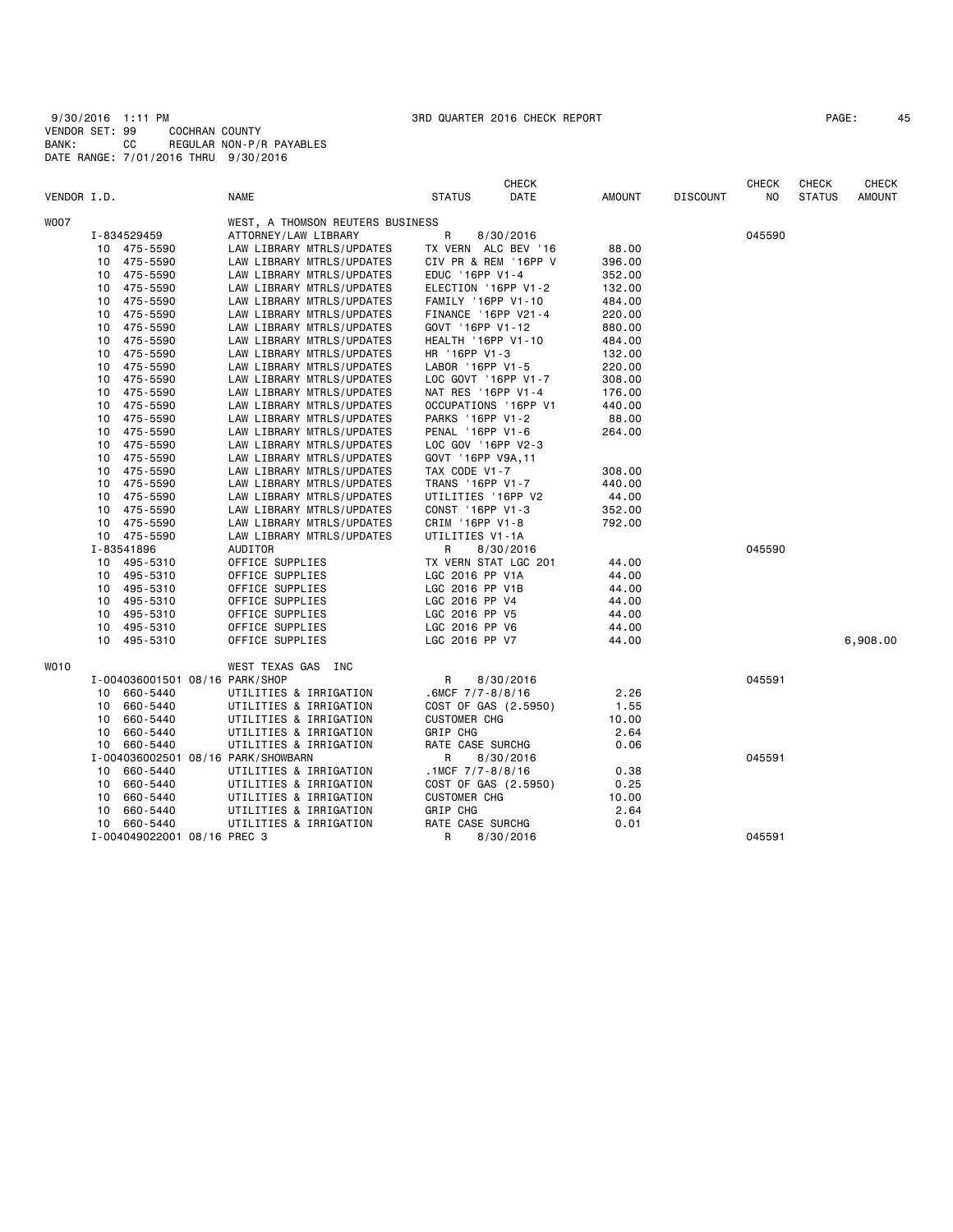9/30/2016 1:11 PM 3RD QUARTER 2016 CHECK REPORT PAGE: 46 VENDOR SET: 99 COCHRAN COUNTY BANK: CC REGULAR NON-P/R PAYABLES DATE RANGE: 7/01/2016 THRU 9/30/2016

| PAGE: |  | $\overline{\mathbf{A}}$ |
|-------|--|-------------------------|
|-------|--|-------------------------|

|             |                             |                                   |                      | <b>CHECK</b> |               |                 | <b>CHECK</b> | <b>CHECK</b>  | CHECK         |
|-------------|-----------------------------|-----------------------------------|----------------------|--------------|---------------|-----------------|--------------|---------------|---------------|
| VENDOR I.D. |                             | <b>NAME</b>                       | <b>STATUS</b>        | DATE         | <b>AMOUNT</b> | <b>DISCOUNT</b> | NO.          | <b>STATUS</b> | <b>AMOUNT</b> |
| WO10        |                             | WEST TEXAS GAS INC<br><b>CONT</b> |                      |              |               |                 |              |               |               |
|             | I-004049022001 08/16 PREC 3 |                                   | R                    | 8/30/2016    |               |                 | 045591       |               |               |
|             | 15 623-5440                 | UTILITIES                         | CUSTOMER CHG 7/8-8/4 |              | 13.70         |                 |              |               |               |
|             | 15 623-5440                 | UTILITIES                         | GRIP CHG             |              | 7.02          |                 |              |               | 50.51         |
| W052        |                             | DANNY WISELEY                     |                      |              |               |                 |              |               |               |
|             | $I - R/B$ FRAMES 08/16      | SHERIFF                           | R                    | 8/30/2016    |               |                 | 045592       |               |               |
|             | 10 560-5310                 | OFFICE SUPPLIES                   | 8 2-PK FRAMES, 8X10/ |              | 127.92        |                 |              |               |               |
|             | 10 560-5310                 | OFFICE SUPPLIES                   | R/B SALES TAX        |              | 10.55         |                 |              |               | 138.47        |
| <b>W055</b> |                             | WINDSTREAM COMMUNICATIONS SW      |                      |              |               |                 |              |               |               |
|             | I-266-0638 AUG16            | <b>MUSEUM</b>                     | R                    | 8/30/2016    |               |                 | 045593       |               |               |
|             | 10 652-5420                 | TELECOMMUNICATIONS                | BASIC LOCAL SVC      |              | 51.29         |                 |              |               |               |
|             | 10 652-5420                 | TELECOMMUNICATIONS                | OPTIONAL SVC         |              | 3.00          |                 |              |               |               |
|             | 10 652-5420                 | TELECOMMUNICATIONS                | LONG DISTANCE SVC    |              | 6.11          |                 |              |               |               |
|             | I-266-5051 AUG16            | LIBRARY                           | R                    | 8/30/2016    |               |                 | 045593       |               |               |
|             | 10 650-5420                 | TELECOMMUNICATIONS                | BASIC LOCAL SVC      |              | 110.10        |                 |              |               |               |
|             | 10 650-5420                 | TELECOMMUNICATIONS                | HI-SPEED INTERNET    |              | 54.99         |                 |              |               |               |
|             | 10 650-5420                 | TELECOMMUNICATIONS                | LONG DISTANCE SVC    |              | 0.44          |                 |              |               |               |
|             | I-266-5074 AUG16            | ADULT PROBATION                   | R                    | 8/30/2016    |               |                 | 045593       |               |               |
|             | 10 570-5420                 | TELECOMMUNICATIONS                | BASIC LOCAL SVC      |              | 48.95         |                 |              |               |               |
|             | 10 570-5420                 | TELECOMMUNICATIONS                | OPTIONAL SVC         |              | 11.97         |                 |              |               |               |
|             | I-266-5161 AUG16            | <b>TREASURER</b>                  | R                    | 8/30/2016    |               |                 | 045593       |               |               |
|             | 10 497-5420                 | TELECOMMUNICATIONS                | BASIC LOCAL SVC      |              | 48.95         |                 |              |               |               |
|             | I-266-5171 AUG16            | TAX A/C                           | R                    | 8/30/2016    |               |                 | 045593       |               |               |
|             | 10 499-5420                 | TELECOMMUNICATIONS                | BASIC LOCAL SVC/3 LI |              | 151.48        |                 |              |               |               |
|             | 10 499-5420                 | TELECOMMUNICATIONS                | HI-SPEED INTERNET    |              | 84.99         |                 |              |               |               |
|             | 10 499-5420                 | TELECOMMUNICATIONS                | OPTIONAL SVC         |              | 28.42         |                 |              |               |               |
|             | 10 499-5420                 | TELECOMMUNICATIONS                | LONG DISTANCE SVC    |              | 10.96         |                 |              |               |               |
|             | I-266-5181 AUG16            | <b>ELECTIONS</b>                  | R                    | 8/30/2016    |               |                 | 045593       |               |               |
|             | 10 490-5420                 | TELECOMMUNICATIONS                | BASIC LOCAL SVC      |              | 51.65         |                 |              |               |               |
|             | 10 490-5420                 | TELECOMMUNICATIONS                | OPTIONAL SVC         |              | 3.00          |                 |              |               |               |
|             | 10 490-5420                 | TELECOMMUNICATIONS                | LONG DISTANCE SVC    |              | 6.11          |                 |              |               |               |
|             | I-266-5211 AUG16            | SHERIFF                           | R                    | 8/30/2016    |               |                 | 045593       |               |               |
|             | 10 560-5420                 | TELECOMMUNICATIONS                | BASIC LOCAL SVC      |              | 169.99        |                 |              |               |               |
|             | 10 560-5420                 | TELECOMMUNICATIONS                | LONG DISTANCE SVC    |              | 4.95          |                 |              |               |               |
|             | I-266-5215 AUG16            | <b>EXTENSION SVC</b>              | R                    | 8/30/2016    |               |                 | 045593       |               |               |
|             | 10 665-5420                 | TELECOMMUNICATIONS                | BASIC LOCAL SVC/3 LI |              | 173.85        |                 |              |               |               |
|             | 10 665-5420                 | TELECOMMUNICATIONS                | HI-SPEED INTERNET    |              | 39.99         |                 |              |               |               |
|             | 10 665-5420                 | TELECOMMUNICATIONS                | LONG DISTANCE SVC    |              | 1.26          |                 |              |               |               |
|             | I-266-5302 AUG16            | JUSTICE OF PEACE                  | R                    | 8/30/2016    |               |                 | 045593       |               |               |
|             | 10 455-5420                 | TELECOMMUNICATIONS                | BASIC LOCAL SVC      |              | 48.95         |                 |              |               |               |
|             | 10 455-5420                 | TELECOMMUNICATIONS                | LONG DISTANCE SVC    |              | 3.03          |                 |              |               |               |
|             | I-266-5411 AUG16            | JUVENILE PROBATION                | R                    | 8/30/2016    |               |                 | 045593       |               |               |
|             | 17 573-5499                 | OPERATING EXPENSES                | BASIC LOCAL SVC      |              | 48.95         |                 |              |               |               |
|             | 17 573-5499                 | OPERATING EXPENSES                | LONG DISTANCE SVC    |              | 4.04          |                 |              |               |               |
|             | I-266-5412 AUG16            | DISTRICT COURT                    | R                    | 8/30/2016    |               |                 | 045593       |               |               |
|             | 10 435-5420                 | TELECOMMUNICATIONS                | BASIC LOCAL SVC/2 LI |              | 115.05        |                 |              |               |               |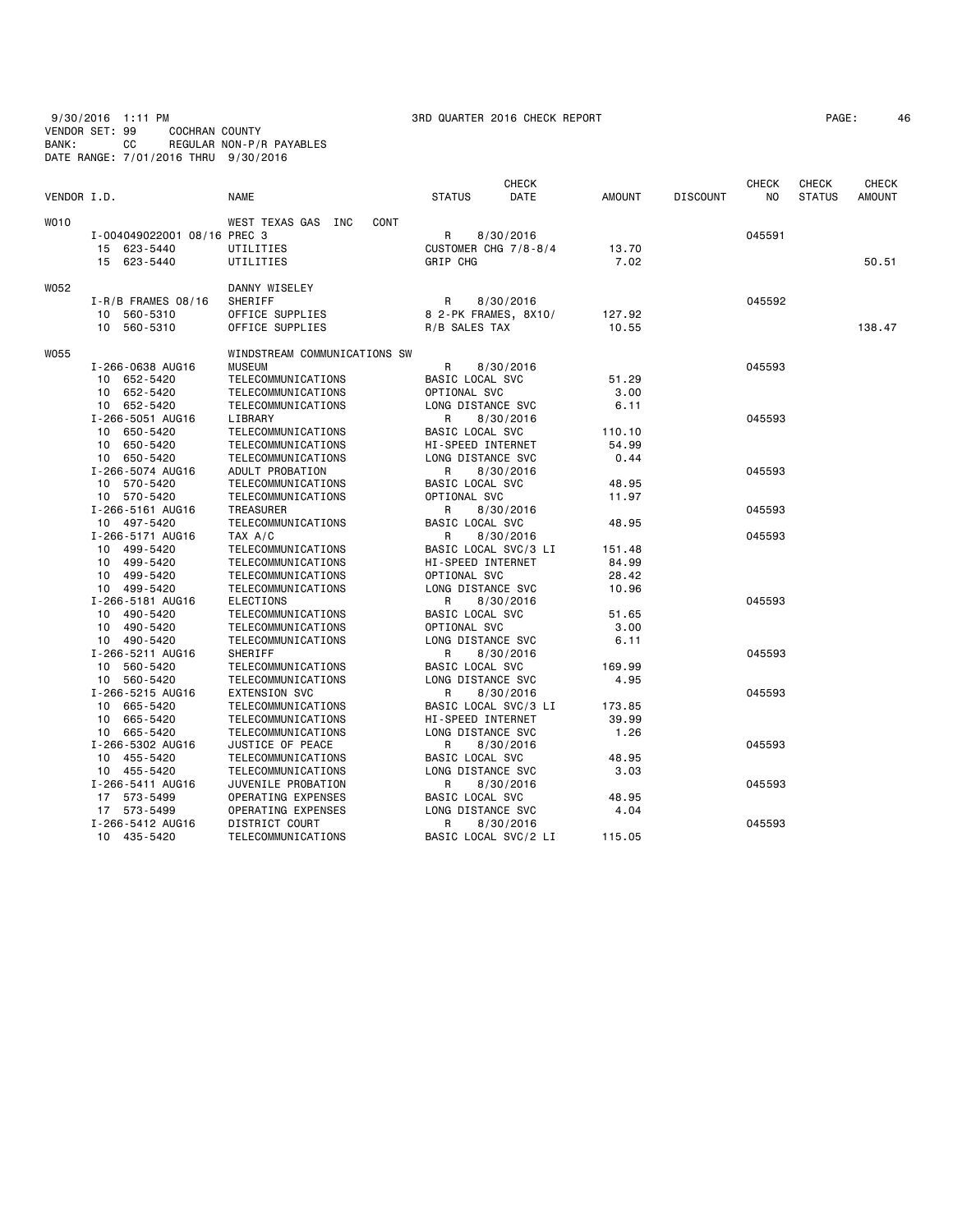9/30/2016 1:11 PM 3RD QUARTER 2016 CHECK REPORT PAGE: 47 VENDOR SET: 99 COCHRAN COUNTY BANK: CC REGULAR NON-P/R PAYABLES DATE RANGE: 7/01/2016 THRU 9/30/2016

| PAGE: |
|-------|
|-------|

| VENDOR I.D.<br><b>NAME</b><br><b>STATUS</b><br>DATE<br><b>AMOUNT</b><br><b>DISCOUNT</b><br>NO<br><b>STATUS</b><br><b>AMOUNT</b><br><b>W055</b><br>WINDSTREAM COMMUNICATIONS CONT<br>DISTRICT COURT<br>R<br>I-266-5412 AUG16<br>045593<br>8/30/2016<br>10 435-5420<br>TELECOMMUNICATIONS<br>HI-SPEED INTERNET<br>139.98<br>I-266-5450 AUG16<br><b>CLERK</b><br>R<br>8/30/2016<br>045593<br>403-5420<br>TELECOMMUNICATIONS<br>BASIC LOCAL SVC/3 LI<br>166.80<br>10<br>403-5420<br>OPTIONAL SVC<br>TELECOMMUNICATIONS<br>3.00<br>10<br>LONG DISTANCE SVC<br>8.92<br>403-5420<br>TELECOMMUNICATIONS<br>10<br>I-266-5508 AUG16<br>R<br>045593<br>CO JUDGE/COMM'R CT<br>8/30/2016<br>15 610-5420<br>BASIC LOCAL SVC/2 LI<br>119.03<br>TELECOMMUNICATIONS<br>15 610-5420<br>TELECOMMUNICATIONS<br>LONG DISTANCE SVC<br>1.08<br>I-266-5700 AUG16<br>R<br>8/30/2016<br>045593<br>SHERIFF<br>10 560-5420<br>TELECOMMUNICATIONS<br>BASIC LOCAL SVC<br>57.27<br>10 560-5420<br>LONG DISTANCE SVC<br>1.69<br>TELECOMMUNICATIONS<br>I-266-5822 AUG16<br>045593<br>AUDITOR/NON-DEPT'L<br>R<br>8/30/2016<br>495-5420<br>TELECOMMUNICATIONS<br>BASIC LOCAL SVC 266-<br>51.30<br>10<br>495-5420<br><b>BUS BROADBAND</b><br>59.99<br>10<br>TELECOMMUNICATIONS<br>495-5420<br>TELECOMMUNICATIONS<br>LONG DISTANCE SVC<br>0.13<br>10<br>409-5420<br>FAX LINE 266-5629<br>51.31<br>10<br>TELECOMMUNICATIONS<br>10<br>409-5420<br>TELECOMMUNICATIONS<br>HI-SPEED INTERNET<br>154.99<br>409-5420<br>FAX LONG DISTANCE<br>0.17<br>10<br>TELECOMMUNICATIONS<br>I-266-8661 AUG16<br><b>ATTORNEY</b><br>R<br>8/30/2016<br>045593<br>475-5420<br>TELECOMMUNICATIONS<br>BASIC LOCAL SVC/2 LI<br>10<br>114.18<br>10 475-5420<br>HI-SPEED INTERNET<br>TELECOMMUNICATIONS<br>79.99<br>10 475-5420<br>LONG DISTANCE SVC<br>TELECOMMUNICATIONS<br>0.14<br>I-266-8888 AUG16<br>SHERIFF<br>045593<br>R<br>8/30/2016<br>560-5420<br>TELECOMMUNICATIONS<br>FAX LINE & CRIME CON<br>46.25<br>10<br>10 560-5420<br>LONG DISTANCE SVC<br>0.72<br>2,339.41<br>TELECOMMUNICATIONS<br>W062<br>WAL-MART COMMUNITY<br>R<br>045595<br>I-027262 082716<br>JAIL<br>8/30/2016<br>VERIO GLUCOSE TEST S<br>10<br>512-5391<br>MEDICAL CARE-PRISONERS<br>150.00<br>10 512-5391<br><b>LANCETS</b><br>MEDICAL CARE-PRISONERS<br>12.36<br>10 512-5391<br>MEDICAL CARE-PRISONERS<br>ALCOHOL SWABS<br>1.98<br>164.34<br>W097<br>WILDRED L. MATHENY dba<br>R<br>045596<br>$I - 1875$<br>CRTHSE/ACT BLDG/LIBRARY<br>8/30/2016<br><b>SPRAY BUGS</b><br>70.00<br>510-5332<br>CUSTODIAL SUPPLIES<br>10<br>662-5332<br>CUSTODIAL SUPPLIES<br><b>SPRAY BUGS</b><br>45.00<br>10<br>650-5332<br>CUSTODIAL SUPPLIES<br><b>SPRAY BUGS</b><br>150.00<br>10<br>35.00<br>W164<br><b>WARREN CAT</b><br>I-PS020317378<br>PREC 3<br>R<br>8/30/2016<br>045597<br>12 CAP & PROBE<br>623-5451<br>REPAIRS<br>19.32<br>15<br>623-5451<br>8 GL 15W40 DEO<br>120.24<br>15<br>REPAIRS<br>623-5451<br>REPAIRS<br>2 ELEMENT AS #331-81<br>72.72<br>15<br>623-5451<br>REPAIRS<br>2 ELEMENT PRI #386-2<br>167.60<br>15<br>12 FILTER AS #308-96<br>623-5451<br>REPAIRS<br>269.28<br>15<br>15<br>623-5451<br>REPAIRS<br>4 FILTER-AIR #149-19<br>132.44 |  |  | <b>CHECK</b> |  | <b>CHECK</b> | <b>CHECK</b> | <b>CHECK</b> |
|-------------------------------------------------------------------------------------------------------------------------------------------------------------------------------------------------------------------------------------------------------------------------------------------------------------------------------------------------------------------------------------------------------------------------------------------------------------------------------------------------------------------------------------------------------------------------------------------------------------------------------------------------------------------------------------------------------------------------------------------------------------------------------------------------------------------------------------------------------------------------------------------------------------------------------------------------------------------------------------------------------------------------------------------------------------------------------------------------------------------------------------------------------------------------------------------------------------------------------------------------------------------------------------------------------------------------------------------------------------------------------------------------------------------------------------------------------------------------------------------------------------------------------------------------------------------------------------------------------------------------------------------------------------------------------------------------------------------------------------------------------------------------------------------------------------------------------------------------------------------------------------------------------------------------------------------------------------------------------------------------------------------------------------------------------------------------------------------------------------------------------------------------------------------------------------------------------------------------------------------------------------------------------------------------------------------------------------------------------------------------------------------------------------------------------------------------------------------------------------------------------------------------------------------------------------------------------------------------------------------------------------------------------------------------------------------------------------------------------------------------------------------------------------------------------------------------------------------------------------------------------------------------------------------------------------------------------------------------------------------------------------------------------------------------------------------------------------------------------------------------------------------------------------|--|--|--------------|--|--------------|--------------|--------------|
|                                                                                                                                                                                                                                                                                                                                                                                                                                                                                                                                                                                                                                                                                                                                                                                                                                                                                                                                                                                                                                                                                                                                                                                                                                                                                                                                                                                                                                                                                                                                                                                                                                                                                                                                                                                                                                                                                                                                                                                                                                                                                                                                                                                                                                                                                                                                                                                                                                                                                                                                                                                                                                                                                                                                                                                                                                                                                                                                                                                                                                                                                                                                                             |  |  |              |  |              |              |              |
|                                                                                                                                                                                                                                                                                                                                                                                                                                                                                                                                                                                                                                                                                                                                                                                                                                                                                                                                                                                                                                                                                                                                                                                                                                                                                                                                                                                                                                                                                                                                                                                                                                                                                                                                                                                                                                                                                                                                                                                                                                                                                                                                                                                                                                                                                                                                                                                                                                                                                                                                                                                                                                                                                                                                                                                                                                                                                                                                                                                                                                                                                                                                                             |  |  |              |  |              |              |              |
|                                                                                                                                                                                                                                                                                                                                                                                                                                                                                                                                                                                                                                                                                                                                                                                                                                                                                                                                                                                                                                                                                                                                                                                                                                                                                                                                                                                                                                                                                                                                                                                                                                                                                                                                                                                                                                                                                                                                                                                                                                                                                                                                                                                                                                                                                                                                                                                                                                                                                                                                                                                                                                                                                                                                                                                                                                                                                                                                                                                                                                                                                                                                                             |  |  |              |  |              |              |              |
|                                                                                                                                                                                                                                                                                                                                                                                                                                                                                                                                                                                                                                                                                                                                                                                                                                                                                                                                                                                                                                                                                                                                                                                                                                                                                                                                                                                                                                                                                                                                                                                                                                                                                                                                                                                                                                                                                                                                                                                                                                                                                                                                                                                                                                                                                                                                                                                                                                                                                                                                                                                                                                                                                                                                                                                                                                                                                                                                                                                                                                                                                                                                                             |  |  |              |  |              |              |              |
|                                                                                                                                                                                                                                                                                                                                                                                                                                                                                                                                                                                                                                                                                                                                                                                                                                                                                                                                                                                                                                                                                                                                                                                                                                                                                                                                                                                                                                                                                                                                                                                                                                                                                                                                                                                                                                                                                                                                                                                                                                                                                                                                                                                                                                                                                                                                                                                                                                                                                                                                                                                                                                                                                                                                                                                                                                                                                                                                                                                                                                                                                                                                                             |  |  |              |  |              |              |              |
|                                                                                                                                                                                                                                                                                                                                                                                                                                                                                                                                                                                                                                                                                                                                                                                                                                                                                                                                                                                                                                                                                                                                                                                                                                                                                                                                                                                                                                                                                                                                                                                                                                                                                                                                                                                                                                                                                                                                                                                                                                                                                                                                                                                                                                                                                                                                                                                                                                                                                                                                                                                                                                                                                                                                                                                                                                                                                                                                                                                                                                                                                                                                                             |  |  |              |  |              |              |              |
|                                                                                                                                                                                                                                                                                                                                                                                                                                                                                                                                                                                                                                                                                                                                                                                                                                                                                                                                                                                                                                                                                                                                                                                                                                                                                                                                                                                                                                                                                                                                                                                                                                                                                                                                                                                                                                                                                                                                                                                                                                                                                                                                                                                                                                                                                                                                                                                                                                                                                                                                                                                                                                                                                                                                                                                                                                                                                                                                                                                                                                                                                                                                                             |  |  |              |  |              |              |              |
|                                                                                                                                                                                                                                                                                                                                                                                                                                                                                                                                                                                                                                                                                                                                                                                                                                                                                                                                                                                                                                                                                                                                                                                                                                                                                                                                                                                                                                                                                                                                                                                                                                                                                                                                                                                                                                                                                                                                                                                                                                                                                                                                                                                                                                                                                                                                                                                                                                                                                                                                                                                                                                                                                                                                                                                                                                                                                                                                                                                                                                                                                                                                                             |  |  |              |  |              |              |              |
|                                                                                                                                                                                                                                                                                                                                                                                                                                                                                                                                                                                                                                                                                                                                                                                                                                                                                                                                                                                                                                                                                                                                                                                                                                                                                                                                                                                                                                                                                                                                                                                                                                                                                                                                                                                                                                                                                                                                                                                                                                                                                                                                                                                                                                                                                                                                                                                                                                                                                                                                                                                                                                                                                                                                                                                                                                                                                                                                                                                                                                                                                                                                                             |  |  |              |  |              |              |              |
|                                                                                                                                                                                                                                                                                                                                                                                                                                                                                                                                                                                                                                                                                                                                                                                                                                                                                                                                                                                                                                                                                                                                                                                                                                                                                                                                                                                                                                                                                                                                                                                                                                                                                                                                                                                                                                                                                                                                                                                                                                                                                                                                                                                                                                                                                                                                                                                                                                                                                                                                                                                                                                                                                                                                                                                                                                                                                                                                                                                                                                                                                                                                                             |  |  |              |  |              |              |              |
|                                                                                                                                                                                                                                                                                                                                                                                                                                                                                                                                                                                                                                                                                                                                                                                                                                                                                                                                                                                                                                                                                                                                                                                                                                                                                                                                                                                                                                                                                                                                                                                                                                                                                                                                                                                                                                                                                                                                                                                                                                                                                                                                                                                                                                                                                                                                                                                                                                                                                                                                                                                                                                                                                                                                                                                                                                                                                                                                                                                                                                                                                                                                                             |  |  |              |  |              |              |              |
|                                                                                                                                                                                                                                                                                                                                                                                                                                                                                                                                                                                                                                                                                                                                                                                                                                                                                                                                                                                                                                                                                                                                                                                                                                                                                                                                                                                                                                                                                                                                                                                                                                                                                                                                                                                                                                                                                                                                                                                                                                                                                                                                                                                                                                                                                                                                                                                                                                                                                                                                                                                                                                                                                                                                                                                                                                                                                                                                                                                                                                                                                                                                                             |  |  |              |  |              |              |              |
|                                                                                                                                                                                                                                                                                                                                                                                                                                                                                                                                                                                                                                                                                                                                                                                                                                                                                                                                                                                                                                                                                                                                                                                                                                                                                                                                                                                                                                                                                                                                                                                                                                                                                                                                                                                                                                                                                                                                                                                                                                                                                                                                                                                                                                                                                                                                                                                                                                                                                                                                                                                                                                                                                                                                                                                                                                                                                                                                                                                                                                                                                                                                                             |  |  |              |  |              |              |              |
|                                                                                                                                                                                                                                                                                                                                                                                                                                                                                                                                                                                                                                                                                                                                                                                                                                                                                                                                                                                                                                                                                                                                                                                                                                                                                                                                                                                                                                                                                                                                                                                                                                                                                                                                                                                                                                                                                                                                                                                                                                                                                                                                                                                                                                                                                                                                                                                                                                                                                                                                                                                                                                                                                                                                                                                                                                                                                                                                                                                                                                                                                                                                                             |  |  |              |  |              |              |              |
|                                                                                                                                                                                                                                                                                                                                                                                                                                                                                                                                                                                                                                                                                                                                                                                                                                                                                                                                                                                                                                                                                                                                                                                                                                                                                                                                                                                                                                                                                                                                                                                                                                                                                                                                                                                                                                                                                                                                                                                                                                                                                                                                                                                                                                                                                                                                                                                                                                                                                                                                                                                                                                                                                                                                                                                                                                                                                                                                                                                                                                                                                                                                                             |  |  |              |  |              |              |              |
|                                                                                                                                                                                                                                                                                                                                                                                                                                                                                                                                                                                                                                                                                                                                                                                                                                                                                                                                                                                                                                                                                                                                                                                                                                                                                                                                                                                                                                                                                                                                                                                                                                                                                                                                                                                                                                                                                                                                                                                                                                                                                                                                                                                                                                                                                                                                                                                                                                                                                                                                                                                                                                                                                                                                                                                                                                                                                                                                                                                                                                                                                                                                                             |  |  |              |  |              |              |              |
|                                                                                                                                                                                                                                                                                                                                                                                                                                                                                                                                                                                                                                                                                                                                                                                                                                                                                                                                                                                                                                                                                                                                                                                                                                                                                                                                                                                                                                                                                                                                                                                                                                                                                                                                                                                                                                                                                                                                                                                                                                                                                                                                                                                                                                                                                                                                                                                                                                                                                                                                                                                                                                                                                                                                                                                                                                                                                                                                                                                                                                                                                                                                                             |  |  |              |  |              |              |              |
|                                                                                                                                                                                                                                                                                                                                                                                                                                                                                                                                                                                                                                                                                                                                                                                                                                                                                                                                                                                                                                                                                                                                                                                                                                                                                                                                                                                                                                                                                                                                                                                                                                                                                                                                                                                                                                                                                                                                                                                                                                                                                                                                                                                                                                                                                                                                                                                                                                                                                                                                                                                                                                                                                                                                                                                                                                                                                                                                                                                                                                                                                                                                                             |  |  |              |  |              |              |              |
|                                                                                                                                                                                                                                                                                                                                                                                                                                                                                                                                                                                                                                                                                                                                                                                                                                                                                                                                                                                                                                                                                                                                                                                                                                                                                                                                                                                                                                                                                                                                                                                                                                                                                                                                                                                                                                                                                                                                                                                                                                                                                                                                                                                                                                                                                                                                                                                                                                                                                                                                                                                                                                                                                                                                                                                                                                                                                                                                                                                                                                                                                                                                                             |  |  |              |  |              |              |              |
|                                                                                                                                                                                                                                                                                                                                                                                                                                                                                                                                                                                                                                                                                                                                                                                                                                                                                                                                                                                                                                                                                                                                                                                                                                                                                                                                                                                                                                                                                                                                                                                                                                                                                                                                                                                                                                                                                                                                                                                                                                                                                                                                                                                                                                                                                                                                                                                                                                                                                                                                                                                                                                                                                                                                                                                                                                                                                                                                                                                                                                                                                                                                                             |  |  |              |  |              |              |              |
|                                                                                                                                                                                                                                                                                                                                                                                                                                                                                                                                                                                                                                                                                                                                                                                                                                                                                                                                                                                                                                                                                                                                                                                                                                                                                                                                                                                                                                                                                                                                                                                                                                                                                                                                                                                                                                                                                                                                                                                                                                                                                                                                                                                                                                                                                                                                                                                                                                                                                                                                                                                                                                                                                                                                                                                                                                                                                                                                                                                                                                                                                                                                                             |  |  |              |  |              |              |              |
|                                                                                                                                                                                                                                                                                                                                                                                                                                                                                                                                                                                                                                                                                                                                                                                                                                                                                                                                                                                                                                                                                                                                                                                                                                                                                                                                                                                                                                                                                                                                                                                                                                                                                                                                                                                                                                                                                                                                                                                                                                                                                                                                                                                                                                                                                                                                                                                                                                                                                                                                                                                                                                                                                                                                                                                                                                                                                                                                                                                                                                                                                                                                                             |  |  |              |  |              |              |              |
|                                                                                                                                                                                                                                                                                                                                                                                                                                                                                                                                                                                                                                                                                                                                                                                                                                                                                                                                                                                                                                                                                                                                                                                                                                                                                                                                                                                                                                                                                                                                                                                                                                                                                                                                                                                                                                                                                                                                                                                                                                                                                                                                                                                                                                                                                                                                                                                                                                                                                                                                                                                                                                                                                                                                                                                                                                                                                                                                                                                                                                                                                                                                                             |  |  |              |  |              |              |              |
|                                                                                                                                                                                                                                                                                                                                                                                                                                                                                                                                                                                                                                                                                                                                                                                                                                                                                                                                                                                                                                                                                                                                                                                                                                                                                                                                                                                                                                                                                                                                                                                                                                                                                                                                                                                                                                                                                                                                                                                                                                                                                                                                                                                                                                                                                                                                                                                                                                                                                                                                                                                                                                                                                                                                                                                                                                                                                                                                                                                                                                                                                                                                                             |  |  |              |  |              |              |              |
|                                                                                                                                                                                                                                                                                                                                                                                                                                                                                                                                                                                                                                                                                                                                                                                                                                                                                                                                                                                                                                                                                                                                                                                                                                                                                                                                                                                                                                                                                                                                                                                                                                                                                                                                                                                                                                                                                                                                                                                                                                                                                                                                                                                                                                                                                                                                                                                                                                                                                                                                                                                                                                                                                                                                                                                                                                                                                                                                                                                                                                                                                                                                                             |  |  |              |  |              |              |              |
|                                                                                                                                                                                                                                                                                                                                                                                                                                                                                                                                                                                                                                                                                                                                                                                                                                                                                                                                                                                                                                                                                                                                                                                                                                                                                                                                                                                                                                                                                                                                                                                                                                                                                                                                                                                                                                                                                                                                                                                                                                                                                                                                                                                                                                                                                                                                                                                                                                                                                                                                                                                                                                                                                                                                                                                                                                                                                                                                                                                                                                                                                                                                                             |  |  |              |  |              |              |              |
|                                                                                                                                                                                                                                                                                                                                                                                                                                                                                                                                                                                                                                                                                                                                                                                                                                                                                                                                                                                                                                                                                                                                                                                                                                                                                                                                                                                                                                                                                                                                                                                                                                                                                                                                                                                                                                                                                                                                                                                                                                                                                                                                                                                                                                                                                                                                                                                                                                                                                                                                                                                                                                                                                                                                                                                                                                                                                                                                                                                                                                                                                                                                                             |  |  |              |  |              |              |              |
|                                                                                                                                                                                                                                                                                                                                                                                                                                                                                                                                                                                                                                                                                                                                                                                                                                                                                                                                                                                                                                                                                                                                                                                                                                                                                                                                                                                                                                                                                                                                                                                                                                                                                                                                                                                                                                                                                                                                                                                                                                                                                                                                                                                                                                                                                                                                                                                                                                                                                                                                                                                                                                                                                                                                                                                                                                                                                                                                                                                                                                                                                                                                                             |  |  |              |  |              |              |              |
|                                                                                                                                                                                                                                                                                                                                                                                                                                                                                                                                                                                                                                                                                                                                                                                                                                                                                                                                                                                                                                                                                                                                                                                                                                                                                                                                                                                                                                                                                                                                                                                                                                                                                                                                                                                                                                                                                                                                                                                                                                                                                                                                                                                                                                                                                                                                                                                                                                                                                                                                                                                                                                                                                                                                                                                                                                                                                                                                                                                                                                                                                                                                                             |  |  |              |  |              |              |              |
|                                                                                                                                                                                                                                                                                                                                                                                                                                                                                                                                                                                                                                                                                                                                                                                                                                                                                                                                                                                                                                                                                                                                                                                                                                                                                                                                                                                                                                                                                                                                                                                                                                                                                                                                                                                                                                                                                                                                                                                                                                                                                                                                                                                                                                                                                                                                                                                                                                                                                                                                                                                                                                                                                                                                                                                                                                                                                                                                                                                                                                                                                                                                                             |  |  |              |  |              |              |              |
|                                                                                                                                                                                                                                                                                                                                                                                                                                                                                                                                                                                                                                                                                                                                                                                                                                                                                                                                                                                                                                                                                                                                                                                                                                                                                                                                                                                                                                                                                                                                                                                                                                                                                                                                                                                                                                                                                                                                                                                                                                                                                                                                                                                                                                                                                                                                                                                                                                                                                                                                                                                                                                                                                                                                                                                                                                                                                                                                                                                                                                                                                                                                                             |  |  |              |  |              |              |              |
|                                                                                                                                                                                                                                                                                                                                                                                                                                                                                                                                                                                                                                                                                                                                                                                                                                                                                                                                                                                                                                                                                                                                                                                                                                                                                                                                                                                                                                                                                                                                                                                                                                                                                                                                                                                                                                                                                                                                                                                                                                                                                                                                                                                                                                                                                                                                                                                                                                                                                                                                                                                                                                                                                                                                                                                                                                                                                                                                                                                                                                                                                                                                                             |  |  |              |  |              |              |              |
|                                                                                                                                                                                                                                                                                                                                                                                                                                                                                                                                                                                                                                                                                                                                                                                                                                                                                                                                                                                                                                                                                                                                                                                                                                                                                                                                                                                                                                                                                                                                                                                                                                                                                                                                                                                                                                                                                                                                                                                                                                                                                                                                                                                                                                                                                                                                                                                                                                                                                                                                                                                                                                                                                                                                                                                                                                                                                                                                                                                                                                                                                                                                                             |  |  |              |  |              |              |              |
|                                                                                                                                                                                                                                                                                                                                                                                                                                                                                                                                                                                                                                                                                                                                                                                                                                                                                                                                                                                                                                                                                                                                                                                                                                                                                                                                                                                                                                                                                                                                                                                                                                                                                                                                                                                                                                                                                                                                                                                                                                                                                                                                                                                                                                                                                                                                                                                                                                                                                                                                                                                                                                                                                                                                                                                                                                                                                                                                                                                                                                                                                                                                                             |  |  |              |  |              |              |              |
|                                                                                                                                                                                                                                                                                                                                                                                                                                                                                                                                                                                                                                                                                                                                                                                                                                                                                                                                                                                                                                                                                                                                                                                                                                                                                                                                                                                                                                                                                                                                                                                                                                                                                                                                                                                                                                                                                                                                                                                                                                                                                                                                                                                                                                                                                                                                                                                                                                                                                                                                                                                                                                                                                                                                                                                                                                                                                                                                                                                                                                                                                                                                                             |  |  |              |  |              |              |              |
|                                                                                                                                                                                                                                                                                                                                                                                                                                                                                                                                                                                                                                                                                                                                                                                                                                                                                                                                                                                                                                                                                                                                                                                                                                                                                                                                                                                                                                                                                                                                                                                                                                                                                                                                                                                                                                                                                                                                                                                                                                                                                                                                                                                                                                                                                                                                                                                                                                                                                                                                                                                                                                                                                                                                                                                                                                                                                                                                                                                                                                                                                                                                                             |  |  |              |  |              |              |              |
|                                                                                                                                                                                                                                                                                                                                                                                                                                                                                                                                                                                                                                                                                                                                                                                                                                                                                                                                                                                                                                                                                                                                                                                                                                                                                                                                                                                                                                                                                                                                                                                                                                                                                                                                                                                                                                                                                                                                                                                                                                                                                                                                                                                                                                                                                                                                                                                                                                                                                                                                                                                                                                                                                                                                                                                                                                                                                                                                                                                                                                                                                                                                                             |  |  |              |  |              |              |              |
|                                                                                                                                                                                                                                                                                                                                                                                                                                                                                                                                                                                                                                                                                                                                                                                                                                                                                                                                                                                                                                                                                                                                                                                                                                                                                                                                                                                                                                                                                                                                                                                                                                                                                                                                                                                                                                                                                                                                                                                                                                                                                                                                                                                                                                                                                                                                                                                                                                                                                                                                                                                                                                                                                                                                                                                                                                                                                                                                                                                                                                                                                                                                                             |  |  |              |  |              |              |              |
|                                                                                                                                                                                                                                                                                                                                                                                                                                                                                                                                                                                                                                                                                                                                                                                                                                                                                                                                                                                                                                                                                                                                                                                                                                                                                                                                                                                                                                                                                                                                                                                                                                                                                                                                                                                                                                                                                                                                                                                                                                                                                                                                                                                                                                                                                                                                                                                                                                                                                                                                                                                                                                                                                                                                                                                                                                                                                                                                                                                                                                                                                                                                                             |  |  |              |  |              |              |              |
|                                                                                                                                                                                                                                                                                                                                                                                                                                                                                                                                                                                                                                                                                                                                                                                                                                                                                                                                                                                                                                                                                                                                                                                                                                                                                                                                                                                                                                                                                                                                                                                                                                                                                                                                                                                                                                                                                                                                                                                                                                                                                                                                                                                                                                                                                                                                                                                                                                                                                                                                                                                                                                                                                                                                                                                                                                                                                                                                                                                                                                                                                                                                                             |  |  |              |  |              |              |              |
|                                                                                                                                                                                                                                                                                                                                                                                                                                                                                                                                                                                                                                                                                                                                                                                                                                                                                                                                                                                                                                                                                                                                                                                                                                                                                                                                                                                                                                                                                                                                                                                                                                                                                                                                                                                                                                                                                                                                                                                                                                                                                                                                                                                                                                                                                                                                                                                                                                                                                                                                                                                                                                                                                                                                                                                                                                                                                                                                                                                                                                                                                                                                                             |  |  |              |  |              |              |              |
|                                                                                                                                                                                                                                                                                                                                                                                                                                                                                                                                                                                                                                                                                                                                                                                                                                                                                                                                                                                                                                                                                                                                                                                                                                                                                                                                                                                                                                                                                                                                                                                                                                                                                                                                                                                                                                                                                                                                                                                                                                                                                                                                                                                                                                                                                                                                                                                                                                                                                                                                                                                                                                                                                                                                                                                                                                                                                                                                                                                                                                                                                                                                                             |  |  |              |  |              |              |              |
|                                                                                                                                                                                                                                                                                                                                                                                                                                                                                                                                                                                                                                                                                                                                                                                                                                                                                                                                                                                                                                                                                                                                                                                                                                                                                                                                                                                                                                                                                                                                                                                                                                                                                                                                                                                                                                                                                                                                                                                                                                                                                                                                                                                                                                                                                                                                                                                                                                                                                                                                                                                                                                                                                                                                                                                                                                                                                                                                                                                                                                                                                                                                                             |  |  |              |  |              |              |              |
|                                                                                                                                                                                                                                                                                                                                                                                                                                                                                                                                                                                                                                                                                                                                                                                                                                                                                                                                                                                                                                                                                                                                                                                                                                                                                                                                                                                                                                                                                                                                                                                                                                                                                                                                                                                                                                                                                                                                                                                                                                                                                                                                                                                                                                                                                                                                                                                                                                                                                                                                                                                                                                                                                                                                                                                                                                                                                                                                                                                                                                                                                                                                                             |  |  |              |  |              |              |              |
|                                                                                                                                                                                                                                                                                                                                                                                                                                                                                                                                                                                                                                                                                                                                                                                                                                                                                                                                                                                                                                                                                                                                                                                                                                                                                                                                                                                                                                                                                                                                                                                                                                                                                                                                                                                                                                                                                                                                                                                                                                                                                                                                                                                                                                                                                                                                                                                                                                                                                                                                                                                                                                                                                                                                                                                                                                                                                                                                                                                                                                                                                                                                                             |  |  |              |  |              |              |              |
|                                                                                                                                                                                                                                                                                                                                                                                                                                                                                                                                                                                                                                                                                                                                                                                                                                                                                                                                                                                                                                                                                                                                                                                                                                                                                                                                                                                                                                                                                                                                                                                                                                                                                                                                                                                                                                                                                                                                                                                                                                                                                                                                                                                                                                                                                                                                                                                                                                                                                                                                                                                                                                                                                                                                                                                                                                                                                                                                                                                                                                                                                                                                                             |  |  |              |  |              |              |              |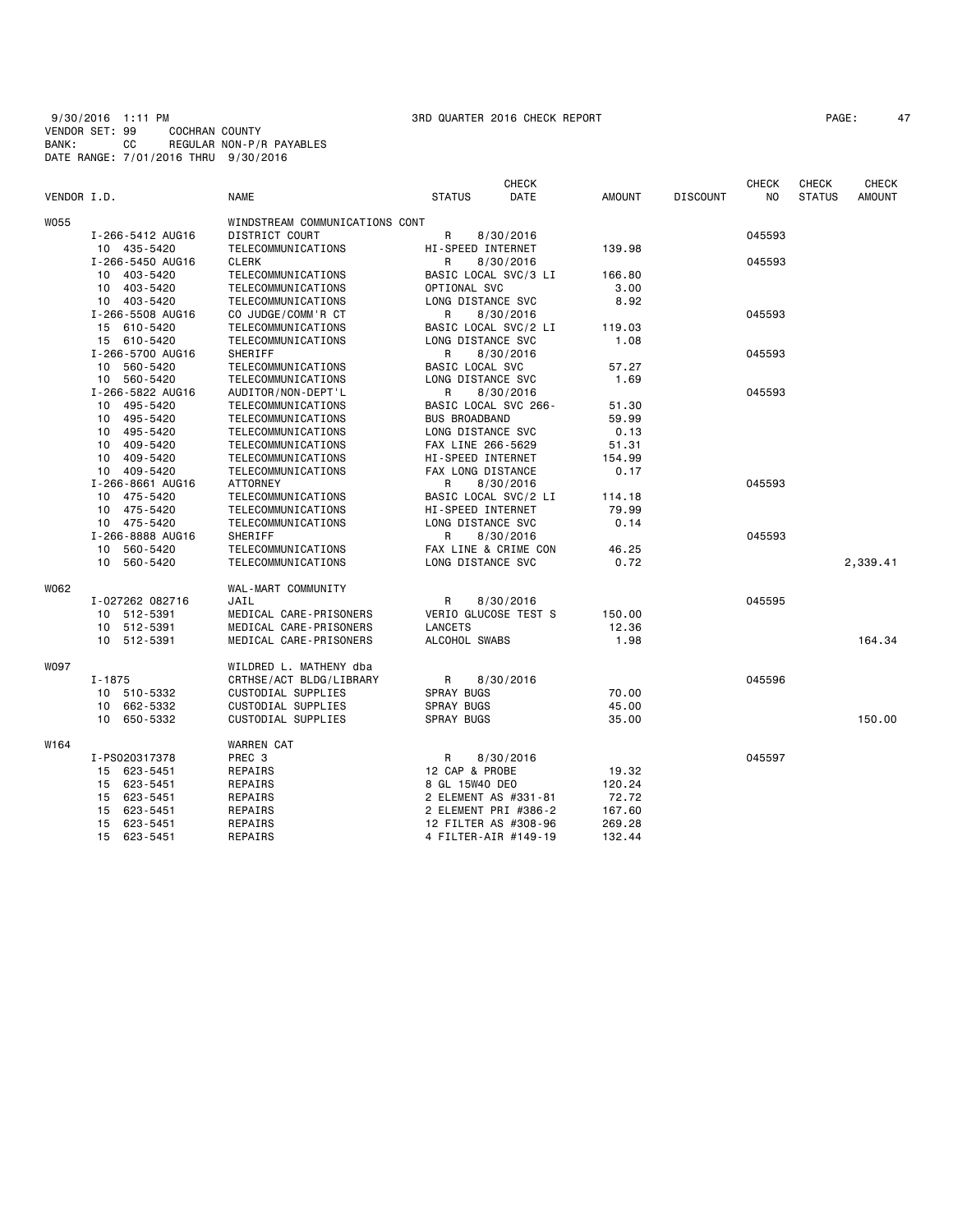9/30/2016 1:11 PM 3RD QUARTER 2016 CHECK REPORT PAGE: 48 VENDOR SET: 99 COCHRAN COUNTY BANK: CC REGULAR NON-P/R PAYABLES DATE RANGE: 7/01/2016 THRU 9/30/2016

| PAGE: |  |
|-------|--|
|-------|--|

| VENDOR I.D. |                                       | <b>NAME</b>                                 | <b>STATUS</b>                                | <b>CHECK</b><br><b>DATE</b> | <b>AMOUNT</b>     | <b>DISCOUNT</b> | <b>CHECK</b><br>NO. | <b>CHECK</b><br><b>STATUS</b> | <b>CHECK</b><br><b>AMOUNT</b> |
|-------------|---------------------------------------|---------------------------------------------|----------------------------------------------|-----------------------------|-------------------|-----------------|---------------------|-------------------------------|-------------------------------|
| W164        |                                       | CONT<br><b>WARREN CAT</b>                   |                                              |                             |                   |                 |                     |                               |                               |
|             | I-PS020317378                         | PREC 3                                      | R                                            | 8/30/2016                   |                   |                 | 045597              |                               |                               |
|             | 15 623-5451                           | REPAIRS                                     | 6 GL CAT ELC 50/50                           |                             | 75.36             |                 |                     |                               | 856.96                        |
| W193        |                                       | WESTWARD AUTOMOTIVE REPAIR LLC              |                                              |                             |                   |                 |                     |                               |                               |
|             | I-003947                              | <b>SHERIFF</b>                              | R                                            | 8/30/2016                   |                   |                 | 045598              |                               |                               |
|             | 10 560-5451                           | MACHINERY-NON-OFFICE REPAIR                 | SVC TRANS/#136                               |                             | 70.00             |                 |                     |                               |                               |
|             | 10 560-5451                           | MACHINERY-NON-OFFICE REPAIR                 | RPL FUEL FILTER                              |                             | 35.00             |                 |                     |                               |                               |
|             | 560-5451<br>10                        | MACHINERY-NON-OFFICE REPAIR                 | RMV DOOR PANEL/RPL M                         |                             | 105.00            |                 |                     |                               |                               |
|             | 10 560-5451                           | MACHINERY-NON-OFFICE REPAIR                 | TRANS FILTER KIT                             |                             | 22.02             |                 |                     |                               |                               |
|             | 10<br>560-5451                        | MACHINERY-NON-OFFICE REPAIR                 | 7QT DEX                                      |                             | 46.95             |                 |                     |                               |                               |
|             | 560-5451<br>10<br>10                  | MACHINERY-NON-OFFICE REPAIR                 | FUEL FILTER                                  |                             | 24.27             |                 |                     |                               |                               |
|             | 560-5451                              | MACHINERY-NON-OFFICE REPAIR                 | MIRROR                                       |                             | 195.87            |                 |                     |                               | 499.11                        |
| X001        |                                       | <b>XCEL ENERGY</b>                          |                                              |                             |                   |                 |                     |                               |                               |
|             | I-54-1324315-7 AUG16 ALMOST ALL DEPTS |                                             | R                                            | 8/30/2016                   |                   |                 | 045841              |                               |                               |
|             | 518-5440<br>30                        | UTILITIES                                   | 300210167 RUNWAY LIG                         |                             | 52.20             |                 |                     |                               |                               |
|             | 10 510-5440<br>660-5440<br>10         | UTILITIES                                   | 300240736 COURTHOUSE<br>300265059 SOFTBALL P |                             | 1,587.62<br>12.74 |                 |                     |                               |                               |
|             | 580-5440<br>10                        | UTILITIES & IRRIGATION<br>UTILITIES [TOWER] | 300282806 TOWER                              |                             | 78.82             |                 |                     |                               |                               |
|             | 15 621-5440                           | UTILITIES                                   | 300294119 PREC 1 SHO                         |                             | 55.37             |                 |                     |                               |                               |
|             | 650-5440<br>10                        | UTILITIES                                   | 300338546 LIBRARY                            |                             | 312.66            |                 |                     |                               |                               |
|             | 652-5440<br>10                        | UTILITIES                                   | 300342232 MUSEUM                             |                             | 37.05             |                 |                     |                               |                               |
|             | 662-5440<br>10                        | UTILITIES                                   | 300390484 ACTIVITY B                         |                             | 627.37            |                 |                     |                               |                               |
|             | 660-5440<br>10                        | UTILITIES & IRRIGATION                      | 300410370 PARK                               |                             | 435.11            |                 |                     |                               |                               |
|             | 660-5440<br>10                        | UTILITIES & IRRIGATION                      | 300457515 PARK/SHOP                          |                             | 29.42             |                 |                     |                               |                               |
|             | 516-5440<br>10                        | UTILITIES                                   | 300555198 CEMETERY                           |                             | 219.54            |                 |                     |                               |                               |
|             | 660-5440<br>10                        | UTILITIES & IRRIGATION                      | 300587052 SHOWBARN                           |                             | 137.39            |                 |                     |                               |                               |
|             | 10<br>660-5440                        | UTILITIES & IRRIGATION                      | 300587753 RODEO GROU                         |                             | 44.09             |                 |                     |                               |                               |
|             | 409-5440<br>10                        | UTILITIES                                   | 300588989 ANNEX                              |                             | 19.05             |                 |                     |                               |                               |
|             | 10 516-5440                           | UTILITIES                                   | 300603417 CEMETERY                           |                             | 33.91             |                 |                     |                               |                               |
|             | 10 516-5440                           | UTILITIES                                   | 300637038 CEMETERY S                         |                             | 344.91            |                 |                     |                               | 4,027.25                      |
| X001        |                                       | XCEL ENERGY                                 |                                              |                             |                   |                 |                     |                               |                               |
|             | I-54-1829977-7 AUG16 PREC 2           |                                             | R                                            | 8/30/2016                   |                   |                 | 045842              |                               |                               |
|             | 15 622-5440                           | UTILITIES                                   | 213KWH 7/12-8/11/16                          |                             | 29.30             |                 |                     |                               |                               |
|             | 15 622-5440                           | UTILITIES                                   | 66KWH AREA LIGHT                             |                             | 16.97             |                 |                     |                               | 46.27                         |
| X004        |                                       | XEROX BUSINESS SERVICES LLC                 |                                              |                             |                   |                 |                     |                               |                               |
|             | I-1296518                             | <b>CLERK</b>                                | R                                            | 8/30/2016                   |                   |                 | 045843              |                               |                               |
|             | 10 403-5416                           | FILMING & INDEXING                          | 20/20 LAND REC #2006                         |                             | 1,250.00          |                 |                     |                               | 1,250.00                      |
| A007        |                                       | ALBERT GONZALEZ, dba                        |                                              |                             |                   |                 |                     |                               |                               |
|             | I-28251                               | PREC 1                                      | R                                            | 9/12/2016                   |                   |                 | 045844              |                               |                               |
|             | 15 621-5454                           | TIRES                                       | FLAT ON SP 16x600x6,                         |                             | 20.00             |                 |                     |                               |                               |
|             | I-28262                               | SHERIFF                                     | R                                            | 9/12/2016                   |                   |                 | 045844              |                               |                               |
|             | 10 560-5454<br>I-28273                | TIRES<br>SHERIFF                            | FLAT ON $SP/H5$<br>R                         | 9/12/2016                   | 18.00             |                 | 045844              |                               |                               |
|             |                                       |                                             |                                              |                             |                   |                 |                     |                               |                               |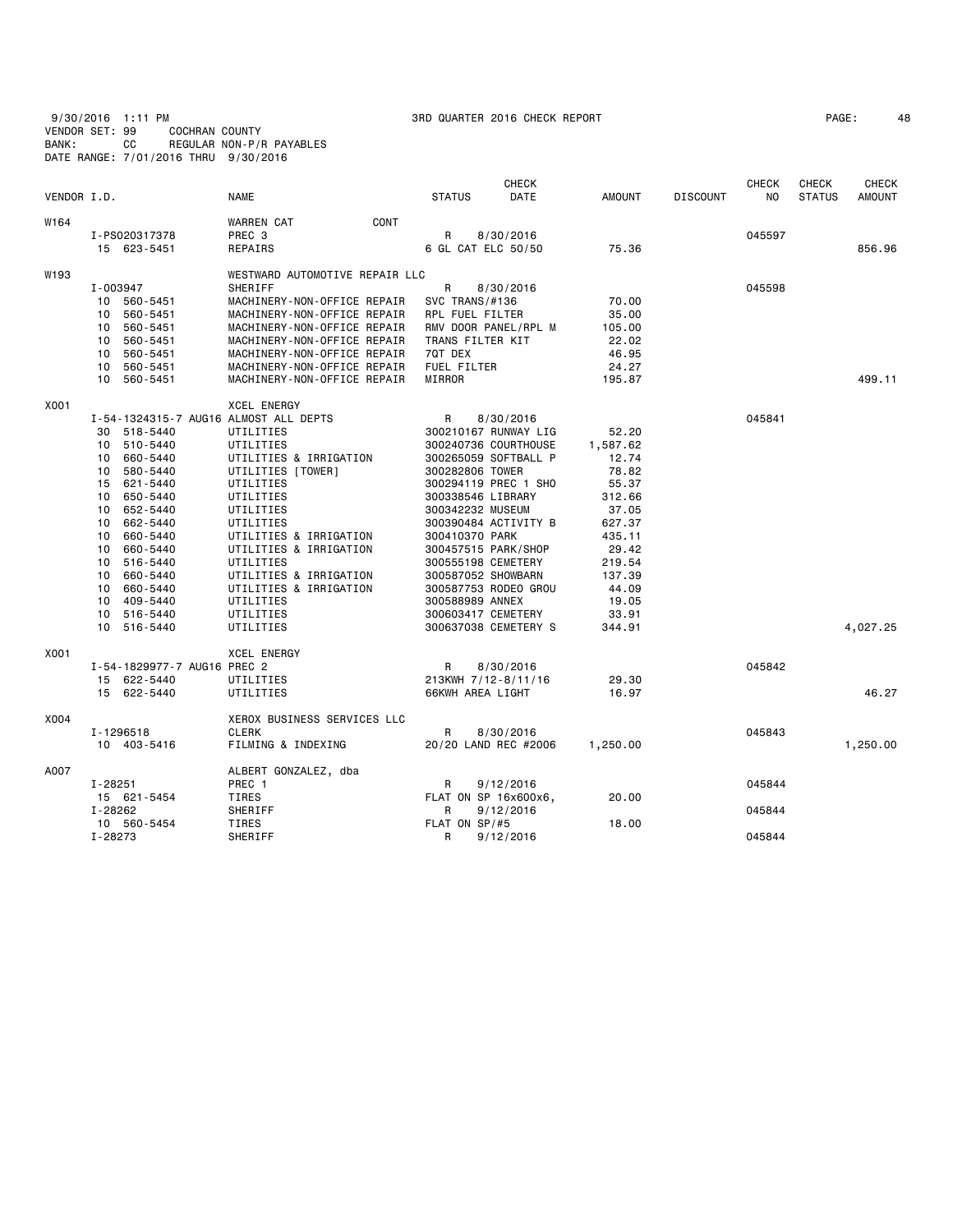9/30/2016 1:11 PM 3RD QUARTER 2016 CHECK REPORT PAGE: 49 VENDOR SET: 99 COCHRAN COUNTY BANK: CC REGULAR NON-P/R PAYABLES DATE RANGE: 7/01/2016 THRU 9/30/2016

|             |                |                               | <b>CHECK</b>          |          |                 | <b>CHECK</b> | <b>CHECK</b>  | CHECK         |
|-------------|----------------|-------------------------------|-----------------------|----------|-----------------|--------------|---------------|---------------|
| VENDOR I.D. |                | NAME                          | DATE<br><b>STATUS</b> | AMOUNT   | <b>DISCOUNT</b> | <b>NO</b>    | <b>STATUS</b> | <b>AMOUNT</b> |
| A007        |                | ALBERT GONZALEZ, dba CONT     |                       |          |                 |              |               |               |
|             | I-28273        | SHERIFF                       | R<br>9/12/2016        |          |                 | 045844       |               |               |
|             | 10 560-5454    | TIRES                         | 2 TIRE CHG P245/55R1  | 36.00    |                 |              |               |               |
|             | 10 560-5454    | TIRES                         | 2 BAL                 | 20.00    |                 |              |               |               |
|             | 10 560-5454    | TIRES                         | 2 TDF                 | 20.00    |                 |              |               | 114.00        |
| A020        |                | AMERICAN EQUIP & TRAILER, INC |                       |          |                 |              |               |               |
|             | I-LI77320      | PREC 3                        | R<br>9/12/2016        |          |                 | 045845       |               |               |
|             | 15 623-5451    | REPAIRS                       | 4 LED LTS 4"          | 47.92    |                 |              |               |               |
|             | 15 623-5451    | REPAIRS                       | 4 GROMMETS FOR 4"     | 8.24     |                 |              |               |               |
|             | 15 623-5451    | REPAIRS                       | 2 LUBE PLATES         | 55.00    |                 |              |               |               |
|             | 15 623-5451    | REPAIRS                       | LUBE PLATE RETNR      | 11.34    |                 |              |               | 122,50        |
| B001        |                | BAILEY CO. ELECTRIC COOP      |                       |          |                 |              |               |               |
|             | I-362801       | PREC 4                        | R<br>9/12/2016        |          |                 | 045846       |               |               |
|             | 15 624-5440    | UTILITIES                     | 720KWH 7/22-8/18/16   | 85.92    |                 |              |               |               |
|             | 15 624-5440    | UTILITIES                     | 1 AREA LIGHT          | 11.85    |                 |              |               |               |
|             | I-362802       | PREC 3                        | R<br>9/12/2016        |          |                 | 045846       |               |               |
|             | 15 623-5440    | UTILITIES                     | 94KWH 7/19-8/15/16    | 24.26    |                 |              |               |               |
|             | 15 623-5440    | UTILITIES                     | 2 AREA LIGHTS         | 24.44    |                 |              |               |               |
|             | I-362803       | NON-DEPT'L/SHERIFF POSSE      | R<br>9/12/2016        |          |                 | 045846       |               |               |
|             | 10 409-5440    | UTILITIES                     | ELEC SVC 7/7-8/4/16   | 23.91    |                 |              |               | 170.38        |
| B029        |                | BRUCKNER'S TRUCK SALES, INC   |                       |          |                 |              |               |               |
|             | I-300329LS     | PREC 3                        | R<br>9/12/2016        |          |                 | 045847       |               |               |
|             | 15 623-5451    | REPAIRS                       | RMV/RPL WTR PMP, BELT | 576.00   |                 |              |               |               |
|             | 15 623-5451    | REPAIRS                       | WATER PUMP/81 MACK #  | 300.67   |                 |              |               |               |
|             | 15 623-5451    | REPAIRS                       | CORE CHG              | 117.00   |                 |              |               |               |
|             | 15 623-5451    | REPAIRS                       | 2 BELTS               | 41.36    |                 |              |               |               |
|             | 15 623-5451    | REPAIRS                       | 6 ANTIFREEZE          | 60.66    |                 |              |               |               |
|             | 15 623-5451    | REPAIRS                       | GASKET                | 1.61     |                 |              |               |               |
|             | 15 623-5451    | REPAIRS                       | CAP SCR               | 1.44     |                 |              |               |               |
|             | 15 623-5451    | REPAIRS                       | LK WSHR               | 0.39     |                 |              |               |               |
|             | 15 623-5451    | REPAIRS                       | CORE RET              | 117.00CR |                 |              |               |               |
|             | 15<br>623-5451 | REPAIRS                       | RPR A/C;81 MACK #427  | 832.00   |                 |              |               |               |
|             | 15 623-5451    | REPAIRS                       | V-BELT                | 29.25    |                 |              |               |               |
|             | 15 623-5451    | REPAIRS                       | <b>COMPRESSOR</b>     | 297.21   |                 |              |               |               |
|             | 15 623-5451    | REPAIRS                       | RECEIVER DRIER        | 42.21    |                 |              |               |               |
|             | 15 623-5451    | REPAIRS                       | 4 FREON HOSE          | 19.00    |                 |              |               |               |
|             | 15<br>623-5451 | REPAIRS                       | 0-RING STR            | 7.95     |                 |              |               |               |
|             | 15 623-5451    | REPAIRS                       | FEM O-RING W/PORT     | 19.42    |                 |              |               |               |
|             | 15 623-5451    | REPAIRS                       | 3 R134A               | 34.32    |                 |              |               |               |
|             | 15 623-5451    | REPAIRS                       | MISC CHGS             | 60.00    |                 |              |               |               |
|             | I-380725L      | PREC 3                        | R<br>9/12/2016        |          |                 | 045847       |               |               |
|             | 15 623-5451    | REPAIRS                       | 8 BLACK N26H          | 5.92     |                 |              |               |               |
|             | 15 623-5451    | REPAIRS                       | COIL #AC15S           | 42.60    |                 |              |               |               |
|             | 15 623-5451    | REPAIRS                       | LOCK #GH11B           | 3.27     |                 |              |               |               |
|             |                |                               |                       |          |                 |              |               |               |
|             | 15 623-5451    | REPAIRS                       | LOCK #GH11R           | 3.27     |                 |              |               |               |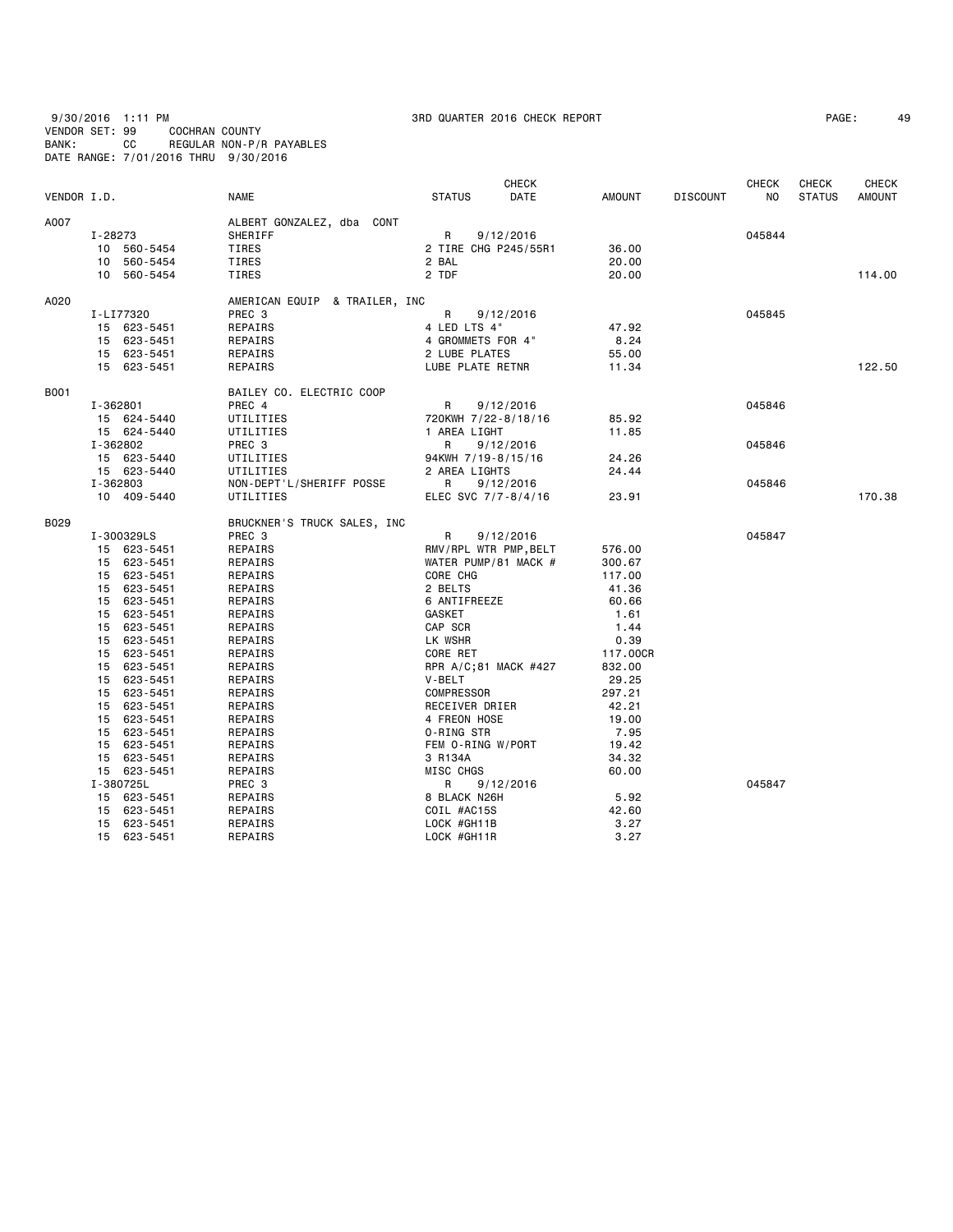9/30/2016 1:11 PM 3RD QUARTER 2016 CHECK REPORT PAGE: 50 VENDOR SET: 99 COCHRAN COUNTY BANK: CC REGULAR NON-P/R PAYABLES DATE RANGE: 7/01/2016 THRU 9/30/2016

| PAGE : | 5 |
|--------|---|
|--------|---|

|             |                    |                                  |                         | <b>CHECK</b>         |          |                 | <b>CHECK</b>   | <b>CHECK</b>  | <b>CHECK</b>  |
|-------------|--------------------|----------------------------------|-------------------------|----------------------|----------|-----------------|----------------|---------------|---------------|
| VENDOR I.D. |                    | <b>NAME</b>                      | <b>STATUS</b>           | DATE                 | AMOUNT   | <b>DISCOUNT</b> | N <sub>O</sub> | <b>STATUS</b> | <b>AMOUNT</b> |
| B029        |                    | BRUCKNER'S TRUCK SALES CONT      |                         |                      |          |                 |                |               |               |
|             | I-380725L          | PREC <sub>3</sub>                | R                       | 9/12/2016            |          |                 | 045847         |               |               |
|             | 15 623-5451        | REPAIRS                          | 4 FITTINGS              |                      | 33.40    |                 |                |               |               |
|             | I-380728L          | PREC 3                           | R                       | 9/12/2016            |          |                 | 045847         |               |               |
|             | 15 623-5451        | REPAIRS                          | USED PART/YARD          |                      | 1,825.85 |                 |                |               |               |
|             | I-381090L          | PREC 4                           | R                       | 9/12/2016            |          |                 | 045847         |               |               |
|             | 15 624-5451        | REPAIRS                          | 2 SWITCH #1MR3165       |                      | 30.30    |                 |                |               |               |
|             | 15 624-5451        | REPAIRS                          | MARKING                 |                      | 38.76    |                 |                |               |               |
|             | 15 624-5451        | REPAIRS                          | AIR SWI                 |                      | 12.58    |                 |                |               | 4,319.44      |
| B197        |                    | <b>BRETT BUTLER</b>              |                         |                      |          |                 |                |               |               |
|             | I-010120144502-171 | <b>CLERK</b>                     | R                       | 9/12/2016            |          |                 | 045848         |               |               |
|             | 10 403-5451        | REPAIRS                          |                         | SVR SECURITY CHG/ONS | 150.00   |                 |                |               | 150.00        |
| B198        |                    | BLAINE INDUSTRIAL SUPPLY         |                         |                      |          |                 |                |               |               |
|             | I-S3637868.001     | <b>COURTHOUSE</b>                | R                       | 9/12/2016            |          |                 | 045849         |               |               |
|             | 10 510-5332        | CUSTODIAL SUPPLIES               | <b>1CS SCOTT TISSUE</b> |                      | 57.14    |                 |                |               |               |
|             | 10 510-5332        | CUSTODIAL SUPPLIES               | <b>1CS COMET PDR</b>    |                      | 47.48    |                 |                |               |               |
|             | 10 510-5332        | CUSTODIAL SUPPLIES               | 1CS TRASH LINERS, WH    |                      | 37.71    |                 |                |               |               |
|             | 10 510-5332        | CUSTODIAL SUPPLIES               |                         | 1DZ RIM HANGERS, CHR | 15.16    |                 |                |               |               |
|             | 10 510-5332        | CUSTODIAL SUPPLIES               | 2EA PLUNGER             |                      | 20.10    |                 |                |               |               |
|             | I-S3648330.001     | <b>COURTHOUSE</b>                | R                       | 9/12/2016            |          |                 | 045849         |               |               |
|             | 10 510-5332        | CUSTODIAL SUPPLIES               |                         | 1CS FORMULA 409 CLNR | 49.17    |                 |                |               |               |
|             | 10 510-5332        | CUSTODIAL SUPPLIES               | 1CS PINE SOL            |                      | 43.01    |                 |                |               | 269.77        |
| C007        |                    | CITY OF MORTON                   |                         |                      |          |                 |                |               |               |
|             | I-083116           | LIB/MUS/ACT BLDG/CRTHSE/PREC 1 R |                         | 9/12/2016            |          |                 | 045850         |               |               |
|             | 10 650-5440        | UTILITIES                        | LIBRARY GAS             |                      | 19.00    |                 |                |               |               |
|             | 10 650-5440        | UTILITIES                        | LIBRARY WATER           |                      | 28.00    |                 |                |               |               |
|             | 10 650-5440        | UTILITIES                        | LIBRARY GARBAGE         |                      | 50.50    |                 |                |               |               |
|             | 10 650-5440        | UTILITIES                        | LIBRARY SEWER           |                      | 17.00    |                 |                |               |               |
|             | 10 652-5440        | UTILITIES                        | <b>MUSEUM GAS</b>       |                      | 19.00    |                 |                |               |               |
|             | 652-5440<br>10     | UTILITIES                        | <b>MUSEUM WATER</b>     |                      | 28.00    |                 |                |               |               |
|             | 10 652-5440        | UTILITIES                        | MUSEUM GARBAGE          |                      | 27.00    |                 |                |               |               |
|             | 10 652-5440        | UTILITIES                        | <b>MUSEUM SEWER</b>     |                      | 15.00    |                 |                |               |               |
|             | 10 662-5440        | UTILITIES                        | ACTIVITY BLDG GAS       |                      | 36.00    |                 |                |               |               |
|             | 10 662-5440        | UTILITIES                        | ACT. BLDG WATER         |                      | 40.00    |                 |                |               |               |
|             | 10<br>662-5440     | UTILITIES                        | ACT. BLDG GARBAGE       |                      | 76.00    |                 |                |               |               |
|             | 10<br>662-5440     | UTILITIES                        | ACT. BLDG SEWER         |                      | 45.00    |                 |                |               |               |
|             | 10 510-5440        | UTILITIES                        | <b>COURTHOUSE GAS</b>   |                      | 44.50    |                 |                |               |               |
|             | 510-5440<br>10     | UTILITIES                        | <b>COURTHOUSE WATER</b> |                      | 906.75   |                 |                |               |               |
|             | 510-5440<br>10     | UTILITIES                        | CRTHSE GARBAGE          |                      | 328.50   |                 |                |               |               |
|             | 510-5440<br>10     | UTILITIES                        | <b>COURTHOUSE SEWER</b> |                      | 51.00    |                 |                |               |               |
|             | 15 621-5440        | UTILITIES                        | PREC 1 GAS              |                      | 19.00    |                 |                |               |               |
|             | 15 621-5440        | UTILITIES                        | PREC 1 WATER            |                      | 28.00    |                 |                |               |               |
|             | 15 621-5440        | UTILITIES                        | PREC 1 GARBAGE          |                      | 50.50    |                 |                |               | 1,828.75      |
|             |                    |                                  |                         |                      |          |                 |                |               |               |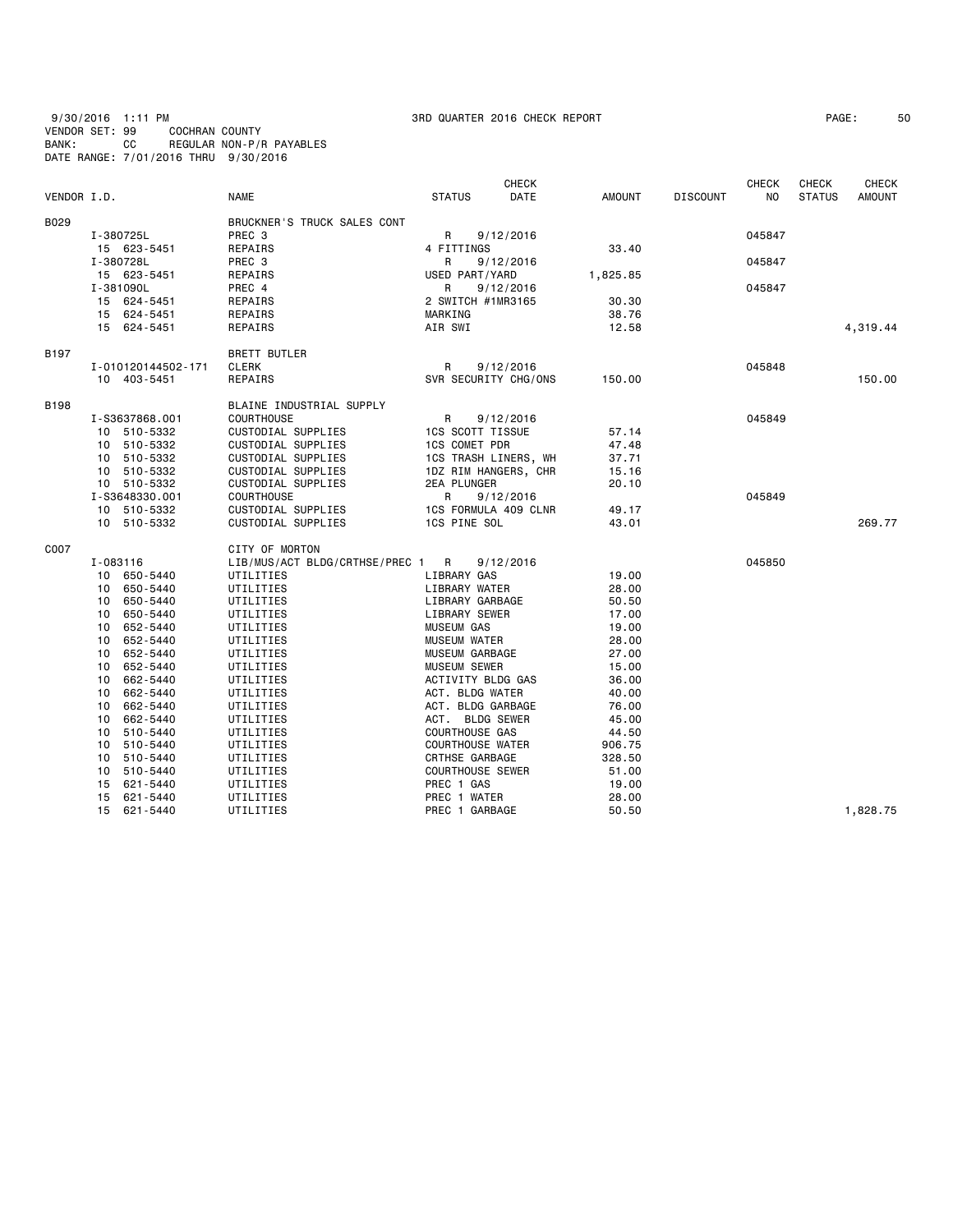9/30/2016 1:11 PM 3RD QUARTER 2016 CHECK REPORT PAGE: 51 VENDOR SET: 99 COCHRAN COUNTY BANK: CC REGULAR NON-P/R PAYABLES DATE RANGE: 7/01/2016 THRU 9/30/2016

| PAGE: |  |
|-------|--|
|-------|--|

|             |                 |                           |                     | <b>CHECK</b>         |           |                 | <b>CHECK</b>   | <b>CHECK</b>  | <b>CHECK</b>  |
|-------------|-----------------|---------------------------|---------------------|----------------------|-----------|-----------------|----------------|---------------|---------------|
| VENDOR I.D. |                 | <b>NAME</b>               | <b>STATUS</b>       | DATE                 | AMOUNT    | <b>DISCOUNT</b> | N <sub>0</sub> | <b>STATUS</b> | <b>AMOUNT</b> |
| C008        |                 | CITY OF WHITEFACE         |                     |                      |           |                 |                |               |               |
|             | $I - 409 09/16$ | PREC <sub>2</sub>         | R                   | 9/12/2016            |           |                 | 045851         |               |               |
|             | 15 622-5440     | UTILITIES                 |                     | GAS SVC 7/18-8/15/16 | 16.25     |                 |                |               |               |
|             | 15 622-5440     | UTILITIES                 | <b>WATER SVC</b>    |                      | 14.00     |                 |                |               |               |
|             | 15 622-5440     | UTILITIES                 | GARBAGE SVC         |                      | 50.10     |                 |                |               |               |
|             | 15 622-5440     | UTILITIES                 | SEWER SVC           |                      | 22.50     |                 |                |               | 102.85        |
| C035        |                 | COX AUTO SUPPLY CO        |                     |                      |           |                 |                |               |               |
|             | C-343767        | PREC 4                    | R                   | 9/12/2016            |           |                 | 045852         |               |               |
|             | 15 624-5451     | REPAIRS                   | RET PENNZOIL 10/30  |                      | 58.42CR   |                 |                |               |               |
|             | 15 624-5451     | REPAIRS                   | 4QT PEN 5/20 OIL    |                      | 21.16     |                 |                |               |               |
|             | 15 624-5356     | ROAD MATERIALS & SUPPLIES | DRY FLOOR ABSORB    |                      | 12.99     |                 |                |               |               |
|             | $C - 344981$    | CLERK                     | R.                  | 9/12/2016            |           |                 | 045852         |               |               |
|             | 10 403-5310     | OFFICE SUPPLIES           | RET 2 HDMI CABLES   |                      | 19,98CR   |                 |                |               |               |
|             | I-343689        | PREC 4                    | R                   | 9/12/2016            |           |                 | 045852         |               |               |
|             | 15 624-5451     | REPAIRS                   | PENNZOIL 10/30      |                      | 58.42     |                 |                |               |               |
|             | 15 624-5451     | REPAIRS                   | OIL FILTER #57502   |                      | 7.69      |                 |                |               |               |
|             | 15 624-5451     | REPAIRS                   | AIR FILTER #49883   |                      | 21.69     |                 |                |               |               |
|             | I-343761        | PREC 2                    | R                   | 9/12/2016            |           |                 | 045852         |               |               |
|             | 15 622-5356     | ROAD MATERIALS & SUPPLIES | W/S WASHER FLUID    |                      | 3.46      |                 |                |               |               |
|             | 15 622-5356     | ROAD MATERIALS & SUPPLIES | 3 PAPER TOWELS      |                      | 4.17      |                 |                |               |               |
|             | 15 622-5356     | ROAD MATERIALS & SUPPLIES | GOJ0                |                      | 8.89      |                 |                |               |               |
|             | I-343778        | PREC 1                    | R                   | 9/12/2016            |           |                 | 045852         |               |               |
|             | 15 621-5451     | REPAIRS                   | 3 FREON 134A        |                      | 29.97     |                 |                |               |               |
|             | I-344332        | NON-DEPT'L                | R                   | 9/12/2016            |           |                 | 045852         |               |               |
|             | 10 409-5451     | REPAIRS                   | 2 WIPER BLADES 22"  |                      | 13.98     |                 |                |               |               |
|             | I-344377        | <b>COURTHOUSE</b>         | R                   | 9/12/2016            |           |                 | 045852         |               |               |
|             | 10 510-5451     | REPAIR                    | REGULATOR           |                      | 47.89     |                 |                |               |               |
|             | 10 510-5451     | REPAIR                    | FITTING             |                      | 1.52      |                 |                |               |               |
|             | I-344808        | PREC 4                    | R                   | 9/12/2016            |           |                 | 045852         |               |               |
|             | 15 624-5356     | ROAD MATERIALS & SUPPLIES | 2 MAX-FILL          |                      | 9.58      |                 |                |               |               |
|             | I-344942        | LIBRARY                   | R                   | 9/12/2016            |           |                 | 045852         |               |               |
|             | 10 650-5332     | CUSTODIAL SUPPLIES        | <b>BROOM HANDLE</b> |                      | 6.99      |                 |                |               |               |
|             | I-344952        | PREC <sub>2</sub>         | R                   | 9/12/2016            |           |                 | 045852         |               |               |
|             | 15 622-5356     | ROAD MATERIALS & SUPPLIES | WATER HOSE          |                      | 37.99     |                 |                |               |               |
|             | 15 622-5356     | ROAD MATERIALS & SUPPLIES | SPRINKLER           |                      | 12.99     |                 |                |               |               |
|             | I-344975        | <b>CLERK</b>              | R                   | 9/12/2016            |           |                 | 045852         |               |               |
|             | 10 403-5310     | OFFICE SUPPLIES           | 3 HDMI CABLES 6FT   |                      | 29.97     |                 |                |               | 250.95        |
| C057        |                 | CITY BANK AS DEPOSITORY   |                     |                      |           |                 |                |               |               |
|             | I-4TH QTR 2016  | NON-DEPT'L/APPR DIST      | R                   | 9/12/2016            |           |                 | 045853         |               |               |
|             | 10 409-5406     | APPRAISAL DISTRICT        |                     | 4TH QTR ASSESSMENT-- | 21,939.41 |                 |                |               | 21,939.41     |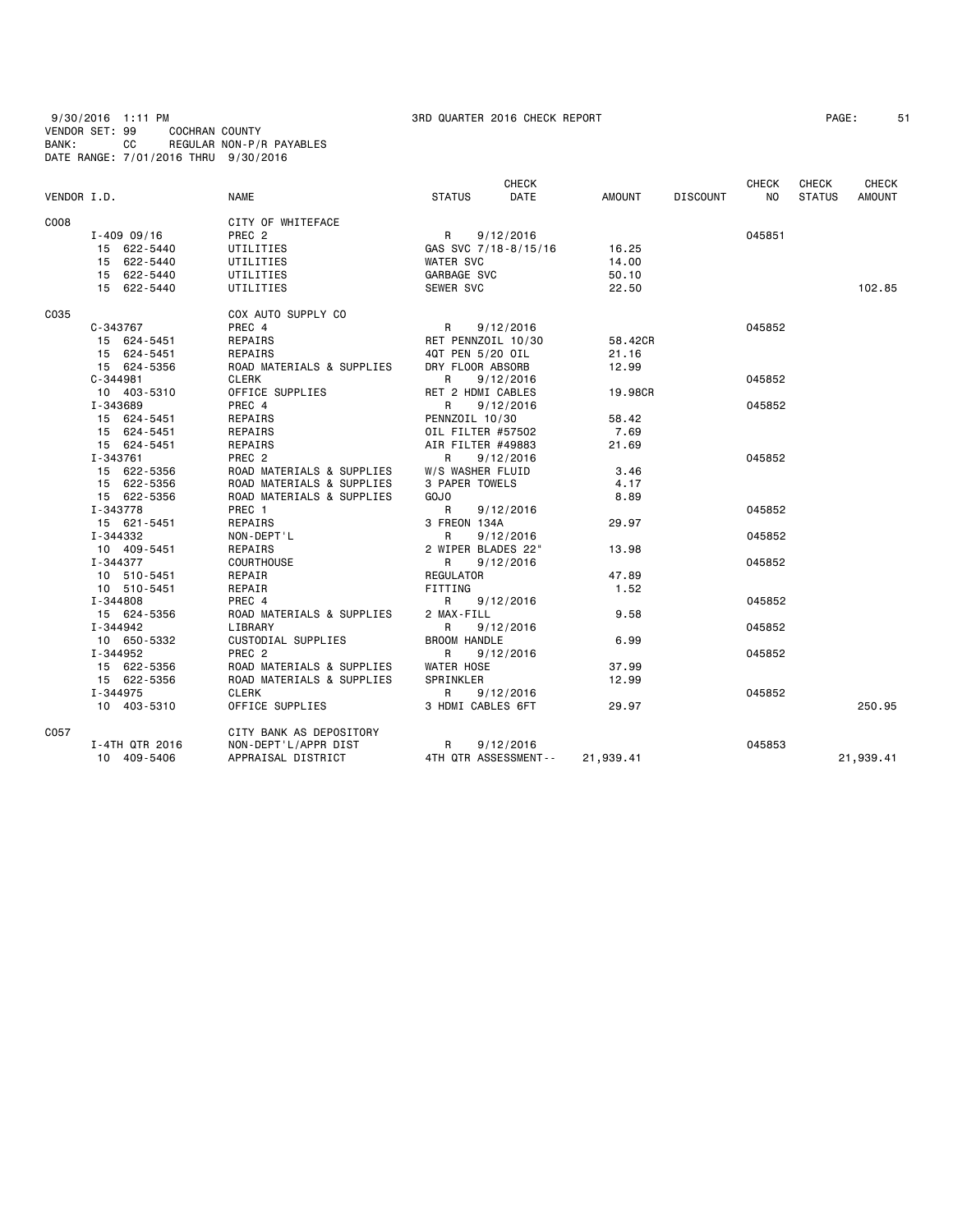| VENDOR I.D. |          |                          | <b>NAME</b>                                            | <b>STATUS</b>                                  | <b>CHECK</b><br>DATE | AMOUNT           | DISCOUNT | <b>CHECK</b><br>NO. | <b>CHECK</b><br><b>STATUS</b> | <b>CHECK</b><br><b>AMOUNT</b> |
|-------------|----------|--------------------------|--------------------------------------------------------|------------------------------------------------|----------------------|------------------|----------|---------------------|-------------------------------|-------------------------------|
|             |          |                          |                                                        |                                                |                      |                  |          |                     |                               |                               |
| C064        |          |                          | CITY OF MORTON F D                                     |                                                |                      |                  |          |                     |                               |                               |
|             |          | I-AUG 2016               | PUBLIC SAFETY*OTHER                                    | R                                              | 9/12/2016            |                  |          | 045854              |                               |                               |
|             | 10       | 580-5414                 | FIRE PROTECTION CONTRACTS                              | S SH214/CR200;GRASS                            |                      | 350.00           |          |                     |                               |                               |
|             | 10       | 580-5414                 | FIRE PROTECTION CONTRACTS                              | SH125/FM1169; TANK BA                          |                      | 350.00           |          |                     |                               |                               |
|             | 10       | 580-5414<br>580-5414     | FIRE PROTECTION CONTRACTS                              | FM1585/CR105;GRASS 8                           |                      | 350.00           |          |                     |                               |                               |
|             | 10<br>10 | 580-5414                 | FIRE PROTECTION CONTRACTS<br>FIRE PROTECTION CONTRACTS | CR197/FM597; HAY BALE<br>SH214/CR240; GRASS 8/ |                      | 350.00<br>350.00 |          |                     |                               |                               |
|             | 10       | 580-5414                 | FIRE PROTECTION CONTRACTS                              | 6-7 MI W ON 1585;GRA                           |                      | 350.00           |          |                     |                               |                               |
|             | 10       | 580-5414                 | FIRE PROTECTION CONTRACTS                              | SH214/CR240-250; GRAS                          |                      | 350.00           |          |                     |                               |                               |
|             | 10       | 580-5414                 | FIRE PROTECTION CONTRACTS                              | CR170 W OF 1780; GRAS                          |                      | 350.00           |          |                     |                               |                               |
|             | 10       | 580-5414                 | FIRE PROTECTION CONTRACTS                              | W FM1585,1/4mi CR195                           |                      | 350.00           |          |                     |                               |                               |
|             | 10       | 580-5414                 | FIRE PROTECTION CONTRACTS                              | CR235/SH114;pwr line                           |                      | 350.00           |          |                     |                               |                               |
|             | 10       | 580-5414                 | FIRE PROTECTION CONTRACTS                              | 403 W CLEVELAND--IN                            |                      |                  |          |                     |                               |                               |
|             | 10       | 580-5414                 | FIRE PROTECTION CONTRACTS                              | 500 BLK E BUCHANAN--                           |                      |                  |          |                     |                               |                               |
|             | 10       | 580-5414                 | FIRE PROTECTION CONTRACTS                              | SH214/125/Bledsoe;WE                           |                      |                  |          |                     |                               |                               |
|             | 10       | 580-5414                 | FIRE PROTECTION CONTRACTS                              | 1585/95; N Brnco; canc                         |                      | 350.00           |          |                     |                               | 3,850.00                      |
| C371        |          |                          | COCHRAN COUNTY TAX A/C                                 |                                                |                      |                  |          |                     |                               |                               |
|             |          | I-10 F150 #7956 '16      | SHERIFF                                                | R                                              | 9/12/2016            |                  |          | 045855              |                               |                               |
|             |          | 10 560-5451              | MACHINERY-NON-OFFICE REPAIR                            | ST INSP FEE/JAIL PK                            |                      | 7.50             |          |                     |                               | 7.50                          |
| C381        |          |                          | CERTIFIED LABORATORIES                                 |                                                |                      |                  |          |                     |                               |                               |
|             |          | I-2437042                | <b>COURTHOUSE</b>                                      | R                                              | 9/12/2016            |                  |          | 045856              |                               |                               |
|             |          | 10 510-5332              | CUSTODIAL SUPPLIES                                     | 5GL FLOW-MATE CLSC                             |                      | 338.75           |          |                     |                               | 338.75                        |
| D048        |          |                          | DATA-LINE OFFICE SYSTEMS                               |                                                |                      |                  |          |                     |                               |                               |
|             |          | I-IN52475<br>10 650-5411 | LIBRARY<br>MAINTENANCE CONTRACTS                       | R<br>COPIER MAINT 9/8-10/                      | 9/12/2016            | 37.50            |          | 045857              |                               |                               |
|             |          | 10 650-5411              | MAINTENANCE CONTRACTS                                  | 379 COLOR COPIES 8/8                           |                      | 37.90            |          |                     |                               | 75.40                         |
| E075        |          |                          | <b>WEX BANK</b>                                        |                                                |                      |                  |          |                     |                               |                               |
|             |          | I-46685022               | SHERIFF/JUV PROB                                       | R                                              | 9/12/2016            |                  |          | 045858              |                               |                               |
|             |          | 10 560-5330              | FUEL AND OIL                                           | 22.511GL UNL/WHTFC,W                           |                      | 41.85            |          |                     |                               |                               |
|             | 10       | 560-5330                 | FUEL AND OIL                                           | 16.507GL UNL/WHTFC, W                          |                      | 34.15            |          |                     |                               |                               |
|             | 10       | 560-5330                 | FUEL AND OIL                                           | 22GL UNL/LBK,WEBER 8                           |                      | 42.88            |          |                     |                               |                               |
|             | 10       | 560-5330                 | FUEL AND OIL                                           | 18.999GL UNL/LVND,JA                           |                      | 34.75            |          |                     |                               |                               |
|             | 10       | 560-5330                 | FUEL AND OIL                                           | 20.505GL UNL/WHTFC,W                           |                      | 38.12            |          |                     |                               |                               |
|             | 10       | 560-5330                 | FUEL AND OIL                                           | 24.015GL UNL/WHTFC,W                           |                      | 44.64            |          |                     |                               |                               |
|             | 17       | 573-5427                 | TRAVEL & TRAINING                                      | 16.9GL UNL/COMANCHE                            |                      | 31.59            |          |                     |                               |                               |
|             |          | 17 573-5427              | TRAVEL & TRAINING                                      | 13.72GL UNL/KERRVILL                           |                      | 28.80            |          |                     |                               | 296.78                        |
| F010        |          |                          | FIVE-AREA TELEPHONE CO-OP                              |                                                |                      |                  |          |                     |                               |                               |
|             |          | I-927-5510 AUG16         | PREC 4                                                 | R                                              | 9/12/2016            |                  |          | 045859              |                               |                               |
|             |          | 15 624-5420              | TELECOMMUNICATIONS                                     | <b>BASIC LOCAL SVC</b>                         |                      | 32.25            |          |                     |                               |                               |
|             |          | 15 624-5420              | TELECOMMUNICATIONS                                     | FEES                                           |                      | 9.40             |          |                     |                               | 41.65                         |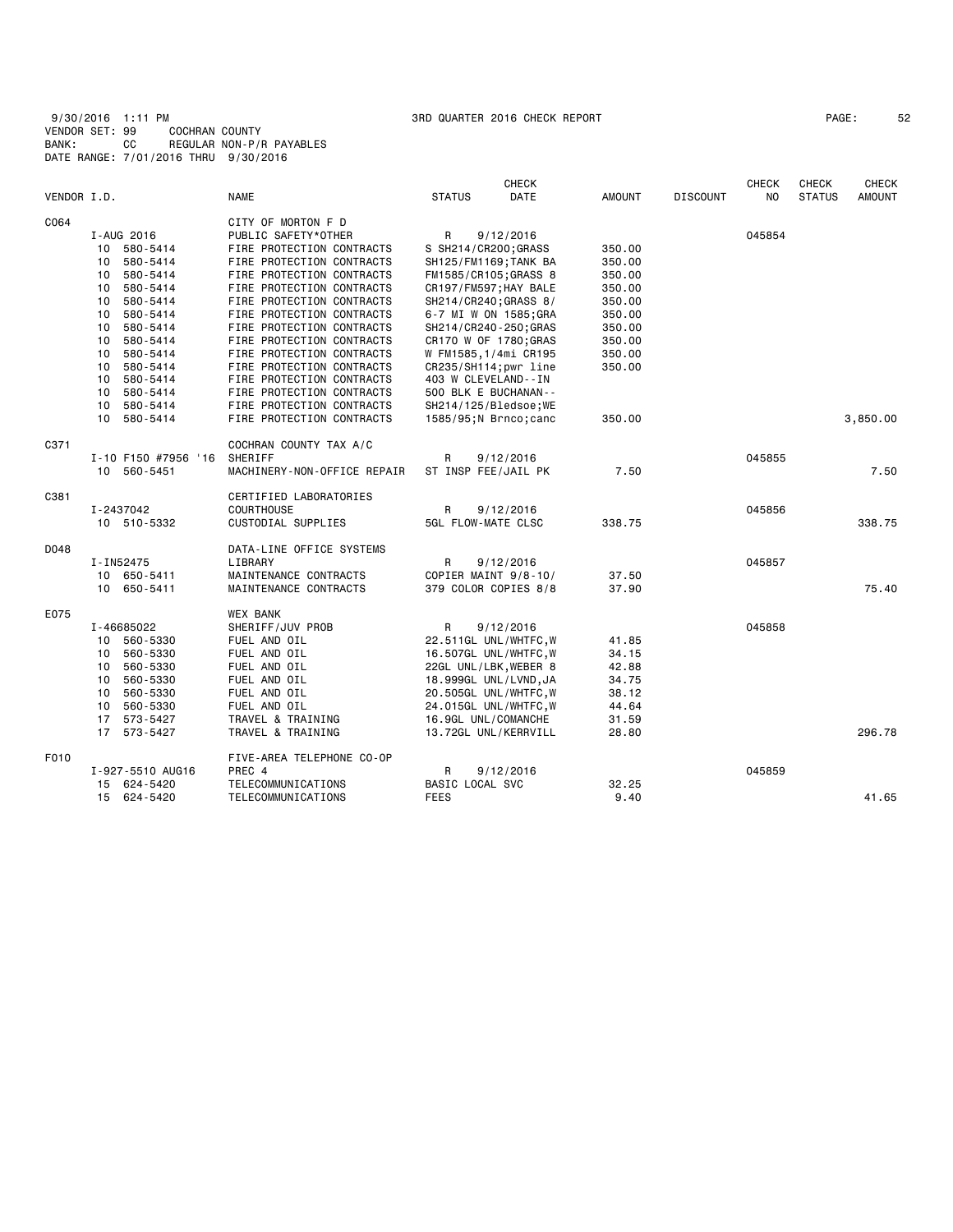9/30/2016 1:11 PM 3RD QUARTER 2016 CHECK REPORT PAGE: 53 VENDOR SET: 99 COCHRAN COUNTY BANK: CC REGULAR NON-P/R PAYABLES DATE RANGE: 7/01/2016 THRU 9/30/2016

| PAGE : |  | 5 |
|--------|--|---|
|--------|--|---|

| VENDOR I.D. |                      | <b>NAME</b>                                                | <b>CHECK</b><br><b>STATUS</b><br>DATE | AMOUNT         | <b>DISCOUNT</b> | <b>CHECK</b><br>NO. | <b>CHECK</b><br><b>STATUS</b> | <b>CHECK</b><br>AMOUNT |
|-------------|----------------------|------------------------------------------------------------|---------------------------------------|----------------|-----------------|---------------------|-------------------------------|------------------------|
| F093        |                      | FARMERS CO-OPERATIVE ELEVATOR                              |                                       |                |                 |                     |                               |                        |
|             | $I - 3160008/16$     | PREC <sub>2</sub>                                          | R<br>9/12/2016                        |                |                 | 045860              |                               |                        |
|             | 15 622-5330          | FUEL AND OIL                                               | 23.71GL UNL 8/15                      | 46.92          |                 |                     |                               |                        |
|             | 15 622-5330          | FUEL AND OIL                                               | 23.06GL UNL 8/29                      | 46.80          |                 |                     |                               | 93.72                  |
| G031        |                      | GRAINGER                                                   |                                       |                |                 |                     |                               |                        |
|             | I-9214079304         | TAX A/C                                                    | R<br>9/12/2016                        |                |                 | 045861              |                               |                        |
|             | 10 499-5310          | OFFICE SUPPLIES                                            | UPS BKUP #4NZT1                       | 79.18          |                 |                     |                               | 79.18                  |
|             |                      |                                                            |                                       |                |                 |                     |                               |                        |
| G074        |                      | GRAVES, HUMPHRIES, STAHL, LTD                              |                                       |                |                 |                     |                               |                        |
|             | I-FEES AUG16         | JUSTICE OF PEACE                                           | R<br>9/12/2016                        |                |                 | 045862              |                               |                        |
|             | 10 000-2206.002      | COLLECTION AGENCY FEES                                     | COLLECTION FEES AUG1                  | 275.90         |                 |                     |                               | 275.90                 |
| G144        |                      | GENE MESSER AUTO GROUP                                     |                                       |                |                 |                     |                               |                        |
|             | I-569852             | SHERIFF                                                    | R<br>9/12/2016                        |                |                 | 045863              |                               |                        |
|             | 10 560-5451          | MACHINERY-NON-OFFICE REPAIR                                | RPR FENDER LINERS/#1                  | 54.98          |                 |                     |                               |                        |
|             | 10<br>560-5451       | MACHINERY-NON-OFFICE REPAIR                                | MULTIPT INSP                          |                |                 |                     |                               |                        |
|             | 560-5451<br>10       | MACHINERY-NON-OFFICE REPAIR                                | RPL FR BR PADS; TURN                  | 119.99         |                 |                     |                               |                        |
|             | 560-5451<br>10       | MACHINERY-NON-OFFICE REPAIR                                | <b>BRAKE KIT</b>                      | 67.95          |                 |                     |                               |                        |
|             | 560-5451<br>10       | MACHINERY-NON-OFFICE REPAIR                                | RPL FR DIFF OIL SEAL                  | 840.00         |                 |                     |                               |                        |
|             | 560-5451<br>10       | MACHINERY-NON-OFFICE REPAIR                                | HUB/BRNG ASSY                         | 467.50         |                 |                     |                               |                        |
|             | 10<br>560-5451       | MACHINERY-NON-OFFICE REPAIR                                | 2 SEAL #4A322                         | 29.68          |                 |                     |                               |                        |
|             | 560-5451<br>10       | MACHINERY-NON-OFFICE REPAIR                                | 2 SEAL ASY #3254-B                    | 91.90          |                 |                     |                               |                        |
|             | 10<br>560-5451       | MACHINERY-NON-OFFICE REPAIR                                | 2 SEAL ASY #3254-A                    | 124.58         |                 |                     |                               |                        |
|             | 560-5451<br>10       | MACHINERY-NON-OFFICE REPAIR                                | 2 SEAL                                | 69.12          |                 |                     |                               |                        |
|             | 560-5451<br>10       | MACHINERY-NON-OFFICE REPAIR                                | 2 XFR CASE FL                         | 22.76          |                 |                     |                               |                        |
|             | 10<br>560-5451       | MACHINERY-NON-OFFICE REPAIR                                | 3QT OIL/REAR AXLE                     | 26.46          |                 |                     |                               |                        |
|             | 10<br>560-5451       | MACHINERY-NON-OFFICE REPAIR                                | RPL FR AXLE SEALS, HO                 |                |                 |                     |                               |                        |
|             | 560-5451<br>10       | MACHINERY-NON-OFFICE REPAIR                                | RPL XMSN FL/FILTER                    | 193.13         |                 |                     |                               |                        |
|             | 560-5451<br>10       | MACHINERY-NON-OFFICE REPAIR                                | <b>SCREEN ASY</b>                     | 62.88          |                 |                     |                               |                        |
|             | 560-5451<br>10       | MACHINERY-NON-OFFICE REPAIR                                | XMSN FLUID                            | 99.19          |                 |                     |                               |                        |
|             | 560-5451<br>10       | MACHINERY-NON-OFFICE REPAIR                                | RPL REAR BRK PADS; TU                 | 119.99         |                 |                     |                               |                        |
|             | 10<br>560-5451       | MACHINERY-NON-OFFICE REPAIR                                | BRK KIT                               | 67.95          |                 |                     |                               |                        |
|             | 560-5451<br>10<br>10 | MACHINERY-NON-OFFICE REPAIR                                | XFR CASE SVC                          | 54.98<br>22.76 |                 |                     |                               |                        |
|             | 560-5451<br>560-5451 | MACHINERY-NON-OFFICE REPAIR                                | XFR CASE FL                           |                |                 |                     |                               |                        |
|             | 10<br>10<br>560-5451 | MACHINERY-NON-OFFICE REPAIR<br>MACHINERY-NON-OFFICE REPAIR | MT/BAL 4 TIRES<br>SHOP CHGS           | 60.00<br>29.99 |                 |                     |                               | 2,625.79               |
|             |                      |                                                            |                                       |                |                 |                     |                               |                        |
| I019        |                      | LARRY IVINS<br>PREC 4                                      |                                       |                |                 | 045864              |                               |                        |
|             | I-PREC 4 08/16       |                                                            | R<br>9/12/2016                        |                |                 |                     |                               | 150.00                 |
|             | 15 624-5356          | ROAD MATERIALS & SUPPLIES                                  | 6 LOADS/12CY ea @ \$2                 | 150.00         |                 |                     |                               |                        |
| J082        |                      | JOHN DEERE FINANCIAL                                       |                                       |                |                 |                     |                               |                        |
|             | I-436152             | PREC 3                                                     | R<br>9/12/2016                        |                |                 | 045865              |                               |                        |
|             | 15 623-5451          | REPAIRS                                                    | PURGE FUEL SYSTEM/JD                  | 240.00         |                 |                     |                               |                        |
|             | 15 623-5451          | REPAIRS                                                    | 42 MI TO/FR BLEDSOE                   | 94.50          |                 |                     |                               |                        |
|             | 15 623-5451          | REPAIRS                                                    | ENV FEES                              | 14.40          |                 |                     |                               |                        |
|             | I-437378             | PREC 1                                                     | R<br>9/12/2016                        |                |                 | 045865              |                               |                        |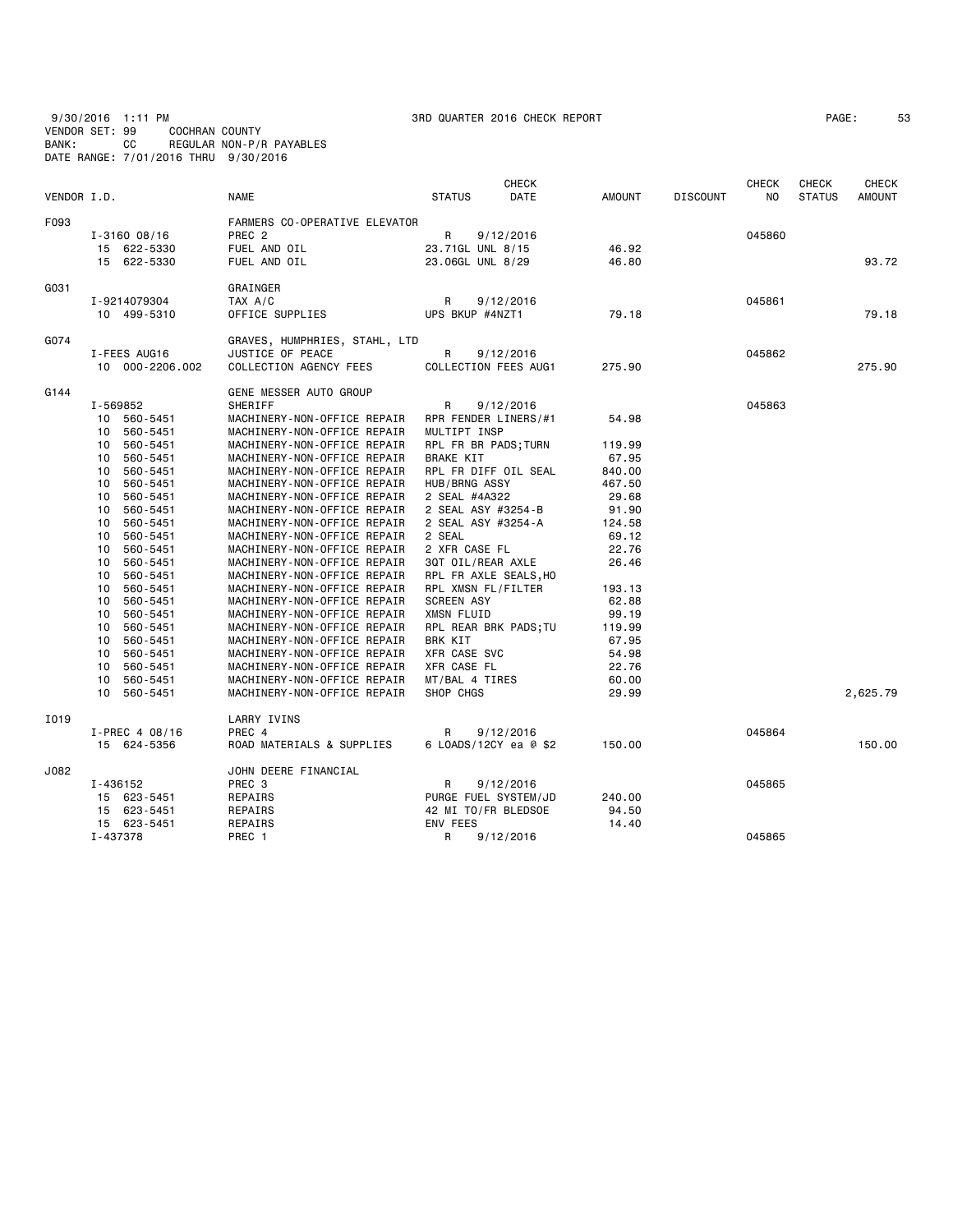9/30/2016 1:11 PM 3RD QUARTER 2016 CHECK REPORT PAGE: 54 VENDOR SET: 99 COCHRAN COUNTY BANK: CC REGULAR NON-P/R PAYABLES DATE RANGE: 7/01/2016 THRU 9/30/2016

| VENDOR I.D.      |                   | <b>NAME</b>                    | <b>STATUS</b>         | <b>CHECK</b><br>DATE | <b>AMOUNT</b> | <b>DISCOUNT</b> | <b>CHECK</b><br><b>NO</b> | <b>CHECK</b><br><b>STATUS</b> | <b>CHECK</b><br><b>AMOUNT</b> |
|------------------|-------------------|--------------------------------|-----------------------|----------------------|---------------|-----------------|---------------------------|-------------------------------|-------------------------------|
| J082             |                   | JOHN DEERE FINANCIAL CONT      |                       |                      |               |                 |                           |                               |                               |
|                  | I-437378          | PREC 1                         |                       | R 9/12/2016          |               |                 | 045865                    |                               |                               |
|                  | 15 621-5356       | ROAD MATERIALS & SUPPLIES      | 2 BLADES              |                      | 36.80         |                 |                           |                               | 385.70                        |
| L010             |                   | LEWIS FARM & RANCH STORE INC   |                       |                      |               |                 |                           |                               |                               |
|                  | I-33985           | PREC 4                         | R                     | 9/12/2016            |               |                 | 045866                    |                               |                               |
|                  | 15 624-5356       | ROAD MATERIALS & SUPPLIES      | BATTERIES             |                      | 13.99         |                 |                           |                               |                               |
|                  | 15 624-5356       | ROAD MATERIALS & SUPPLIES      | <b>DISC</b>           |                      | 1,40CR        |                 |                           |                               |                               |
|                  | I-34082           | PREC 4                         | R                     | 9/12/2016            |               |                 | 045866                    |                               |                               |
|                  | 15 624-5356       | ROAD MATERIALS & SUPPLIES      | <b>FLASHLIGHT</b>     |                      | 31.99         |                 |                           |                               |                               |
|                  | 15 624-5356       | ROAD MATERIALS & SUPPLIES      | 2PK BATTERIES         |                      | 9.98          |                 |                           |                               |                               |
|                  | 15 624-5356       | ROAD MATERIALS & SUPPLIES      | DISC                  |                      | 4.20CR        |                 |                           |                               |                               |
|                  | I-34355           | ACTIVITY BLDG                  | R                     | 9/12/2016            |               |                 | 045866                    |                               |                               |
|                  | 10 662-5332       | CUSTODIAL SUPPLIES             | WIRE NUTS             |                      | 2.99          |                 |                           |                               |                               |
|                  | 10 662-5332       | CUSTODIAL SUPPLIES             | DISC                  |                      | 0.30CR        |                 |                           |                               |                               |
|                  | I-34387           | <b>COURTHOUSE</b>              | R                     | 9/12/2016            |               |                 | 045866                    |                               |                               |
|                  | 10 510-5332       | CUSTODIAL SUPPLIES             | 6 PAINT ROLLERS       |                      | 14.94         |                 |                           |                               |                               |
|                  | 10 510-5332       | CUSTODIAL SUPPLIES             | <b>PAINT BRUSH</b>    |                      | 4.99          |                 |                           |                               |                               |
|                  | 10 510-5332       | CUSTODIAL SUPPLIES             | ROLLER                |                      | 2.29          |                 |                           |                               |                               |
|                  | 10 510-5332       | <b>CUSTODIAL SUPPLIES</b>      | <b>DISC</b>           |                      | 2.22CR        |                 |                           |                               |                               |
|                  | $I - 34413$       | COURTHOUSE                     | R                     | 9/12/2016            |               |                 | 045866                    |                               |                               |
|                  | 10 510-5332       | CUSTODIAL SUPPLIES             | 2 STRIPE PAINT        |                      | 14.98         |                 |                           |                               |                               |
|                  | 10 510-5332       | CUSTODIAL SUPPLIES             | <b>DISC</b>           |                      | 1.50CR        |                 |                           |                               |                               |
|                  | I-34529           | PREC 1                         | R                     | 9/12/2016            |               |                 | 045866                    |                               |                               |
|                  | 15 621-5356       | ROAD MATERIALS & SUPPLIES      | TISSUE PAPER          |                      | 9.99          |                 |                           |                               |                               |
|                  | 15 621-5356       | ROAD MATERIALS & SUPPLIES      | <b>DISC</b>           |                      | 1.00CR        |                 |                           |                               |                               |
|                  | I-34780           | CEMETERY                       | $\mathsf{R}$          | 9/12/2016            |               |                 | 045866                    |                               |                               |
|                  | 10 516-5332       | CUSTODIAL SUPPLIES             | TRIM LINE             |                      | 37.99         |                 |                           |                               |                               |
|                  | 10 516-5332       | CUSTODIAL SUPPLIES             | <b>DISC</b>           |                      | 3.80CR        |                 |                           |                               |                               |
|                  | I-34966           | MUSEUM/ACTIVITY BLDG           | R                     | 9/12/2016            |               |                 | 045866                    |                               |                               |
|                  | 10 652-5332       | CUSTODIAL SUPPLIES             | <b>GARDEN HOE</b>     |                      | 38.95         |                 |                           |                               |                               |
|                  | 10 652-5332       | CUSTODIAL SUPPLIES             | <b>DISC</b>           |                      | 3.89CR        |                 |                           |                               |                               |
|                  | 10 662-5332       | CUSTODIAL SUPPLIES             | TRASH BAGS            |                      | 19.99         |                 |                           |                               |                               |
|                  | 10 662-5332       | CUSTODIAL SUPPLIES             | DISC                  |                      | 2.00CR        |                 |                           |                               |                               |
|                  | $I - 35004$       | JAIL                           | R                     | 9/12/2016            |               |                 | 045866                    |                               |                               |
|                  | 10 512-5392       | MISCELLANEOUS SUPPLIES         | 2CS BLEACH            |                      | 47.84         |                 |                           |                               |                               |
|                  | 10 512-5392       | MISCELLANEOUS SUPPLIES         | <b>1CS GLASS CLNR</b> |                      | 35.88         |                 |                           |                               |                               |
|                  | 10 512-5392       | MISCELLANEOUS SUPPLIES         | <b>DISC</b>           |                      | 8.37CR        |                 |                           |                               | 258.11                        |
| L <sub>189</sub> |                   | HOCKLEY COUNTY PUBLISHING CO.I |                       |                      |               |                 |                           |                               |                               |
|                  | I-TAX RATE 090116 | <b>COMMISSIONERS COURT</b>     | $\mathsf{R}$          | 9/12/2016            |               |                 | 045867                    |                               |                               |
|                  | 15 610-5430       | LEGAL NOTICES                  |                       | PROP COUNTY TAX RATE | 207.90        |                 |                           |                               |                               |
|                  | 610-5430<br>15    | LEGAL NOTICES                  | PROP CWS TAX RATE 8/  |                      | 207.90        |                 |                           |                               |                               |
|                  | 15 610-5430       | LEGAL NOTICES                  | TIMELY PAY DISC       |                      | 53.55CR       |                 |                           |                               | 362.25                        |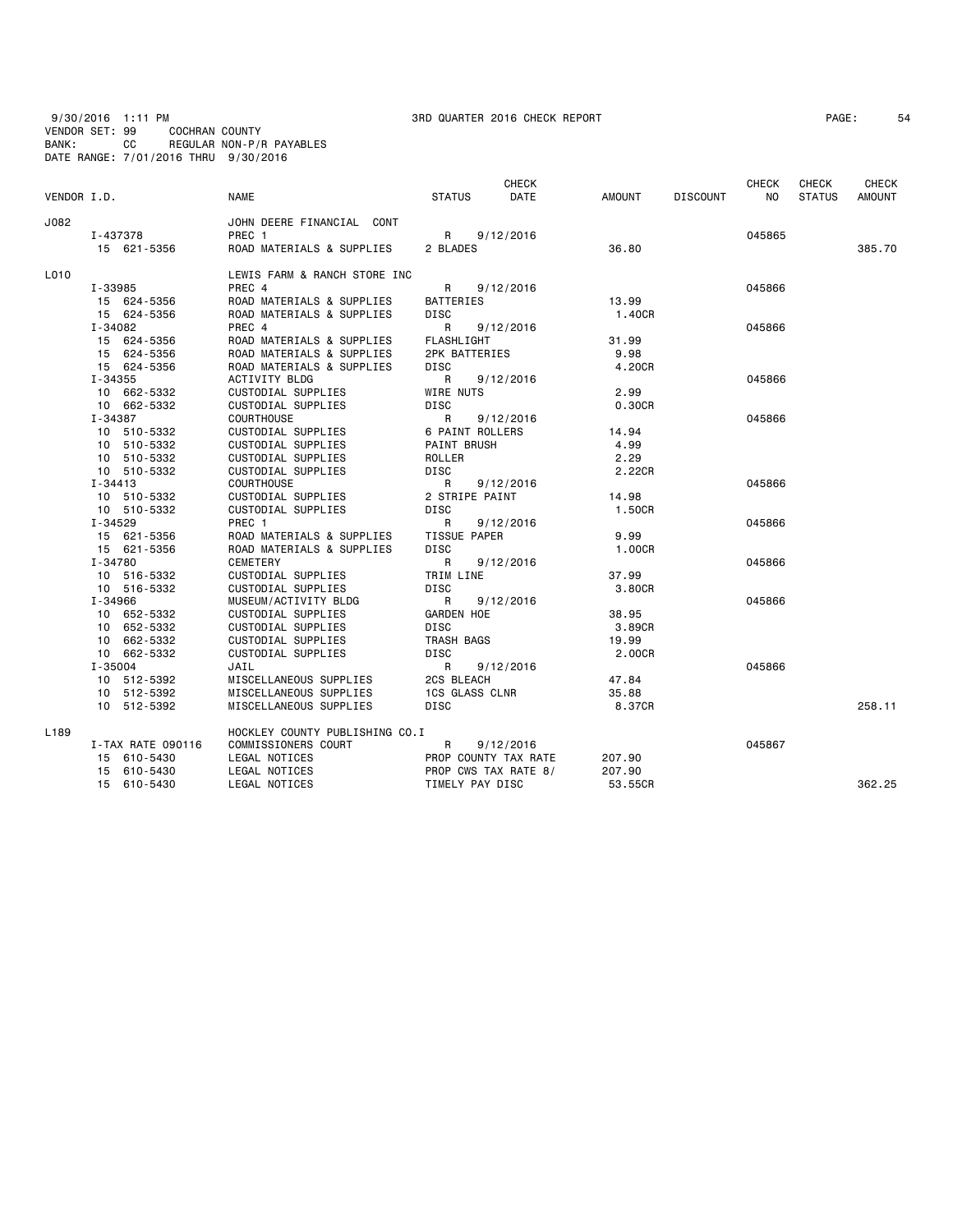9/30/2016 1:11 PM 3RD QUARTER 2016 CHECK REPORT PAGE: 55 VENDOR SET: 99 COCHRAN COUNTY BANK: CC REGULAR NON-P/R PAYABLES DATE RANGE: 7/01/2016 THRU 9/30/2016

| PAGE : | 5. |
|--------|----|
|--------|----|

|             |                            |                                               |                                      | CHECK                             |                |                 | <b>CHECK</b> | <b>CHECK</b>  | CHECK         |
|-------------|----------------------------|-----------------------------------------------|--------------------------------------|-----------------------------------|----------------|-----------------|--------------|---------------|---------------|
| VENDOR I.D. |                            | <b>NAME</b>                                   | <b>STATUS</b>                        | DATE                              | <b>AMOUNT</b>  | <b>DISCOUNT</b> | NO.          | <b>STATUS</b> | <b>AMOUNT</b> |
| <b>NO15</b> |                            | NINTH ADM. JUDICIAL REGION                    |                                      |                                   |                |                 |              |               |               |
|             | I-2016 ASSESSMENT          | DISTRICT COURT                                | R                                    | 9/12/2016                         |                |                 | 045868       |               |               |
|             | 10 435-5415                | ASSESSMENT                                    | 2016 ASSESSMENT                      |                                   | 330.75         |                 |              |               | 330.75        |
| N082        |                            | <b>NETDATA</b>                                |                                      |                                   |                |                 |              |               |               |
|             | I-17441A                   | JUSTICE OF PEACE/SHERIFF                      | R.                                   | 9/12/2016                         |                |                 | 045869       |               |               |
|             | 10 455-5411                | MAINTENANCE CONTRACTS                         |                                      | ANN MAINT SFWR 1/17               | 3,500.00       |                 |              |               |               |
|             | 10 455-5411                | MAINTENANCE CONTRACTS                         | 3% EARLY PAY DISC                    |                                   | 105.00CR       |                 |              |               |               |
|             | 10 560-5411                | MAINTENANCE CONTRACTS                         |                                      | LAW ENF/MUG SFWR 10/              | 2,200.00       |                 |              |               |               |
|             | 10 560-5411                | MAINTENANCE CONTRACTS                         | 3% EARLY PAY DISC                    |                                   | 66.00CR        |                 |              |               |               |
|             | 10 560-5411                | MAINTENANCE CONTRACTS                         | LAW ENF/MUG SFWR 1/1                 |                                   | 8,800.00       |                 |              |               |               |
|             | 10 560-5411<br>$I - 17468$ | MAINTENANCE CONTRACTS                         | 3% EARLY PAY DISC                    |                                   | 264.00CR       |                 | 045869       |               |               |
|             | 10 403-5411                | <b>CLERK</b><br>MAINTENANCE CONTRACTS         | R                                    | 9/12/2016<br>IT/HRDW MAINT 10/1/1 | 6,000.00       |                 |              |               |               |
|             | I-iTICKET AUG16            | JUSTICE OF PEACE                              | R                                    | 9/12/2016                         |                |                 | 045869       |               |               |
|             | 10 455-5499                | MISCELLANEOUS                                 | AUG 2016                             |                                   | 8,00           |                 |              |               | 20,073.00     |
|             |                            |                                               |                                      |                                   |                |                 |              |               |               |
| <b>NO98</b> | I-DW#17023                 | HENRY NEUFELD<br>ACTIVITY BLDG                | R                                    | 9/12/2016                         |                |                 | 045870       |               |               |
|             | 10 000-4370.101            | RENT-ACTIVITY BUILDING                        |                                      | REF DEP FOR 8/19-20/              | 150.00         |                 |              |               | 150.00        |
|             |                            |                                               |                                      |                                   |                |                 |              |               |               |
| 0034        |                            | 0'CONNOR'S                                    |                                      |                                   |                |                 |              |               |               |
|             | I-100465172                | DISTRICT COURT                                | R                                    | 9/12/2016                         |                |                 | 045871       |               |               |
|             | 10 435-5310                | OFFICE SUPPLIES                               |                                      | TX FAMILY CODE+ 16-1              | 95.00          |                 |              |               |               |
|             | 10 435-5310                | OFFICE SUPPLIES                               | SHIPPING                             |                                   | 10.00          |                 |              |               | 105.00        |
| S010        |                            | SILVERS COMPANY                               |                                      |                                   |                |                 |              |               |               |
|             | I-CEMETERY 08/16           | CEMETERY                                      | R                                    | 9/12/2016                         |                |                 | 045872       |               |               |
|             | 10 516-5330                | FUEL & OIL                                    | 9.13GL UNL 8/21                      |                                   | 17.67          |                 |              |               |               |
|             | 10 516-5330                | FUEL & OIL                                    | 24.5GL UNL 8/23                      |                                   | 47.41          |                 |              |               |               |
|             | I-EXT SVC 08/16            | EXTENSION SVC                                 | R                                    | 9/12/2016                         |                |                 | 045872       |               |               |
|             | 10 665-5330                | FUEL AND OIL                                  | 32.36GL UNL 8/15                     |                                   | 65.01          |                 |              |               |               |
|             | 10 665-5330                | FUEL AND OIL                                  | 25.63GL UNL 8/26                     |                                   | 47.03          |                 |              |               |               |
|             | I-JUV PROB 08/16           | JUVENILE PROBATION                            | R                                    | 9/12/2016                         |                |                 | 045872       |               |               |
|             | 17 573-5499                | OPERATING EXPENSES                            | 13.4GL UNL 8/3                       |                                   | 24.86          |                 |              |               |               |
|             | 17 573-5499<br>17 573-5499 | OPERATING EXPENSES<br>OPERATING EXPENSES      | 18.79GL UNL 8/12                     |                                   | 34.86<br>30.14 |                 |              |               |               |
|             | 17 573-5499                | OPERATING EXPENSES                            | 16.25GL UNL 8/19<br>21.54GL UNL 8/23 |                                   | 39.96          |                 |              |               |               |
|             | 17 573-5499                | OPERATING EXPENSES                            | 19GL UNL 8/26                        |                                   | 35.25          |                 |              |               |               |
|             | I-NON-DEP 08/16            | TAX A/C; CO JDG/COMM'R CT                     | R                                    | 9/12/2016                         |                |                 | 045872       |               |               |
|             | 15 610-5428                | CO. JUDGE-CONTINUING EDUCATION18.42GL UNL 8/2 |                                      |                                   | 34.17          |                 |              |               |               |
|             | 10 499-5427                | CONTINUING EDUCATION                          | 5.62GL UNL 8/16                      |                                   | 10.43          |                 |              |               |               |
|             | 10 499-5427                | CONTINUING EDUCATION                          | 6.47GL UNL 8/23                      |                                   | 12.00          |                 |              |               |               |
|             | I-PREC 1 08/16             | PREC 1                                        | R                                    | 9/12/2016                         |                |                 | 045872       |               |               |
|             | 15 621-5330                | FUEL & OIL                                    |                                      | 121.5GL LS DIESEL;BE              | 235.10         |                 |              |               |               |
|             | 15 621-5330                | FUEL & OIL                                    |                                      | 52.1GL LS DIESEL 8/1              | 100.81         |                 |              |               |               |
|             | 15 621-5330                | FUEL & OIL                                    |                                      | 47.6GL HS DIESEL; C11             | 81.40          |                 |              |               |               |
|             | 15 621-5330                | FUEL & OIL                                    |                                      | 94GL LS DIESEL; BELLY             | 181.89         |                 |              |               |               |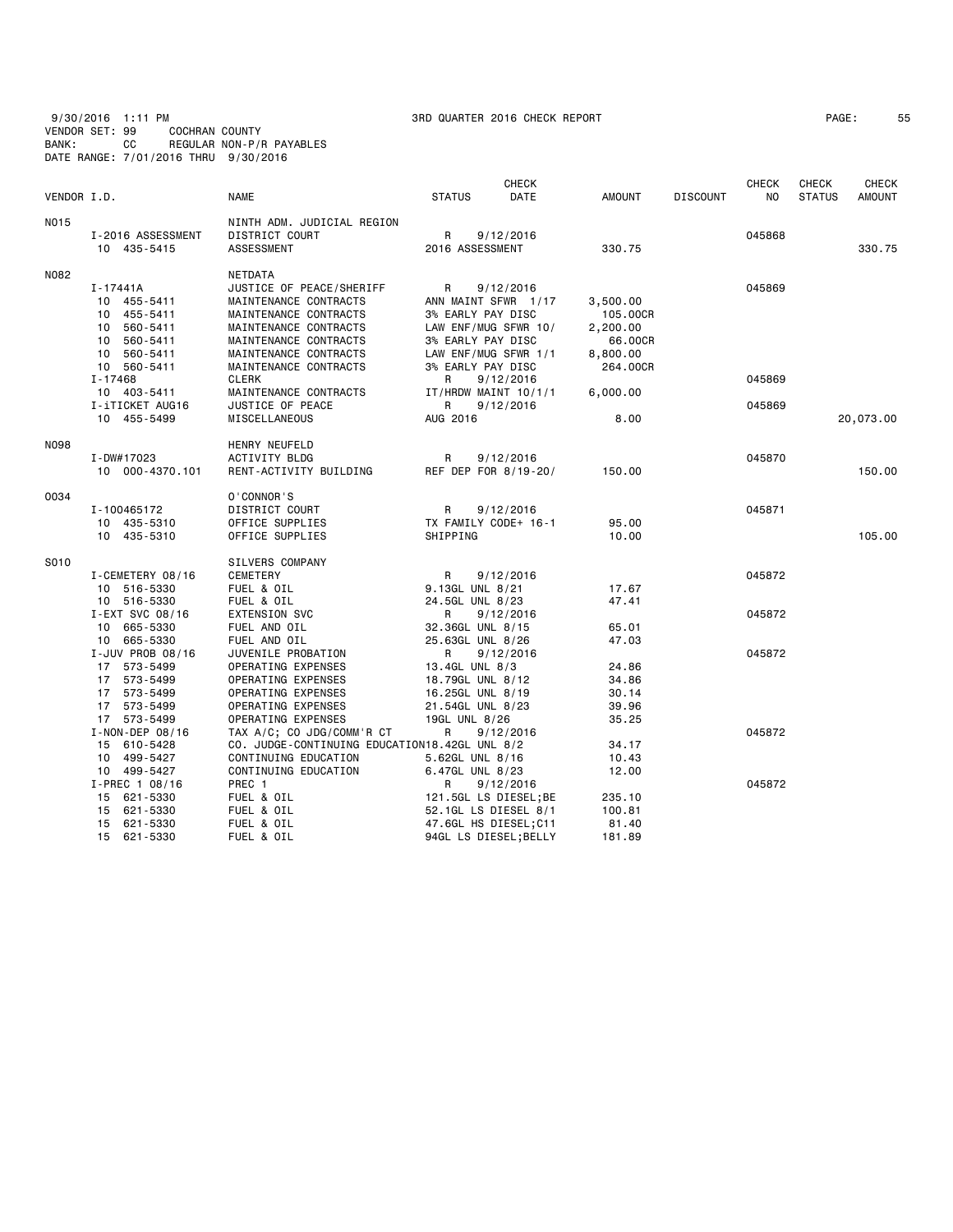9/30/2016 1:11 PM 3RD QUARTER 2016 CHECK REPORT PAGE: 56 VENDOR SET: 99 COCHRAN COUNTY BANK: CC REGULAR NON-P/R PAYABLES DATE RANGE: 7/01/2016 THRU 9/30/2016

| PAGE : | 56 |
|--------|----|
|--------|----|

| VENDOR I.D.                | <b>NAME</b>                  | <b>STATUS</b>    | <b>CHECK</b><br>DATE  | AMOUNT   | <b>DISCOUNT</b> | <b>CHECK</b><br>NO | <b>CHECK</b><br><b>STATUS</b> | <b>CHECK</b><br><b>AMOUNT</b> |
|----------------------------|------------------------------|------------------|-----------------------|----------|-----------------|--------------------|-------------------------------|-------------------------------|
| S010                       | SILVERS COMPANY              | CONT             |                       |          |                 |                    |                               |                               |
| $I-PREC$ 1 08/16           | PREC 1                       | R                | 9/12/2016             |          |                 | 045872             |                               |                               |
| 15 621-5330                | FUEL & OIL                   | 24.6GL UNL 8/15  |                       | 45.63    |                 |                    |                               |                               |
| 621-5330<br>15             | FUEL & OIL                   |                  | 45.6GL HS DIESEL;FR   | 77.98    |                 |                    |                               |                               |
| 15 621-5330                | FUEL & OIL                   |                  | 17.6GL HS DIESEL;SHR  | 30.09    |                 |                    |                               |                               |
| 621-5330<br>15             | FUEL & OIL                   | 16.8GL UNL 8/17  |                       | 31.16    |                 |                    |                               |                               |
| 621-5330<br>15             | FUEL & OIL                   | 24.5GL UNL 8/24  |                       | 47.41    |                 |                    |                               |                               |
| 621-5330<br>15             | FUEL & OIL                   |                  | 49GL HS DIESEL; C11 8 | 87.22    |                 |                    |                               |                               |
| 621-5330<br>15             | FUEL & OIL                   |                  | 14GL HS DIESEL; C12 8 | 24.92    |                 |                    |                               |                               |
| 621-5330<br>15             | FUEL & OIL                   |                  | 56.3GL HS DIESEL;LDR  | 96.27    |                 |                    |                               |                               |
| 15 621-5330                | FUEL & OIL                   |                  | 28.4GL UNL; CO PK 8/1 | 51.83    |                 |                    |                               |                               |
| I-PREC 2 08/16             | PREC <sub>2</sub>            | R                | 9/12/2016             |          |                 | 045872             |                               |                               |
| 15<br>622-5330             | FUEL AND OIL                 |                  | 770.4GL HS DIESEL 8/  | 1,332.79 |                 |                    |                               |                               |
| 15 622-5330                | FUEL AND OIL                 | 3 CONDITIONER    |                       | 40.68    |                 |                    |                               |                               |
| 622-5330                   | FUEL AND OIL                 |                  | 258.4GL HS DIESEL 8/  | 447.03   |                 |                    |                               |                               |
| 15<br>622-5330<br>15       | FUEL AND OIL                 | CONDITIONER      |                       | 12.84    |                 |                    |                               |                               |
| 15 622-5330                |                              |                  |                       | 398.82   |                 |                    |                               |                               |
| 15                         | FUEL AND OIL                 |                  | 226.6GL HS DIESEL     | 12.84    |                 |                    |                               |                               |
| 622-5330<br>622-5330<br>15 | FUEL AND OIL<br>FUEL AND OIL | CONDITIONER      | 326.6GL HS DIESEL 8/  | 574.82   |                 |                    |                               |                               |
|                            |                              |                  |                       |          |                 |                    |                               |                               |
| 622-5330<br>15             | FUEL AND OIL                 | 18.7GL UNL 8/3   |                       | 34.69    |                 |                    |                               |                               |
| 622-5330<br>15             | FUEL AND OIL                 | 30.42GL UNL 8/16 |                       | 56.43    |                 |                    |                               |                               |
| 622-5330<br>15             | FUEL AND OIL                 | 28.11GL UNL 8/24 |                       | 52.14    |                 |                    |                               |                               |
| 15 622-5330                | FUEL AND OIL                 | 10.01GL UNL 8/26 |                       | 18.57    |                 |                    |                               |                               |
| 622-5330<br>15             | FUEL AND OIL                 | 30.7GL UNL 8/26  |                       | 56.95    |                 |                    |                               |                               |
| 15 622-5330                | FUEL AND OIL                 | 30.82GL UNL 8/28 |                       | 57.17    |                 | 045872             |                               |                               |
| I-PREC 3 08/16             | PREC 3                       | R                | 9/12/2016             |          |                 |                    |                               |                               |
| 15 623-5330                | FUEL AND OIL                 |                  | 401GL HS DIESEL 8/4   | 693.73   |                 |                    |                               |                               |
| 623-5330<br>15             | FUEL AND OIL                 | CONDITIONER      |                       | 12.84    |                 |                    |                               |                               |
| 623-5330<br>15             | FUEL AND OIL                 |                  | 262.6GL HS DIESEL 8/  | 454.30   |                 |                    |                               |                               |
| 623-5330<br>15             | FUEL AND OIL                 | CONDITIONER      |                       | 12.84    |                 |                    |                               |                               |
| 15 623-5451                | REPAIRS                      |                  | 3 ROTELLA 15W40 3/1   | 155.97   |                 |                    |                               |                               |
| 15 623-5330                | FUEL AND OIL                 | 6 DEF 7/28       |                       | 70.74    |                 |                    |                               |                               |
| I-PREC 4 08/16             | PREC 4                       | R                | 9/12/2016             |          |                 | 045872             |                               |                               |
| 15 624-5440                | UTILITIES                    |                  | 500GL LP GAS @1.60    | 800.00   |                 |                    |                               |                               |
| I-SHERIFF 08/16            | SHERIFF                      | R                | 9/12/2016             |          |                 | 045872             |                               |                               |
| 10<br>560-5330             | FUEL AND OIL                 | 53.04GL UNL/#134 |                       | 98.39    |                 |                    |                               |                               |
| 560-5330<br>10             | FUEL AND OIL                 | 37.79GL UNL/#121 |                       | 70.10    |                 |                    |                               |                               |
| 560-5330<br>10             | FUEL AND OIL                 | 10.5GL UNL/#105  |                       | 19.48    |                 |                    |                               |                               |
| 560-5330<br>10             | FUEL AND OIL                 | 66.01GL UNL/#102 |                       | 124.95   |                 |                    |                               |                               |
| $I - VET$ VAN 08/16        | <b>VETERANS VAN</b>          | R                | 9/12/2016             |          |                 | 045872             |                               |                               |
| 10 405-5330                | FUEL AND OIL                 | 8.64GL UNL 8/11  |                       | 16.03    |                 |                    |                               |                               |
| 405-5330<br>10             | FUEL AND OIL                 | 7.71GL UNL 8/23  |                       | 14.92    |                 |                    |                               | 7.130.56                      |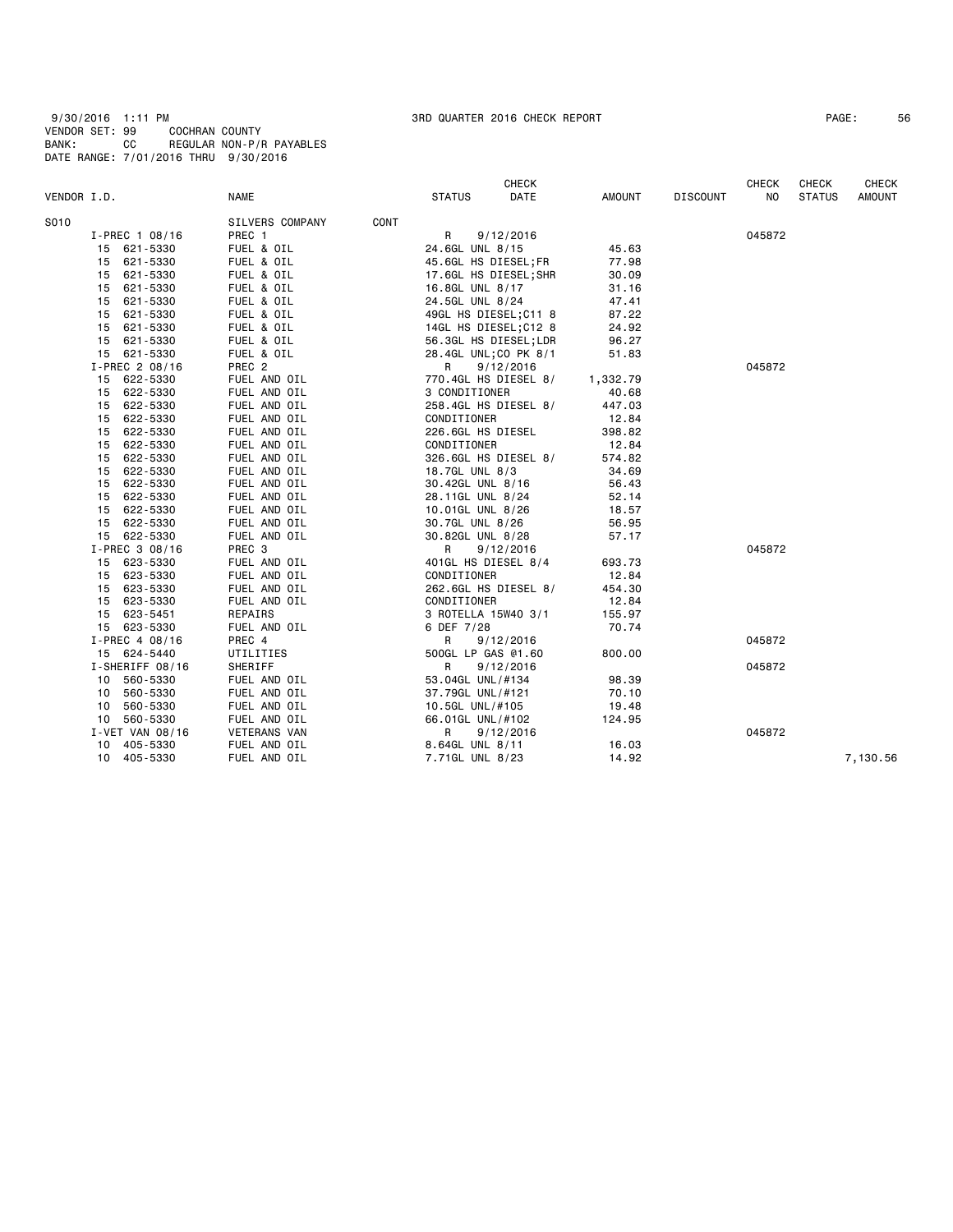9/30/2016 1:11 PM 3RD QUARTER 2016 CHECK REPORT PAGE: 57 VENDOR SET: 99 COCHRAN COUNTY BANK: CC REGULAR NON-P/R PAYABLES DATE RANGE: 7/01/2016 THRU 9/30/2016

|             |              |                               |                      | <b>CHECK</b>         |        |                 | <b>CHECK</b> | <b>CHECK</b>  | <b>CHECK</b>  |
|-------------|--------------|-------------------------------|----------------------|----------------------|--------|-----------------|--------------|---------------|---------------|
| VENDOR I.D. |              | NAME                          | <b>STATUS</b>        | DATE                 | AMOUNT | <b>DISCOUNT</b> | NO.          | <b>STATUS</b> | <b>AMOUNT</b> |
| S071        |              | SCRIPT OFFICE PRODUCTS, INC.  |                      |                      |        |                 |              |               |               |
|             | I-51187      | JUVENILE PROBATION            | R                    | 9/12/2016            |        |                 | 045873       |               |               |
|             | 17 573-5499  | OPERATING EXPENSES            |                      | 1PK EPS TONER "68" Y | 66.74  |                 |              |               |               |
|             | 17 573-5499  | OPERATING EXPENSES            | 1EA EPS TONER "97" H |                      | 38.22  |                 |              |               |               |
|             | $I - 51228$  | AUDITOR/CO JDG/COMM'R CT      | $\mathsf{R}$         | 9/12/2016            |        |                 | 045873       |               |               |
|             | 15 610-5310  | OFFICE SUPPLIES               | 1/2BX COPY PAPER     |                      | 19.75  |                 |              |               |               |
|             | 10 495-5310  | OFFICE SUPPLIES               | 1.5BX COPY PAPER     |                      | 59.25  |                 |              |               |               |
|             | 10 495-5310  | OFFICE SUPPLIES               | 1BX FOLDERS SMD11948 |                      | 28.95  |                 |              |               |               |
|             | 10 495-5310  | OFFICE SUPPLIES               | 1BX FOLDERS SMD11993 |                      | 39.95  |                 |              |               |               |
|             | $I - 51277$  | TAX A/C                       | R                    | 9/12/2016            |        |                 | 045873       |               |               |
|             | 10 499-5310  | OFFICE SUPPLIES               | 1EA 3-HOLE PAPER     |                      | 84.24  |                 |              |               |               |
|             | I-51312      | AUDITOR                       | R                    | 9/12/2016            |        |                 | 045873       |               |               |
|             | 10 495-5310  | OFFICE SUPPLIES               |                      | 2EA PEN REFILLS LR7C | 2.58   |                 |              |               |               |
|             | 10 495-5310  | OFFICE SUPPLIES               | 1PK TAPE FLAGS, BE   |                      | 3.95   |                 |              |               |               |
|             | 10 495-5310  | OFFICE SUPPLIES               | 1PK TAPE FLAGS, YW   |                      | 3.95   |                 |              |               |               |
|             | I-51313      | COUNTY COURT                  | R                    | 9/12/2016            |        |                 | 045873       |               |               |
|             | 10 426-5310  | OFFICE SUPPLIES               | 1EA WIRELESS MOUSE   |                      | 34.45  |                 |              |               |               |
|             | $I - 51359$  | CLERK/DIST COURT              | R                    | 9/12/2016            |        |                 | 045873       |               |               |
|             | 10 403-5310  | OFFICE SUPPLIES               | 1 HP TONER CRTG #CB4 |                      | 80.95  |                 |              |               |               |
|             | 10 435-5310  | OFFICE SUPPLIES               | 1 KYO TONER CRTG TK1 |                      | 95.95  |                 |              |               |               |
|             | I-51377      | JUSTICE OF PEACE              | R                    | 9/12/2016            |        |                 | 045873       |               |               |
|             | 10 455-5310  | OFFICE SUPPLIES               | 5BX ENVELOPES #10    |                      | 79.75  |                 |              |               |               |
|             | 10 455-5310  | OFFICE SUPPLIES               | 1BX COPY PAPER       |                      | 39.50  |                 |              |               | 678.18        |
| S210        |              | SHAMBURGER AUTO & FARM SUPPLY |                      |                      |        |                 |              |               |               |
|             | I-344112     | PREC <sub>2</sub>             | R                    | 9/12/2016            |        |                 | 045874       |               |               |
|             | 15 622-5356  | ROAD MATERIALS & SUPPLIES     | 12 REFRIGERANT 134A  |                      | 53.04  |                 |              |               | 53.04         |
| S242        |              | SAM'S CLUB                    |                      |                      |        |                 |              |               |               |
|             | I-891 083016 | JAIL                          | R                    | 9/12/2016            |        |                 | 045875       |               |               |
|             | 10 512-5391  | MEDICAL CARE-PRISONERS        | NEXIUM               |                      | 23.68  |                 |              |               |               |
|             | 10 512-5392  | MISCELLANEOUS SUPPLIES        | MM SAT TOWEL         |                      | 13.58  |                 |              |               |               |
|             | 10 512-5333  | FOOD-PRISONERS                | SALAD/2              |                      | 5.98   |                 |              |               |               |
|             | 10 512-5392  | MISCELLANEOUS SUPPLIES        | BATH TISSUE/2        |                      | 30.96  |                 |              |               |               |
|             | 10 512-5392  | MISCELLANEOUS SUPPLIES        | LYSOL/2              |                      | 28.98  |                 |              |               |               |
|             | 10 512-5333  | FOOD-PRISONERS                | HVR DRESSING         |                      | 9.89   |                 |              |               |               |
|             | 10 512-5333  | FOOD-PRISONERS                | DRINK BOX/3          |                      | 29.94  |                 |              |               |               |
|             | 10 512-5392  | MISCELLANEOUS SUPPLIES        | 13-GAL TRASH BAGS    |                      | 13.28  |                 |              |               |               |
|             | 10 512-5333  | FOOD-PRISONERS                | CHEERIOS             |                      | 6.94   |                 |              |               |               |
|             | 10 512-5333  | FOOD-PRISONERS                | MINI-WHT             |                      | 7.78   |                 |              |               |               |
|             | 10 512-5333  | FOOD-PRISONERS                | CHEERIOS-HN          |                      | 6.94   |                 |              |               |               |
|             | 10 512-5333  | FOOD-PRISONERS                | CHEERIOS/2           |                      | 11.16  |                 |              |               |               |
|             | 10 512-5392  | MISCELLANEOUS SUPPLIES        | DISC LYSOL           |                      | 6.00CR |                 |              |               |               |
|             | 10 512-5391  | MEDICAL CARE-PRISONERS        | DISC NEXIUM          |                      | 5.00CR |                 |              |               |               |
|             | 10 512-5333  | FOOD-PRISONERS                | DISC MINI WHT        |                      | 2.00CR |                 |              |               |               |
|             | 10 512-5333  | FOOD-PRISONERS                | DISC CHEERIOS        |                      | 4.00CR |                 |              |               |               |
|             | 10 512-5333  | FOOD-PRISONERS                | DISC DRNK BOX        |                      | 2.00CR |                 |              |               | 170.11        |
|             |              |                               |                      |                      |        |                 |              |               |               |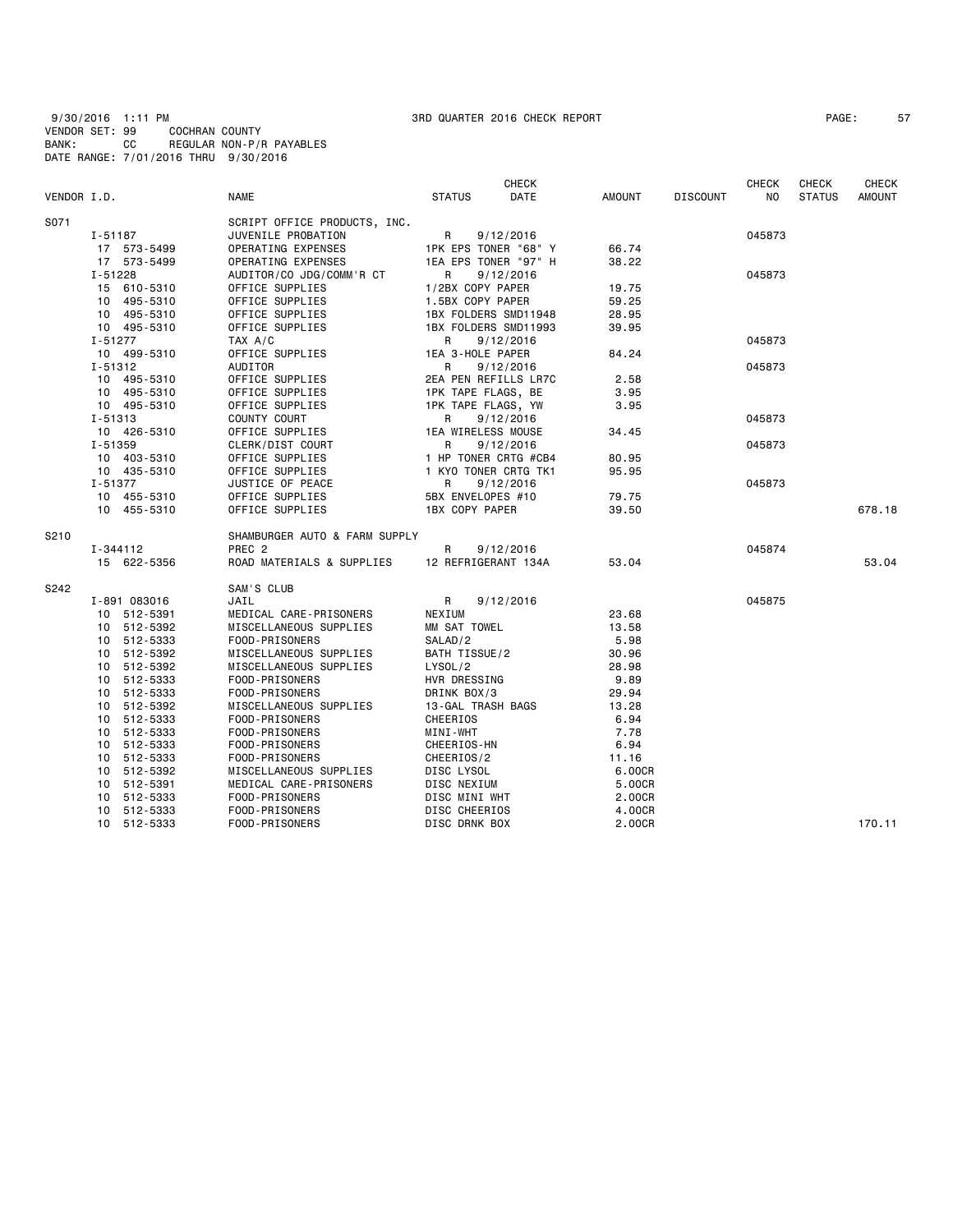| PAGE: | 58 |
|-------|----|
|-------|----|

|             |                |                              |                      | <b>CHECK</b>         |        |                 | <b>CHECK</b> | CHECK         | <b>CHECK</b> |
|-------------|----------------|------------------------------|----------------------|----------------------|--------|-----------------|--------------|---------------|--------------|
| VENDOR I.D. |                | NAME                         | <b>STATUS</b>        | DATE                 | AMOUNT | <b>DISCOUNT</b> | ΝO           | <b>STATUS</b> | AMOUNT       |
| S281        |                | <b>STAPLES</b>               |                      |                      |        |                 |              |               |              |
|             | I-9743173372   | JAIL/SHERIFF/ATTORNEY        | R                    | 9/12/2016            |        |                 | 045876       |               |              |
|             | 10 512-5310    | OFFICE SUPPLIES              | 2 HP TONER CRTG CE32 |                      | 132.98 |                 |              |               |              |
|             | 10 512-5310    | OFFICE SUPPLIES              | 2 HP TONER CRTG CE32 |                      | 115.98 |                 |              |               |              |
|             | 10 512-5310    | OFFICE SUPPLIES              | 1.5PK PILOT G2 PENS, |                      | 20.99  |                 |              |               |              |
|             | 10 560-5310    | OFFICE SUPPLIES              | 1.5PK PILOT G2 PENS, |                      | 20.98  |                 |              |               |              |
|             | 10 512-5310    | OFFICE SUPPLIES              | 1/2 BAG RUBBER BANDS |                      | 3.89   |                 |              |               |              |
|             | 10 512-5310    | OFFICE SUPPLIES              | DISC                 |                      | 0.34CR |                 |              |               |              |
|             | 10<br>560-5310 | OFFICE SUPPLIES              | 1/2 BAG RUBBER BANDS |                      | 3.90   |                 |              |               |              |
|             | 10 560-5310    | OFFICE SUPPLIES              | DISC                 |                      | 0.35CR |                 |              |               |              |
|             | 10 512-5310    | OFFICE SUPPLIES              | 1.5PK STICKY NOTES,  |                      | 24.44  |                 |              |               |              |
|             | 10 512-5310    | OFFICE SUPPLIES              | <b>DISC</b>          |                      | 2.16CR |                 |              |               |              |
|             | 10 560-5310    | OFFICE SUPPLIES              | 1.5PK STICKY NOTES,  |                      | 24.43  |                 |              |               |              |
|             | 10 560-5310    | OFFICE SUPPLIES              | DISC                 |                      | 2.15CR |                 |              |               |              |
|             | 10 512-5310    | OFFICE SUPPLIES              | 1.5BX SMEAD FOLDERS, |                      | 74.98  |                 |              |               |              |
|             | 10 560-5310    | OFFICE SUPPLIES              | 1.5BX SMEAD FOLDERS, |                      | 74.99  |                 |              |               |              |
|             | 10 512-5310    | OFFICE SUPPLIES              | 1/2 HP TONER CRTG CE |                      | 70.89  |                 |              |               |              |
|             | 10 560-5310    | OFFICE SUPPLIES              | 1/2 HP TONER CRTG CE |                      | 70.90  |                 |              |               |              |
|             | 10 512-5310    | OFFICE SUPPLIES              | 1.5PK PILOT G2 PENS, |                      | 20.98  |                 |              |               |              |
|             | 10 560-5310    | OFFICE SUPPLIES              | 1.5PK PILOT G2 PENS, |                      | 20.99  |                 |              |               |              |
|             | 10 475-5310    | OFFICE SUPPLIES              | CD/DVD DUPLICATOR #I |                      | 181.59 |                 |              |               |              |
|             | I-9743305549   | JAIL/SHERIFF                 | R                    | 9/12/2016            |        |                 | 045876       |               |              |
|             | 10 512-5310    | OFFICE SUPPLIES              | 2BX CLASP ENV, XHV   |                      | 30.58  |                 |              |               |              |
|             | 10 560-5310    | OFFICE SUPPLIES              | 2BX CLASP ENV, XHV   |                      | 30.58  |                 |              |               | 919.07       |
| S331        |                | STANDARD COFFEE SERVICE      |                      |                      |        |                 |              |               |              |
|             | I-162366579018 | NON-DEPT'L                   | R                    | 9/12/2016            |        |                 | 045877       |               |              |
|             | 10 409-5300    | COUNTY-WIDE SUPPLIES         | 3BX AAA REG          |                      | 113.97 |                 |              |               |              |
|             | 10 409-5300    | COUNTY-WIDE SUPPLIES         | 3BX AAA DECAF        |                      | 157.17 |                 |              |               |              |
|             | 10 409-5300    | COUNTY-WIDE SUPPLIES         | 1BX TEA BAGS         |                      | 27.71  |                 |              |               |              |
|             | 10 409-5300    | COUNTY-WIDE SUPPLIES         | 8BX CREAMER          |                      | 63.92  |                 |              |               |              |
|             | 10 409-5300    | COUNTY-WIDE SUPPLIES         | 1BX COCOA W/MM       |                      | 18.91  |                 |              |               |              |
|             | 10 409-5300    | COUNTY-WIDE SUPPLIES         | <b>ENERGY SURCHG</b> |                      | 2.10   |                 |              |               |              |
|             | 10 409-5300    | COUNTY-WIDE SUPPLIES         |                      | PAPER INV FEE 7/6/16 | 2.00   |                 |              |               |              |
|             | 10 409-5300    | COUNTY-WIDE SUPPLIES         | PAPER INV FEE 8/31   |                      | 2.00   |                 |              |               | 387.78       |
| S346        |                | SUPERCIRCUITS, INC.          |                      |                      |        |                 |              |               |              |
|             | I-9226005A     | JAIL                         | R                    | 9/12/2016            |        |                 | 045878       |               |              |
|             | 10 512-5392    | MISCELLANEOUS SUPPLIES       | ALIBI WDR BOX CAMERA |                      | 99.99  |                 |              |               |              |
|             | 10 512-5392    | MISCELLANEOUS SUPPLIES       | SHIPPING             |                      | 8.12   |                 |              |               | 108.11       |
| S389        |                | STATE RUBBER & ENVIRONMENTAL |                      |                      |        |                 |              |               |              |
|             | $I - 17227$    | PREC 1                       | R                    | 9/12/2016            |        |                 | 045879       |               |              |
|             | 15 621-5454    | TIRES                        | 13 TRK TIRES DISPOSA |                      | 53.60  |                 |              |               | 53.60        |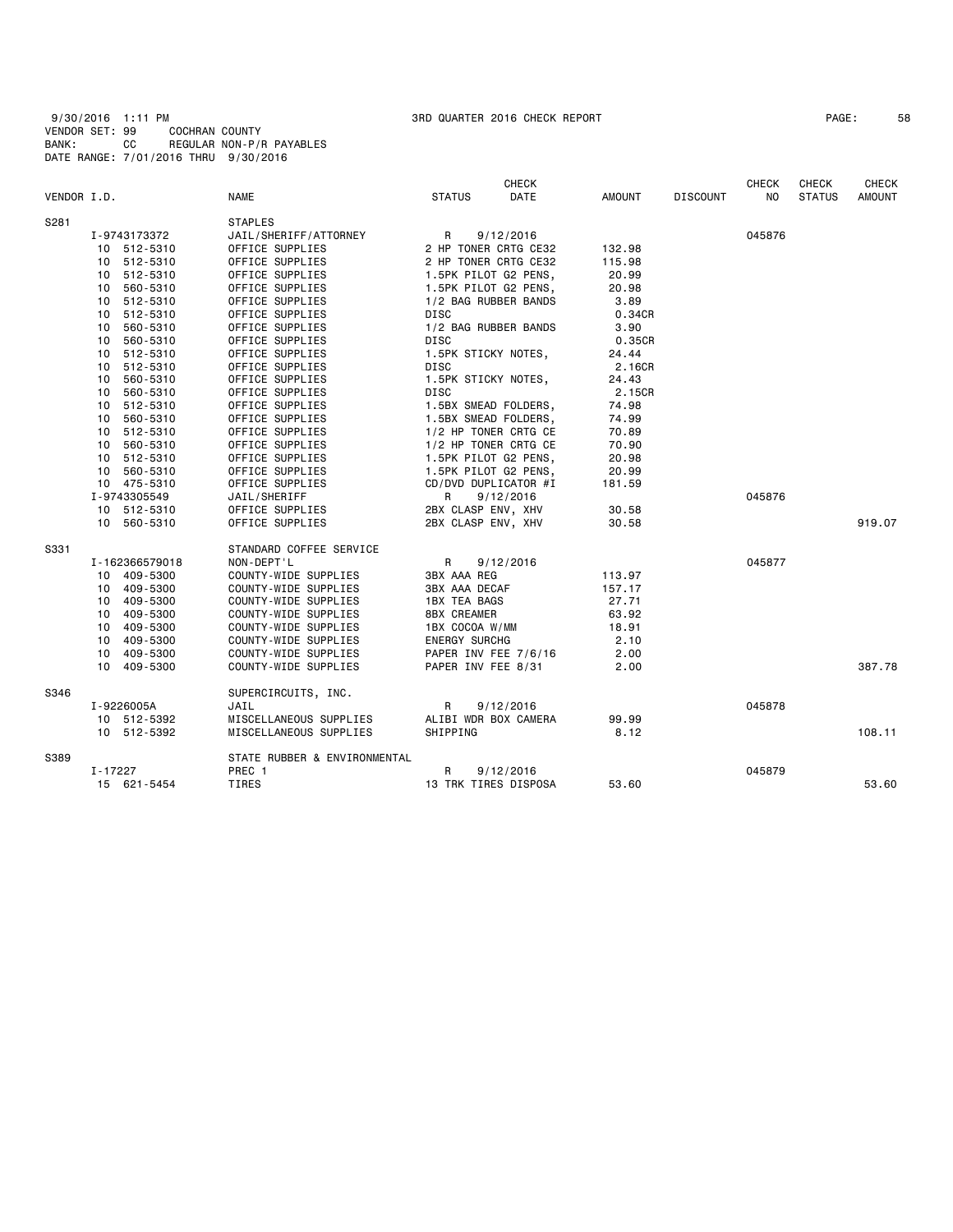VENDOR SET: 99 COCHRAN COUNTY BANK: CC REGULAR NON-P/R PAYABLES

DATE RANGE: 7/01/2016 THRU 9/30/2016

| 9/30/2016     | PM<br>1:11 |                | 3RD QUARTER 2016 CHECK REPORT | PAGE | J. |
|---------------|------------|----------------|-------------------------------|------|----|
| ENDOD CET, OO |            | COCHDAN COUNTY |                               |      |    |

|             |                                    |                                |                                 | <b>CHECK</b>         |               |                 | <b>CHECK</b> | <b>CHECK</b>  | CHECK         |
|-------------|------------------------------------|--------------------------------|---------------------------------|----------------------|---------------|-----------------|--------------|---------------|---------------|
| VENDOR I.D. |                                    | <b>NAME</b>                    | <b>STATUS</b>                   | <b>DATE</b>          | <b>AMOUNT</b> | <b>DISCOUNT</b> | NO.          | <b>STATUS</b> | <b>AMOUNT</b> |
| T087        |                                    | TEXAS DEPARTMENT OF HEALTH     |                                 |                      |               |                 |              |               |               |
|             | I-2001451                          | <b>CLERK</b>                   | R                               | 9/12/2016            |               |                 | 045880       |               |               |
|             | 10 403-5310                        | OFFICE SUPPLIES                | 10 REMOTE BIRTH ACCE            |                      | 18.30         |                 |              |               | 18.30         |
| T148        |                                    | TASCOSA OFFICE MACHINES INC    |                                 |                      |               |                 |              |               |               |
|             | I-9FK289                           | <b>CLERK</b>                   | R                               | 9/12/2016            |               |                 | 045881       |               |               |
|             | 10 403-5411                        | MAINTENANCE CONTRACTS          | 2416 COPIES 7/11-8/1            |                      | 31.41         |                 |              |               | 31.41         |
| T225        |                                    | TEXAS STATE LIBRARY AND ARCHIV |                                 |                      |               |                 |              |               |               |
|             | I-TS17754                          | LIBRARY                        | R                               | 9/12/2016            |               |                 | 045882       |               |               |
|             | 10 650-5499                        | MISCELLANEOUS                  | FY17 TEXSHARE MEMBER            |                      | 81.00         |                 |              |               | 81.00         |
| U019        |                                    | UNITED SUPERMARKETS, INC       |                                 |                      |               |                 |              |               |               |
|             | I-4925001 082516                   | JAIL                           | R                               | 9/12/2016            |               |                 | 045883       |               |               |
|             | 10 512-5333                        | FOOD-PRISONERS                 | VEG OIL                         |                      | 2.59          |                 |              |               |               |
|             | 10 512-5333                        | FOOD-PRISONERS                 | 361 FROZEN MEALS                |                      | 1,180.82      |                 |              |               |               |
|             | 10 512-5333                        | FOOD-PRISONERS                 | <b>COUNTRY CROCK</b>            |                      | 2.99          |                 |              |               |               |
|             | I-RX/HERNANDEZ 0830                | JAIL                           | R                               | 9/12/2016            |               |                 | 045883       |               |               |
|             | 10 512-5391                        | MEDICAL CARE-PRISONERS         |                                 | RX MEDS/DOMINIC R HE | 37.09         |                 |              |               |               |
|             | I-RX/J A RUIZ 083016 JAIL          |                                | R                               | 9/12/2016            |               |                 | 045883       |               |               |
|             | 10 512-5391<br>I-RX/N MORIN 083116 | MEDICAL CARE-PRISONERS<br>JAIL | RX/JESUS ALBERTO RUI<br>R       | 9/12/2016            | 21.48         |                 | 045883       |               |               |
|             | 10 512-5391                        | MEDICAL CARE-PRISONERS         | RX MEDS/NOE MORIN               |                      | 13.25         |                 |              |               | 1,258.22      |
|             |                                    |                                |                                 |                      |               |                 |              |               |               |
| U036        |                                    | UNIFIRST HOLDINGS, INC.        |                                 |                      |               |                 |              |               |               |
|             | I-831 2238983                      | JAIL/SHERIFF                   | R                               | 9/12/2016            | 23.36         |                 | 045884       |               |               |
|             | 10 512-5205<br>10 560-5205         | UNIFORMS<br>UNIFORMS           | UNIFORM SVC 8/29/16             |                      | 87.83         |                 |              |               |               |
|             | 10 560-5205                        | UNIFORMS                       | UNIFORM SVC 8/29/16<br>DEFE CHG |                      | 8.10          |                 |              |               |               |
|             | I-831 2240328                      | JAIL/SHERIFF                   | R                               | 9/12/2016            |               |                 | 045884       |               |               |
|             | 10 512-5205                        | UNIFORMS                       | UNIFORM SVC 9/5/16              |                      | 23.36         |                 |              |               |               |
|             | 10 560-5205                        | UNIFORMS                       | UNIFORM SVC 9/5/16              |                      | 87.83         |                 |              |               |               |
|             | 10 560-5205                        | <b>UNIFORMS</b>                | DEFE CHG                        |                      | 8.10          |                 |              |               | 238.58        |
| V039        |                                    | HIGINIO VASQUEZ JR. dba        |                                 |                      |               |                 |              |               |               |
|             | I-0009100 081816                   | JAIL                           | R                               | 9/12/2016            |               |                 | 045885       |               |               |
|             | 10 512-5333                        | FOOD-PRISONERS                 | <b>30 FROZEN BREAKFASTS</b>     |                      | 107.70        |                 |              |               |               |
|             | 10 512-5333                        | FOOD-PRISONERS                 | <b>SF SUGAR</b>                 |                      | 6.79          |                 |              |               |               |
|             | 10 512-5333                        | FOOD-PRISONERS                 | ORANGES                         |                      | 6.98          |                 |              |               |               |
|             | 10 512-5333                        | FOOD-PRISONERS                 | <b>APPLES</b>                   |                      | 7.47          |                 |              |               | 128.94        |
| W062        |                                    | WAL-MART COMMUNITY             |                                 |                      |               |                 |              |               |               |
|             | I-1915 090116                      | JAIL                           | R                               | 9/12/2016            |               |                 | 045886       |               |               |
|             | 10 512-5333                        | FOOD-PRISONERS                 | ORANGES                         |                      | 13.96         |                 |              |               |               |
|             | 10 512-5333                        | FOOD-PRISONERS                 | <b>TOMATOES</b>                 |                      | 2.18          |                 |              |               |               |
|             | 512-5333<br>10                     | FOOD-PRISONERS                 | SHRD LETTUCE                    |                      | 1.75          |                 |              |               |               |
|             | 10 512-5333                        | FOOD-PRISONERS                 | <b>APPLES</b>                   |                      | 11.84         |                 |              |               | 29.73         |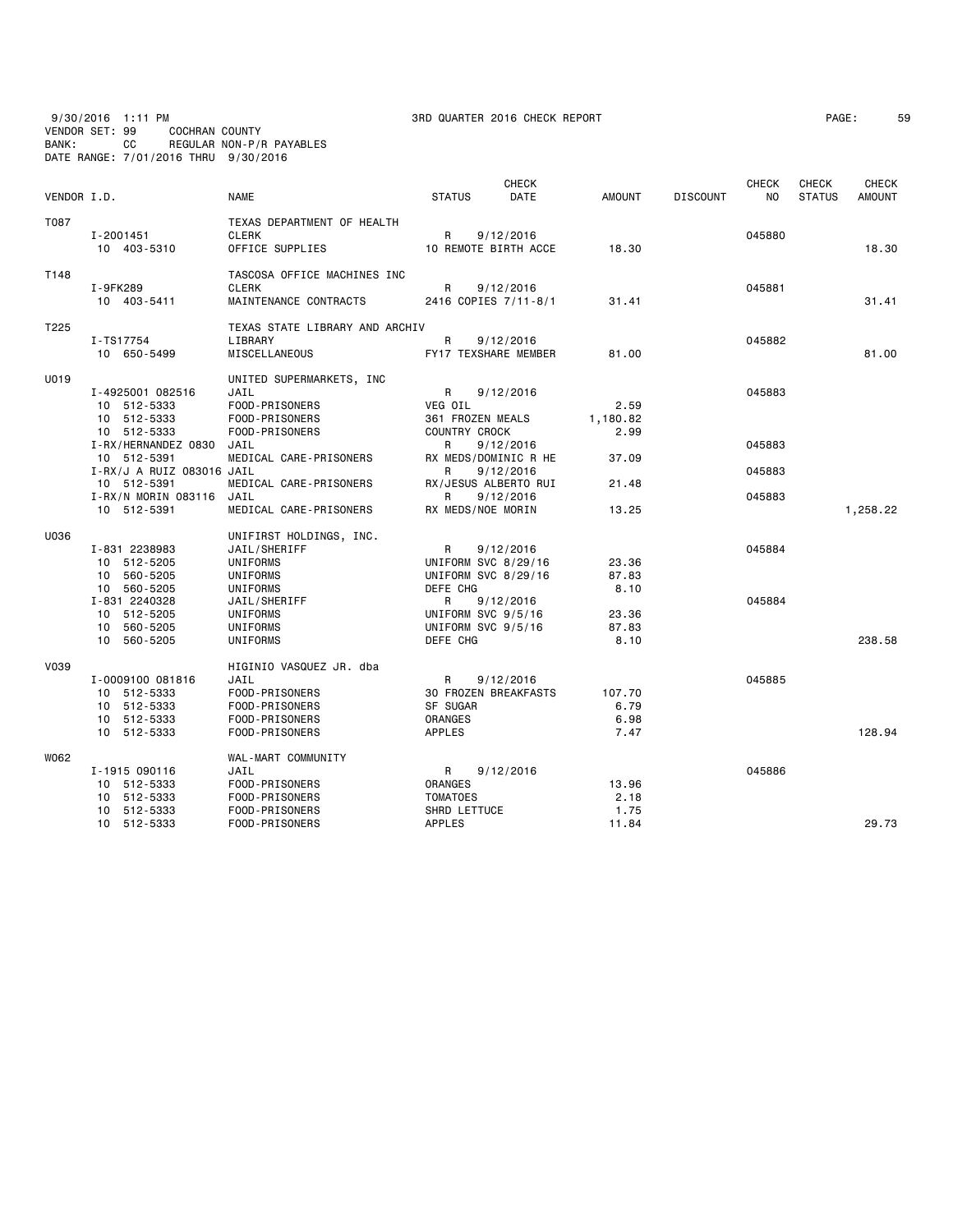9/30/2016 1:11 PM 3RD QUARTER 2016 CHECK REPORT PAGE: 60 VENDOR SET: 99 COCHRAN COUNTY BANK: CC REGULAR NON-P/R PAYABLES DATE RANGE: 7/01/2016 THRU 9/30/2016

|             |                     |                          |                       | <b>CHECK</b> |               |                 | <b>CHECK</b> | <b>CHECK</b>  | <b>CHECK</b>  |
|-------------|---------------------|--------------------------|-----------------------|--------------|---------------|-----------------|--------------|---------------|---------------|
| VENDOR I.D. |                     | <b>NAME</b>              | <b>STATUS</b>         | DATE         | <b>AMOUNT</b> | <b>DISCOUNT</b> | NO.          | <b>STATUS</b> | <b>AMOUNT</b> |
| <b>WO70</b> |                     | R D WALLACE OIL CO INC   |                       |              |               |                 |              |               |               |
|             | I-12520010 AUG16    | <b>CEMETERY</b>          | R                     | 9/12/2016    |               |                 | 045887       |               |               |
|             | 10 516-5330         | FUEL & OIL               | 24GL REG ETH          |              | 42.14         |                 |              |               |               |
|             | I-12520019 AUG16    | PARK/AIRPORT             | R                     | 9/12/2016    |               |                 | 045887       |               |               |
|             | 30 518-5330         | FUEL & OIL               | 26.5GL REG ETH        |              | 46.54         |                 |              |               |               |
|             | I-12520021 AUG16    | PREC 3                   | R                     | 9/12/2016    |               |                 | 045887       |               |               |
|             | 15 623-5330         | FUEL AND OIL             | 55.9GL REG ETH 8/16   |              | 98.17         |                 |              |               |               |
|             | 15 623-5330         | FUEL AND OIL             | 46.2GL LS DIESEL 8/1  |              | 74.99         |                 |              |               |               |
|             | 15 623-5330         | FUEL AND OIL             | 564.1GL DYED DIESEL   |              | 975.89        |                 |              |               |               |
|             | 15 623-5330         | FUEL AND OIL             | 2 80-0Z PWR SVC       |              | 23.90         |                 |              |               |               |
|             | 15 623-5330         | FUEL AND OIL             | 1 32-0Z PWR SVC       |              | 6.35          |                 |              |               |               |
|             | 15 623-5330         | FUEL AND OIL             | 106.3GL REG ETH 8/30  |              | 193.04        |                 |              |               |               |
|             | 15 623-5330         | FUEL AND OIL             | 125GL LS DIESEL 8/30  |              | 202.89        |                 |              |               |               |
|             | I-12520030 AUG16    | PREC 1                   | R                     | 9/12/2016    |               |                 | 045887       |               |               |
|             | 15 621-5330         | FUEL & OIL               | 22GL REG ETH          |              | 41.49         |                 |              |               |               |
|             | I-12520041 AUG16    | PREC 4                   | R                     | 9/12/2016    |               |                 | 045887       |               |               |
|             | 15 624-5330         | FUEL AND OIL             | 130GL CLEAR DIESEL 8  |              | 211.00        |                 |              |               |               |
|             | 15 624-5330         | FUEL AND OIL             | 804GL DYED DIESEL 8/  |              | 1,350.72      |                 |              |               |               |
|             | 15 624-5330         | FUEL AND OIL             | 2EA 80-0Z PWR SVC     |              | 23.90         |                 |              |               |               |
|             | 15 624-5330         | FUEL AND OIL             | 3EA 12/1 PWR SVC      |              | 19.05         |                 |              |               |               |
|             | 15 624-5330         | FUEL AND OIL             | 6 DEF 2.5             |              | 82.50         |                 |              |               |               |
|             | 624-5330<br>15      | FUEL AND OIL             | 20.9GL REG ETH 8/8    |              | 40.88         |                 |              |               |               |
|             | 15 624-5330         | FUEL AND OIL             | 26GL REG ETH 8/24     |              | 61.52         |                 |              |               |               |
|             | I-12520043 AUG16    | SHERIFF                  | R                     | 9/12/2016    |               |                 | 045887       |               |               |
|             | 10 560-5330         | FUEL AND OIL             | 86.5GL REG ETH/#102   |              | 153.78        |                 |              |               |               |
|             | 10 560-5330         | FUEL AND OIL             | 27GL REG ETH/#107     |              | 50.91         |                 |              |               |               |
|             | 10 560-5330         | FUEL AND OIL             | 13GL REG ETH/#121     |              | 22.82         |                 |              |               |               |
|             | 10 560-5330         | FUEL AND OIL             | 25.3GL REG ETH/#136   |              | 45.26         |                 |              |               | 3,767.74      |
| W092        |                     | WTG FUELS, INC           |                       |              |               |                 |              |               |               |
|             | I-15006-03496 AUG16 | SHERIFF                  | R                     | 9/12/2016    |               |                 | 045888       |               |               |
|             | 10 560-5330         | FUEL AND OIL             | 57.04GL UNL/#107      |              | 104.89        |                 |              |               |               |
|             | 10 560-5330         | FUEL AND OIL             | 39.66GL UNL/#134      |              | 75.65         |                 |              |               |               |
|             | 10<br>560-5330      | FUEL AND OIL             | 11GL UNL/#135         |              | 20.97         |                 |              |               |               |
|             | 560-5330<br>10      | FUEL AND OIL             | 55.45GL UNL/#136      |              | 102.54        |                 |              |               |               |
|             | 560-5330<br>10      | FUEL AND OIL             | 65.5GL UNL/#105       |              | 119.27        |                 |              |               |               |
|             | 10 560-5330         | FUEL AND OIL             | 47.31GL UNL/#102      |              | 92.63         |                 |              |               | 515.95        |
| W115        |                     | RAYMOND D WEBER, SHERIFF |                       |              |               |                 |              |               |               |
|             | $I - 08/31/16$      | JAIL                     | R                     | 9/12/2016    |               |                 | 045889       |               |               |
|             | 10 512-5333         | FOOD-PRISONERS           | 1 GAL ALLSUP'S MILK   |              | 3.49          |                 |              |               |               |
|             | 10 512-5333         | FOOD-PRISONERS           | 1 GAL ALLSUP'S 2% MI  |              | 3.49          |                 |              |               |               |
|             | 10 512-5333         | FOOD-PRISONERS           | 1 GAL ALLSUP'S MILK   |              | 3.49          |                 |              |               |               |
|             | 512-5333<br>10      | FOOD-PRISONERS           | 2 GAL ALLSUP'S MILK   |              | 6.98          |                 |              |               |               |
|             | 10 512-5333         | FOOD-PRISONERS           | 2 GAL ALLSUP'S MILK   |              | 6.98          |                 |              |               |               |
|             | 512-5392<br>10      | MISCELLANEOUS SUPPLIES   | 8 TOOTHBRUSHES/FAM \$ |              | 6.80          |                 |              |               |               |
|             | 512-5333<br>10      | FOOD-PRISONERS           | 2 GAL ALLSUP'S MILK   |              | 6.98          |                 |              |               |               |
|             | 10 512-5333         | FOOD-PRISONERS           | LETTUCE CELLO/ALLSUP  |              | 2.29          |                 |              |               |               |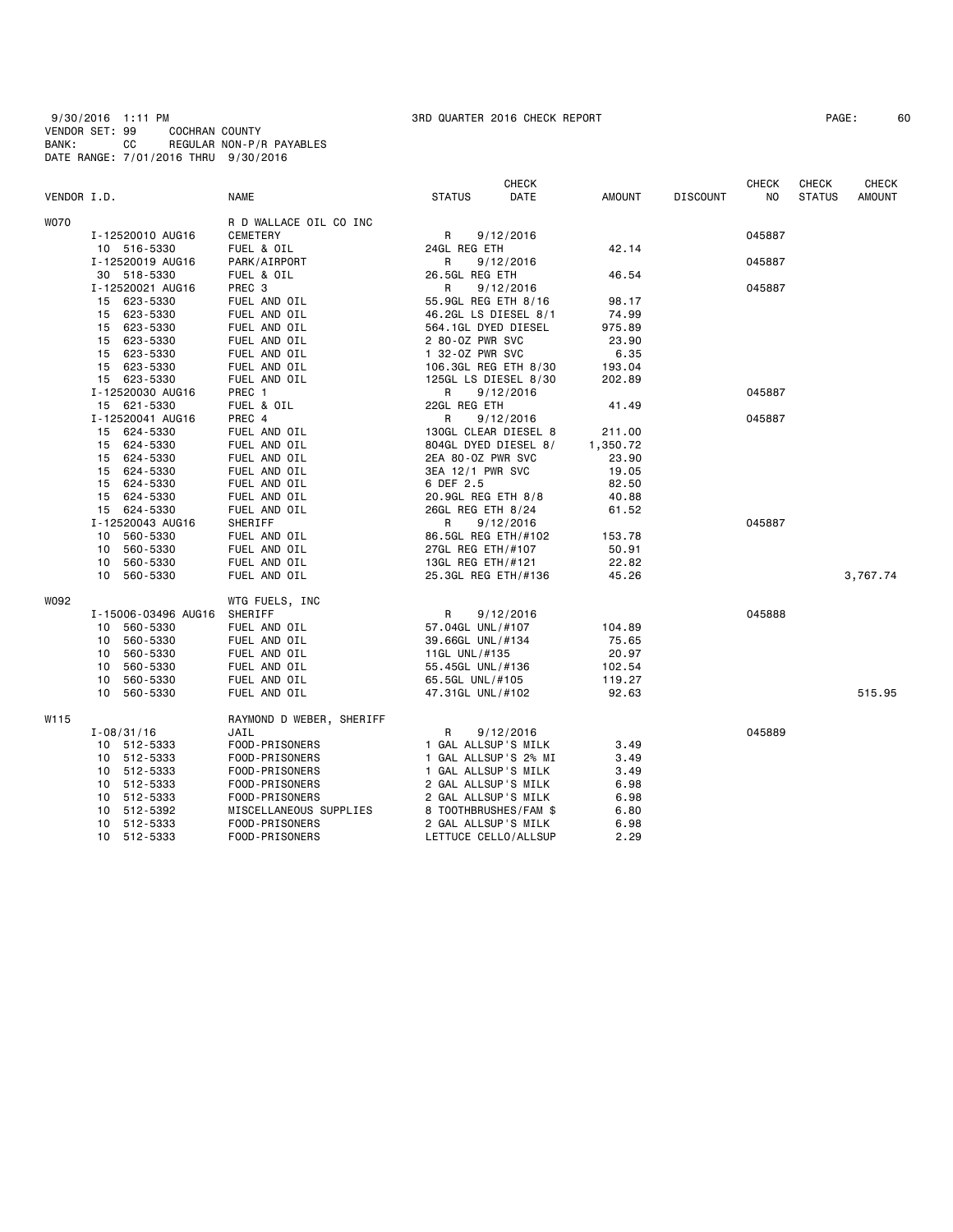9/30/2016 1:11 PM 3RD QUARTER 2016 CHECK REPORT PAGE: 61 VENDOR SET: 99 COCHRAN COUNTY BANK: CC REGULAR NON-P/R PAYABLES DATE RANGE: 7/01/2016 THRU 9/30/2016

| PAGE: |  |  |
|-------|--|--|
|-------|--|--|

|             |                    |                                |                      | <b>CHECK</b>          |               |                 | <b>CHECK</b>   | <b>CHECK</b>  | <b>CHECK</b>  |
|-------------|--------------------|--------------------------------|----------------------|-----------------------|---------------|-----------------|----------------|---------------|---------------|
| VENDOR I.D. |                    | <b>NAME</b>                    | <b>STATUS</b>        | DATE                  | <b>AMOUNT</b> | <b>DISCOUNT</b> | N <sub>0</sub> | <b>STATUS</b> | <b>AMOUNT</b> |
| W115        |                    | RAYMOND D WEBER, SHERIFF CONT  |                      |                       |               |                 |                |               |               |
|             | $I - 08/31/16$     | JAIL                           | R                    | 9/12/2016             |               |                 | 045889         |               |               |
|             | 10 512-5333        | FOOD-PRISONERS                 | EGGS                 |                       | 2.79          |                 |                |               |               |
|             | 10 512-5333        | FOOD-PRISONERS                 | 12 ALLSUP'S BREAD    |                       | 9.54          |                 |                |               |               |
|             | 512-5333<br>10     | FOOD-PRISONERS                 |                      | 12 ALLSUP'S BREAD 8/  | 9.54          |                 |                |               |               |
|             | 512-5333<br>10     | FOOD-PRISONERS                 | 2 GAL ALLSUP'S MILK  |                       | 6.98          |                 |                |               |               |
|             | 512-5333<br>10     | FOOD-PRISONERS                 | 2 GAL ALLSUP'S MILK  |                       | 6.98          |                 |                |               |               |
|             | 10 512-5333        | FOOD-PRISONERS                 |                      | 10 ALLSUP'S BREAD 8/  | 7.95          |                 |                |               |               |
|             | 10 512-5333        | FOOD-PRISONERS                 | EGGS 8/23; ALLSUP'S  |                       | 2.79          |                 |                |               |               |
|             | 10 512-5333        | FOOD-PRISONERS                 |                      | 14 ALLSUP'S BREAD 8/  | 11.13         |                 |                |               | 98.20         |
| W206        |                    | WEST TEXAS RURAL COUNTIES ASSN |                      |                       |               |                 |                |               |               |
|             | I-'16 PROF ED CONF | COMMISSIONERS COURT            | R                    | 9/12/2016             |               |                 | 045890         |               |               |
|             | 15 610-5427        | COMM-CONTINUING EDUCATION      |                      | REGIS/BRUCE HEFLIN 1  | 190.00        |                 |                |               | 190.00        |
| A053        |                    | AMERICAN TIRE DISTRIBUTORS     |                      |                       |               |                 |                |               |               |
|             | I-S079806296       | SHERIFF                        | R                    | 9/30/2016             |               |                 | 045915         |               |               |
|             | 10 560-5454        | <b>TIRES</b>                   | 4 TRANSFORCE 75R17   |                       | 498.64        |                 |                |               |               |
|             | I-S080110726       | SHERIFF                        | R                    | 9/30/2016             |               |                 | 045915         |               |               |
|             | 10 560-5454        | TIRES                          | 1 FIREHAWK GT 55R18  |                       | 123.43        |                 |                |               |               |
|             | 560-5454<br>10     | TIRES                          | 2 DYNAPRO 75R17      |                       | 266.78        |                 |                |               |               |
|             | 10 560-5454        | TIRES                          | 2 FIREHAWK GT 60R18  |                       | 222.54        |                 |                |               | 1,111.39      |
| A178        |                    | AMAZON                         |                      |                       |               |                 |                |               |               |
|             | I-235602299628     | LIBRARY                        | $\mathsf{R}$         | 9/30/2016             |               |                 | 045916         |               |               |
|             | 650-5590<br>10     | <b>BOOKS</b>                   |                      | EVE OF CHAOS: A MARKE | 10.99         |                 |                |               |               |
|             | 650-5590<br>10     | <b>BOOKS</b>                   |                      | GONE BAD:A JON REZNI  | 9.99          |                 |                |               |               |
|             | 650-5590<br>10     | <b>BOOKS</b>                   |                      | HARRY POTTER AND THE  | 17.99         |                 |                |               |               |
|             | 650-5310<br>10     | OFFICE SUPPLIES                | FIRE EXT SIGN        |                       | 4.50          |                 |                |               |               |
|             | 650-5590<br>10     | <b>BOOKS</b>                   | RUINED               |                       | 10.58         |                 |                |               |               |
|             | 650-5590<br>10     | <b>BOOKS</b>                   | SHADES OF PEARL      |                       | 10.99         |                 |                |               |               |
|             | 650-5590<br>10     | <b>BOOKS</b>                   | <b>GUILTY MINDS</b>  |                       | 19.01         |                 |                |               |               |
|             | 650-5590<br>10     | <b>BOOKS</b>                   | THE WOMAN IN CABIN 1 |                       | 15.60         |                 |                |               |               |
|             | 650-5590<br>10     | <b>BOOKS</b>                   | <b>THE 100</b>       |                       | 13.81         |                 |                |               |               |
|             | 650-5590<br>10     | <b>BOOKS</b>                   | FALLING              |                       | 17.77         |                 |                |               |               |
|             | 650-5590<br>10     | <b>BOOKS</b>                   | NYPD RED 4           |                       | 19.58         |                 |                |               |               |
|             | I-235607853954     | LIBRARY                        | R                    | 9/30/2016             |               |                 | 045916         |               |               |
|             | 10 650-5590        | <b>BOOKS</b>                   | ZOONAUTS: THE SECRET |                       | 24.06         |                 |                |               |               |
|             | 10 650-5310        | OFFICE SUPPLIES                | WITE-OUT             |                       | 2.84          |                 |                |               |               |
|             | 650-5310<br>10     | OFFICE SUPPLIES                |                      | 2 GLOW-IN-THE-DARK S  | 8.98          |                 |                |               | 186.69        |
| B026        |                    | BLEDSOE WATER SUPPLY CORP      |                      |                       |               |                 |                |               |               |
|             | $I - 3004$ 09/16   | PREC <sub>3</sub>              | R                    | 9/30/2016             |               |                 | 045917         |               |               |
|             | 15 623-5440        | UTILITIES                      |                      | 625 GL WATER AUG2016  | 20.10         |                 |                |               | 20.10         |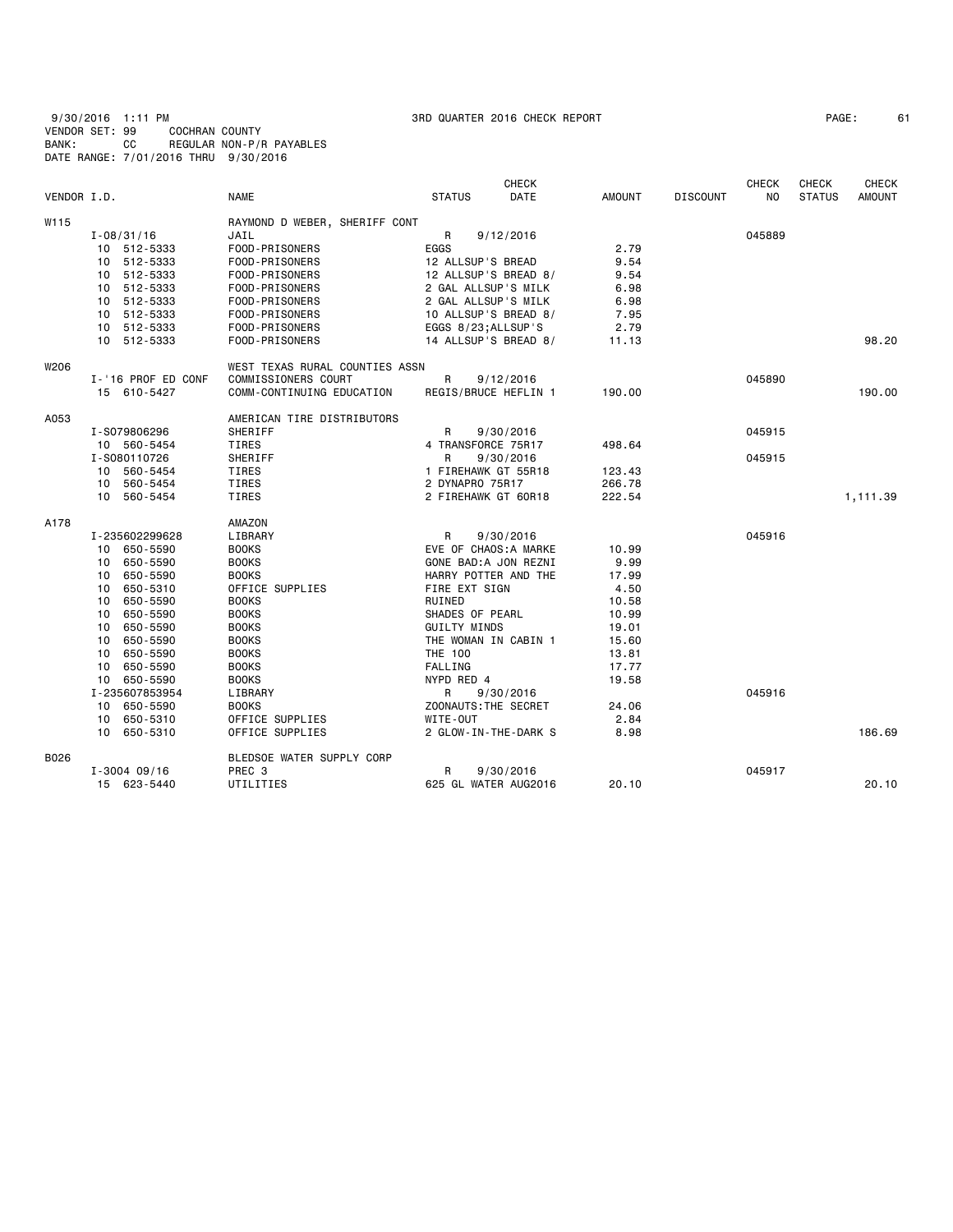## 9/30/2016 1:11 PM 3RD QUARTER 2016 CHECK REPORT PAGE: 62 VENDOR SET: 99 COCHRAN COUNTY BANK: CC REGULAR NON-P/R PAYABLES DATE RANGE: 7/01/2016 THRU 9/30/2016

| PAGE : |  | 6: |
|--------|--|----|
|--------|--|----|

|                  |                                                                                                                     |                                                                                                                                            |                                                                                                                   | <b>CHECK</b>           |                         |                 | <b>CHECK</b>     | CHECK         | CHECK         |
|------------------|---------------------------------------------------------------------------------------------------------------------|--------------------------------------------------------------------------------------------------------------------------------------------|-------------------------------------------------------------------------------------------------------------------|------------------------|-------------------------|-----------------|------------------|---------------|---------------|
| VENDOR I.D.      |                                                                                                                     | <b>NAME</b>                                                                                                                                | <b>STATUS</b>                                                                                                     | DATE                   | AMOUNT                  | <b>DISCOUNT</b> | NO               | <b>STATUS</b> | <b>AMOUNT</b> |
| B074             | I-25919<br>10 499-5310<br>10 499-5310                                                                               | NEAL A MORGAN dba<br>TAX A/C<br>OFFICE SUPPLIES<br>OFFICE SUPPLIES                                                                         | $\mathsf{R}$<br>7500 #10 ENV, PRTD<br>FREIGHT                                                                     | 9/30/2016              | 306.75<br>15.00         |                 | 045918           |               | 321.75        |
| <b>B080</b>      | I-#1489/J ORNELAS<br>10 435-5400                                                                                    | DUSTIN T BROOKS<br>DISTRICT COURT<br>ATTORNEY AD LITEM                                                                                     | R<br>DISM(F)/JOSE ORNELAS                                                                                         | 9/30/2016              | 375.00                  |                 | 045919           |               | 375.00        |
| <b>B198</b>      | I-S3584747.001 BAL<br>10 510-5332<br>I-S3665796.001                                                                 | BLAINE INDUSTRIAL SUPPLY<br><b>COURTHOUSE</b><br>CUSTODIAL SUPPLIES<br><b>COURTHOUSE</b>                                                   | R<br>1DZ URINAL SCREEN<br>R                                                                                       | 9/30/2016<br>9/30/2016 | 31.25                   |                 | 045920<br>045920 |               |               |
|                  | 10 510-5332<br>10 510-5332<br>10 510-5332                                                                           | CUSTODIAL SUPPLIES<br>CUSTODIAL SUPPLIES<br>CUSTODIAL SUPPLIES                                                                             | 1CS PURE BREEZE RENU<br>1CS CAN LINER, XHVY<br>2EA WET FLOOR SIGN E                                               |                        | 23.92<br>19.08<br>40.76 |                 |                  |               | 115.01        |
| C007             | I-03-0298-05 SEP16<br>10 640-5440                                                                                   | CITY OF MORTON<br>WELFARE<br>UTILITIES                                                                                                     | R<br>SAVOYA CROOK                                                                                                 | 9/30/2016              | 87.09                   |                 | 045921           |               | 87.09         |
| C015             | I-SEP '16 INSTLMT<br>10 663-5418                                                                                    | COCHRAN COUNTY SENIOR<br>SENIOR CITIZENS<br>SENIOR CITIZENS CONTRACT                                                                       | R<br>SEP 2016                                                                                                     | 9/30/2016              | 6,250.00                |                 | 045922           |               | 6,250.00      |
| C019             |                                                                                                                     | COCHRAN MEMORIAL HOSPITAL                                                                                                                  |                                                                                                                   |                        |                         |                 |                  |               |               |
|                  | $C - 10737 - 0001 - 001U$<br>10 560-5499                                                                            | SHERIFF<br>MISCELLANEOUS                                                                                                                   | R<br>CR ADJ/MARC MARTINEZ                                                                                         | 9/30/2016              | 12.00CR                 |                 | 045923           |               |               |
|                  | I-11004-0001-001U<br>10 560-5499<br>I-11004-0002-001U                                                               | SHERIFF<br>MISCELLANEOUS<br>SHERIFF                                                                                                        | R<br>EMPL PHYS/SCOTT PROT<br>R                                                                                    | 9/30/2016<br>9/30/2016 | 60.00                   |                 | 045923<br>045923 |               |               |
|                  | 10 560-5499                                                                                                         | MISCELLANEOUS                                                                                                                              | EMPL DRUG TEST/SCOTT                                                                                              |                        | 50.00                   |                 |                  |               | 98.00         |
| C084             | I-AUG2016<br>90 000-2379.002<br>90 000-2379.002                                                                     | CLERK, SEVENTH COURT OF APPEAL<br>STATE FEES<br>7th Crt of Appeal Gov't22.2081COUNTY COURT<br>7th Crt of Appeal Gov't22.2081DISTRICT COURT | R                                                                                                                 | 9/30/2016              | 5.00<br>5.00            |                 | 045924           |               | 10.00         |
| C <sub>253</sub> | I-Add'l Dep SAF 2016 ALL DEPT'S<br>10 400-5203<br>403-5203<br>10<br>405-5203<br>10<br>405-5203<br>10<br>10 435-5203 | COCHRAN COUNTY MONEY MKT<br>RETIREMENT<br>RETIREMENT<br>RETIREMENT<br>RETIREMENT<br>RETIREMENT                                             | R<br>Add'l dep to SAF-Cnt<br>Add'l dep to SAF-Cle<br>Add'1 dep to SAF-Vet<br><b>BLANK</b><br>Add'l dep to SAF-Dis | 9/30/2016              | 4,615.74<br>4,615.74    |                 | 045925           |               |               |
|                  | 455-5203<br>10<br>10 475-5203<br>10 476-5203                                                                        | RETIREMENT<br>RETIREMENT<br>RETIREMENT                                                                                                     | Add'l dep to SAF-Jus<br>Add'l dep to SAF-Cnt<br>Add'l dep to SAF-Dis                                              |                        | 2,307.87<br>4,615.74    |                 |                  |               |               |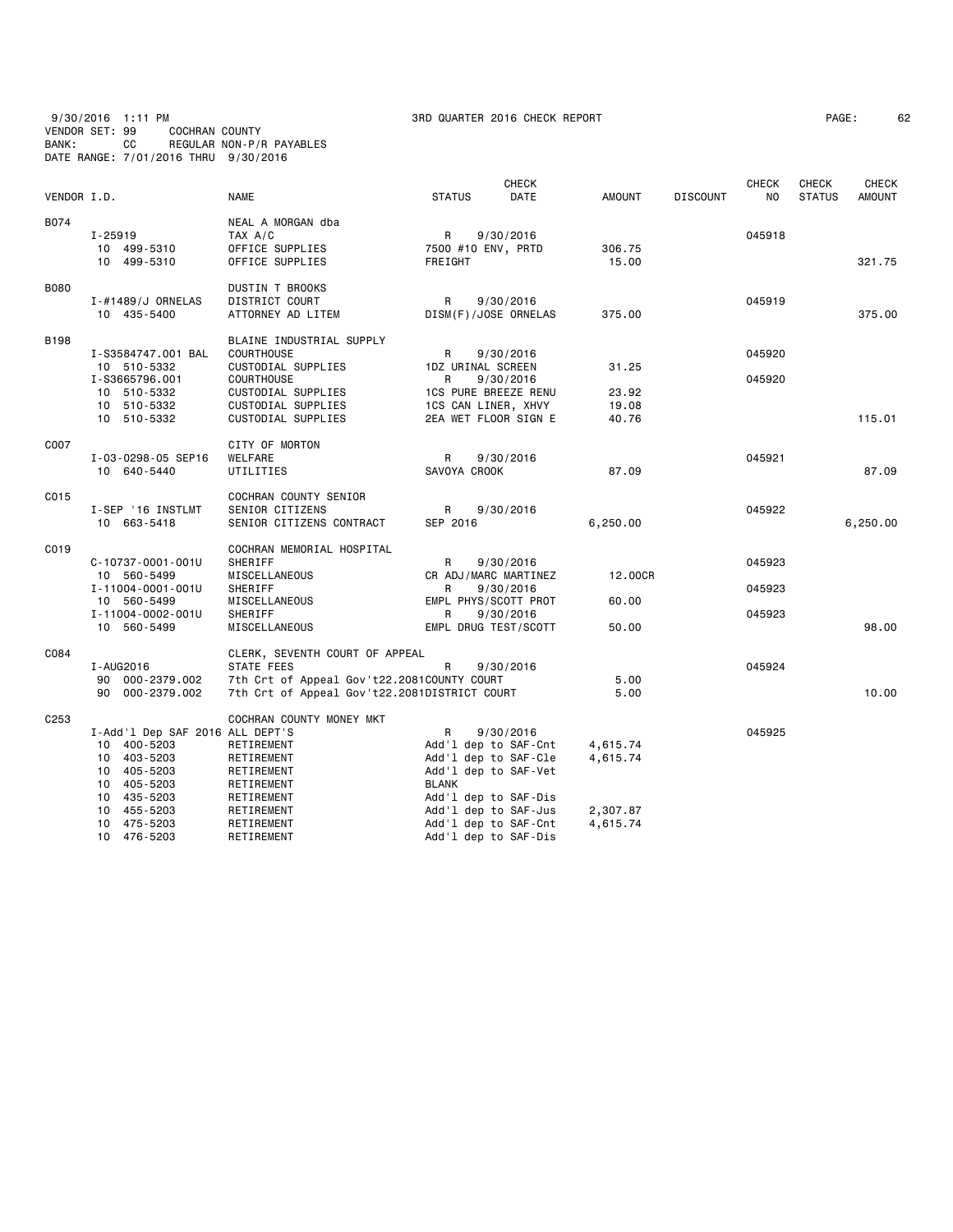| PAGE: | 6. |
|-------|----|
|       |    |

|                  |                                 |                                |                | <b>CHECK</b>         |               |                 | <b>CHECK</b> | CHECK         | CHECK         |
|------------------|---------------------------------|--------------------------------|----------------|----------------------|---------------|-----------------|--------------|---------------|---------------|
| VENDOR I.D.      |                                 | <b>NAME</b>                    | <b>STATUS</b>  | DATE                 | <b>AMOUNT</b> | <b>DISCOUNT</b> | NO.          | <b>STATUS</b> | <b>AMOUNT</b> |
| C <sub>253</sub> |                                 | COCHRAN COUNTY MONEY MKT CONT  |                |                      |               |                 |              |               |               |
|                  | I-Add'l Dep SAF 2016 ALL DEPT'S |                                | R              | 9/30/2016            |               |                 | 045925       |               |               |
|                  | 10 490-5203.001                 | RETIREMENT                     |                | Add'l dep to SAF-Ele |               |                 |              |               |               |
|                  | 10 495-5203                     | RETIREMENT                     |                | Add'1 dep to SAF-Aud | 4,615.74      |                 |              |               |               |
|                  | 10 497-5203                     | RETIREMENT                     |                | Add'l dep to SAF-Tre | 2,307.87      |                 |              |               |               |
|                  | 10 499-5203                     | RETIREMENT                     |                | Add'l dep to SAF-Tax | 6,923.60      |                 |              |               |               |
|                  | 510-5203<br>10                  | RETIREMENT                     |                | Add'1 dep to SAF-Cou | 2,307.87      |                 |              |               |               |
|                  | 10<br>512-5203                  | RETIREMENT                     |                | Add'l dep to SAF-Jai | 4,615.74      |                 |              |               |               |
|                  | 10 516-5203                     | RETIREMENT                     |                | Add'1 dep to SAF-Cem | 2,307.87      |                 |              |               |               |
|                  | 550-5203<br>10                  | RETIREMENT                     |                | Add'l dep to SAF-Con | 2,307.87      |                 |              |               |               |
|                  | 560-5203<br>10                  | RETIREMENT                     |                | Add'1 dep to SAF-She | 27,694.42     |                 |              |               |               |
|                  | 17<br>573-5203                  | RETIREMENT                     |                | Add'l dep to SAF-Juv | 2,307.87      |                 |              |               |               |
|                  | 10 650-5203                     | RETIREMENT                     |                | Add'l dep to SAF-Lib | 2,423.26      |                 |              |               |               |
|                  | 652-5203<br>10                  | RETIREMENT                     |                | Add'l dep to SAF-Mus | 115.39        |                 |              |               |               |
|                  | 10<br>660-5203                  | RETIREMENT                     |                | Add'l dep to SAF-Par | 1,615.51      |                 |              |               |               |
|                  | 662-5203<br>10                  | RETIREMENT                     |                | Add'l dep to SAF-Act | 2,077.08      |                 |              |               |               |
|                  | 663-5203<br>10                  | RETIREMENT                     |                | Add'l dep to SAF-Sen |               |                 |              |               |               |
|                  | 665-5203<br>10                  | RETIREMENT                     |                | Add'l dep to SAF-Ext | 2,307.87      |                 |              |               |               |
|                  | 15<br>610-5203                  | RETIREMENT                     |                | Add'l dep to SAF-Com | 9,231.47      |                 |              |               |               |
|                  | 15<br>621-5203                  | RETIREMENT                     |                | Add'1 dep to SAF-Pre | 4,615.74      |                 |              |               |               |
|                  | 15<br>622-5203                  | RETIREMENT                     |                | Add'1 dep to SAF-Pre | 4,615.74      |                 |              |               |               |
|                  | 15<br>623-5203                  | RETIREMENT                     |                | Add'l dep to SAF-Pre | 4,615.74      |                 |              |               |               |
|                  | 15<br>624-5203                  | RETIREMENT                     |                | Add'1 dep to SAF-Pre | 4,615.74      |                 |              |               |               |
|                  | 30 518-5203                     | RETIREMENT                     |                | Add'l dep to SAF-Air | 692.33        |                 |              |               | 108,469.81    |
| C340             |                                 | COUNTY INFORMATION RESOURCE AG |                |                      |               |                 |              |               |               |
|                  | I-S0P006094                     | NON-DEPT'L                     | R              | 9/30/2016            |               |                 | 045926       |               |               |
|                  | 10 409-5420                     | TELECOMMUNICATIONS             |                | 21 EMAIL ACCTS AUG16 | 42.00         |                 |              |               | 42.00         |
| C371             |                                 | COCHRAN COUNTY TAX A/C         |                |                      |               |                 |              |               |               |
|                  | I-'05MACK #6845                 | PREC 4                         | R              | 9/30/2016            |               |                 | 045927       |               |               |
|                  | 15 624-5451                     | REPAIRS                        |                | ST INSP FEE/05 MACK  | 7.50          |                 |              |               |               |
|                  | I-VET VAN INSP '17              | <b>VETERANS SVC</b>            | R              | 9/30/2016            |               |                 | 045927       |               |               |
|                  | 10 405-5451                     | REPAIRS                        |                | ST INSP/15 CHEV VAN  | 7.50          |                 |              |               | 15.00         |
| D048             |                                 | DATA-LINE OFFICE SYSTEMS       |                |                      |               |                 |              |               |               |
|                  | I-IN52970                       | <b>EXTENSION SVC</b>           | R              | 9/30/2016            |               |                 | 045928       |               |               |
|                  | 10 665-5411                     | MAINTENANCE CONTRACTS          |                | COPIER MAINT 9/5-10/ | 30.00         |                 |              |               | 30.00         |
| H <sub>242</sub> |                                 | DANA HEFLIN                    |                |                      |               |                 |              |               |               |
|                  | I-POSTAGE 091616                | LIBRARY                        | R              | 9/30/2016            |               |                 | 045929       |               |               |
|                  | 10 650-5311                     | POSTAL EXPENSES                |                | 40 STAMPS @21c 9/16/ | 8.40          |                 |              |               |               |
|                  | I-R/B POSTAGE 091416 LIBRARY    |                                | R              | 9/30/2016            |               |                 | 045929       |               |               |
|                  | 10 650-5311                     | POSTAL EXPENSES                | 20 STAMPS @33c |                      | 6.60          |                 |              |               |               |
|                  | 10 650-5311                     | POSTAL EXPENSES                | 40 STAMPS @34c |                      | 13.60         |                 |              |               |               |
|                  | 650-5311<br>10                  | POSTAL EXPENSES                | 20 STAMPS @\$1 |                      | 20.00         |                 |              |               |               |
|                  | 10<br>650-5311                  | POSTAL EXPENSES                | 25 STAMPS @\$2 |                      | 50.00         |                 |              |               |               |
|                  | 10 650-5311                     | POSTAL EXPENSES                | 2 COILS @\$47  |                      | 94.00         |                 |              |               |               |
|                  | I-TXSHR/CREW TRNG               | LIBRARY                        | R              | 9/30/2016            |               |                 | 045929       |               |               |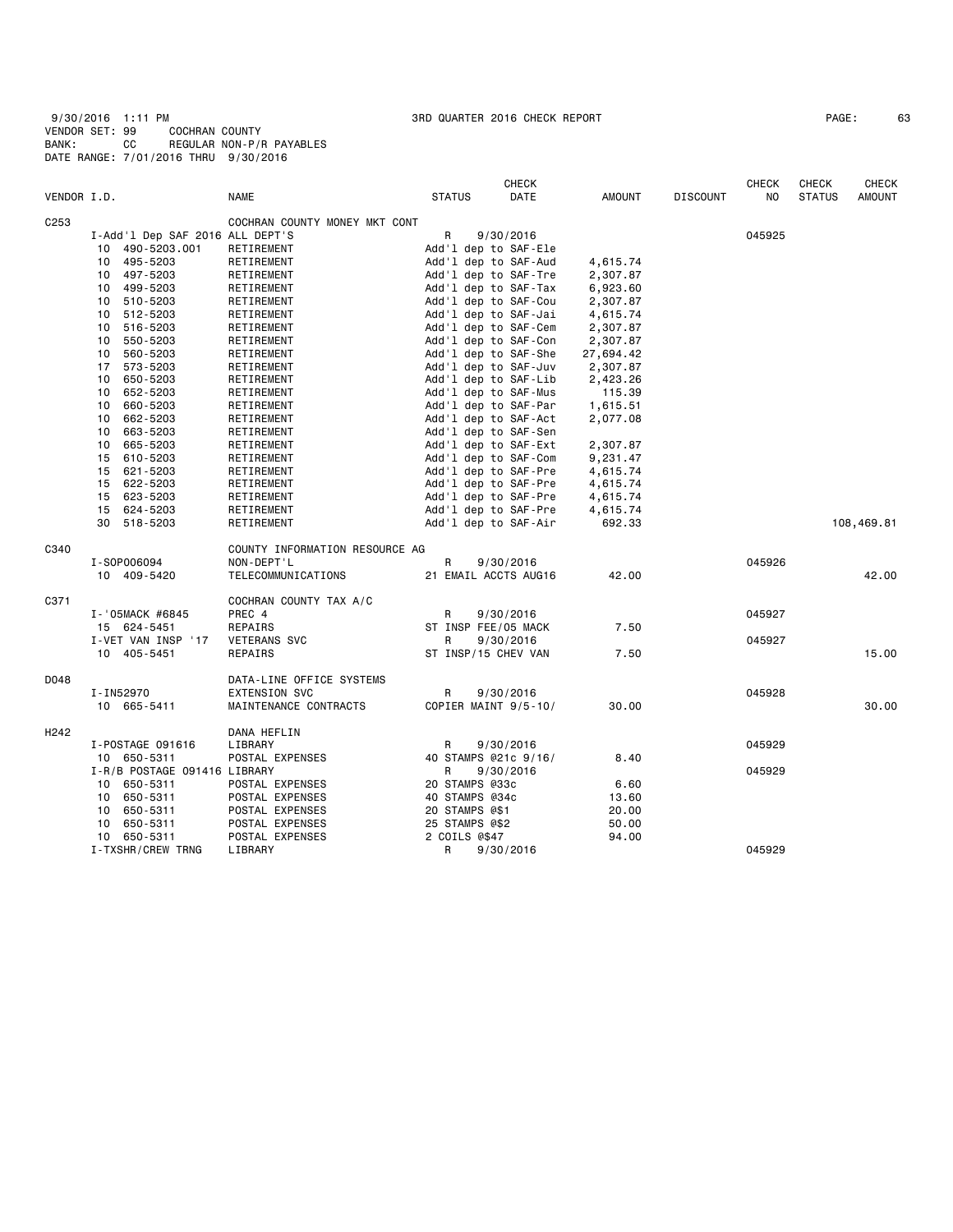9/30/2016 1:11 PM 3RD QUARTER 2016 CHECK REPORT PAGE: 64 VENDOR SET: 99 COCHRAN COUNTY BANK: CC REGULAR NON-P/R PAYABLES DATE RANGE: 7/01/2016 THRU 9/30/2016

| PAGE : |  | 6 |
|--------|--|---|
|--------|--|---|

| VENDOR I.D.      |                                                          | <b>NAME</b>                                                                                                      | <b>STATUS</b>                                              | CHECK<br>DATE                      | AMOUNT                           | <b>DISCOUNT</b> | CHECK<br>NO.     | CHECK<br><b>STATUS</b> | CHECK<br><b>AMOUNT</b> |
|------------------|----------------------------------------------------------|------------------------------------------------------------------------------------------------------------------|------------------------------------------------------------|------------------------------------|----------------------------------|-----------------|------------------|------------------------|------------------------|
| H <sub>242</sub> | I-TXSHR/CREW TRNG<br>10 650-5427                         | CONT<br>DANA HEFLIN<br>LIBRARY<br>CONTINUING EDUCATION                                                           | R<br>WTLG MTG, LAMESA; 186                                 | 9/30/2016                          | 100.44                           |                 | 045929           |                        | 293.04                 |
| H301             | I-090616 JUV#1025<br>17 573-5413.004                     | HAYS COUNTY TREASURER<br>JUVENILE PROBATION<br>Other Placements                                                  | R                                                          | 9/30/2016<br>21 DAYS/POST(S)/JUV#  | 2,310.00                         |                 | 045930           |                        | 2,310.00               |
| I019             | $I-PREC$ 1 08/16<br>15 621-5356                          | LARRY IVINS<br>PREC 1<br>ROAD MATERIALS & SUPPLIES                                                               | R                                                          | 9/30/2016<br>40 LOADS CALICHE @\$4 | 1,600.00                         |                 | 045931           |                        | 1,600.00               |
| J049             | I-LOCAL MATCH 10/16<br>10 571-5472                       | JUVENILE PROBATION FUND<br>JUVENILE PROBATION<br>LOCAL SUPPORT-JUV BOARD                                         | R                                                          | 9/30/2016<br>LOCAL FUNDS MATCH OC  | 6,666.00                         |                 | 045932           |                        | 6,666.00               |
| L010             | $C - 36020$<br>10 512-5392                               | LEWIS FARM & RANCH STORE INC<br>JAIL<br>MISCELLANEOUS SUPPLIES                                                   | R                                                          | 9/30/2016<br>DIFF IN GAS/ELEC RAN  | 90.00CR                          |                 | 045933           |                        |                        |
|                  | I-35231<br>15 623-5356<br>$I - 35313$                    | PREC 3<br>ROAD MATERIALS & SUPPLIES<br>PREC 4                                                                    | R<br>COFFEE<br>$\mathsf{R}$                                | 9/30/2016<br>9/30/2016             | 13.95                            |                 | 045933<br>045933 |                        |                        |
|                  | 15 624-5356<br>15 624-5356<br>15 624-5356<br>15 624-5356 | ROAD MATERIALS & SUPPLIES<br>ROAD MATERIALS & SUPPLIES<br>ROAD MATERIALS & SUPPLIES<br>ROAD MATERIALS & SUPPLIES | <b>GLUE</b><br>HOLE SAW ARBOR<br>HOLE DOZER<br><b>DISC</b> |                                    | 4.49<br>17.99<br>13.99<br>3.65CR |                 |                  |                        |                        |
|                  | $I - 35420$<br>15 623-5356<br>15 623-5356                | PREC 3<br>ROAD MATERIALS & SUPPLIES<br>ROAD MATERIALS & SUPPLIES                                                 | R<br><b>1CS TISSUE PAPER</b><br>2 SPRAY                    | 9/30/2016                          | 64.90<br>5.98                    |                 | 045933           |                        |                        |
|                  | 15 623-5356<br>I-35741<br>15 621-5356                    | ROAD MATERIALS & SUPPLIES<br>PREC 1<br>ROAD MATERIALS & SUPPLIES                                                 | <b>DISC</b><br>R<br>2.5GL POWERMAX                         | 9/30/2016                          | 7.09CR<br>57.50                  |                 | 045933           |                        |                        |
|                  | I-35836<br>10 510-5332<br>10 510-5332                    | <b>COURTHOUSE</b><br>CUSTODIAL SUPPLIES<br>CUSTODIAL SUPPLIES                                                    | R<br>FEBREEZE<br><b>DISC</b>                               | 9/30/2016                          | 3.49<br>0.35CR                   |                 | 045933           |                        |                        |
|                  | I-35995<br>10 512-5392<br>10 512-5392<br>10 512-5392     | JAIL<br>MISCELLANEOUS SUPPLIES<br>MISCELLANEOUS SUPPLIES<br>MISCELLANEOUS SUPPLIES                               | R<br>4 DISH SOAP<br><b>DISC</b><br>RANGE                   | 9/30/2016                          | 15.96<br>1.60CR<br>559.95        |                 | 045933           |                        |                        |
|                  | I-36032<br>15 624-5356<br>15 624-5356                    | PREC 4<br>ROAD MATERIALS & SUPPLIES<br>ROAD MATERIALS & SUPPLIES                                                 | R<br>COFFEE<br>3 SPRAY PAINT                               | 9/30/2016                          | 13.95<br>14.97                   |                 | 045933           |                        |                        |
|                  | I-36067<br>10 560-5334<br>10 560-5334                    | SHERIFF<br>OTHER SUPPLIES<br>OTHER SUPPLIES                                                                      | R<br>4 WASHERS 3/8"<br>0FF                                 | 9/30/2016                          | 0.20<br>5.99                     |                 | 045933           |                        |                        |
|                  | 10 560-5334<br>I-36281<br>10 662-5332                    | OTHER SUPPLIES<br>ACTIVITY BLDG<br>CUSTODIAL SUPPLIES                                                            | RAID<br>R<br>3 SCOUR STICK                                 | 9/30/2016                          | 5.99<br>10.47                    |                 | 045933           |                        |                        |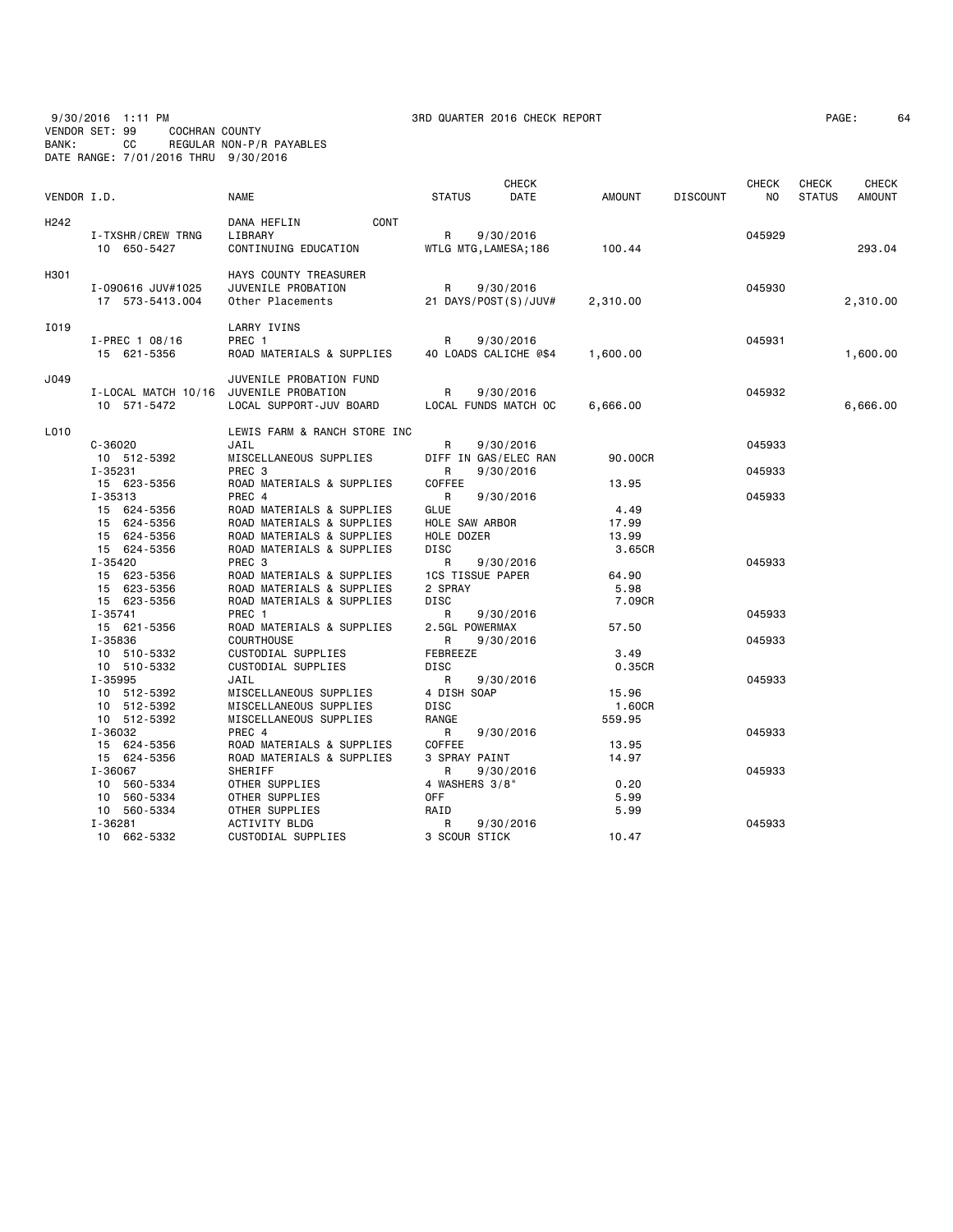9/30/2016 1:11 PM 3RD QUARTER 2016 CHECK REPORT PAGE: 65 VENDOR SET: 99 COCHRAN COUNTY BANK: CC REGULAR NON-P/R PAYABLES DATE RANGE: 7/01/2016 THRU 9/30/2016

| PAGE : |  | 6 |
|--------|--|---|
|--------|--|---|

| VENDOR I.D. |                                                                                     | <b>NAME</b>                                                                                                                                                                      | <b>STATUS</b>                                                   | <b>CHECK</b><br><b>DATE</b> | <b>AMOUNT</b>                    | <b>DISCOUNT</b> | <b>CHECK</b><br>NO. | <b>CHECK</b><br><b>STATUS</b> | <b>CHECK</b><br><b>AMOUNT</b> |
|-------------|-------------------------------------------------------------------------------------|----------------------------------------------------------------------------------------------------------------------------------------------------------------------------------|-----------------------------------------------------------------|-----------------------------|----------------------------------|-----------------|---------------------|-------------------------------|-------------------------------|
| L010        | I-36281<br>10 662-5332<br>I-36601<br>15 622-5356<br>15 622-5356<br>15 622-5356      | LEWIS FARM & RANCH STORE CONT<br>ACTIVITY BLDG<br>CUSTODIAL SUPPLIES<br>PREC <sub>2</sub><br>ROAD MATERIALS & SUPPLIES<br>ROAD MATERIALS & SUPPLIES<br>ROAD MATERIALS & SUPPLIES | R<br>DISC<br>R<br>2 TOILET PAPER<br>MOSQUITO SPRAY<br>DISC      | 9/30/2016<br>9/30/2016      | 1.05CR<br>4.58<br>6.49<br>1.11CR |                 | 045933<br>045933    |                               | 715.99                        |
| L057        | I-7589<br>10 560-5451                                                               | L KENLEY, dba<br>SHERIFF<br>MACHINERY-NON-OFFICE REPAIR                                                                                                                          | R<br>DECALS/JAIL P/U                                            | 9/30/2016                   | 125,00                           |                 | 045934              |                               | 125,00                        |
| M018        | I-JP #71117946 2017<br>10 455-5480<br>I-TREAS#15485611 '17 TREASURER<br>10 497-5480 | MORTON INSURANCE AGENCY<br>JUSTICE OF PEACE<br><b>BONDS &amp; NOTARY FEES</b><br><b>BONDS &amp; NOTARY FEES</b>                                                                  | R<br>PUBLIC OFF'L BOND/D<br>R<br>PUBLIC OFF'L BOND/D            | 9/30/2016<br>9/30/2016      | 50.00<br>250.00                  |                 | 045935<br>045935    |                               | 300.00                        |
| M299        | I-528<br>10 560-5499                                                                | MORTON SELF STORAGE<br><b>SHERIFF</b><br>MISCELLANEOUS                                                                                                                           | R<br>STORAGE AUG16                                              | 9/30/2016                   | 50.00                            |                 | 045936              |                               | 50.00                         |
| N066        | I-8062660032 SEP16<br>15 610-5420<br>15 610-5420<br>15 624-5420<br>15 624-5420      | NTS COMMUNICATIONS<br>COMM'R CT/CO JDG/PREC 4<br>TELECOMMUNICATIONS<br>TELECOMMUNICATIONS<br>TELECOMMUNICATIONS<br>TELECOMMUNICATIONS                                            | R<br>WATS LINE<br><b>FEES</b><br>LONG DISTANCE USAGE<br>LD FEES | 9/30/2016                   | 4.99<br>0.01<br>3.26<br>7.42     |                 | 045937              |                               | 15.68                         |
| N090        | I-108871620<br>10 490-5310                                                          | NATIONAL PEN COMPANY, LLC<br>ELECTIONS<br>OFFICE SUPPLIES                                                                                                                        | R<br>250 PHONE WALLET W/S                                       | 9/30/2016                   | 450.00                           |                 | 045938              |                               | 450.00                        |
| 0034        | I-100465173<br>10 435-5310<br>10 435-5310                                           | 0'CONNOR'S<br>DISTRICT COURT<br>OFFICE SUPPLIES<br>OFFICE SUPPLIES                                                                                                               | R<br>TX CRIM CODE+ 16-17<br>SHIPPING                            | 9/30/2016                   | 95.00<br>3,00                    |                 | 045939              |                               | 98,00                         |
| 0037        | I-#1487/J VILLEGAS<br>10 435-5400<br>I-#1491/R LUCERO JR                            | ANGELA OVERMAN, ATTY AT LAW<br>DISTRICT COURT<br>ATTORNEY AD LITEM<br>DISTRICT COURT                                                                                             | R<br>DISM(F)/ADJ W/LBK;JM<br>R                                  | 9/30/2016<br>9/30/2016      | 375.00                           |                 | 045940<br>045940    |                               |                               |
|             | 10 435-5400                                                                         | ATTORNEY AD LITEM                                                                                                                                                                | DISM(F)/REYNALDO LUC                                            |                             | 375.00                           |                 |                     |                               | 750.00                        |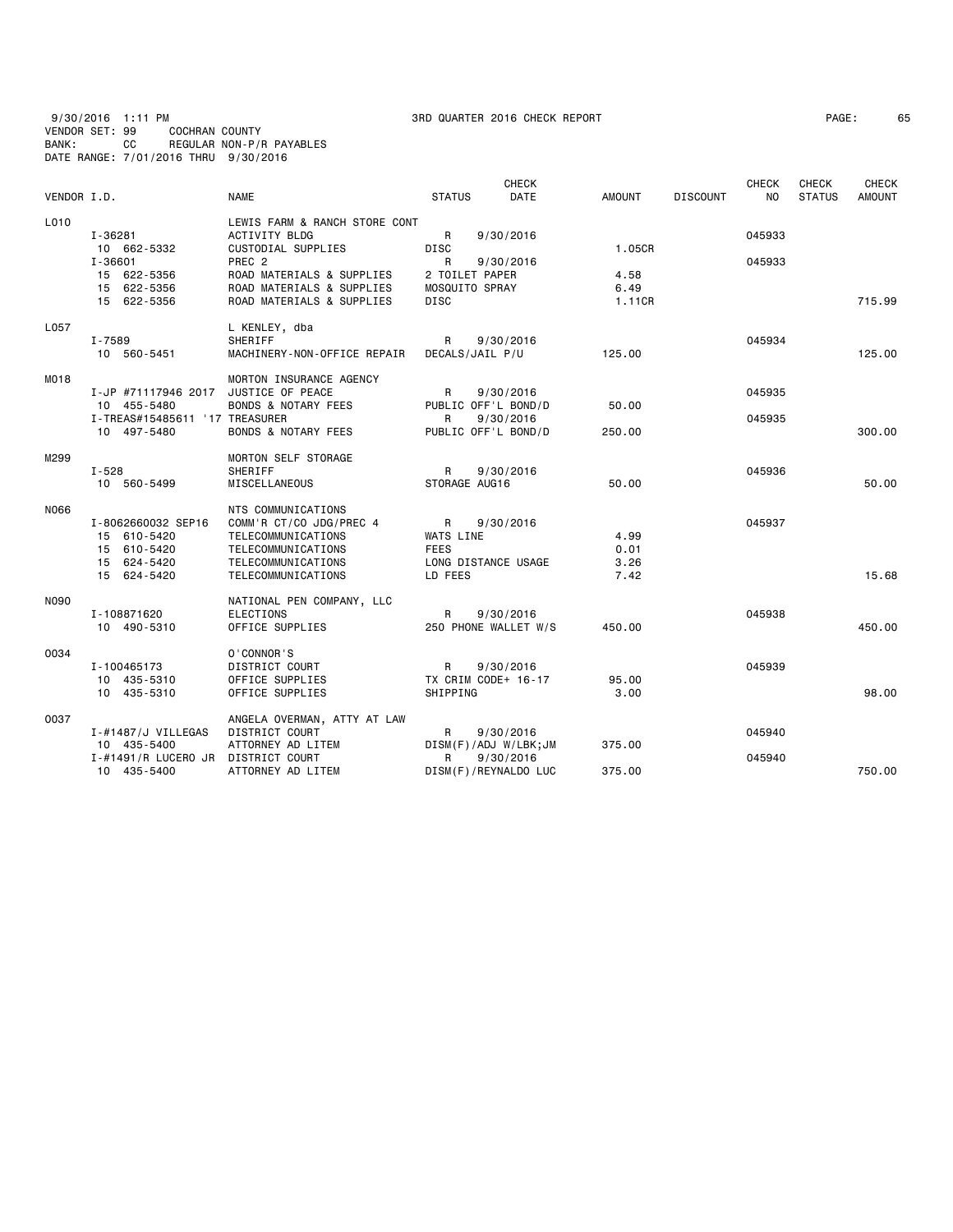| PAGE: | 66 |
|-------|----|
|-------|----|

|             |                 |                           | <b>CHECK</b>          |               |                 | <b>CHECK</b> | <b>CHECK</b>  | <b>CHECK</b>  |
|-------------|-----------------|---------------------------|-----------------------|---------------|-----------------|--------------|---------------|---------------|
| VENDOR I.D. |                 | <b>NAME</b>               | <b>STATUS</b><br>DATE | <b>AMOUNT</b> | <b>DISCOUNT</b> | NO.          | <b>STATUS</b> | <b>AMOUNT</b> |
| P007        |                 | PAYROLL CLEARING ACCT     |                       |               |                 |              |               |               |
|             | I-3RD QTR 2016  | WORKERS COMP/ALL DEPTS    | R<br>9/30/2016        |               |                 | 045941       |               |               |
|             | 10 400-5204     | WORKERS' COMPENSATION     | W/C QTRLY DEPOSIT-CN  | 83.61         |                 |              |               |               |
|             | 403-5204<br>10  | WORKERS' COMPENSATION     | W/C QTRLY DEPOSIT-CL  | 74.00         |                 |              |               |               |
|             | 435-5204<br>10  | WORKERS' COMPENSATION     | W/C QTRLY DEPOSIT-DI  | 15.03         |                 |              |               |               |
|             | 10 455-5204     | WORKERS' COMPENSATION     | W/C QTRLY DEPOSIT-J.  | 35.40         |                 |              |               |               |
|             | 475-5204<br>10  | WORKERS' COMPENSATION     | W/C QTRLY DEPOSIT-CN  | 12.32         |                 |              |               |               |
|             | 476-5204<br>10  | WORKERS' COMPENSATION     | W/C QTRLY DEPOSIT-DI  | 1.22          |                 |              |               |               |
|             | 490-5204<br>10  | WORKERS' COMPENSATION     | W/C QTRLY DEPOSIT-EL  | 8.92          |                 |              |               |               |
|             | 495-5204<br>10  | WORKERS' COMPENSATION     | W/C QTRLY DEPOSIT-AU  | 67.50         |                 |              |               |               |
|             | 497-5204<br>10  | WORKERS' COMPENSATION     | W/C QTRLY DEPOSIT-TR  | 37.01         |                 |              |               |               |
|             | 499-5204<br>10  | WORKERS' COMPENSATION     | W/C QTRLY DEPOSIT-TA  | 96.03         |                 |              |               |               |
|             | 510-5204<br>10  | WORKERS' COMPENSATION     | W/C QTRLY DEPOSIT-CO  | 221.57        |                 |              |               |               |
|             | 10 512-5204     | WORKERS' COMPENSATION     | W/C QTRLY DEPOSIT-JA  | 280.83        |                 |              |               |               |
|             | 516-5204<br>10  | WORKERS' COMPENSATION     | W/C QTRLY DEPOSIT-CE  | 347.26        |                 |              |               |               |
|             | 10<br>550-5204  | WORKERS' COMPENSATION     | W/C QTRLY DEPOSIT-CO  | 127.04        |                 |              |               |               |
|             | 560-5204<br>10  | WORKERS' COMPENSATION     | W/C QTRLY DEPOSIT-SH  | 1,484.10      |                 |              |               |               |
|             | 17 573-5204     | WORKERS' COMPENSATION     | W/C QTRLY DEPOSIT-JU  | 27.47         |                 |              |               |               |
|             | 10<br>650-5204  | WORKERS' COMPENSATION     | W/C QTRLY DEPOSIT-LI  | 45.53         |                 |              |               |               |
|             | 652-5204<br>10  | WORKERS' COMPENSATION     | W/C QTRLY DEPOSIT-MU  | 13.09         |                 |              |               |               |
|             | 660-5204<br>10  | WORKERS' COMPENSATION     | W/C QTRLY DEPOSIT-PA  | 227.35        |                 |              |               |               |
|             | 662-5204<br>10  | WORKERS' COMPENSATION     | W/C QTRLY DEPOSIT-AC  | 252.98        |                 |              |               |               |
|             | 665-5204<br>10  | WORKERS' COMPENSATION     | W/C QTRLY DEPOSIT-EX  | 29.68         |                 |              |               |               |
|             | 610-5204<br>15  | WORKERS' COMPENSATION     | W/C QTRLY DEPOSIT-CO  | 194.95        |                 |              |               |               |
|             | 15 621-5204     | WORKERS' COMPENSATION     | W/C QTRLY DEPOSIT-PR  | 527.23        |                 |              |               |               |
|             | 15 622-5204     | WORKERS' COMPENSATION     | W/C QTRLY DEPOSIT-PR  | 542.56        |                 |              |               |               |
|             | 15 623-5204     | WORKERS' COMPENSATION     | W/C QTRLY DEPOSIT-PR  | 546.33        |                 |              |               |               |
|             | 15 624-5204     | WORKERS' COMPENSATION     | W/C QTRLY DEPOSIT-PR  | 542.51        |                 |              |               |               |
|             | 518-5204<br>30  | WORKERS' COMPENSATION     | W/C QTRLY DEPOSIT-AI  | 97.44         |                 |              |               | 5,938.96      |
| P247        |                 | PEGASUS SCHOOLS, INC.     |                       |               |                 |              |               |               |
|             | I-13760         | JUVENILE PROBATION        | R<br>9/30/2016        |               |                 | 045942       |               |               |
|             | 17 573-5413.004 | Other Placements          | 13 DAYS/POST(N)/JUV#  | 1,339.39      |                 |              |               | 1,339.39      |
| S017        |                 | SOUTH PLAINS E. M. S. INC |                       |               |                 |              |               |               |
|             | I-16/17 SPEMS   | PUBLIC SAFETY*OTHER       | R<br>9/30/2016        |               |                 | 045943       |               |               |
|             | 10 580-5404     | MEDICAL-E.M.S. SUBSIDIES  | 2016/17 SPEMS ASSESS  | 3,500.00      |                 |              |               | 3,500.00      |
| S281        |                 | <b>STAPLES</b>            |                       |               |                 |              |               |               |
|             | I-9743961846    | JAIL/SHERIFF              | 9/30/2016<br>R        |               |                 | 045944       |               |               |
|             | 10 512-5310     | OFFICE SUPPLIES           | 1.5 BX JUMBO PAPER C  | 3.43          |                 |              |               |               |
|             | 10 560-5310     | OFFICE SUPPLIES           | 1.5 BX JUMBO PAPER C  | 3.44          |                 |              |               |               |
|             | 10 512-5310     | OFFICE SUPPLIES           | <b>1PK STAPLES</b>    | 5.79          |                 |              |               |               |
|             | 560-5310<br>10  | OFFICE SUPPLIES           | <b>1PK STAPLES</b>    | 5.79          |                 |              |               |               |
|             | 512-5310<br>10  | OFFICE SUPPLIES           | $1/2PK$ TAPE, $3/4$ " | 10.50         |                 |              |               |               |
|             | 560-5310<br>10  | OFFICE SUPPLIES           | 1/2PK TAPE, 3/4"      | 10.49         |                 |              |               |               |
|             | 10<br>560-5310  | OFFICE SUPPLIES           | STANLEY ELEC PENCIL   | 23.99         |                 |              |               | 63.43         |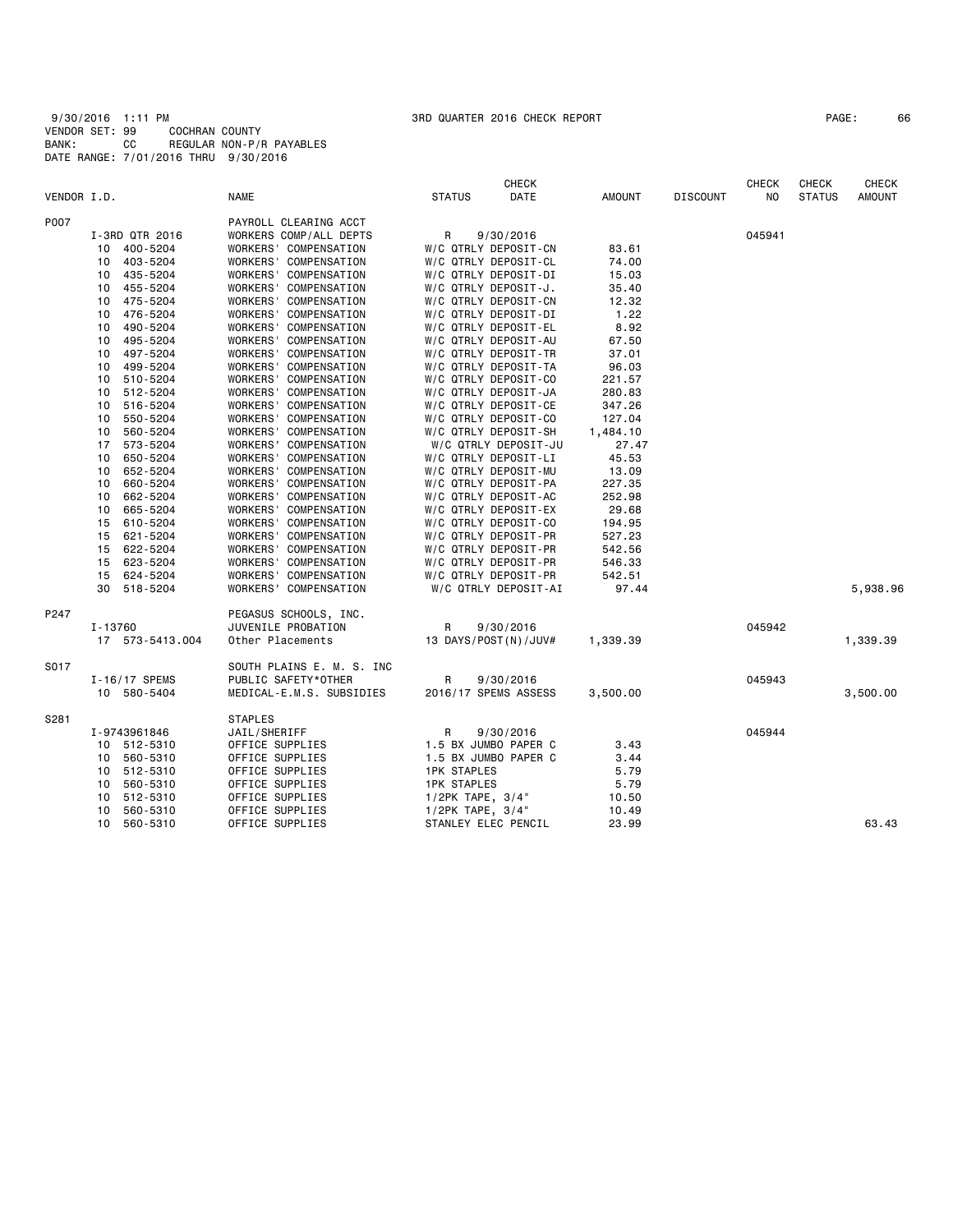| 9/30/2016 1:11 PM                    |     |  |                |                          |
|--------------------------------------|-----|--|----------------|--------------------------|
| VENDOR SET: 99                       |     |  | COCHRAN COUNTY |                          |
| BANK:                                | CC. |  |                | REGULAR NON-P/R PAYABLES |
| DATE RANGE: 7/01/2016 THRU 9/30/2016 |     |  |                |                          |

| PAGE : |  |  |
|--------|--|--|
|--------|--|--|

|             |                  |                                |                             | <b>CHECK</b> |               |                 | <b>CHECK</b> | <b>CHECK</b>  | CHECK         |
|-------------|------------------|--------------------------------|-----------------------------|--------------|---------------|-----------------|--------------|---------------|---------------|
| VENDOR I.D. |                  | <b>NAME</b>                    | <b>STATUS</b>               | DATE         | <b>AMOUNT</b> | <b>DISCOUNT</b> | NO           | <b>STATUS</b> | <b>AMOUNT</b> |
| S331        |                  | STANDARD COFFEE SERVICE        |                             |              |               |                 |              |               |               |
|             | I-162646579012   | NON-DEPT'L                     | R                           | 9/30/2016    |               |                 | 045945       |               |               |
|             | 409-5300<br>10   | COUNTY-WIDE SUPPLIES           | 2BX AAA REG                 |              | 87.98         |                 |              |               |               |
|             | 409-5300<br>10   | COUNTY-WIDE SUPPLIES           | 1BX TEA BAGS                |              | 27.71         |                 |              |               |               |
|             | 409-5300<br>10   | COUNTY-WIDE SUPPLIES           | 1BX COCOA W/MM              |              | 18.91         |                 |              |               |               |
|             | 10 409-5300      | COUNTY-WIDE SUPPLIES           | <b>ENERGY SURCHG</b>        |              | 2.10          |                 |              |               | 136.70        |
| S416        |                  | SOS WASTE DISPOSAL, INC        |                             |              |               |                 |              |               |               |
|             | I-8994           | PREC 3/PREC 4                  | R                           | 9/30/2016    |               |                 | 045946       |               |               |
|             | 15 623-5440      | UTILITIES                      | DUMPSTER SVC OCT16          |              | 53.25         |                 |              |               |               |
|             | 15 624-5440      | UTILITIES                      | DUMPSTER SVC OCT16          |              | 53.25         |                 |              |               | 106.50        |
| S431        |                  | SATELLITE TRACKING OF PEOPLE L |                             |              |               |                 |              |               |               |
|             | I-STPINV00029833 | JUVENILE PROBATION             | R                           | 9/30/2016    |               |                 | 045947       |               |               |
|             | 17 573-5413      | Detention Services             | 31 DAYS BLUTAG/JUV#8        |              | 139.50        |                 |              |               |               |
|             | 17 573-5413      | Detention Services             | 24 DAYS BLUTAG/JUV#8        |              | 108.00        |                 |              |               | 247.50        |
| T050        |                  | TAC UNEMPLOYMENT FUND          |                             |              |               |                 |              |               |               |
|             | I-3RD QTR 2016   | UNEMPLOYMENT-ALL DEPTS         | R                           | 9/30/2016    |               |                 | 045948       |               |               |
|             | 10 400-5206      | UNEMPLOYMENT                   | QTRLY UNEMPLYMNT-CO         |              | 8.03          |                 |              |               |               |
|             | 403-5206<br>10   | UNEMPLOYMENT                   | QTRLY UNEMPLYMNT-CLE        |              | 10.05         |                 |              |               |               |
|             | 435-5206<br>10   | UNEMPLOYMENT                   | QTRLY UNEMPLYMNT-DIS        |              | 2.88          |                 |              |               |               |
|             | 455-5206<br>10   | UNEMPLOYMENT                   | QTRLY UNEMPLYMNT-JP         |              | 0.19          |                 |              |               |               |
|             | 475-5206<br>10   | UNEMPLOYMENT                   | QTRLY UNEMPLYMNT-CO         |              | 8.36          |                 |              |               |               |
|             | 476-5206<br>10   | UNEMPLOYMENT                   | <b>QTRLY UNEMPLYMNT-DIS</b> |              | 1.25          |                 |              |               |               |
|             | 490-5206<br>10   | UNEMPLOYMENT                   | QTRLY UNEMPLYMNT-ELE        |              | 2.34          |                 |              |               |               |
|             | 495-5206<br>10   | UNEMPLOYMENT                   | QTRLY UNEMPLYMNT-CO         |              | 17.75         |                 |              |               |               |
|             | 497-5206<br>10   | UNEMPLOYMENT                   | QTRLY UNEMPLYMNT-TRE        |              | 0.14          |                 |              |               |               |
|             | 499-5206<br>10   | UNEMPLOYMENT                   | QTRLY UNEMPLYMNT-TAX        |              | 15.90         |                 |              |               |               |
|             | 510-5206<br>10   | UNEMPLOYMENT                   | QTRLY UNEMPLYMNT-CRT        |              | 6.96          |                 |              |               |               |
|             | 512-5206<br>10   | UNEMPLOYMENT                   | QTRLY UNEMPLYMNT-JAI        |              | 14.95         |                 |              |               |               |
|             | 516-5206<br>10   | UNEMPLOYMENT                   | QTRLY UNEMPLYMNT-CEM        |              | 8.53          |                 |              |               |               |
|             | 560-5206<br>10   | UNEMPLOYMENT                   | QTRLY UNEMPLYMNT-SHE        |              | 86.28         |                 |              |               |               |
|             | 571-5206<br>10   | UNEMPLOYMENT                   | QTRLY UNEMPLYMNT-JUV        |              |               |                 |              |               |               |
|             | 650-5206<br>10   | UNEMPLOYMENT                   | QTRLY UNEMPLYMNT-LIB        |              | 8.74          |                 |              |               |               |
|             | 660-5206<br>10   | UNEMPLOYMENT                   | QTRLY UNEMPLYMNT-PAR        |              | 7.96          |                 |              |               |               |
|             | 662-5206<br>10   | UNEMPLOYMENT                   | QTRLY UNEMPLYMNT-ACT        |              | 8.77          |                 |              |               |               |
|             | 665-5206<br>10   | UNEMPLOYMENT                   | QTRLY UNEMPLYMNT-EXT        |              | 10.24         |                 |              |               |               |
|             | 15<br>621-5206   | UNEMPLOYMENT                   | QTRLY UNEMPLYMNT-PRE        |              | 16.56         |                 |              |               |               |
|             | 622-5206<br>15   | UNEMPLOYMENT                   | QTRLY UNEMPLYMNT-PRE        |              | 17.08         |                 |              |               |               |
|             | 15<br>623-5206   | UNEMPLOYMENT                   | QTRLY UNEMPLYMNT-PRE        |              | 17.16         |                 |              |               |               |
|             | 624-5206<br>15   | UNEMPLOYMENT                   | QTRLY UNEMPLYMNT-PRE        |              | 17.04         |                 |              |               |               |
|             | 17<br>573-5206   | UNEMPLOYMENT INSURANCE         | QTRLY UNEMPLYMNT-JUV        |              | 8.39          |                 |              |               | 295.55        |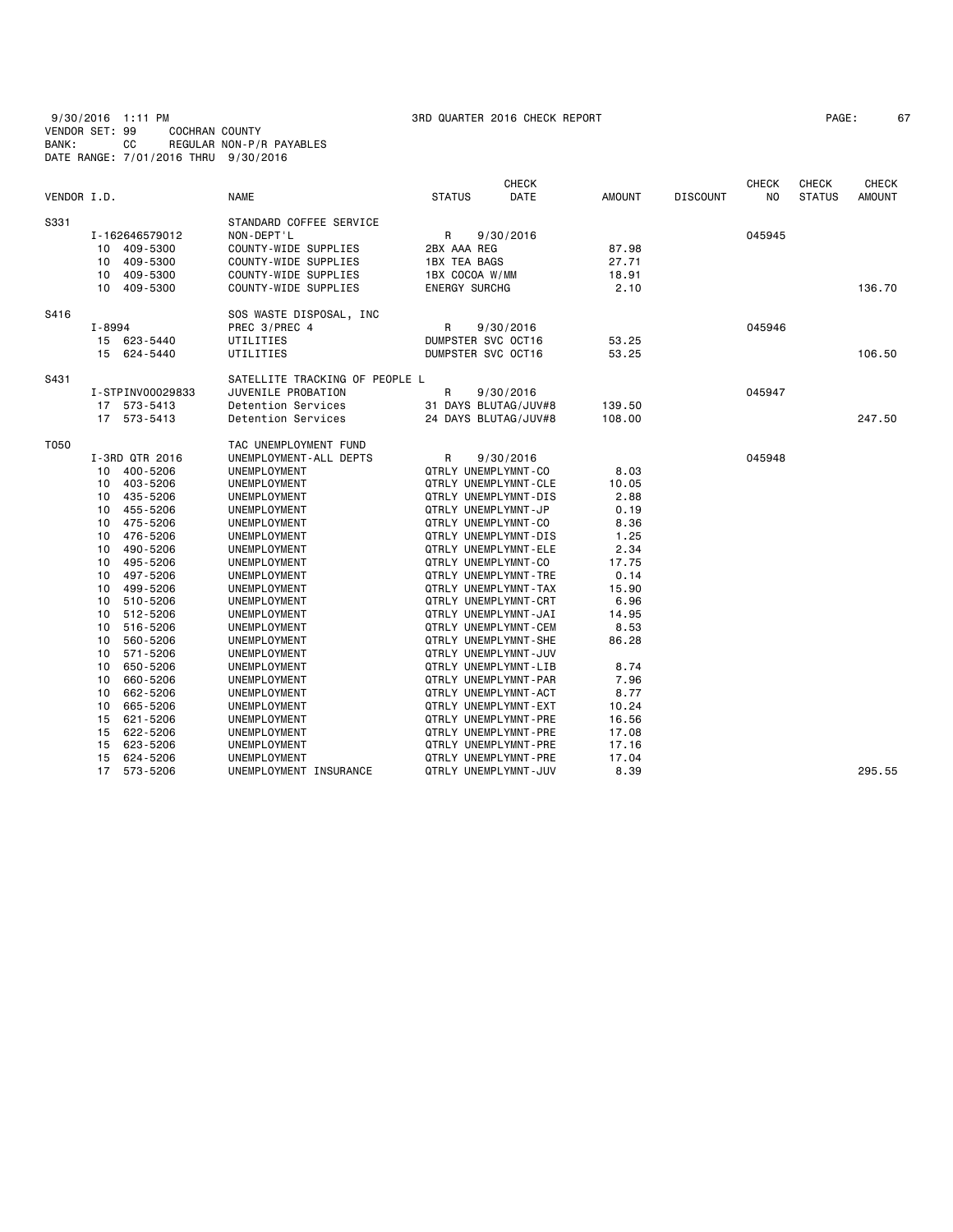9/30/2016 1:11 PM 3RD QUARTER 2016 CHECK REPORT PAGE: 68 VENDOR SET: 99 COCHRAN COUNTY BANK: CC REGULAR NON-P/R PAYABLES DATE RANGE: 7/01/2016 THRU 9/30/2016

|             |                                                    |                                                                                            | CHECK                                                          |                       |                 | <b>CHECK</b>     | CHECK         | <b>CHECK</b>  |
|-------------|----------------------------------------------------|--------------------------------------------------------------------------------------------|----------------------------------------------------------------|-----------------------|-----------------|------------------|---------------|---------------|
| VENDOR I.D. |                                                    | <b>NAME</b>                                                                                | DATE<br><b>STATUS</b>                                          | <b>AMOUNT</b>         | <b>DISCOUNT</b> | NO               | <b>STATUS</b> | <b>AMOUNT</b> |
| T051        | I-4TH QTR 2016<br>10 000-2500.10                   | TAC RISK MANAGEMENT POOL<br>WORKERS COMP/ALL DEPTS<br>RESERVE FOR W/C, UNEMPLYMNT          | R<br>9/30/2016<br>4TH QTR WORKERS COMP                         | 5,949.00              |                 | 045949           |               | 5,949.00      |
| T083        | I-025-168117<br>10 409-5411                        | TYLER TECHNOLOGIES, INC<br>NON-DEPT'L<br>MAINTENANCE CONTRACTS                             | R<br>9/30/2016<br>MONTHLY NETWORK MAIN                         | 220.50                |                 | 045950           |               | 220.50        |
| T271        | I-FY17 JP TRNG<br>10 455-5427<br>10 455-5427       | TEXAS STATE UNIVERSITY<br>JUSTICE OF PEACE<br>CONTINUING EDUCATION<br>CONTINUING EDUCATION | R<br>9/30/2016<br>REGIS FEE/DONNA SCHM<br>TSU OVERHEAD ASSESSM | 15.00<br>135.00       |                 | 045951           |               | 150.00        |
| U019        |                                                    | UNITED SUPERMARKETS, INC                                                                   |                                                                |                       |                 |                  |               |               |
|             | I-2574026 092316<br>10 512-5391<br>I-559504 091616 | JAIL<br>MEDICAL CARE-PRISONERS<br>JAIL                                                     | R<br>9/30/2016<br>RX MEDS/SAMMY OLIVAS<br>R<br>9/30/2016       | 14.07                 |                 | 045952<br>045952 |               |               |
|             | 10 512-5333<br>10 512-5333                         | FOOD-PRISONERS<br>FOOD-PRISONERS                                                           | 4 CT LEMONADE @2/\$5<br>HEINZ KETCHUP                          | 10.00<br>4.99         |                 |                  |               |               |
|             | 10 512-5333<br>512-5333<br>10                      | FOOD-PRISONERS<br>FOOD-PRISONERS                                                           | MIRACLE WHIP LT/2<br>OLIVE CHIPS                               | 9.98<br>4.99          |                 |                  |               |               |
|             | 512-5333<br>10<br>512-5333<br>10<br>10 512-5333    | FOOD-PRISONERS<br>FOOD-PRISONERS<br>FOOD-PRISONERS                                         | PAM COOK SPRAY<br>SK MUSTARD/2<br>2 SUGAR                      | 4.49<br>2.98<br>11.98 |                 |                  |               |               |
|             | 512-5333<br>10<br>512-5333<br>10                   | FOOD-PRISONERS<br>FOOD-PRISONERS                                                           | 4 KOOL-AID @2/\$5<br>DOLE SALAD                                | 10.00<br>3.99         |                 |                  |               |               |
|             | 10 512-5333<br>10 512-5333<br>10 512-5333          | FOOD-PRISONERS<br>FOOD-PRISONERS<br>FOOD-PRISONERS                                         | DOLE SHREDDED LE<br>APPLES/2<br><b>TOMATOES</b>                | 1.79<br>7.98<br>2.95  |                 |                  |               |               |
|             | 512-5333<br>10<br>512-5333<br>10                   | FOOD-PRISONERS<br>FOOD-PRISONERS                                                           | ORANGES/2<br>JD SAUSAGE HOT                                    | 7.98<br>3.99          |                 |                  |               |               |
|             | 512-5333<br>10<br>512-5333<br>10                   | FOOD-PRISONERS<br>FOOD-PRISONERS                                                           | KFT CHEESE SNGL<br>FLOUR TORTILLAS                             | 12.99<br>3.69         |                 |                  |               |               |
|             | 10<br>512-5333<br>512-5333<br>10<br>10<br>512-5333 | FOOD-PRISONERS<br>FOOD-PRISONERS<br>FOOD-PRISONERS                                         | O/M CHOPPED HAM/2<br>OM HNY HAM CHP/2<br>SHR CENTER CUT B      | 6.00<br>6.00<br>3.99  |                 |                  |               |               |
|             | 512-5333<br>10<br>10<br>512-5333                   | FOOD-PRISONERS<br>FOOD-PRISONERS                                                           | 370 FROZEN MEALS<br>SK CRNKL FRIES                             | 1,179.97<br>5.99      |                 |                  |               |               |
|             | 512-5333<br>10<br>512-5333<br>10<br>10 512-5333    | FOOD-PRISONERS<br>FOOD-PRISONERS<br>FOOD-PRISONERS                                         | SK O'BRIEN POT<br>SK TATER TREATS<br><b>10 SWANSON ENTREES</b> | 1.99<br>5.99<br>32.90 |                 |                  |               |               |
|             | 10 512-5333<br>10 512-5333                         | FOOD-PRISONERS<br>FOOD-PRISONERS                                                           | SWN HGRY MAN FRD/4<br>12 SWN HM CHICKEN S                      | 14.76<br>39.48        |                 |                  |               |               |
|             | 512-5333<br>10<br>10 512-5333                      | FOOD-PRISONERS<br>FOOD-PRISONERS                                                           | COUNTRY CRCK<br>EGGS LG                                        | 2.99<br>4.99          |                 |                  |               |               |
|             | 10 512-5333<br>I-RX/HERNANDEZ 0916<br>10 512-5391  | FOOD-PRISONERS<br>JAIL<br>MEDICAL CARE-PRISONERS                                           | LCN MILK/2<br>9/30/2016<br>R<br>RX MEDS/DOMINIC RUDY           | 6.58<br>26.62         |                 | 045952           |               | 1,457.09      |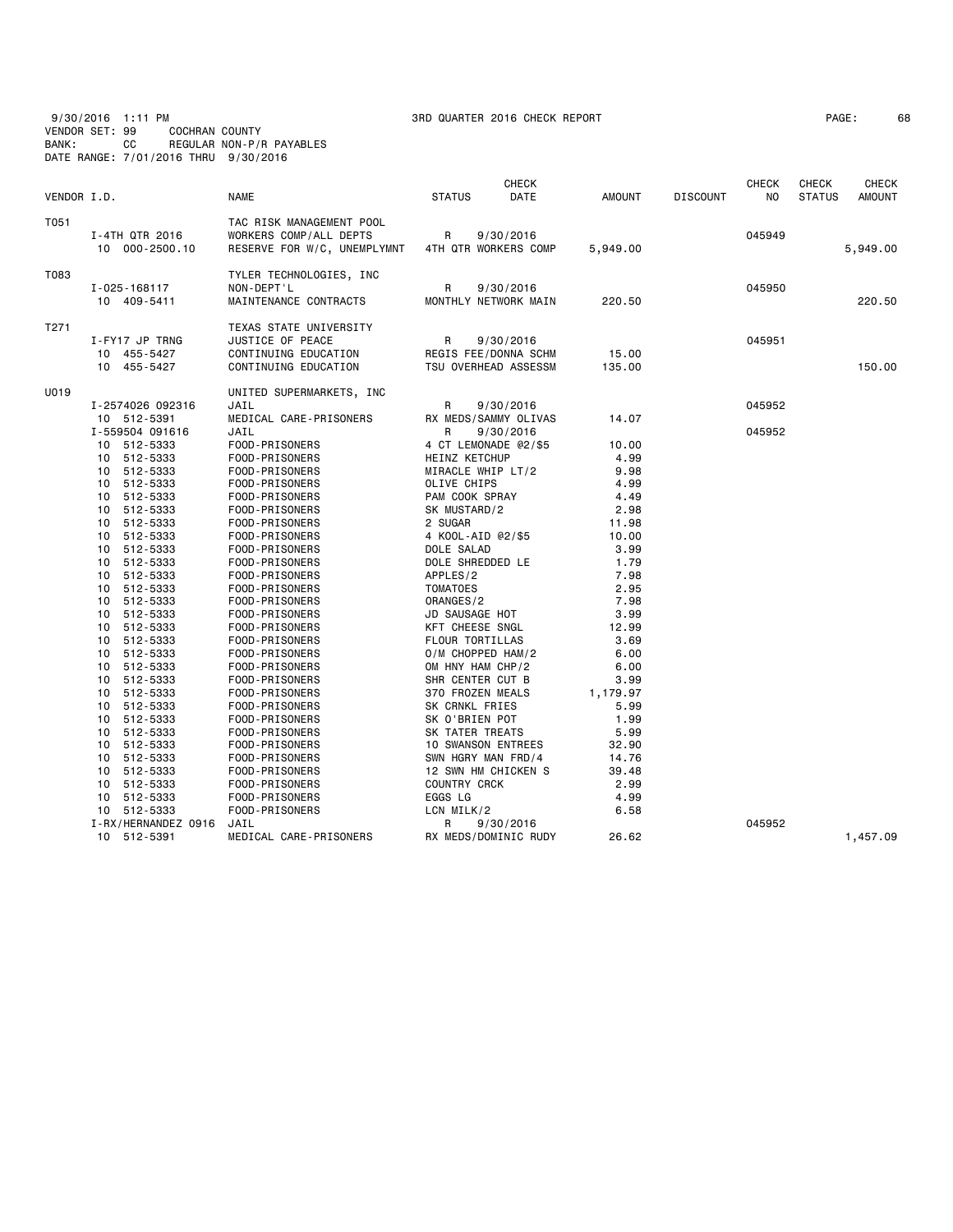## 9/30/2016 1:11 PM 3RD QUARTER 2016 CHECK REPORT PAGE: 69 VENDOR SET: 99 COCHRAN COUNTY BANK: CC REGULAR NON-P/R PAYABLES DATE RANGE: 7/01/2016 THRU 9/30/2016

| PAGE : | 69 |
|--------|----|
|--------|----|

|             |                                    |                                |                       | <b>CHECK</b> |               |                 | <b>CHECK</b>   | <b>CHECK</b>  | <b>CHECK</b>  |
|-------------|------------------------------------|--------------------------------|-----------------------|--------------|---------------|-----------------|----------------|---------------|---------------|
| VENDOR I.D. |                                    | <b>NAME</b>                    | <b>STATUS</b>         | DATE         | <b>AMOUNT</b> | <b>DISCOUNT</b> | N <sub>0</sub> | <b>STATUS</b> | <b>AMOUNT</b> |
| U036        |                                    | UNIFIRST HOLDINGS, INC.        |                       |              |               |                 |                |               |               |
|             | I-831 2241682                      | JAIL/SHERIFF                   | $\mathsf{R}$          | 9/30/2016    |               |                 | 045953         |               |               |
|             | 10 512-5205                        | UNIFORMS                       | UNIFORM SVC 9/12/16   |              | 23.36         |                 |                |               |               |
|             | 10 560-5205                        | UNIFORMS                       | UNIFORM SVC 9/12/16   |              | 78.14         |                 |                |               |               |
|             | 10 560-5205                        | UNIFORMS                       | DEFE CHG              |              | 8.10          |                 |                |               |               |
|             | I-831 2243036                      | JAIL/SHERIFF                   | $\mathsf{R}$          | 9/30/2016    |               |                 | 045953         |               |               |
|             | 10 512-5205                        | <b>UNIFORMS</b>                | UNIFORM SVC 9/19/16   |              | 21.40         |                 |                |               |               |
|             | 10 560-5205                        | UNIFORMS                       | UNIFORM SVC 9/19/16   |              | 71.22         |                 |                |               |               |
|             | 10 560-5205                        | UNIFORMS                       | DEFE CHG              |              | 8.10          |                 |                |               |               |
|             | I-831 2244374                      | JAIL/SHERIFF                   | R                     | 9/30/2016    |               |                 | 045953         |               |               |
|             | 10 512-5205                        | UNIFORMS                       | UNIFORM SVC 9/26/16   |              | 21.40         |                 |                |               |               |
|             | 10 560-5205                        | UNIFORMS                       | UNIFORM SVC 9/26/16   |              | 239.76        |                 |                |               |               |
|             | 10 560-5205                        | UNIFORMS                       | DEFE CHG              |              | 8.10          |                 |                |               | 479.58        |
| <b>V035</b> |                                    | VARIVERGE, LLC                 |                       |              |               |                 |                |               |               |
|             | I-13936                            | TAX A/C                        | R                     | 9/30/2016    |               |                 | 045954         |               |               |
|             | 10 499-5311                        | POSTAL EXPENSES                | POSTAGE DEPOSIT/2016  |              | 3,000.00      |                 |                |               | 3,000.00      |
| <b>V048</b> |                                    | V&T PLUMBING                   |                       |              |               |                 |                |               |               |
|             | $I - 1911$                         | <b>COURTHOUSE</b>              | R                     | 9/30/2016    |               |                 | 045955         |               |               |
|             | 10 510-5451                        | REPAIR                         | SMOKE TEST            |              | 250.00        |                 |                |               | 250.00        |
| <b>WOO7</b> |                                    | WEST, A THOMSON REUTERS BUSINE |                       |              |               |                 |                |               |               |
|             | I-834718410                        | CO ATTY/LAW LIBRARY            | R                     | 9/30/2016    |               |                 | 045956         |               |               |
|             | 10 475-5590                        | LAW LIBRARY MTRLS/UPDATES      | TX PR CO/SPEC DIST V  |              | 110.50        |                 |                |               |               |
|             | 10 475-5590                        | LAW LIBRARY MTRLS/UPDATES      | TX PR V36 2016PP      |              | 110.50        |                 |                |               |               |
|             | 10 475-5590                        | LAW LIBRARY MTRLS/UPDATES      | TX PR V36A 2016PP     |              | 110.50        |                 |                |               | 331.50        |
| WO10        |                                    | WEST TEXAS GAS INC             |                       |              |               |                 |                |               |               |
|             | I-004036001501 09/16 PARK/SHOP     |                                | $\mathsf{R}$          | 9/30/2016    |               |                 | 045957         |               |               |
|             | 10 660-5440                        | UTILITIES & IRRIGATION         | COST OF SVC, 0.8MCF 8 |              | 3.01          |                 |                |               |               |
|             | 10 660-5440                        | UTILITIES & IRRIGATION         | COST OF GAS (2.6560)  |              | 2.12          |                 |                |               |               |
|             | 10 660-5440                        | UTILITIES & IRRIGATION         | <b>CUSTOMER CHG</b>   |              | 10.00         |                 |                |               |               |
|             | 10 660-5440                        | UTILITIES & IRRIGATION         | GRIP CHG              |              | 2.64          |                 |                |               |               |
|             | 10 660-5440                        | UTILITIES & IRRIGATION         | RATE CASE SURCHG      |              | 0.08          |                 |                |               |               |
|             | I-004036002501 09/16 PARK/SHOWBARN |                                | R                     | 9/30/2016    |               |                 | 045957         |               |               |
|             | 10 660-5440                        | UTILITIES & IRRIGATION         | GAS SVC 8/8-9/12/16   |              | 10.00         |                 |                |               |               |
|             | 10 660-5440                        | UTILITIES & IRRIGATION         | GRIP CHG              |              | 2.64          |                 |                |               |               |
|             | I-004049022001 09/16 PREC 3        |                                | R                     | 9/30/2016    |               |                 | 045957         |               |               |
|             | 15 623-5440                        | UTILITIES                      | GAS SVC 8/4-9/12/16   |              | 13.70         |                 |                |               |               |
|             | 15 623-5440                        | UTILITIES                      | GRIP CHG              |              | 7.02          |                 |                |               | 51.21         |
| W052        |                                    | DANNY WISELEY                  |                       |              |               |                 |                |               |               |
|             | I-OFF 091716                       | CEMETERY                       | R                     | 9/30/2016    |               |                 | 045958         |               |               |
|             | 10 516-5332                        | CUSTODIAL SUPPLIES             | R/B 2 OFF MOSQUITO R  |              | 9.36          |                 |                |               | 9.36          |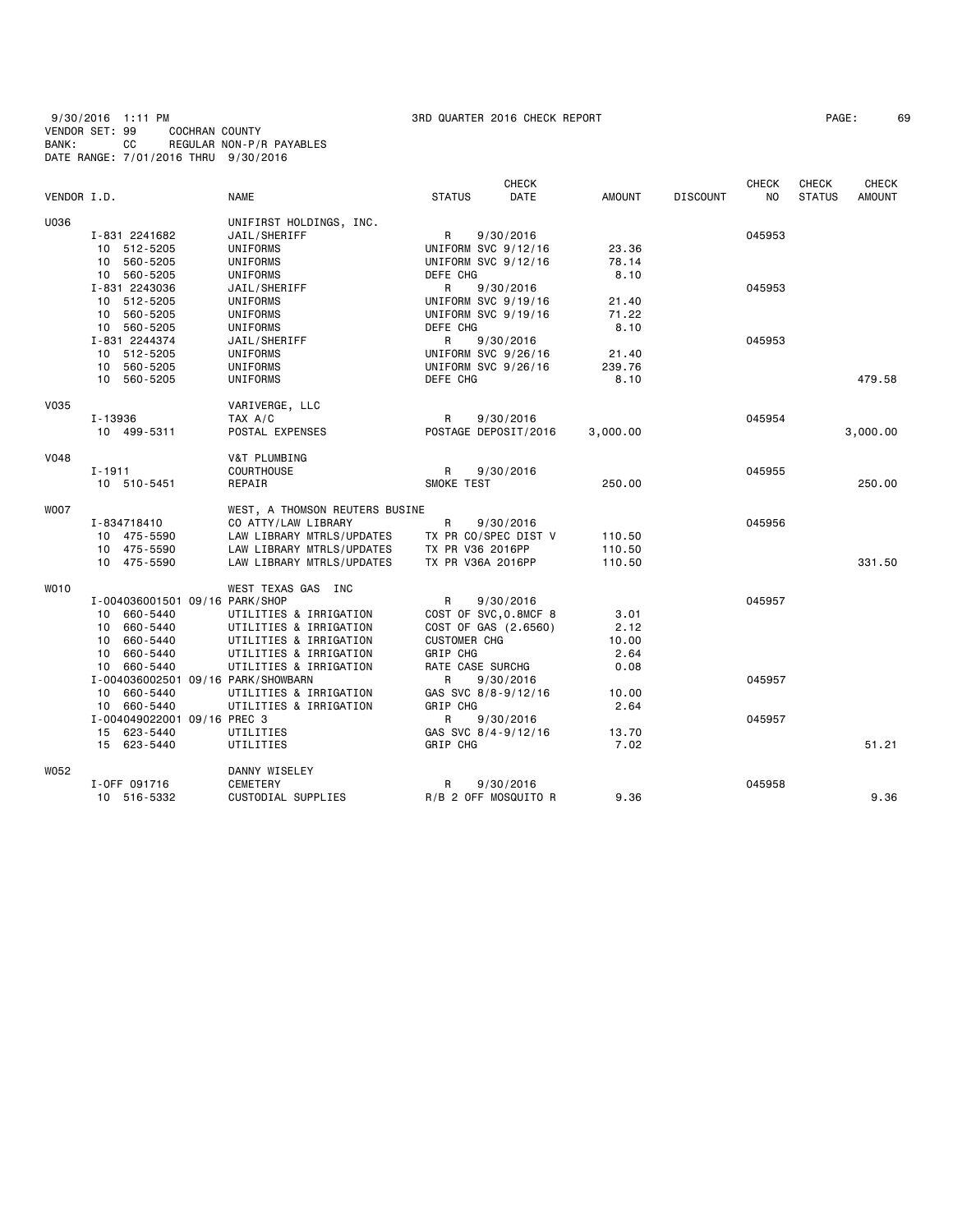| 9/30/2016 1:11 PM                    |           |                |                          |
|--------------------------------------|-----------|----------------|--------------------------|
| VENDOR SET: 99                       |           | COCHRAN COUNTY |                          |
| BANK:                                | <b>CC</b> |                | REGULAR NON-P/R PAYABLES |
| DATE RANGE: 7/01/2016 THRU 9/30/2016 |           |                |                          |

# 9/3000 3RD QUARTER 2016 CHECK REPORT And the control of the control of the PAGE: 70

|             |            |                             |                                       |                      | <b>CHECK</b> |          |                 | <b>CHECK</b> | CHECK         | <b>CHECK</b>  |
|-------------|------------|-----------------------------|---------------------------------------|----------------------|--------------|----------|-----------------|--------------|---------------|---------------|
| VENDOR I.D. |            |                             | <b>NAME</b>                           | <b>STATUS</b>        | DATE         | AMOUNT   | <b>DISCOUNT</b> | NO.          | <b>STATUS</b> | <b>AMOUNT</b> |
| W097        |            |                             | WILDRED L. MATHENY dba                |                      |              |          |                 |              |               |               |
|             | $I - 1893$ |                             | CRTHSE/ACT BLDG/LIBRARY               | R                    | 9/29/2016    |          |                 | 045961       |               |               |
|             |            | 10 510-5332                 | CUSTODIAL SUPPLIES                    | SPRAY BUGS           |              | 70.00    |                 |              |               |               |
|             |            | 10 662-5332                 | CUSTODIAL SUPPLIES                    | <b>SPRAY BUGS</b>    |              | 45.00    |                 |              |               |               |
|             |            | 10 650-5332                 | CUSTODIAL SUPPLIES                    | SPRAY BUGS           |              | 35.00    |                 |              |               | 150.00        |
| W115        |            |                             | RAYMOND D WEBER, SHERIFF              |                      |              |          |                 |              |               |               |
|             |            | $I - 09/26/16$              | JAIL                                  | R                    | 9/29/2016    |          |                 | 045962       |               |               |
|             |            | 10 512-5333                 | FOOD-PRISONERS                        | 12 ALLSUP'S BREAD 9/ |              | 9.54     |                 |              |               |               |
|             |            | 10 512-5333                 | FOOD-PRISONERS                        | 1 GAL ALLSUP'S MILK  |              | 2.99     |                 |              |               |               |
|             |            | 10 512-5333                 | FOOD-PRISONERS                        | 12 ALLSUP'S BREAD 9/ |              | 9.54     |                 |              |               |               |
|             |            | 10 512-5333                 | FOOD-PRISONERS                        | 12 ALLSUP'S BREAD 9/ |              | 9.54     |                 |              |               |               |
|             |            | 10 512-5333                 | FOOD-PRISONERS                        | 2 GAL ALLSUP'S MILK  |              | 5.98     |                 |              |               |               |
|             |            | 10 512-5333                 | FOOD-PRISONERS                        | 2 GAL ALLSUP'S MILK  |              | 5.98     |                 |              |               |               |
|             |            | 10 512-5333                 | FOOD-PRISONERS                        | 1 GAL ALLSUP'S MILK  |              | 3.49     |                 |              |               |               |
|             |            | 10 512-5333                 | FOOD-PRISONERS                        | 1 GAL ALLSUP'S MILK  |              | 2.99     |                 |              |               |               |
|             |            | 10 512-5333                 | FOOD-PRISONERS                        | 2 GAL ALLSUP'S MILK  |              | 5.98     |                 |              |               |               |
|             |            | 10 512-5333                 | FOOD-PRISONERS                        | 5 ALLSUP'S BREAD 9/6 |              | 4.07     |                 |              |               | 60.10         |
| W193        |            |                             | WESTWARD AUTOMOTIVE REPAIR LLC        |                      |              |          |                 |              |               |               |
|             | I-003956   |                             | <b>VETERANS SVC</b>                   | R                    | 9/29/2016    |          |                 | 045963       |               |               |
|             |            | 10 405-5451                 | REPAIRS                               | R/R DOOR PNL/RPR LIC |              | 70.00    |                 |              |               | 70.00         |
| X001        |            |                             | <b>XCEL ENERGY</b>                    |                      |              |          |                 |              |               |               |
|             |            |                             | I-54-1324315-7 09/16 ALMOST ALL DEPTS | R                    | 9/29/2016    |          |                 | 045964       |               |               |
|             |            | 30 518-5440                 | UTILITIES                             | 300210167 RUNWAY LIG |              | 47.84    |                 |              |               |               |
|             |            | 10 510-5440                 | UTILITIES                             | 300240736 COURTHOUSE |              | 1,545.46 |                 |              |               |               |
|             | 10         | 660-5440                    | UTILITIES & IRRIGATION                | 300265059 SOFTBALL P |              | 12.74    |                 |              |               |               |
|             | 10         | 580-5440                    | UTILITIES [TOWER]                     | 300282806 TOWER      |              | 79.82    |                 |              |               |               |
|             |            | 15 621-5440                 | UTILITIES                             | 300294119 PREC 1 SHO |              | 65.11    |                 |              |               |               |
|             |            | 10 650-5440                 | UTILITIES                             | 300338546 LIBRARY    |              | 199.00   |                 |              |               |               |
|             |            | 10 652-5440                 | UTILITIES                             | 300342232 MUSEUM     |              | 15.72    |                 |              |               |               |
|             | 10         | 662-5440                    | UTILITIES                             | 300390484 ACTIVITY B |              | 568.48   |                 |              |               |               |
|             | 10         | 660-5440                    | UTILITIES & IRRIGATION                | 300410370 PARK       |              | 213.19   |                 |              |               |               |
|             | 10         | 660-5440                    | UTILITIES & IRRIGATION                | 300457515 PARK/SHOP  |              | 28.62    |                 |              |               |               |
|             | 10         | 516-5440                    | UTILITIES                             | 300555198 CEMETERY   |              | 82.07    |                 |              |               |               |
|             |            | 10 660-5440                 | UTILITIES & IRRIGATION                | 300587052 SHOWBARN   |              | 89.66    |                 |              |               |               |
|             | 10         | 660-5440                    | UTILITIES & IRRIGATION                | 300587753 RODEO GROU |              | 28.68    |                 |              |               |               |
|             | 10         | 409-5440                    | UTILITIES                             | 300588989 ANNEX      |              | 24.13    |                 |              |               |               |
|             |            | 10 516-5440                 | UTILITIES                             | 300603417 CEMETERY   |              | 18.79    |                 |              |               |               |
|             |            | 10 516-5440                 | UTILITIES                             | 300637038 CEMETERY S |              | 127.57   |                 |              |               | 3,146.88      |
| X001        |            |                             | <b>XCEL ENERGY</b>                    |                      |              |          |                 |              |               |               |
|             |            | I-54-1829977-7 SEP16 PREC 2 |                                       | R                    | 9/29/2016    |          |                 | 045965       |               |               |
|             |            | 15 622-5440                 | UTILITIES                             | 152KWH 8/11-9/12/16  |              | 24.67    |                 |              |               |               |
|             |            | 15 622-5440                 | UTILITIES                             | AREA LIGHT 8/11-9/11 |              | 17.08    |                 |              |               | 41.75         |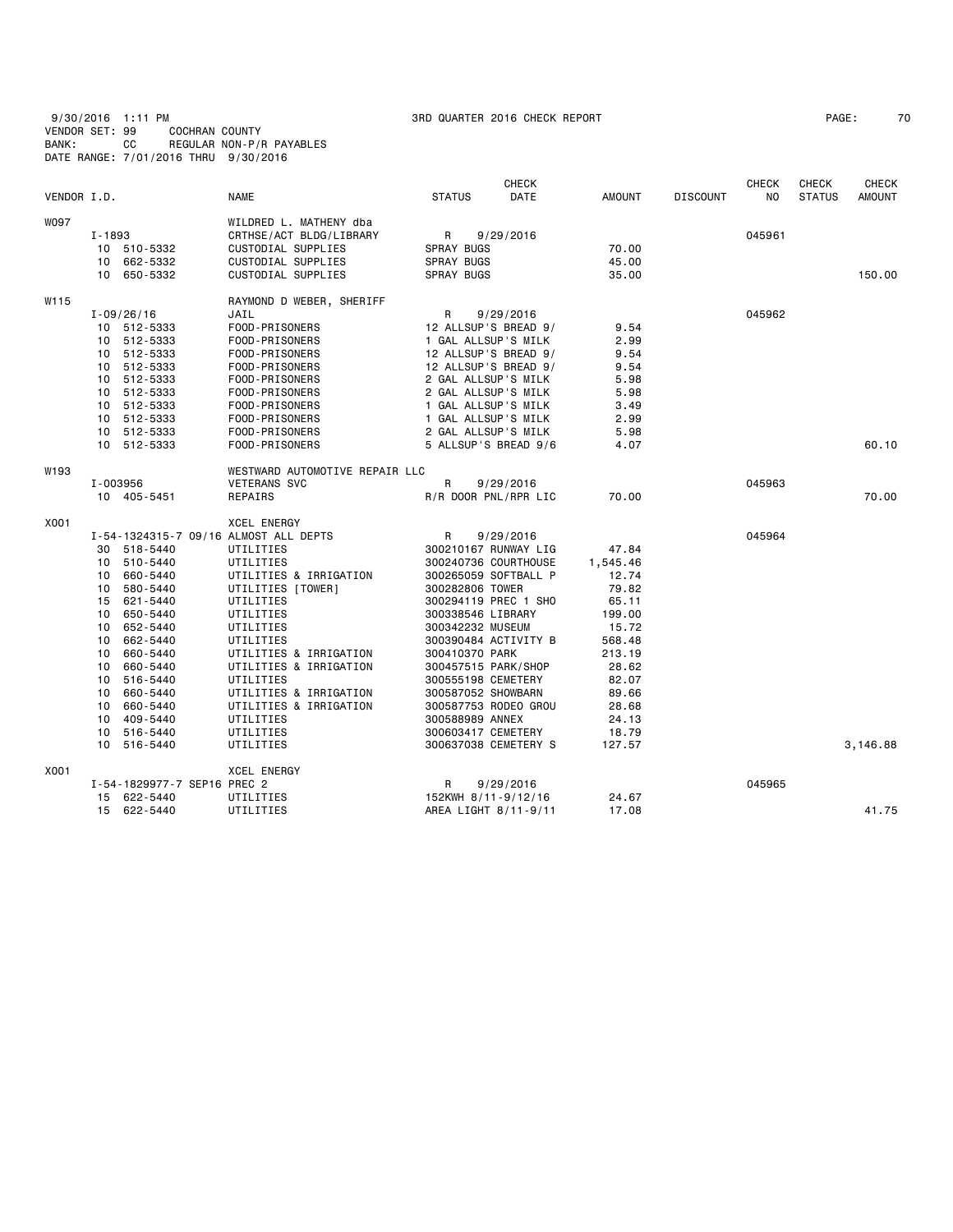9/30/2016 1:11 PM 3RD QUARTER 2016 CHECK REPORT PAGE: 71 VENDOR SET: 99 COCHRAN COUNTY BANK: CC REGULAR NON-P/R PAYABLES DATE RANGE: 7/01/2016 THRU 9/30/2016

| PAGE: |  |  |
|-------|--|--|
|-------|--|--|

| VENDOR I.D. |                                    | <b>NAME</b>                           | <b>STATUS</b>            | <b>CHECK</b><br>DATE | AMOUNT        | <b>DISCOUNT</b> | <b>CHECK</b><br>NO | <b>CHECK</b><br><b>STATUS</b> | <b>CHECK</b><br><b>AMOUNT</b> |
|-------------|------------------------------------|---------------------------------------|--------------------------|----------------------|---------------|-----------------|--------------------|-------------------------------|-------------------------------|
| X004        |                                    | XEROX BUSINESS SERVICES LLC           |                          |                      |               |                 |                    |                               |                               |
|             | I-1298126                          | CO/DIST CLERK                         | R                        | 9/29/2016            |               |                 | 045966             |                               |                               |
|             | 10 403-5416                        | FILMING & INDEXING                    | FREIGHT ONLY             |                      | 41.40         |                 |                    |                               | 41.40                         |
| Y001        |                                    | YELLOWHOUSE MACHINERY CO.             |                          |                      |               |                 |                    |                               |                               |
|             | C-CM 170606 CE                     | PREC 4                                | R                        | 9/29/2016            |               |                 | 045967             |                               |                               |
|             | 15 624-5451                        | REPAIRS                               | <b>RET 6 RETAINERS</b>   |                      | 68.34CR       |                 |                    |                               |                               |
|             | I-176180                           | PREC 4                                | R                        | 9/29/2016            |               |                 | 045967             |                               |                               |
|             | 15 624-5451                        | REPAIRS                               | 4 RETAINER #T104223      |                      | 68.20         |                 |                    |                               |                               |
|             | I-179994                           | PREC 1                                | R                        | 9/29/2016            |               |                 | 045967             |                               |                               |
|             | 15 621-5451                        | REPAIRS                               | 1 BREATHER #H216169      |                      | 29.36         |                 |                    |                               |                               |
|             | 621-5451<br>15                     | REPAIRS                               | 2 BREATHER #T225008      |                      | 60.88         |                 |                    |                               |                               |
|             | 15<br>621-5451                     | REPAIRS                               | 4 FILTER #AT101565       |                      | 23.88         |                 |                    |                               |                               |
|             | 621-5451<br>15                     | REPAIRS                               |                          | 2 FILTER ELEM #AT175 | 158.14        |                 |                    |                               |                               |
|             | 621-5451<br>15                     | REPAIRS                               |                          | 2 FILTER ELEM #AT175 | 96.66         |                 |                    |                               |                               |
|             | 621-5451<br>15                     | REPAIRS                               |                          | 2 AIR FILTER #AT1911 | 30.58         |                 |                    |                               |                               |
|             | 621-5451<br>15                     | REPAIRS                               |                          | 2 FUEL FILTER #AT223 | 29.12         |                 |                    |                               |                               |
|             | 621-5451<br>15                     | REPAIRS                               |                          | 2 AIR FILTER #AT3075 | 33.98         |                 |                    |                               |                               |
|             | 621-5451<br>15                     | REPAIRS                               |                          | 4 HYDRAULIC FILTER # | 320.48        |                 |                    |                               |                               |
|             | 621-5451<br>15                     | REPAIRS                               |                          | 2 OIL FILTER #AT3678 | 151.34        |                 |                    |                               |                               |
|             | 621-5451<br>15                     | REPAIRS                               |                          | 2 FILTER KIT #DZ1018 | 69.20         |                 |                    |                               |                               |
|             | 621-5451<br>15                     | REPAIRS                               |                          | 1 FILTER ELEM #RE525 | 105.19        |                 |                    |                               |                               |
|             | 621-5451<br>15                     | REPAIRS                               |                          | 1 FUEL FILTER #RE533 | 113.48        |                 |                    |                               |                               |
|             | 15<br>621-5451                     | REPAIRS                               |                          | 1 FILTER ELEM #RE539 | 88.53         |                 |                    |                               | 1,310.68                      |
| W055        |                                    | WINDSTREAM COMMUNICATIONS SW          |                          |                      |               |                 |                    |                               |                               |
|             | I-266-0638 SEP16                   | <b>MUSEUM</b>                         | R                        | 9/29/2016            |               |                 | 045968             |                               |                               |
|             | 652-5420<br>10                     | TELECOMMUNICATIONS                    | BASIC LOCAL SVC          |                      | 51.28         |                 |                    |                               |                               |
|             | 652-5420<br>10                     | TELECOMMUNICATIONS                    | OPTIONAL SVC             |                      | 3.00          |                 |                    |                               |                               |
|             | 10 652-5420                        | TELECOMMUNICATIONS                    | LONG DISTANCE SVC        |                      | 6.11          |                 |                    |                               |                               |
|             | I-266-5051 SEP16                   | LIBRARY                               | R                        | 9/29/2016            |               |                 | 045968             |                               |                               |
|             | 650-5420<br>10                     | TELECOMMUNICATIONS                    |                          | BASIC LOCAL SVC/2 LI | 113.10        |                 |                    |                               |                               |
|             | 650-5420<br>10                     | TELECOMMUNICATIONS                    | HI-SPEED INTERNET        |                      | 54.99<br>2.50 |                 |                    |                               |                               |
|             | 650-5420<br>10                     | TELECOMMUNICATIONS                    | LONG DISTANCE SVC        |                      |               |                 |                    |                               |                               |
|             | I-266-5074 SEP16<br>570-5420<br>10 | ADULT PROBATION<br>TELECOMMUNICATIONS | R<br>BASIC LOCAL SVC     | 9/29/2016            | 48.95         |                 | 045968             |                               |                               |
|             | 10 570-5420                        | TELECOMMUNICATIONS                    | OPTIONAL SVC             |                      | 11.97         |                 |                    |                               |                               |
|             | I-266-5161 SEP16                   | TREASURER                             | R                        | 9/29/2016            |               |                 | 045968             |                               |                               |
|             | 497-5420<br>10                     | TELECOMMUNICATIONS                    | BASIC LOCAL SVC          |                      | 48.95         |                 |                    |                               |                               |
|             | 10 497-5420                        | TELECOMMUNICATIONS                    | LONG DISTANCE SVC        |                      | 0.33          |                 |                    |                               |                               |
|             | I-266-5171 SEP16                   | TAX A/C                               | R                        | 9/29/2016            |               |                 | 045968             |                               |                               |
|             | 10 499-5420                        | TELECOMMUNICATIONS                    |                          | BASIC LOCAL SVC/3 LI | 151.48        |                 |                    |                               |                               |
|             | 499-5420<br>10                     | TELECOMMUNICATIONS                    | <b>HI-SPEED INTERNET</b> |                      | 84.99         |                 |                    |                               |                               |
|             | 499-5420<br>10                     | TELECOMMUNICATIONS                    | OPTIONAL SVC             |                      | 28.42         |                 |                    |                               |                               |
|             | 499-5420<br>10                     | TELECOMMUNICATIONS                    | LONG DISTANCE SVC        |                      | 16.15         |                 |                    |                               |                               |
|             | I-266-5181 09/16                   | ELECTIONS                             | R                        | 9/29/2016            |               |                 | 045968             |                               |                               |
|             | 490-5420<br>10                     | TELECOMMUNICATIONS                    | BASIC LOCAL SVC          |                      | 51.65         |                 |                    |                               |                               |
|             | 10 490-5420                        | TELECOMMUNICATIONS                    | OPTIONAL SVC             |                      | 3.00          |                 |                    |                               |                               |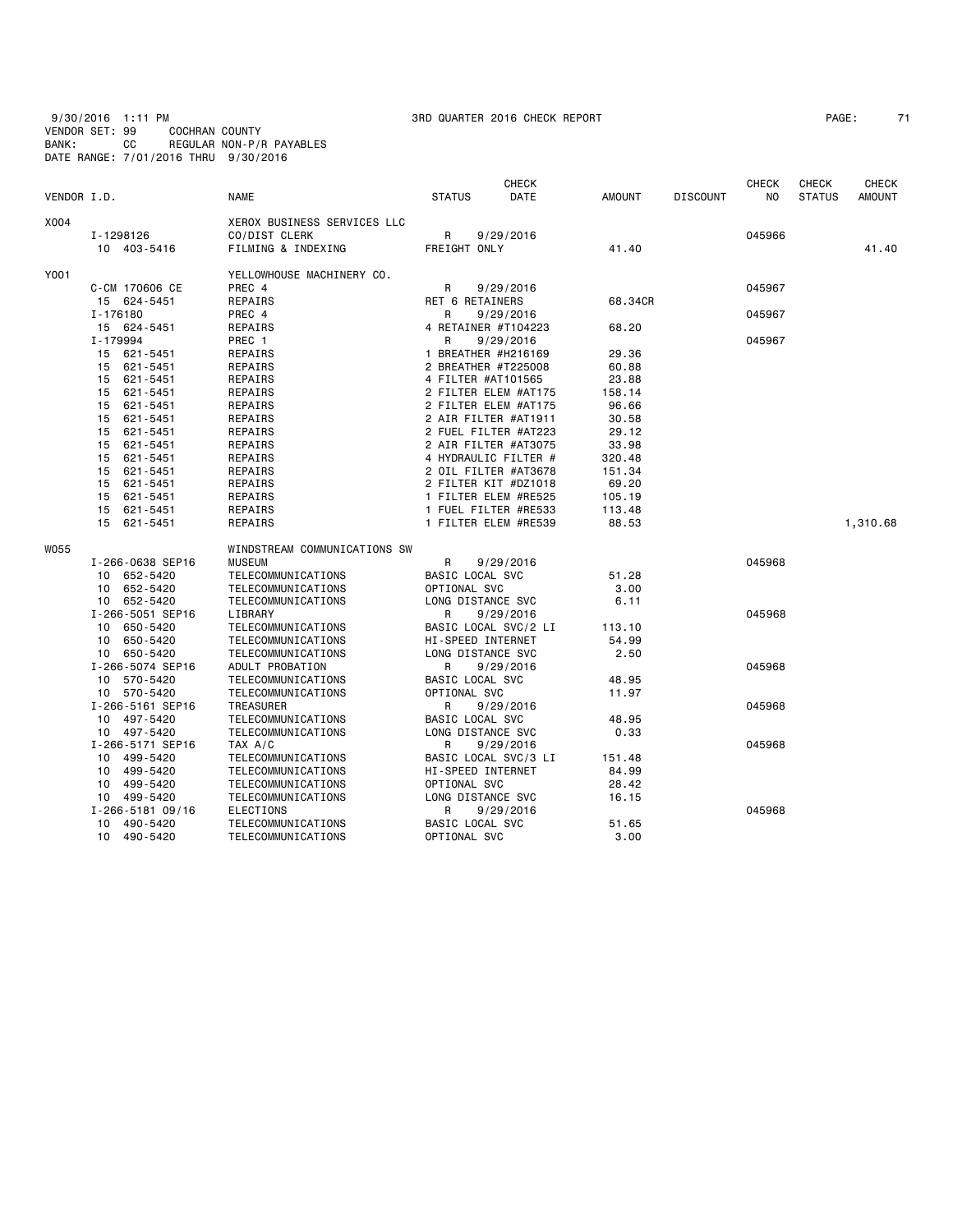9/30/2016 1:11 PM 3RD QUARTER 2016 CHECK REPORT PAGE: 72 VENDOR SET: 99 COCHRAN COUNTY BANK: CC REGULAR NON-P/R PAYABLES DATE RANGE: 7/01/2016 THRU 9/30/2016

|             |                  |                            |                           | <b>CHECK</b>         |               |                 | <b>CHECK</b>   | <b>CHECK</b>  |               |
|-------------|------------------|----------------------------|---------------------------|----------------------|---------------|-----------------|----------------|---------------|---------------|
| VENDOR I.D. |                  | <b>NAME</b>                | <b>STATUS</b>             | DATE                 | <b>AMOUNT</b> | <b>DISCOUNT</b> | N <sub>O</sub> | <b>STATUS</b> | <b>AMOUNT</b> |
| W055        |                  | WINDSTREAM COMMUNICATICONT |                           |                      |               |                 |                |               |               |
|             | I-266-5181 09/16 | <b>ELECTIONS</b>           | R<br>9/29/2016            |                      |               |                 | 045968         |               |               |
|             | 10 490-5420      | TELECOMMUNICATIONS         | LONG DISTANCE SVC         |                      | 6.11          |                 |                |               |               |
|             | I-266-5211 SEP16 | SHERIFF                    | R<br>9/29/2016            |                      |               |                 | 045968         |               |               |
|             | 10 560-5420      | TELECOMMUNICATIONS         | BASIC LOCAL SVC/3 LI      |                      | 169.99        |                 |                |               |               |
|             | 10 560-5420      | TELECOMMUNICATIONS         | LONG DISTANCE SVC         |                      | 6.35          |                 |                |               |               |
|             | I-266-5302 SEP16 | JUSTICE OF PEACE           | $\mathsf{R}$<br>9/29/2016 |                      |               |                 | 045968         |               |               |
|             | 10 455-5420      | TELECOMMUNICATIONS         | BASIC LOCAL SVC           |                      | 48.95         |                 |                |               |               |
|             | 10 455-5420      | TELECOMMUNICATIONS         | LONG DISTANCE SVC         |                      | 1.11          |                 |                |               |               |
|             | I-266-5411 SEP16 | JUVENILE PROBATION         | R                         | 9/29/2016            |               |                 | 045968         |               |               |
|             | 17 573-5499      | OPERATING EXPENSES         | BASIC LOCAL SVC           |                      | 48.94         |                 |                |               |               |
|             | 17 573-5499      | OPERATING EXPENSES         | LONG DISTANCE SVC         |                      | 1.22          |                 |                |               |               |
|             | I-266-5412 SEP16 | DISTRICT COURT             | R                         | 9/29/2016            |               |                 | 045968         |               |               |
|             | 10 435-5420      | TELECOMMUNICATIONS         |                           | BASIC LOCAL SVC/2 LI | 115.05        |                 |                |               |               |
|             | 10 435-5420      | TELECOMMUNICATIONS         | HI-SPEED INTERNET         |                      | 139.98        |                 |                |               |               |
|             | I-266-5450 SEP16 | <b>CLERK</b>               | $\mathsf{R}$              | 9/29/2016            |               |                 | 045968         |               |               |
|             | 10 403-5420      | TELECOMMUNICATIONS         |                           | BASIC LOCAL SVC/3 LI | 166.80        |                 |                |               |               |
|             | 10 403-5420      | TELECOMMUNICATIONS         | OPTIONAL SVC              |                      | 3,00          |                 |                |               |               |
|             | 10 403-5420      | TELECOMMUNICATIONS         | LONG DISTANCE SVC         |                      | 9.30          |                 |                |               |               |
|             | I-266-5508 SEP16 | CO JUDGE/COMM'R CT         | R                         | 9/29/2016            |               |                 | 045968         |               |               |
|             | 15 610-5420      | TELECOMMUNICATIONS         |                           | BASIC LOCAL SVC/2 LI | 119.03        |                 |                |               |               |
|             | 15 610-5420      | TELECOMMUNICATIONS         | LONG DISTANCE SVC         |                      | 1.75          |                 |                |               |               |
|             | I-266-5700 SEP16 | SHERIFF                    | R                         | 9/29/2016            |               |                 | 045968         |               |               |
|             | 10 560-5420      | TELECOMMUNICATIONS         | BASIC LOCAL SVC           |                      | 58.77         |                 |                |               |               |
|             | 560-5420<br>10   | TELECOMMUNICATIONS         | LONG DISTANCE SVC         |                      | 0.33          |                 |                |               |               |
|             | I-266-5822 SEP16 | AUDITOR/NON-DEPT'L         | R                         | 9/29/2016            |               |                 | 045968         |               |               |
|             | 10 495-5420      | TELECOMMUNICATIONS         | BASIC LOCAL SVC 266-      |                      | 51.31         |                 |                |               |               |
|             | 10 495-5420      | TELECOMMUNICATIONS         | <b>BUS BROADBAND</b>      |                      | 59.99         |                 |                |               |               |
|             | 495-5420<br>10   | TELECOMMUNICATIONS         | LONG DISTANCE SVC         |                      | 0.06          |                 |                |               |               |
|             | 409-5420<br>10   | TELECOMMUNICATIONS         | FAX LINE 266-5629         |                      | 51.30         |                 |                |               |               |
|             | 409-5420<br>10   | TELECOMMUNICATIONS         | HI-SPEED INTERNET         |                      | 154.99        |                 |                |               |               |
|             | 10<br>409-5420   | TELECOMMUNICATIONS         | FAX LONG DISTANCE         |                      | 1.05          |                 |                |               |               |
|             | I-266-8661 SEP16 | <b>ATTORNEY</b>            | R                         | 9/29/2016            |               |                 | 045968         |               |               |
|             | 475-5420<br>10   | TELECOMMUNICATIONS         | <b>BASIC LOCAL SVC</b>    |                      | 114.18        |                 |                |               |               |
|             | 10 475-5420      | TELECOMMUNICATIONS         | HI-SPEED INTERNET         |                      | 79.99         |                 |                |               |               |
|             | 10 475-5420      | TELECOMMUNICATIONS         | LONG DISTANCE SVC         |                      | 0.03          |                 |                |               |               |
|             | I-266-8888 SEP16 | SHERIFF                    | R                         | 9/29/2016            |               |                 | 045968         |               |               |
|             | 560-5420<br>10   | TELECOMMUNICATIONS         |                           | FAX LINE & CRIME CON | 46.25         |                 |                |               |               |
|             | 10<br>560-5420   | TELECOMMUNICATIONS         | LONG DISTANCE SVC         |                      | 0.31          |                 |                |               | 2,133.01      |
|             |                  |                            |                           |                      |               |                 |                |               |               |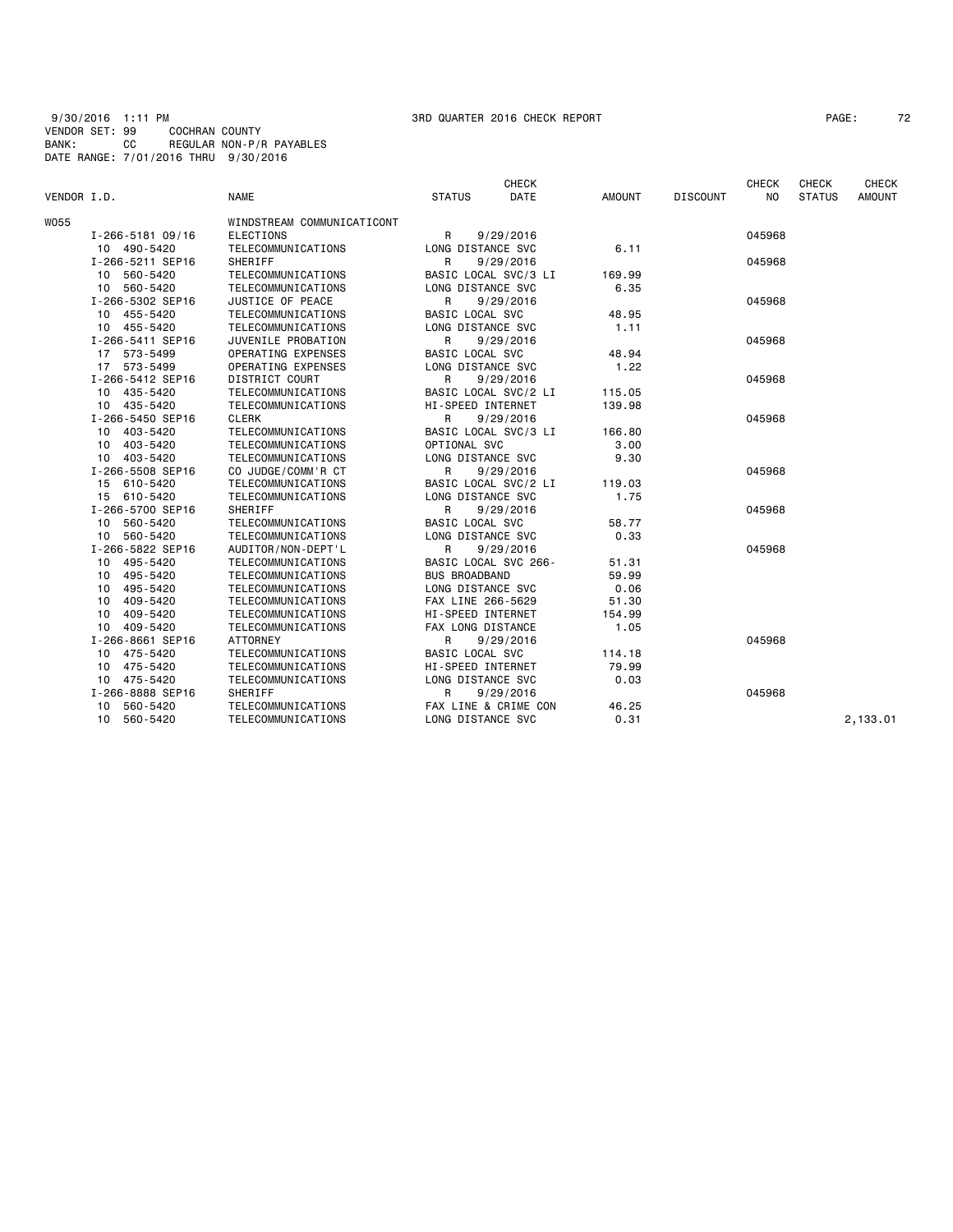| VENDOR I.D.         | <b>NAME</b>    | <b>STATUS</b>       | <b>CHECK</b><br>DATE | <b>AMOUNT</b>  | <b>CHECK</b><br><b>DISCOUNT</b><br>NO. | <b>CHECK</b><br><b>CHECK</b><br>STATUS<br><b>AMOUNT</b> |
|---------------------|----------------|---------------------|----------------------|----------------|----------------------------------------|---------------------------------------------------------|
| $*$ * TOTALS * *    | N <sub>O</sub> |                     |                      | INVOICE AMOUNT | <b>DISCOUNTS</b>                       | CHECK AMOUNT                                            |
| REGULAR CHECKS:     | 324            |                     |                      | 437, 167.91    | 0.00                                   | 437, 167.91                                             |
| HAND CHECKS:        | 0              |                     |                      | 0.00           | 0.00                                   | 0.00                                                    |
| DRAFTS:             | 0              |                     |                      | 0.00           | 0.00                                   | 0.00                                                    |
| EFT:                | 0              |                     |                      | 0.00           | 0.00                                   | 0.00                                                    |
| NON CHECKS:         | 0              |                     |                      | 0.00           | 0.00                                   | 0.00                                                    |
| <b>VOID CHECKS:</b> |                | 0 VOID DEBITS       | 0.00                 |                |                                        |                                                         |
|                     |                | <b>VOID CREDITS</b> | 0.00                 | 0.00           | 0.00                                   |                                                         |

TOTAL ERRORS: 0

|  | ⊣w∎ |  |
|--|-----|--|
|  |     |  |

| 10              | 000-2206.002 | COLLECTION AGENCY FEES      | 868,01    |
|-----------------|--------------|-----------------------------|-----------|
| 10              | 000-2206.003 | Omni Collection Fee         | 42.00     |
| 10              | 000-2500.10  | RESERVE FOR W/C, UNEMPLYMNT | 5,949.00  |
| 10 <sup>1</sup> | 000-4340.900 | JUVENILE PROBATION FEES     | 1,000.00  |
| 10              | 000-4370.101 | RENT-ACTIVITY BUILDING      | 600.00    |
| 10              | 000-4370.102 | RENT-PARK FACILITIES        | 200,00    |
| 10 <sup>1</sup> | 000-4380.200 | OTHER [MISCELLANEOUS]       | 1,000.00  |
| 10              | 400-5203     | RETIREMENT                  | 4,615.74  |
| 10              | 400-5204     | WORKERS' COMPENSATION       | 83.61     |
| 10              | 400-5206     | UNEMPLOYMENT                | 8.03      |
| 10              | 403-5203     | RETIREMENT                  | 4,615.74  |
| 10              | 403-5204     | WORKERS' COMPENSATION       | 74.00     |
| 10              | 403-5206     | UNEMPLOYMENT                | 10.05     |
| 10              | 403-5310     | OFFICE SUPPLIES             | 2,859.90  |
| 10              | 403-5311     | POSTAL EXPENSES             | 1,000.00  |
| 10              | 403-5411     | MAINTENANCE CONTRACTS       | 6,091.75  |
|                 | 10 403-5416  | FILMING & INDEXING          | 2,541.40  |
| 10 <sup>1</sup> | 403-5420     | TELECOMMUNICATIONS          | 534.23    |
| 10              | 403-5427     | CONTINUING EDUCATION        | 385,00    |
| 10              | 403-5451     | REPAIRS                     | 150.00    |
| 10              | 403-5480     | BONDS & NOTARY FEES         | 100.00    |
| 10              | 403-5481     | DUES AND REGISTRATION       | 125.00    |
| 10              | 405-5330     | FUEL AND OIL                | 30.95     |
| 10              | 405-5451     | REPAIRS                     | 77.50     |
| 10              | 409-5300     | COUNTY-WIDE SUPPLIES        | 716.04    |
| 10              | 409-5406     | APPRAISAL DISTRICT          | 21,939.41 |
| 10              | 409-5411     | MAINTENANCE CONTRACTS       | 1,399.41  |
| 10              | 409-5420     | TELECOMMUNICATIONS          | 746.34    |
| 10              | 409-5440     | UTILITIES                   | 138.25    |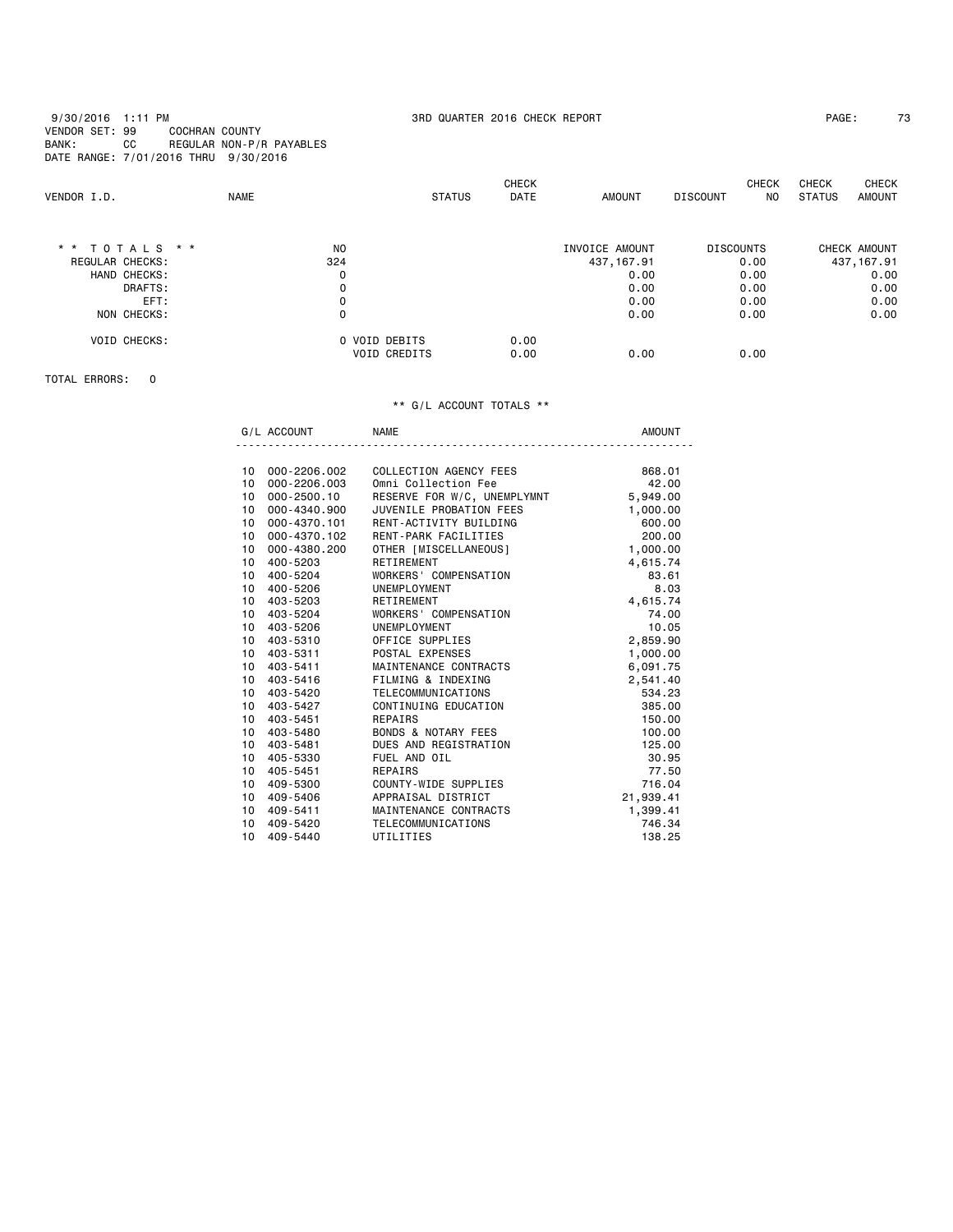9/30/2016 1:11 PM 3RD QUARTER 2016 CHECK REPORT PAGE: 74 VENDOR SET: 99 COCHRAN COUNTY BANK: CC REGULAR NON-P/R PAYABLES DATE RANGE: 7/01/2016 THRU 9/30/2016

|                 | G/L ACCOUNT                | <b>NAME</b>                                | <b>AMOUNT</b> |
|-----------------|----------------------------|--------------------------------------------|---------------|
|                 | 10 409-5451                | REPAIRS                                    | 13.98         |
|                 | 10 409-5499                | MISCELLANEOUS                              | 475.00        |
|                 | 10 426-5310                | OFFICE SUPPLIES                            | 92.30         |
|                 | 10 426-5400                |                                            | 200.00        |
|                 | 10 435-5204                | ATTORNEY AD LITEM<br>WORKERS' COMPENSATION | 15.03         |
|                 | 10 435-5206                | UNEMPLOYMENT                               | 2.88          |
|                 | 10 435-5310                | OFFICE SUPPLIES                            | 298.95        |
|                 | 10 435-5400                | ATTORNEY AD LITEM                          |               |
|                 |                            | ASSESSMENT                                 | 2,250.00      |
|                 | 10 435-5415                |                                            | 330.75        |
|                 | 10 435-5420                | TELECOMMUNICATIONS                         | 765.09        |
|                 | 10 435-5491<br>10 435-5499 | <b>GRAND JURY</b><br>MISCELLANEOUS         | 790.00        |
|                 |                            |                                            | 36.49         |
|                 | 10 455-5203                | RETIREMENT                                 | 2,307.87      |
|                 | 10 455-5204                | WORKERS' COMPENSATION                      | 35.40         |
|                 | 10 455-5206                | UNEMPLOYMENT                               | 0.19          |
|                 | 10 455-5310                | OFFICE SUPPLIES                            | 337.21        |
|                 | 10 455-5405                | AUTOPSY                                    | 5,192.50      |
|                 | 10 455-5411                | MAINTENANCE CONTRACTS                      | 3,395.00      |
|                 | 10 455-5420                | TELECOMMUNICATIONS                         | 153.24        |
|                 | 10 455-5427                | CONTINUING EDUCATION                       | 150.00        |
|                 | 10 455-5480                | BONDS & NOTARY FEES                        | 50.00         |
|                 | 10 455-5499                | MISCELLANEOUS                              | 24.00         |
|                 | 10 475-5203                | RETIREMENT                                 | 4,615.74      |
|                 | 10 475-5204                | WORKERS' COMPENSATION                      | 12.32         |
|                 | 10 475-5206                | UNEMPLOYMENT                               | 8.36          |
|                 | 10 475-5310                | OFFICE SUPPLIES                            | 241.44        |
|                 | 10 475-5420                | TELECOMMUNICATIONS                         | 582.93        |
|                 | 10 475-5590                | LAW LIBRARY MTRLS/UPDATES                  | 8,154.50      |
|                 | 10 476-5204                | WORKERS' COMPENSATION                      | 1.22          |
|                 | 10 476-5206                | UNEMPLOYMENT                               | 1.25          |
|                 | 10 490-5204                | WORKERS' COMPENSATION                      | 8.92          |
|                 | 10 490-5206                | UNEMPLOYMENT                               | 2.34          |
|                 | 10 490-5310                | OFFICE SUPPLIES                            | 450.00        |
|                 | 10 490-5420                | TELECOMMUNICATIONS                         | 182.62        |
|                 | 10 490-5427                | CONTINUING EDUCATION                       | 1,026.81      |
|                 | 10 495-5203                | RETIREMENT                                 | 4,615.74      |
|                 | 10 495-5204                | WORKERS' COMPENSATION                      | 67.50         |
|                 | 10 495-5206                | UNEMPLOYMENT                               | 17.75         |
|                 | 10 495-5310                | OFFICE SUPPLIES                            | 1,152.34      |
| 10 <sup>1</sup> | 495-5420                   | TELECOMMUNICATIONS                         | 334.79        |
|                 | 10 497-5203                | RETIREMENT                                 | 2,307.87      |
| $10-10$         | 497-5204                   | WORKERS' COMPENSATION                      | 37.01         |
|                 | 10 497-5206                | UNEMPLOYMENT                               | 0.14          |
| 10              | 497-5310                   | OFFICE SUPPLIES                            | 109.44        |
| 10              | 497-5311                   | POSTAL EXPENSES                            | 13.21         |
| 10              | 497-5420                   | TELECOMMUNICATIONS                         | 147.39        |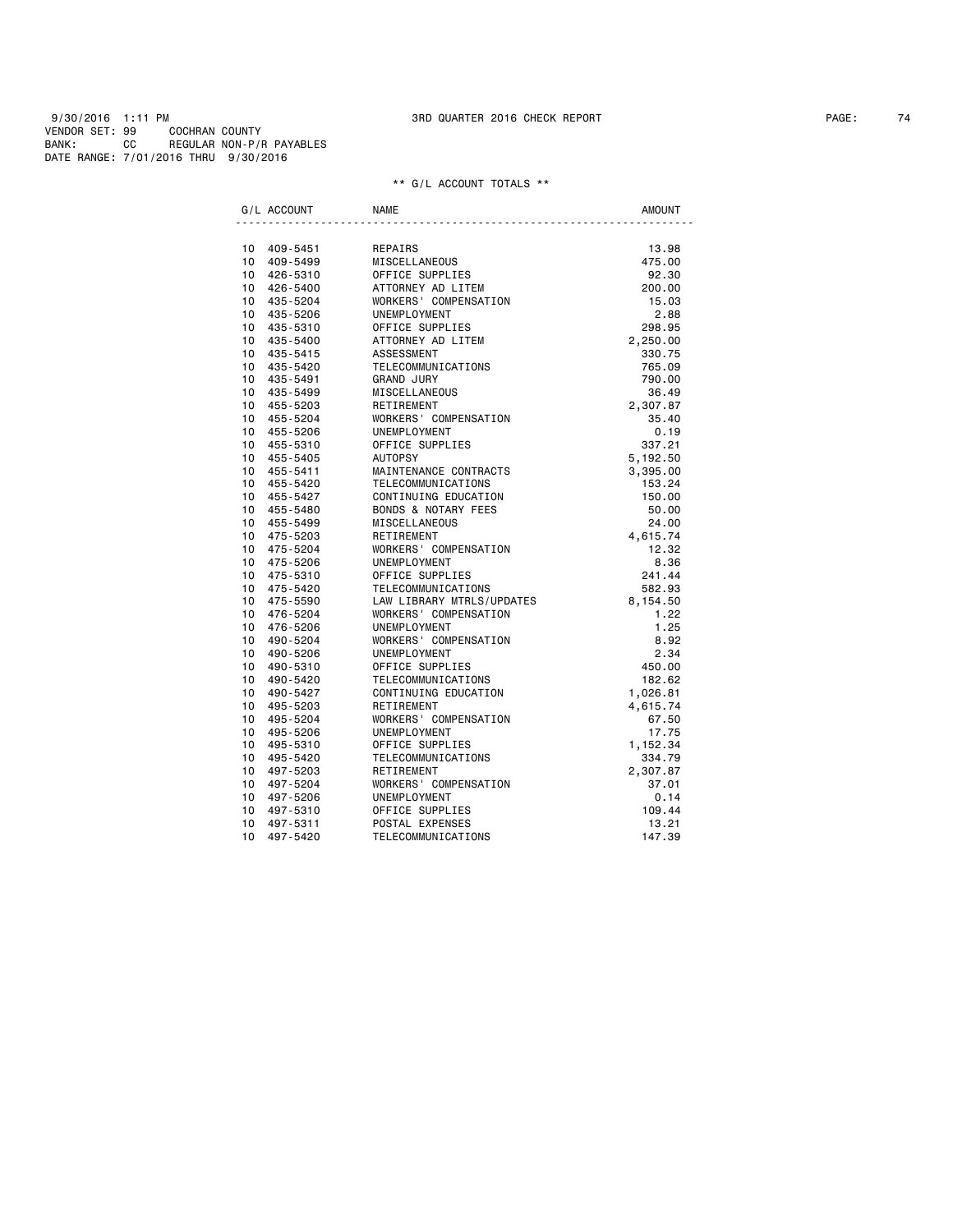9/30/2016 1:11 PM 3RD QUARTER 2016 CHECK REPORT PAGE: 75 VENDOR SET: 99 COCHRAN COUNTY BANK: CC REGULAR NON-P/R PAYABLES DATE RANGE: 7/01/2016 THRU 9/30/2016

| G/L ACCOUNT                 | <b>NAME</b>                    | <b>AMOUNT</b> |
|-----------------------------|--------------------------------|---------------|
| 10 497-5480                 | <b>BONDS &amp; NOTARY FEES</b> | 250.00        |
| 10<br>499-5203              | RETIREMENT                     | 6,923.60      |
| 10<br>499-5204              | WORKERS' COMPENSATION          | 96.03         |
| 10<br>499-5206              | UNEMPLOYMENT                   | 15.90         |
| 10<br>499-5310              | OFFICE SUPPLIES                | 1,388.06      |
| 10<br>499-5311              | POSTAL EXPENSES                | 3,000.00      |
| 10 <sup>1</sup><br>499-5411 | MAINTENANCE CONTRACTS          | 6,784.77      |
| 10<br>499-5420              | TELECOMMUNICATIONS             | 828.54        |
| 10<br>499-5427              | CONTINUING EDUCATION           | 41.96         |
| 10<br>510-5203              | RETIREMENT                     | 2,307.87      |
| 10<br>510-5204              | WORKERS' COMPENSATION          | 221.57        |
| 10<br>510-5206              | UNEMPLOYMENT                   | 6.96          |
| 10<br>510-5332              | CUSTODIAL SUPPLIES             | 1,796.94      |
| 10<br>510-5411              | MAINTENANCE CONTRACTS          | 1,945.66      |
| 10<br>510-5440              | UTILITIES                      | 8,848.85      |
| 10 <sup>1</sup><br>510-5451 | REPAIR                         | 800.94        |
| 10 512-5203                 | RETIREMENT                     | 4,615.74      |
| 10<br>512-5204              | WORKERS' COMPENSATION          | 280.83        |
| 10 512-5205                 | <b>UNIFORMS</b>                | 288.00        |
| 10 512-5206                 | UNEMPLOYMENT                   | 14.95         |
| 10 512-5310                 | OFFICE SUPPLIES                | 753.65        |
| 10 512-5333                 | FOOD-PRISONERS                 | 6,446.62      |
| 10 <sup>1</sup><br>512-5391 | MEDICAL CARE-PRISONERS         | 900.54        |
| 10 512-5392                 | MISCELLANEOUS SUPPLIES         | 1,447.96      |
| 10 <sup>1</sup><br>516-5203 | RETIREMENT                     | 2,307.87      |
| 10<br>516-5204              | WORKERS' COMPENSATION          | 347.26        |
| 10<br>516-5206              | UNEMPLOYMENT                   | 8.53          |
| 10<br>516-5330              | FUEL & OIL                     | 296.53        |
| 10<br>516-5332              | CUSTODIAL SUPPLIES             | 48.94         |
| 10<br>516-5440              | UTILITIES                      | 1,545.85      |
| 10<br>516-5451              | REPAIR                         | 261.44        |
| 10<br>516-5454              | <b>TIRES</b>                   | 55.00         |
| 10<br>516-5486              | CONTRACT LABOR-OPEN CLOSE      | 1,200.00      |
| 10 <sup>1</sup><br>550-5203 | RETIREMENT                     | 2,307.87      |
| 10<br>550-5204              | WORKERS' COMPENSATION          | 127.04        |
| 10<br>560-5203              | RETIREMENT                     | 27,694.42     |
| 10<br>560-5204              | WORKERS' COMPENSATION          | 1,484.10      |
| 10<br>560-5205              | UNIFORMS                       | 1,420.70      |
| 10 <sup>1</sup><br>560-5206 | UNEMPLOYMENT                   | 86.28         |
| 10<br>560-5310              | OFFICE SUPPLIES                | 791.64        |
| 10<br>560-5311              | POSTAL EXPENSES                | 98.00         |
| 10<br>560-5330              | FUEL AND OIL                   | 4,664.96      |
| 10<br>560-5334              | OTHER SUPPLIES                 | 1,551.55      |
| 10<br>560-5411              | MAINTENANCE CONTRACTS          | 10,670.00     |
| 10<br>560-5420              | TELECOMMUNICATIONS             | 841.92        |
| 10<br>560-5427              | CONTINUING EDUCATION           | 440.32        |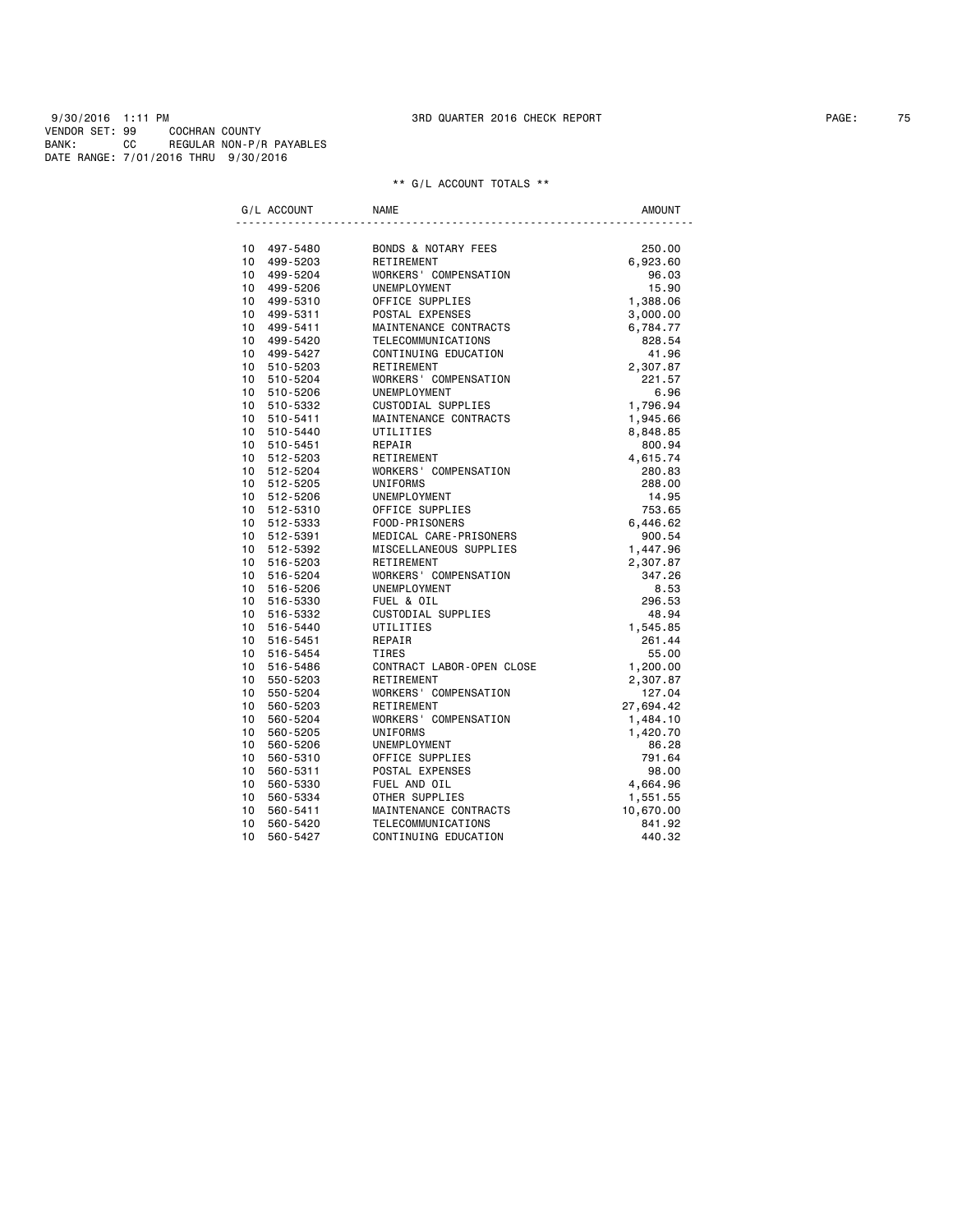9/30/2016 1:11 PM 3RD QUARTER 2016 CHECK REPORT PAGE: 76 VENDOR SET: 99 COCHRAN COUNTY BANK: CC REGULAR NON-P/R PAYABLES DATE RANGE: 7/01/2016 THRU 9/30/2016

| G/L ACCOUNT     |                      | <b>NAME</b>                                | <b>AMOUNT</b>      |
|-----------------|----------------------|--------------------------------------------|--------------------|
|                 |                      |                                            |                    |
|                 | 10 560-5451          | MACHINERY-NON-OFFICE REPAIR                | 4,788.69           |
| 10              | 560-5452             | OFFICE EQUIPMENT REPAIR                    | 69.95              |
| 10              | 560-5454             | TIRES                                      | 1,475.90           |
|                 | 10 560-5480          | BONDS & NOTARY FEES                        | 71.00              |
| 10              | 560-5499             | MISCELLANEOUS                              | 198.00             |
|                 | 10 570-5420          | TELECOMMUNICATIONS                         | 180.40             |
| 10              | 571-5472             | LOCAL SUPPORT-JUV BOARD                    | 19,998.00          |
| 10              | 580-5404             | MEDICAL-E.M.S. SUBSIDIES                   | 3,500.00           |
| 10              | 580-5414             | FIRE PROTECTION CONTRACTS                  | 15,500.00          |
| 10              | 580-5440             | UTILITIES [TOWER]                          | 257.12             |
|                 | 10 580-5499          | <b>MISCELLANEOUS</b>                       | 240.00             |
| 10              | 10 640-5440          | UTILITIES                                  | 87.09              |
| 10 <sup>1</sup> | 650-5203<br>650-5204 | RETIREMENT                                 | 2,423.26<br>45.53  |
| 10 <sup>1</sup> |                      | WORKERS' COMPENSATION<br>UNEMPLOYMENT      | 8.74               |
| 10              | 650-5206<br>650-5310 | OFFICE SUPPLIES                            | 32.31              |
| 10              |                      |                                            |                    |
| 10              | 650-5311<br>650-5332 | POSTAL EXPENSES<br>CUSTODIAL SUPPLIES      | 192.60<br>111.99   |
| 10              | 650-5411             | MAINTENANCE CONTRACTS                      | 252.90             |
| 10              |                      |                                            |                    |
| 10              | 650-5420             | TELECOMMUNICATIONS<br>CONTINUING EDUCATION | 501.57             |
| 10 <sup>1</sup> | 650-5427<br>650-5440 | UTILITIES                                  | 100.44             |
| 10              | 650-5499             | MISCELLANEOUS                              | 1,200.24<br>120.44 |
| 10              | 650-5590             | <b>BOOKS</b>                               | 1,990.61           |
|                 | 10 652-5203          | RETIREMENT                                 | 115.39             |
| 10              | 652-5204             | WORKERS' COMPENSATION                      | 13.09              |
| 10              | 652-5332             | CUSTODIAL SUPPLIES                         | 125.45             |
| 10              | 652-5420             | TELECOMMUNICATIONS                         | 181.58             |
| 10 <sup>1</sup> | 652-5440             | UTILITIES                                  | 454.30             |
| 10              | 660-5203             | RETIREMENT                                 | 1,615.51           |
| 10              | 660-5204             | WORKERS' COMPENSATION                      | 227.35             |
| 10              | 660-5206             | UNEMPLOYMENT                               | 7.96               |
| 10              | 660-5330             | FUEL AND OIL                               | 49.40              |
| 10 <sup>1</sup> | 660-5332             | CUSTODIAL SUPPLIES                         | 301.37             |
| 10              | 660-5440             | UTILITIES & IRRIGATION                     | 2,097.99           |
| 10              | 660-5451             | REPAIR                                     | 79.94              |
| 10              | 662-5203             | RETIREMENT                                 | 2,077.08           |
| 10              | 662-5204             | WORKERS' COMPENSATION                      | 252.98             |
| 10              | 662-5206             | UNEMPLOYMENT                               | 8.77               |
| 10 <sup>1</sup> | 662-5332             | CUSTODIAL SUPPLIES                         | 665.46             |
| 10 <sup>1</sup> | 662-5440             | UTILITIES                                  | 2,540.80           |
| 10 <sup>1</sup> | 662-5451             | REPAIR                                     | 189.83             |
| 10              | 663-5418             | SENIOR CITIZENS CONTRACT                   | 18,750.00          |
| 10              | 665-5203             | RETIREMENT                                 | 2,307.87           |
| 10              | 665-5204             | WORKERS' COMPENSATION                      | 29.68              |
| 10              | 665-5206             | UNEMPLOYMENT                               | 10.24              |
|                 |                      |                                            |                    |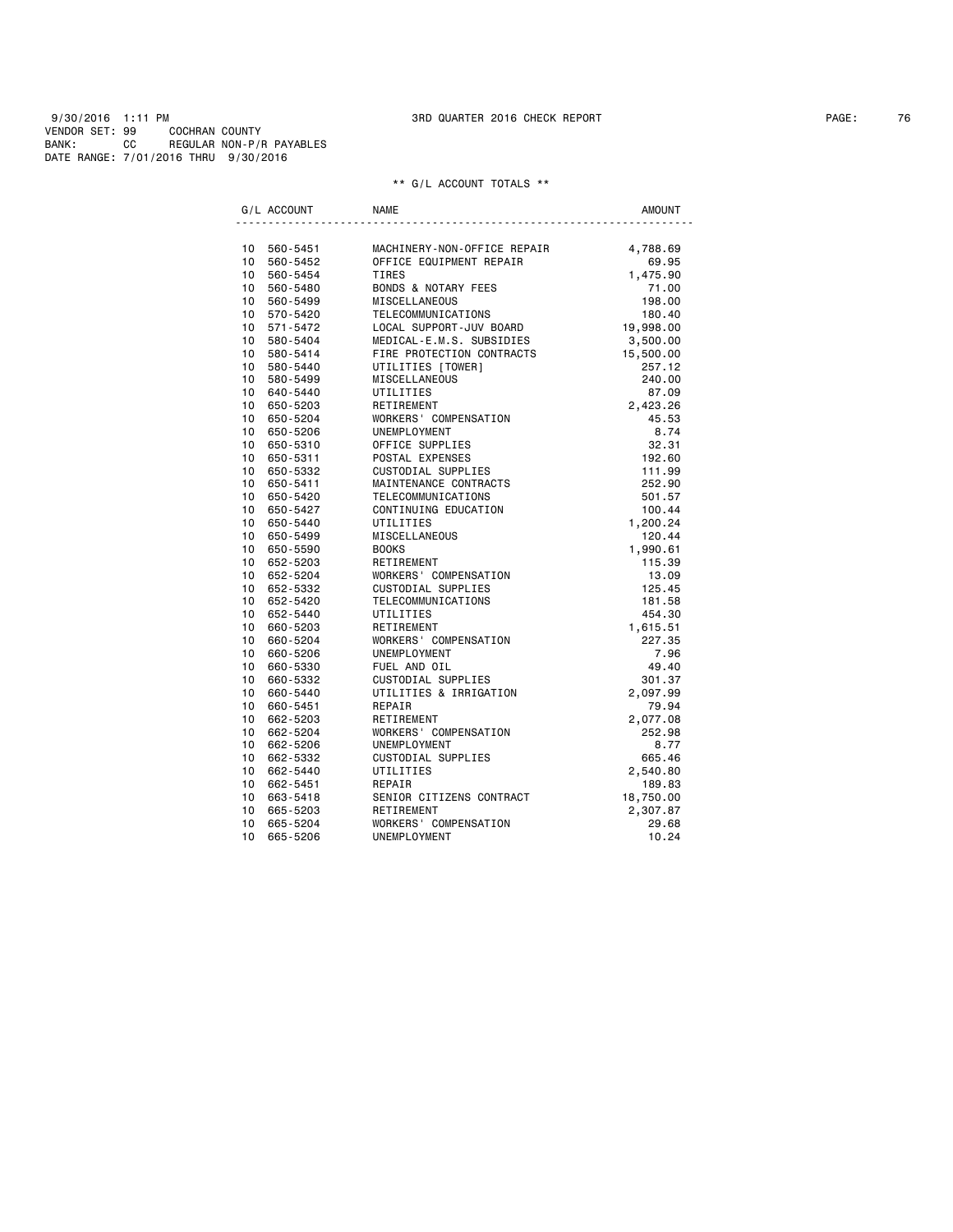9/30/2016 1:11 PM 3RD QUARTER 2016 CHECK REPORT PAGE: 77 VENDOR SET: 99 COCHRAN COUNTY BANK: CC REGULAR NON-P/R PAYABLES DATE RANGE: 7/01/2016 THRU 9/30/2016

| G/L ACCOUNT | <b>NAME</b>                                           | <b>AMOUNT</b> |
|-------------|-------------------------------------------------------|---------------|
|             |                                                       |               |
| 10 665-5330 | FUEL AND OIL                                          | 527.59        |
| 10 665-5411 | MAINTENANCE CONTRACTS                                 | 90.00         |
| 10 665-5420 | TELECOMMUNICATIONS                                    | 423.46        |
| 10 665-5451 | REPAIRS                                               | 63.97         |
|             | *** FUND TOTAL ***                                    | 293,718.87    |
| 15 610-5203 | RETIREMENT                                            | 9,231.47      |
| 15 610-5204 | WORKERS' COMPENSATION                                 | 194.95        |
| 15 610-5310 | OFFICE SUPPLIES                                       | 161.45        |
| 15 610-5420 | TELECOMMUNICATIONS                                    | 387.06        |
| 15 610-5427 | COMM-CONTINUING EDUCATION                             | 190.00        |
| 15 610-5428 | CO. JUDGE-CONTINUING EDUCATION                        | 34.17         |
| 15 610-5430 | LEGAL NOTICES                                         | 1,059.50      |
| 15 610-5481 | DUES AND REGISTRATION                                 | 100.00        |
| 15 621-5203 | RETIREMENT                                            | 4,615.74      |
| 15 621-5204 | WORKERS' COMPENSATION                                 | 527.23        |
| 15 621-5206 | UNEMPLOYMENT                                          | 16.56         |
| 15 621-5330 | FUEL & OIL                                            | 3,959.14      |
| 15 621-5356 | ROAD MATERIALS & SUPPLIES                             | 2,008.53      |
| 15 621-5440 | UTILITIES                                             | 478.47        |
| 15 621-5451 | REPAIRS                                               | 1,433.36      |
| 15 621-5454 | TIRES                                                 | 138.60        |
| 15 622-5203 | RETIREMENT                                            | 4,615.74      |
| 15 622-5204 | WORKERS' COMPENSATION                                 | 542.56        |
| 15 622-5206 | UNEMPLOYMENT                                          | 17.08         |
| 15 622-5330 | FUEL AND OIL<br>ROAD MATERIALS & SUPPLIES             | 7,292.07      |
| 15 622-5356 |                                                       | 224.27        |
| 15 622-5440 | UTILITIES                                             | 436.46        |
| 15 622-5451 | REPAIRS                                               | 2,014.08      |
| 15 622-5454 | TIRES                                                 | 3,344.00      |
| 15 623-5203 | RETIREMENT                                            | 4,615.74      |
| 15 623-5204 | WORKERS' COMPENSATION                                 | 546.33        |
| 15 623-5206 | UNEMPLOYMENT                                          | 17.16         |
| 15 623-5330 |                                                       | 9,147.65      |
| 15 623-5356 | --- AND OIL<br>ROAD MATERIALS & SUPPLIES<br>UTILITIFS | 249.33        |
| 15 623-5440 | UTILITIES                                             | 428.31        |
| 15 623-5451 | REPAIRS                                               | 6,305.83      |
| 15 623-5454 | <b>TIRES</b>                                          | 7,386.54      |
| 15 624-5203 | RETIREMENT                                            | 4,615.74      |
| 15 624-5204 | WORKERS' COMPENSATION                                 | 542.51        |
| 15 624-5206 | UNEMPLOYMENT                                          | 17.04         |
| 15 624-5330 | FUEL AND OIL                                          | 3,778.89      |
| 15 624-5356 | ROAD MATERIALS & SUPPLIES                             | 408.92        |
| 15 624-5420 | TELECOMMUNICATIONS                                    | 138.19        |
| 15 624-5440 | UTILITIES                                             | 1,276.71      |
| 15 624-5451 | REPAIRS                                               | 1,412.33      |
|             |                                                       |               |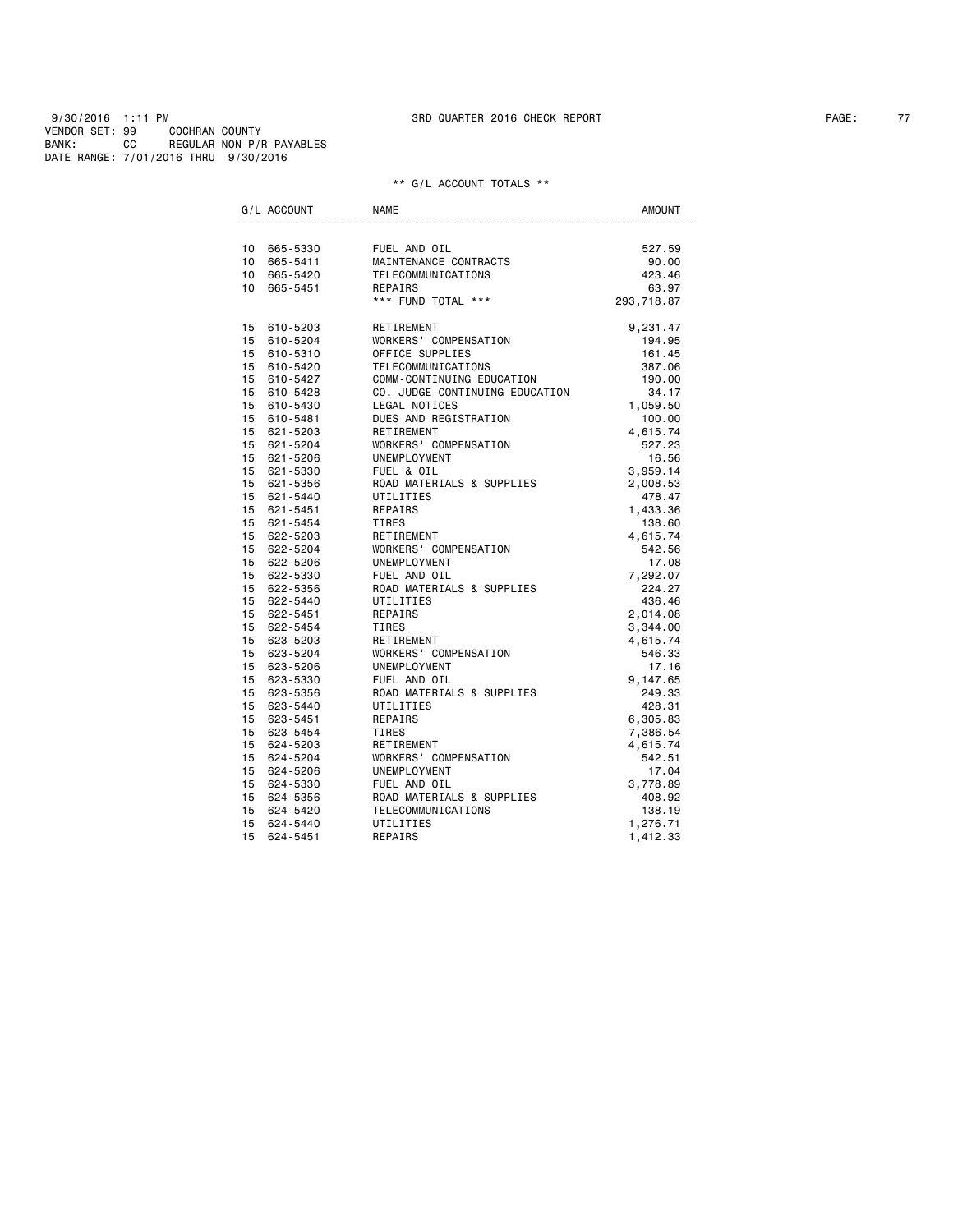9/30/2016 1:11 PM 3RD QUARTER 2016 CHECK REPORT PAGE: 78 VENDOR SET: 99 COCHRAN COUNTY BANK: CC REGULAR NON-P/R PAYABLES DATE RANGE: 7/01/2016 THRU 9/30/2016

|    | G/L ACCOUNT     | <b>NAME</b>                                                    | AMOUNT     |
|----|-----------------|----------------------------------------------------------------|------------|
|    | 15 624-5454     | TIRES                                                          | 206.00     |
|    |                 | *** FUND TOTAL ***                                             | 84, 115.71 |
|    | 17 573-5203     | RETIREMENT                                                     | 2,307.87   |
|    | 17 573-5204     | WORKERS COMPENSATION                                           | 27.47      |
|    | 17 573-5206     | UNEMPLOYMENT INSURANCE                                         | 8.39       |
|    | 17 573-5413     | Detention Services                                             | 6,874.00   |
|    | 17 573-5413.002 | Mental Health External Contrac                                 | 750.00     |
|    | 17 573-5413.004 | Other Placements                                               | 10,769.39  |
|    | 17 573-5427     | TRAVEL & TRAINING                                              | 622.43     |
|    | 17 573-5499     | OPERATING EXPENSES                                             | 1,128.93   |
|    |                 | *** FUND TOTAL ***                                             | 22,488.48  |
|    | 20 625-5594     | PCT. #4, LATERAL ROAD                                          | 25,057.00  |
|    |                 | *** FUND TOTAL ***                                             | 25,057.00  |
|    | 22 403-5499     | CNTY CLERK R.M. & P LGC118.05                                  | 1,727.00   |
|    |                 | *** FUND TOTAL ***                                             | 1,727.00   |
|    | 30 518-5203     | RETIREMENT                                                     | 692.33     |
|    | 30 518-5204     | WORKERS COMPENSATION                                           | 97.44      |
|    | 30 518-5330     | FUEL & OIL                                                     | 98.93      |
|    | 30 518-5332     | CUSTODIAL SUPPLIES                                             | 10.58      |
|    | 30 518-5440     | UTILITIES                                                      | 151.76     |
|    |                 | *** FUND TOTAL ***                                             | 1,051.04   |
|    | 31 652-5430     | ADVERTISING                                                    | 207.90     |
|    | 31 652-5499     | MISCELLANEOUS                                                  | 681.59     |
|    |                 | *** FUND TOTAL ***                                             | 889.49     |
|    | 90 000-2342     | Arrest Fees - State Officers                                   | 16.92      |
|    | 90 000-2342.001 | Omni FTA                                                       | 149.23     |
|    | 90 000-2347     | Juvenile Probation Diversion                                   | 20.00      |
|    | 90 000-2347.001 | Truancy Prvtn & Diver. 102.015                                 | 134.05     |
|    | 90 000-2355     | MVF CCP 102.002                                                | 4.28       |
|    | 90 000-2358.001 | State CCC Date 010104 Forward                                  | 2,981.23   |
|    | 90 000-2361     | 50% of Time Payment to State<br>Divorce & Family Gov't 133.151 | 149.40     |
|    | 90 000-2363.001 |                                                                | 45.00      |
|    | 90 000-2363.002 | Other Than Divorce/Family 10B                                  | 160.00     |
|    | 90 000-2363.003 | Indigent Defense Fee                                           | 138.72     |
| 90 | 000-2363.004    | Co Filing Fee Ind Lgl Serv.                                    | 221.98     |
|    | 90 000-2363.005 | ELE. FILING FEE DIS CLK                                        | 245.00     |
|    | 90 000-2363.006 | ELE FILING FEE COUNTY CLERK                                    | 180.00     |
|    | 90 000-2363.007 | ELE FILING FEE JP                                              | 80.00      |
|    | 90 000-2364     | Juror Donations                                                | 80.00      |
|    | 90 000-2367     | STF-Sub 95% C(Trans CD542.40                                   | 1,274.66   |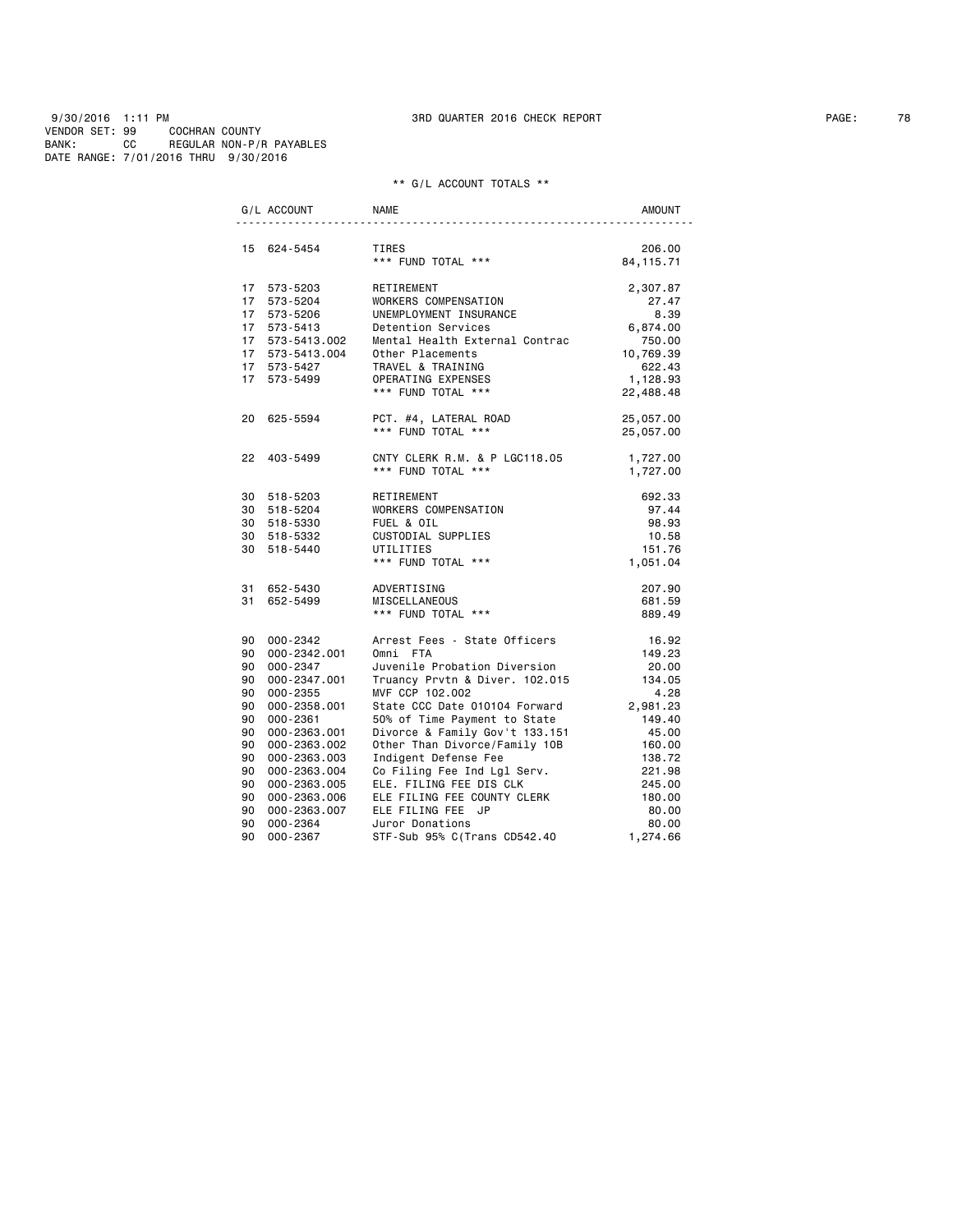|                         | G/L ACCOUNT        | <b>NAME</b>                    | <b>AMOUNT</b>  |                  |              |
|-------------------------|--------------------|--------------------------------|----------------|------------------|--------------|
|                         | 000-2368<br>90     | BB Bond Fee (Gov CD 41.258)    | 585.00         |                  |              |
|                         | 000-2372<br>90     | Birth Cert, Gov118.015         | 84.60          |                  |              |
|                         | 000-2373<br>90     | Marriage License Gov 118.011   | 60.00          |                  |              |
|                         | 000-2376<br>90     | Co. CrtCriminal Judicial Fund  | 280,00         |                  |              |
|                         | 000-2376.001<br>90 | CRIM ELECTRONIC EFF DIS CLK    | 1.10           |                  |              |
|                         | 000-2376.002<br>90 | CRIMINAL ELECTRONIC EFF CO.    | 39.99          |                  |              |
|                         | 000-2378<br>90     | JRF Jury Reimb Fee CCP102.0045 | 284.99         |                  |              |
|                         | 90<br>000-2379     | Judicial Support Fee/L133.105  | 855.86         |                  |              |
|                         | 000-2379.001<br>90 | Drug Court Fee CCP102.0178     | 3.31           |                  |              |
|                         | 000-2379.002<br>90 | 7th Crt of Appeal Gov't22.2081 | 45.00          |                  |              |
|                         |                    | *** FUND TOTAL ***             | 8,120.32       |                  |              |
|                         | NO.                |                                | INVOICE AMOUNT | <b>DISCOUNTS</b> | CHECK AMOUNT |
| VENDOR SET: 99 BANK: CC | TOTALS:<br>324     |                                | 437, 167.91    | 0.00             | 437, 167.91  |
| TOTALS:<br>BANK: CC     | 324                |                                | 437, 167.91    | 0.00             | 437, 167.91  |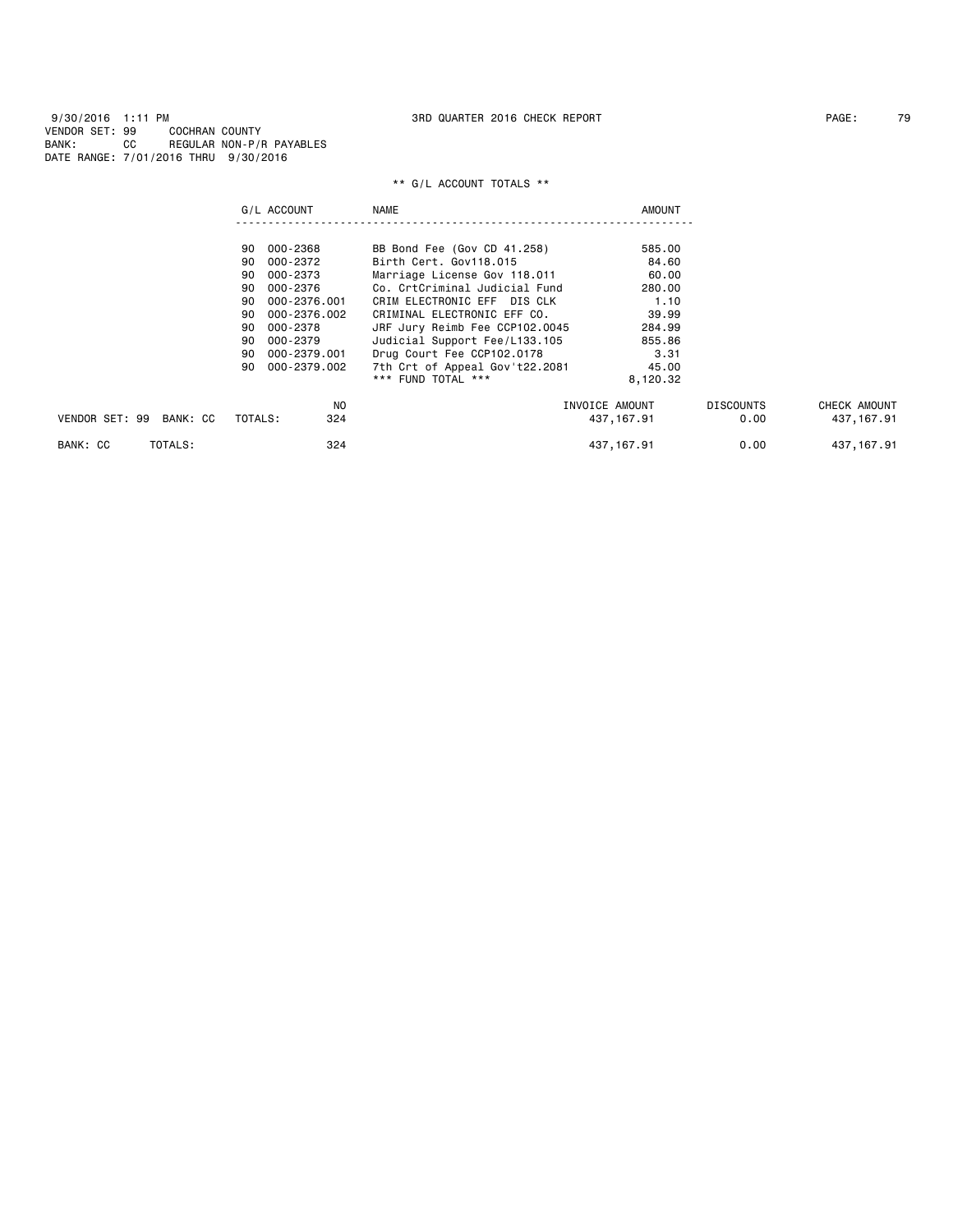9/30/2016 1:11 PM 3RD QUARTER 2016 CHECK REPORT PAGE: 80 VENDOR SET: 99 COCHRAN COUNTY BANK: PR PAYROLL PAYABLES DATE RANGE: 7/01/2016 THRU 9/30/2016

| VENDOR I.D.      |              |                                                       | <b>NAME</b>                                                                                 | <b>STATUS</b>                                     | <b>CHECK</b><br><b>DATE</b> | <b>AMOUNT</b>      | <b>DISCOUNT</b> | <b>CHECK</b><br>N <sub>0</sub> | <b>CHECK</b><br><b>STATUS</b> | <b>CHECK</b><br><b>AMOUNT</b> |
|------------------|--------------|-------------------------------------------------------|---------------------------------------------------------------------------------------------|---------------------------------------------------|-----------------------------|--------------------|-----------------|--------------------------------|-------------------------------|-------------------------------|
| Y001             | $C - 170606$ | 15 624-5451                                           | YELLOWHOUSE MACHINERY CO.<br>PREC 4<br>REPAIRS                                              | N<br>RET 2 RETAINER INV#1                         | 9/29/2016                   | 50.66CR            |                 | 000000                         |                               |                               |
|                  |              | 15 624-5451<br>I-BooBoo on CM<br>15 624-5451          | REPAIRS<br>YELLOWHOUSE MACHINERY CO.<br>REPAIRS                                             | RET 4 RETAINER INV#1<br>Ν<br>To cancel PR crdt me | 9/29/2016                   | 17,68CR<br>68.34   |                 | 000000                         |                               |                               |
| A067             | 10<br>15     | I-08 201607250601<br>$000 - 2500.4$<br>$000 - 2500.4$ | AMERICAN FAMILY LIFE ASSURANCE<br>MONTHLY PREMIUM<br>INSURANCE PAYABLE<br>INSURANCE PAYABLE | R<br>MONTHLY PREMIUM<br>MONTHLY PREMIUM           | 7/31/2016                   | 694.01<br>306.49   |                 | 045405                         |                               |                               |
|                  | 30           | $000 - 2500.4$                                        | AFLAC                                                                                       | MONTHLY PREMIUM                                   |                             | 8.27               |                 |                                |                               |                               |
|                  |              | I-08A201607250601<br>10 000-2500.4                    | MONTHLY PREMIUM<br>INSURANCE PAYABLE                                                        | R<br>MONTHLY PREMIUM                              | 7/31/2016                   | 200.46             |                 | 045405                         |                               | 1,209.23                      |
| C091             |              |                                                       | COMPBENEFITS                                                                                |                                                   |                             |                    |                 |                                |                               |                               |
|                  |              | I-17A201607250601<br>10 000-2500.4                    | VISION MONTHLY PREMIUM<br>INSURANCE PAYABLE                                                 | R<br>VISION MONTHLY PREMI                         | 7/31/2016                   | 38.14              |                 | 045406                         |                               | 38.14                         |
| C <sub>253</sub> |              |                                                       | COCHRAN COUNTY MONEY MKT                                                                    |                                                   |                             |                    |                 |                                |                               |                               |
|                  |              | I-01 201607250601                                     | RETIREMENT CONTRIBUTIONS                                                                    | R                                                 | 7/31/2016                   |                    |                 | 045407                         |                               |                               |
|                  | 10           | $000 - 2500.3$                                        | <b>TCDRS PAYABLE</b>                                                                        | RETIREMENT CONTRIBUT                              |                             | 8,766.68           |                 |                                |                               |                               |
|                  | 10           | 400-5203                                              | RETIREMENT                                                                                  | RETIREMENT CONTRIBUT                              |                             | 1,158.65           |                 |                                |                               |                               |
|                  | 10           | 403-5203                                              | RETIREMENT                                                                                  | RETIREMENT CONTRIBUT                              |                             | 1,060.08           |                 |                                |                               |                               |
|                  | 10           | 435-5203                                              | RETIREMENT                                                                                  | RETIREMENT CONTRIBUT                              |                             | 220.51             |                 |                                |                               |                               |
|                  | 10           | 455-5203                                              | RETIREMENT                                                                                  | RETIREMENT CONTRIBUT                              |                             | 504.49             |                 |                                |                               |                               |
|                  | 10           | 475-5203                                              | RETIREMENT                                                                                  | RETIREMENT CONTRIBUT                              |                             | 1,344.22           |                 |                                |                               |                               |
|                  | 10           | 476-5203                                              | RETIREMENT                                                                                  | RETIREMENT CONTRIBUT                              |                             | 132.34             |                 |                                |                               |                               |
|                  | 10           | 490-5203.001                                          | RETIREMENT                                                                                  | RETIREMENT CONTRIBUT                              |                             | 135.42             |                 |                                |                               |                               |
|                  | 10           | 495-5203<br>497-5203                                  | RETIREMENT                                                                                  | RETIREMENT CONTRIBUT<br>RETIREMENT CONTRIBUT      |                             | 962.80<br>520.05   |                 |                                |                               |                               |
|                  | 10<br>10     | 499-5203                                              | RETIREMENT<br>RETIREMENT                                                                    | RETIREMENT CONTRIBUT                              |                             |                    |                 |                                |                               |                               |
|                  | 10           | 510-5203                                              | RETIREMENT                                                                                  | RETIREMENT CONTRIBUT                              |                             | 1,370.49<br>377.00 |                 |                                |                               |                               |
|                  | 10           | 512-5203                                              | RETIREMENT                                                                                  | RETIREMENT CONTRIBUT                              |                             | 813.28             |                 |                                |                               |                               |
|                  | 10           | 516-5203                                              | RETIREMENT                                                                                  | RETIREMENT CONTRIBUT                              |                             | 458.49             |                 |                                |                               |                               |
|                  | 10           | 550-5203                                              | RETIREMENT                                                                                  | RETIREMENT CONTRIBUT                              |                             | 354.17             |                 |                                |                               |                               |
|                  | 10           | 560-5203                                              | RETIREMENT                                                                                  | RETIREMENT CONTRIBUT                              |                             | 5,206.56           |                 |                                |                               |                               |
|                  | 10           | 650-5203                                              | RETIREMENT                                                                                  | RETIREMENT CONTRIBUT                              |                             | 495.52             |                 |                                |                               |                               |
|                  | 10           | 652-5203                                              | RETIREMENT                                                                                  | RETIREMENT CONTRIBUT                              |                             | 22.27              |                 |                                |                               |                               |
|                  | 10           | 660-5203                                              | RETIREMENT                                                                                  | RETIREMENT CONTRIBUT                              |                             | 308.19             |                 |                                |                               |                               |
|                  | 10           | 662-5203                                              | RETIREMENT                                                                                  | RETIREMENT CONTRIBUT                              |                             | 413.87             |                 |                                |                               |                               |
|                  | 10           | 665-5203                                              | RETIREMENT                                                                                  | RETIREMENT CONTRIBUT                              |                             | 422.60             |                 |                                |                               |                               |
|                  | 15           | $000 - 2500.3$                                        | <b>TCDRS PAYABLE</b>                                                                        | RETIREMENT CONTRIBUT                              |                             | 3,213.87           |                 |                                |                               |                               |
|                  | 15           | 610-5203                                              | RETIREMENT                                                                                  | RETIREMENT CONTRIBUT                              |                             | 2,261.31           |                 |                                |                               |                               |
|                  | 15           | 621-5203                                              | RETIREMENT                                                                                  | RETIREMENT CONTRIBUT                              |                             | 907.65             |                 |                                |                               |                               |
|                  | 15           | 622-5203                                              | RETIREMENT                                                                                  | RETIREMENT CONTRIBUT                              |                             | 935.29             |                 |                                |                               |                               |
|                  | 15           | 623-5203                                              | RETIREMENT                                                                                  | RETIREMENT CONTRIBUT                              |                             | 940.20             |                 |                                |                               |                               |
|                  | 15           | 624-5203                                              | RETIREMENT                                                                                  | RETIREMENT CONTRIBUT                              |                             | 924.14             |                 |                                |                               |                               |
|                  |              |                                                       |                                                                                             |                                                   |                             |                    |                 |                                |                               |                               |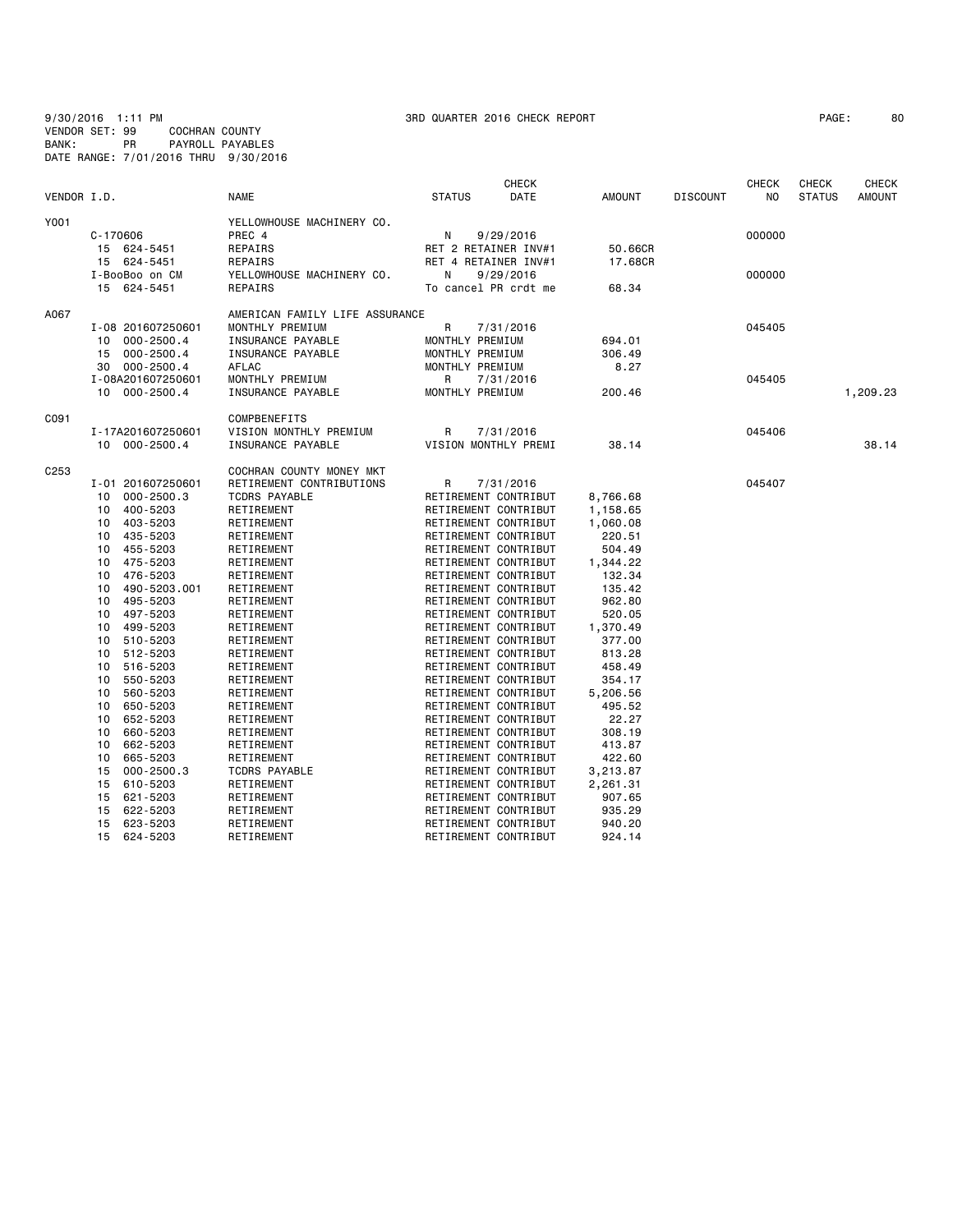9/30/2016 1:11 PM 3RD QUARTER 2016 CHECK REPORT PAGE: 81 VENDOR SET: 99 COCHRAN COUNTY BANK: PR PAYROLL PAYABLES DATE RANGE: 7/01/2016 THRU 9/30/2016

| VENDOR I.D. |                      | NAME                                                   | <b>CHECK</b><br><b>STATUS</b><br>DATE | <b>AMOUNT</b> | <b>DISCOUNT</b> | <b>CHECK</b><br>NO. | <b>CHECK</b><br><b>STATUS</b> | <b>CHECK</b><br>AMOUNT |
|-------------|----------------------|--------------------------------------------------------|---------------------------------------|---------------|-----------------|---------------------|-------------------------------|------------------------|
|             |                      |                                                        |                                       |               |                 |                     |                               |                        |
| C253        | I-01 201607250601    | COCHRAN COUNTY MONEY MCONT<br>RETIREMENT CONTRIBUTIONS | R<br>7/31/2016                        |               |                 | 045407              |                               |                        |
|             | 17 000-2500.3        | TCDRS PAYABLE                                          | RETIREMENT CONTRIBUT                  | 239.59        |                 |                     |                               |                        |
|             | 573-5203<br>17       | RETIREMENT                                             | RETIREMENT CONTRIBUT                  | 444.95        |                 |                     |                               |                        |
|             | 30 000-2500.3        | <b>TCDRS</b>                                           | RETIREMENT CONTRIBUT                  | 71.13         |                 |                     |                               |                        |
|             | 30 518-5203          | RETIREMENT                                             | RETIREMENT CONTRIBUT                  | 132.08        |                 |                     |                               | 35, 117.89             |
|             |                      |                                                        |                                       |               |                 |                     |                               |                        |
| C300        |                      | COCHRAN COUNTY SCHOOLS FEDERAL                         |                                       |               |                 |                     |                               |                        |
|             | I-18A201607250601    | MONTHLY PREMUIM                                        | R<br>7/31/2016                        |               |                 | 045408              |                               |                        |
|             | 10 000-2500.4        | INSURANCE PAYABLE                                      | MONTHLY PREMUIM                       | 9,583.08      |                 |                     |                               |                        |
|             | 15 000-2500.4        | INSURANCE PAYABLE                                      | MONTHLY PREMUIM                       | 2,624.58      |                 |                     |                               |                        |
|             | 30 000-2500.4        | AFLAC                                                  | MONTHLY PREMUIM                       | 62.78         |                 |                     |                               | 12,270.44              |
| N017        |                      | NATIONAL FARM LIFE                                     |                                       |               |                 |                     |                               |                        |
|             | I-05 201607250601    | NFL PREMIUM                                            | R<br>7/31/2016                        |               |                 | 045409              |                               |                        |
|             | 10 000-2500.4        | INSURANCE PAYABLE                                      | NFL PREMIUM                           | 251.81        |                 |                     |                               |                        |
|             | 15 000-2500.4        | INSURANCE PAYABLE                                      | NFL PREMIUM                           | 25.28         |                 |                     |                               |                        |
|             | I-05A201607250601    | AFTER TAX PREM                                         | R<br>7/31/2016                        |               |                 | 045409              |                               |                        |
|             | 10 000-2500.4        | INSURANCE PAYABLE                                      | AFTER TAX PREM                        | 114.21        |                 |                     |                               |                        |
|             | 15 000-2500.4        | INSURANCE PAYABLE                                      | AFTER TAX PREM                        | 93.82         |                 |                     |                               | 485.12                 |
| N060        |                      | NATIONWIDE RETIREMENT SOL                              |                                       |               |                 |                     |                               |                        |
|             | I-04 201607250601    | DEFERRED COMP WITHHELD                                 | R<br>7/31/2016                        |               |                 | 045410              |                               |                        |
|             | 10 000-2500.7        | PEBSCO DEF COMP PAYABLE                                | DEFERRED COMP WITHHE                  | 2,801.00      |                 |                     |                               |                        |
|             | 15 000-2500.7        | PEBSCO DEF COMP PAYABLE                                | DEFERRED COMP WITHHE                  | 25.00         |                 |                     |                               | 2,826.00               |
|             |                      |                                                        |                                       |               |                 |                     |                               |                        |
| N081        |                      | NATIONAL FAMILY CARE LIFE INSU                         |                                       |               |                 |                     |                               |                        |
|             | I-21 201607250601    | NATIONAL FAMILY CARE                                   | R<br>7/31/2016                        |               |                 | 045411              |                               |                        |
|             | 10 000-2500.4        | INSURANCE PAYABLE                                      | NATIONAL FAMILY CARE                  | 104.00        |                 |                     |                               | 104,00                 |
| 0029        |                      | OFFICE OF THE ATTORNEY GE                              |                                       |               |                 |                     |                               |                        |
|             | I-09 201607250601    | CAUSE# 2002517527 &2003521159                          | $\mathsf{R}$<br>7/31/2016             |               |                 | 045412              |                               |                        |
|             | 10 000-2500.8        | CHILD SUPPORT PAYABLE                                  | CAUSE# 2002517527 &2                  | 1,362.00      |                 |                     |                               | 1,362.00               |
| P187        |                      | COCHRAN COUNTY PAYROLL TA                              |                                       |               |                 |                     |                               |                        |
|             | I-T1 201607250601    | FEDERAL INCOME TAX W/H                                 | R<br>7/31/2016                        |               |                 | 045413              |                               |                        |
|             | 10 000-2500.1        | WITHHOLDING TAX PAYABLE                                | FEDERAL INCOME TAX W                  | 11,437.14     |                 |                     |                               |                        |
|             | 15 000-2500.1        | WITHHOLDING TAX PAYABLE                                | FEDERAL INCOME TAX W                  | 4,372.42      |                 |                     |                               |                        |
|             | 17 000-2500.1        | WITHHOLDING TAX PAYABLE                                | FEDERAL INCOME TAX W                  | 301.81        |                 |                     |                               |                        |
|             | $000 - 2500.1$<br>30 | FEDERAL WITHOLDING                                     | FEDERAL INCOME TAX W                  | 140.51        |                 |                     |                               |                        |
|             | I-T3 201607250601    | FICA TAX                                               | 7/31/2016<br>R                        |               |                 | 045413              |                               |                        |
|             | 10 000-2500.2        | FICA PAYABLE                                           | FICA TAX                              | 7,609.45      |                 |                     |                               |                        |
|             | 10 400-5201          | SOCIAL SECURITY                                        | FICA TAX                              | 552.59        |                 |                     |                               |                        |
|             | 10 403-5201          | SOCIAL SECURITY                                        | FICA TAX                              | 436.90        |                 |                     |                               |                        |
|             | 10 435-5201          | SOCIAL SECURITY                                        | FICA TAX                              | 105.17        |                 |                     |                               |                        |
|             | 10 455-5201          | SOCIAL SECURITY                                        | FICA TAX                              | 240.60        |                 |                     |                               |                        |
|             | 10 475-5201          | SOCIAL SECURITY                                        | FICA TAX                              | 641.09        |                 |                     |                               |                        |
|             |                      |                                                        |                                       |               |                 |                     |                               |                        |

10 476-5201 SOCIAL SECURITY FICA TAX 63.12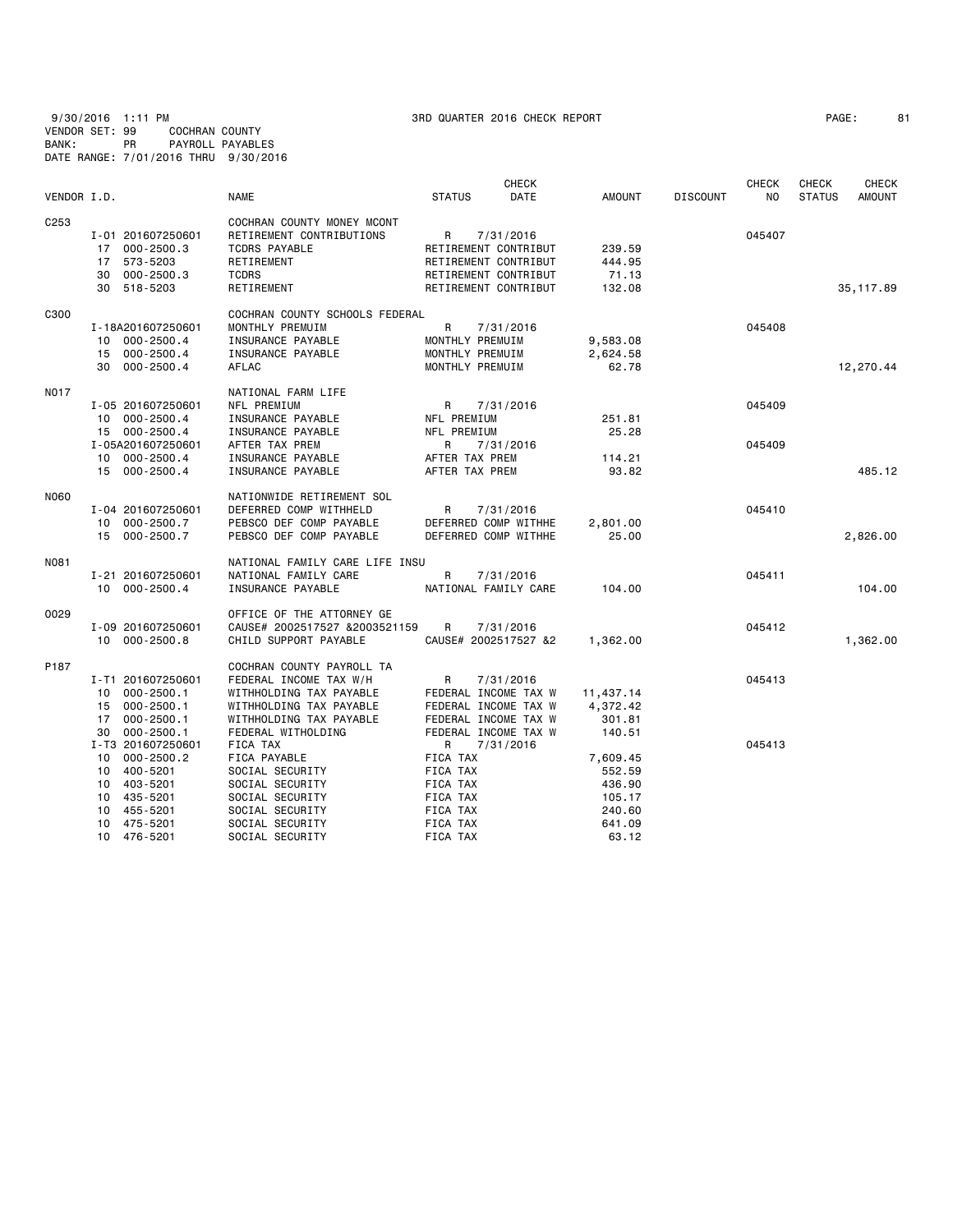9/30/2016 1:11 PM 3RD QUARTER 2016 CHECK REPORT PAGE: 82 VENDOR SET: 99 COCHRAN COUNTY BANK: PR PAYROLL PAYABLES DATE RANGE: 7/01/2016 THRU 9/30/2016

| PAGE : | 82 |  |
|--------|----|--|
|--------|----|--|

|             |    |                   |                            |               | <b>CHECK</b> |               |                 | <b>CHECK</b> | <b>CHECK</b>  | <b>CHECK</b>  |
|-------------|----|-------------------|----------------------------|---------------|--------------|---------------|-----------------|--------------|---------------|---------------|
| VENDOR I.D. |    |                   | <b>NAME</b>                | <b>STATUS</b> | DATE         | <b>AMOUNT</b> | <b>DISCOUNT</b> | NO           | <b>STATUS</b> | <b>AMOUNT</b> |
| P187        |    |                   | COCHRAN COUNTY PAYROLLCONT |               |              |               |                 |              |               |               |
|             |    | I-T3 201607250601 | FICA TAX                   | R             | 7/31/2016    |               |                 | 045413       |               |               |
|             | 10 | 490-5201.001      | SOCIAL SECURITY FICA       | FICA TAX      |              | 64.58         |                 |              |               |               |
|             | 10 | 495-5201          | SOCIAL SECURITY            | FICA TAX      |              | 459.19        |                 |              |               |               |
|             | 10 | 497-5201          | SOCIAL SECURITY            | FICA TAX      |              | 248.03        |                 |              |               |               |
|             | 10 | 499-5201          | SOCIAL SECURITY            | FICA TAX      |              | 646.85        |                 |              |               |               |
|             | 10 | 510-5201          | SOCIAL SECURITY            | FICA TAX      |              | 179.80        |                 |              |               |               |
|             | 10 | 512-5201          | SOCIAL SECURITY            | FICA TAX      |              | 371.41        |                 |              |               |               |
|             | 10 | 516-5201          | SOCIAL SECURITY            | FICA TAX      |              | 221.69        |                 |              |               |               |
|             | 10 | 550-5201          | SOCIAL SECURITY            | FICA TAX      |              | 129.94        |                 |              |               |               |
|             | 10 | 560-5201          | SOCIAL SECURITY            | FICA TAX      |              | 2,392.40      |                 |              |               |               |
|             | 10 | 650-5201          | SOCIAL SECURITY            | FICA TAX      |              | 236.32        |                 |              |               |               |
|             | 10 | 652-5201          | SOCIAL SECURITY            | FICA TAX      |              | 10.62         |                 |              |               |               |
|             | 10 | 660-5201          | SOCIAL SECURITY            | FICA TAX      |              | 148.97        |                 |              |               |               |
|             | 10 | 662-5201          | SOCIAL SECURITY            | FICA TAX      |              | 197.39        |                 |              |               |               |
|             | 10 | 665-5201          | SOCIAL SECURITY            | FICA TAX      |              | 262.78        |                 |              |               |               |
|             | 15 | $000 - 2500.2$    | FICA PAYABLE               | FICA TAX      |              | 2,771.38      |                 |              |               |               |
|             | 15 | 610-5201          | SOCIAL SECURITY            | FICA TAX      |              | 1,078.48      |                 |              |               |               |
|             | 15 | 621-5201          | SOCIAL SECURITY            | FICA TAX      |              | 432.88        |                 |              |               |               |
|             | 15 | 622-5201          | SOCIAL SECURITY            | FICA TAX      |              | 440.95        |                 |              |               |               |
|             | 15 | 623-5201          | SOCIAL SECURITY            | FICA TAX      |              | 445.58        |                 |              |               |               |
|             | 15 | 624-5201          | SOCIAL SECURITY            | FICA TAX      |              | 373.49        |                 |              |               |               |
|             | 17 | $000 - 2500.2$    | FICA PAYABLE               | FICA TAX      |              | 215.74        |                 |              |               |               |
|             | 17 | 573-5201          | SOCIAL SECURITY            | FICA TAX      |              | 215.74        |                 |              |               |               |
|             | 30 | $000 - 2500.2$    | FICA                       | FICA TAX      |              | 63.85         |                 |              |               |               |
|             | 30 | 518-5201          | SOCIAL SECURITY            | FICA TAX      |              | 63.86         |                 |              |               |               |
|             |    | I-T4 201607250601 | MEDICARE TAX               | R             | 7/31/2016    |               |                 | 045413       |               |               |
|             | 10 | $000 - 2500.2$    | FICA PAYABLE               | MEDICARE TAX  |              | 1,779.62      |                 |              |               |               |
|             | 10 | 400-5201          | SOCIAL SECURITY            | MEDICARE TAX  |              | 129.24        |                 |              |               |               |
|             | 10 | 403-5201          | SOCIAL SECURITY            | MEDICARE TAX  |              | 102.17        |                 |              |               |               |
|             | 10 | 435-5201          | SOCIAL SECURITY            | MEDICARE TAX  |              | 24.59         |                 |              |               |               |
|             | 10 | 455-5201          | SOCIAL SECURITY            | MEDICARE TAX  |              | 56.27         |                 |              |               |               |
|             | 10 | 475-5201          | SOCIAL SECURITY            | MEDICARE TAX  |              | 149.93        |                 |              |               |               |
|             | 10 | 476-5201          | SOCIAL SECURITY            | MEDICARE TAX  |              | 14.76         |                 |              |               |               |
|             | 10 | 490-5201.001      | SOCIAL SECURITY FICA       | MEDICARE TAX  |              | 15.10         |                 |              |               |               |
|             | 10 | 495-5201          | SOCIAL SECURITY            | MEDICARE TAX  |              | 107.39        |                 |              |               |               |
|             | 10 | 497-5201          | SOCIAL SECURITY            | MEDICARE TAX  |              | 58.01         |                 |              |               |               |
|             | 10 | 499-5201          | SOCIAL SECURITY            | MEDICARE TAX  |              | 151.28        |                 |              |               |               |
|             | 10 | 510-5201          | SOCIAL SECURITY            | MEDICARE TAX  |              | 42.05         |                 |              |               |               |
|             | 10 | 512-5201          | SOCIAL SECURITY            | MEDICARE TAX  |              | 86.87         |                 |              |               |               |
|             | 10 | 516-5201          | SOCIAL SECURITY            | MEDICARE TAX  |              | 51.84         |                 |              |               |               |
|             | 10 | 550-5201          | SOCIAL SECURITY            | MEDICARE TAX  |              | 30.39         |                 |              |               |               |
|             | 10 | 560-5201          | SOCIAL SECURITY            | MEDICARE TAX  |              | 559.53        |                 |              |               |               |
|             | 10 | 650-5201          | SOCIAL SECURITY            | MEDICARE TAX  |              | 55.26         |                 |              |               |               |
|             | 10 | 652-5201          | SOCIAL SECURITY            | MEDICARE TAX  |              | 2.48          |                 |              |               |               |
|             | 10 | 660-5201          | SOCIAL SECURITY            | MEDICARE TAX  |              | 34.84         |                 |              |               |               |
|             | 10 | 662-5201          | SOCIAL SECURITY            | MEDICARE TAX  |              | 46.17         |                 |              |               |               |
|             | 10 | 665-5201          | SOCIAL SECURITY            | MEDICARE TAX  |              | 61.46         |                 |              |               |               |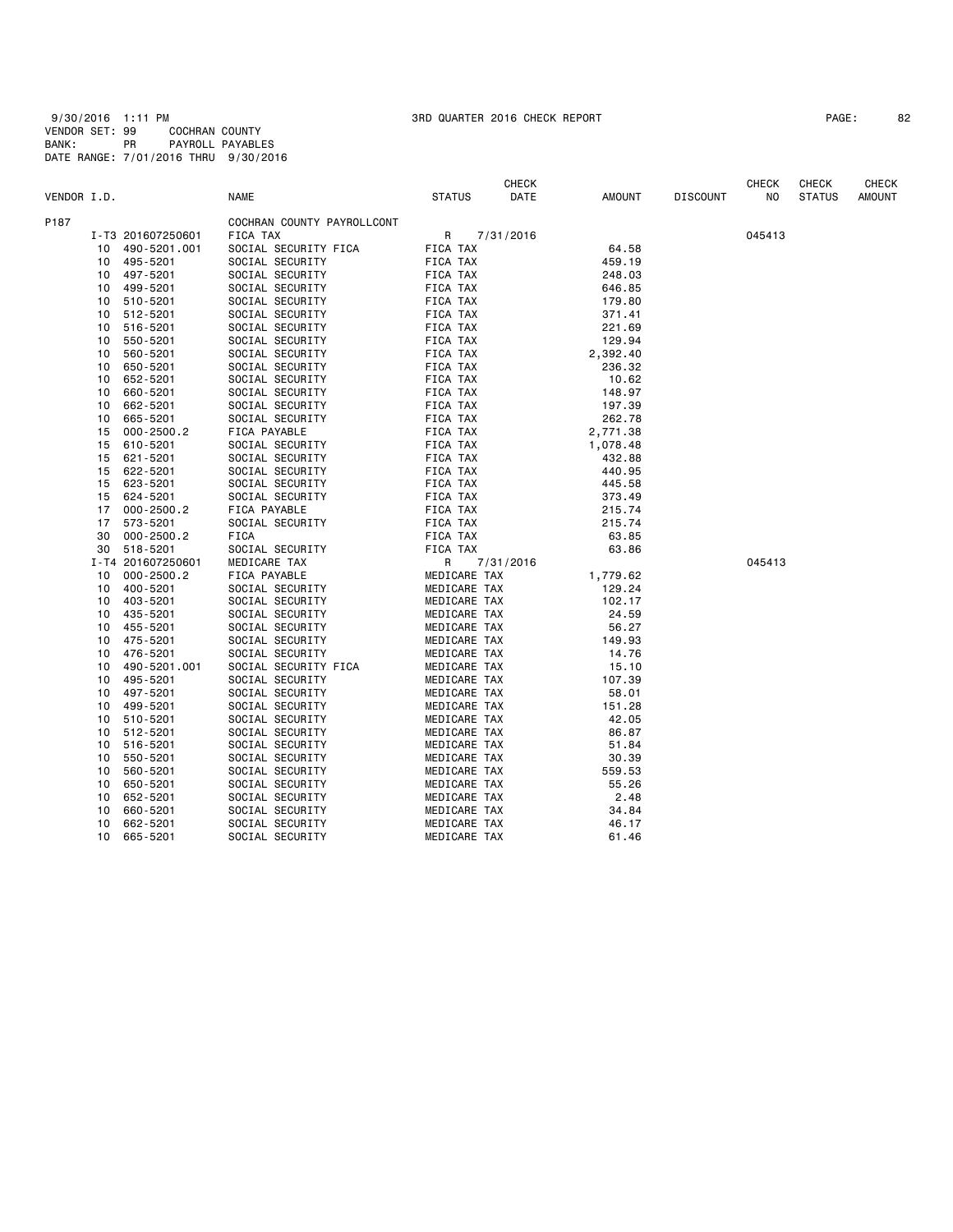| PAGE : |  | 8 |
|--------|--|---|
|--------|--|---|

|             |                      |                            |                          | <b>CHECK</b> |               |                 | <b>CHECK</b>   | <b>CHECK</b>  | <b>CHECK</b>  |
|-------------|----------------------|----------------------------|--------------------------|--------------|---------------|-----------------|----------------|---------------|---------------|
| VENDOR I.D. |                      | <b>NAME</b>                | <b>STATUS</b>            | DATE         | <b>AMOUNT</b> | <b>DISCOUNT</b> | N <sub>0</sub> | <b>STATUS</b> | <b>AMOUNT</b> |
| P187        |                      | COCHRAN COUNTY PAYROLLCONT |                          |              |               |                 |                |               |               |
|             | I-T4 201607250601    | MEDICARE TAX               | R                        | 7/31/2016    |               |                 | 045413         |               |               |
|             | $000 - 2500.2$<br>15 | FICA PAYABLE               | MEDICARE TAX             |              | 648.15        |                 |                |               |               |
|             | 610-5201<br>15       | SOCIAL SECURITY            | MEDICARE TAX             |              | 252.21        |                 |                |               |               |
|             | 621-5201<br>15       | SOCIAL SECURITY            | MEDICARE TAX             |              | 101.24        |                 |                |               |               |
|             | 622-5201<br>15       | SOCIAL SECURITY            | MEDICARE TAX             |              | 103.13        |                 |                |               |               |
|             | 15<br>623-5201       | SOCIAL SECURITY            | MEDICARE TAX             |              | 104.21        |                 |                |               |               |
|             | 15<br>624-5201       | SOCIAL SECURITY            | MEDICARE TAX             |              | 87.35         |                 |                |               |               |
|             | $000 - 2500.2$<br>17 | FICA PAYABLE               | MEDICARE TAX             |              | 50.46         |                 |                |               |               |
|             | 573-5201<br>17       | SOCIAL SECURITY            | MEDICARE TAX             |              | 50.46         |                 |                |               |               |
|             | $000 - 2500.2$<br>30 | <b>FICA</b>                | MEDICARE TAX             |              | 14.94         |                 |                |               |               |
|             | 518-5201<br>30       | SOCIAL SECURITY            | MEDICARE TAX             |              | 14.94         |                 |                |               | 42,559.06     |
| T218        |                      | TEXAS ASS'N OF COUNTIES    |                          |              |               |                 |                |               |               |
|             | I-11 201607250601    | <b>EMPLOYEE PREMIUMS</b>   | R                        | 7/31/2016    |               |                 | 045414         |               |               |
|             | 400-5202<br>10       | GROUP INSURANCE            | EMPLOYEE PREMIUMS        |              | 1,490.30      |                 |                |               |               |
|             | 403-5202<br>10       | GROUP INSURANCE            | <b>EMPLOYEE PREMIUMS</b> |              | 1,601.76      |                 |                |               |               |
|             | 455-5202<br>10       | GROUP INSURANCE            | EMPLOYEE PREMIUMS        |              | 800.88        |                 |                |               |               |
|             | 475-5202<br>10       | GROUP INSURANCE            | EMPLOYEE PREMIUMS        |              | 1,601.76      |                 |                |               |               |
|             | 495-5202<br>10       | GROUP INSURANCE            | EMPLOYEE PREMIUMS        |              | 1,601.76      |                 |                |               |               |
|             | 497-5202<br>10       | GROUP INSURANCE            | EMPLOYEE PREMIUMS        |              | 800.88        |                 |                |               |               |
|             | 499-5202<br>10       | GROUP INSURANCE            | EMPLOYEE PREMIUMS        |              | 2,402.64      |                 |                |               |               |
|             | 510-5202<br>10       | GROUP INSURANCE            | <b>EMPLOYEE PREMIUMS</b> |              | 800.88        |                 |                |               |               |
|             | 512-5202<br>10       | GROUP INSURANCE            | EMPLOYEE PREMIUMS        |              | 1,601.76      |                 |                |               |               |
|             | 516-5202<br>10       | GROUP INSURANCE [50%]      | EMPLOYEE PREMIUMS        |              | 816.47        |                 |                |               |               |
|             | 550-5202<br>10       | GROUP INSURANCE            | EMPLOYEE PREMIUMS        |              | 800.88        |                 |                |               |               |
|             | 560-5202<br>10       | GROUP INSURANCE            | EMPLOYEE PREMIUMS        |              | 8,809.68      |                 |                |               |               |
|             | 650-5202<br>10       | GROUP INSURANCE            | EMPLOYEE PREMIUMS        |              | 839.79        |                 |                |               |               |
|             | 652-5202<br>10       | GROUP INSURANCE            | EMPLOYEE PREMIUMS        |              | 38.91         |                 |                |               |               |
|             | 660-5202<br>10       | GROUP INSURANCE [35%]      | EMPLOYEE PREMIUMS        |              | 549.70        |                 |                |               |               |
|             | 662-5202<br>10       | GROUP INSURANCE            | EMPLOYEE PREMIUMS        |              | 723.06        |                 |                |               |               |
|             | 665-5202<br>10       | GROUP INSURANCE            | EMPLOYEE PREMIUMS        |              | 800.88        |                 |                |               |               |
|             | 610-5202<br>15       | GROUP INSURANCE            | EMPLOYEE PREMIUMS        |              | 3,314.98      |                 |                |               |               |
|             | 621-5202<br>15       | GROUP INSURANCE            | EMPLOYEE PREMIUMS        |              | 1,601.76      |                 |                |               |               |
|             | 622-5202<br>15       | GROUP INSURANCE            | EMPLOYEE PREMIUMS        |              | 1,601.76      |                 |                |               |               |
|             | 623-5202<br>15       | GROUP INSURANCE            | EMPLOYEE PREMIUMS        |              | 1,601.76      |                 |                |               |               |
|             | 624-5202<br>15       | GROUP INSURANCE            | EMPLOYEE PREMIUMS        |              | 1,601.76      |                 |                |               |               |
|             | 573-5202<br>17       | GROUP HEALTH INSURANCE     | EMPLOYEE PREMIUMS        |              | 800.88        |                 |                |               |               |
|             | 518-5202<br>30       | GROUP INSURANCE [15%]      | EMPLOYEE PREMIUMS        |              | 235.59        |                 |                |               |               |
|             | I-12 201607250601    | GROUP LIFE INSURANCE       | R                        | 7/31/2016    |               |                 | 045414         |               |               |
|             | 400-5202<br>10       | GROUP INSURANCE            | GROUP LIFE INSURANCE     |              | 5.37          |                 |                |               |               |
|             | 403-5202<br>10       | GROUP INSURANCE            | GROUP LIFE INSURANCE     |              | 5.78          |                 |                |               |               |
|             | 455-5202<br>10       | GROUP INSURANCE            | GROUP LIFE INSURANCE     |              | 2.89          |                 |                |               |               |
|             | 475-5202<br>10       | GROUP INSURANCE            | GROUP LIFE INSURANCE     |              | 5.78          |                 |                |               |               |
|             | 495-5202<br>10       | GROUP INSURANCE            | GROUP LIFE INSURANCE     |              | 5.78          |                 |                |               |               |
|             | 497-5202<br>10       | GROUP INSURANCE            | GROUP LIFE INSURANCE     |              | 2.89          |                 |                |               |               |
|             | 499-5202<br>10       | GROUP INSURANCE            | GROUP LIFE INSURANCE     |              | 8.67          |                 |                |               |               |
|             | 510-5202<br>10       | GROUP INSURANCE            | GROUP LIFE INSURANCE     |              | 2.89          |                 |                |               |               |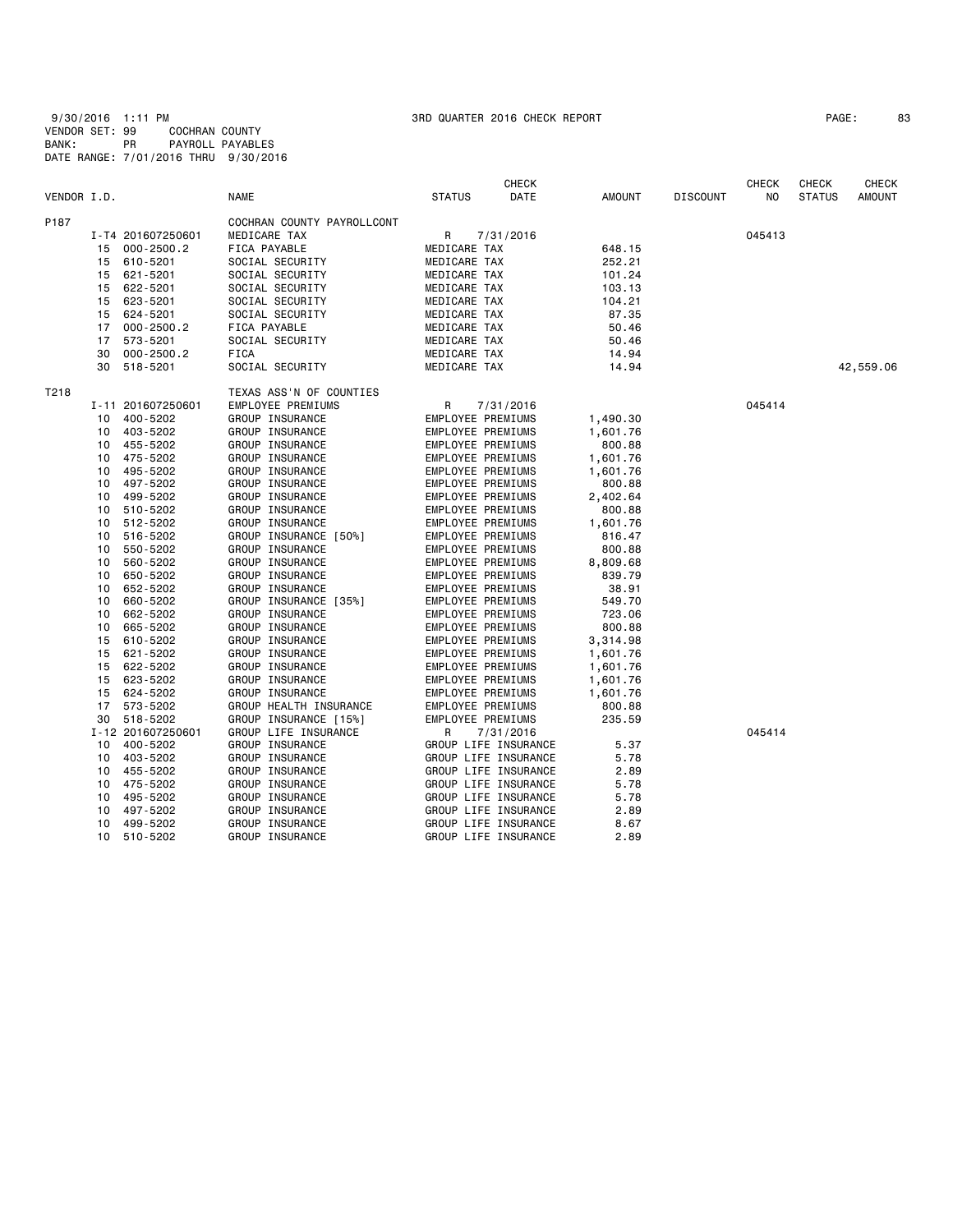|                  |                   |                                | <b>CHECK</b>          |               |                 | <b>CHECK</b>   | <b>CHECK</b>  | <b>CHECK</b>  |
|------------------|-------------------|--------------------------------|-----------------------|---------------|-----------------|----------------|---------------|---------------|
| VENDOR I.D.      |                   | <b>NAME</b>                    | <b>STATUS</b><br>DATE | <b>AMOUNT</b> | <b>DISCOUNT</b> | N <sub>O</sub> | <b>STATUS</b> | <b>AMOUNT</b> |
| T218             |                   | TEXAS ASS'N OF COUNTIECONT     |                       |               |                 |                |               |               |
|                  | I-12 201607250601 | GROUP LIFE INSURANCE           | R<br>7/31/2016        |               |                 | 045414         |               |               |
|                  | 10 512-5202       | GROUP INSURANCE                | GROUP LIFE INSURANCE  | 5.78          |                 |                |               |               |
|                  | 516-5202<br>10    | GROUP INSURANCE [50%]          | GROUP LIFE INSURANCE  | 2.95          |                 |                |               |               |
|                  | 10 550-5202       | GROUP INSURANCE                | GROUP LIFE INSURANCE  | 2.89          |                 |                |               |               |
|                  | 560-5202<br>10    | GROUP INSURANCE                | GROUP LIFE INSURANCE  | 31.79         |                 |                |               |               |
|                  | 650-5202<br>10    | GROUP INSURANCE                | GROUP LIFE INSURANCE  | 3.03          |                 |                |               |               |
|                  | 652-5202<br>10    | GROUP INSURANCE                | GROUP LIFE INSURANCE  | 0.14          |                 |                |               |               |
|                  |                   |                                |                       |               |                 |                |               |               |
|                  | 660-5202<br>10    | GROUP INSURANCE [35%]          | GROUP LIFE INSURANCE  | 1.98          |                 |                |               |               |
|                  | 662-5202<br>10    | GROUP INSURANCE                | GROUP LIFE INSURANCE  | 2.61          |                 |                |               |               |
|                  | 665-5202<br>10    | GROUP INSURANCE                | GROUP LIFE INSURANCE  | 2.89          |                 |                |               |               |
|                  | 610-5202<br>15    | GROUP INSURANCE                | GROUP LIFE INSURANCE  | 9.80          |                 |                |               |               |
|                  | 621-5202<br>15    | GROUP INSURANCE                | GROUP LIFE INSURANCE  | 5.78          |                 |                |               |               |
|                  | 622-5202<br>15    | GROUP INSURANCE                | GROUP LIFE INSURANCE  | 5.78          |                 |                |               |               |
|                  | 623-5202<br>15    | GROUP INSURANCE                | GROUP LIFE INSURANCE  | 5.78          |                 |                |               |               |
|                  | 624-5202<br>15    | GROUP INSURANCE                | GROUP LIFE INSURANCE  | 4.77          |                 |                |               |               |
|                  | 573-5202<br>17    | GROUP HEALTH INSURANCE         | GROUP LIFE INSURANCE  | 2.89          |                 |                |               |               |
|                  | 518-5202<br>30    | GROUP INSURANCE [15%]          | GROUP LIFE INSURANCE  | 0.85          |                 |                |               |               |
|                  | I-15 201607250601 | DEPENDENT HEALTH PREM WITHHELD | R<br>7/31/2016        |               |                 | 045414         |               |               |
|                  | 10 000-2500.4     | INSURANCE PAYABLE              | DEPENDENT HEALTH PRE  | 2,630.20      |                 |                |               |               |
|                  | 15 000-2500.4     | INSURANCE PAYABLE              | DEPENDENT HEALTH PRE  | 880.96        |                 |                |               | 40,481.40     |
| C <sub>253</sub> |                   | COCHRAN COUNTY MONEY MKT       |                       |               |                 |                |               |               |
|                  | I-201607250602    | NON-DEPT SUPP DEATH            | R<br>7/31/2016        |               |                 | 045415         |               |               |
|                  | 10 409-5207       | SUPPLEMENTAL DEATH BENEFITS    | NON-DEPT SUPP DEATH   | 1,861.25      |                 |                |               | 1,861.25      |
| C <sub>253</sub> |                   | COCHRAN COUNTY MONEY MKT       |                       |               |                 |                |               |               |
|                  | I-201607250603    | NON-DEPT SUPP DEATH ADJ        | R<br>7/31/2016        |               |                 | 045416         |               |               |
|                  | 10 409-5207       | SUPPLEMENTAL DEATH BENEFITS    | NON-DEPT SUPP DEATH/  | 140.47        |                 |                |               | 140.47        |
|                  |                   |                                |                       |               |                 |                |               |               |
| A067             |                   | AMERICAN FAMILY LIFE ASSURANCE |                       |               |                 |                |               |               |
|                  | I-08 201608240604 | MONTHLY PREMIUM                | R<br>8/31/2016        |               |                 | 045524         |               |               |
|                  | 10 000-2500.4     | INSURANCE PAYABLE              | MONTHLY PREMIUM       | 694.01        |                 |                |               |               |
|                  | 15 000-2500.4     | INSURANCE PAYABLE              | MONTHLY PREMIUM       | 306.49        |                 |                |               |               |
|                  | 30 000-2500.4     | <b>AFLAC</b>                   | MONTHLY PREMIUM       | 8.27          |                 |                |               |               |
|                  | I-08A201608240604 | MONTHLY PREMIUM                | R<br>8/31/2016        |               |                 | 045524         |               |               |
|                  | 10 000-2500.4     | INSURANCE PAYABLE              | MONTHLY PREMIUM       | 200.46        |                 |                |               | 1,209.23      |
| C091             |                   | COMPBENEFITS                   |                       |               |                 |                |               |               |
|                  | I-17A201608240604 | VISION MONTHLY PREMIUM         | R<br>8/31/2016        |               |                 | 045525         |               |               |
|                  | 10 000-2500.4     | INSURANCE PAYABLE              | VISION MONTHLY PREMI  | 38.14         |                 |                |               | 38.14         |
| C253             |                   | COCHRAN COUNTY MONEY MKT       |                       |               |                 |                |               |               |
|                  | I-01 201608240604 | RETIREMENT CONTRIBUTIONS       | R<br>8/31/2016        |               |                 | 045526         |               |               |
|                  | 000-2500.3<br>10  | <b>TCDRS PAYABLE</b>           | RETIREMENT CONTRIBUT  | 8,446.30      |                 |                |               |               |
|                  | 400-5203<br>10    | RETIREMENT                     | RETIREMENT CONTRIBUT  | 1,158.65      |                 |                |               |               |
|                  | 403-5203<br>10    | RETIREMENT                     | RETIREMENT CONTRIBUT  |               |                 |                |               |               |
|                  |                   |                                |                       | 1,049.55      |                 |                |               |               |
|                  | 10<br>435-5203    | RETIREMENT                     | RETIREMENT CONTRIBUT  | 220.51        |                 |                |               |               |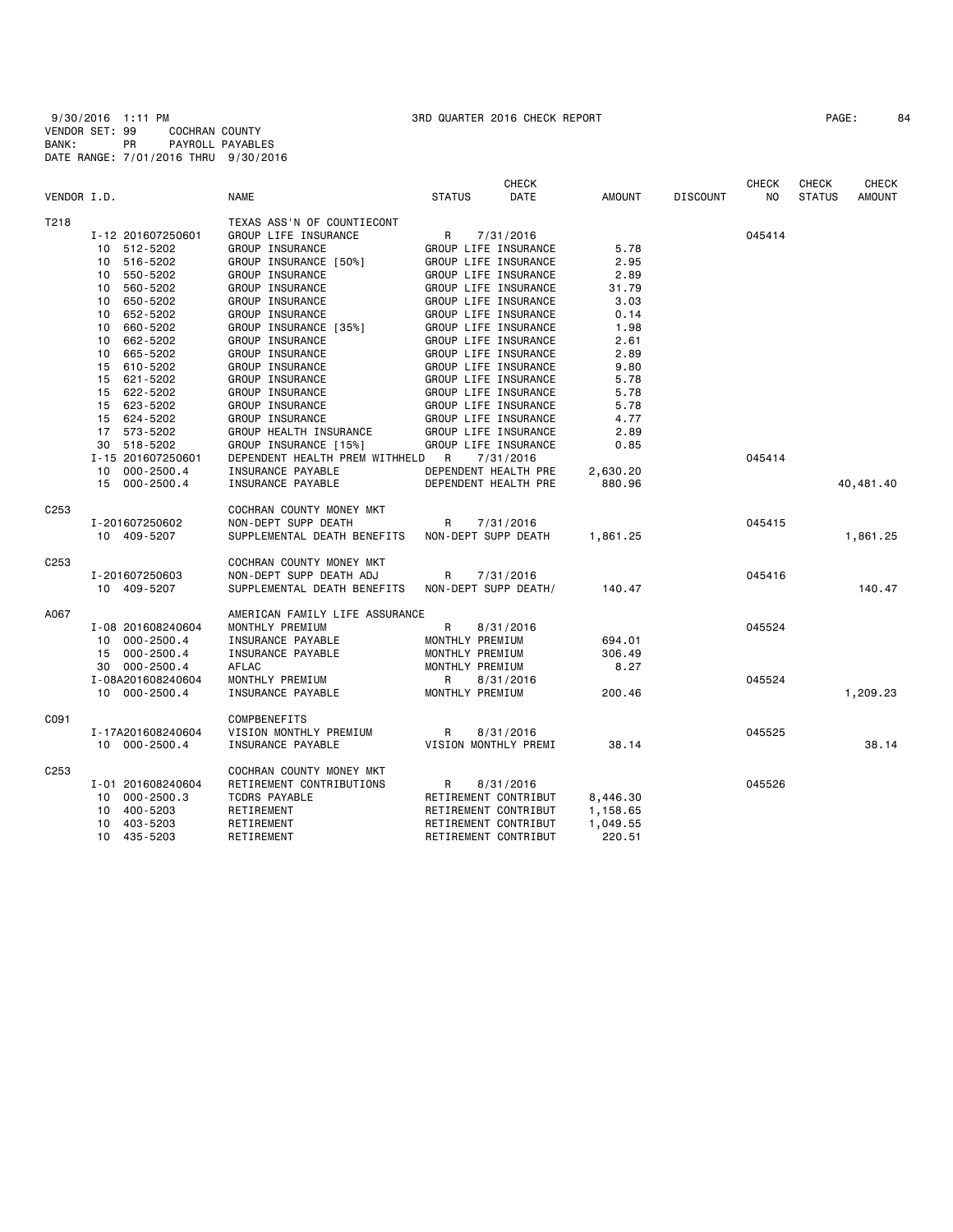| PAGE : |  | 8 |
|--------|--|---|
|--------|--|---|

| VENDOR I.D. |    |                   | <b>NAME</b>                    | <b>STATUS</b>        | <b>CHECK</b><br>DATE | <b>AMOUNT</b> | <b>DISCOUNT</b> | <b>CHECK</b><br>N <sub>O</sub> | CHECK<br><b>STATUS</b> | <b>CHECK</b><br><b>AMOUNT</b> |
|-------------|----|-------------------|--------------------------------|----------------------|----------------------|---------------|-----------------|--------------------------------|------------------------|-------------------------------|
| C253        |    |                   | COCHRAN COUNTY MONEY MCONT     |                      |                      |               |                 |                                |                        |                               |
|             |    | I-01 201608240604 | RETIREMENT CONTRIBUTIONS       | R                    | 8/31/2016            |               |                 | 045526                         |                        |                               |
|             | 10 | 455-5203          | RETIREMENT                     | RETIREMENT CONTRIBUT |                      | 494.09        |                 |                                |                        |                               |
|             | 10 | 475-5203          | RETIREMENT                     | RETIREMENT CONTRIBUT |                      | 1,344.80      |                 |                                |                        |                               |
|             | 10 | 476-5203          | RETIREMENT                     | RETIREMENT CONTRIBUT |                      | 132.34        |                 |                                |                        |                               |
|             | 10 | 490-5203.001      | RETIREMENT                     | RETIREMENT CONTRIBUT |                      | 134.37        |                 |                                |                        |                               |
|             | 10 | 495-5203          | RETIREMENT                     | RETIREMENT CONTRIBUT |                      | 962.80        |                 |                                |                        |                               |
|             | 10 | 497-5203          | RETIREMENT                     | RETIREMENT CONTRIBUT |                      | 542.23        |                 |                                |                        |                               |
|             | 10 | 499-5203          | RETIREMENT                     | RETIREMENT CONTRIBUT |                      | 1,368.57      |                 |                                |                        |                               |
|             | 10 | 510-5203          | RETIREMENT                     | RETIREMENT CONTRIBUT |                      | 377.00        |                 |                                |                        |                               |
|             | 10 | 512-5203          | RETIREMENT                     | RETIREMENT CONTRIBUT |                      | 848.73        |                 |                                |                        |                               |
|             | 10 | 516-5203          | RETIREMENT                     | RETIREMENT CONTRIBUT |                      | 460.47        |                 |                                |                        |                               |
|             | 10 | 550-5203          | RETIREMENT                     | RETIREMENT CONTRIBUT |                      | 354.17        |                 |                                |                        |                               |
|             | 10 | 560-5203          | RETIREMENT                     | RETIREMENT CONTRIBUT |                      | 4,586.49      |                 |                                |                        |                               |
|             | 10 | 650-5203          | RETIREMENT                     | RETIREMENT CONTRIBUT |                      | 482.94        |                 |                                |                        |                               |
|             | 10 | 652-5203          | RETIREMENT                     | RETIREMENT CONTRIBUT |                      | 22.27         |                 |                                |                        |                               |
|             | 10 | 660-5203          | RETIREMENT                     | RETIREMENT CONTRIBUT |                      | 309.59        |                 |                                |                        |                               |
|             | 10 | 662-5203          | RETIREMENT                     | RETIREMENT CONTRIBUT |                      | 413.87        |                 |                                |                        |                               |
|             | 10 | 665-5203          | RETIREMENT                     | RETIREMENT CONTRIBUT |                      | 422.60        |                 |                                |                        |                               |
|             | 15 | $000 - 2500.3$    | <b>TCDRS PAYABLE</b>           | RETIREMENT CONTRIBUT |                      | 3,207.26      |                 |                                |                        |                               |
|             | 15 | 610-5203          | RETIREMENT                     | RETIREMENT CONTRIBUT |                      | 2,261.31      |                 |                                |                        |                               |
|             | 15 | 621-5203          | RETIREMENT                     | RETIREMENT CONTRIBUT |                      | 907.65        |                 |                                |                        |                               |
|             | 15 | 622-5203          | RETIREMENT                     | RETIREMENT CONTRIBUT |                      | 923.02        |                 |                                |                        |                               |
|             | 15 | 623-5203          | RETIREMENT                     | RETIREMENT CONTRIBUT |                      | 940.20        |                 |                                |                        |                               |
|             | 15 | 624-5203          | RETIREMENT                     | RETIREMENT CONTRIBUT |                      | 924.14        |                 |                                |                        |                               |
|             | 17 | $000 - 2500.3$    | <b>TCDRS PAYABLE</b>           | RETIREMENT CONTRIBUT |                      | 240.27        |                 |                                |                        |                               |
|             | 17 | 573-5203          | RETIREMENT                     | RETIREMENT CONTRIBUT |                      | 446.22        |                 |                                |                        |                               |
|             | 30 | $000 - 2500.3$    | <b>TCDRS</b>                   | RETIREMENT CONTRIBUT |                      | 71.45         |                 |                                |                        |                               |
|             | 30 | 518-5203          | RETIREMENT                     | RETIREMENT CONTRIBUT |                      | 132.67        |                 |                                |                        | 34, 186.53                    |
| C300        |    |                   | COCHRAN COUNTY SCHOOLS FEDERAL |                      |                      |               |                 |                                |                        |                               |
|             |    | I-18A201608240604 | MONTHLY PREMUIM                | R                    | 8/31/2016            |               |                 | 045527                         |                        |                               |
|             | 10 | $000 - 2500.4$    | INSURANCE PAYABLE              | MONTHLY PREMUIM      |                      | 10, 171.31    |                 |                                |                        |                               |
|             | 15 | $000 - 2500.4$    | INSURANCE PAYABLE              | MONTHLY PREMUIM      |                      | 2,536.28      |                 |                                |                        |                               |
|             | 30 | $000 - 2500.4$    | AFLAC                          | MONTHLY PREMUIM      |                      | 62.80         |                 |                                |                        | 12,770.39                     |
| NO17        |    |                   | NATIONAL FARM LIFE             |                      |                      |               |                 |                                |                        |                               |
|             |    | I-05 201608240604 | NFL PREMIUM                    | R                    | 8/31/2016            |               |                 | 045528                         |                        |                               |
|             |    | 10 000-2500.4     | INSURANCE PAYABLE              | NFL PREMIUM          |                      | 251.81        |                 |                                |                        |                               |
|             |    | 15 000-2500.4     | INSURANCE PAYABLE              | NFL PREMIUM          |                      | 25.28         |                 |                                |                        |                               |
|             |    | I-05A201608240604 | AFTER TAX PREM                 | R                    | 8/31/2016            |               |                 | 045528                         |                        |                               |
|             | 10 | 000-2500.4        | INSURANCE PAYABLE              | AFTER TAX PREM       |                      | 114.21        |                 |                                |                        |                               |
|             | 15 | 000-2500.4        | INSURANCE PAYABLE              | AFTER TAX PREM       |                      | 93.82         |                 |                                |                        | 485.12                        |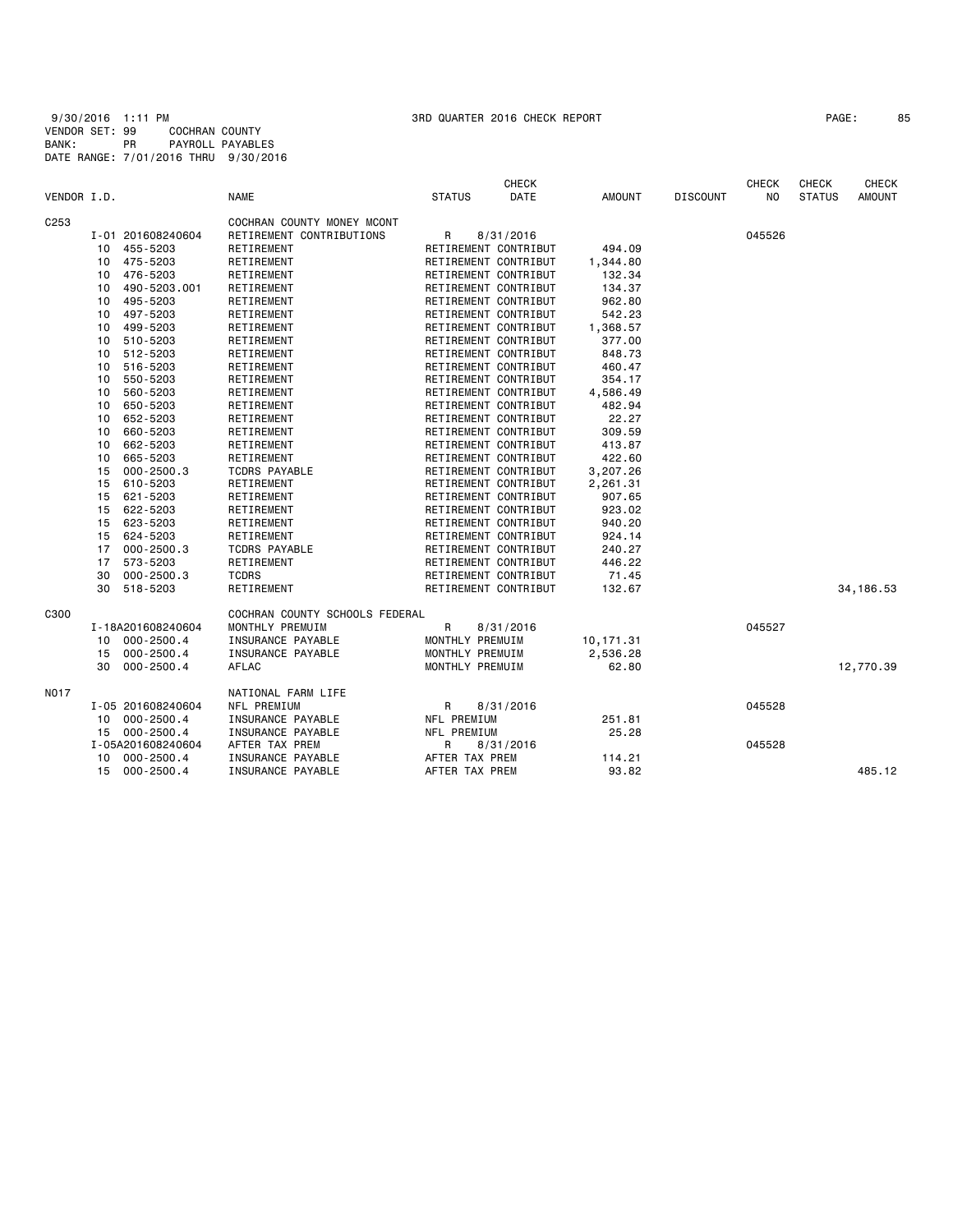9/30/2016 1:11 PM 3RD QUARTER 2016 CHECK REPORT PAGE: 86 VENDOR SET: 99 COCHRAN COUNTY BANK: PR PAYROLL PAYABLES DATE RANGE: 7/01/2016 THRU 9/30/2016

| VENDOR I.D. |                                                                                                                                           | <b>NAME</b>                                                                                                                          | <b>STATUS</b>                                                        | <b>CHECK</b><br>DATE                                                              | AMOUNT                                                     | <b>DISCOUNT</b> | <b>CHECK</b><br>ΝO | <b>CHECK</b><br><b>STATUS</b> | <b>CHECK</b><br><b>AMOUNT</b> |
|-------------|-------------------------------------------------------------------------------------------------------------------------------------------|--------------------------------------------------------------------------------------------------------------------------------------|----------------------------------------------------------------------|-----------------------------------------------------------------------------------|------------------------------------------------------------|-----------------|--------------------|-------------------------------|-------------------------------|
| <b>N060</b> | I-04 201608240604<br>10 000-2500.7<br>15 000-2500.7                                                                                       | NATIONWIDE RETIREMENT SOL<br>DEFERRED COMP WITHHELD<br>PEBSCO DEF COMP PAYABLE<br>PEBSCO DEF COMP PAYABLE                            | R                                                                    | 8/31/2016<br>DEFERRED COMP WITHHE<br>DEFERRED COMP WITHHE                         | 2,801.00<br>25.00                                          |                 | 045529             |                               | 2,826.00                      |
| N081        | I-21 201608240604<br>10 000-2500.4                                                                                                        | NATIONAL FAMILY CARE LIFE INSU<br>NATIONAL FAMILY CARE<br>INSURANCE PAYABLE                                                          | R                                                                    | 8/31/2016<br>NATIONAL FAMILY CARE                                                 | 104.00                                                     |                 | 045530             |                               | 104,00                        |
| 0029        | I-09 201608240604<br>10 000-2500.8                                                                                                        | OFFICE OF THE ATTORNEY GE<br>CAUSE# 2002517527 &2003521159<br>CHILD SUPPORT PAYABLE                                                  | R                                                                    | 8/31/2016<br>CAUSE# 2002517527 &2                                                 | 1,362.00                                                   |                 | 045531             |                               | 1,362.00                      |
| P187        | I-T1 201608240604<br>$000 - 2500.1$<br>10<br>$000 - 2500.1$<br>15<br>$000 - 2500.1$<br>17                                                 | COCHRAN COUNTY PAYROLL TA<br>FEDERAL INCOME TAX W/H<br>WITHHOLDING TAX PAYABLE<br>WITHHOLDING TAX PAYABLE<br>WITHHOLDING TAX PAYABLE | R                                                                    | 8/31/2016<br>FEDERAL INCOME TAX W<br>FEDERAL INCOME TAX W<br>FEDERAL INCOME TAX W | 10,981.86<br>4,359.27<br>302.27                            |                 | 045532             |                               |                               |
|             | $000 - 2500.1$<br>30<br>I-T3 201608240604<br>$000 - 2500.2$<br>10<br>400-5201<br>10<br>403-5201<br>10<br>10<br>435-5201<br>10<br>455-5201 | FEDERAL WITHOLDING<br>FICA TAX<br>FICA PAYABLE<br>SOCIAL SECURITY<br>SOCIAL SECURITY<br>SOCIAL SECURITY<br>SOCIAL SECURITY           | R<br>FICA TAX<br>FICA TAX<br>FICA TAX<br>FICA TAX<br>FICA TAX        | FEDERAL INCOME TAX W<br>8/31/2016                                                 | 140.70<br>7,348.47<br>552.59<br>431.88<br>105.17<br>235.64 |                 | 045532             |                               |                               |
|             | 475-5201<br>10<br>476-5201<br>10<br>490-5201.001<br>10<br>495-5201<br>10<br>497-5201<br>10<br>499-5201<br>10                              | SOCIAL SECURITY<br>SOCIAL SECURITY<br>SOCIAL SECURITY FICA<br>SOCIAL SECURITY<br>SOCIAL SECURITY<br>SOCIAL SECURITY                  | FICA TAX<br>FICA TAX<br>FICA TAX<br>FICA TAX<br>FICA TAX<br>FICA TAX |                                                                                   | 641.37<br>63.12<br>64.08<br>459.19<br>258.61<br>645.93     |                 |                    |                               |                               |
|             | 510-5201<br>10<br>512-5201<br>10<br>516-5201<br>10<br>550-5201<br>10<br>10<br>560-5201                                                    | SOCIAL SECURITY<br>SOCIAL SECURITY<br>SOCIAL SECURITY<br>SOCIAL SECURITY<br>SOCIAL SECURITY                                          | FICA TAX<br>FICA TAX<br>FICA TAX<br>FICA TAX<br>FICA TAX             |                                                                                   | 179.80<br>388.32<br>221.79<br>129.94<br>2,096.68           |                 |                    |                               |                               |
|             | 10<br>650-5201<br>10<br>652-5201<br>660-5201<br>10<br>662-5201<br>10<br>665-5201<br>10                                                    | SOCIAL SECURITY<br>SOCIAL SECURITY<br>SOCIAL SECURITY<br>SOCIAL SECURITY<br>SOCIAL SECURITY                                          | FICA TAX<br>FICA TAX<br>FICA TAX<br>FICA TAX<br>FICA TAX             |                                                                                   | 230.32<br>10.62<br>149.07<br>221.20<br>263.16              |                 |                    |                               |                               |
|             | $000 - 2500.2$<br>15<br>610-5201<br>15<br>621-5201<br>15<br>622-5201<br>15<br>623-5201<br>15                                              | FICA PAYABLE<br>SOCIAL SECURITY<br>SOCIAL SECURITY<br>SOCIAL SECURITY<br>SOCIAL SECURITY                                             | FICA TAX<br>FICA TAX<br>FICA TAX<br>FICA TAX<br>FICA TAX             |                                                                                   | 2,765.52<br>1,078.48<br>432.88<br>435.09<br>445.58         |                 |                    |                               |                               |
|             | 624-5201<br>15<br>17 <sub>1</sub><br>$000 - 2500.2$                                                                                       | SOCIAL SECURITY<br>FICA PAYABLE                                                                                                      | FICA TAX<br><b>FICA TAX</b>                                          |                                                                                   | 373.49<br>215.97                                           |                 |                    |                               |                               |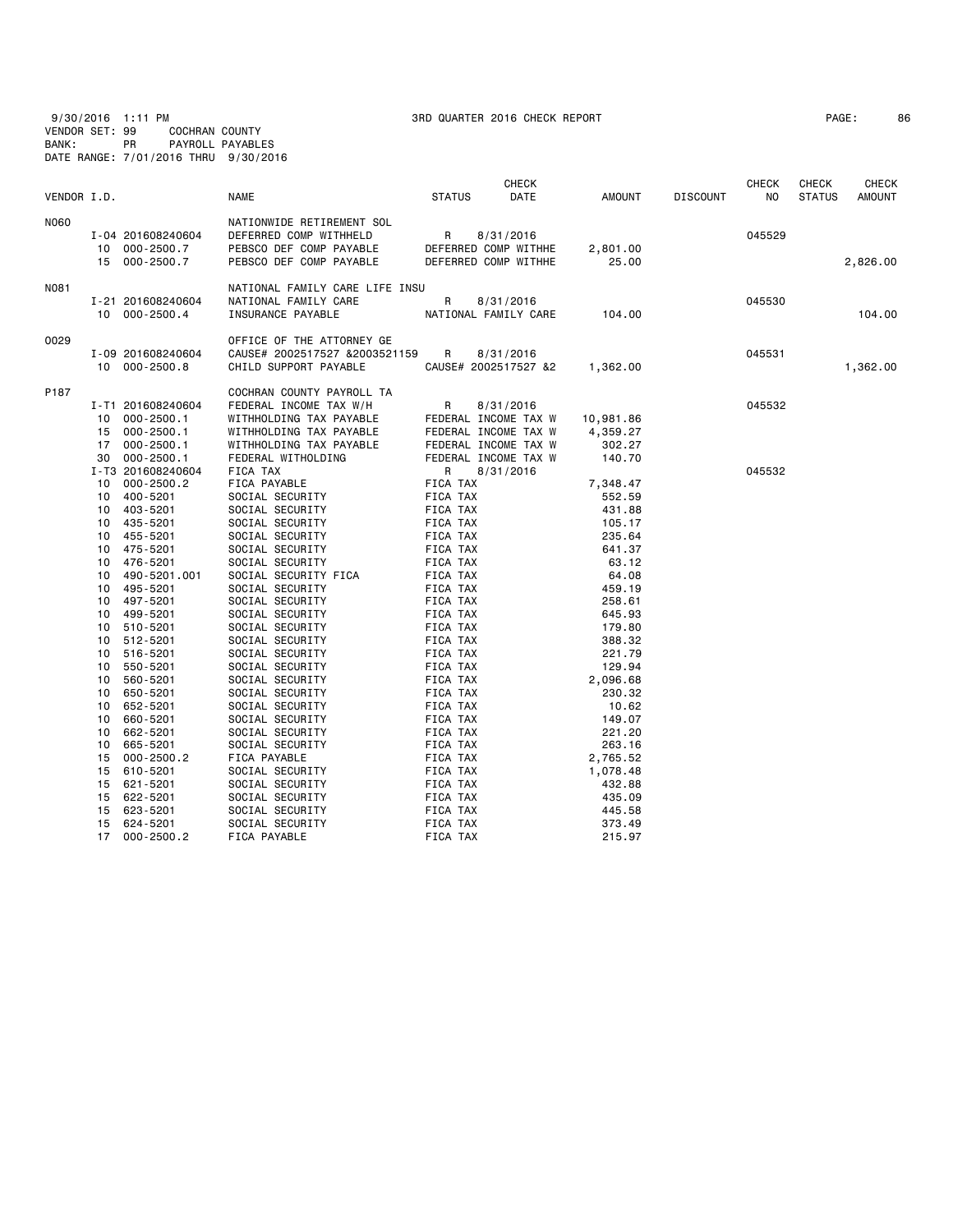9/30/2016 1:11 PM 3RD QUARTER 2016 CHECK REPORT PAGE: 87 VENDOR SET: 99 COCHRAN COUNTY BANK: PR PAYROLL PAYABLES DATE RANGE: 7/01/2016 THRU 9/30/2016

| PAGE: |  | 8 |
|-------|--|---|
|-------|--|---|

|             |    |                   |                            |                          | <b>CHECK</b> |          |                 | <b>CHECK</b> | <b>CHECK</b>  | CHECK         |
|-------------|----|-------------------|----------------------------|--------------------------|--------------|----------|-----------------|--------------|---------------|---------------|
| VENDOR I.D. |    |                   | NAME                       | <b>STATUS</b>            | DATE         | AMOUNT   | <b>DISCOUNT</b> | NO.          | <b>STATUS</b> | <b>AMOUNT</b> |
| P187        |    |                   | COCHRAN COUNTY PAYROLLCONT |                          |              |          |                 |              |               |               |
|             |    | I-T3 201608240604 | FICA TAX                   | R                        | 8/31/2016    |          |                 | 045532       |               |               |
|             |    | 17 573-5201       | SOCIAL SECURITY            | FICA TAX                 |              | 215.97   |                 |              |               |               |
|             | 30 | $000 - 2500.2$    | FICA                       | FICA TAX                 |              | 63.89    |                 |              |               |               |
|             | 30 | 518-5201          | SOCIAL SECURITY            | FICA TAX                 |              | 63.88    |                 |              |               |               |
|             |    | I-T4 201608240604 | MEDICARE TAX               | R                        | 8/31/2016    |          |                 | 045532       |               |               |
|             | 10 | $000 - 2500.2$    | FICA PAYABLE               | MEDICARE TAX             |              | 1,718.59 |                 |              |               |               |
|             | 10 | 400-5201          | SOCIAL SECURITY            | MEDICARE TAX             |              | 129.24   |                 |              |               |               |
|             | 10 | 403-5201          | SOCIAL SECURITY            | MEDICARE TAX             |              | 101.00   |                 |              |               |               |
|             | 10 | 435-5201          | SOCIAL SECURITY            | MEDICARE TAX             |              | 24.59    |                 |              |               |               |
|             | 10 | 455-5201          | SOCIAL SECURITY            | MEDICARE TAX             |              | 55.11    |                 |              |               |               |
|             | 10 | 475-5201          | SOCIAL SECURITY            | MEDICARE TAX             |              | 149.99   |                 |              |               |               |
|             | 10 | 476-5201          | SOCIAL SECURITY            | MEDICARE TAX             |              | 14.76    |                 |              |               |               |
|             | 10 | 490-5201.001      | SOCIAL SECURITY FICA       | MEDICARE TAX             |              | 14.99    |                 |              |               |               |
|             | 10 | 495-5201          | SOCIAL SECURITY            | MEDICARE TAX             |              | 107.39   |                 |              |               |               |
|             | 10 | 497-5201          | SOCIAL SECURITY            | MEDICARE TAX             |              | 60.48    |                 |              |               |               |
|             | 10 | 499-5201          | SOCIAL SECURITY            | MEDICARE TAX             |              | 151.07   |                 |              |               |               |
|             | 10 | 510-5201          | SOCIAL SECURITY            | MEDICARE TAX             |              | 42.05    |                 |              |               |               |
|             | 10 | 512-5201          | SOCIAL SECURITY            | MEDICARE TAX             |              | 90.82    |                 |              |               |               |
|             | 10 | 516-5201          | SOCIAL SECURITY            | MEDICARE TAX             |              | 51.87    |                 |              |               |               |
|             | 10 | 550-5201          | SOCIAL SECURITY            | MEDICARE TAX             |              | 30.39    |                 |              |               |               |
|             | 10 | 560-5201          | SOCIAL SECURITY            | MEDICARE TAX             |              | 490.37   |                 |              |               |               |
|             | 10 | 650-5201          | SOCIAL SECURITY            | MEDICARE TAX             |              | 53.86    |                 |              |               |               |
|             | 10 | 652-5201          | SOCIAL SECURITY            | MEDICARE TAX             |              | 2.48     |                 |              |               |               |
|             | 10 | 660-5201          | SOCIAL SECURITY            | MEDICARE TAX             |              | 34.87    |                 |              |               |               |
|             | 10 | 662-5201          | SOCIAL SECURITY            | MEDICARE TAX             |              | 51.74    |                 |              |               |               |
|             | 10 | 665-5201          | SOCIAL SECURITY            | MEDICARE TAX             |              | 61.54    |                 |              |               |               |
|             | 15 | $000 - 2500.2$    | FICA PAYABLE               | MEDICARE TAX             |              | 646.77   |                 |              |               |               |
|             | 15 | 610-5201          | SOCIAL SECURITY            | MEDICARE TAX             |              | 252.21   |                 |              |               |               |
|             | 15 | 621-5201          | SOCIAL SECURITY            | MEDICARE TAX             |              | 101.24   |                 |              |               |               |
|             | 15 | 622-5201          | SOCIAL SECURITY            | MEDICARE TAX             |              | 101.75   |                 |              |               |               |
|             | 15 | 623-5201          | SOCIAL SECURITY            | MEDICARE TAX             |              | 104.21   |                 |              |               |               |
|             | 15 | 624-5201          | SOCIAL SECURITY            | MEDICARE TAX             |              | 87.35    |                 |              |               |               |
|             | 17 | $000 - 2500.2$    | FICA PAYABLE               | MEDICARE TAX             |              | 50.51    |                 |              |               |               |
|             | 17 | 573-5201          | SOCIAL SECURITY            | MEDICARE TAX             |              | 50.51    |                 |              |               |               |
|             | 30 | $000 - 2500.2$    | FICA                       | MEDICARE TAX             |              | 14.94    |                 |              |               |               |
|             | 30 | 518-5201          | SOCIAL SECURITY            | MEDICARE TAX             |              | 14.93    |                 |              |               | 41,433.42     |
| T218        |    |                   | TEXAS ASS'N OF COUNTIES    |                          |              |          |                 |              |               |               |
|             |    | I-11 201608240604 | EMPLOYEE PREMIUMS          | R                        | 8/31/2016    |          |                 | 045533       |               |               |
|             | 10 | 400-5202          | GROUP INSURANCE            | EMPLOYEE PREMIUMS        |              | 1,490.30 |                 |              |               |               |
|             | 10 | 403-5202          | GROUP INSURANCE            | EMPLOYEE PREMIUMS        |              | 1,601.76 |                 |              |               |               |
|             | 10 | 455-5202          | GROUP INSURANCE            | <b>EMPLOYEE PREMIUMS</b> |              | 800.88   |                 |              |               |               |
|             | 10 | 475-5202          | GROUP INSURANCE            | EMPLOYEE PREMIUMS        |              | 1,601.76 |                 |              |               |               |
|             | 10 | 495-5202          | GROUP INSURANCE            | EMPLOYEE PREMIUMS        |              | 1,601.76 |                 |              |               |               |
|             | 10 | 497-5202          | GROUP INSURANCE            | EMPLOYEE PREMIUMS        |              | 800.88   |                 |              |               |               |
|             | 10 | 499-5202          | GROUP INSURANCE            | EMPLOYEE PREMIUMS        |              | 2,402.64 |                 |              |               |               |
|             | 10 | 510-5202          |                            |                          |              | 800.88   |                 |              |               |               |
|             |    |                   | GROUP INSURANCE            | EMPLOYEE PREMIUMS        |              |          |                 |              |               |               |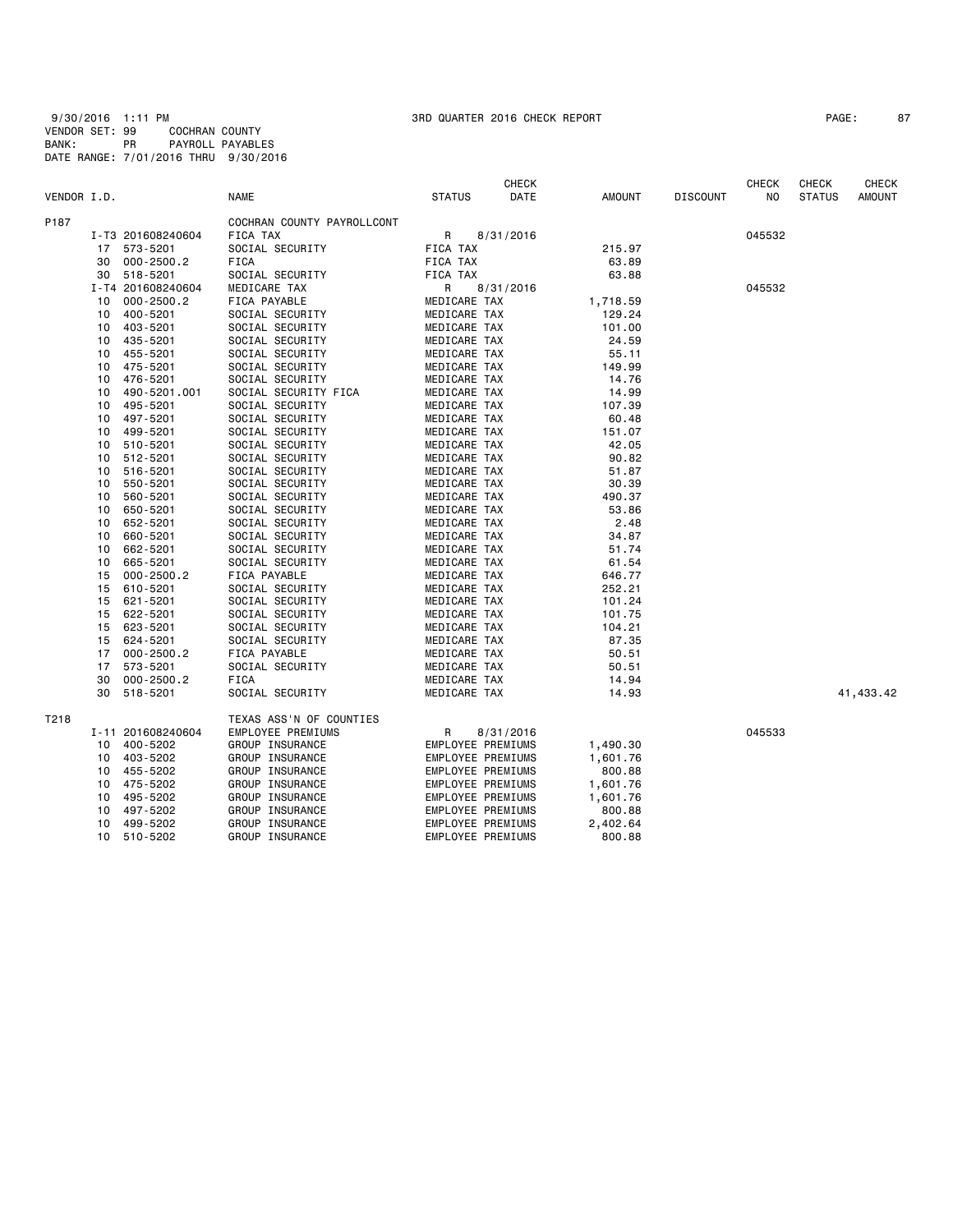| PAGE : | 88 |
|--------|----|
|--------|----|

| VENDOR I.D. |    |                   | <b>NAME</b>                      | <b>STATUS</b> | <b>CHECK</b><br>DATE     | <b>AMOUNT</b> | <b>DISCOUNT</b> | <b>CHECK</b><br>NO. | <b>CHECK</b><br><b>STATUS</b> | <b>CHECK</b><br>AMOUNT |
|-------------|----|-------------------|----------------------------------|---------------|--------------------------|---------------|-----------------|---------------------|-------------------------------|------------------------|
| T218        |    |                   | TEXAS ASS'N OF COUNTIECONT       |               |                          |               |                 |                     |                               |                        |
|             |    | I-11 201608240604 | EMPLOYEE PREMIUMS                | R             | 8/31/2016                |               |                 | 045533              |                               |                        |
|             |    | 10 512-5202       | GROUP INSURANCE                  |               | EMPLOYEE PREMIUMS        | 1,601.76      |                 |                     |                               |                        |
|             | 10 | 516-5202          | GROUP INSURANCE [50%]            |               | EMPLOYEE PREMIUMS        | 816.33        |                 |                     |                               |                        |
|             | 10 | 550-5202          | GROUP INSURANCE                  |               | EMPLOYEE PREMIUMS        | 800.88        |                 |                     |                               |                        |
|             | 10 | 560-5202          | GROUP INSURANCE                  |               | EMPLOYEE PREMIUMS        | 8,008.80      |                 |                     |                               |                        |
|             | 10 | 650-5202          | GROUP INSURANCE                  |               | EMPLOYEE PREMIUMS        | 839.79        |                 |                     |                               |                        |
|             | 10 | 652-5202          | GROUP INSURANCE                  |               | EMPLOYEE PREMIUMS        | 38.91         |                 |                     |                               |                        |
|             | 10 | 660-5202          | GROUP INSURANCE [35%]            |               | EMPLOYEE PREMIUMS        | 549.80        |                 |                     |                               |                        |
|             | 10 | 662-5202          | GROUP INSURANCE                  |               | EMPLOYEE PREMIUMS        | 723.06        |                 |                     |                               |                        |
|             | 10 | 665-5202          | GROUP INSURANCE                  |               | <b>EMPLOYEE PREMIUMS</b> | 800.88        |                 |                     |                               |                        |
|             | 15 | 610-5202          | GROUP INSURANCE                  |               | EMPLOYEE PREMIUMS        | 3,314.98      |                 |                     |                               |                        |
|             | 15 | 621-5202          | GROUP INSURANCE                  |               | EMPLOYEE PREMIUMS        | 1,601.76      |                 |                     |                               |                        |
|             | 15 | 622-5202          | GROUP INSURANCE                  |               | EMPLOYEE PREMIUMS        | 1,601.76      |                 |                     |                               |                        |
|             | 15 | 623-5202          | GROUP INSURANCE                  |               | EMPLOYEE PREMIUMS        | 1,601.76      |                 |                     |                               |                        |
|             | 15 | 624-5202          | GROUP INSURANCE                  |               | EMPLOYEE PREMIUMS        | 1,601.76      |                 |                     |                               |                        |
|             | 17 | 573-5202          | GROUP HEALTH INSURANCE           |               | EMPLOYEE PREMIUMS        | 800.88        |                 |                     |                               |                        |
|             |    | 30 518-5202       | GROUP INSURANCE [15%]            |               | <b>EMPLOYEE PREMIUMS</b> | 235.63        |                 |                     |                               |                        |
|             |    | I-12 201608240604 | GROUP LIFE INSURANCE             | R             | 8/31/2016                |               |                 | 045533              |                               |                        |
|             | 10 | 400-5202          | GROUP INSURANCE                  |               | GROUP LIFE INSURANCE     | 5.37          |                 |                     |                               |                        |
|             | 10 | 403-5202          | GROUP INSURANCE                  |               | GROUP LIFE INSURANCE     | 5.78          |                 |                     |                               |                        |
|             | 10 | 455-5202          | GROUP INSURANCE                  |               | GROUP LIFE INSURANCE     | 2.89          |                 |                     |                               |                        |
|             | 10 | 475-5202          | GROUP INSURANCE                  |               | GROUP LIFE INSURANCE     | 5.78          |                 |                     |                               |                        |
|             | 10 | 495-5202          | GROUP INSURANCE                  |               | GROUP LIFE INSURANCE     | 5.78          |                 |                     |                               |                        |
|             | 10 | 497-5202          | GROUP INSURANCE                  |               | GROUP LIFE INSURANCE     | 2.89          |                 |                     |                               |                        |
|             | 10 | 499-5202          | GROUP INSURANCE                  |               | GROUP LIFE INSURANCE     | 8.67          |                 |                     |                               |                        |
|             | 10 | 510-5202          | GROUP INSURANCE                  |               | GROUP LIFE INSURANCE     | 2.89          |                 |                     |                               |                        |
|             | 10 | 512-5202          | GROUP INSURANCE                  |               | GROUP LIFE INSURANCE     | 5.78          |                 |                     |                               |                        |
|             | 10 | 516-5202          | GROUP INSURANCE [50%]            |               | GROUP LIFE INSURANCE     | 2.95          |                 |                     |                               |                        |
|             | 10 | 550-5202          | GROUP INSURANCE                  |               | GROUP LIFE INSURANCE     | 2.89          |                 |                     |                               |                        |
|             | 10 | 560-5202          | GROUP INSURANCE                  |               | GROUP LIFE INSURANCE     | 31.79         |                 |                     |                               |                        |
|             | 10 | 650-5202          | GROUP INSURANCE                  |               | GROUP LIFE INSURANCE     | 3.03          |                 |                     |                               |                        |
|             | 10 | 652-5202          | GROUP INSURANCE                  |               | GROUP LIFE INSURANCE     | 0.14          |                 |                     |                               |                        |
|             | 10 | 660-5202          | GROUP INSURANCE [35%]            |               | GROUP LIFE INSURANCE     | 1.98          |                 |                     |                               |                        |
|             | 10 | 662-5202          | GROUP INSURANCE                  |               | GROUP LIFE INSURANCE     | 2.61          |                 |                     |                               |                        |
|             | 10 | 665-5202          | GROUP INSURANCE                  |               | GROUP LIFE INSURANCE     | 2.89          |                 |                     |                               |                        |
|             | 15 | 610-5202          | GROUP INSURANCE                  |               | GROUP LIFE INSURANCE     | 9.80          |                 |                     |                               |                        |
|             | 15 | 621-5202          | GROUP INSURANCE                  |               | GROUP LIFE INSURANCE     | 5.78          |                 |                     |                               |                        |
|             | 15 | 622-5202          | GROUP INSURANCE                  |               | GROUP LIFE INSURANCE     | 5.78          |                 |                     |                               |                        |
|             | 15 | 623-5202          | GROUP INSURANCE                  |               | GROUP LIFE INSURANCE     | 5.78          |                 |                     |                               |                        |
|             | 15 | 624-5202          | GROUP INSURANCE                  |               | GROUP LIFE INSURANCE     | 4.77          |                 |                     |                               |                        |
|             | 17 | 573-5202          | GROUP HEALTH INSURANCE           |               | GROUP LIFE INSURANCE     | 2.89          |                 |                     |                               |                        |
|             | 30 | 518-5202          | GROUP INSURANCE [15%]            |               | GROUP LIFE INSURANCE     | 0.85          |                 |                     |                               |                        |
|             |    | I-15 201608240604 | DEPENDENT HEALTH PREM WITHHELD R |               | 8/31/2016                |               |                 | 045533              |                               |                        |
|             | 10 | $000 - 2500.4$    | INSURANCE PAYABLE                |               | DEPENDENT HEALTH PRE     | 2,630.20      |                 |                     |                               |                        |
|             | 15 | $000 - 2500.4$    | INSURANCE PAYABLE                |               | DEPENDENT HEALTH PRE     | 880.96        |                 |                     |                               | 39,680.52              |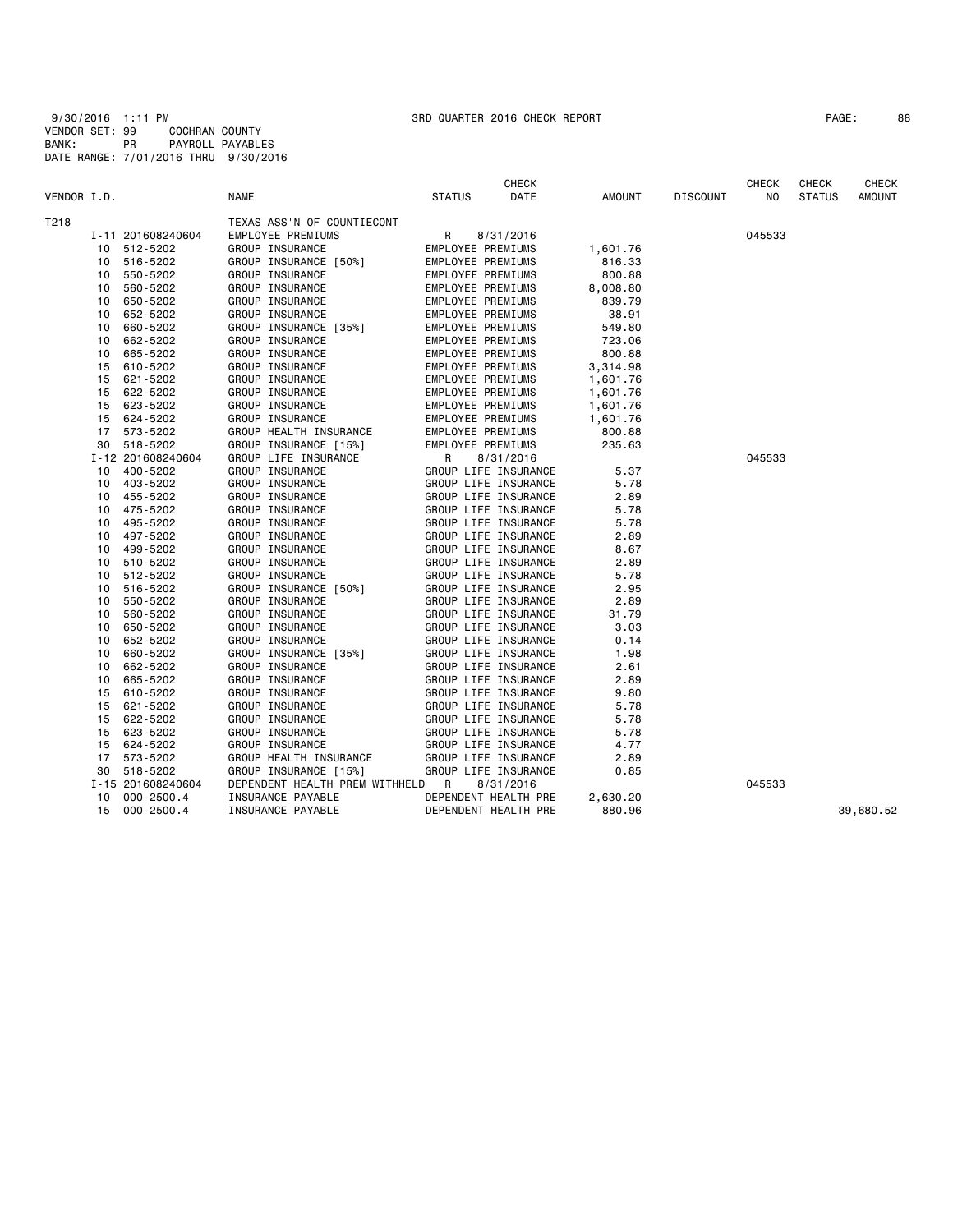9/30/2016 1:11 PM 3RD QUARTER 2016 CHECK REPORT PAGE: 89 VENDOR SET: 99 COCHRAN COUNTY BANK: PR PAYROLL PAYABLES DATE RANGE: 7/01/2016 THRU 9/30/2016

|             |                                                                                                                                                                                                                                                                                                                                                                                                                                                                                                                                                                 |                                                                                                                                                                                                                                                                                                                                                                                                                                                                                            |                                                                 | <b>CHECK</b>                                                                                                                                                                                                                                                                                                                                                                                                                                                                                                                                                                                                                                                                      |                                                                                                                                                                                                                                                                                                     |                 | <b>CHECK</b>     | <b>CHECK</b>  | <b>CHECK</b>  |
|-------------|-----------------------------------------------------------------------------------------------------------------------------------------------------------------------------------------------------------------------------------------------------------------------------------------------------------------------------------------------------------------------------------------------------------------------------------------------------------------------------------------------------------------------------------------------------------------|--------------------------------------------------------------------------------------------------------------------------------------------------------------------------------------------------------------------------------------------------------------------------------------------------------------------------------------------------------------------------------------------------------------------------------------------------------------------------------------------|-----------------------------------------------------------------|-----------------------------------------------------------------------------------------------------------------------------------------------------------------------------------------------------------------------------------------------------------------------------------------------------------------------------------------------------------------------------------------------------------------------------------------------------------------------------------------------------------------------------------------------------------------------------------------------------------------------------------------------------------------------------------|-----------------------------------------------------------------------------------------------------------------------------------------------------------------------------------------------------------------------------------------------------------------------------------------------------|-----------------|------------------|---------------|---------------|
| VENDOR I.D. |                                                                                                                                                                                                                                                                                                                                                                                                                                                                                                                                                                 | <b>NAME</b>                                                                                                                                                                                                                                                                                                                                                                                                                                                                                | <b>STATUS</b>                                                   | DATE                                                                                                                                                                                                                                                                                                                                                                                                                                                                                                                                                                                                                                                                              | <b>AMOUNT</b>                                                                                                                                                                                                                                                                                       | <b>DISCOUNT</b> | N <sub>O</sub>   | <b>STATUS</b> | <b>AMOUNT</b> |
| C253        | I-201608240605<br>10 409-5207                                                                                                                                                                                                                                                                                                                                                                                                                                                                                                                                   | COCHRAN COUNTY MONEY MKT<br>NON-DEPT SUPP DEATH<br>SUPPLEMENTAL DEATH BENEFITS                                                                                                                                                                                                                                                                                                                                                                                                             | R<br>NON-DEPT SUPP DEATH                                        | 8/31/2016                                                                                                                                                                                                                                                                                                                                                                                                                                                                                                                                                                                                                                                                         | 1,948.63                                                                                                                                                                                                                                                                                            |                 | 045534           |               | 1,948.63      |
| A067        | I-08 201609230606<br>10 000-2500.4<br>$000 - 2500.4$<br>15<br>30<br>$000 - 2500.4$<br>I-08A201609230606                                                                                                                                                                                                                                                                                                                                                                                                                                                         | AMERICAN FAMILY LIFE ASSURANCE<br>MONTHLY PREMIUM<br>INSURANCE PAYABLE<br>INSURANCE PAYABLE<br>AFLAC<br>MONTHLY PREMIUM                                                                                                                                                                                                                                                                                                                                                                    | R<br>MONTHLY PREMIUM<br>MONTHLY PREMIUM<br>MONTHLY PREMIUM<br>R | 9/30/2016<br>9/30/2016                                                                                                                                                                                                                                                                                                                                                                                                                                                                                                                                                                                                                                                            | 694.01<br>306.49<br>8.27                                                                                                                                                                                                                                                                            |                 | 045904<br>045904 |               |               |
|             | 000-2500.4<br>10                                                                                                                                                                                                                                                                                                                                                                                                                                                                                                                                                | INSURANCE PAYABLE                                                                                                                                                                                                                                                                                                                                                                                                                                                                          | MONTHLY PREMIUM                                                 |                                                                                                                                                                                                                                                                                                                                                                                                                                                                                                                                                                                                                                                                                   | 200.46                                                                                                                                                                                                                                                                                              |                 |                  |               | 1,209.23      |
| C091        | I-17A201609230606<br>10 000-2500.4                                                                                                                                                                                                                                                                                                                                                                                                                                                                                                                              | COMPBENEFITS<br>VISION MONTHLY PREMIUM<br>INSURANCE PAYABLE                                                                                                                                                                                                                                                                                                                                                                                                                                | R                                                               | 9/30/2016<br>VISION MONTHLY PREMI                                                                                                                                                                                                                                                                                                                                                                                                                                                                                                                                                                                                                                                 | 38.14                                                                                                                                                                                                                                                                                               |                 | 045905           |               | 38.14         |
| C253        | I-01 201609230606<br>$000 - 2500.3$<br>10<br>400-5203<br>10<br>403-5203<br>10<br>435-5203<br>10<br>455-5203<br>10<br>475-5203<br>10<br>476-5203<br>10<br>490-5203.001<br>10<br>495-5203<br>10<br>497-5203<br>10<br>499-5203<br>10<br>510-5203<br>10<br>512-5203<br>10<br>516-5203<br>10<br>550-5203<br>10<br>560-5203<br>10<br>650-5203<br>10<br>652-5203<br>10<br>660-5203<br>10<br>662-5203<br>10<br>665-5203<br>10<br>$000 - 2500.3$<br>15<br>610-5203<br>15<br>621-5203<br>15<br>622-5203<br>15<br>623-5203<br>15<br>624-5203<br>15<br>$000 - 2500.3$<br>17 | COCHRAN COUNTY MONEY MKT<br>RETIREMENT CONTRIBUTIONS<br><b>TCDRS PAYABLE</b><br>RETIREMENT<br>RETIREMENT<br>RETIREMENT<br>RETIREMENT<br>RETIREMENT<br>RETIREMENT<br>RETIREMENT<br>RETIREMENT<br>RETIREMENT<br>RETIREMENT<br>RETIREMENT<br>RETIREMENT<br>RETIREMENT<br>RETIREMENT<br>RETIREMENT<br>RETIREMENT<br>RETIREMENT<br>RETIREMENT<br>RETIREMENT<br>RETIREMENT<br><b>TCDRS PAYABLE</b><br>RETIREMENT<br>RETIREMENT<br>RETIREMENT<br>RETIREMENT<br>RETIREMENT<br><b>TCDRS PAYABLE</b> | R<br>RETIREMENT CONTRIBUT                                       | 9/30/2016<br>RETIREMENT CONTRIBUT<br>RETIREMENT CONTRIBUT<br>RETIREMENT CONTRIBUT<br>RETIREMENT CONTRIBUT<br>RETIREMENT CONTRIBUT<br>RETIREMENT CONTRIBUT<br>RETIREMENT CONTRIBUT<br>RETIREMENT CONTRIBUT<br>RETIREMENT CONTRIBUT<br>RETIREMENT CONTRIBUT<br>RETIREMENT CONTRIBUT<br>RETIREMENT CONTRIBUT<br>RETIREMENT CONTRIBUT<br>RETIREMENT CONTRIBUT<br>RETIREMENT CONTRIBUT<br>RETIREMENT CONTRIBUT<br>RETIREMENT CONTRIBUT<br>RETIREMENT CONTRIBUT<br>RETIREMENT CONTRIBUT<br>RETIREMENT CONTRIBUT<br>RETIREMENT CONTRIBUT<br>RETIREMENT CONTRIBUT<br>RETIREMENT CONTRIBUT<br>RETIREMENT CONTRIBUT<br>RETIREMENT CONTRIBUT<br>RETIREMENT CONTRIBUT<br>RETIREMENT CONTRIBUT | 8,276.55<br>1,158.65<br>1,063.22<br>220.51<br>515.22<br>1,356.63<br>132.34<br>111.27<br>962.80<br>520.05<br>1,368.50<br>377.00<br>783.69<br>456.50<br>354.17<br>4,316.24<br>508.39<br>22.27<br>306.81<br>413.87<br>422.60<br>3,215.92<br>2,266.51<br>902.45<br>939.09<br>940.20<br>924.14<br>263.66 |                 | 045906           |               |               |
|             | 17<br>573-5203<br>30<br>$000 - 2500.3$                                                                                                                                                                                                                                                                                                                                                                                                                                                                                                                          | RETIREMENT<br><b>TCDRS</b>                                                                                                                                                                                                                                                                                                                                                                                                                                                                 |                                                                 | RETIREMENT CONTRIBUT<br>RETIREMENT CONTRIBUT                                                                                                                                                                                                                                                                                                                                                                                                                                                                                                                                                                                                                                      | 489.66<br>70.81                                                                                                                                                                                                                                                                                     |                 |                  |               |               |
|             |                                                                                                                                                                                                                                                                                                                                                                                                                                                                                                                                                                 |                                                                                                                                                                                                                                                                                                                                                                                                                                                                                            |                                                                 |                                                                                                                                                                                                                                                                                                                                                                                                                                                                                                                                                                                                                                                                                   |                                                                                                                                                                                                                                                                                                     |                 |                  |               |               |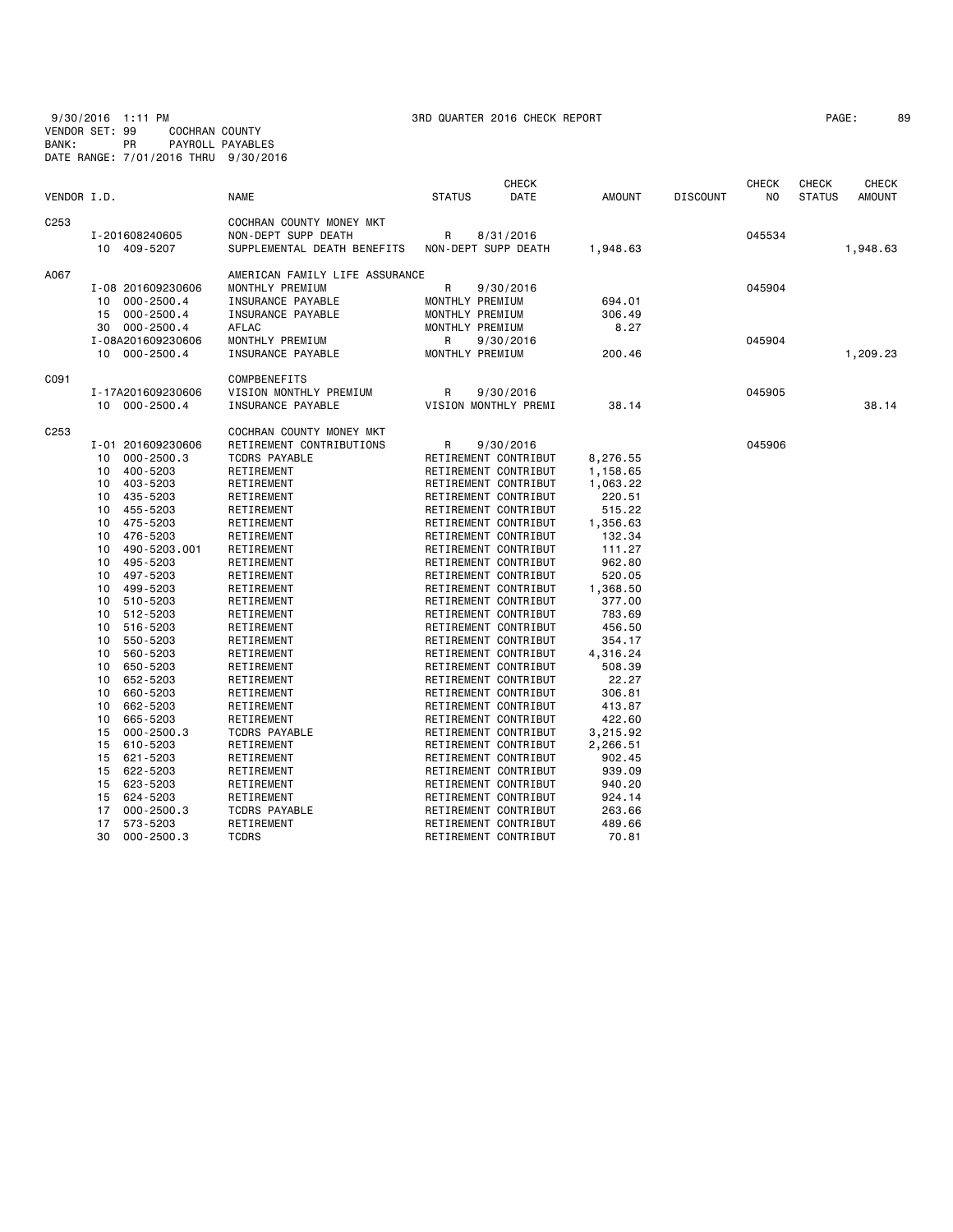9/30/2016 1:11 PM 3RD QUARTER 2016 CHECK REPORT PAGE: 90 VENDOR SET: 99 COCHRAN COUNTY BANK: PR PAYROLL PAYABLES DATE RANGE: 7/01/2016 THRU 9/30/2016

| PAGE : |  | 9 |
|--------|--|---|
|--------|--|---|

|                  |    |                                  |                                        |                 | <b>CHECK</b>                      |           |                 | <b>CHECK</b> | <b>CHECK</b>  | <b>CHECK</b>  |
|------------------|----|----------------------------------|----------------------------------------|-----------------|-----------------------------------|-----------|-----------------|--------------|---------------|---------------|
| VENDOR I.D.      |    |                                  | <b>NAME</b>                            | <b>STATUS</b>   | DATE                              | AMOUNT    | <b>DISCOUNT</b> | NO.          | <b>STATUS</b> | <b>AMOUNT</b> |
| C <sub>253</sub> |    |                                  | COCHRAN COUNTY MONEY MKT CONT          |                 |                                   |           |                 |              |               |               |
|                  |    | I-01 201609230606<br>30 518-5203 | RETIREMENT CONTRIBUTIONS<br>RETIREMENT | R               | 9/30/2016<br>RETIREMENT CONTRIBUT | 131.48    |                 | 045906       |               | 33,791.20     |
| C300             |    |                                  | COCHRAN COUNTY SCHOOLS FEDERAL         |                 |                                   |           |                 |              |               |               |
|                  |    | I-18A201609230606                | MONTHLY PREMUIM                        | R               | 9/30/2016                         |           |                 | 045907       |               |               |
|                  |    | 10 000-2500.4                    | INSURANCE PAYABLE                      | MONTHLY PREMUIM |                                   | 10,213.85 |                 |              |               |               |
|                  |    | 15 000-2500.4                    | INSURANCE PAYABLE                      |                 | MONTHLY PREMUIM                   | 2,953.82  |                 |              |               |               |
|                  |    | 30 000-2500.4                    | AFLAC                                  |                 | MONTHLY PREMUIM                   | 70.26     |                 |              |               | 13,237.93     |
| N017             |    |                                  | NATIONAL FARM LIFE                     |                 |                                   |           |                 |              |               |               |
|                  |    | I-05 201609230606                | NFL PREMIUM                            | $\mathsf{R}$    | 9/30/2016                         |           |                 | 045908       |               |               |
|                  |    | 10 000-2500.4                    | INSURANCE PAYABLE                      | NFL PREMIUM     |                                   | 251.81    |                 |              |               |               |
|                  |    | 15 000-2500.4                    | INSURANCE PAYABLE                      | NFL PREMIUM     |                                   | 25.28     |                 |              |               |               |
|                  |    | I-05A201609230606                | AFTER TAX PREM                         | R               | 9/30/2016                         |           |                 | 045908       |               |               |
|                  |    | 10 000-2500.4                    | INSURANCE PAYABLE                      | AFTER TAX PREM  |                                   | 114.21    |                 |              |               |               |
|                  |    | 15 000-2500.4                    | INSURANCE PAYABLE                      | AFTER TAX PREM  |                                   | 93.82     |                 |              |               | 485.12        |
| <b>NO60</b>      |    |                                  | NATIONWIDE RETIREMENT SOL              |                 |                                   |           |                 |              |               |               |
|                  |    | I-04 201609230606                | DEFERRED COMP WITHHELD                 | R               | 9/30/2016                         |           |                 | 045909       |               |               |
|                  |    | 10 000-2500.7                    | PEBSCO DEF COMP PAYABLE                |                 | DEFERRED COMP WITHHE              | 2,801.00  |                 |              |               |               |
|                  |    | 15 000-2500.7                    | PEBSCO DEF COMP PAYABLE                |                 | DEFERRED COMP WITHHE              | 25.00     |                 |              |               | 2,826.00      |
| N081             |    |                                  | NATIONAL FAMILY CARE LIFE INSU         |                 |                                   |           |                 |              |               |               |
|                  |    | I-21 201609230606                | NATIONAL FAMILY CARE                   | R               | 9/30/2016                         |           |                 | 045910       |               |               |
|                  |    | 10 000-2500.4                    | INSURANCE PAYABLE                      |                 | NATIONAL FAMILY CARE              | 104,00    |                 |              |               | 104.00        |
| 0029             |    |                                  | OFFICE OF THE ATTORNEY GE              |                 |                                   |           |                 |              |               |               |
|                  |    | I-09 201609230606                | CAUSE# 2002517527 &2003521159          | R               | 9/30/2016                         |           |                 | 045911       |               |               |
|                  |    | 10 000-2500.8                    | CHILD SUPPORT PAYABLE                  |                 | CAUSE# 2002517527 &2              | 1,362.00  |                 |              |               | 1,362.00      |
| P187             |    |                                  | COCHRAN COUNTY PAYROLL TA              |                 |                                   |           |                 |              |               |               |
|                  |    | I-T1 201609230606                | FEDERAL INCOME TAX W/H                 | R               | 9/30/2016                         |           |                 | 045912       |               |               |
|                  | 10 | $000 - 2500.1$                   | WITHHOLDING TAX PAYABLE                |                 | FEDERAL INCOME TAX W              | 11,040.17 |                 |              |               |               |
|                  | 15 | $000 - 2500.1$                   | WITHHOLDING TAX PAYABLE                |                 | FEDERAL INCOME TAX W              | 4,379.80  |                 |              |               |               |
|                  | 17 | $000 - 2500.1$                   | WITHHOLDING TAX PAYABLE                |                 | FEDERAL INCOME TAX W              | 350.69    |                 |              |               |               |
|                  | 30 | $000 - 2500.1$                   | FEDERAL WITHOLDING                     |                 | FEDERAL INCOME TAX W              | 138.79    |                 |              |               |               |
|                  |    | I-T3 201609230606                | FICA TAX                               | R               | 9/30/2016                         |           |                 | 045912       |               |               |
|                  | 10 | $000 - 2500.2$                   | FICA PAYABLE                           | FICA TAX        |                                   | 7,179.63  |                 |              |               |               |
|                  | 10 | 400-5201                         | SOCIAL SECURITY                        | <b>FICA TAX</b> |                                   | 552.59    |                 |              |               |               |
|                  | 10 | 403-5201                         | SOCIAL SECURITY                        | FICA TAX        |                                   | 439.77    |                 |              |               |               |
|                  | 10 | 435-5201                         | SOCIAL SECURITY                        | FICA TAX        |                                   | 105.17    |                 |              |               |               |
|                  | 10 | 455-5201                         | SOCIAL SECURITY                        | FICA TAX        |                                   | 245.72    |                 |              |               |               |
|                  | 10 | 475-5201                         | SOCIAL SECURITY                        | FICA TAX        |                                   | 647.01    |                 |              |               |               |
|                  | 10 | 476-5201                         | SOCIAL SECURITY                        | FICA TAX        |                                   | 63.12     |                 |              |               |               |
|                  | 10 | 490-5201.001                     | SOCIAL SECURITY FICA                   | FICA TAX        |                                   | 53.07     |                 |              |               |               |
|                  | 10 | 495-5201                         | SOCIAL SECURITY                        | FICA TAX        |                                   | 459.19    |                 |              |               |               |

10 497-5201 SOCIAL SECURITY FICA TAX 248.03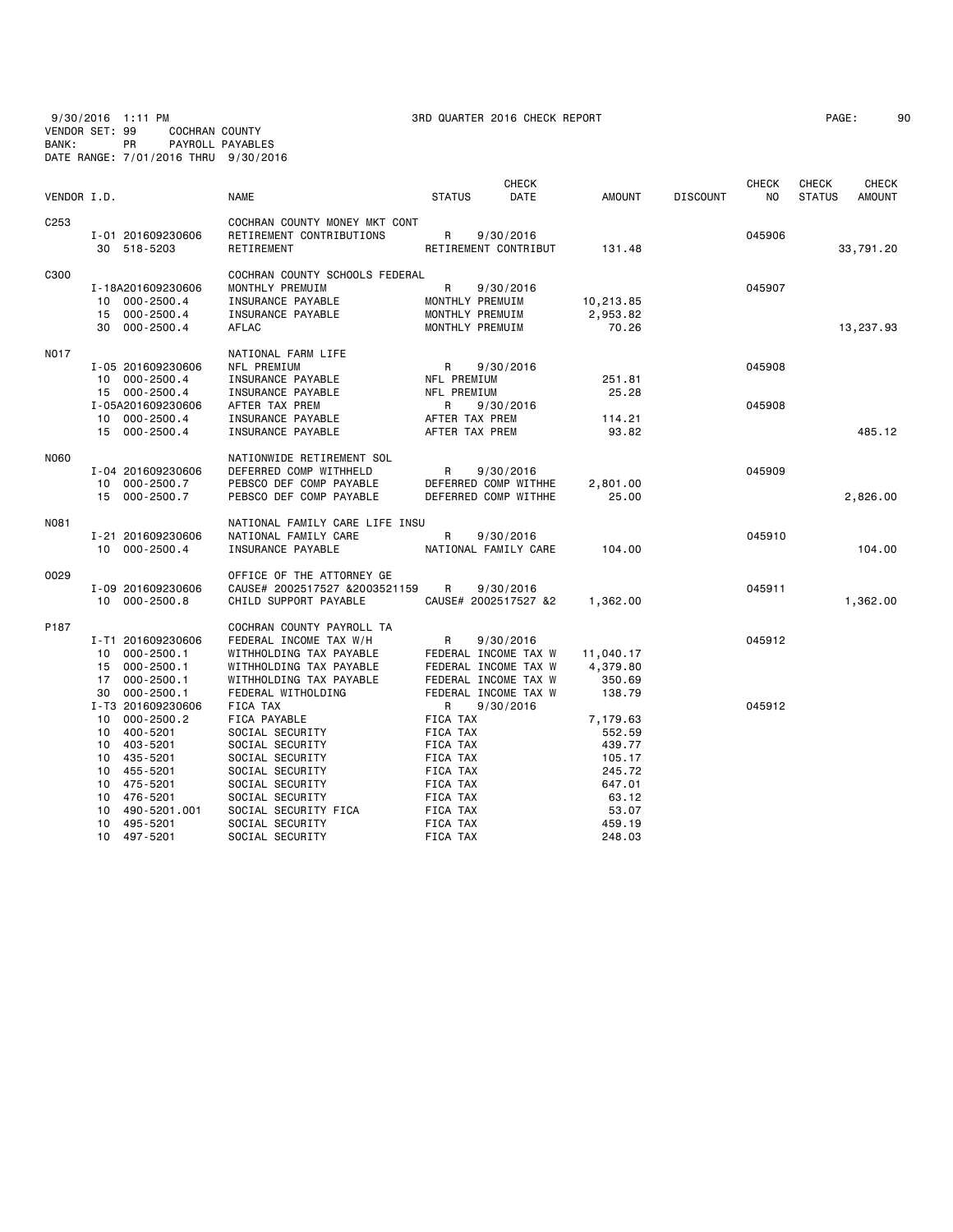9/30/2016 1:11 PM 3RD QUARTER 2016 CHECK REPORT PAGE: 91 VENDOR SET: 99 COCHRAN COUNTY BANK: PR PAYROLL PAYABLES DATE RANGE: 7/01/2016 THRU 9/30/2016

| PAGE: |  |
|-------|--|
|-------|--|

|             |    |                   |                             |               | <b>CHECK</b> |               |                 | <b>CHECK</b> | <b>CHECK</b>  | <b>CHECK</b>  |
|-------------|----|-------------------|-----------------------------|---------------|--------------|---------------|-----------------|--------------|---------------|---------------|
| VENDOR I.D. |    |                   | <b>NAME</b>                 | <b>STATUS</b> | DATE         | <b>AMOUNT</b> | <b>DISCOUNT</b> | NO           | <b>STATUS</b> | <b>AMOUNT</b> |
| P187        |    |                   | COCHRAN COUNTY PAYROLL CONT |               |              |               |                 |              |               |               |
|             |    | I-T3 201609230606 | FICA TAX                    | R             | 9/30/2016    |               |                 | 045912       |               |               |
|             | 10 | 499-5201          | SOCIAL SECURITY             | FICA TAX      |              | 645.90        |                 |              |               |               |
|             | 10 | 510-5201          | SOCIAL SECURITY             | FICA TAX      |              | 179.80        |                 |              |               |               |
|             | 10 | 512-5201          | SOCIAL SECURITY             | FICA TAX      |              | 357.30        |                 |              |               |               |
|             | 10 | 516-5201          | SOCIAL SECURITY             | FICA TAX      |              | 220.07        |                 |              |               |               |
|             | 10 | 550-5201          | SOCIAL SECURITY             | FICA TAX      |              | 130.85        |                 |              |               |               |
|             | 10 | 560-5201          | SOCIAL SECURITY             | FICA TAX      |              | 1,969.60      |                 |              |               |               |
|             | 10 | 650-5201          | SOCIAL SECURITY             | FICA TAX      |              | 242.46        |                 |              |               |               |
|             | 10 | 652-5201          | SOCIAL SECURITY             | FICA TAX      |              | 10.62         |                 |              |               |               |
|             | 10 | 660-5201          | SOCIAL SECURITY             | FICA TAX      |              | 147.87        |                 |              |               |               |
|             | 10 | 662-5201          | SOCIAL SECURITY             | FICA TAX      |              | 197.39        |                 |              |               |               |
|             | 10 | 665-5201          | SOCIAL SECURITY             | FICA TAX      |              | 264.09        |                 |              |               |               |
|             | 15 | $000 - 2500.2$    | FICA PAYABLE                | FICA TAX      |              | 2,774.56      |                 |              |               |               |
|             | 15 | 610-5201          | SOCIAL SECURITY             | FICA TAX      |              | 1,080.96      |                 |              |               |               |
|             | 15 | 621-5201          | SOCIAL SECURITY             | FICA TAX      |              | 430.40        |                 |              |               |               |
|             | 15 | 622-5201          | SOCIAL SECURITY             | FICA TAX      |              | 442.76        |                 |              |               |               |
|             | 15 | 623-5201          | SOCIAL SECURITY             | FICA TAX      |              | 445.58        |                 |              |               |               |
|             | 15 | 624-5201          | SOCIAL SECURITY             | FICA TAX      |              | 374.86        |                 |              |               |               |
|             | 17 | $000 - 2500.2$    | FICA PAYABLE                | FICA TAX      |              | 237.44        |                 |              |               |               |
|             | 17 | 573-5201          | SOCIAL SECURITY             | FICA TAX      |              | 237.44        |                 |              |               |               |
|             | 30 | $000 - 2500.2$    | FICA                        | FICA TAX      |              | 63.37         |                 |              |               |               |
|             | 30 | 518-5201          | SOCIAL SECURITY             | FICA TAX      |              | 63.38         |                 |              |               |               |
|             |    | I-T4 201609230606 | MEDICARE TAX                | R             | 9/30/2016    |               |                 | 045912       |               |               |
|             | 10 | $000 - 2500.2$    | FICA PAYABLE                | MEDICARE TAX  |              | 1,679.07      |                 |              |               |               |
|             | 10 | 400-5201          | SOCIAL SECURITY             | MEDICARE TAX  |              | 129.24        |                 |              |               |               |
|             | 10 | 403-5201          | SOCIAL SECURITY             | MEDICARE TAX  |              | 102.85        |                 |              |               |               |
|             | 10 | 435-5201          | SOCIAL SECURITY             | MEDICARE TAX  |              | 24.59         |                 |              |               |               |
|             | 10 | 455-5201          | SOCIAL SECURITY             | MEDICARE TAX  |              | 57.47         |                 |              |               |               |
|             | 10 | 475-5201          | SOCIAL SECURITY             | MEDICARE TAX  |              | 151.31        |                 |              |               |               |
|             | 10 | 476-5201          | SOCIAL SECURITY             | MEDICARE TAX  |              | 14.76         |                 |              |               |               |
|             | 10 | 490-5201.001      | SOCIAL SECURITY FICA        | MEDICARE TAX  |              | 12.41         |                 |              |               |               |
|             | 10 | 495-5201          | SOCIAL SECURITY             | MEDICARE TAX  |              | 107.39        |                 |              |               |               |
|             | 10 | 497-5201          | SOCIAL SECURITY             | MEDICARE TAX  |              | 58.01         |                 |              |               |               |
|             | 10 | 499-5201          | SOCIAL SECURITY             | MEDICARE TAX  |              | 151.05        |                 |              |               |               |
|             | 10 | 510-5201          | SOCIAL SECURITY             | MEDICARE TAX  |              | 42.05         |                 |              |               |               |
|             | 10 | 512-5201          | SOCIAL SECURITY             | MEDICARE TAX  |              | 83.56         |                 |              |               |               |
|             | 10 | 516-5201          | SOCIAL SECURITY             | MEDICARE TAX  |              | 51.47         |                 |              |               |               |
|             | 10 | 550-5201          | SOCIAL SECURITY             | MEDICARE TAX  |              | 30.60         |                 |              |               |               |
|             | 10 | 560-5201          | SOCIAL SECURITY             | MEDICARE TAX  |              | 460.63        |                 |              |               |               |
|             | 10 | 650-5201          | SOCIAL SECURITY             | MEDICARE TAX  |              | 56.70         |                 |              |               |               |
|             | 10 | 652-5201          | SOCIAL SECURITY             | MEDICARE TAX  |              | 2.48          |                 |              |               |               |
|             | 10 | 660-5201          | SOCIAL SECURITY             | MEDICARE TAX  |              | 34.58         |                 |              |               |               |
|             | 10 | 662-5201          | SOCIAL SECURITY             | MEDICARE TAX  |              | 46.17         |                 |              |               |               |
|             | 10 | 665-5201          | SOCIAL SECURITY             | MEDICARE TAX  |              | 61.76         |                 |              |               |               |
|             | 15 | $000 - 2500.2$    | FICA PAYABLE                | MEDICARE TAX  |              | 648.87        |                 |              |               |               |
|             | 15 | 610-5201          | SOCIAL SECURITY             | MEDICARE TAX  |              | 252.79        |                 |              |               |               |
|             | 15 | 621-5201          | SOCIAL SECURITY             | MEDICARE TAX  |              | 100.66        |                 |              |               |               |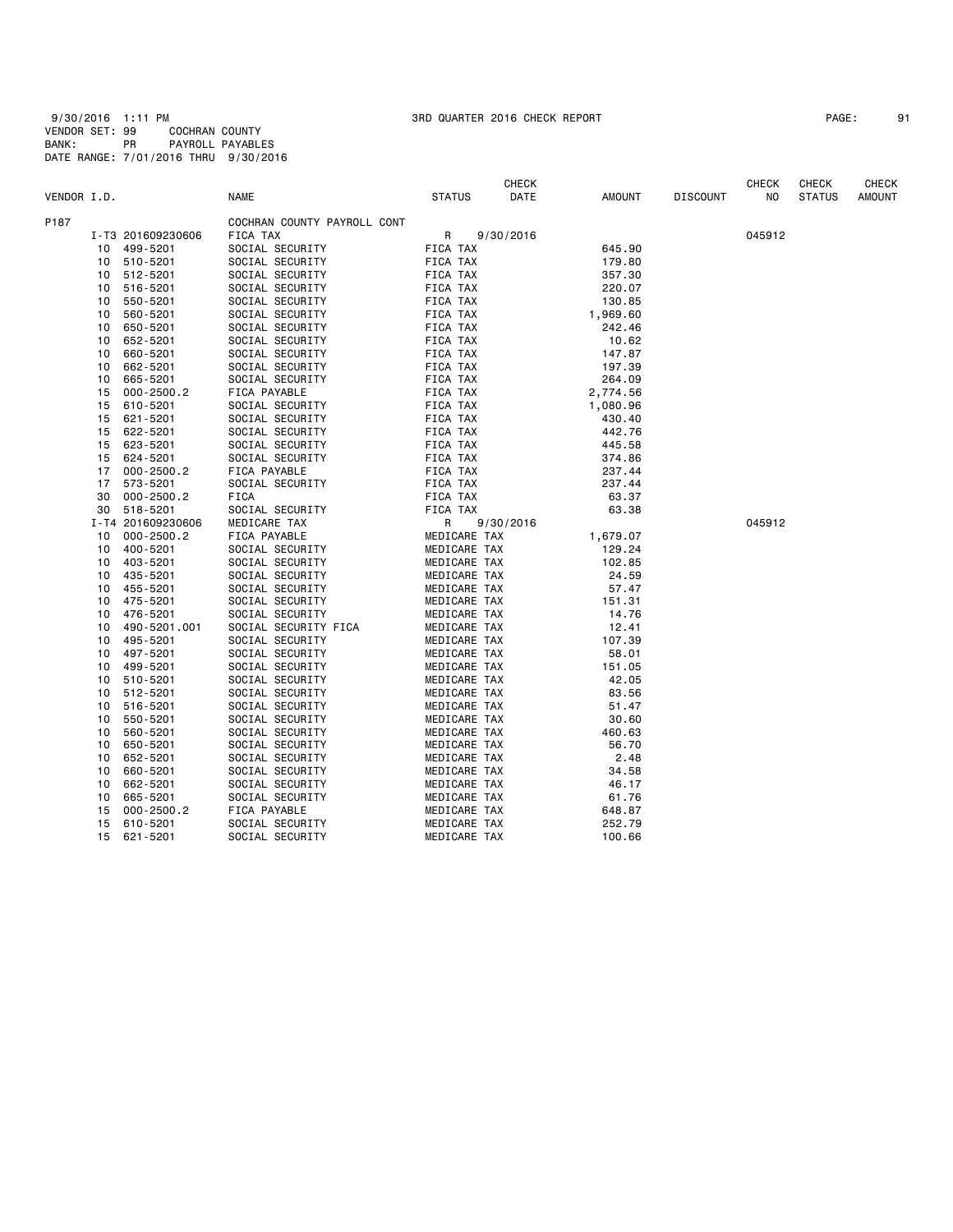9/30/2016 1:11 PM 3RD QUARTER 2016 CHECK REPORT PAGE: 92 VENDOR SET: 99 COCHRAN COUNTY BANK: PR PAYROLL PAYABLES DATE RANGE: 7/01/2016 THRU 9/30/2016

| PAGE: | 92 |
|-------|----|
|-------|----|

|             |    |                   |                             |                   | <b>CHECK</b>         |          |                 | <b>CHECK</b> | <b>CHECK</b>  | CHECK         |
|-------------|----|-------------------|-----------------------------|-------------------|----------------------|----------|-----------------|--------------|---------------|---------------|
| VENDOR I.D. |    |                   | <b>NAME</b>                 | <b>STATUS</b>     | DATE                 | AMOUNT   | <b>DISCOUNT</b> | NO.          | <b>STATUS</b> | <b>AMOUNT</b> |
| P187        |    |                   | COCHRAN COUNTY PAYROLL CONT |                   |                      |          |                 |              |               |               |
|             |    | I-T4 201609230606 | MEDICARE TAX                | R                 | 9/30/2016            |          |                 | 045912       |               |               |
|             | 15 | 622-5201          | SOCIAL SECURITY             | MEDICARE TAX      |                      | 103.54   |                 |              |               |               |
|             | 15 | 623-5201          | SOCIAL SECURITY             | MEDICARE TAX      |                      | 104.21   |                 |              |               |               |
|             | 15 | 624-5201          | SOCIAL SECURITY             | MEDICARE TAX      |                      | 87.66    |                 |              |               |               |
|             | 17 | $000 - 2500.2$    | FICA PAYABLE                | MEDICARE TAX      |                      | 55.53    |                 |              |               |               |
|             | 17 | 573-5201          | SOCIAL SECURITY             | MEDICARE TAX      |                      | 55.53    |                 |              |               |               |
|             | 30 | $000 - 2500.2$    | FICA                        | MEDICARE TAX      |                      | 14.82    |                 |              |               |               |
|             | 30 | 518-5201          | SOCIAL SECURITY             | MEDICARE TAX      |                      | 14.82    |                 |              |               | 41,216.03     |
| T218        |    |                   |                             |                   |                      |          |                 |              |               |               |
|             |    |                   | TEXAS ASS'N OF COUNTIES     |                   |                      |          |                 | 045913       |               |               |
|             |    | I-11 201609230606 | EMPLOYEE PREMIUMS           | R                 | 9/30/2016            |          |                 |              |               |               |
|             | 10 | 400-5202          | GROUP INSURANCE             | EMPLOYEE PREMIUMS |                      | 1,453.05 |                 |              |               |               |
|             | 10 | 403-5202          | GROUP INSURANCE             | EMPLOYEE PREMIUMS |                      | 1,561.72 |                 |              |               |               |
|             | 10 | 455-5202          | GROUP INSURANCE             | EMPLOYEE PREMIUMS |                      | 780.86   |                 |              |               |               |
|             | 10 | 475-5202          | GROUP INSURANCE             | EMPLOYEE PREMIUMS |                      | 1,561.72 |                 |              |               |               |
|             | 10 | 495-5202          | GROUP INSURANCE             | EMPLOYEE PREMIUMS |                      | 1,561.72 |                 |              |               |               |
|             | 10 | 497-5202          | GROUP INSURANCE             | EMPLOYEE PREMIUMS |                      | 780.86   |                 |              |               |               |
|             | 10 | 499-5202          | GROUP INSURANCE             | EMPLOYEE PREMIUMS |                      | 2,342.58 |                 |              |               |               |
|             | 10 | 510-5202          | GROUP INSURANCE             | EMPLOYEE PREMIUMS |                      | 780.86   |                 |              |               |               |
|             | 10 | 512-5202          | GROUP INSURANCE             | EMPLOYEE PREMIUMS |                      | 1,561.72 |                 |              |               |               |
|             | 10 | 516-5202          | GROUP INSURANCE [50%]       | EMPLOYEE PREMIUMS |                      | 796.19   |                 |              |               |               |
|             | 10 | 550-5202          | GROUP INSURANCE             | EMPLOYEE PREMIUMS |                      | 780.86   |                 |              |               |               |
|             | 10 | 560-5202          | GROUP INSURANCE             | EMPLOYEE PREMIUMS |                      | 7,027.74 |                 |              |               |               |
|             | 10 | 650-5202          | GROUP INSURANCE             | EMPLOYEE PREMIUMS |                      | 818.79   |                 |              |               |               |
|             | 10 | 652-5202          | GROUP INSURANCE             | EMPLOYEE PREMIUMS |                      | 37.93    |                 |              |               |               |
|             | 10 | 660-5202          | GROUP INSURANCE [35%]       | EMPLOYEE PREMIUMS |                      | 535.87   |                 |              |               |               |
|             | 10 | 662-5202          | GROUP INSURANCE             | EMPLOYEE PREMIUMS |                      | 705.00   |                 |              |               |               |
|             | 10 | 665-5202          | GROUP INSURANCE             | EMPLOYEE PREMIUMS |                      | 780.86   |                 |              |               |               |
|             | 15 | 610-5202          | GROUP INSURANCE             | EMPLOYEE PREMIUMS |                      | 3,232.11 |                 |              |               |               |
|             | 15 | 621-5202          | GROUP INSURANCE             | EMPLOYEE PREMIUMS |                      | 1,561.72 |                 |              |               |               |
|             | 15 | 622-5202          | GROUP INSURANCE             | EMPLOYEE PREMIUMS |                      | 1,561.72 |                 |              |               |               |
|             | 15 | 623-5202          | GROUP INSURANCE             | EMPLOYEE PREMIUMS |                      | 1,561.72 |                 |              |               |               |
|             | 15 | 624-5202          | GROUP INSURANCE             | EMPLOYEE PREMIUMS |                      | 1,561.72 |                 |              |               |               |
|             | 17 | 573-5202          | GROUP HEALTH INSURANCE      | EMPLOYEE PREMIUMS |                      | 780.86   |                 |              |               |               |
|             | 30 | 518-5202          | GROUP INSURANCE [15%]       | EMPLOYEE PREMIUMS |                      | 229.66   |                 |              |               |               |
|             |    | I-12 201609230606 | GROUP LIFE INSURANCE        | R                 | 9/30/2016            |          |                 | 045913       |               |               |
|             | 10 | 400-5202          | GROUP INSURANCE             |                   | GROUP LIFE INSURANCE | 5.37     |                 |              |               |               |
|             | 10 | 403-5202          | GROUP INSURANCE             |                   | GROUP LIFE INSURANCE | 5.78     |                 |              |               |               |
|             | 10 | 455-5202          | GROUP INSURANCE             |                   | GROUP LIFE INSURANCE | 2.89     |                 |              |               |               |
|             |    |                   |                             |                   |                      | 5.78     |                 |              |               |               |
|             | 10 | 475-5202          | GROUP INSURANCE             |                   | GROUP LIFE INSURANCE |          |                 |              |               |               |
|             | 10 | 495-5202          | GROUP INSURANCE             |                   | GROUP LIFE INSURANCE | 5.78     |                 |              |               |               |
|             | 10 | 497-5202          | GROUP INSURANCE             |                   | GROUP LIFE INSURANCE | 2.89     |                 |              |               |               |
|             | 10 | 499-5202          | GROUP INSURANCE             |                   | GROUP LIFE INSURANCE | 8.67     |                 |              |               |               |
|             | 10 | 510-5202          | GROUP INSURANCE             |                   | GROUP LIFE INSURANCE | 2.89     |                 |              |               |               |
|             | 10 | 512-5202          | GROUP INSURANCE             |                   | GROUP LIFE INSURANCE | 5.78     |                 |              |               |               |
|             | 10 | 516-5202          | GROUP INSURANCE [50%]       |                   | GROUP LIFE INSURANCE | 2.95     |                 |              |               |               |
|             | 10 | 550-5202          | GROUP INSURANCE             |                   | GROUP LIFE INSURANCE | 2.89     |                 |              |               |               |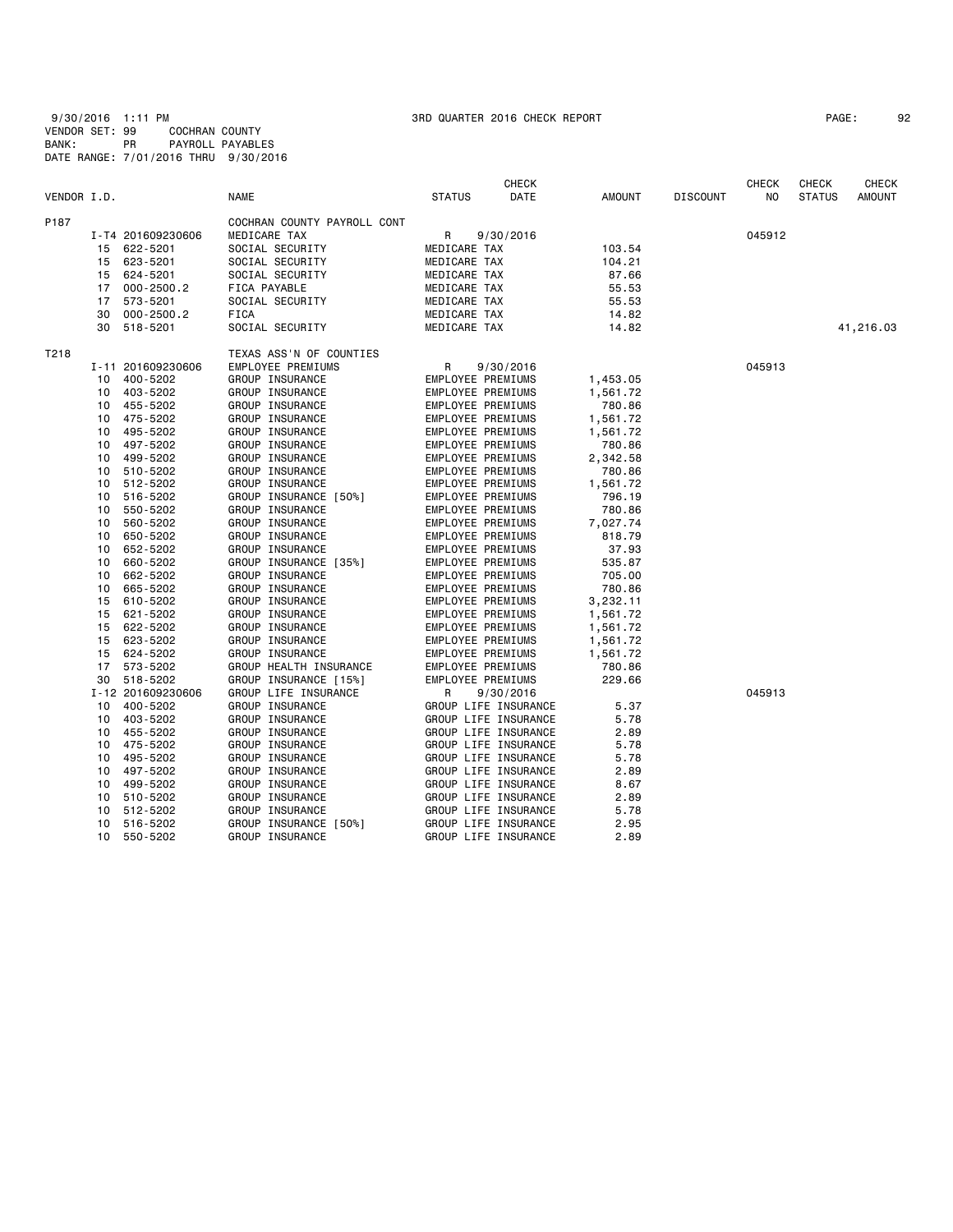9/30/2016 1:11 PM 3RD QUARTER 2016 CHECK REPORT PAGE: 93 VENDOR SET: 99 COCHRAN COUNTY BANK: PR PAYROLL PAYABLES DATE RANGE: 7/01/2016 THRU 9/30/2016

|                  |                      |                                |                      | <b>CHECK</b>         |                |                 | <b>CHECK</b>     | <b>CHECK</b>  | <b>CHECK</b>  |
|------------------|----------------------|--------------------------------|----------------------|----------------------|----------------|-----------------|------------------|---------------|---------------|
| VENDOR I.D.      |                      | <b>NAME</b>                    | <b>STATUS</b>        | <b>DATE</b>          | <b>AMOUNT</b>  | <b>DISCOUNT</b> | N <sub>0</sub>   | <b>STATUS</b> | <b>AMOUNT</b> |
| T218             |                      | TEXAS ASS'N OF COUNTIES CONT   |                      |                      |                |                 |                  |               |               |
|                  | I-12 201609230606    | GROUP LIFE INSURANCE           | R                    | 9/30/2016            |                |                 | 045913           |               |               |
|                  | 560-5202<br>10       | <b>GROUP INSURANCE</b>         |                      | GROUP LIFE INSURANCE | 26.01          |                 |                  |               |               |
|                  | 650-5202<br>10       | GROUP INSURANCE                |                      | GROUP LIFE INSURANCE | 3.03           |                 |                  |               |               |
|                  | 652-5202<br>10       | GROUP INSURANCE                |                      | GROUP LIFE INSURANCE | 0.14           |                 |                  |               |               |
|                  | 660-5202<br>10       | GROUP INSURANCE [35%]          |                      | GROUP LIFE INSURANCE | 1.98           |                 |                  |               |               |
|                  | 662-5202<br>10       | GROUP INSURANCE                |                      | GROUP LIFE INSURANCE | 2.61           |                 |                  |               |               |
|                  | 665-5202<br>10       | GROUP INSURANCE                |                      | GROUP LIFE INSURANCE | 2.89           |                 |                  |               |               |
|                  | 610-5202<br>15       | <b>GROUP INSURANCE</b>         |                      | GROUP LIFE INSURANCE | 9.80           |                 |                  |               |               |
|                  | 621-5202<br>15       | <b>GROUP INSURANCE</b>         |                      | GROUP LIFE INSURANCE | 5.78           |                 |                  |               |               |
|                  | 622-5202<br>15       | GROUP INSURANCE                | GROUP LIFE INSURANCE |                      | 5.78           |                 |                  |               |               |
|                  | 623-5202<br>15       | GROUP INSURANCE                | GROUP LIFE INSURANCE |                      | 5.78           |                 |                  |               |               |
|                  | 624-5202<br>15       | GROUP INSURANCE                | GROUP LIFE INSURANCE |                      | 4.77           |                 |                  |               |               |
|                  | 573-5202<br>17       | GROUP HEALTH INSURANCE         | GROUP LIFE INSURANCE |                      | 2.89           |                 |                  |               |               |
|                  | 518-5202<br>30       | GROUP INSURANCE [15%]          |                      | GROUP LIFE INSURANCE | 0.85           |                 |                  |               |               |
|                  | I-15 201609230606    | DEPENDENT HEALTH PREM WITHHELD | R                    | 9/30/2016            |                |                 | 045913           |               |               |
|                  | $000 - 2500.4$<br>10 | INSURANCE PAYABLE              |                      | DEPENDENT HEALTH PRE | 2,564.42       |                 |                  |               |               |
|                  | $000 - 2500.4$<br>15 | INSURANCE PAYABLE              |                      | DEPENDENT HEALTH PRE | 858.92         |                 |                  |               | 37,905.16     |
| C <sub>253</sub> |                      | COCHRAN COUNTY MONEY MKT       |                      |                      |                |                 |                  |               |               |
|                  | I-201609230607       | NON-DEPT SUPP DEATH            | R                    | 9/30/2016            |                |                 | 045914           |               |               |
|                  | 10 409-5207          | SUPPLEMENTAL DEATH BENEFITS    | NON-DEPT SUPP DEATH  |                      | 1,926.10       |                 |                  |               | 1,926.10      |
|                  |                      |                                |                      |                      |                |                 |                  |               |               |
|                  | * * TOTALS * *       | NO                             |                      |                      | INVOICE AMOUNT |                 | <b>DISCOUNTS</b> |               | CHECK AMOUNT  |
|                  | REGULAR CHECKS:      | 34                             |                      |                      | 408,599.89     |                 | 0.00             |               | 408,599.89    |
|                  | HAND CHECKS:         | $\Omega$                       |                      |                      | 0.00           |                 | 0.00             |               | 0.00          |
|                  | DRAFTS:              | 0                              |                      |                      | 0.00           |                 | 0.00             |               | 0.00          |
|                  | EFT:                 | $\mathsf 0$                    |                      |                      | 0.00           |                 | 0.00             |               | 0.00          |
|                  | NON CHECKS:          |                                |                      |                      | 0.00           |                 | 0.00             |               | 0.00          |
|                  | VOID CHECKS:         | 0 VOID DEBITS                  |                      | 0.00                 |                |                 |                  |               |               |
|                  |                      | <b>VOID CREDITS</b>            |                      | 0.00                 | 0.00           |                 | 0.00             |               |               |

TOTAL ERRORS: 0

## \*\* G/L ACCOUNT TOTALS \*\*

G/L ACCOUNT NAME NAME AMOUNT ----------------------------------------------------------------------

| WITHHOLDING TAX PAYABLE                                                                            | 33,459.17 |
|----------------------------------------------------------------------------------------------------|-----------|
| FICA PAYABLE                                                                                       | 27,314.83 |
| TCDRS PAYABLE                                                                                      | 25,489.53 |
| INSURANCE PAYABLE                                                                                  | 42,000.95 |
| PEBSCO DEF COMP PAYABLE                                                                            | 8,403,00  |
| CHILD SUPPORT PAYABLE                                                                              | 4.086.00  |
| 10 000-2500.1<br>10 000-2500.2<br>10 000-2500.3<br>10 000-2500.4<br>10 000-2500.7<br>10 000-2500.8 |           |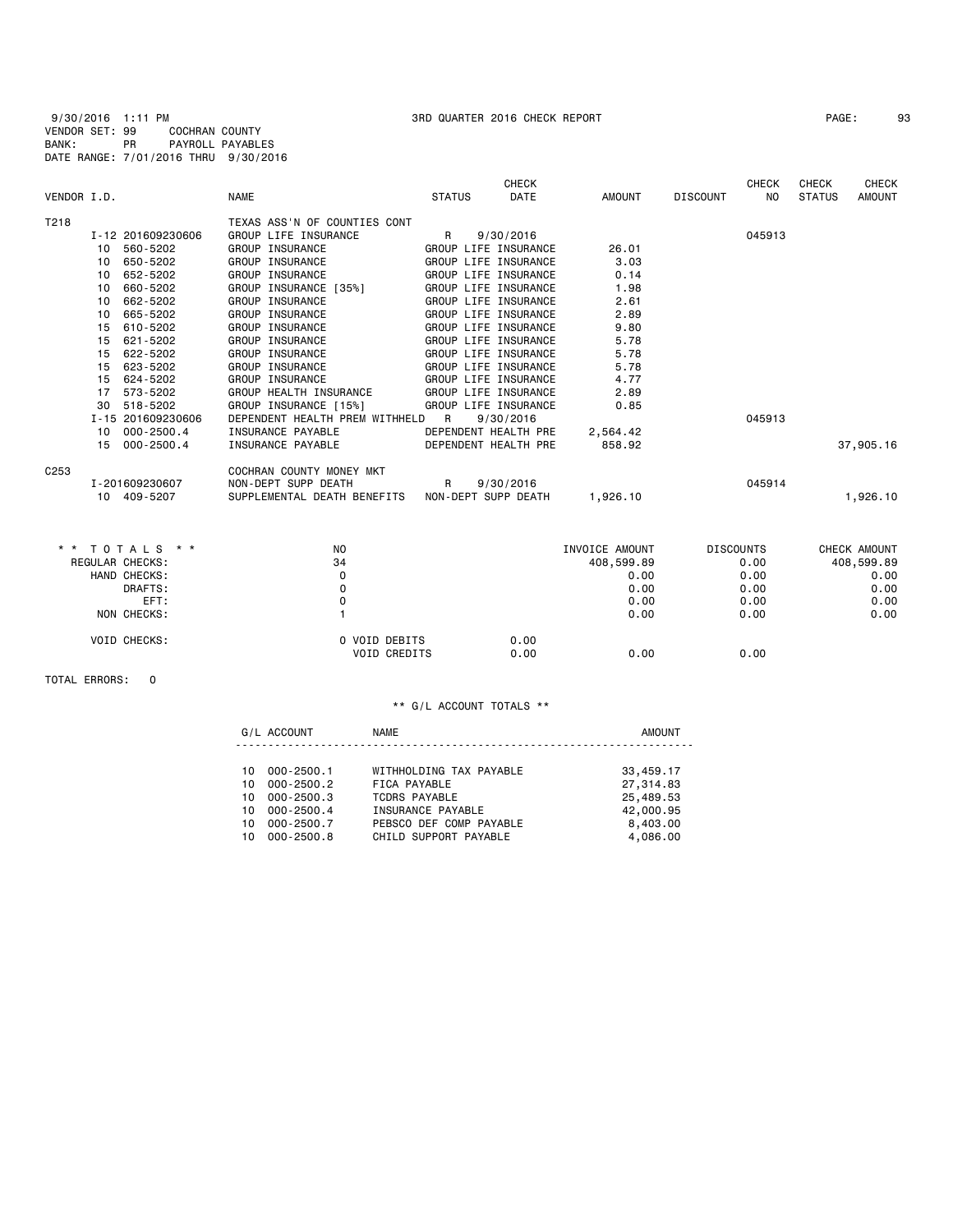9/30/2016 1:11 PM 3RD QUARTER 2016 CHECK REPORT PAGE: 94 VENDOR SET: 99 COCHRAN COUNTY BANK: PR PAYROLL PAYABLES DATE RANGE: 7/01/2016 THRU 9/30/2016

|                 | G/L ACCOUNT                               | <b>NAME</b>                                                         | <b>AMOUNT</b>    |
|-----------------|-------------------------------------------|---------------------------------------------------------------------|------------------|
|                 |                                           |                                                                     |                  |
|                 | 10 400-5201                               | SOCIAL SECURITY<br>GROUP INSURANCE<br>RETIREMENT<br>SOCIAL SECURITY | 2,045.49         |
|                 | 10 400-5202                               |                                                                     | 4,449.76         |
|                 | 10 400-5203                               |                                                                     | 3,475.95         |
|                 | 10 403-5201                               |                                                                     | 1,614.57         |
|                 | 10 403-5202                               | GROUP INSURANCE                                                     | 4,782.58         |
|                 | 10 403-5203                               | RETIREMENT                                                          | 3,172.85         |
|                 | 10 409-5207                               | SUPPLEMENTAL DEATH BENEFITS<br>SOCIAL SECURITY                      | 5,876.45         |
|                 | 10 435-5201<br>10 435-5203                | RETIREMENT                                                          | 389.28           |
|                 | 10 455-5201                               | SOCIAL SECURITY                                                     | 661.53<br>890.81 |
|                 | 10 455-5202                               | GROUP INSURANCE                                                     | 2,391.29         |
|                 | 10 455-5203                               | RETIREMENT                                                          | 1,513.80         |
|                 | 10 475-5201                               | SOCIAL SECURITY                                                     | 2,380.70         |
|                 | 10 475-5202                               |                                                                     | 4,782.58         |
|                 | 10 475-5203                               | GROUP INSURANCE<br>RETIREMENT                                       | 4,045.65         |
|                 | 10 476-5201                               | SOCIAL SECURITY                                                     | 233.64           |
|                 | 10 476-5203                               | RETIREMENT                                                          | 397.02           |
|                 |                                           | SOCIAL SECURITY FICA                                                | 224.23           |
|                 | 10     490-5201.001<br>10    490-5203.001 | RETIREMENT                                                          | 381.06           |
|                 | 10 495-5201                               | SOCIAL SECURITY                                                     | 1,699.74         |
|                 | 10 495-5202                               | GROUP INSURANCE                                                     | 4,782.58         |
|                 | 10 495-5203                               | RETIREMENT                                                          | 2,888.40         |
|                 | 10 497-5201                               | SOCIAL SECURITY                                                     | 931.17           |
|                 | 10 497-5202                               | GROUP INSURANCE                                                     | 2,391.29         |
|                 | 10 497-5203                               | RETIREMENT                                                          | 1,582.33         |
|                 | 10 499-5201                               | SOCIAL SECURITY                                                     | 2,392.08         |
|                 | 10 499-5202                               | GROUP INSURANCE<br>PETTREMENT                                       | 7,173.87         |
|                 | 10 499-5203                               |                                                                     | 4,107.56         |
|                 | 10 510-5201                               | SOCIAL SECURITY                                                     | 665.55           |
|                 | 10 510-5202                               | GROUP INSURANCE                                                     | 2,391.29         |
|                 | 10 510-5203                               | RETIREMENT                                                          | 1,131.00         |
|                 | 10 512-5201                               | SOCIAL SECURITY                                                     | 1,378.28         |
|                 | 10 512-5202                               | GROUP INSURANCE                                                     | 4,782.58         |
|                 | 10 512-5203                               | RETIREMENT                                                          | 2,445.70         |
|                 | 10 516-5201                               | SOCIAL SECURITY                                                     | 818.73           |
|                 | 10 516-5202                               | GROUP INSURANCE [50%]                                               | 2,437.84         |
| 10 <sub>1</sub> | 516-5203                                  | RETIREMENT                                                          | 1,375.46         |
|                 | 10 550-5201                               | SOCIAL SECURITY                                                     | 482.11           |
|                 | 10 550-5202                               | GROUP INSURANCE                                                     | 2,391.29         |
|                 | 10 550-5203                               | RETIREMENT                                                          | 1,062.51         |
| 10              | 560-5201                                  |                                                                     | 7,969.21         |
| 10              | 560-5202                                  | SOCIAL SECURITY<br>GROUP INSURANCE<br>RETIREMENT                    | 23,935.81        |
| 10              | 560-5203                                  |                                                                     | 14,109.29        |
| 10              | 650-5201                                  | SOCIAL SECURITY                                                     | 874.92           |
| 10              | 650-5202                                  | GROUP INSURANCE                                                     | 2,507.46         |
| 10              | 650-5203                                  | RETIREMENT                                                          | 1,486.85         |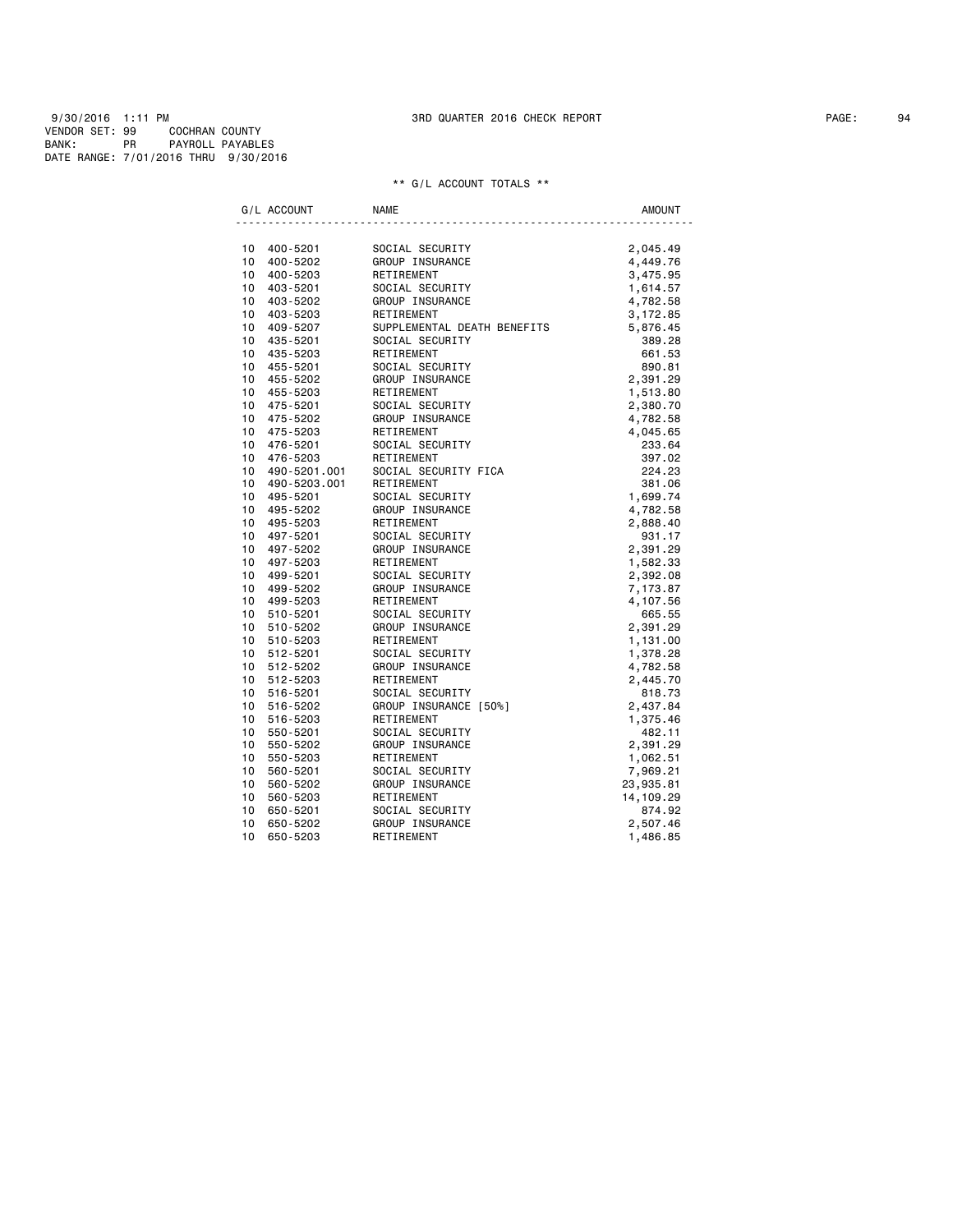9/30/2016 1:11 PM 3RD QUARTER 2016 CHECK REPORT PAGE: 95 VENDOR SET: 99 COCHRAN COUNTY BANK: PR PAYROLL PAYABLES DATE RANGE: 7/01/2016 THRU 9/30/2016

| G/L ACCOUNT                          | <b>NAME</b>                                                                                                                                                                                                                                                                                                                                                                                                                                                     | <b>AMOUNT</b>                 |
|--------------------------------------|-----------------------------------------------------------------------------------------------------------------------------------------------------------------------------------------------------------------------------------------------------------------------------------------------------------------------------------------------------------------------------------------------------------------------------------------------------------------|-------------------------------|
|                                      |                                                                                                                                                                                                                                                                                                                                                                                                                                                                 |                               |
| 10 652-5201                          | SOCIAL SECURITY<br>GROUP INSURANCE<br>RETIREMENT<br>SOCIAL SECURITY<br>GROUP INSURANCE<br>GROUP INSURANCE<br>GROUP INSURANCE [35%]<br>GROUP INSURANCE [35%]<br>1,641.31<br>$1.641.31$<br>550.20<br>1,6424.59                                                                                                                                                                                                                                                    |                               |
| 10 652-5202                          |                                                                                                                                                                                                                                                                                                                                                                                                                                                                 |                               |
| $10 652 - 5203$                      |                                                                                                                                                                                                                                                                                                                                                                                                                                                                 |                               |
| 10 660-5201                          |                                                                                                                                                                                                                                                                                                                                                                                                                                                                 |                               |
| 10 660-5202                          |                                                                                                                                                                                                                                                                                                                                                                                                                                                                 |                               |
| 10 660-5203                          | RETIREMENT                                                                                                                                                                                                                                                                                                                                                                                                                                                      | 924.59                        |
| 10 662-5201                          |                                                                                                                                                                                                                                                                                                                                                                                                                                                                 | 760.06<br>2,158.95            |
| 10 662-5202                          |                                                                                                                                                                                                                                                                                                                                                                                                                                                                 |                               |
| 10 662-5203                          |                                                                                                                                                                                                                                                                                                                                                                                                                                                                 | 1,241.61                      |
| 10 665-5201                          |                                                                                                                                                                                                                                                                                                                                                                                                                                                                 | 974.79                        |
| 10 665-5202                          |                                                                                                                                                                                                                                                                                                                                                                                                                                                                 | 2,391.29                      |
| 10 665-5203                          |                                                                                                                                                                                                                                                                                                                                                                                                                                                                 | 1,267.80                      |
|                                      | SOCIAL SECURITY<br>GROUP INSURANCE<br>RETIREMENT<br>SOCIAL SECURITY<br>GROUP INSURANCE<br>RETIREMENT<br>*** FUND TOTAL ***                                                                                                                                                                                                                                                                                                                                      | 296,790.50                    |
| 15 000-2500.1                        | WITHHOLDING TAX PAYABLE 13,111.49                                                                                                                                                                                                                                                                                                                                                                                                                               |                               |
| 15 000-2500.2                        |                                                                                                                                                                                                                                                                                                                                                                                                                                                                 |                               |
| 15 $000 - 2000 - 3$<br>15 000-2500.3 |                                                                                                                                                                                                                                                                                                                                                                                                                                                                 |                               |
| 15 000-2500.4                        |                                                                                                                                                                                                                                                                                                                                                                                                                                                                 |                               |
| 15 000-2500.7                        |                                                                                                                                                                                                                                                                                                                                                                                                                                                                 |                               |
| 15 610-5201                          | WITHHOLDING TAX FORE-<br>FICA PAYABLE<br>TCDRS PAYABLE<br>INSURANCE PAYABLE<br>INSURANCE PAYABLE<br>PEBSCO DEF COMP PAYABLE<br>TAX COMP PAYABLE<br>TAX 3,995.13<br>3,995.13<br>2014<br>PEBSCO DEF COMP PAYABLE<br>SOCIAL SECURITY<br>GROUP INSURANCE<br>RETIREMENT<br>SOCIAL SECURITY<br>GROUP INSURANCE<br>RETIREMENT<br>SOCIAL SECURITY<br>GROUP INSURANCE<br>RETIREMENT<br>SOCIAL SECURITY<br>GROUP INSURANCE<br>RETIREMENT<br>SOCIAL SECURITY<br>SOCIAL SEC |                               |
| 15 610-5202                          |                                                                                                                                                                                                                                                                                                                                                                                                                                                                 | 。,。<br>9,891 .47<br>^ 789 .13 |
| 15 610-5203                          |                                                                                                                                                                                                                                                                                                                                                                                                                                                                 | 6,789.13                      |
| 15 621-5201                          |                                                                                                                                                                                                                                                                                                                                                                                                                                                                 | 1,599.30                      |
| 15 621-5202                          |                                                                                                                                                                                                                                                                                                                                                                                                                                                                 | 4,782.58                      |
| 15 621-5203                          |                                                                                                                                                                                                                                                                                                                                                                                                                                                                 | 2,717.75                      |
| 15 622-5201                          |                                                                                                                                                                                                                                                                                                                                                                                                                                                                 | 1,627.22                      |
| 15 622-5202                          |                                                                                                                                                                                                                                                                                                                                                                                                                                                                 | 4,782.58                      |
| 15 622-5203                          |                                                                                                                                                                                                                                                                                                                                                                                                                                                                 | 2,797.40                      |
| 15 623-5201                          |                                                                                                                                                                                                                                                                                                                                                                                                                                                                 | 1,649.37                      |
| 15 623-5202                          |                                                                                                                                                                                                                                                                                                                                                                                                                                                                 | 4,782.58                      |
| 15 623-5203                          |                                                                                                                                                                                                                                                                                                                                                                                                                                                                 | 2,820.60                      |
| 15 624-5201                          |                                                                                                                                                                                                                                                                                                                                                                                                                                                                 |                               |
| 15 624-5202                          |                                                                                                                                                                                                                                                                                                                                                                                                                                                                 | 1,384.20<br>4,779.55          |
| 15 624-5203                          | <b>SETIREMENT<br/>SOCIAL SECURITY<br/>GROUP INSURANCE<br/>TILEMENT</b>                                                                                                                                                                                                                                                                                                                                                                                          | 2,772.42                      |
|                                      | *** FUND TOTAL ***                                                                                                                                                                                                                                                                                                                                                                                                                                              | 102,262.36                    |
| 17 000-2500.1                        | WITHHOLDING TAX PAYABLE                                                                                                                                                                                                                                                                                                                                                                                                                                         | 954.77                        |
| 17 000-2500.2                        | FICA PAYABLE                                                                                                                                                                                                                                                                                                                                                                                                                                                    | 825.65                        |
| 17 000-2500.3                        | <b>TCDRS PAYABLE</b>                                                                                                                                                                                                                                                                                                                                                                                                                                            | 743.52                        |
| 17 573-5201                          | SOCIAL SECURITY                                                                                                                                                                                                                                                                                                                                                                                                                                                 |                               |
| 17 573-5202                          |                                                                                                                                                                                                                                                                                                                                                                                                                                                                 | 820<br>2,391.29<br>090.83     |
| 17 573-5203                          | GROUP HEALTH INSURANCE<br>BETIBEMENT<br>RETIREMENT                                                                                                                                                                                                                                                                                                                                                                                                              |                               |
|                                      | *** FUND TOTAL ***                                                                                                                                                                                                                                                                                                                                                                                                                                              | 7,121.71                      |
| 30 000-2500.1                        | FEDERAL WITHOLDING                                                                                                                                                                                                                                                                                                                                                                                                                                              | 420.00                        |
| 30 000-2500.2                        | <b>FICA</b>                                                                                                                                                                                                                                                                                                                                                                                                                                                     | 235.81                        |
|                                      |                                                                                                                                                                                                                                                                                                                                                                                                                                                                 |                               |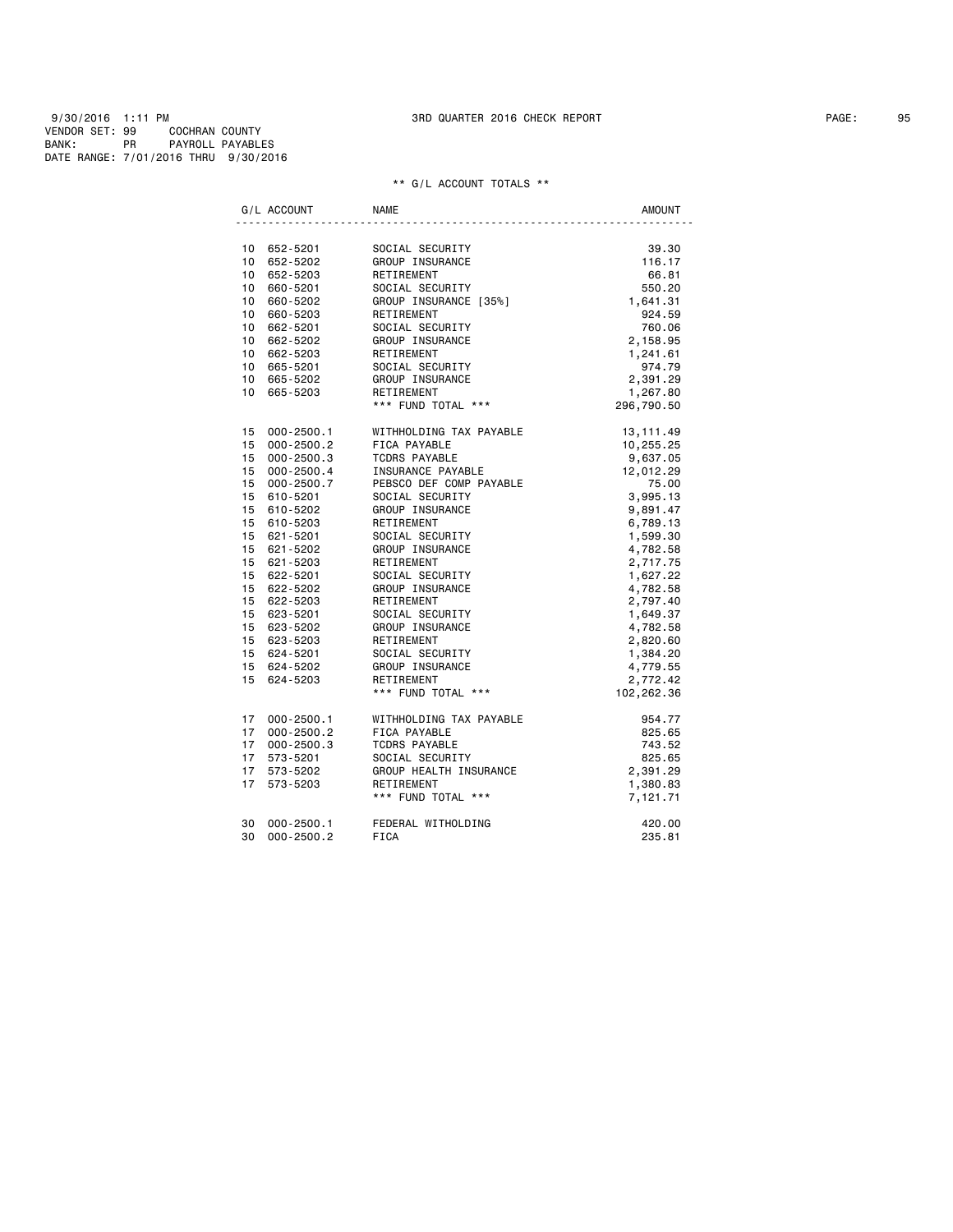9/30/2016 1:11 PM 3RD QUARTER 2016 CHECK REPORT PAGE: 96 VENDOR SET: 99 COCHRAN COUNTY BANK: PR PAYROLL PAYABLES DATE RANGE: 7/01/2016 THRU 9/30/2016

|                            | G/L ACCOUNT                        | <b>NAME</b>                      | <b>AMOUNT</b>      |                  |              |
|----------------------------|------------------------------------|----------------------------------|--------------------|------------------|--------------|
|                            | 000-2500.3<br>30                   | <b>TCDRS</b>                     | 213.39             |                  |              |
|                            | 000-2500.4<br>30<br>518-5201<br>30 | AFLAC<br>SOCIAL SECURITY         | 220.65<br>235.81   |                  |              |
|                            | 30 518-5202                        | GROUP INSURANCE [15%]            | 703.43             |                  |              |
|                            | 518-5203<br>30                     | RETIREMENT<br>*** FUND TOTAL *** | 396.23<br>2,425.32 |                  |              |
|                            | N <sub>0</sub>                     |                                  | INVOICE AMOUNT     | <b>DISCOUNTS</b> | CHECK AMOUNT |
| VENDOR SET: 99<br>BANK: PR | 35<br>TOTALS:                      |                                  | 408,599.89         | 0.00             | 408,599.89   |
| BANK: PR<br>TOTALS:        | 35                                 |                                  | 408,599.89         | 0.00             | 408,599.89   |
| <b>REPORT TOTALS:</b>      | 359                                |                                  | 845,767.80         | 0.00             | 845,767.80   |